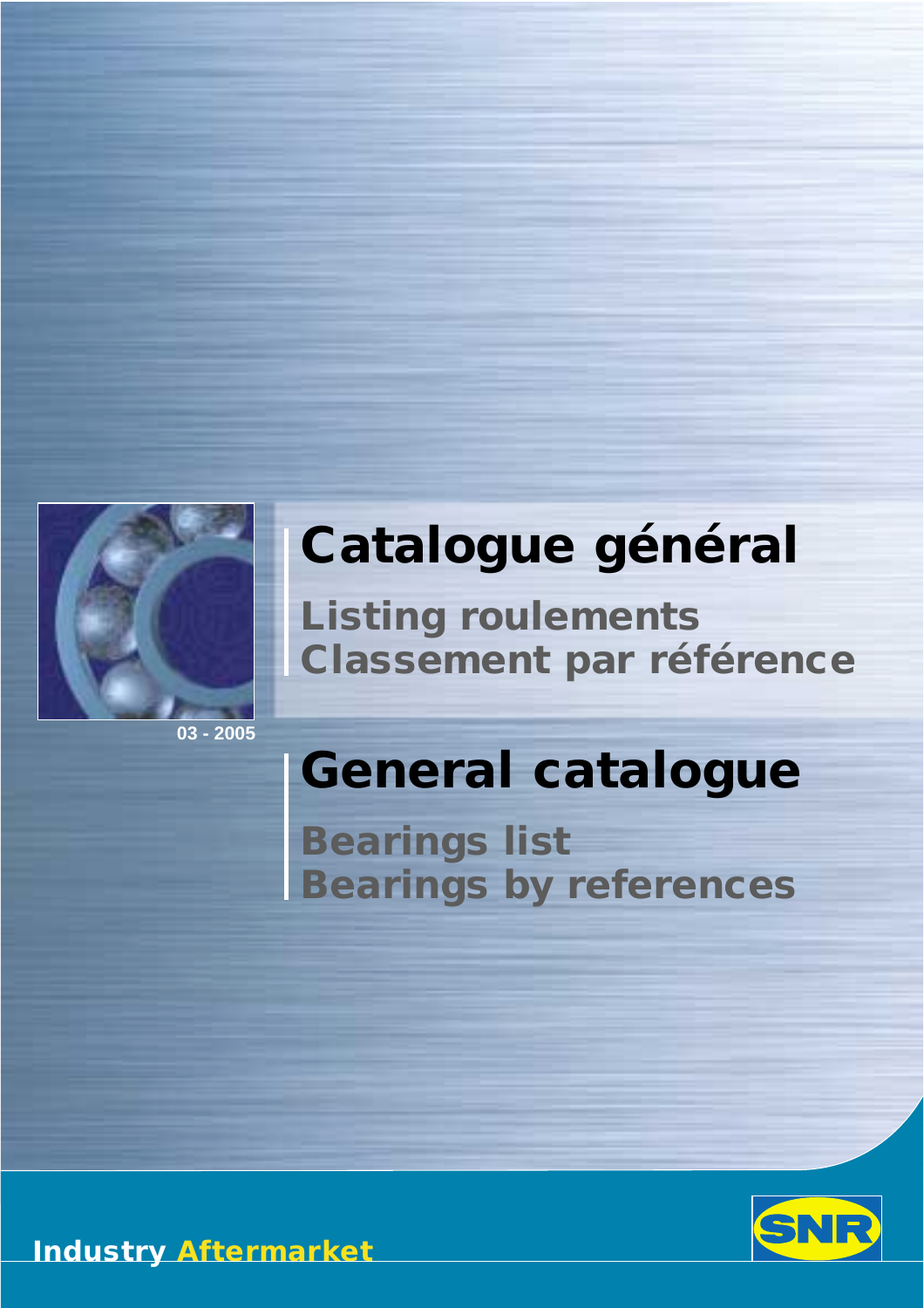| $4 \rightarrow$                                                                                                                                                                                                        |                                                          |                                                          |                                                          |                          |                      |                                                                                        |                                                                                        |                                                                              |                                                                                        |                                                                                                                                                                                |
|------------------------------------------------------------------------------------------------------------------------------------------------------------------------------------------------------------------------|----------------------------------------------------------|----------------------------------------------------------|----------------------------------------------------------|--------------------------|----------------------|----------------------------------------------------------------------------------------|----------------------------------------------------------------------------------------|------------------------------------------------------------------------------|----------------------------------------------------------------------------------------|--------------------------------------------------------------------------------------------------------------------------------------------------------------------------------|
|                                                                                                                                                                                                                        |                                                          |                                                          |                                                          |                          |                      |                                                                                        |                                                                                        | <b>MALLE</b>                                                                 |                                                                                        |                                                                                                                                                                                |
|                                                                                                                                                                                                                        | d                                                        | D                                                        | B                                                        | $\mathcal{C}$            | Τ                    | $\mathsf C$                                                                            | Co<br>x1000 Newtons                                                                    | tr/mn                                                                        | kg                                                                                     |                                                                                                                                                                                |
| <b>T4CB100</b><br><b>T4CB120</b><br>T4CB130<br>T4DB160                                                                                                                                                                 | 100<br>120<br>130<br>160                                 | 145<br>170<br>185<br>200                                 | 22,5<br>25<br>27<br>30                                   | 17,5<br>19,5<br>21<br>23 | 24<br>27<br>29<br>32 | 123,00<br>150,00<br>180,00<br>237,00                                                   | 182,00<br>235,00<br>280,00<br>290,00                                                   | 2200<br>1900<br>1700<br>1500                                                 | 1,150<br>1,540<br>2,300<br>3,200                                                       | K01<br>K01<br>K01<br>K01                                                                                                                                                       |
| <b>NJ 202 EG15</b><br><b>NU 202 EG15</b>                                                                                                                                                                               | 15<br>15                                                 | 35<br>35                                                 | 11<br>11                                                 |                          |                      | 13,20<br>13,20                                                                         | 10,80<br>10,80                                                                         | 17000<br>17000                                                               | 0,049<br>0,050                                                                         | H11<br>H <sub>05</sub>                                                                                                                                                         |
| <b>NJ 203 EG15</b><br><b>NU 203 EG15</b><br><b>NU 203 EG15J30</b>                                                                                                                                                      | 17<br>17<br>17                                           | 40<br>40<br>40                                           | 12<br>12<br>12                                           |                          |                      | 18,00<br>18,00<br>17,60                                                                | 15,10<br>15,10<br>14,60                                                                | 15000<br>15000<br>15000                                                      | 0,070<br>0,069<br>0,069                                                                | H <sub>11</sub><br>H <sub>05</sub><br>H <sub>05</sub>                                                                                                                          |
| N 204 EG15<br><b>NJ 204 EG15</b><br><b>NU 204 EG15</b><br><b>NU 204 EG15J30</b><br><b>NUP 204 EG15</b>                                                                                                                 | 20<br>20<br>20<br>20<br>20                               | 47<br>47<br>47<br>47<br>47                               | 14<br>14<br>14<br>14<br>14                               |                          |                      | 28,00<br>28,00<br>28,00<br>28,00<br>28,00                                              | 25,50<br>25,50<br>25,50<br>25,50<br>25,50                                              | 12000<br>12000<br>12000<br>12000<br>12000                                    | 0,110<br>0,117<br>0,114<br>0,114<br>0,119                                              | H <sub>02</sub><br>H <sub>11</sub><br>H <sub>05</sub><br>H <sub>05</sub><br>H <sub>09</sub>                                                                                    |
| N 205 EG15<br><b>NJ 205 EG15</b><br><b>NJ 205 EG15J30</b><br><b>NU 205 EG15</b><br><b>NU 205 EG15J30</b><br><b>NUP 205 EG15</b>                                                                                        | 25<br>25<br>25<br>25<br>25<br>25                         | 52<br>52<br>52<br>52<br>52<br>52                         | 15<br>15<br>15<br>15<br>15<br>15                         |                          |                      | 30,00<br>30,00<br>30,00<br>30,00<br>30,00<br>30,00                                     | 28,50<br>28,50<br>28,50<br>28,50<br>28,50<br>28,50                                     | 11000<br>11000<br>11000<br>11000<br>11000<br>11000                           | 0,135<br>0,140<br>0,140<br>0,137<br>0,137<br>0,145                                     | H <sub>02</sub><br>H <sub>11</sub><br>H <sub>11</sub><br>H <sub>05</sub><br>H <sub>05</sub><br>H <sub>09</sub>                                                                 |
| N 206<br>N 206 EG15<br>N 206 J30<br><b>NJ 206 EG15</b><br><b>NU 206 EG15</b><br><b>NU 206 EG15J30</b><br><b>NUP 206 EG15</b>                                                                                           | 30<br>30<br>30<br>30<br>30<br>30<br>30                   | 62<br>62<br>62<br>62<br>62<br>62<br>62                   | 16<br>16<br>16<br>16<br>16<br>16<br>16                   |                          |                      | 24,10<br>39,00<br>24,10<br>39,00<br>39,00<br>39,00<br>39,00                            | 21,50<br>37,50<br>21,50<br>37,50<br>37,50<br>37,50<br>37,50                            | 9600<br>9400<br>9600<br>9400<br>9400<br>8600<br>9400                         | 0,201<br>0,210<br>0,201<br>0,213<br>0,213<br>0,308<br>0,220                            | H <sub>02</sub><br>H <sub>02</sub><br>H <sub>02</sub><br>H <sub>11</sub><br>H <sub>05</sub><br>H <sub>05</sub><br>H <sub>09</sub>                                              |
| N 207<br>N 207 EG15<br>N 207 J30<br><b>NJ 207 EG15</b><br><b>NJ 207 EG15J30</b><br><b>NU 207 EG15</b><br><b>NU 207 EG15J30</b><br><b>NU 207 EMJ30</b><br><b>NUP 207 EG15</b>                                           | 35<br>35<br>35<br>35<br>35<br>35<br>35<br>35<br>35       | 72<br>72<br>72<br>72<br>72<br>72<br>72<br>72<br>72       | 17<br>17<br>17<br>17<br>17<br>17<br>17<br>17<br>17       |                          |                      | 34,50<br>50,00<br>34,50<br>50,00<br>52,00<br>50,00<br>50,00<br>50,00<br>50,00          | 31,50<br>50,00<br>31,50<br>50,00<br>50,00<br>50,00<br>50,00<br>50,00<br>50,00          | 8300<br>8100<br>8300<br>8100<br>8100<br>8100<br>8100<br>8100<br>8100         | 0,292<br>0,300<br>0,292<br>0,309<br>0,309<br>0,303<br>0,303<br>0,345<br>0,317          | H <sub>02</sub><br>H <sub>02</sub><br>H <sub>02</sub><br>H <sub>11</sub><br>H11<br>H <sub>05</sub><br>H <sub>05</sub><br>H <sub>05</sub><br>H <sub>09</sub>                    |
| N 208 EG15<br><b>NJ 208 EG15</b><br>NJ 208 EG15J30<br><b>NU 208 EG15</b><br><b>NU 208 EG15J30</b><br><b>NU 208 EG15J40</b><br><b>NU 208 EMJ30</b><br><b>NUP 208 EG15</b>                                               | 40<br>40<br>40<br>40<br>40<br>40<br>40<br>40             | 80<br>80<br>80<br>80<br>80<br>80<br>80<br>80             | 18<br>18<br>18<br>18<br>18<br>18<br>18<br>18             |                          |                      | 56,00<br>56,00<br>56,00<br>56,00<br>56,00<br>56,00<br>56,00<br>56,00                   | 55,00<br>55,00<br>55,00<br>55,00<br>55,00<br>55,00<br>55,00<br>55,00                   | 7200<br>7200<br>7200<br>7200<br>7200<br>7200<br>7200<br>7200                 | 0,380<br>0,389<br>0,389<br>0,379<br>0,380<br>0,379<br>0,425<br>0,399                   | H <sub>02</sub><br>H <sub>11</sub><br>H11<br>H <sub>05</sub><br>H <sub>05</sub><br>H <sub>05</sub><br>H <sub>05</sub><br>H <sub>09</sub>                                       |
| N 209 EG15<br>N 209 EG15J30<br><b>NJ 209 EG15</b><br>NJ 209 EG15J30<br><b>NU 209 EG15</b><br><b>NU 209 EG15J30</b><br><b>NU 209 EMJ30</b><br><b>NUP 209 EG15</b><br><b>NUP 209 EG15J40</b><br><b>NUP 209 ENRG15J30</b> | 45<br>45<br>45<br>45<br>45<br>45<br>45<br>45<br>45<br>45 | 85<br>85<br>85<br>85<br>85<br>85<br>85<br>85<br>85<br>85 | 19<br>19<br>19<br>19<br>19<br>19<br>19<br>19<br>19<br>19 |                          |                      | 65,00<br>65,00<br>63,00<br>63,00<br>63,00<br>63,00<br>71,00<br>63,00<br>63,00<br>63,00 | 66,00<br>66,00<br>66,00<br>66,00<br>66,00<br>66,00<br>77,00<br>66,00<br>66,00<br>66,00 | 6700<br>6700<br>6700<br>6700<br>6700<br>6700<br>6700<br>6700<br>6700<br>6700 | 0,445<br>0,445<br>0,445<br>0,445<br>0,445<br>0,434<br>0,500<br>0,457<br>0,457<br>0,457 | H <sub>02</sub><br>H <sub>02</sub><br>H11<br>H <sub>11</sub><br>H <sub>05</sub><br>H <sub>05</sub><br>H <sub>05</sub><br>H <sub>09</sub><br>H <sub>09</sub><br>H <sub>09</sub> |
| N 210 EG15<br><b>NJ 210 EG15</b><br><b>NU 210 EG15</b>                                                                                                                                                                 | 50<br>50<br>50                                           | 90<br>90<br>90                                           | 20<br>20<br>20                                           |                          |                      | 68,00<br>66,00<br>66,00                                                                | 72,00<br>72,00<br>72,00                                                                | 6200<br>6200<br>6200                                                         | 0,490<br>0,503<br>0,490                                                                | H <sub>02</sub><br>H11<br>H <sub>05</sub>                                                                                                                                      |



(ES) Referencias en itálica: entrega hasta agotamiento de las existencias.<br>(IT) Riferimenti in corsivo: consegna fino ad esaurimento delle scorte.<br>(BR) Referências em itálico: entrega até se esgotarem os estoques.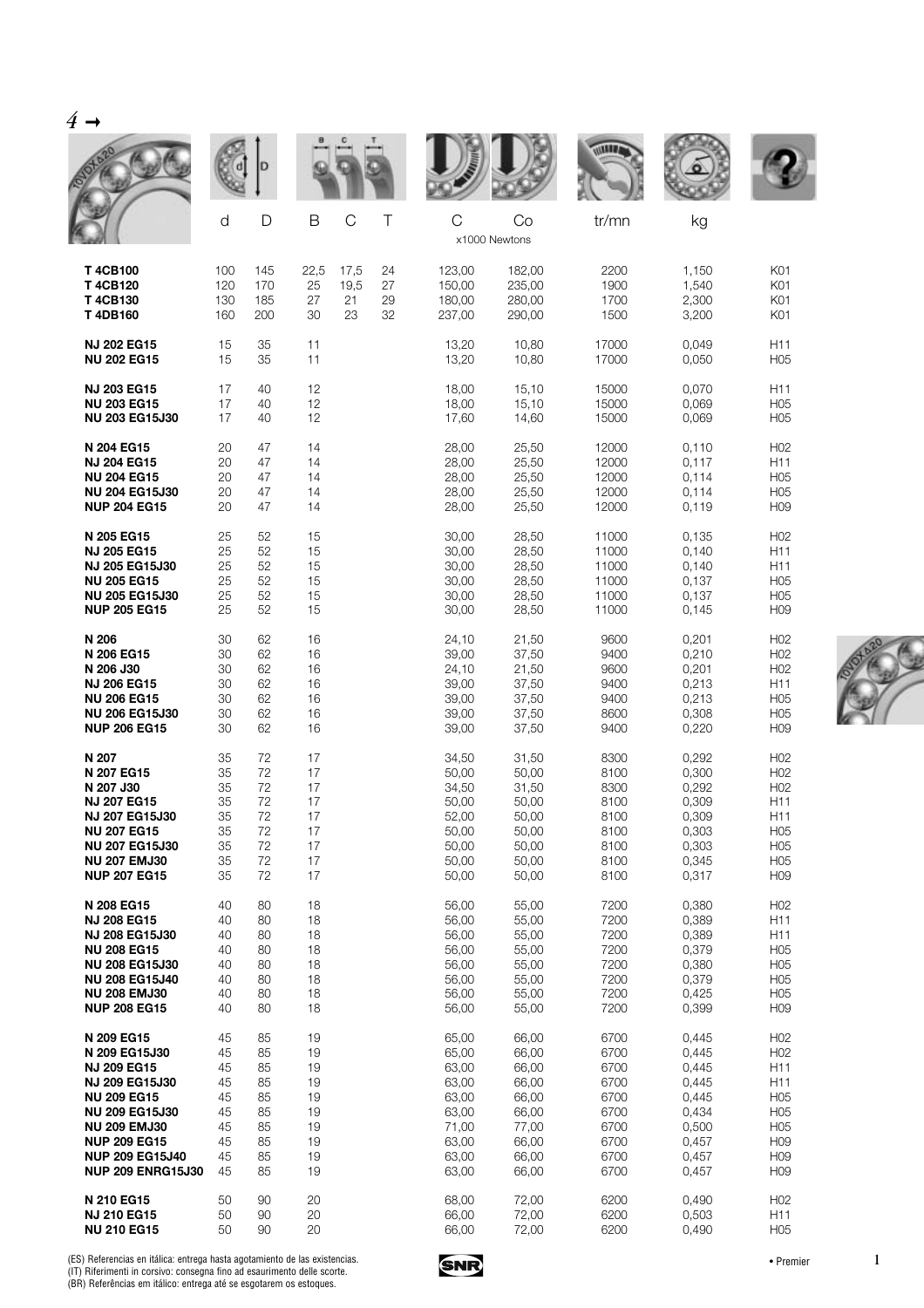|                       |    |     |    |                  |                    |        | WALL  |       |                 |
|-----------------------|----|-----|----|------------------|--------------------|--------|-------|-------|-----------------|
|                       | d  | D   | B  | $\mathsf C$<br>Τ | C<br>x1000 Newtons | Co     | tr/mn | kg    |                 |
| <b>NU 210 EG15J30</b> | 50 | 90  | 20 |                  | 68,00              | 72,00  | 6200  | 0,490 | H05             |
| <b>NU 210 EMJ30</b>   | 50 | 90  | 20 |                  | 66,00              | 72,00  | 6200  | 0,550 | H <sub>05</sub> |
| <b>NUP 210 EG15</b>   | 50 | 90  | 20 |                  | 68,00              | 72,00  | 6200  | 0,517 | H <sub>09</sub> |
| N 211 EG15            | 55 | 100 | 21 |                  | 89,00              | 99,00  | 5600  | 0,665 | H <sub>02</sub> |
| <b>NJ 211 EG15</b>    | 55 | 100 | 21 |                  | 86,00              | 99,00  | 5600  | 0,679 | H11             |
| <b>NU 211 EG15</b>    | 55 | 100 | 21 |                  | 86,00              | 99,00  | 5600  | 0,665 | H05             |
| <b>NU 211 EG15J30</b> | 55 | 100 | 21 |                  | 86,00              | 99,00  | 5600  | 0,665 | H <sub>05</sub> |
| <b>NU 211 EG15J40</b> | 55 | 100 | 21 |                  | 86,00              | 99,00  | 5600  | 0,665 | H <sub>05</sub> |
| <b>NU 211 EMJ30</b>   | 55 | 100 | 21 |                  | 86,00              | 99,00  | 5600  | 0,740 | H <sub>05</sub> |
| <b>NUP 211 EG15</b>   | 55 | 100 | 21 |                  | 86,00              | 99,00  | 5600  | 0,693 | H <sub>09</sub> |
| N 212 EG15            | 60 | 110 | 22 |                  | 99,00              | 106,00 | 5100  | 0,825 | H <sub>02</sub> |
| <b>NJ 212 EG15</b>    | 60 | 110 | 22 |                  | 96,00              | 106,00 | 5100  | 0,845 | H11             |
| <b>NJ 212 EG15J30</b> | 60 | 110 | 22 |                  | 96,00              | 106,00 | 5100  | 0,825 | H <sub>11</sub> |
| <b>NU 212 EG15</b>    | 60 | 110 | 22 |                  | 96,00              | 106,00 | 5100  | 0,824 | H <sub>05</sub> |
| <b>NU 212 EG15J30</b> | 60 | 110 | 22 |                  | 96,00              | 106,00 | 5100  | 0,824 | H05             |
| <b>NU 212 EMJ30</b>   | 60 | 110 | 22 |                  | 99,00              | 106,00 | 5100  | 0,825 | H <sub>05</sub> |
| <b>NUP 212 EG15</b>   | 60 | 110 | 22 |                  | 96,00              | 106,00 | 5100  | 0,909 | H <sub>09</sub> |
| N 213 EG15            | 65 | 120 | 23 |                  | 99,00              | 106,00 | 5100  | 1,050 | H <sub>02</sub> |
| <b>NJ 213 EG15</b>    | 65 | 120 | 23 |                  | 110,00             | 122,00 | 4700  | 1,050 | H <sub>11</sub> |
| <b>NU 213 EG15</b>    | 65 | 120 | 23 |                  | 110,00             | 122,00 | 4700  | 1,040 | H <sub>05</sub> |
| <b>NU 213 EG15J30</b> | 65 | 120 | 23 |                  | 110,00             | 122,00 | 4700  | 1,040 | H <sub>05</sub> |
| <b>NU 213 EMJ30</b>   | 65 | 120 | 23 |                  | 110,00             | 122,00 | 4700  | 1,180 | H <sub>05</sub> |
| <b>NUP 213 EG15</b>   | 65 | 120 | 23 |                  | 110,00             | 122,00 | 4700  | 1,090 | H <sub>09</sub> |
| N 214 EG15            | 70 | 125 | 24 |                  | 121,00             | 141,00 | 4400  | 1,159 | H <sub>02</sub> |
| <b>NJ 214 EG15</b>    | 70 | 125 | 24 |                  | 121,00             | 141,00 | 4400  | 1,180 | H11             |
| <b>NU 214 EG15</b>    | 70 | 125 | 24 |                  | 121,00             | 141,00 | 4400  | 1,150 | H <sub>05</sub> |
| <b>NU 214 EG15J30</b> | 70 | 125 | 24 |                  | 121,00             | 141,00 | 4400  | 1,150 | H <sub>05</sub> |
| <b>NU 214 EMJ30</b>   | 70 | 125 | 24 |                  | 121,00             | 141,00 | 4400  | 1,290 | H <sub>05</sub> |
| <b>NUP 214 EG15</b>   | 70 | 125 | 24 |                  | 121,00             | 141,00 | 4400  | 1,200 | H <sub>09</sub> |
| N 215 EG15            | 75 | 130 | 25 |                  | 135,00             | 161,00 | 4200  | 1,280 | H <sub>02</sub> |
| N 215 EG15J30         | 75 | 130 | 25 |                  | 133,00             | 161,00 | 4200  | 1,290 | H <sub>02</sub> |
| <b>NJ 215 EG15</b>    | 75 | 130 | 25 |                  | 133,00             | 161,00 | 4200  | 1,700 | H11             |
| <b>NJ 215 EG15J30</b> | 75 | 130 | 25 |                  | 133,00             | 161,00 | 4200  | 1,700 | H11             |
| <b>NU 215 EG15</b>    | 75 | 130 | 25 |                  | 133,00             | 161,00 | 4200  | 1,270 | H <sub>05</sub> |
| <b>NU 215 EG15J30</b> | 75 | 130 | 25 |                  | 133,00             | 161,00 | 4200  | 1,270 | H05             |
| <b>NU 215 EMJ30</b>   | 75 | 130 | 25 |                  | 133,00             | 161,00 | 4200  | 1,410 | H05             |
| <b>NUP 215 EG15</b>   | 75 | 130 | 25 |                  | 133,00             | 161,00 | 4200  | 1,330 | H09             |
| N 216 EG15            | 80 | 140 | 26 |                  | 146,00             | 171,00 | 3900  | 1,540 | H <sub>02</sub> |
| N 216 EG15J30         | 80 | 140 | 26 |                  | 146,00             | 171,00 | 3900  | 1,540 | H <sub>02</sub> |
| <b>NJ 216 EG15</b>    | 80 | 140 | 26 |                  | 146,00             | 171,00 | 3900  | 1,540 | H11             |
| <b>NU 216 EG15</b>    | 80 | 140 | 26 |                  | 146,00             | 171,00 | 3900  | 1,540 | H05             |
| <b>NU 216 EG15J30</b> | 80 | 140 | 26 |                  | 142,00             | 171,00 | 3900  | 1,550 | H <sub>05</sub> |
| <b>NU 216 EMJ30</b>   | 80 | 140 | 26 |                  | 142,00             | 171,00 | 3900  | 1,710 | H05             |
| N 217 EG15            | 85 | 150 | 28 |                  | 173,00             | 201,00 | 3700  | 1,890 | H <sub>02</sub> |
| N 217 EG15J30         | 85 | 150 | 28 |                  | 169,00             | 201,00 | 3700  | 1,920 | H <sub>02</sub> |
| <b>NJ 217 EG15</b>    | 85 | 150 | 28 |                  | 173,00             | 201,00 | 3700  | 1,890 | H11             |
| <b>NU 217 EG15</b>    | 85 | 150 | 28 |                  | 173,00             | 201,00 | 3700  | 1,890 | H <sub>05</sub> |
| <b>NU 217 EG15J30</b> | 85 | 150 | 28 |                  | 173,00             | 201,00 | 3700  | 1,890 | H05             |
| <b>NU 217 EMJ30</b>   | 85 | 150 | 28 |                  | 173,00             | 201,00 | 3700  | 2,060 | H05             |
| N 218 EG15            | 90 | 160 | 30 |                  | 183,00             | 216,00 | 3500  | 2,360 | H <sub>02</sub> |
| N 218 EG15J30         | 90 | 160 | 30 |                  | 186,00             | 224,00 | 3400  | 2,370 | H <sub>02</sub> |
| <b>NJ 218 EG15</b>    | 90 | 160 | 30 |                  | 183,00             | 216,00 | 3500  | 2,360 | H11             |
| <b>NU 218 EG15</b>    | 90 | 160 | 30 |                  | 191,00             | 224,00 | 3400  | 2,360 | H <sub>05</sub> |
| <b>NU 218 EG15J30</b> | 90 | 160 | 30 |                  | 191,00             | 224,00 | 3400  | 2,360 | H05             |
| <b>NU 218 EMJ30</b>   | 90 | 160 | 30 |                  | 191,00             | 224,00 | 3400  | 2,480 | H05             |
| N 219 EG15            | 95 | 170 | 32 |                  | 238,00             | 285,00 | 3200  | 2,830 | H <sub>02</sub> |
| N 219 EG15J30         | 95 | 170 | 32 |                  | 224,00             | 270,00 | 3200  | 2,890 | H <sub>02</sub> |

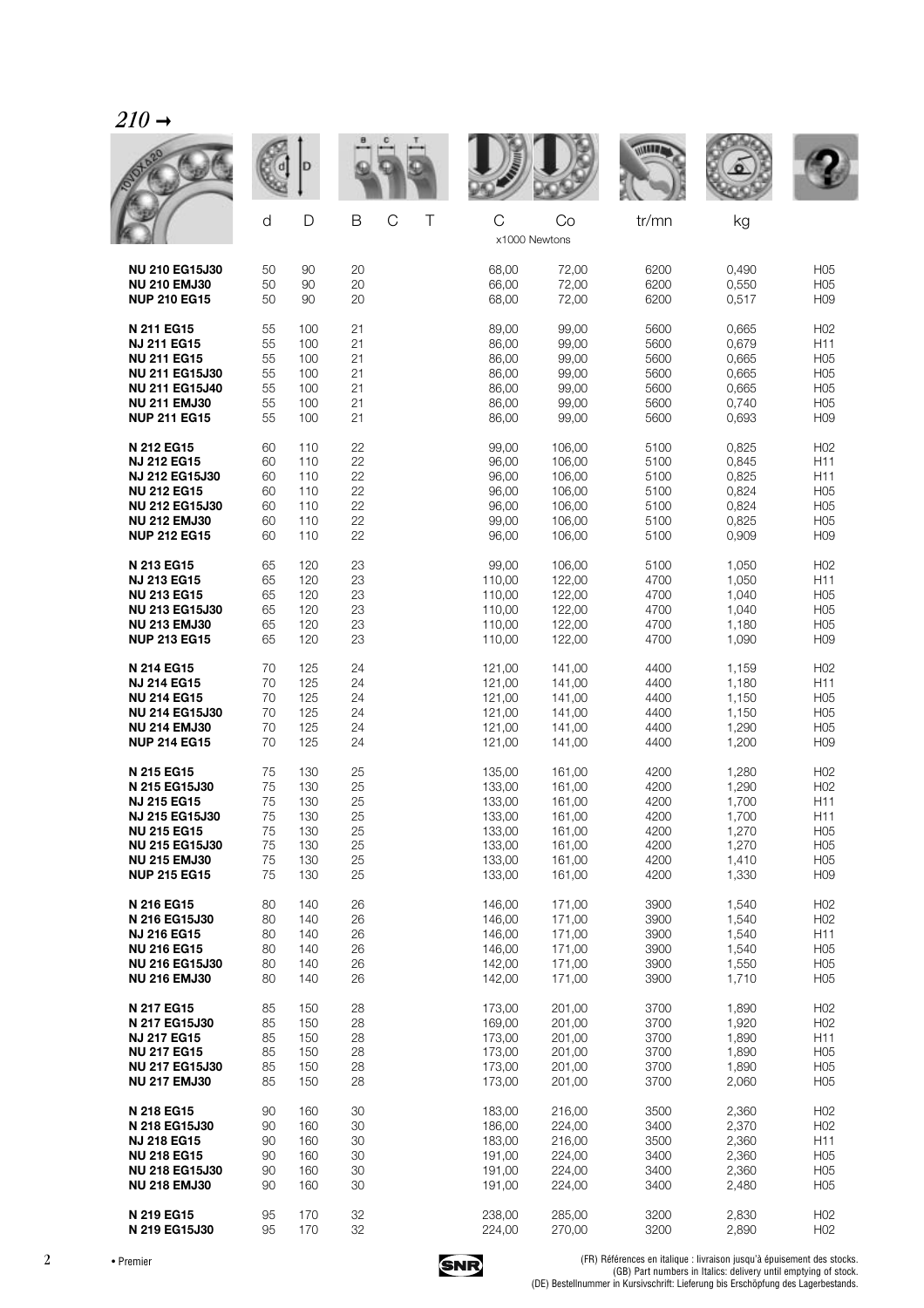|--|

|                       |     |     |                                 |        |                     | WALE  |        |                 |
|-----------------------|-----|-----|---------------------------------|--------|---------------------|-------|--------|-----------------|
|                       | d   | D   | $\mathsf B$<br>$\mathsf C$<br>Τ | C      | Co<br>x1000 Newtons | tr/mn | kg     |                 |
| <b>NJ 219 EG15</b>    | 95  | 170 | 32                              | 238,00 | 285,00              | 3200  | 2,830  | H11             |
| <b>NU 219 EG15</b>    | 95  | 170 | 32                              | 238,00 | 285,00              | 3200  | 2,830  | H05             |
| <b>NU 219 EG15J30</b> | 95  | 170 | 32                              | 224,00 | 270,00              | 3200  | 2,880  | H <sub>05</sub> |
| <b>NU 219 EMJ30</b>   | 95  | 170 | 32                              | 238,00 | 285,00              | 3200  | 2,900  | H <sub>05</sub> |
| N 220 EG15            | 100 | 180 | 34                              | 260.00 | 310,00              | 3100  | 3,440  | H <sub>02</sub> |
| N 220 EG15J30         | 100 | 180 | 34                              | 260,00 | 310,00              | 3100  | 3,440  | H <sub>02</sub> |
| <b>NJ 220 EG15</b>    | 100 | 180 | 34                              | 260,00 | 310,00              | 3100  | 3,440  | H <sub>11</sub> |
| <b>NJ 220 EMJ30</b>   | 100 | 180 | 34                              | 260,00 | 310,00              | 3100  | 3,440  | H11             |
| <b>NU 220 EG15</b>    | 100 | 180 | 34                              | 260,00 | 310,00              | 3100  | 3,440  | H <sub>05</sub> |
| <b>NU 220 EG15J30</b> | 100 | 180 | 34                              | 255,00 | 310,00              | 3100  | 3,490  | H05             |
| <b>NU 220 EMJ30</b>   | 100 | 180 | 34                              | 260,00 | 310,00              | 3100  | 3,740  | H <sub>05</sub> |
| <b>NJ 221 EG15</b>    | 105 | 190 | 36                              | 265,00 | 325,00              | 2900  | 4,083  | H11             |
| <b>NU 221 EG15</b>    | 105 | 190 | 36                              | 265,00 | 325,00              | 2900  | 4,100  | H <sub>05</sub> |
| <b>NU 221 EG15J30</b> | 105 | 190 | 36                              | 265,00 | 325,00              | 2900  | 4,080  | H <sub>05</sub> |
| <b>NU 221 EMJ30</b>   | 105 | 190 | 36                              | 265,00 | 325,00              | 2900  | 4,620  | H <sub>05</sub> |
| N 222 EM              | 110 | 200 | 38                              | 300,00 | 360,00              | 2800  | 5,500  | H <sub>02</sub> |
| N 222 EMJ30           | 110 | 200 | 38                              | 300,00 | 360,00              | 2800  | 5,500  | H <sub>02</sub> |
| <b>NJ 222 EG15</b>    | 110 | 200 | 38                              | 300.00 | 360,00              | 2800  | 4,850  | H <sub>11</sub> |
| <b>NJ 222 EG15J30</b> | 110 | 200 | 38                              | 300,00 | 360,00              | 2800  | 4,850  | H11             |
| <b>NU 222 EG15</b>    | 110 | 200 | 38                              | 300,00 | 360,00              | 2800  | 4,850  | H05             |
| <b>NU 222 EG15J30</b> | 110 | 200 | 38                              | 300,00 | 360,00              | 2800  | 4,850  | H <sub>05</sub> |
| <b>NU 222 EMJ30</b>   | 110 | 200 | 38                              | 300,00 | 360,00              | 2800  | 4,850  | H <sub>05</sub> |
| <b>NJ 224 EG15</b>    | 120 | 215 | 40                              | 350,00 | 435,00              | 2600  | 5,740  | H <sub>11</sub> |
| <b>NU 224 EG15</b>    | 120 | 215 | 40                              | 350,00 | 435,00              | 2600  | 5,740  | H <sub>05</sub> |
| <b>NU 224 EG15J30</b> | 120 | 215 | 40                              | 350,00 | 435,00              | 2600  | 5,740  | H05             |
| <b>NU 224 EMJ30</b>   | 120 | 215 | 40                              | 345,00 | 435,00              | 2500  | 6,550  | H <sub>05</sub> |
| <b>NJ 226 EG15</b>    | 130 | 230 | 40                              | 375,00 | 460,00              | 2400  | 6,500  | H11             |
| <b>NU 226 EG15</b>    | 130 | 230 | 40                              | 375,00 | 460,00              | 2400  | 6,500  | H <sub>05</sub> |
| <b>NU 226 EG15J30</b> | 130 | 230 | 40                              | 365,00 | 460,00              | 2400  | 6,500  | H <sub>05</sub> |
| <b>NU 226 EMJ30</b>   | 130 | 230 | 40                              | 365,00 | 460,00              | 2400  | 7,350  | H05             |
| N 228 EMJ30           | 140 | 250 | 42                              | 400,00 | 510,00              | 2200  | 9,340  | H <sub>02</sub> |
| <b>NJ 228 EMJ30</b>   | 140 | 250 | 42                              | 400,00 | 510,00              | 2200  | 9,650  | H11             |
| <b>NU 228 EMJ30</b>   | 140 | 250 | 42                              | 400,00 | 510,00              | 2200  | 9,340  | H <sub>05</sub> |
| <b>NJ 230 EMJ30</b>   | 150 | 270 | 45                              | 465,00 | 600,00              | 2000  | 12,200 | H <sub>11</sub> |
| <b>NU 230 EMJ30</b>   | 150 | 270 | 45                              | 465,00 | 600,00              | 2000  | 12,000 | H <sub>05</sub> |
| <b>NJ 232 EMJ30</b>   | 160 | 290 | 48                              | 530,00 | 690,00              | 1900  | 15,100 | H11             |
| <b>NU 232 EMJ30</b>   | 160 | 290 | 48                              | 530,00 | 690,00              | 1900  | 14,600 | H <sub>05</sub> |
| <b>NU 234 EMJ30</b>   | 170 | 310 | 52                              | 610,00 | 820,00              | 1800  | 18,130 | H <sub>05</sub> |
| <b>NU 236 EMJ30</b>   | 180 | 320 | 52                              | 630,00 | 870,00              | 1700  | 18,910 | H05             |
| <b>NU 238 EMJ30</b>   | 190 | 340 | 55                              | 720,00 | 970,00              | 1600  | 22,700 | H05             |
| <b>NJ 303 EG15</b>    | 17  | 47  | 14                              | 25,50  | 21,20               | 13000 | 0,125  | H11             |
| <b>NU 303 EG15</b>    | 17  | 47  | 14                              | 25,50  | 21,20               | 13000 | 0,122  | H <sub>05</sub> |
| N 304 EG15            | 20  | 52  | 15                              | 31,50  | 27,00               | 11000 | 0,151  | H <sub>02</sub> |
| <b>NJ 304 EG15</b>    | 20  | 52  | 15                              | 31,50  | 27,00               | 11000 | 0,156  | H11             |
| <b>NJ 304 EG15J30</b> | 20  | 52  | 15                              | 31,50  | 27,00               | 11000 | 0,156  | H11             |
| <b>NU 304 EG15</b>    | 20  | 52  | 15                              | 31,50  | 27,00               | 11000 | 0,140  | H <sub>05</sub> |
| N 305 EG15            | 25  | 62  | 17                              | 42,50  | 37,50               | 9500  | 0,242  | H <sub>02</sub> |
| N 305 EG15J30         | 25  | 62  | 17                              | 42,50  | 37,50               | 9500  | 0,242  | H <sub>02</sub> |
| <b>NJ 305 EG15</b>    | 25  | 62  | 17                              | 41,50  | 37,50               | 9500  | 0,250  | H11             |
| <b>NU 305 EG15</b>    | 25  | 62  | 17                              | 41,50  | 37,50               | 9500  | 0,245  | H <sub>05</sub> |
| <b>NUP 305 EG15</b>   | 25  | 62  | 17                              | 41,50  | 37,50               | 9500  | 0,256  | H <sub>09</sub> |
| N 306 EG15            | 30  | 72  | 19                              | 55,00  | 50,00               | 8100  | 0,366  | H <sub>02</sub> |
| <b>NJ 306 EG15</b>    | 30  | 72  | 19                              | 53,00  | 50,00               | 8100  | 0,376  | H <sub>11</sub> |

**CONTRACTOR** 

(ES) Referencias en itálica: entrega hasta agotamiento de las existencias.<br>(IT) Riferimenti in corsivo: consegna fino ad esaurimento delle scorte.<br>(BR) Referências em itálico: entrega até se esgotarem os estoques.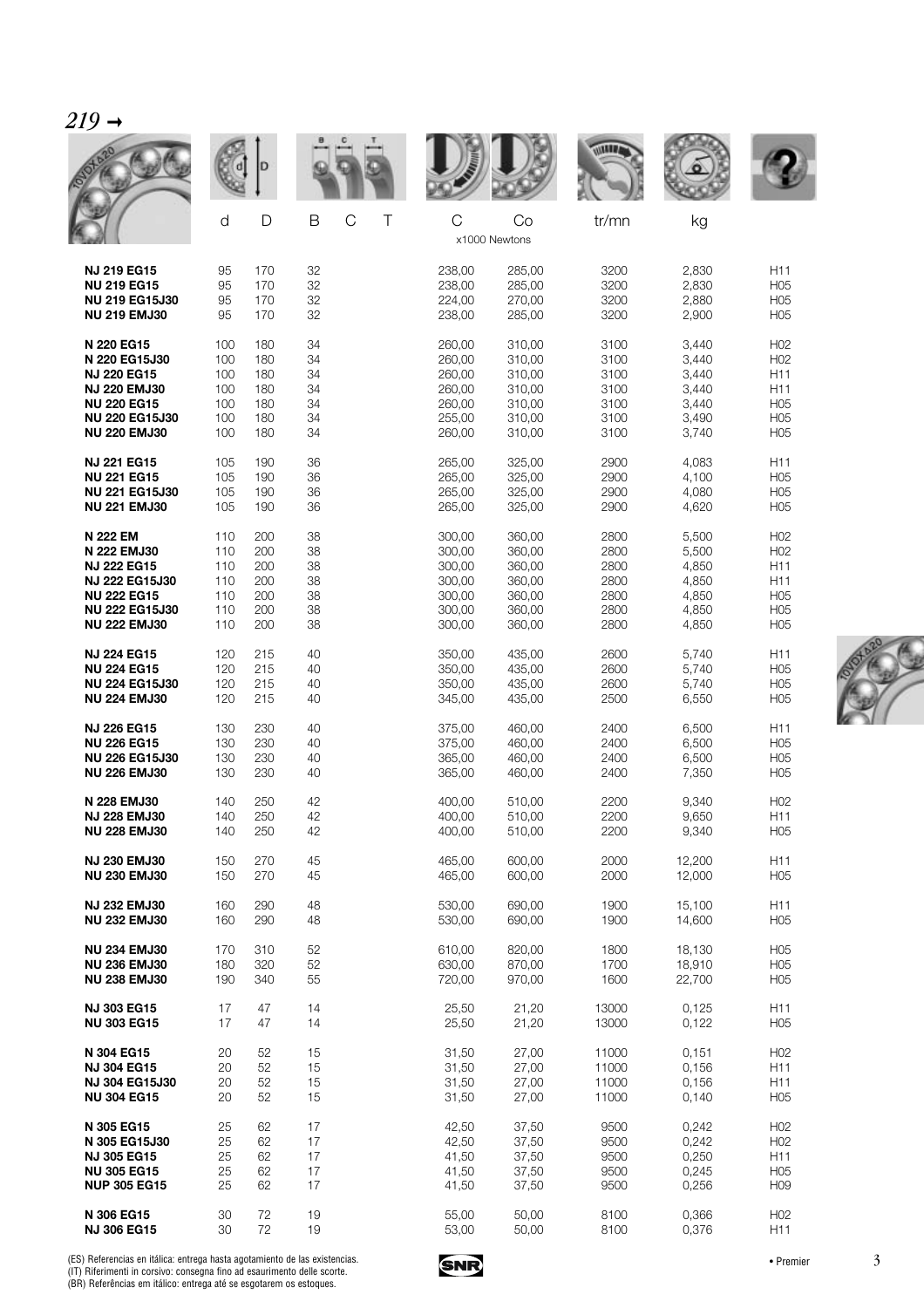| 306 |  |
|-----|--|
|     |  |

|                       | d  | D   | B<br>C | Τ | C<br>x1000 Newtons | Co     | tr/mn | kg    |                 |
|-----------------------|----|-----|--------|---|--------------------|--------|-------|-------|-----------------|
| <b>NJ 306 EG15J30</b> | 30 | 72  | 19     |   | 53,00              | 50,00  | 8100  | 0,376 | H11             |
| <b>NU 306 EG15</b>    | 30 | 72  | 19     |   | 53,00              | 50,00  | 8100  | 0,368 | H <sub>05</sub> |
| <b>NU 306 EG15J30</b> | 30 | 72  | 19     |   | 53,00              | 50,00  | 8100  | 0,368 | H05             |
| <b>NUP 306 EG15</b>   | 30 | 72  | 19     |   | 53,00              | 50,00  | 8100  | 0,385 | H <sub>09</sub> |
| QJ 306 MA             | 30 | 72  | 19     |   | 55,00              | 38,50  | 7900  | 0,406 | <b>B01</b>      |
| N 307 EG15            | 35 | 80  | 21     |   | 67,00              | 65,00  | 7200  | 0,486 | H <sub>02</sub> |
| N 307 EG15J30         | 35 | 80  | 21     |   | 68,00              | 65,00  | 7200  | 0,481 | H <sub>02</sub> |
| <b>NJ 307 EG15</b>    | 35 | 80  | 21     |   | 68,00              | 65,00  | 7200  | 0,496 | H11             |
| <b>NJ 307 EG15J30</b> | 35 | 80  | 21     |   | 67,00              | 65,00  | 7200  | 0,496 | H11             |
| <b>NU 307 EG15</b>    | 35 | 80  | 21     |   | 67,00              | 65,00  | 7200  | 0,485 | H <sub>05</sub> |
| <b>NU 307 EG15J30</b> | 35 | 80  | 21     |   | 67,00              | 65,00  | 7200  | 0,485 | H <sub>05</sub> |
| <b>NUP 307 EG15</b>   | 35 | 80  | 21     |   | 67,00              | 65,00  | 7200  | 0,506 | H <sub>09</sub> |
| <b>QJ 307 MA</b>      | 35 | 80  | 21     |   | 59,00              | 46,50  | 7100  | 0,550 | <b>B01</b>      |
| N 308 EG15            | 40 | 90  | 23     |   | 84,00              | 80,00  | 6300  | 0,660 | H <sub>02</sub> |
| N 308 EG15J30         | 40 | 90  | 23     |   | 84,00              | 82,00  | 6300  | 0,656 | H <sub>02</sub> |
| <b>NJ 308 EG15</b>    | 40 | 90  | 23     |   | 82,00              | 80,00  | 6300  | 0,674 | H11             |
| <b>NU 308 EG15</b>    | 40 | 90  | 23     |   | 84,00              | 80,00  | 6300  | 0,659 | H <sub>05</sub> |
| <b>NU 308 EG15J30</b> | 40 | 90  | 23     |   | 84,00              | 80,00  | 6300  | 0,659 | H <sub>05</sub> |
| <b>NUP 308 EG15</b>   | 40 | 90  | 23     |   | 82,00              | 80,00  | 6300  | 0,688 | H <sub>09</sub> |
| <b>QJ 308 MA</b>      | 40 | 90  | 23     |   | 86,00              | 69,00  | 6300  | 0,696 | <b>B01</b>      |
| N 309 EG15            | 45 | 100 | 25     |   | 102,00             | 101,00 | 5700  | 0,895 | H <sub>02</sub> |
| N 309W                | 45 | 100 | 25     |   | 113,00             | 111,00 | 3000  | 0,851 | H <sub>02</sub> |
| <b>NJ 309</b>         | 45 | 100 | 25     |   | 73,00              | 68,00  | 5800  | 0,880 | H11             |
| <b>NJ 309 EG15</b>    | 45 | 100 | 25     |   | 99,00              | 101,00 | 5700  | 0,913 | H11             |
| <b>NU 309</b>         | 45 | 100 | 25     |   | 73,00              | 68,00  | 5800  | 0,861 | H <sub>05</sub> |
| <b>NU 309 EG15</b>    | 45 | 100 | 25     |   | 99,00              | 101,00 | 5700  | 0,893 | H <sub>05</sub> |
| <b>NU 309 EMJ30</b>   | 45 | 100 | 25     |   | 99,00              | 101,00 | 5700  | 0,900 | H <sub>05</sub> |
| <b>NU 309 J30</b>     | 45 | 100 | 25     |   | 73,00              | 68,00  | 5800  | 0,861 | H05             |
| <b>NUP 309 EG15</b>   | 45 | 100 | 25     |   | 98,00              | 100,00 | 5700  | 0,895 | H <sub>09</sub> |
| <b>QJ 309 MA</b>      | 45 | 100 | 25     |   | 95,00              | 75,00  | 5600  | 1,050 | <b>B01</b>      |
| N 310                 | 50 | 110 | 27     |   | 89,00              | 86,00  | 5200  | 1,125 | H <sub>02</sub> |
| N 310 EG15            | 50 | 110 | 27     |   | 112,00             | 116,00 | 5100  | 1,160 | H <sub>02</sub> |
| N 310 J30             | 50 | 110 | 27     |   | 89,00              | 86,00  | 5200  | 1,125 | H <sub>02</sub> |
| <b>NJ 310</b>         | 50 | 110 | 27     |   | 89,00              | 86,00  | 5200  | 1,165 | H11             |
| <b>NJ 310 EG15</b>    | 50 | 110 | 27     |   | 112,00             | 116,00 | 5100  | 1,190 | H11             |
| <b>NJ 310 J40</b>     | 50 | 110 | 27     |   | 89,00              | 86,00  | 5200  | 1,165 | H11             |
| <b>NU 310</b>         | 50 | 110 | 27     |   | 89,00              | 86,00  | 5200  | 1,134 | H <sub>05</sub> |
| <b>NU 310 EG15</b>    | 50 | 110 | 27     |   | 112,00             | 116,00 | 5100  | 1,160 | H <sub>05</sub> |
| <b>NU 310 EMJ30</b>   | 50 | 110 | 27     |   | 112,00             | 116,00 | 5100  | 1,310 | H <sub>05</sub> |
| <b>NU 310 J30</b>     | 50 | 110 | 27     |   | 89,00              | 86,00  | 5200  | 1,134 | H <sub>05</sub> |
| <b>NUP 310 EG15</b>   | 50 | 110 | 27     |   | 112,00             | 116,00 | 5100  | 1,210 | H <sub>09</sub> |
| QJ 310 MA             | 50 | 110 | 27     |   | 110,00             | 92,00  | 5100  | 1,330 | <b>B01</b>      |
| N 311 EG15            | 55 | 120 | 29     |   | 142,00             | 144.00 | 4700  | 1,410 | H <sub>02</sub> |
| <b>NJ 311 EG15</b>    | 55 | 120 | 29     |   | 142,00             | 144,00 | 4700  | 1,470 | H11             |
| <b>NU 311</b>         | 55 | 120 | 29     |   | 104,00             | 99,00  | 4800  | 1,414 | H <sub>05</sub> |
| <b>NU 311 EG15</b>    | 55 | 120 | 29     |   | 138,00             | 144,00 | 4700  | 1,480 | H <sub>05</sub> |
| <b>NU 311 EM</b>      | 55 | 120 | 29     |   | 142,00             | 144,00 | 4700  | 1,414 | H <sub>05</sub> |
| <b>NU 311 EMJ30</b>   | 55 | 120 | 29     |   | 142,00             | 144,00 | 4700  | 1,640 | H <sub>05</sub> |
| <b>NU 311 J30</b>     | 55 | 120 | 29     |   | 104,00             | 99,00  | 4800  | 1,414 | H <sub>05</sub> |
| <b>NUP 311 EG15</b>   | 55 | 120 | 29     |   | 142,00             | 144,00 | 4700  | 1,470 | H <sub>09</sub> |
| <b>QJ 311 MA</b>      | 55 | 120 | 29     |   | 127,00             | 109,00 | 4600  | 1,675 | <b>B01</b>      |
| N 312 EG15            | 60 | 130 | 31     |   | 157,00             | 162,00 | 4300  | 1,850 | H <sub>02</sub> |
| <b>NJ 312 EG15</b>    | 60 | 130 | 31     |   | 150,00             | 156,00 | 4400  | 1,850 | H11             |
| <b>NU 312 EG15</b>    | 60 | 130 | 31     |   | 157,00             | 162,00 | 4300  | 1,850 | H <sub>05</sub> |
| <b>NU 312 EG15J30</b> | 60 | 130 | 31     |   | 157,00             | 162,00 | 4300  | 1,850 | H <sub>05</sub> |
| <b>NU 312 EMJ30</b>   | 60 | 130 | 31     |   | 157,00             | 162,00 | 4300  | 2,060 | H <sub>05</sub> |
| <b>NUP 312 EG15</b>   | 60 | 130 | 31     |   | 153,00             | 162,00 | 4300  | 1,930 | H <sub>09</sub> |
| QJ 312 MA             | 60 | 130 | 31     |   | 145,00             | 126,00 | 4300  | 2,200 | <b>B01</b>      |

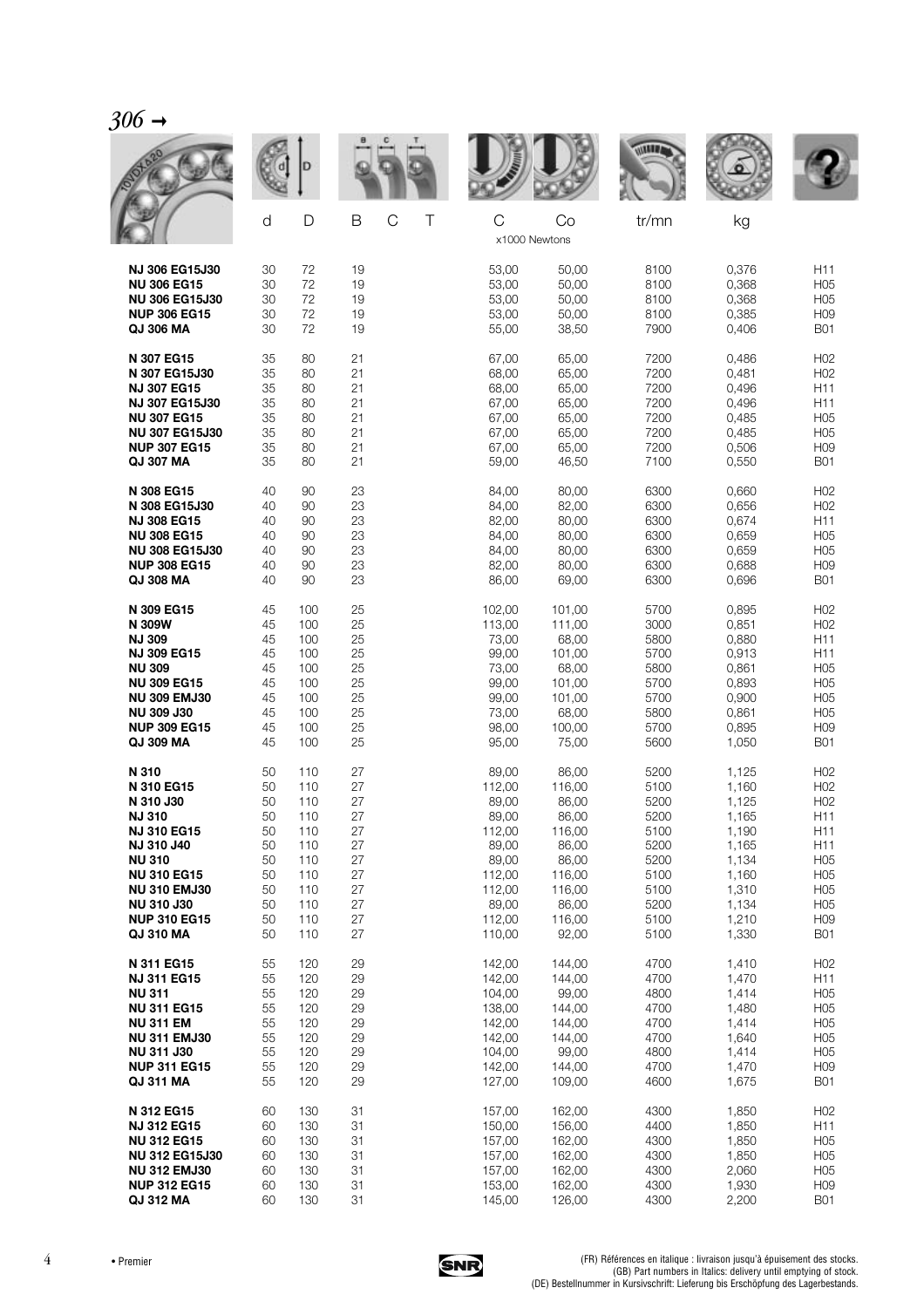| $313 \rightarrow$                                                                           |                                |                                |                            |          |                                               |                                               |                                      |                                           |                                             |
|---------------------------------------------------------------------------------------------|--------------------------------|--------------------------------|----------------------------|----------|-----------------------------------------------|-----------------------------------------------|--------------------------------------|-------------------------------------------|---------------------------------------------|
|                                                                                             |                                | D                              |                            |          |                                               |                                               | <b>WALLE</b>                         |                                           |                                             |
|                                                                                             | d                              | D                              | B                          | C<br>Τ   | C                                             | Co<br>x1000 Newtons                           | tr/mn                                | kg                                        |                                             |
| N 313 EG15                                                                                  | 65                             | 140                            | 33                         |          | 183,00                                        | 195,00                                        | 4100                                 | 2,240                                     | H02                                         |
| N 313 EG15J30                                                                               | 65                             | 140                            | 33                         |          | 183,00                                        | 195,00                                        | 4000                                 | 2,240                                     | H <sub>02</sub>                             |
| <b>NJ 313 EG15</b>                                                                          | 65                             | 140                            | 33                         |          | 188,00                                        | 195,00                                        | 4000                                 | 2,240                                     | H11                                         |
| <b>NU 313 EG15</b>                                                                          | 65                             | 140                            | 33                         |          | 188,00                                        | 195.00                                        | 4000                                 | 2,240                                     | H <sub>05</sub>                             |
| <b>NU 313 EG15J30</b>                                                                       | 65                             | 140                            | 33                         |          | 188,00                                        | 195,00                                        | 4000                                 | 2,240                                     | H <sub>05</sub>                             |
| <b>NU 313 EMJ30</b>                                                                         | 65                             | 140                            | 33                         |          | 188,00                                        | 195,00                                        | 4000                                 | 2,500                                     | H <sub>05</sub>                             |
| <b>NUP 313 NM</b>                                                                           | 65                             | 140                            | 33                         |          | 147,00                                        | 151,00                                        | 4100                                 | 2,563                                     | H <sub>10</sub>                             |
| <b>Q10NUP 313 NM</b>                                                                        | 55                             | 140                            | 33                         |          | 147,00                                        | 151,00                                        | 4100                                 | 2,810                                     | H <sub>10</sub>                             |
| <b>QJ 313 MA</b>                                                                            | 65                             | 140                            | 33                         |          | 164,00                                        | 145,00                                        | 4000                                 | 2,700                                     | <b>B01</b>                                  |
| N 314 EG15                                                                                  | 70                             | 150                            | 35                         |          | 210,00                                        | 220,00                                        | 3700                                 | 2,800                                     | H <sub>02</sub>                             |
| N 314 EG15J30                                                                               | 70                             | 150                            | 35                         |          | 210,00                                        | 220,00                                        | 4000                                 | 2,800                                     | H <sub>02</sub>                             |
| <b>NJ 314 EG15</b>                                                                          | 70                             | 150                            | 35                         |          | 213,00                                        | 226,00                                        | 3700                                 | 2,800                                     | H11                                         |
| <b>NJ 314 EMJ30</b>                                                                         | 70                             | 150                            | 35                         |          | 207,00                                        | 226.00                                        | 3700                                 | 3,160                                     | H11                                         |
| <b>NU 314 EG15</b>                                                                          | 70                             | 150                            | 35                         |          | 210,00                                        | 220,00                                        | 3700                                 | 2,800                                     | H05                                         |
| <b>NU 314 EG15J30</b>                                                                       | 70                             | 150                            | 35                         |          | 210,00                                        | 220,00                                        | 3700                                 | 2,800                                     | H <sub>05</sub>                             |
| <b>NU 314 EMJ30</b>                                                                         | 70                             | 150                            | 35                         |          | 207,00                                        | 226,00                                        | 3700                                 | 3,160                                     | H <sub>05</sub>                             |
| <b>QJ 314 MA</b>                                                                            | 70                             | 150                            | 35                         |          | 184,00                                        | 165,00                                        | 3700                                 | 3,150                                     | <b>B01</b>                                  |
| N 315 EG15                                                                                  | 75                             | 160                            | 37                         |          | 250,00                                        | 265,00                                        | 3500                                 | 3,700                                     | H <sub>02</sub>                             |
| N 315 EG15J30                                                                               | 75                             | 160                            | 37                         |          | 243,00                                        | 265,00                                        | 3300                                 | 3,340                                     | H02                                         |
| <b>NJ 315 EG15</b>                                                                          | 75                             | 160                            | 37                         |          | 250,00                                        | 265,00                                        | 3500                                 | 3,300                                     | H11                                         |
| <b>NU 315 EG15</b>                                                                          | 75                             | 160                            | 37                         |          | 250,00                                        | 265,00                                        | 3500                                 | 3,300                                     | H <sub>05</sub>                             |
| <b>NU 315 EG15J30</b>                                                                       | 75                             | 160                            | 37                         |          | 250,00                                        | 265,00                                        | 3500                                 | 3,300                                     | H <sub>05</sub>                             |
| <b>NU 315 EMJ30</b>                                                                         | 75                             | 160                            | 37                         |          | 250,00                                        | 265,00                                        | 3500                                 | 4,500                                     | H <sub>05</sub>                             |
| <b>QJ 315 N 2MA</b>                                                                         | 75                             | 160                            | 37                         |          | 212,00                                        | 204,00                                        | 3400                                 | 3,960                                     | <b>B01</b>                                  |
| N 316 EG15                                                                                  | 80                             | 170                            | 39                         |          | 270,00                                        | 290,00                                        | 3300                                 | 3,930                                     | H <sub>02</sub>                             |
| N 316 EG15J30                                                                               | 80                             | 170                            | 39                         |          | 260,00                                        | 290,00                                        | 3300                                 | 4,120                                     | H <sub>02</sub>                             |
| <b>NJ 316 EG15</b>                                                                          | 80                             | 170                            | 39                         |          | 270,00                                        | 290,00                                        | 3300                                 | 4,040                                     | H11                                         |
| <b>NU 316 EG15</b>                                                                          | 80                             | 170                            | 39                         |          | 270,00                                        | 290,00                                        | 3300                                 | 3,960                                     | H <sub>05</sub>                             |
| <b>NU 316 EG15J30</b>                                                                       | 80                             | 170                            | 39                         |          | 270,00                                        | 290,00                                        | 3300                                 | 3,930                                     | H <sub>05</sub>                             |
| <b>NU 316 EMJ30</b>                                                                         | 80                             | 170                            | 39                         |          | 270,00                                        | 290,00                                        | 3300                                 | 5,000                                     | H <sub>05</sub>                             |
| <b>NUP 316 EG15</b>                                                                         | 80                             | 170                            | 39                         |          | 260,00                                        | 290,00                                        | 3300                                 | 4,110                                     | H <sub>09</sub>                             |
| <b>QJ 316 N 2MA</b>                                                                         | 80                             | 170                            | 39                         |          | 222,00                                        | 215,00                                        | 3200                                 | 4,500                                     | <b>B01</b>                                  |
| N 317 EM                                                                                    | 85                             | 180                            | 41                         |          | 295,00                                        | 325,00                                        | 3100                                 | 5,330                                     | H02                                         |
| N 317 EMJ30                                                                                 | 85                             | 180                            | 41                         |          | 295,00                                        | 325,00                                        | 3100                                 | 5,330                                     | H <sub>02</sub>                             |
| <b>NJ 317 EG15</b>                                                                          | 85                             | 180                            | 41                         |          | 280,00                                        | 315,00                                        | 3100                                 | 4,712                                     | H11                                         |
| <b>NU 317 EG15</b>                                                                          | 85                             | 180                            | 41                         |          | 280,00                                        | 315,00                                        | 3100                                 | 4,680                                     | H <sub>05</sub>                             |
| <b>NU 317 EG15J30</b>                                                                       | 85                             | 180                            | 41                         |          | 280,00                                        | 315,00                                        | 3100                                 | 4,700                                     | H <sub>05</sub>                             |
| <b>NU 317 EMJ30</b>                                                                         | 85                             | 180                            | 41                         |          | 300,00                                        | 340,00                                        | 3100                                 | 5,200                                     | H <sub>05</sub>                             |
| <b>NUP 317 EG15</b>                                                                         | 85                             | 180                            | 41                         |          | 315,00                                        | 335,00                                        | 3100                                 | 5,200                                     | H <sub>09</sub>                             |
| QJ 317 N 2MA                                                                                | 85                             | 180                            | 41                         |          | 246,00                                        | 255,00                                        | 3000                                 | 5,540                                     | <b>B01</b>                                  |
| <b>N 318 EM</b>                                                                             | 90                             | 190                            | 43                         |          | 330,00                                        | 360,00                                        | 2900                                 | 6,210                                     | H <sub>02</sub>                             |
| N 318 EMJ30                                                                                 | 90                             | 190                            | 43                         |          | 330,00                                        | 360,00                                        | 2900                                 | 6,210                                     | H <sub>02</sub>                             |
| <b>NJ 318 EG15</b>                                                                          | 90                             | 190                            | 43                         |          | 330,00                                        | 360,00                                        | 2900                                 | 5,950                                     | H11                                         |
| <b>NU 318 EG15</b>                                                                          | 90                             | 190                            | 43                         |          | 330,00                                        | 360,00                                        | 2900                                 | 5,420                                     | H <sub>05</sub>                             |
| <b>NU 318 EG15J30</b>                                                                       | 90                             | 190                            | 43                         |          | 330,00                                        | 360,00                                        | 2900                                 | 5,950                                     | H05                                         |
| <b>NU 318 EMJ30</b>                                                                         | 90                             | 190                            | 43                         |          | 330,00                                        | 360,00                                        | 2900                                 | 6,210                                     | H05                                         |
| <b>QJ 318 N2MA</b>                                                                          | 90                             | 190                            | 43                         |          | 265,00                                        | 285,00                                        | 2900                                 | 6,440                                     | <b>B01</b>                                  |
| N 319 EMJ30                                                                                 | 95                             | 200                            | 45                         |          | 345,00                                        | 390,00                                        | 2800                                 | 7,200                                     | H <sub>02</sub>                             |
| <b>NJ 319 EG15</b>                                                                          | 95                             | 200                            | 45                         |          | 340,00                                        | 390,00                                        | 2800                                 | 6,440                                     | H11                                         |
| <b>NU 319 EG15</b>                                                                          | 95                             | 200                            | 45                         |          | 340,00                                        | 390,00                                        | 2800                                 | 6,320                                     | H05                                         |
| <b>NU 319 EMJ30</b>                                                                         | 95                             | 200                            | 45                         |          | 345,00                                        | 390,00                                        | 2800                                 | 7,200                                     | H05                                         |
| 10R 320/32 C<br>N 320 EM<br><b>NJ 320 EG15</b><br><b>NU 320 EG15</b><br><b>NU 320 EMJ30</b> | 32<br>100<br>100<br>100<br>100 | 58<br>215<br>215<br>215<br>215 | 13<br>47<br>47<br>47<br>47 | 17<br>17 | 38,00<br>390,00<br>400,00<br>390,00<br>390,00 | 45,00<br>440,00<br>440,00<br>440,00<br>440,00 | 6000<br>2600<br>2600<br>2600<br>2600 | 0,175<br>7,660<br>7,660<br>7,660<br>8,800 | K01<br>H <sub>02</sub><br>H11<br>H05<br>H05 |
| <b>NU 321 EMJ30</b>                                                                         | 105                            | 225                            | 49                         |          | 435,00                                        | 495,00                                        | 2500                                 | 9,950                                     | H05                                         |



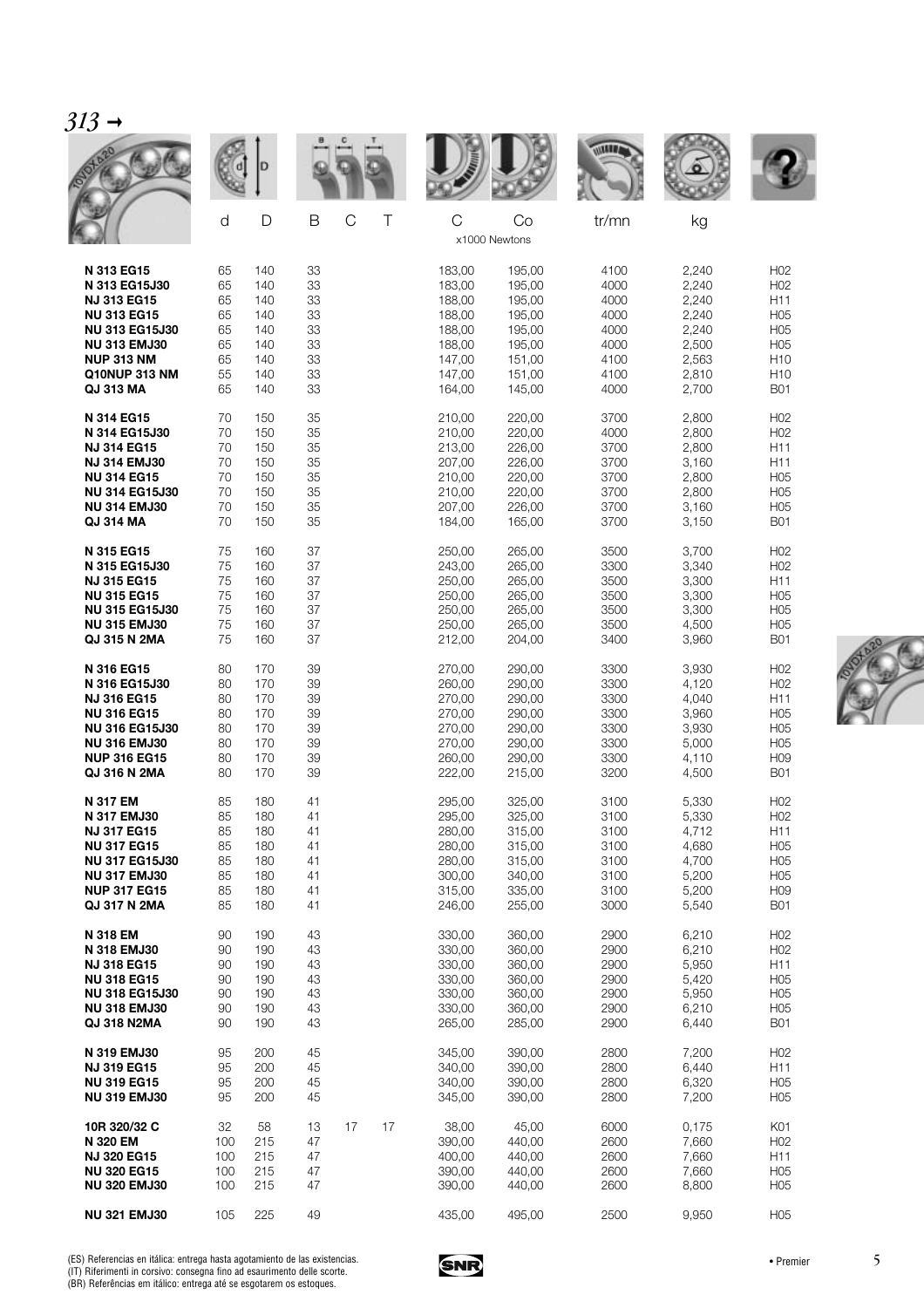|                                                                                                                                         |                                               |                                               |                                        |        |                                                                    |                                                                                     | <b>WALL</b>                                          |                                                                    |                                                                                               |
|-----------------------------------------------------------------------------------------------------------------------------------------|-----------------------------------------------|-----------------------------------------------|----------------------------------------|--------|--------------------------------------------------------------------|-------------------------------------------------------------------------------------|------------------------------------------------------|--------------------------------------------------------------------|-----------------------------------------------------------------------------------------------|
|                                                                                                                                         | d                                             | D                                             | B                                      | C<br>Τ | $\mathsf{C}$                                                       | Co                                                                                  | tr/mn                                                | kg                                                                 |                                                                                               |
| N 322 EM<br>N 322 EMJ30<br><b>NJ 322 EG15</b><br><b>NJ 322 EM</b><br><b>NJ 322 EMJ30</b><br><b>NU 322 EG15</b><br><b>NU 322 EG15J30</b> | 110<br>110<br>110<br>110<br>110<br>110<br>110 | 240<br>240<br>240<br>240<br>240<br>240<br>240 | 50<br>50<br>50<br>50<br>50<br>50<br>50 |        | 475,00<br>475,00<br>435,00<br>460,00<br>460,00<br>440,00<br>440,00 | x1000 Newtons<br>540,00<br>540,00<br>500,00<br>540,00<br>540,00<br>510,00<br>510,00 | 2300<br>2300<br>2300<br>2300<br>2300<br>2400<br>2400 | 10,600<br>11,633<br>10,330<br>11,770<br>11,770<br>10,600<br>10,500 | H <sub>02</sub><br>H <sub>02</sub><br>H11<br>H11<br>H11<br>H <sub>05</sub><br>H <sub>05</sub> |
| <b>NU 322 EMJ30</b>                                                                                                                     | 110                                           | 240                                           | 50                                     | 16     | 465,00                                                             | 550,00                                                                              | 2400                                                 | 11,600                                                             | H <sub>05</sub>                                                                               |
| 322/28 BC12D82                                                                                                                          | 28                                            | 58                                            | 19                                     | 20,25  | 46,50                                                              | 55,00                                                                               | 6500                                                 | 0,247                                                              | K01                                                                                           |
| N 324 EMJ30                                                                                                                             | 120                                           | 260                                           | 55                                     |        | 530,00                                                             | 620,00                                                                              | 2100                                                 | 15,110                                                             | H <sub>02</sub>                                                                               |
| <b>NJ 324 EG15</b>                                                                                                                      | 120                                           | 260                                           | 55                                     |        | 530,00                                                             | 620,00                                                                              | 2100                                                 | 13,540                                                             | H11                                                                                           |
| <b>NJ 324 EG15J30</b>                                                                                                                   | 120                                           | 260                                           | 55                                     |        | 530,00                                                             | 620,00                                                                              | 2100                                                 | 13,540                                                             | H <sub>11</sub>                                                                               |
| <b>NJ 324 EM</b>                                                                                                                        | 120                                           | 260                                           | 55                                     |        | 530,00                                                             | 620,00                                                                              | 2100                                                 | 15,370                                                             | H11                                                                                           |
| <b>NJ 324 EMJ30</b>                                                                                                                     | 120                                           | 260                                           | 55                                     |        | 530,00                                                             | 620,00                                                                              | 2100                                                 | 15,370                                                             | H11                                                                                           |
| <b>NU 324 EG15</b>                                                                                                                      | 120                                           | 260                                           | 55                                     |        | 550,00                                                             | 620,00                                                                              | 2100                                                 | 13,300                                                             | H <sub>05</sub>                                                                               |
| <b>NU 324 EMJ30</b>                                                                                                                     | 120                                           | 260                                           | 55                                     |        | 550,00                                                             | 620,00                                                                              | 2100                                                 | 14,400                                                             | H <sub>05</sub>                                                                               |
| <b>NU 324 ES01</b>                                                                                                                      | 120                                           | 260                                           | 55                                     |        | 530,00                                                             | 590,00                                                                              | 2100                                                 | 14,030                                                             | H <sub>05</sub>                                                                               |
| N 326 EMJ30                                                                                                                             | 130                                           | 280                                           | 58                                     |        | 620,00                                                             | 750,00                                                                              | 2000                                                 | 18,440                                                             | H <sub>02</sub>                                                                               |
| <b>NJ 326 EG15</b>                                                                                                                      | 130                                           | 280                                           | 58                                     |        | 590,00                                                             | 690,00                                                                              | 2000                                                 | 16,500                                                             | H11                                                                                           |
| <b>NJ 326 EMJ30</b>                                                                                                                     | 130                                           | 280                                           | 58                                     |        | 620,00                                                             | 750,00                                                                              | 2000                                                 | 16,500                                                             | H <sub>11</sub>                                                                               |
| <b>NU 326 EG15</b>                                                                                                                      | 130                                           | 280                                           | 58                                     |        | 610,00                                                             | 690,00                                                                              | 2000                                                 | 16,400                                                             | H <sub>05</sub>                                                                               |
| <b>NU 326 EMJ30</b>                                                                                                                     | 130                                           | 280                                           | 58                                     |        | 645,00                                                             | 745,00                                                                              | 2000                                                 | 18,600                                                             | H <sub>05</sub>                                                                               |
| N 328 EMJ30                                                                                                                             | 140                                           | 300                                           | 62                                     |        | 680,00                                                             | 830,00                                                                              | 1800                                                 | 22,510                                                             | H <sub>02</sub>                                                                               |
| <b>NU 328 EG15</b>                                                                                                                      | 140                                           | 300                                           | 62                                     |        | 680,00                                                             | 800,00                                                                              | 1900                                                 | 22,500                                                             | H <sub>05</sub>                                                                               |
| <b>NU 328 EMJ30</b>                                                                                                                     | 140                                           | 300                                           | 62                                     |        | 680,00                                                             | 800,00                                                                              | 1900                                                 | 22,450                                                             | H <sub>05</sub>                                                                               |
| N 330 EMJ30                                                                                                                             | 150                                           | 320                                           | 65                                     |        | 770,00                                                             | 940,00                                                                              | 1700                                                 | 26,800                                                             | H <sub>02</sub>                                                                               |
| <b>NU 330 EMJ30</b>                                                                                                                     | 150                                           | 320                                           | 65                                     |        | 760,00                                                             | 890,00                                                                              | 1800                                                 | 27,300                                                             | H <sub>05</sub>                                                                               |
| N 334 EMJ30                                                                                                                             | 170                                           | 360                                           | 72                                     |        | 990,00                                                             | 1260,00                                                                             | 1500                                                 | 37,900                                                             | H <sub>02</sub>                                                                               |
| N 338 EMJ30                                                                                                                             | 190                                           | 400                                           | 78                                     |        | 1150,00                                                            | 1490,00                                                                             | 1400                                                 | 50.500                                                             | H <sub>02</sub>                                                                               |
| <b>N 340 EMJ30</b>                                                                                                                      | 200                                           | 420                                           | 80                                     |        | 1230,00                                                            | 1610,00                                                                             | 1300                                                 | 57,000                                                             | H <sub>02</sub>                                                                               |
| <b>NJ 407</b>                                                                                                                           | 35                                            | 100                                           | 25                                     |        | 79,00                                                              | 71,00                                                                               | 6300                                                 | 1,030                                                              | H11                                                                                           |
| <b>NU 407</b>                                                                                                                           | 35                                            | 100                                           | 25                                     |        | 79,00                                                              | 71,00                                                                               | 6300                                                 | 1,030                                                              | H05                                                                                           |
| <b>NJ 408</b>                                                                                                                           | 40                                            | 110                                           | 27                                     |        | 99,00                                                              | 90,00                                                                               | 5700                                                 | 1,310                                                              | H <sub>11</sub>                                                                               |
| <b>NU 408</b>                                                                                                                           | 40                                            | 110                                           | 27                                     |        | 99,00                                                              | 90,00                                                                               | 5700                                                 | 1,310                                                              | H <sub>05</sub>                                                                               |
| <b>NJ 409</b>                                                                                                                           | 45                                            | 120                                           | 29                                     |        | 111,00                                                             | 103,00                                                                              | 5200                                                 | 1,660                                                              | H <sub>11</sub>                                                                               |
| <b>NU 409</b>                                                                                                                           | 45                                            | 120                                           | 29                                     |        | 111,00                                                             | 103,00                                                                              | 5200                                                 | 1,660                                                              | H <sub>05</sub>                                                                               |
| <b>NJ 410</b>                                                                                                                           | 50                                            | 130                                           | 31                                     |        | 136,00                                                             | 128,00                                                                              | 4600                                                 | 2,080                                                              | H <sub>11</sub>                                                                               |
| <b>NU 410</b>                                                                                                                           | 50                                            | 130                                           | 31                                     |        | 132,00                                                             | 128,00                                                                              | 4700                                                 | 2,010                                                              | H <sub>05</sub>                                                                               |
| <b>NU 412</b>                                                                                                                           | 60                                            | 150                                           | 35                                     |        | 181,00                                                             | 187,00                                                                              | 4000                                                 | 3,000                                                              | H <sub>05</sub>                                                                               |
| 604 ZZ                                                                                                                                  | $\overline{4}$                                | 12                                            | 4                                      |        | 0,71                                                               | 0,27                                                                                | 60000                                                | 0,002                                                              | A21                                                                                           |
| 607                                                                                                                                     | $\overline{7}$                                | 19                                            | 6                                      |        | 2,46                                                               | 1,05                                                                                | 37000                                                | 0,008                                                              | A01                                                                                           |
| 607 EE                                                                                                                                  | 7                                             | 19                                            | 6                                      |        | 2,46                                                               | 1,05                                                                                | 25000                                                | 0,012                                                              | A <sub>25</sub>                                                                               |
| 607J30                                                                                                                                  | $\overline{7}$                                | 19                                            | 6                                      |        | 2,46                                                               | 1,05                                                                                | 37000                                                | 0,008                                                              | A01                                                                                           |
| 607 Z                                                                                                                                   | $\overline{7}$                                | 19                                            | 6                                      |        | 2,46                                                               | 1,05                                                                                | 37000                                                | 0,008                                                              | A20                                                                                           |
| 607 ZZ                                                                                                                                  | $\overline{7}$                                | 19                                            | 6                                      |        | 2,46                                                               | 1,05                                                                                | 37000                                                | 0,008                                                              | A21                                                                                           |
| 608                                                                                                                                     | 8                                             | 22                                            | $\overline{7}$                         |        | 3,30                                                               | 1,36                                                                                | 34000                                                | 0,012                                                              | A01                                                                                           |
| 608 E                                                                                                                                   | 8                                             | 22                                            | $\boldsymbol{7}$                       |        | 3,30                                                               | 1,36                                                                                | 23000                                                | 0,012                                                              | A20                                                                                           |
| 608 EE                                                                                                                                  | 8                                             | 22                                            | 7                                      |        | 3,30                                                               | 1,36                                                                                | 23000                                                | 0,012                                                              | A <sub>25</sub>                                                                               |
| 608 EEJ30                                                                                                                               | 8                                             | 22                                            | $\overline{\mathcal{I}}$               |        | 3,30                                                               | 1,36                                                                                | 23000                                                | 0,012                                                              | A25                                                                                           |
| 608 FT150                                                                                                                               | 8                                             | 22                                            | $\overline{7}$                         |        | 3,30                                                               | 1,36                                                                                | 22000                                                | 0,012                                                              | A25                                                                                           |
| 608 J30                                                                                                                                 | 8                                             | 22                                            | 7                                      |        | 3,30                                                               | 1,36                                                                                | 34000                                                | 0,012                                                              | A01                                                                                           |
| 608 Z                                                                                                                                   | 8                                             | 22                                            | $\overline{7}$                         |        | 3,30                                                               | 1,36                                                                                | 34000                                                | 0,012                                                              | A20                                                                                           |
| 608 ZJ30                                                                                                                                | 8                                             | 22                                            | $\overline{7}$                         |        | 3,30                                                               | 1,36                                                                                | 34000                                                | 0,012                                                              | A20                                                                                           |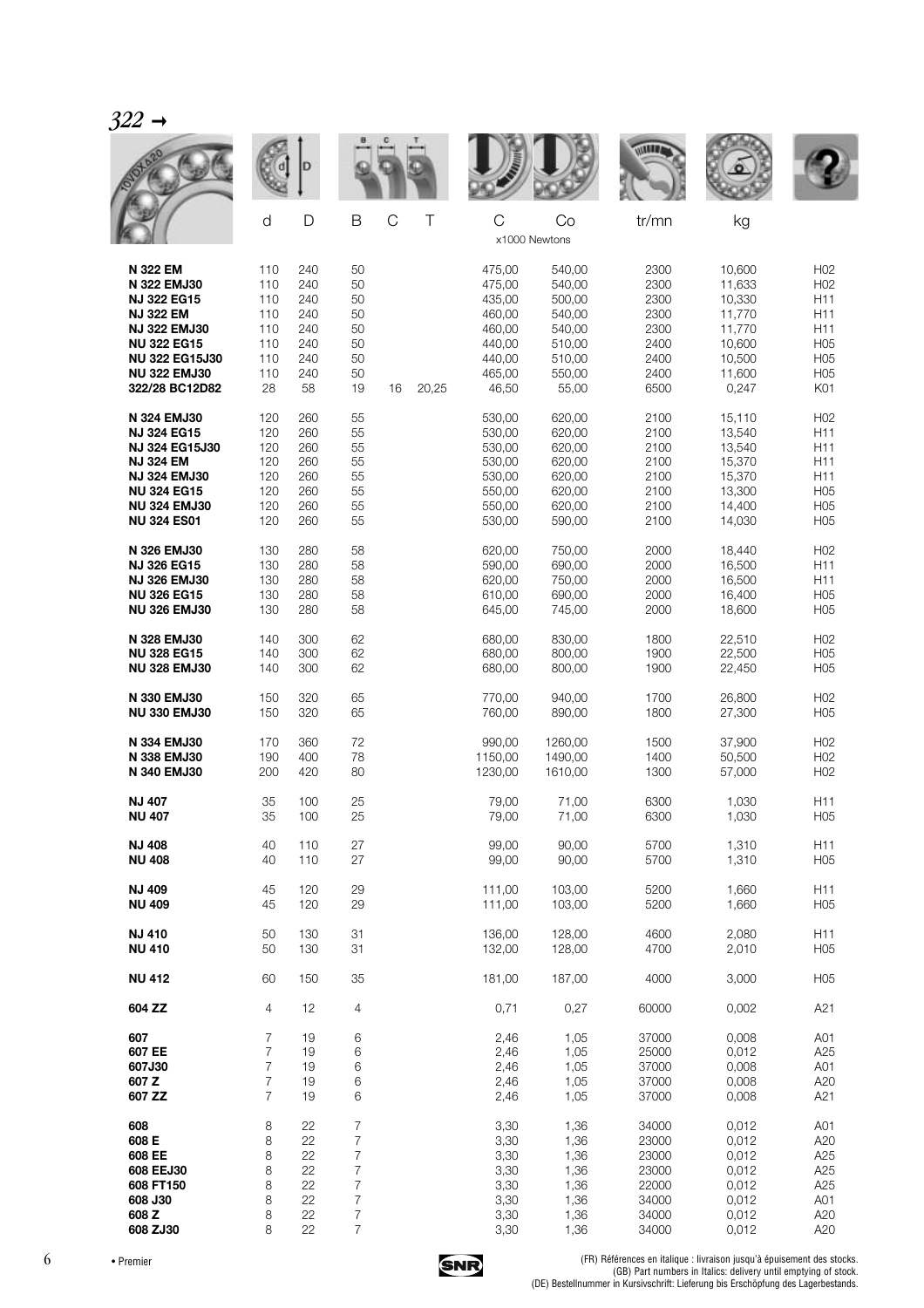| $608 \rightarrow$ |                |    |                  |                  |                    |      |               |       |                 |
|-------------------|----------------|----|------------------|------------------|--------------------|------|---------------|-------|-----------------|
|                   |                | D  |                  |                  |                    |      | <b>KOMMER</b> |       |                 |
|                   | d              | D  | B                | $\mathsf C$<br>Τ | C<br>x1000 Newtons | Co   | tr/mn         | kg    |                 |
| 608 ZZ            | 8              | 22 | $\overline{7}$   |                  | 3,30               | 1,36 | 34000         | 0,015 | A21             |
| 608 ZZJ30         | 8              | 22 | $\overline{7}$   |                  | 3,30               | 1,36 | 34000         | 0,015 | A21             |
| 609               | 9              | 24 | 7                |                  | 3,65               | 1,64 | 30000         | 0,015 | A01             |
| 609 EE            | 9              | 24 | $\boldsymbol{7}$ |                  | 3,65               | 1,64 | 20000         | 0,014 | A25             |
| 609 EEJ20         | 9              | 24 | $\boldsymbol{7}$ |                  | 3,65               | 1,64 | 20000         | 0,014 | A25             |
| 609 Z             | 9              | 24 | 7                |                  | 3,65               | 1,64 | 30000         | 0,015 | A20             |
| 609 ZZ            | 9              | 24 | $\overline{7}$   |                  | 3,65               | 1,64 | 30000         | 0,015 | A21             |
| 618/6             | 6              | 13 | 3,5              |                  | 1,06               | 0,42 | 33000         | 0,018 | A01             |
| 620/22 AG14J30A   | 22             | 50 | 14               |                  | 18,10              | 8,90 | 13000         | 0,105 | A01             |
| 623               | 3              | 10 | 4                |                  | 0,64               | 0,23 | 70000         | 0,002 | A01             |
| 623 EE            | 3              | 10 | $\overline{4}$   |                  | 0,64               | 0,23 | 47000         | 0,002 | A25             |
| 623 Z             | 3              | 10 | 4                |                  | 0,64               | 0,23 | 70000         | 0,002 | A20             |
| 623 ZZ            | 3              | 10 | 4                |                  | 0,64               | 0,23 | 70000         | 0,002 | A21             |
| 624               | 4              | 13 | 5                |                  | 1,30               | 0,49 | 54000         | 0,003 | A01             |
| 624 EE            | 4              | 13 | $\,$ 5 $\,$      |                  | 1,30               | 0,50 | 36000         | 0,006 | A25             |
| 624 Z             | 4              | 13 | 5                |                  | 1,30               | 0,49 | 54000         | 0,032 | A20             |
| 624 ZZ            | 4              | 13 | 5                |                  | 1,30               | 0,49 | 54000         | 0,003 | A21             |
| 625               | 5              | 16 | 5                |                  | 1,88               | 0,68 | 47000         | 0,007 | A01             |
| 625 EE            | 5              | 16 | $\mathbf 5$      |                  | 1,88               | 0,68 | 31000         | 0,007 | A25             |
| 625 Z             | 5              | 16 | 5                |                  | 1,88               | 0,68 | 47000         | 0,007 | A20             |
| 625 ZZ            | 5              | 16 | 5                |                  | 1,88               | 0,68 | 47000         | 0,007 | A21             |
| 625 ZZJ30         | 5              | 16 | 5                |                  | 1,88               | 0,68 | 47000         | 0,007 | A21             |
| 626               | 6              | 19 | 6                |                  | 2,46               | 1,05 | 35000         | 0,009 | A01             |
| 626 E             | 6              | 19 | 6                |                  | 2,46               | 1,05 | 23000         | 0,009 | A24             |
| 626 EE            | 6              | 19 | 6                |                  | 2,46               | 1,05 | 23000         | 0,009 | A25             |
| 626 EEJ30         | 6              | 19 | 6                |                  | 2,46               | 1,05 | 23000         | 0,009 | A25             |
| 626 Z             | 6              | 19 | 6                |                  | 2,46               | 1,05 | 35000         | 0,009 | A20             |
| 626 ZZ            | 6              | 19 | 6                |                  | 2,46               | 1,05 | 35000         | 0,009 | A21             |
| 626 ZZJ30         | 6              | 19 | 6                |                  | 2,46               | 1,05 | 35000         | 0,009 | A21             |
| 627               | 7              | 22 | 7                |                  | 3,30               | 1,36 | 32000         | 0,012 | A01             |
| 627 EE            | 7              | 22 | $\boldsymbol{7}$ |                  | 3,30               | 1,36 | 21000         | 0,012 | A25             |
| 627 G15           | 7              | 22 | $\overline{7}$   |                  | 3,30               | 1,36 | 32000         | 0,012 | A01             |
| 627 J30           | 7              | 22 | $\overline{7}$   |                  | 3,30               | 1,36 | 32000         | 0,010 | A01             |
| 627 Z             | $\overline{7}$ | 22 | $\boldsymbol{7}$ |                  | 3,30               | 1,36 | 32000         | 0,012 | A20             |
| 627 ZZ            | 7              | 22 | $\overline{7}$   |                  | 3,30               | 1,36 | 32000         | 0,012 | A21             |
| 627 ZZJ30         | $\overline{7}$ | 22 | $\overline{7}$   |                  | 3,30               | 1,36 | 32000         | 0,010 | A21             |
| 629               | 9              | 26 | 8                |                  | 4,60               | 1,97 | 26000         | 0,020 | A01             |
| 629 EE            | 9              | 26 | 8                |                  | 4,60               | 1,97 | 17000         | 0,020 | A25             |
| 629 EEJ30         | 9              | 26 | 8                |                  | 4,60               | 1,97 | 17000         | 0,020 | A25             |
| 629 G15           | 9              | 26 | 8                |                  | 4,60               | 1,97 | 26000         | 0,020 | A01             |
| 629 J30           | 9              | 26 | 8                |                  | 4,60               | 1,97 | 26000         | 0,020 | A01             |
| 629 Z             | 9              | 26 | 8                |                  | 4,60               | 1,97 | 26000         | 0,020 | A24             |
| 629 ZZ            | 9              | 26 | 8                |                  | 4,60               | 1,97 | 26000         | 0,020 | A21             |
| 634               | 4              | 16 | $\,$ 5 $\,$      |                  | 1,88               | 0,68 | 45000         | 0,005 | A01             |
| 634 EE            | 4              | 16 | 5                |                  | 1,88               | 0,68 | 25000         | 0,005 | A25             |
| 634 ZZ            | 4              | 16 | 5                |                  | 1,88               | 0,68 | 46000         | 0,009 | A21             |
| 635               | 5              | 19 | 6                |                  | 2,46               | 1,05 | 34000         | 0,010 | A01             |
| 635 ZZ            | 5              | 19 | 6                |                  | 2,46               | 1,05 | 34000         | 0,010 | A21             |
| 1200 G15          | 10             | 30 | $\hbox{9}$       |                  | 5,50               | 1,19 | 24000         | 0,032 | G <sub>01</sub> |
| 1201 G15          | 12             | 32 | 10               |                  | 5,60               | 1,26 | 23000         | 0,041 | G <sub>01</sub> |
| 1201 G15J30       | 12             | 32 | 10               |                  | 5,60               | 1,26 | 23000         | 0,041 | G <sub>01</sub> |



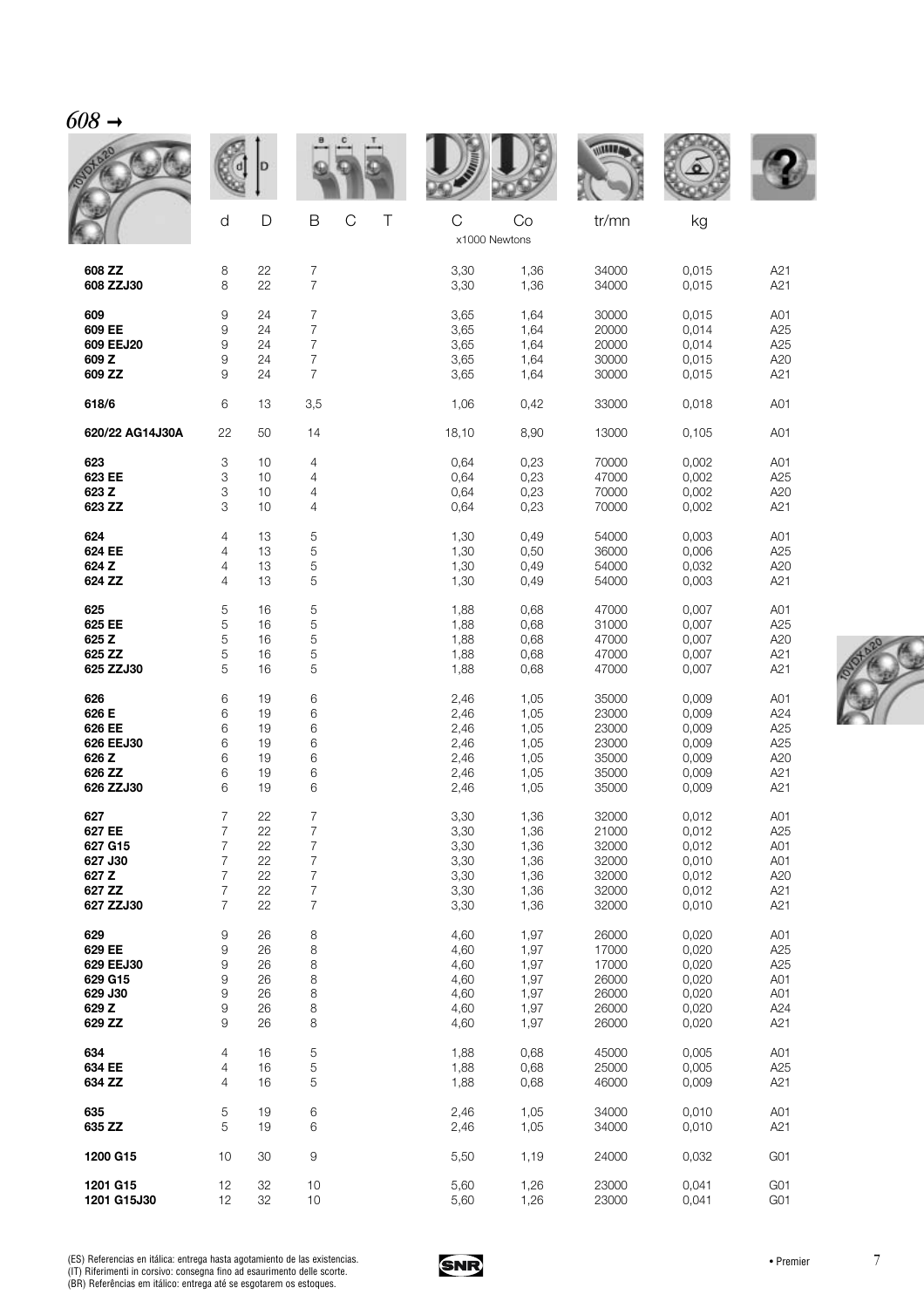|              |     | D   |    |                  |                                |       | <b>MALLE</b> |       |                 |
|--------------|-----|-----|----|------------------|--------------------------------|-------|--------------|-------|-----------------|
|              | d   | D   | B  | $\mathsf C$<br>Τ | $\mathcal{C}$<br>x1000 Newtons | Co    | tr/mn        | kg    |                 |
| 1202 G15     | 15  | 35  | 11 |                  | 7,50                           | 1,75  | 20000        | 0,050 | G <sub>01</sub> |
| 1202 G15J30  | 15  | 35  | 11 |                  | 7,50                           | 1,75  | 20000        | 0,050 | G <sub>01</sub> |
| 1203 G15     | 17  | 40  | 12 |                  | 7,90                           | 2,03  | 17000        | 0,073 | G <sub>01</sub> |
| 1204         | 20  | 47  | 14 |                  | 9,70                           | 2,65  | 14000        | 0,118 | G <sub>01</sub> |
| 1204 J30     | 20  | 47  | 14 |                  | 9,70                           | 2,65  | 14000        | 0,118 | G <sub>01</sub> |
| 1205         | 25  | 52  | 15 |                  | 11,90                          | 3,30  | 12000        | 0,138 | G <sub>01</sub> |
| 1205 J30     | 25  | 52  | 15 |                  | 11,90                          | 3,30  | 12000        | 0,138 | G <sub>01</sub> |
| 1205 KJ30    | 25  | 52  | 15 |                  | 11,90                          | 3,30  | 12000        | 0,139 | G40             |
| 1206         | 30  | 62  | 16 |                  | 15,40                          | 4,70  | 10000        | 0,221 | G01             |
| 1206 J30     | 30  | 62  | 16 |                  | 15,40                          | 4,70  | 10000        | 0,221 | G <sub>01</sub> |
| 1206 KG14J30 | 30  | 62  | 16 |                  | 15,40                          | 4,70  | 11000        | 0,216 | G40             |
| 1206 KJ30    | 30  | 62  | 16 |                  | 15,40                          | 4,70  | 10000        | 0,220 | G40             |
| 1207         | 35  | 72  | 17 |                  | 15,60                          | 5,10  | 9000         | 0,323 | G <sub>01</sub> |
| 1207 J30     | 35  | 72  | 17 |                  | 15,60                          | 5,10  | 9000         | 0,323 | G <sub>01</sub> |
| 1207 KJ30    | 35  | 72  | 17 |                  | 15,60                          | 5,10  | 9000         | 0,322 | G40             |
| 1208         | 40  | 80  | 18 |                  | 19,00                          | 6,50  | 7900         | 0,417 | G <sub>01</sub> |
| 1208 KJ30    | 40  | 80  | 18 |                  | 19,00                          | 6,50  | 7900         | 0,417 | G40             |
| 1209         | 45  | 85  | 19 |                  | 21,50                          | 7,40  | 7400         | 0,465 | G <sub>01</sub> |
| 1209 KJ30    | 45  | 85  | 19 |                  | 21,50                          | 7,40  | 7400         | 0,465 | G40             |
| 1210         | 50  | 90  | 20 |                  | 22,50                          | 8,10  | 6900         | 0,525 | G <sub>01</sub> |
| 1210 KJ30    | 50  | 90  | 20 |                  | 22,50                          | 8,10  | 6900         | 0,525 | G40             |
| 1211         | 55  | 100 | 21 |                  | 26,50                          | 10,00 | 6100         | 0,697 | G01             |
| 1211 J30     | 55  | 100 | 21 |                  | 26,50                          | 10,00 | 6100         | 0,697 | G <sub>01</sub> |
| 1211 KJ30    | 55  | 100 | 21 |                  | 26,50                          | 10,00 | 6100         | 0,697 | G40             |
| 1212 G15     | 60  | 110 | 22 |                  | 30,00                          | 11,60 | 5700         | 0,890 | G <sub>01</sub> |
| 1212 KG15J30 | 60  | 110 | 22 |                  | 30,00                          | 11,60 | 5700         | 0,890 | G40             |
| 1213         | 65  | 120 | 23 |                  | 31.00                          | 12,40 | 5200         | 1,133 | G01             |
| 1213 KJ30    | 65  | 120 | 23 |                  | 31,00                          | 12,40 | 5200         | 1,124 | G40             |
| 1215         | 75  | 130 | 25 |                  | 39,00                          | 15,50 | 4700         | 1,341 | G <sub>01</sub> |
| 1215 KJ30    | 75  | 130 | 25 |                  | 39,00                          | 15,50 | 4700         | 1,324 | G40             |
| 1216         | 80  | 140 | 26 |                  | 40,00                          | 16,90 | 4400         | 1,630 | G <sub>01</sub> |
| 1216 KJ30    | 80  | 140 | 26 |                  | 40,00                          | 16,90 | 4400         | 1,630 | G40             |
| 1217         | 85  | 150 | 28 |                  | 49,00                          | 20,40 | 4100         | 2,160 | G <sub>01</sub> |
| 1217 KJ30    | 85  | 150 | 28 |                  | 49,00                          | 20,40 | 4100         | 2,029 | G40             |
| 1218         | 90  | 160 | 30 |                  | 57,00                          | 23,50 | 3800         | 2,500 | G <sub>01</sub> |
| 1218 J30     | 90  | 160 | 30 |                  | 57,00                          | 23,50 | 3800         | 2,516 | G <sub>01</sub> |
| 1218 KJ30    | 90  | 160 | 30 |                  | 57,00                          | 23,50 | 3800         | 2,500 | G40             |
| 1218 KJ40    | 90  | 160 | 30 |                  | 57,00                          | 23,50 | 3800         | 2,500 | G40             |
| 1219         | 95  | 170 | 32 |                  | 64,00                          | 27,00 | 3600         | 3,200 | G <sub>01</sub> |
| 1219 KJ30    | 95  | 170 | 32 |                  | 64,00                          | 27,00 | 3600         | 3,200 | G40             |
| 1220         | 100 | 180 | 34 |                  | 69,00                          | 29,50 | 3400         | 3,700 | G <sub>01</sub> |
| 1220 KJ30    | 100 | 180 | 34 |                  | 69,00                          | 29,50 | 3400         | 3,790 | G40             |
| 1222         | 110 | 200 | 38 |                  | 88,00                          | 38,50 | 3100         | 5,320 | G <sub>01</sub> |
| 1222 KJ30    | 110 | 200 | 38 |                  | 88,00                          | 38,50 | 3100         | 5,320 | G40             |
| 1301 G14     | 12  | 37  | 12 |                  | 9,40                           | 2,14  | 18000        | 0,073 | G <sub>01</sub> |

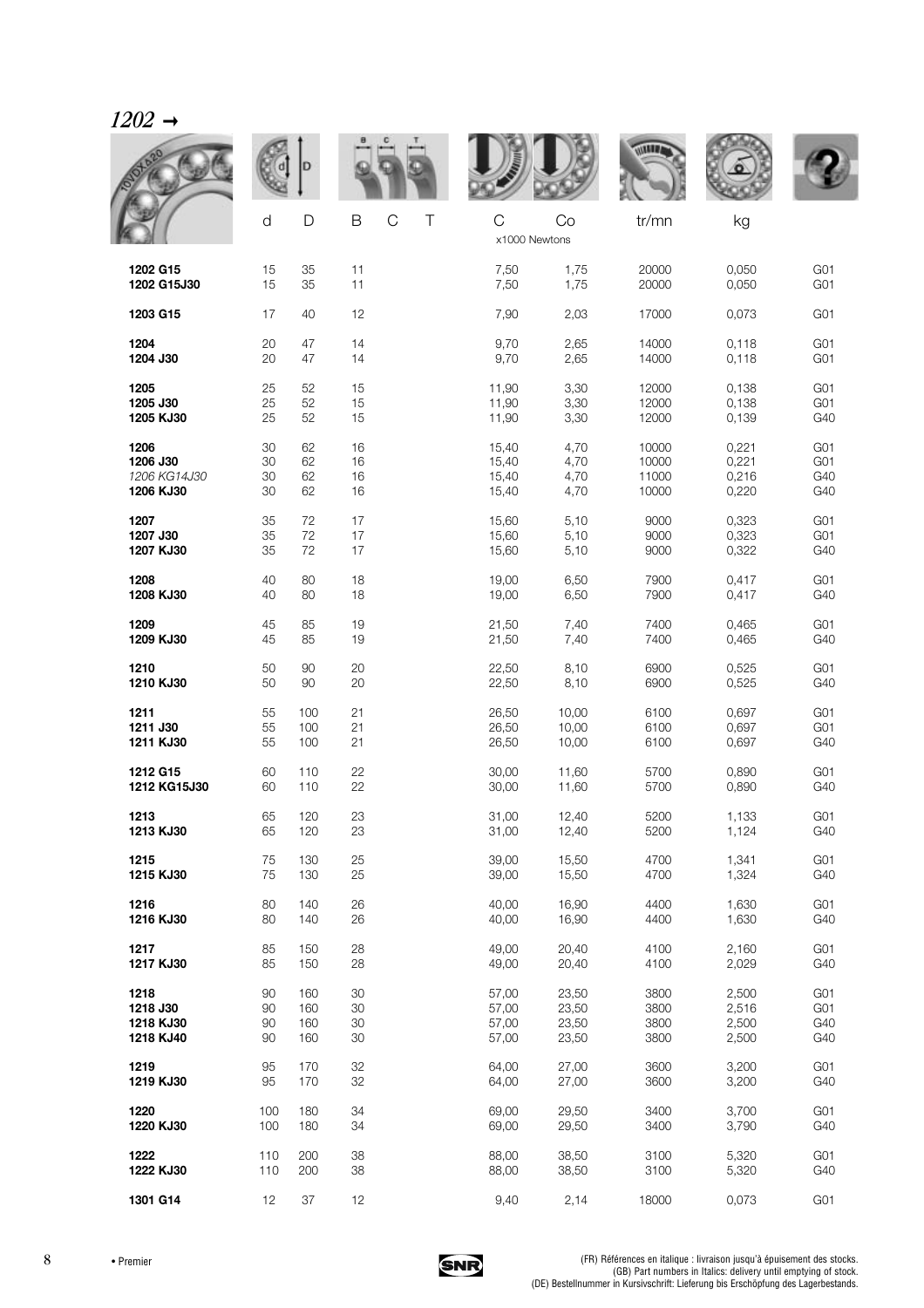| $1302 \rightarrow$  |     |     |             |        |                    |       |              |       |                 |
|---------------------|-----|-----|-------------|--------|--------------------|-------|--------------|-------|-----------------|
|                     |     |     |             |        |                    |       | <b>MALLE</b> |       |                 |
|                     | d   | D   | $\mathsf B$ | C<br>Τ | C<br>x1000 Newtons | Co    | tr/mn        | kg    |                 |
| 1302 G14            | 15  | 42  | 13          |        | 9,50               | 2,28  | 16000        | 0,097 | G <sub>01</sub> |
| 1302 G14J30         | 15  | 42  | 13          |        | 9,50               | 2,28  | 16000        | 0,101 | G <sub>01</sub> |
| 1303 G14            | 17  | 47  | 14          |        | 12,50              | 3,20  | 14000        | 0,128 | G <sub>01</sub> |
| 1303 G14J30         | 17  | 47  | 14          |        | 12,50              | 3,20  | 14000        | 0,128 | G <sub>01</sub> |
| 1304 G15            | 20  | 52  | 15          |        | 12,40              | 3,35  | 12000        | 0,160 | G <sub>01</sub> |
| 1304 G15J30         | 20  | 52  | 15          |        | 12,40              | 3,35  | 12000        | 0,160 | G <sub>01</sub> |
| 1305 G15            | 25  | 62  | 17          |        | 18,00              | 5,00  | 10000        | 0,280 | G <sub>01</sub> |
| 1305 G15J30         | 25  | 62  | 17          |        | 18,00              | 5,00  | 10000        | 0,280 | G <sub>01</sub> |
| 1305 KG15           | 25  | 62  | 17          |        | 18,00              | 5,00  | 10000        | 0,280 | G40             |
| 1305 KG15J30        | 25  | 62  | 17          |        | 18,00              | 5,00  | 10000        | 0,280 | G40             |
| 1306                | 30  | 72  | 19          |        | 20,90              | 6,30  | 8500         | 0,387 | G <sub>01</sub> |
| 1306 J30            | 30  | 72  | 19          |        | 20,90              | 6,30  | 8500         | 0,387 | G <sub>01</sub> |
| 1306 KJ30           | 30  | 72  | 19          |        | 20,90              | 6,30  | 8500         | 0,387 | G40             |
| 1307 G15            | 35  | 80  | 21          |        | 25,00              | 7,90  | 7400         | 0,510 | G <sub>01</sub> |
| 1307 G15J30         | 35  | 80  | 21          |        | 25,00              | 7,90  | 7400         | 0,510 | G <sub>01</sub> |
| 1307 KG15J30        | 35  | 80  | 21          |        | 25,00              | 7,90  | 7400         | 0,510 | G40             |
| 1308                | 40  | 90  | 23          |        | 29,00              | 9,80  | 6600         | 0,715 | G <sub>01</sub> |
| 1308 KJ30           | 40  | 90  | 23          |        | 29,00              | 9,80  | 6600         | 0,715 | G40             |
| 1309                | 45  | 100 | 25          |        | 37,50              | 12,90 | 6000         | 0,957 | G <sub>01</sub> |
| 1309 J30            | 45  | 100 | 25          |        | 37,50              | 12,90 | 6000         | 0,957 | G <sub>01</sub> |
| 1309 KJ30           | 45  | 100 | 25          |        | 37,50              | 12,90 | 6000         | 0,959 | G40             |
| 1310 G15            | 50  | 110 | 27          |        | 41,50              | 14,30 | 5400         | 1,200 | G <sub>01</sub> |
| 1310 G15J30         | 50  | 110 | 27          |        | 41,50              | 14,30 | 5400         | 1,200 | G <sub>01</sub> |
| 1310 KG15J30        | 50  | 110 | 27          |        | 41,50              | 14,30 | 5400         | 1,200 | G40             |
| 1311 G15            | 55  | 120 | 29          |        | 51,00              | 18,00 | 5000         | 1,640 | G <sub>01</sub> |
| 1311 KG15J30        | 55  | 120 | 29          |        | 51,00              | 18,00 | 5000         | 1,550 | G40             |
| 1312                | 60  | 130 | 31          |        | 57,00              | 20,70 | 4600         | 1,952 | G <sub>01</sub> |
| 1312 KJ30           | 60  | 130 | 31          |        | 57,00              | 20,70 | 4600         | 1,952 | G40             |
| 1315                | 75  | 160 | 37          |        | 79,00              | 30,00 | 3700         | 3,680 | G <sub>01</sub> |
| 1315 KJ30           | 75  | 160 | 37          |        | 79,00              | 30,00 | 3800         | 3,690 | G40             |
| 1317                | 85  | 180 | 41          |        | 98,00              | 38,00 | 3300         | 5,150 | G <sub>01</sub> |
| 1317 KJ30           | 85  | 180 | 41          |        | 98,00              | 38,00 | 3300         | 5,150 | G40             |
| 1318                | 90  | 190 | 43          |        | 95,00              | 39,00 | 3100         | 5,940 | G <sub>01</sub> |
| 1320                | 100 | 215 | 47          |        | 143,00             | 58,00 | 2800         | 8,700 | G <sub>01</sub> |
| 1320 KJ30           | 100 | 215 | 47          |        | 143,00             | 58,00 | 2800         | 8,300 | G40             |
| 2200 G14            | 10  | 30  | 14          |        | 7,30               | 1,58  | 24000        | 0,048 | G <sub>01</sub> |
| 2201 EEG15          | 12  | 32  | 14          |        | 5,60               | 1,26  | 17000        | 0,060 | G <sub>25</sub> |
| 2201 G15            | 12  | 32  | 14          |        | 7,50               | 1,71  | 22000        | 0,055 | G <sub>01</sub> |
| 2202 EEG15          | 15  | 35  | 14          |        | 7,50               | 1,75  | 14000        | 0,070 | G25             |
| 2202 G15            | 15  | 35  | 14          |        | 9,20               | 2,08  | 19000        | 0,063 | G <sub>01</sub> |
| NJ 2203 EG15        | 17  | 40  | 16          |        | 24,50              | 22,40 | 15000        | 0,053 | H11             |
| <b>NU 2203 EG15</b> | 17  | 40  | 16          |        | 24,50              | 22,40 | 15000        | 0,051 | H05             |
| 2203 EEG15          | 17  | 40  | 16          |        | 7,90               | 2,00  | 12000        | 0,103 | G25             |
| 2203 G15            | 17  | 40  | 16          |        | 11,50              | 2,75  | 16000        | 0,088 | G <sub>01</sub> |
| 2203 G15J30         | 17  | 40  | 16          |        | 11,50              | 2,75  | 16000        | 0,088 | G <sub>01</sub> |
| NJ 2204 EG15        | 20  | 47  | 18          |        | 33,00              | 31,50 | 12000        | 0,150 | H11             |
| <b>NU 2204 EG15</b> | 20  | 47  | 18          |        | 33,00              | 31,50 | 12000        | 0,146 | H <sub>05</sub> |



<sup>(</sup>ES) Referencias en itálica: entrega hasta agotamiento de las existencias.<br>(IT) Riferimenti in corsivo: consegna fino ad esaurimento delle scorte.<br>(BR) Referências em itálico: entrega até se esgotarem os estoques.

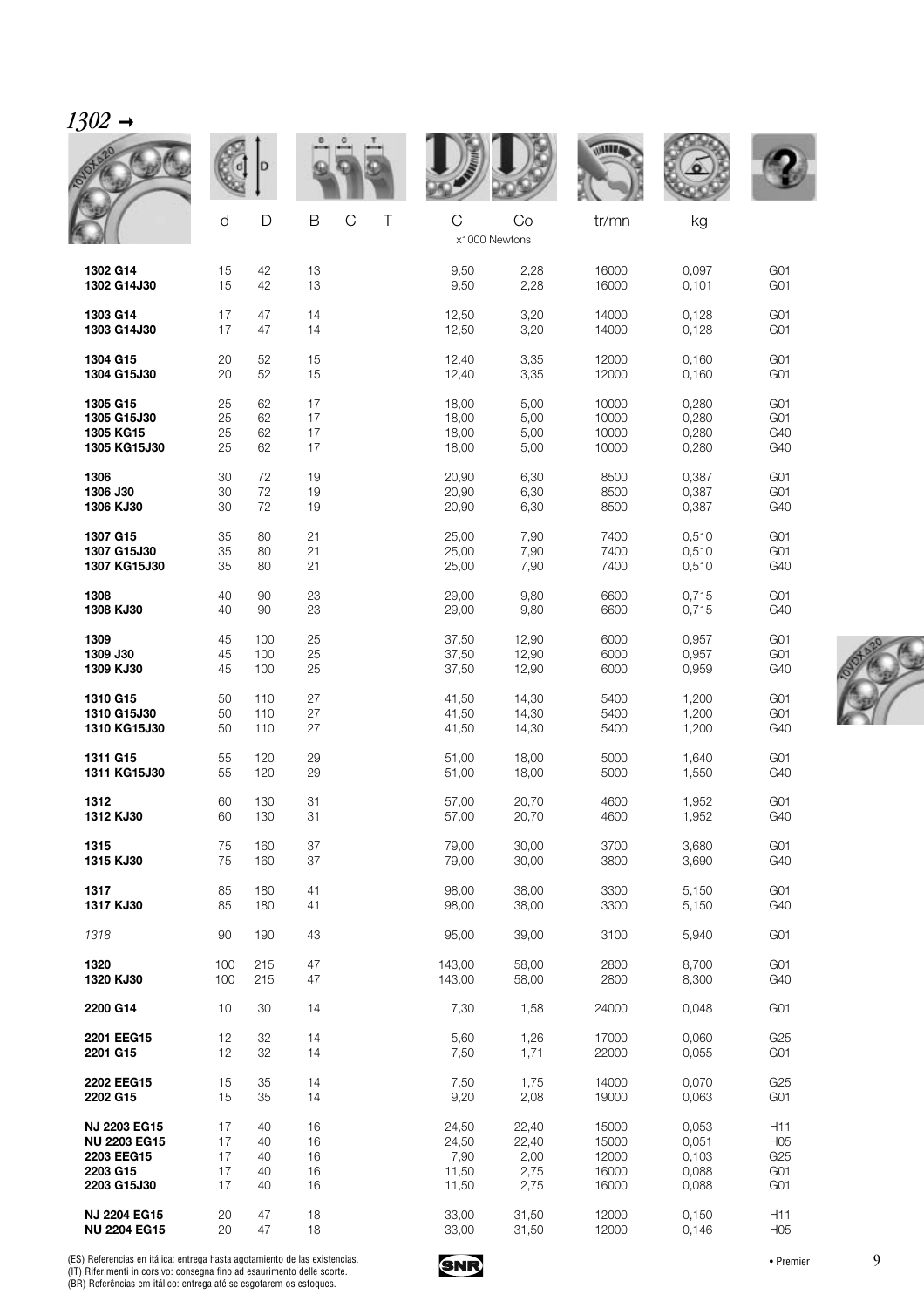| $2204\,$ . |  |
|------------|--|
|------------|--|

|                        |    |    |             |       |                     | <b>WALL</b> |       |                  |
|------------------------|----|----|-------------|-------|---------------------|-------------|-------|------------------|
|                        | d  | D  | B<br>C<br>Τ | C     | Co<br>x1000 Newtons | tr/mn       | kg    |                  |
| 2204 G15               | 20 | 47 | 18          | 14,30 | 3,50                | 14000       | 0,140 | G <sub>01</sub>  |
| 2204 G15J30            | 20 | 47 | 18          | 14,30 | 3,50                | 14000       | 0,140 | G <sub>01</sub>  |
| 2204 EEG15             | 20 | 47 | 18          | 9,90  | 2,70                | 11000       | 0,141 | G25              |
| 2204 KEEG15            | 20 | 47 | 18          | 9,90  | 2,70                | 11000       | 0,157 | G25              |
| N 2205 VF153C          | 25 | 52 | 18          | 42,00 | 42,50               | 5500        | 0,170 | H <sub>15</sub>  |
| NJ 2205 EG15           | 25 | 52 | 18          | 36,50 | 35,50               | 11000       | 0,164 | H <sub>11</sub>  |
| <b>NU 2205 EG15</b>    | 25 | 52 | 18          | 36,50 | 35,50               | 11000       | 0,164 | H <sub>05</sub>  |
| <b>NU 2205 EG15J30</b> | 25 | 52 | 18          | 36,50 | 35,50               | 11000       | 0,164 | H05              |
| <b>NUP 2205 EG15</b>   | 25 | 52 | 18          | 36,50 | 35,50               | 11000       | 0,174 | H <sub>09</sub>  |
| 2205                   | 25 | 52 | 18          | 12,20 | 3,45                | 12000       | 0,163 | G <sub>01</sub>  |
| 2205 EEG15             | 25 | 52 | 18          | 12,10 | 3,30                | 9200        | 0,174 | G25              |
| 2205 KEEG15            | 25 | 52 | 18          | 12,10 | 3,30                | 9200        | 0,174 | G26              |
| 2205 KJ30              | 25 | 52 | 18          | 12,20 | 3,45                | 12000       | 0,164 | G40              |
| N 2206 VF153B          | 30 | 62 | 20          | 59,00 | 61,00               | 4600        | 0,335 | H <sub>15</sub>  |
| <b>NJ 2206 EG15</b>    | 30 | 62 | 20          | 50,00 | 50,00               | 9400        | 0,261 | H11              |
| <b>NU 2206 EG15</b>    | 30 | 62 | 20          | 49,00 | 50,00               | 9400        | 0,355 | H05              |
| <b>NU 2206 EMJ40</b>   | 30 | 62 | 20          | 49,00 | 50,00               | 9400        | 0,255 | H05              |
| <b>NUP 2206 EG15</b>   | 30 | 62 | 20          | 50,00 | 50,00               | 9500        | 0,310 | H <sub>09</sub>  |
| 2206                   | 30 | 62 | 20          | 15,00 | 4,60                | 10000       | 0,260 | G <sub>0</sub> 1 |
| 2206 EEG15             | 30 | 62 | 20          | 15,70 | 4,70                | 7700        | 0,282 | G <sub>25</sub>  |
| 2206 J30               | 30 | 62 | 20          | 15,00 | 4,60                | 10000       | 0,260 | G <sub>01</sub>  |
| 2206 KEEG15            | 30 | 62 | 20          | 15,70 | 4,70                | 7700        | 0,282 | G26              |
| 2206 KJ30              | 30 | 62 | 20          | 15,00 | 4,60                | 10000       | 0,260 | G40              |
| N 2207W                | 35 | 72 | 23          | 73,00 | 79,00               | 3900        | 0,420 | H <sub>15</sub>  |
| <b>NJ 2207 EG15</b>    | 35 | 72 | 23          | 62,00 | 65,00               | 8100        | 0,416 | H11              |
| <b>NU 2207 EG15</b>    | 35 | 72 | 23          | 62,00 | 65,00               | 8100        | 0,406 | H <sub>05</sub>  |
| <b>NUP 2207 EG15</b>   | 35 | 72 | 23          | 62,00 | 65,00               | 8100        | 0,427 | H <sub>09</sub>  |
| 2207                   | 35 | 72 | 23          | 21,20 | 6,70                | 8800        | 0,403 | G <sub>01</sub>  |
| 2207 EEG15             | 35 | 72 | 23          | 15,80 | 5,20                | 6600        | 0,430 | G <sub>25</sub>  |
| 2207 J30               | 35 | 72 | 23          | 21,20 | 6,70                | 8800        | 0,403 | G <sub>0</sub> 1 |
| 2207 KEEG15            | 35 | 72 | 23          | 15,80 | 5,20                | 6600        | 0,450 | G <sub>26</sub>  |
| 2207 KJ30              | 35 | 72 | 23          | 21,20 | 6,70                | 8800        | 0,401 | G40              |
| <b>NJ 2208 EG15</b>    | 40 | 80 | 23          | 74,00 | 78,00               | 7200        | 0,504 | H11              |
| <b>NU 2208 EG15</b>    | 40 | 80 | 23          | 72,00 | 78,00               | 7200        | 0,492 | H05              |
| <b>NUP 2208 EG15</b>   | 40 | 80 | 23          | 72,00 | 78,00               | 7200        | 0,518 | H <sub>09</sub>  |
| 2208 EEG15             | 40 | 80 | 23          | 19,20 | 6,50                | 5900        | 0,545 | G25              |
| 2208 G15               | 40 | 80 | 23          | 31,50 | 9,50                | 7700        | 0,550 | G <sub>01</sub>  |
| 2208 G15J30            | 40 | 80 | 23          | 31,50 | 9,50                | 7700        | 0,550 | G <sub>01</sub>  |
| 2208 KG15J30           | 40 | 80 | 23          | 31,50 | 9,50                | 7700        | 0,550 | G40              |
| 2208 KEEG15            | 40 | 80 | 23          | 19,20 | 6,50                | 5900        | 0,545 | G26              |
| N 2209 F206A           | 45 | 85 | 23          | 82,00 | 97,00               | 3300        | 0,574 | H <sub>15</sub>  |
| NJ 2209 EG15           | 45 | 85 | 23          | 76,00 | 85,00               | 6700        | 0,530 | H11              |
| <b>NU 2209 EG15</b>    | 45 | 85 | 23          | 76,00 | 85,00               | 6700        | 0,532 | H05              |
| <b>NUP 2209 EG15</b>   | 45 | 85 | 23          | 76,00 | 85,00               | 6700        | 0,559 | H <sub>09</sub>  |
| 2209                   | 45 | 85 | 23          | 23,00 | 8,20                | 7200        | 0,550 | G <sub>0</sub> 1 |
| 2209 EEG15             | 45 | 85 | 23          | 21,80 | 7,40                | 5400        | 0,579 | G25              |
| 2209 J30               | 45 | 85 | 23          | 23,00 | 8,20                | 7200        | 0,550 | G <sub>01</sub>  |
| 2209 K                 | 45 | 85 | 23          | 23,00 | 8,20                | 7200        | 0,550 | G40              |
| 2209 KEEG15            | 45 | 85 | 23          | 21,80 | 7,40                | 4800        | 0,579 | G26              |
| 2209 KJ30              | 45 | 85 | 23          | 23,00 | 8,20                | 7200        | 0,550 | G40              |
| N 2210 W               | 50 | 90 | 23          | 88,00 | 108,00              | 3000        | 0,620 | H <sub>15</sub>  |
| NJ 2210 EG15           | 50 | 90 | 23          | 80,00 | 92,00               | 6200        | 0,586 | H11              |
| <b>NU 2210 EG15</b>    | 50 | 90 | 23          | 80,00 | 92,00               | 6200        | 0,575 | H <sub>05</sub>  |
| <b>NUP 2210 EG15</b>   | 50 | 90 | 23          | 80,00 | 92,00               | 6200        | 0,600 | H <sub>09</sub>  |
| 2210                   | 50 | 90 | 23          | 23,00 | 8,50                | 6700        | 0,590 | G <sub>01</sub>  |
| 2210 EEG15             | 50 | 90 | 23          | 22,70 | 8,10                | 5000        | 0,630 | G25              |
| 2210K                  | 50 | 90 | 23          | 23,00 | 8,50                | 6700        | 0,584 | G40              |
| 2210 KEEG15            | 50 | 90 | 23          | 22,70 | 8,10                | 5000        | 0,590 | G26              |
| 2210 KJ30              | 50 | 90 | 23          | 23,00 | 8,50                | 6700        | 0,584 | G40              |

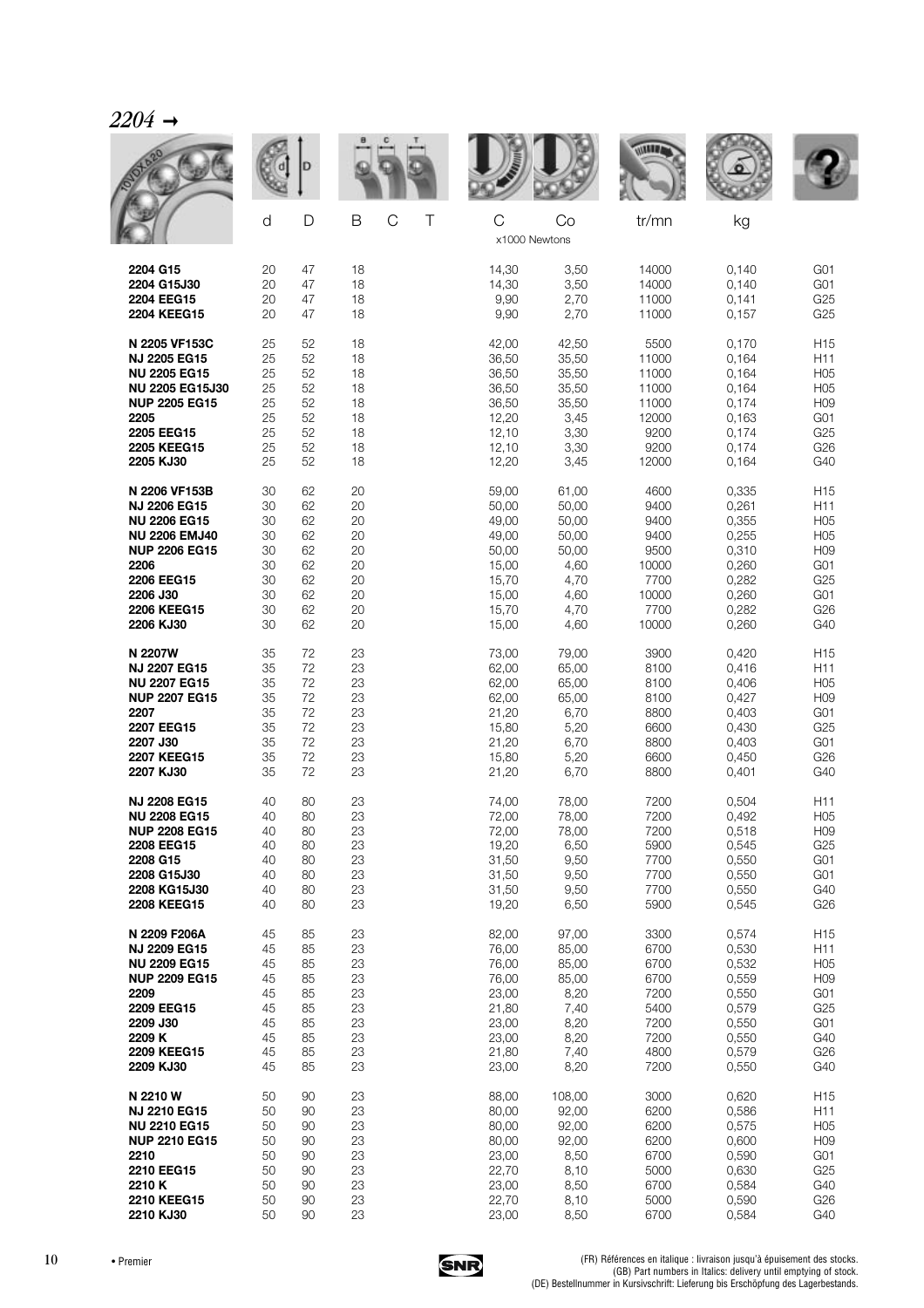|                        |     |     |                         |        |                     | <b>VOLUE</b> |        |                          |
|------------------------|-----|-----|-------------------------|--------|---------------------|--------------|--------|--------------------------|
|                        | d   | D   | $\mathcal{C}$<br>Τ<br>B | C      | Co<br>x1000 Newtons | tr/mn        | kg     |                          |
| <b>NJ 2211 EG15</b>    | 55  | 100 | 25                      | 104,00 | 122,00              | 5600         | 0,780  | H <sub>11</sub>          |
| <b>NU 2211 EG15</b>    | 55  | 100 | 25                      | 104,00 | 122,00              | 5600         | 0,780  | H <sub>05</sub>          |
| <b>NUP 2211 EG15</b>   | 55  | 100 | 25                      | 101,00 | 122,00              | 5600         | 0,828  | H <sub>09</sub>          |
| 2211                   | 55  | 100 | 25                      | 26,50  | 9,90                | 6100         | 0,788  | G <sub>01</sub>          |
| 2211 KEEG15            | 55  | 100 | 25                      | 27,00  | 10,00               | 6000         | 0,790  | G26                      |
| 2211 KJ30              | 55  | 100 | 25                      | 26,50  | 9,90                | 6100         | 0,773  | G40                      |
| F10N 2212 M            | 60  | 110 | 42                      | 101,00 | 119,00              | 5100         | 1,180  | $\overline{\phantom{1}}$ |
| <b>NJ 2212 EG15</b>    | 60  | 110 | 28                      | 130,00 | 155,00              | 5100         | 1,100  | H11                      |
| <b>NU 2212 EG15</b>    | 60  | 110 | 28                      | 130,00 | 155,00              | 5100         | 1,080  | H05                      |
| <b>NU 2212 EG15J30</b> | 60  | 110 | 28                      | 130,00 | 155,00              | 5100         | 1,080  | H <sub>05</sub>          |
| <b>NUP 2212 EG15</b>   | 60  | 110 | 28                      | 130,00 | 155,00              | 5100         | 1,120  | H <sub>09</sub>          |
| 2212                   | 60  | 110 | 28                      | 34,00  | 12,50               | 5600         | 1,079  | G <sub>01</sub>          |
| 2212 EEG15             | 60  | 110 | 28                      | 30,00  | 11,60               | 3600         | 1,160  | G25                      |
| 2212K                  | 60  | 110 | 28                      | 34,00  | 12,50               | 5500         | 1,079  | G40                      |
| 2212 KJ30              | 60  | 110 | 28                      | 34,00  | 12,50               | 5500         | 1,079  | G40                      |
| <b>NJ 2213 EG15</b>    | 65  | 120 | 31                      | 151,00 | 184,00              | 4700         | 1,460  | H11                      |
| <b>NU 2213 EG15</b>    | 65  | 120 | 31                      | 151,00 | 184,00              | 4700         | 1,430  | H05                      |
| 2213                   | 65  | 120 | 31                      | 43,50  | 16,40               | 5100         | 1,470  | G <sub>01</sub>          |
| 2213K                  | 65  | 120 | 31                      | 43,50  | 16,40               | 5100         | 1,419  | G40                      |
| 2213 KJ30              | 65  | 120 | 31                      | 43,50  | 16,40               | 5100         | 1,450  | G40                      |
| <b>NJ 2214 EG15</b>    | 70  | 125 | 31                      | 162,00 | 198,00              | 4400         | 1,520  | H11                      |
| <b>NU 2214 EG15</b>    | 70  | 125 | 31                      | 162,00 | 198,00              | 4400         | 1,520  | H05                      |
| 2214                   | 70  | 125 | 31                      | 44,00  | 17,00               | 4800         | 1,550  | G <sub>01</sub>          |
| <b>NJ 2215 EG15</b>    | 75  | 130 | 31                      | 164,00 | 211,00              | 4200         | 1,600  | H <sub>11</sub>          |
| <b>NU 2215 EG15</b>    | 75  | 130 | 31                      | 164,00 | 211,00              | 4200         | 1,610  | H05                      |
| 2215                   | 75  | 130 | 31                      | 44,50  | 17,90               | 4600         | 1,630  | G <sub>01</sub>          |
| 2215K                  | 75  | 130 | 31                      | 44,50  | 17,90               | 4500         | 1,600  | G40                      |
| 2215 KJ30              | 75  | 130 | 31                      | 44,50  | 17,90               | 4500         | 1,600  | G40                      |
| <b>NJ 2216 EG15</b>    | 80  | 140 | 33                      | 189,00 | 247,00              | 3900         | 2,050  | H <sub>11</sub>          |
| <b>NU 2216 EG15</b>    | 80  | 140 | 33                      | 189,00 | 247,00              | 3900         | 2,020  | H05                      |
| <b>NU 2216 EG15J30</b> | 80  | 140 | 33                      | 189,00 | 247,00              | 3900         | 2,010  | H05                      |
| 2216                   | 80  | 140 | 33                      | 49,00  | 20,00               | 4200         | 2,100  | G <sub>01</sub>          |
| 2216K                  | 80  | 140 | 33                      | 49,00  | 20,00               | 4200         | 2,100  | G40                      |
| 2216 KJ30              | 80  | 140 | 33                      | 49,00  | 20,00               | 4200         | 2,100  | G40                      |
| <b>NJ 2217 EG15</b>    | 85  | 150 | 36                      | 219,00 | 280,00              | 3700         | 2,550  | H11                      |
| <b>NU 2217 EG15</b>    | 85  | 150 | 36                      | 219,00 | 280,00              | 3700         | 2,500  | H05                      |
| NJ 2218 EG15           | 90  | 160 | 40                      | 246,00 | 320,00              | 3400         | 3,230  | H11                      |
| <b>NU 2218 EG15</b>    | 90  | 160 | 40                      | 246,00 | 320,00              | 3400         | 3,170  | H05                      |
| 2218                   | 90  | 160 | 40                      | 69,00  | 28,50               | 3700         | 3,190  | G <sub>01</sub>          |
| 2218 KJ30              | 90  | 160 | 40                      | 69,00  | 28,50               | 3700         | 3,190  | G40                      |
| NJ 2219 EG15           | 95  | 170 | 43                      | 290,00 | 375,00              | 3200         | 3,900  | H11                      |
| <b>NU 2219 EG15</b>    | 95  | 170 | 43                      | 290,00 | 375,00              | 3200         | 3,900  | H05                      |
| <b>NJ 2220 EG15</b>    | 100 | 180 | 46                      | 335.00 | 450.00              | 3100         | 4,850  | H <sub>11</sub>          |
| <b>NU 2220 EG15</b>    | 100 | 180 | 46                      | 335,00 | 450,00              | 3100         | 4,800  | H05                      |
| 2220                   | 100 | 180 | 46                      | 96,00  | 40,50               | 3300         | 4,680  | G <sub>01</sub>          |
| 2220 KJ30              | 100 | 180 | 46                      | 96,00  | 40,50               | 3300         | 4,680  | G40                      |
| <b>NU 2222 EG15</b>    | 110 | 200 | 53                      | 385,00 | 520,00              | 2800         | 6,760  | H05                      |
| <b>NU 2224 EG15</b>    | 120 | 215 | 58                      | 460,00 | 630,00              | 2500         | 8,380  | H05                      |
| <b>NU 2226 EG15</b>    | 130 | 230 | 64                      | 530,00 | 740,00              | 2400         | 10,400 | H05                      |
| 2302 G15               | 15  | 42  | 17                      | 16,30  | 3,85                | 15000        | 0,115  | G <sub>01</sub>          |
| 2302 G15J30            | 15  | 42  | 17                      | 16,30  | 3,85                | 15000        | 0,115  | G <sub>01</sub>          |
| 2303 EEG14             | 17  | 47  | 19                      | 12,50  | 3,20                | 9800         | 0,179  | G25                      |
| 2303 G14               | 17  | 47  | 19                      | 14,40  | 3,55                | 13000        | 0,157  | G <sub>01</sub>          |



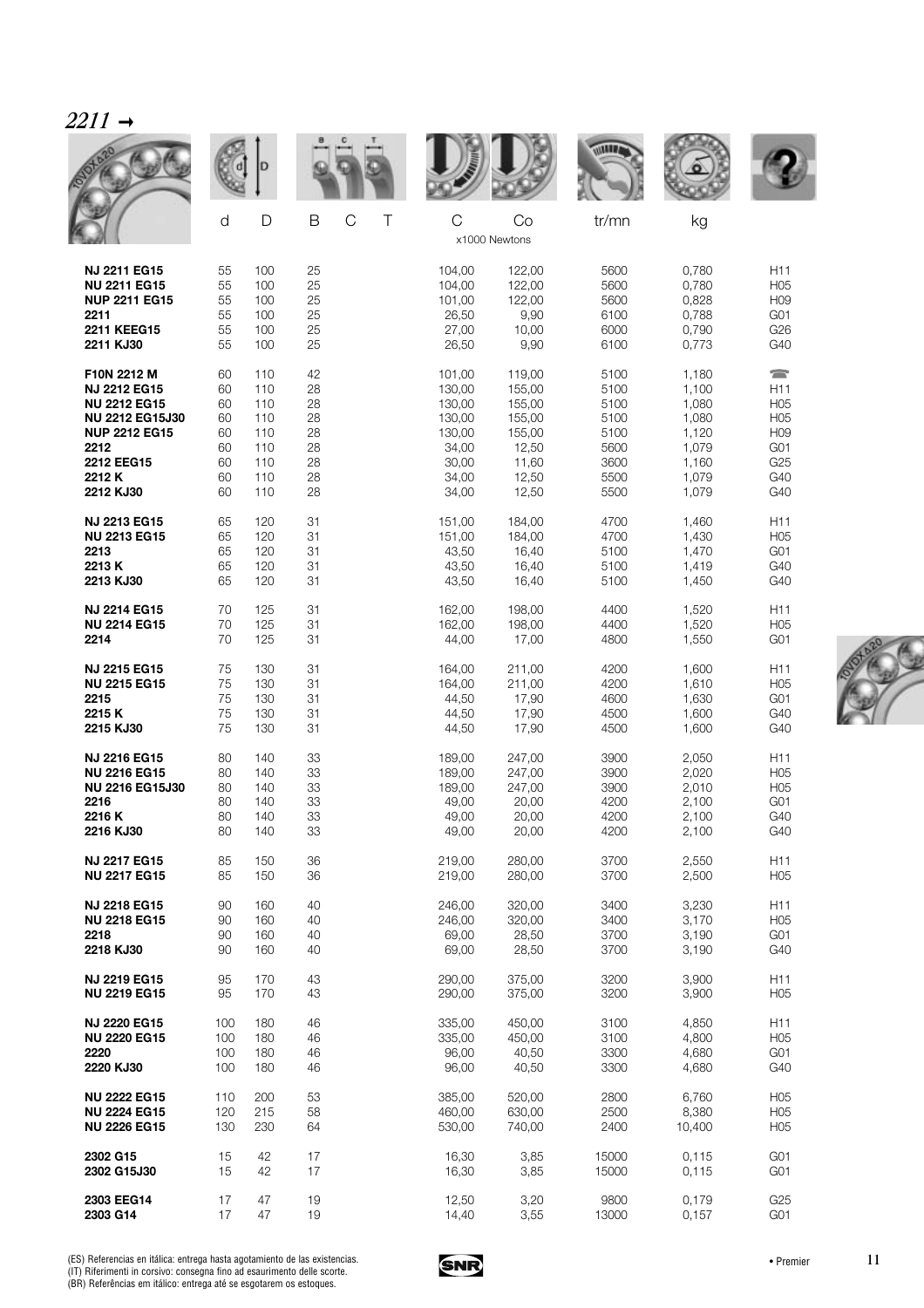|                        | d  | D   | B  | $\mathsf C$<br>Τ | C<br>x1000 Newtons | Co     | tr/mn | kg    |                  |
|------------------------|----|-----|----|------------------|--------------------|--------|-------|-------|------------------|
| <b>NJ 2304 EG15</b>    | 20 | 52  | 21 |                  | 42,00              | 39,00  | 10000 | 0,220 | H11              |
| <b>NU 2304 EG15</b>    | 20 | 52  | 21 |                  | 42,00              | 39,00  | 10000 | 0,215 | H05              |
| 2304 EEG15             | 20 | 52  | 21 |                  | 12,40              | 3,40   | 8500  | 0,243 | G <sub>25</sub>  |
| <b>NJ 2305 EG15</b>    | 25 | 62  | 24 |                  | 57,00              | 56,00  | 9000  | 0,347 | H11              |
| <b>NU 2305 EG15</b>    | 25 | 62  | 24 |                  | 58,00              | 56,00  | 9000  | 0,349 | H <sub>05</sub>  |
| 2305 EEG15             | 25 | 62  | 24 |                  | 18,00              | 5,00   | 7100  | 0,385 | G25              |
| 2305 G15               | 25 | 62  | 24 |                  | 24,40              | 6,50   | 9600  | 0,340 | G <sub>01</sub>  |
| 2305 G15J30            | 25 | 62  | 24 |                  | 24,40              | 6,50   | 9600  | 0,340 | G <sub>01</sub>  |
| 2305 KG15              | 25 | 62  | 24 |                  | 24,40              | 6,50   | 9400  | 0,328 | G40              |
| <b>NJ 2306 EG15</b>    | 30 | 72  | 27 |                  | 77,00              | 78,00  | 7700  | 0,540 | H11              |
| NJ 2306 EG15J30        | 30 | 72  | 27 |                  | 77,00              | 78,00  | 7700  | 0,540 | H11              |
| <b>NU 2306 EG15</b>    | 30 | 72  | 27 |                  | 77,00              | 78,00  | 7700  | 0,529 | H <sub>05</sub>  |
| RN 2306 M              | 30 | 62  | 27 |                  | 53,00              | 51,00  | 7700  | 0,400 | H <sub>18</sub>  |
| 2306                   | 30 | 72  | 27 |                  | 30,50              | 8,70   | 8100  | 0,500 | G <sub>0</sub> 1 |
| 2306 EEG15             | 30 | 72  | 27 |                  | 21,30              | 6,30   | 6000  | 0,540 | G25              |
| 2306 KJ30              | 30 | 72  | 27 |                  | 30,50              | 8,70   | 8100  | 0,500 | G40              |
| <b>NJ 2307 EG15</b>    | 35 | 80  | 31 |                  | 92,00              | 100,00 | 6800  | 0,736 | H11              |
| NJ 2307 EG15J30        | 35 | 80  | 31 |                  | 92,00              | 100,00 | 6800  | 0,720 | H11              |
| <b>NU 2307 EG15</b>    | 35 | 80  | 31 |                  | 96,00              | 101,00 | 6800  | 0,723 | H05              |
| 2307 EEG15             | 35 | 80  | 31 |                  | 25,00              | 7,90   | 5300  | 0,730 | G <sub>25</sub>  |
| 2307 G15               | 35 | 80  | 31 |                  | 39,50              | 11,10  | 7200  | 0,680 | G <sub>01</sub>  |
| 2307 G15J30            | 35 | 80  | 31 |                  | 39,50              | 11,10  | 7200  | 0,680 | G <sub>0</sub> 1 |
| 2307 KG15J30           | 35 | 80  | 31 |                  | 39,50              | 11,10  | 7200  | 0,680 | G40              |
| <b>NJ 2308 EG15</b>    | 40 | 90  | 33 |                  | 113,00             | 121,00 | 6000  | 0,978 | H11              |
| <b>NJ 2308 EG15J30</b> | 40 | 90  | 33 |                  | 113,00             | 121,00 | 6000  | 0,978 | H11              |
| <b>NU 2308 EG15</b>    | 40 | 90  | 33 |                  | 113,00             | 121,00 | 6000  | 0,958 | H <sub>05</sub>  |
| 2308 EEG15             | 40 | 90  | 33 |                  | 29,50              | 9,80   | 4800  | 0,990 | G25              |
| 2308 G15               | 40 | 90  | 33 |                  | 45,00              | 13,40  | 6400  | 0,919 | G <sub>01</sub>  |
| 2308 G15J30            | 40 | 90  | 33 |                  | 45,00              | 13,40  | 6400  | 0,919 | G <sub>01</sub>  |
| 2308 KG15              | 40 | 90  | 33 |                  | 45,00              | 13,40  | 6400  | 0,930 | G40              |
| 2308 KG15J30           | 40 | 90  | 33 |                  | 45,00              | 13,40  | 6400  | 0,903 | G40              |
| 2308 KJ30              | 40 | 90  | 33 |                  | 45,00              | 13,40  | 6400  | 0,930 | G40              |
| <b>NJ 2309 EG15</b>    | 45 | 100 | 36 |                  | 143,00             | 156,00 | 5400  | 1,290 | H11              |
| <b>NU 2309 EG15</b>    | 45 | 100 | 36 |                  | 143,00             | 156,00 | 5400  | 1,290 | H05              |
| 2309 EEG15             | 45 | 100 | 36 |                  | 38,00              | 12,90  | 4300  | 1,400 | G25              |
| 2309 G15               | 45 | 100 | 36 |                  | 54,00              | 16,40  | 5700  | 1,229 | G <sub>01</sub>  |
| 2309 G15J30            | 45 | 100 | 36 |                  | 54,00              | 16,40  | 5700  | 1,229 | G <sub>01</sub>  |
| 2309 KG15              | 45 | 100 | 36 |                  | 54,00              | 16,40  | 5700  | 1,229 | G40              |
| 2309 KG15J30           | 45 | 100 | 36 |                  | 54,00              | 16,40  | 5700  | 1,229 | G40              |
| 2309 KJ30              | 45 | 100 | 36 |                  | 54,00              | 16,40  | 5700  | 1,229 | G40              |
| <b>NJ 2310 EG15</b>    | 50 | 110 | 40 |                  | 169,00             | 189,00 | 4900  | 1,740 | H11              |
| <b>NU 2310 EG15</b>    | 50 | 110 | 40 |                  | 169,00             | 189,00 | 4900  | 1,740 | H <sub>05</sub>  |
| <b>NU 2310 EG15J30</b> | 50 | 110 | 40 |                  | 169,00             | 189,00 | 4900  | 1,740 | H05              |
| 2310 EEG15             | 50 | 110 | 40 |                  | 41,50              | 14,30  | 3900  | 1,780 | G25              |
| 2310 G15               | 50 | 110 | 40 |                  | 65,00              | 20,10  | 5200  | 1,623 | G <sub>01</sub>  |
| 2310 G15J30            | 50 | 110 | 40 |                  | 65,00              | 20,10  | 5200  | 1,623 | G <sub>01</sub>  |
| 2310 KG15              | 50 | 110 | 40 |                  | 65,00              | 20,10  | 5200  | 1,206 | G40              |
| 2310 KG15J30           | 50 | 110 | 40 |                  | 65,00              | 20,10  | 5200  | 1,206 | G40              |
| 2310 KJ30              | 50 | 110 | 40 |                  | 65,00              | 20,10  | 5200  | 1,650 | G40              |
| <b>NJ 2311 EG15</b>    | 55 | 120 | 43 |                  | 207,00             | 235,00 | 4500  | 2,230 | H11              |
| NJ 2311 EG15J30        | 55 | 120 | 43 |                  | 207,00             | 235,00 | 4500  | 2,230 | H11              |
| <b>NU 2311 EG15</b>    | 55 | 120 | 43 |                  | 200,00             | 230,00 | 4500  | 2,220 | H05              |
| 2311 G15               | 55 | 120 | 43 |                  | 75,00              | 23,80  | 4700  | 2,070 | G <sub>01</sub>  |
| 2311 KG15J30           | 55 | 120 | 43 |                  | 75,00              | 23,80  | 4700  | 2,070 | G40              |
| 2311 KJ30              | 55 | 120 | 43 |                  | 75,00              | 23,80  | 4700  | 2,260 | G40              |
| <b>NJ 2312 EG15</b>    | 60 | 130 | 46 |                  | 226,00             | 265,00 | 4100  | 2,830 | H11              |
| <b>NU 2312 EG15</b>    | 60 | 130 | 46 |                  | 228,00             | 260,00 | 4300  | 2,780 | H05              |
| 2312 G15               | 60 | 130 | 46 |                  | 87,00              | 28,00  | 4300  | 2,600 | G <sub>01</sub>  |

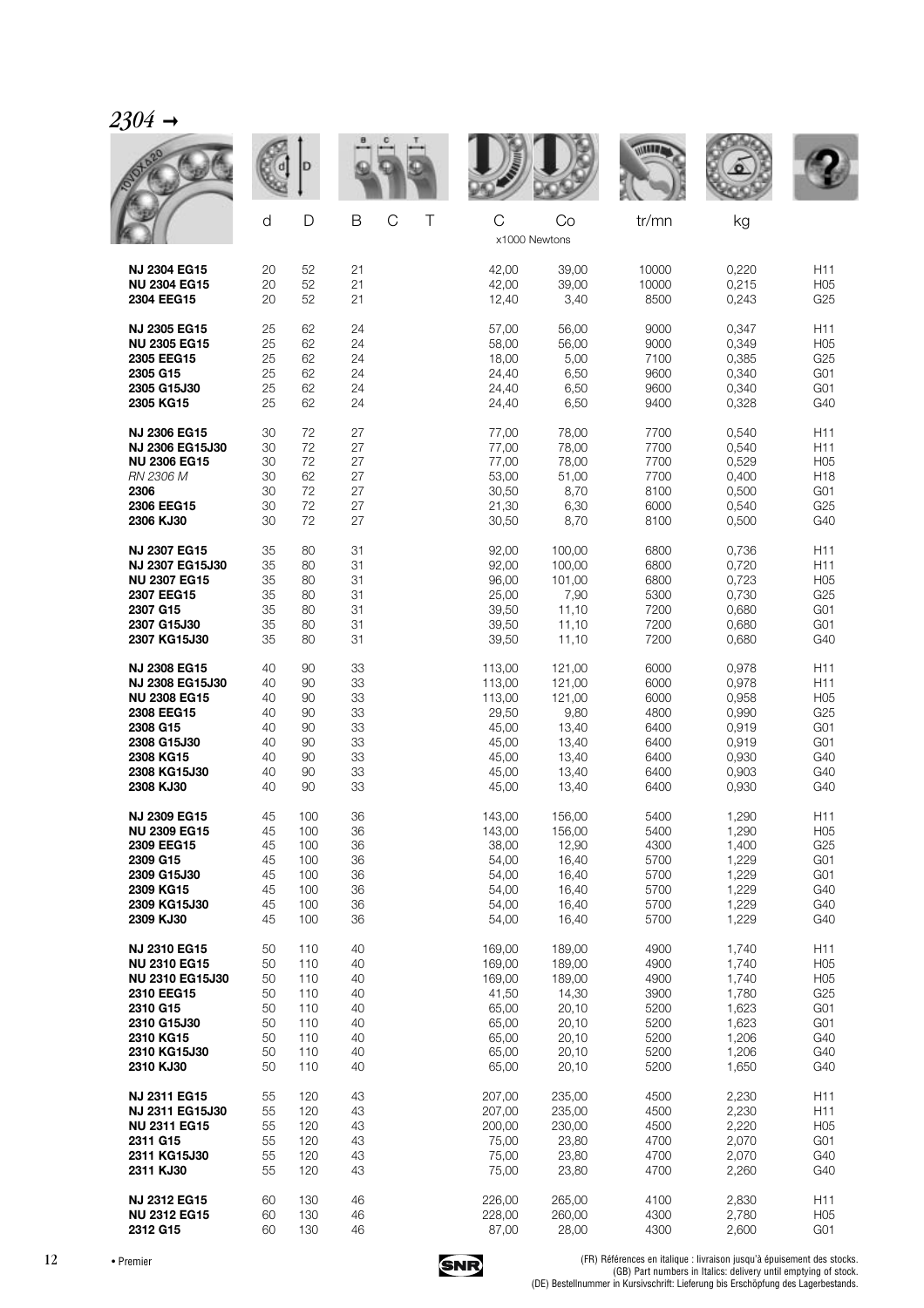|--|

|                      |     | D            |                    |   |         |                     |       |        |                  |
|----------------------|-----|--------------|--------------------|---|---------|---------------------|-------|--------|------------------|
|                      | d   | $\mathsf{D}$ | $\mathcal{C}$<br>B | Τ | C       | Co<br>x1000 Newtons | tr/mn | kg     |                  |
| 2312 J30             | 60  | 130          | 46                 |   | 87,00   | 28,00               | 4300  | 2,600  | G <sub>01</sub>  |
| 2312 KG15J30         | 60  | 130          | 46                 |   | 87,00   | 28,00               | 4300  | 2,567  | G40              |
| 2312 KJ30            | 60  | 130          | 46                 |   | 87,00   | 28,00               | 4300  | 2,600  | G40              |
| <b>NJ 2313 EG15</b>  | 65  | 140          | 48                 |   | 250,00  | 290,00              | 3800  | 3,380  | H11              |
| <b>NU 2313 EG15</b>  | 65  | 140          | 48                 |   | 250,00  | 290,00              | 3800  | 3,320  | H <sub>05</sub>  |
| <b>NU 2313 EMJ30</b> | 65  | 140          | 48                 |   | 255,00  | 290,00              | 3800  | 4,500  | H <sub>05</sub>  |
| 2313 G15             | 65  | 140          | 48                 |   | 96,00   | 32,50               | 4000  | 3,171  | G <sub>01</sub>  |
| 2313 KG15J30         | 65  | 140          | 48                 |   | 96,00   | 32,50               | 4000  | 3,170  | G40              |
| <b>NJ 2314 EG15</b>  | 70  | 150          | 51                 |   | 275,00  | 325,00              | 3600  | 4,090  | H11              |
| <b>NU 2314 EG15</b>  | 70  | 150          | 51                 |   | 275,00  | 325,00              | 3600  | 4,020  | H <sub>05</sub>  |
| <b>NU 2314 EMJ30</b> | 70  | 150          | 51                 |   | 285,00  | 325,00              | 3600  | 5,500  | H <sub>05</sub>  |
| 2314                 | 70  | 150          | 51                 |   | 109,00  | 37,50               | 3700  | 4,170  | G <sub>01</sub>  |
| <b>NJ 2315 EG15</b>  | 75  | 160          | 55                 |   | 330,00  | 400,00              | 3300  | 5,040  | H11              |
| <b>NU 2315 EG15</b>  | 75  | 160          | 55                 |   | 330,00  | 400,00              | 3300  | 4,950  | H <sub>05</sub>  |
| <b>NU 2315 EMJ30</b> | 75  | 160          | 55                 |   | 340,00  | 400,00              | 3300  | 6,000  | H <sub>05</sub>  |
| 2315                 | 75  | 160          | 55                 |   | 123,00  | 42,50               | 3500  | 4,740  | G <sub>01</sub>  |
| 2315 J30             | 75  | 160          | 55                 |   | 123,00  | 42,50               | 3400  | 4,740  | G <sub>01</sub>  |
| 2315 KJ30            | 75  | 160          | 55                 |   | 123,00  | 42,50               | 3500  | 4,700  | G40              |
| <b>NU 2316 EG15</b>  | 80  | 170          | 58                 |   | 360,00  | 440,00              | 3100  | 5,890  | H <sub>05</sub>  |
| <b>NU 2316 EMJ30</b> | 80  | 170          | 58                 |   | 370,00  | 440,00              | 3100  | 6,500  | H <sub>05</sub>  |
| <b>NU 2317 EG15</b>  | 85  | 180          | 60                 |   | 380,00  | 460,00              | 2900  | 6,710  | H <sub>05</sub>  |
| <b>NU 2318 EG15</b>  | 90  | 190          | 64                 |   | 440,00  | 540,00              | 2800  | 8,040  | H <sub>05</sub>  |
| 2318                 | 90  | 190          | 64                 |   | 149,00  | 58,00               | 2900  | 7,840  | G <sub>01</sub>  |
| 2318 KJ30            | 90  | 190          | 64                 |   | 149,00  | 58,00               | 2900  | 7,840  | G40              |
| <b>NU 2319 EG15</b>  | 95  | 200          | 67                 |   | 465,00  | 590,00              | 2600  | 9,400  | H <sub>05</sub>  |
| <b>NU 2319 EMJ30</b> | 95  | 200          | 67                 |   | 465,00  | 590,00              | 2600  | 10,190 | H <sub>05</sub>  |
| <b>NU 2320 EG15</b>  | 100 | 215          | 73                 |   | 570,00  | 720,00              | 2500  | 12,100 | H <sub>05</sub>  |
| <b>NU 2322 EMJ30</b> | 110 | 240          | 80                 |   | 680,00  | 900,00              | 2200  | 18,300 | H <sub>05</sub>  |
| <b>NU 2324 EMJ30</b> | 120 | 260          | 86                 |   | 800,00  | 1040,00             | 2000  | 23,200 | H <sub>05</sub>  |
| <b>NU 2326 EMJ30</b> | 130 | 280          | 93                 |   | 930,00  | 1240,00             | 1900  | 28,800 | H05              |
| <b>NU 2328 EMJ30</b> | 140 | 300          | 102                |   | 1040,00 | 1420,00             | 1800  | 36,000 | H <sub>05</sub>  |
| <b>NU 2330 EMJ30</b> | 150 | 320          | 108                |   | 1170,00 | 1600,00             | 1600  | 43,200 | H05              |
| <b>NU 2332 EMJ30</b> | 160 | 340          | 114                |   | 1330,00 | 1840,00             | 1500  | 51,500 | H05              |
| 3200 A               | 10  | 30           | 14                 |   | 7,80    | 4,55                | 16000 | 0,043  | E <sub>0</sub> 1 |
| 3200 AJ30            | 10  | 30           | 14                 |   | 7,80    | 4,55                | 16000 | 0,043  | E01              |
| 3201 A               | 12  | 32           | 15,9               |   | 10,70   | 5,90                | 15000 | 0,051  | E01              |
| 3201 AJ30            | 12  | 32           | 15,9               |   | 10,70   | 5,90                | 15000 | 0,051  | E01              |
| 3202 A               | 15  | 35           | 15,9               |   | 11,80   | 7,10                | 13000 | 0,058  | E01              |
| 3202 AJ30            | 15  | 35           | 15,9               |   | 11,80   | 7,10                | 13000 | 0,058  | E01              |
| 3203 A               | 17  | 40           | 17,5               |   | 14,60   | 9,00                | 12000 | 0,085  | E01              |
| 3203 AJ30            | 17  | 40           | 17,5               |   | 14,60   | 9,00                | 12000 | 0,085  | E01              |
| 3204 A               | 20  | 47           | 20,6               |   | 19,60   | 12,50               | 9700  | 0,139  | E01              |
| 3204 AJ30            | 20  | 47           | 20,6               |   | 19,60   | 12,50               | 9700  | 0,139  | E01              |
| 3205 B               | 25  | 52           | 20,6               |   | 18,90   | 18,20               | 8400  | 0,190  | E72              |
| 3205 BJ30            | 25  | 52           | 20,6               |   | 18,90   | 18,20               | 8400  | 0,190  | E72              |
| 3206 B               | 30  | 62           | 23,8               |   | 27,00   | 27,00               | 7200  | 0,310  | E72              |
| 3206 BJ30            | 30  | 62           | 23,8               |   | 27,00   | 27,00               | 7200  | 0,310  | E72              |
| 3207 B               | 35  | 72           | 27                 |   | 37,00   | 37,50               | 6100  | 0,480  | E72              |
| 3207 BJ30            | 35  | 72           | 27                 |   | 37,00   | 37,50               | 6100  | 0,480  | E72              |

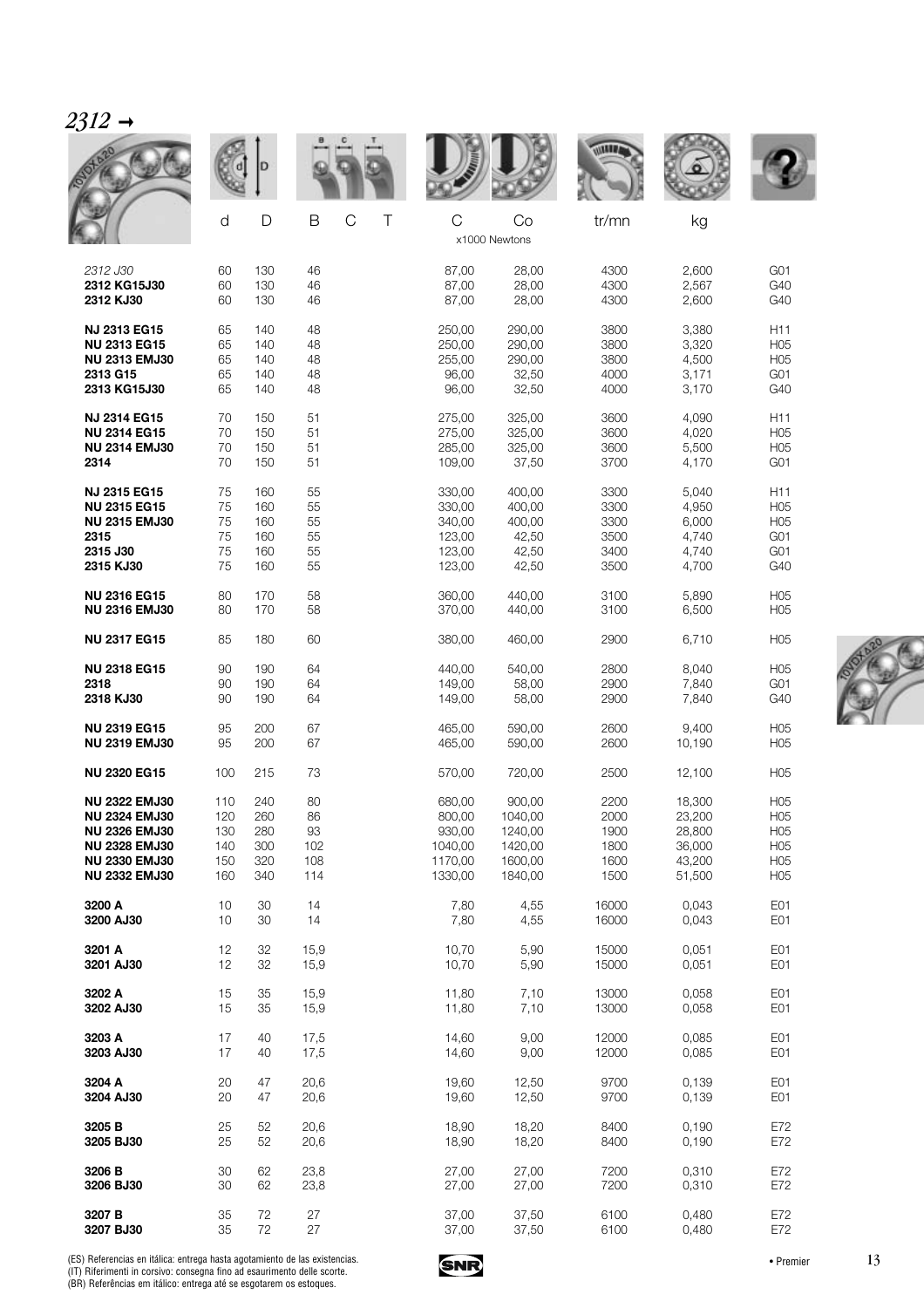| 3208 |  |
|------|--|
|------|--|

| סטבר      |    |     |      |                  |                    |        |       |       |                          |
|-----------|----|-----|------|------------------|--------------------|--------|-------|-------|--------------------------|
|           |    | D   |      |                  |                    |        | WALL  |       |                          |
|           | d  | D   | B    | $\mathsf C$<br>Τ | С<br>x1000 Newtons | Co     | tr/mn | kg    |                          |
| 3208 B    | 40 | 80  | 30,2 |                  | 42,00              | 44,00  | 5500  | 0,650 | E72                      |
| 3208 BG15 | 40 | 80  | 30,2 |                  | 45,00              | 46.50  | 5500  | 0,640 | E72                      |
| 3208 BJ30 | 40 | 80  | 30,2 |                  | 42,00              | 44,00  | 5500  | 0,650 | E72                      |
| 3209 A    | 45 | 85  | 30,2 |                  | 48,00              | 37,00  | 5100  | 0,583 | E01                      |
| 3209 AJ30 | 45 | 85  | 30,2 |                  | 48,00              | 37,00  | 5100  | 0,583 | E01                      |
| 3210 A    | 50 | 90  | 30,2 |                  | 51,00              | 42,00  | 4700  | 0,760 | E01                      |
| 3210 AJ30 | 50 | 90  | 30,2 |                  | 51,00              | 42,00  | 4700  | 0,760 | E01                      |
| 3211 A    | 55 | 100 | 33,3 |                  | 63,00              | 52,00  | 4300  | 0,876 | E01                      |
| 3211 AJ30 | 55 | 100 | 33,3 |                  | 63,00              | 52,00  | 4300  | 0,876 | E01                      |
| 3212 A    | 60 | 110 | 36,5 |                  | 72,00              | 61,00  | 3900  | 1,180 | E01                      |
| 3212 AJ30 | 60 | 110 | 36,5 |                  | 72,00              | 61,00  | 3900  | 1,180 | E01                      |
| 3213 A    | 65 | 120 | 38,1 |                  | 80,00              | 73,00  | 3500  | 1,520 | E01                      |
| 3213 AJ30 | 65 | 120 | 38,1 |                  | 80,00              | 73,00  | 3500  | 1,520 | E01                      |
| 3214 A    | 70 | 125 | 39,7 |                  | 84,00              | 76,00  | 3400  | 1,520 | E01                      |
| 3214 AJ30 | 70 | 125 | 39,7 |                  | 84,00              | 76,00  | 3400  | 1,520 | E01                      |
| 3215 A    | 75 | 130 | 41,3 |                  | 77,00              | 84,00  | 3200  | 1,910 | E72                      |
| 3215 AJ30 | 75 | 130 | 41,3 |                  | 77,00              | 84,00  | 3200  | 1,910 | E72                      |
| 3216 A    | 80 | 140 | 44,4 |                  | 99,00              | 93,00  | 3000  | 2,450 | E72                      |
| 3217      | 85 | 150 | 49,2 |                  | 113,00             | 150,00 | 2800  | 3,600 | E72                      |
| 3218      | 90 | 160 | 52,4 |                  | 124,00             | 169,00 | 2600  | 4,400 | E72                      |
| 3302 A    | 15 | 42  | 19   |                  | 16,20              | 10,10  | 11000 | 0,112 | E01                      |
| 3303 A    | 17 | 47  | 22,2 |                  | 20,90              | 12,40  | 10000 | 0,161 | E01                      |
| 3304 B    | 20 | 52  | 22,2 |                  | 20,80              | 18,30  | 9000  | 0,230 | E72                      |
| 3304 BJ30 | 20 | 52  | 22,2 |                  | 20,80              | 18,30  | 9000  | 0,230 | E72                      |
| 3305 B    | 25 | 62  | 25,4 |                  | 29,00              | 26,50  | 7500  | 0,370 | E72                      |
| 3305 BJ30 | 25 | 62  | 25,4 |                  | 29,00              | 26,50  | 7500  | 0,370 | E72                      |
| 3306 B    | 30 | 72  | 30,2 |                  | 38,00              | 36,00  | 6400  | 0,580 | E72                      |
| 3306 BJ30 | 30 | 72  | 30,2 |                  | 38,00              | 36,00  | 6400  | 0,580 | E72                      |
| 3306 BS01 | 30 | 72  | 30,2 |                  | 40,50              | 38,00  | 6500  | 0,582 | $\overline{\phantom{a}}$ |
| 3307 B    | 35 | 80  | 34,9 |                  | 48,50              | 47,00  | 5600  | 0,780 | E72                      |
| 3307 BJ30 | 35 | 80  | 34,9 |                  | 48,50              | 47,00  | 5600  | 0,780 | E72                      |
| 3308 B    | 40 | 90  | 36,5 |                  | 60,00              | 59,00  | 5100  | 1,050 | E72                      |
| 3308 BG15 | 40 | 90  | 36,5 |                  | 60,00              | 63,00  | 4900  | 1,058 | E72                      |
| 3308 BJ30 | 40 | 90  | 36,5 |                  | 60,00              | 59,00  | 5100  | 1,050 | E72                      |
| 3309 A    | 45 | 100 | 39,7 |                  | 68,00              | 51,00  | 4600  | 1,210 | E01                      |
| 3309 AJ30 | 45 | 100 | 39,7 |                  | 68,00              | 51,00  | 4600  | 1,210 | E01                      |
| 3310 A    | 50 | 110 | 44,4 |                  | 81,00              | 62,00  | 4200  | 1,600 | E01                      |
| 3310 AJ30 | 50 | 110 | 44,4 |                  | 81,00              | 62,00  | 4200  | 1,600 | E01                      |
| 3311 A    | 55 | 120 | 49,2 |                  | 102,00             | 79,00  | 3800  | 2,110 | E01                      |
| 3311 AJ30 | 55 | 120 | 49,2 |                  | 102,00             | 79,00  | 3800  | 2,110 | E01                      |
| 3311 B    | 55 | 120 | 49,2 |                  | 101,00             | 113,00 | 3800  | 2,530 | E72                      |
| 3312 A    | 60 | 130 | 54   |                  | 125,00             | 98,00  | 3500  | 2,700 | E01                      |
| 3312 AJ30 | 60 | 130 | 54   |                  | 125,00             | 98,00  | 3500  | 2,700 | E01                      |
| 3313 A    | 65 | 140 | 58,7 |                  | 149,00             | 118,00 | 3200  | 3,390 | E01                      |
| 3313 AJ30 | 65 | 140 | 58,7 |                  | 149,00             | 118,00 | 3200  | 3,390 | E01                      |

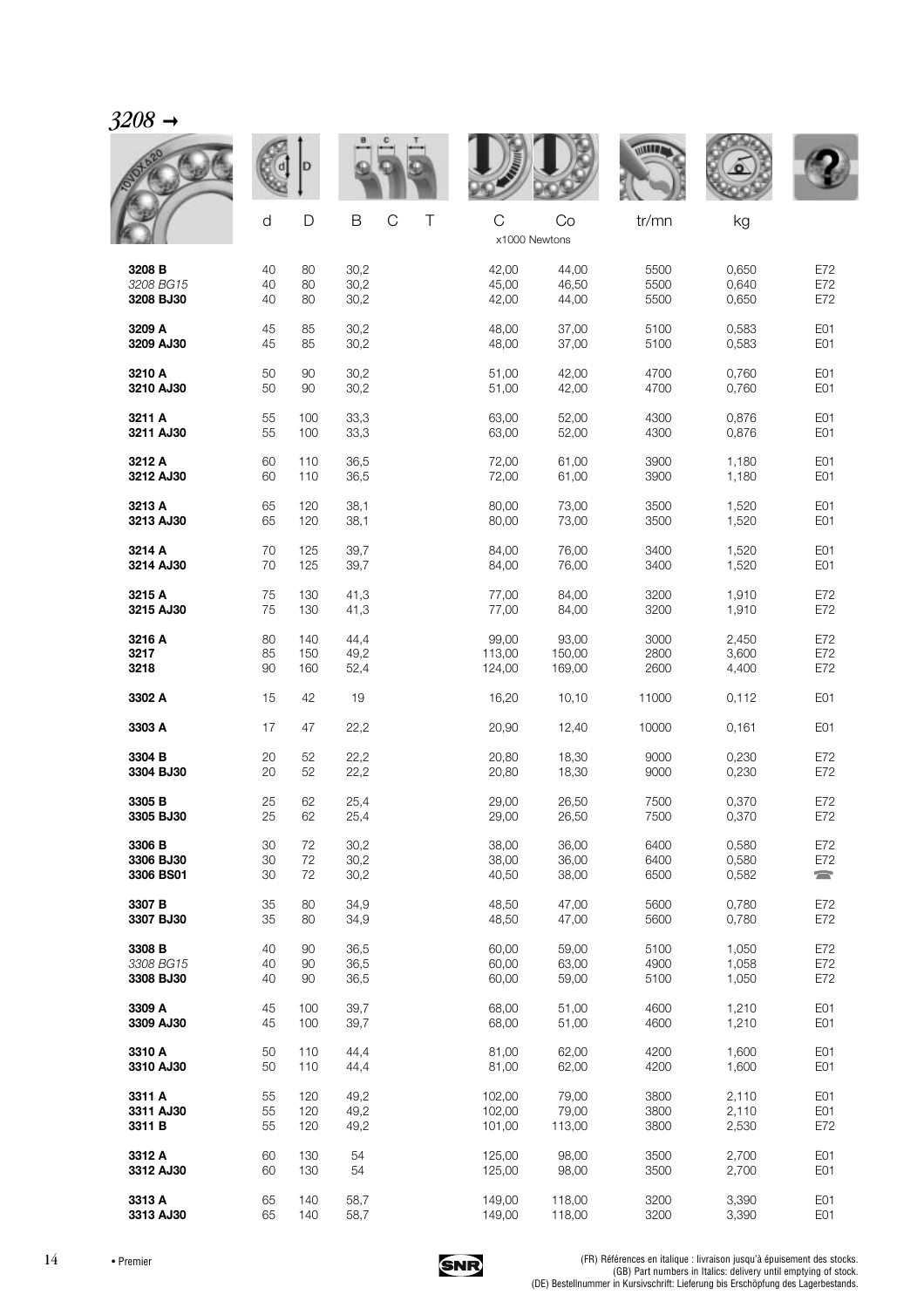| $3314 \rightarrow$ |    |     |      |                  |        |                     |              |       |                 |
|--------------------|----|-----|------|------------------|--------|---------------------|--------------|-------|-----------------|
|                    |    | D   |      |                  |        |                     | <b>WALLE</b> |       |                 |
|                    | d  | D   | B    | $\mathsf C$<br>Τ | C      | Co<br>x1000 Newtons | tr/mn        | kg    |                 |
| 3314 B             | 70 | 150 | 63,5 |                  | 147,00 | 172,00              | 3000         | 5,050 | E72             |
| 3314 BJ30          | 70 | 150 | 63,5 |                  | 147,00 | 172,00              | 3000         | 5,050 | E72             |
| 3316               | 80 | 170 | 68,3 |                  | 177,00 | 212,00              | 2600         | 7,300 | E72             |
| 3318               | 90 | 190 | 73   |                  | 215,00 | 275,00              | 2300         | 9,750 | E72             |
| 4200 A             | 10 | 30  | 14   |                  | 9,20   | 5,20                | 18000        | 0,049 | CO <sub>1</sub> |
| 4200 AJ30          | 10 | 30  | 14   |                  | 9,20   | 5,20                | 18000        | 0,049 | CO <sub>1</sub> |
| 4201 A             | 12 | 32  | 14   |                  | 9,40   | 5,50                | 16000        | 0,055 | CO <sub>1</sub> |
| 4202 A             | 15 | 35  | 14   |                  | 10,40  | 6,60                | 14000        | 0,060 | CO <sub>1</sub> |
| 4203 A             | 17 | 40  | 16   |                  | 14,70  | 9,50                | 13000        | 0,090 | CO <sub>1</sub> |
| 4204               | 20 | 47  | 18   |                  | 16,40  | 16,00               | 10000        | 0,140 | CO <sub>1</sub> |
| 4204 A             | 20 | 47  | 18   |                  | 17,80  | 12,70               | 11000        | 0,140 | CO <sub>1</sub> |
| 4205 A             | 25 | 52  | 18   |                  | 19,20  | 14,70               | 9400         | 0,160 | CO <sub>1</sub> |
| 4205 AJ30          | 25 | 52  | 18   |                  | 19,20  | 14,70               | 9400         | 0,160 | CO <sub>1</sub> |
| 4206 A             | 30 | 62  | 20   |                  | 26,00  | 20,70               | 7800         | 0,260 | CO <sub>1</sub> |
| 4207 A             | 35 | 72  | 23   |                  | 32,00  | 26,00               | 6700         | 0,434 | CO <sub>1</sub> |
| 4208 A             | 40 | 80  | 23   |                  | 34,00  | 30,00               | 6000         | 0,531 | CO <sub>1</sub> |
| <b>4208 ANR</b>    | 40 | 80  | 23   |                  | 34,00  | 30,00               | 6000         | 0,500 | $\Box$          |
| 4209 A             | 45 | 85  | 23   |                  | 36,00  | 33,00               | 5500         | 0,581 | CO <sub>1</sub> |
| 4210 A             | 50 | 90  | 23   |                  | 39,80  | 36,50               | 5100         | 0,623 | CO <sub>1</sub> |
| 4210 AJ30          | 50 | 90  | 23   |                  | 39,80  | 36,50               | 5100         | 0,623 | CO <sub>1</sub> |
| 4211 A             | 55 | 100 | 25   |                  | 43,00  | 43,00               | 4600         | 0,839 | CO <sub>1</sub> |
| 4212 A             | 60 | 110 | 28   |                  | 57,00  | 58,00               | 4200         | 1,153 | CO <sub>1</sub> |
| 4213 A             | 65 | 120 | 31   |                  | 67,00  | 67,00               | 3900         | 1,615 | CO <sub>1</sub> |
| 4214 A             | 70 | 125 | 31   |                  | 70,00  | 73,00               | 3700         | 1,715 | CO <sub>1</sub> |
| 4215 A             | 75 | 130 | 31   |                  | 73,00  | 80,00               | 3500         | 1,810 | CO <sub>1</sub> |
| 4216 A             | 80 | 140 | 33   |                  | 81,00  | 90,00               | 3300         | 2,280 | CO <sub>1</sub> |
| 4217 A             | 85 | 150 | 36   |                  | 94,00  | 106,00              | 3100         | 2,500 | CO <sub>1</sub> |
| 4302 A             | 15 | 42  | 17   |                  | 14,80  | 9,10                | 12000        | 0,120 | CO <sub>1</sub> |
| 4303 A             | 17 | 47  | 19   |                  | 19,70  | 13,20               | 11000        | 0,160 | CO <sub>1</sub> |
| 4303 AJ30          | 17 | 47  | 19   |                  | 19,70  | 13,20               | 11000        | 0,160 | CO <sub>1</sub> |
| 4304 A             | 20 | 52  | 21   |                  | 23,40  | 16,00               | 9400         | 0,210 | CO <sub>1</sub> |
| 4305 A             | 25 | 62  | 24   |                  | 31,50  | 22,40               | 7800         | 0,340 | CO <sub>1</sub> |
| 4305 AJ30          | 25 | 62  | 24   |                  | 31,50  | 22,40               | 7800         | 0,340 | CO <sub>1</sub> |
| 4306 A             | 30 | 72  | 27   |                  | 39,50  | 30,50               | 6700         | 0,541 | CO <sub>1</sub> |
| 4306 AJ30          | 30 | 72  | 27   |                  | 39,50  | 30,50               | 6700         | 0,541 | CO <sub>1</sub> |
| 4307 A             | 35 | 80  | 31   |                  | 51,00  | 38,00               | 5900         | 0,732 | CO <sub>1</sub> |
| 4308 A             | 40 | 90  | 33   |                  | 63,00  | 48,00               | 5200         | 1,006 | CO <sub>1</sub> |
| 4308 AJ30          | 40 | 90  | 33   |                  | 63,00  | 48,00               | 5200         | 1,006 | CO <sub>1</sub> |
| 4309 A             | 45 | 100 | 36   |                  | 72,00  | 60,00               | 4700         | 1,348 | CO <sub>1</sub> |
| 4310 A             | 50 | 110 | 40   |                  | 89,00  | 76,00               | 4200         | 1,800 | CO <sub>1</sub> |
| 4311 A             | 55 | 120 | 43   |                  | 104,00 | 90,00               | 3900         | 2,275 | CO <sub>1</sub> |
| 4312 A             | 60 | 130 | 46   |                  | 120,00 | 106,00              | 3600         | 2,890 | CO <sub>1</sub> |
| 4313 A             | 65 | 140 | 48   |                  | 129,00 | 113,00              | 3300         | 3,460 | CO <sub>1</sub> |
| 4314 A             | 70 | 150 | 51   |                  | 147,00 | 131,00              | 3100         | 3,950 | CO <sub>1</sub> |
| 4315 A             | 75 | 160 | 55   |                  | 170,00 | 155,00              | 2800         | 5,380 | CO <sub>1</sub> |



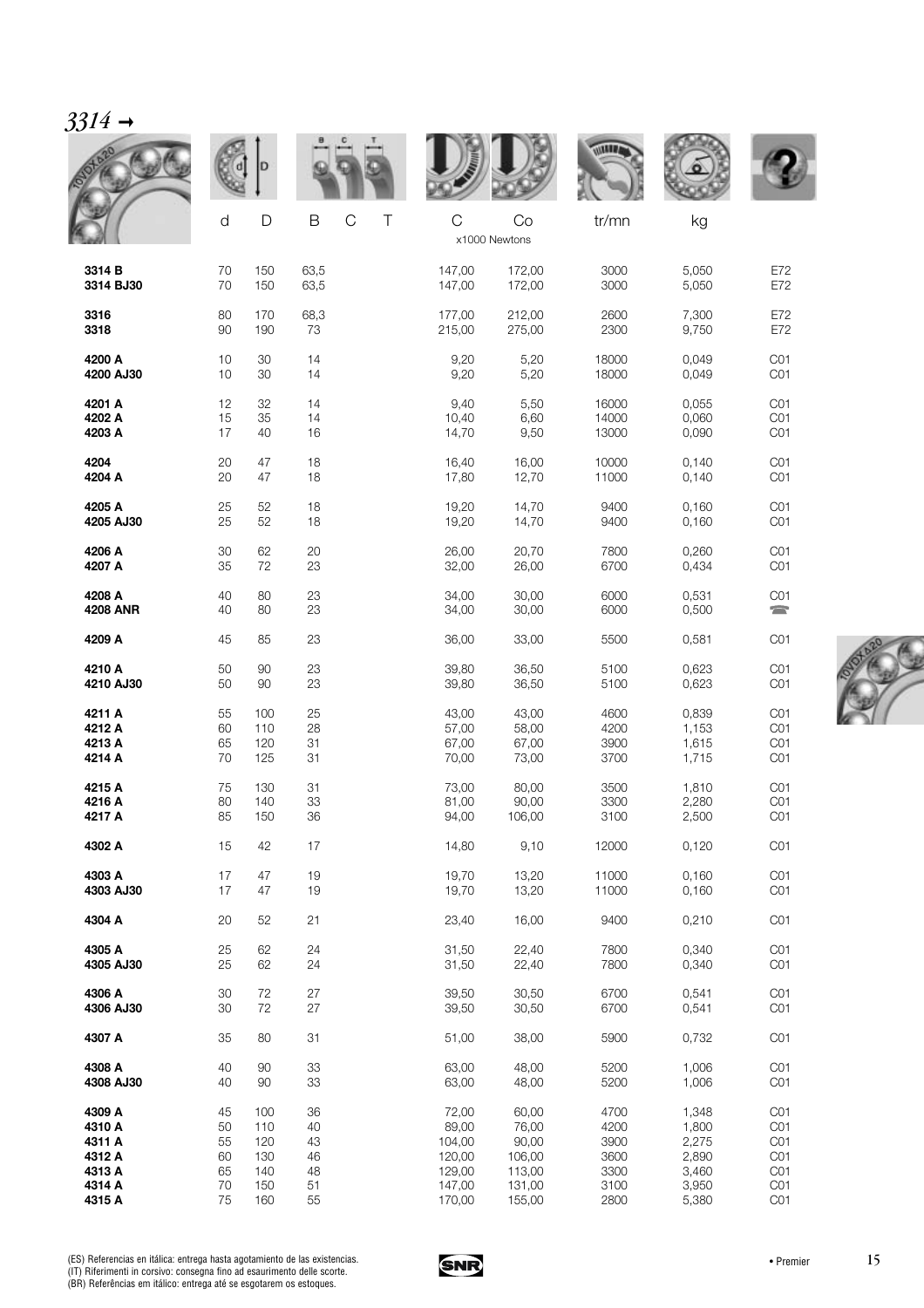|                  |    |     |                       |                              |       | <b>WALLE</b> |       |                |
|------------------|----|-----|-----------------------|------------------------------|-------|--------------|-------|----------------|
|                  | d  | D   | B<br>$\mathsf C$<br>Τ | $\mathsf C$<br>x1000 Newtons | Co    | tr/mn        | kg    |                |
| 5201 EE          | 12 | 32  | 15,9                  | 10,70                        | 5,90  | 15000        | 0,051 | E25            |
| 5201 ZZ          | 12 | 32  | 15,9                  | 10,70                        | 5,90  | 15000        | 0,051 | E21            |
| 5202 EE          | 15 | 35  | 15,9                  | 11,80                        | 7,10  | 13000        | 0,058 | E25            |
| 5202 ZZ          | 15 | 35  | 15,9                  | 11,80                        | 7,10  | 13000        | 0,058 | E21            |
| <b>5202 NRZZ</b> | 15 | 35  | 15,9                  | 11,80                        | 7,10  | 13000        | 0,058 | E36            |
| 5203 EE          | 17 | 40  | 17,5                  | 14,60                        | 9,00  | 12000        | 0,085 | E25            |
| 5203 ZZ          | 17 | 40  | 17,5                  | 14,60                        | 9,00  | 12000        | 0,085 | E21            |
| 5203 NRZZ        | 17 | 40  | 17,5                  | 14,60                        | 9,00  | 12000        | 0,100 | E36            |
| 5204 EE          | 20 | 47  | 20,6                  | 19,60                        | 12,50 | 9700         | 0,140 | E25            |
| 5204 ZZ          | 20 | 47  | 20,6                  | 19,60                        | 12,50 | 9700         | 0,140 | E21            |
| <b>5204 NRZZ</b> | 20 | 47  | 20,6                  | 19,60                        | 12,50 | 9700         | 0,140 | E36            |
| 5205 EE          | 25 | 52  | 20,6                  | 21,30                        | 14,70 | 8400         | 0,160 | E25            |
| 5205 EEJ30       | 25 | 52  | 20,6                  | 21,30                        | 14,70 | 8400         | 0,159 | G25            |
| <b>5205 NREE</b> | 25 | 52  | 20,6                  | 21,30                        | 14,70 | 8400         | 0,159 | $\blacksquare$ |
| 5205 ZZ          | 25 | 52  | 20,6                  | 21,30                        | 14,70 | 8400         | 0,160 | E21            |
| <b>5205 NRZZ</b> | 25 | 52  | 20,6                  | 21,30                        | 14,70 | 8400         | 0,160 | E36            |
| 5206 EE          | 30 | 62  | 23,8                  | 29,50                        | 21,10 | 7100         | 0,265 | E25            |
| 5206 EEJ30       | 30 | 62  | 23,8                  | 29,50                        | 21,10 | 7100         | 0,265 | E25            |
| 5206 ZZ          | 30 | 62  | 23,8                  | 29,50                        | 21,10 | 7100         | 0,262 | E21            |
| <b>5206 NRZZ</b> | 30 | 62  | 23,8                  | 29,50                        | 21,10 | 7100         | 0,265 | E36            |
| 5207 EE          | 35 | 72  | 27                    | 39,00                        | 28,50 | 6200         | 0,430 | E25            |
| 5207 ZZ          | 35 | 72  | 27                    | 39,00                        | 28,50 | 6200         | 0,430 | E21            |
| <b>5207 NRZZ</b> | 35 | 72  | 27                    | 39,00                        | 28,50 | 6200         | 0,480 | E36            |
| 5208 EE          | 40 | 80  | 30,2                  | 48,00                        | 36,50 | 5500         | 0,570 | E25            |
| 5208 ZZ          | 40 | 80  | 30,2                  | 48,00                        | 36,50 | 5500         | 0,570 | E21            |
| <b>5208 NRZZ</b> | 40 | 80  | 30,2                  | 48,00                        | 36,50 | 5500         | 0,650 | E36            |
| 5209 EE          | 45 | 85  | 30,2                  | 48,00                        | 37,00 | 5100         | 0,620 | E25            |
| 5209 ZZ          | 45 | 85  | 30,2                  | 48,00                        | 37,00 | 5100         | 0,620 | E21            |
| <b>5209 NRZZ</b> | 45 | 85  | 30,2                  | 48,00                        | 37,00 | 5100         | 0,710 | E36            |
| 5210 EE          | 50 | 90  | 30,2                  | 51,00                        | 42,00 | 4700         | 0,800 | E25            |
| 5210 ZZ          | 50 | 90  | 30,2                  | 51,00                        | 42,00 | 4700         | 0,760 | E21            |
| <b>5210 NRZZ</b> | 50 | 90  | 30,2                  | 51,00                        | 42,00 | 4700         | 0,760 | E36            |
| 5211 EE          | 55 | 100 | 33,3                  | 59,00                        | 49.50 | 2800         | 0,876 | E25            |
| 5211 ZZ          | 55 | 100 | 33,3                  | 59,00                        | 49,50 | 4300         | 0,876 | E21            |
| <b>5211 NRZZ</b> | 55 | 100 | 33,3                  | 59,00                        | 49,50 | 4300         | 0,876 | E36            |
| 5212 EE          | 60 | 110 | 36,5                  | 72,00                        | 61,00 | 2500         | 1,180 | E25            |
| 5212 ZZ          | 60 | 110 | 36,5                  | 72,00                        | 61,00 | 3900         | 1,180 | E21            |
| <b>5212 NRZZ</b> | 60 | 110 | 36,5                  | 72,00                        | 61,00 | 3900         | 1,180 | E36            |
| 5213 EE          | 65 | 120 | 38,1                  | 80,00                        | 73,00 | 3500         | 1,520 | E25            |
| 5213 ZZ          | 65 | 120 | 38,1                  | 80,00                        | 73,00 | 3500         | 1,520 | E21            |
| <b>5213 NRZZ</b> | 65 | 120 | 38,1                  | 80,00                        | 73,00 | 3500         | 1,520 | E36            |
| 5214 EE          | 70 | 125 | 39,7                  | 84,00                        | 76,00 | 2200         | 1,640 | E25            |
| 5214 ZZ          | 70 | 125 | 39,7                  | 84,00                        | 76,00 | 3400         | 1,640 | E21            |
| <b>5214 NRZZ</b> | 70 | 125 | 39,7                  | 84,00                        | 76,00 | 3400         | 1,640 | E36            |
| 5302 EE          | 15 | 42  | 19                    | 16,20                        | 10,10 | 11000        | 0,112 | E25            |
| 5303 EE          | 17 | 47  | 22,2                  | 20,90                        | 12,40 | 10000        | 0,161 | E25            |
| 5303 ZZ          | 17 | 47  | 22,2                  | 20,90                        | 12,40 | 10000        | 0,160 | E21            |
| 5303 NRZZ        | 17 | 47  | 22,2                  | 20,90                        | 12,40 | 10000        | 0,190 | E36            |



**5304 EE** 20 52 22,2 23,30 15,10 8900 0,200 E25 **5304 ZZ** 20 52 22,2 23,30 15,10 8900 0,200 E21

FR) Références en italique : livraison jusqu'à épuisement des stocks.<br>GB) Part numbers in Italics: delivery until emptying of stock.<br>(DE) Bestellnummer in Kursivschrift: Lieferung bis Erschöpfung des Lagerbestands.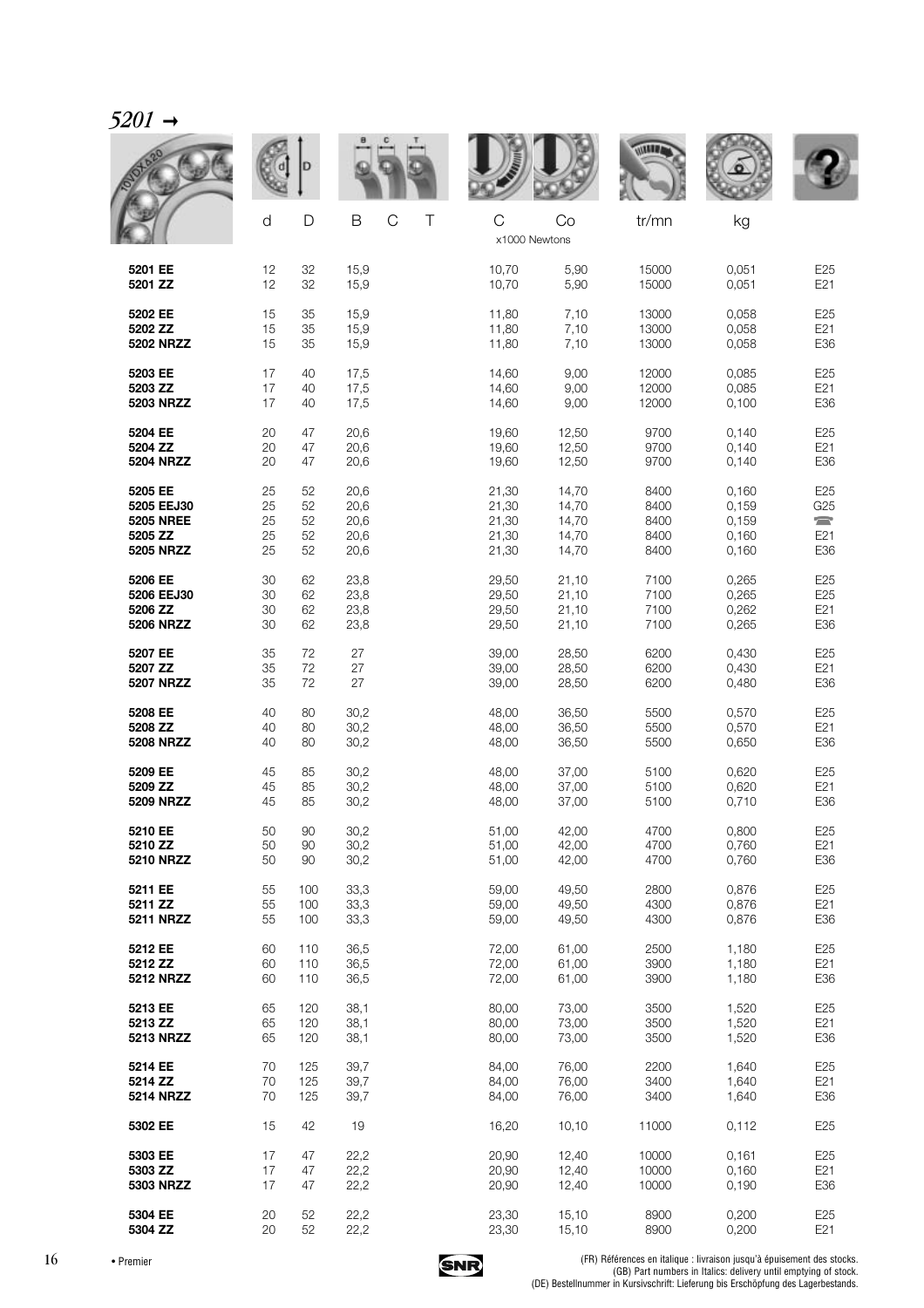|                  |    |     |                       |                               |        | <b>WALLE</b> |       |                 |
|------------------|----|-----|-----------------------|-------------------------------|--------|--------------|-------|-----------------|
|                  | d  | D   | $\mathsf C$<br>Τ<br>B | $\mathsf{C}$<br>x1000 Newtons | Co     | tr/mn        | kg    |                 |
| <b>5304 NRZZ</b> | 20 | 52  | 22,2                  | 23,30                         | 15,10  | 8900         | 0,200 | E36             |
| 5305 EE          | 25 | 62  | 25,4                  | 30,00                         | 19,90  | 7600         | 0,320 | E25             |
| 5305 ZZ          | 25 | 62  | 25,4                  | 30,00                         | 19.90  | 7600         | 0,320 | E21             |
| <b>5305 NRZZ</b> | 25 | 62  | 25,4                  | 30,00                         | 19,90  | 7600         | 0,320 | E36             |
| 5306 EE          | 30 | 72  | 30,2                  | 41,50                         | 28,50  | 6500         | 0.510 | E <sub>25</sub> |
| 5306 ZZ          | 30 | 72  | 30,2                  | 41,50                         | 28,50  | 6500         | 0,510 | E21             |
| <b>5306 NRZZ</b> | 30 | 72  | 30,2                  | 41,50                         | 28,50  | 6500         | 0,590 | E36             |
| 5307 EE          | 35 | 80  | 34,9                  | 51,00                         | 34,50  | 5700         | 0,790 | E <sub>25</sub> |
| 5307 ZZ          | 35 | 80  | 34,9                  | 51,00                         | 34,50  | 5700         | 0,790 | E21             |
| <b>5307 NRZZ</b> | 35 | 80  | 34,9                  | 51,00                         | 34,50  | 5700         | 0,820 | E36             |
| 5308 EE          | 40 | 90  | 36,5                  | 62,00                         | 45,00  | 5100         | 1,050 | E25             |
| 5308 ZZ          | 40 | 90  | 36,5                  | 62,00                         | 45,00  | 5100         | 1,050 | E21             |
| <b>5308 NRZZ</b> | 40 | 90  | 36,5                  | 62,00                         | 45,00  | 5100         | 1,050 | E36             |
| 5309 EE          | 45 | 100 | 39,7                  | 68,00                         | 51,00  | 4600         | 1,420 | E25             |
| 5309 ZZ          | 45 | 100 | 39,7                  | 68,00                         | 51,00  | 4600         | 1,420 | E21             |
| 5309 NRZZ        | 45 | 100 | 39,7                  | 68,00                         | 51,00  | 4600         | 1,340 | E36             |
| 5310 EE          | 50 | 110 | 44,4                  | 81,00                         | 62,00  | 4200         | 1,930 | E25             |
| 5310 ZZ          | 50 | 110 | 44,4                  | 81,00                         | 62,00  | 4200         | 1,930 | E21             |
| <b>5310 NRZZ</b> | 50 | 110 | 44,4                  | 81,00                         | 62,00  | 4200         | 1,720 | E36             |
| 5311 ZZ          | 55 | 120 | 49,2                  | 102,00                        | 79,00  | 3800         | 2,110 | E21             |
| <b>5311 NRZZ</b> | 55 | 120 | 49,2                  | 102,00                        | 79,00  | 3800         | 2,110 | E36             |
| 5312 ZZ          | 60 | 130 | 54                    | 125,00                        | 98,00  | 3500         | 2,700 | E21             |
| <b>5312 NRZZ</b> | 60 | 130 | 54                    | 125,00                        | 98,00  | 3500         | 2,700 | E36             |
| 5313 ZZ          | 65 | 140 | 58,7                  | 149,00                        | 118,00 | 3200         | 3,390 | E21             |
| 5313 NRZZ        | 65 | 140 | 58,7                  | 149,00                        | 118,00 | 3200         | 3,390 | E36             |
| 6000             | 10 | 26  | 8                     | 4,60                          | 1,97   | 27000        | 0,019 | A01             |
| 6000 E           | 10 | 26  | 8                     | 4,60                          | 1,97   | 18000        | 0,019 | A20             |
| 6000 EE          | 10 | 26  | 8                     | 4,60                          | 1,97   | 18000        | 0,019 | A <sub>25</sub> |
| 6000 EED43       | 10 | 26  | 8                     | 4,60                          | 1,97   | 18000        | 0,019 | A25             |
| 6000 EEJ30       | 10 | 26  | 8                     | 4,60                          | 1,97   | 18000        | 0,017 | A25             |
| 6000 EEJ30D129   | 10 | 26  | 8                     | 4,60                          | 1,97   | 18000        | 0,019 | A25             |
| 6000 FT150       | 10 | 26  | 8                     | 4,60                          | 1,97   | 18000        | 0,019 | A25             |
| 6000 FT150ZZ     | 10 | 26  | 8                     | 4,60                          | 1,97   | 27000        | 0,019 | A21             |
| 6000 HVZZ        | 10 | 26  | 8                     | 4,60                          | 1,97   | 38800        | 0,019 | A21             |
| 6000 J30         | 10 | 26  | 8                     | 4,60                          | 1,97   | 27000        | 0,019 | A01             |
| 6000 LT          | 10 | 26  | 8                     | 4,60                          | 1,97   | 19000        | 0,019 | A25             |
| 6000 LTZZ        | 10 | 26  | 8                     | 4,60                          | 1,97   | 28000        | 0,019 | A21             |
| 6000 Z           | 10 | 26  | 8                     | 4,60                          | 1,97   | 27000        | 0,019 | A20             |
| 6000 ZG15        | 10 | 26  | 8                     | 4,60                          | 1,97   | 27000        | 0,019 | A20             |
| 6000 ZZ          | 10 | 26  | 8                     | 4,60                          | 1,97   | 27000        | 0,019 | A21             |
| 6000 ZZG15J30    | 10 | 26  | 8                     | 4,60                          | 1,97   | 27000        | 0,019 | A21             |
| 6000 ZZJ30       | 10 | 26  | 8                     | 4,60                          | 1,97   | 27000        | 0,019 | A21             |
| 6001             | 12 | 28  | 8                     | 5,10                          | 2,39   | 24000        | 0,020 | A01             |
| 6001 E           | 12 | 28  | 8                     | 5,10                          | 2,37   | 16000        | 0,022 | A20             |
| 6001 EE          | 12 | 28  | 8                     | 5,10                          | 2,37   | 16000        | 0,022 | A25             |
| 6001 EEJ30       | 12 | 28  | 8                     | 5,10                          | 2,37   | 16000        | 0,022 | A25             |
| 6001 EEJ30D129   | 12 | 28  | 8                     | 5,10                          | 2,37   | 16000        | 0,022 | A25             |
| 6001 EEJ40       | 12 | 28  | 8                     | 5,10                          | 2,37   | 16000        | 0,022 | A25             |
| 6001 FT150       | 12 | 28  | 8                     | 5,10                          | 2,37   | 16000        | 0,022 | A25             |
| 6001 FT150ZZ     | 12 | 28  | 8                     | 5,10                          | 2,37   | 25000        | 0,022 | A21             |
| 6001 HVZZ        | 12 | 28  | 8                     | 5,10                          | 2,37   | 35000        | 0,022 | A21             |
| 6001 G15J30      | 12 | 28  | 8                     | 5,10                          | 2,39   | 24000        | 0,020 | A01             |
| 6001 J30         | 12 | 28  | 8                     | 5,10                          | 2,39   | 24000        | 0,020 | A01             |
| 6001 LT          | 12 | 28  | 8                     | 5,10                          | 2,37   | 17000        | 0,022 | A25             |
| 6001 LTZZ        | 12 | 28  | 8                     | 5,10                          | 2,37   | 25000        | 0,022 | A21             |



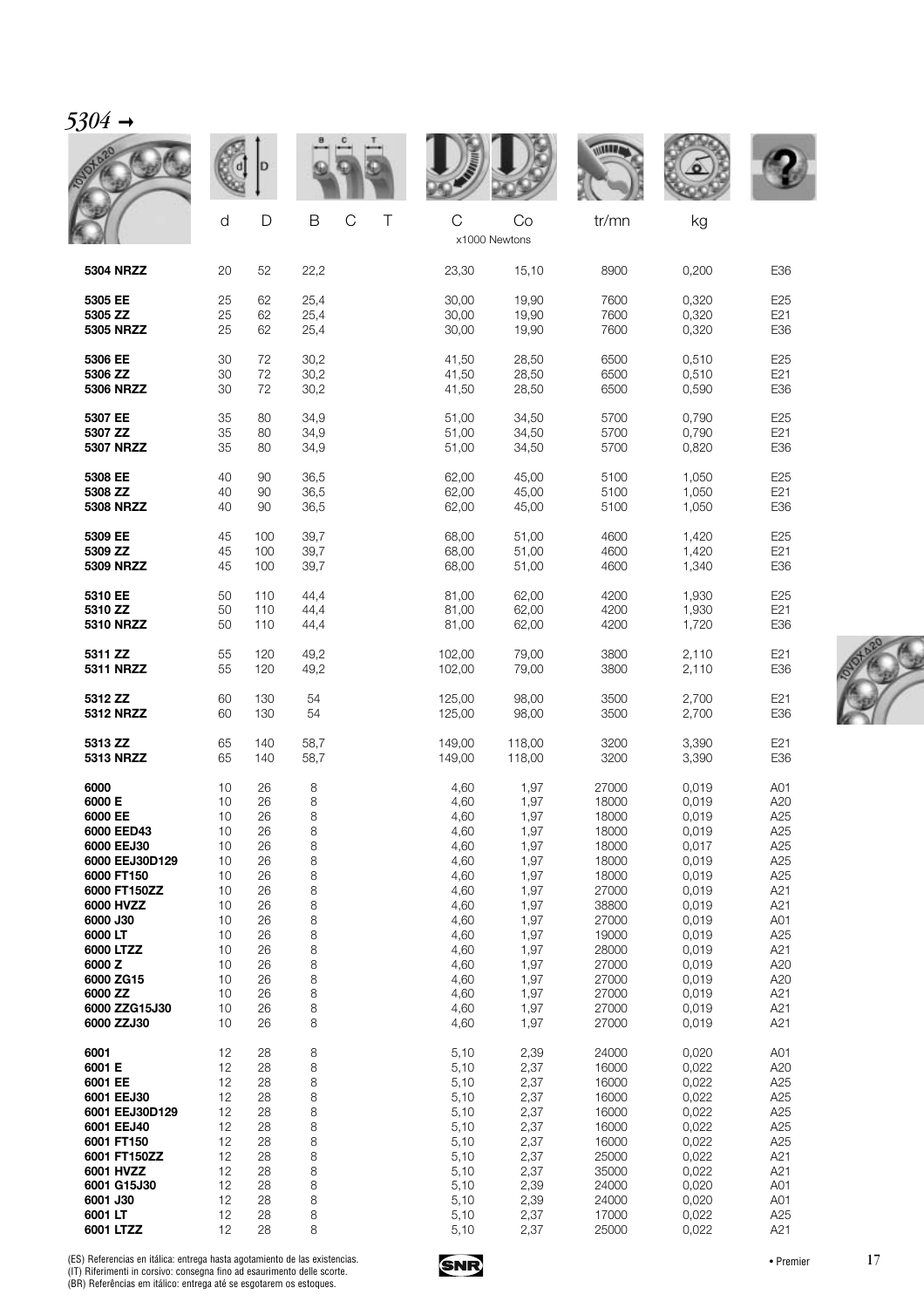|                          |          | D        |          |                  |              |                     | <b>WALL</b>    |                |                        |
|--------------------------|----------|----------|----------|------------------|--------------|---------------------|----------------|----------------|------------------------|
|                          | d        | D        | B        | $\mathsf C$<br>Τ | C            | Co<br>x1000 Newtons | tr/mn          | kg             |                        |
| 6001 Z                   | 12       | 28       | 8        |                  | 5,10         | 2,37                | 25000          | 0,022          | A20                    |
| 6001 ZZ                  | 12       | 28       | 8        |                  | 5,10         | 2,37                | 25000          | 0,022          | A21                    |
| 6001 ZZJ30<br>6001 ZZJ40 | 12<br>12 | 28<br>28 | 8<br>8   |                  | 5,10<br>5,10 | 2,37<br>2,37        | 25000<br>25000 | 0,022<br>0,022 | A21<br>A21             |
| 6001 ZZJ50               | 12       | 28       | 8        |                  | 5,10         | 2,37                | 25000          | 0,022          | A21                    |
| 6002                     | 15       | 32       | 9        |                  | 5,60         | 2,85                | 21000          | 0,028          | A01                    |
| 6002 E                   | 15       | 32       | 9        |                  | 5,60         | 2,85                | 14000          | 0,029          | A20                    |
| 6002 EE<br>6002 EEJ30    | 15<br>15 | 32<br>32 | 9<br>9   |                  | 5,60<br>5,60 | 2,85<br>2,85        | 14000<br>14000 | 0,030<br>0,028 | A <sub>25</sub><br>A25 |
| 6002 EEJ30D129           | 15       | 32       | 9        |                  | 5,60         | 2,85                | 14000          | 0,030          | A25                    |
| 6002 FT150               | 15       | 32       | 9        |                  | 5,60         | 2,85                | 14000          | 0,030          | A25                    |
| 6002 FT150ZZ             | 15       | 32       | 9        |                  | 5,60         | 2,85                | 21000          | 0,030          | A21                    |
| 6002 HT200ZZ             | 15       | 32       | 9        |                  | 5,60         | 2,85                | 6300           | 0,029          | A21                    |
| 6002 HVZZ<br>6002 J30    | 15<br>15 | 32<br>32 | 9<br>9   |                  | 5,60<br>5,60 | 2,85<br>2,85        | 29700<br>21000 | 0,030<br>0,028 | A21<br>A01             |
| 6002 LT                  | 15       | 32       | 9        |                  | 5,60         | 2,85                | 14000          | 0,030          | A25                    |
| 6002 LTZZ                | 15       | 32       | 9        |                  | 5,60         | 2,85                | 21000          | 0,030          | A21                    |
| 6002 NZZ                 | 15       | 32       | 9        |                  | 5,60         | 2,85                | 21000          | 0,030          | A34                    |
| 6002 Z<br>6002 ZJ30      | 15<br>15 | 32<br>32 | 9<br>9   |                  | 5,60<br>5,60 | 2,85<br>2,85        | 21000<br>21000 | 0,030<br>0,030 | A20<br>A20             |
| 6002 ZZ                  | 15       | 32       | 9        |                  | 5,60         | 2,85                | 21000          | 0,028          | A21                    |
| 6002 ZZG15J30            | 15       | 32       | 9        |                  | 5,60         | 2,85                | 21000          | 0,030          | A21                    |
| 6002 ZZJ30               | 15       | 32       | 9        |                  | 5,60         | 2,85                | 21000          | 0,030          | A21                    |
| 6003                     | 17       | 35       | 10       |                  | 6,00         | 3,25                | 19000          | 0,035          | A01                    |
| 6003 E<br>6003 EE        | 17       | 35       | 10<br>10 |                  | 6,00         | 3,25                | 12000          | 0,039          | A20<br>A25             |
| 6003 EED43               | 17<br>17 | 35<br>35 | 10       |                  | 6,00<br>6,00 | 3,25<br>3,25        | 12000<br>12000 | 0,039<br>0,040 | A25                    |
| 6003 EEJ30               | 17       | 35       | 10       |                  | 6,00         | 3,25                | 12000          | 0,035          | A <sub>25</sub>        |
| 6003 EEJ30D129           | 17       | 35       | 10       |                  | 6,00         | 3,25                | 12000          | 0,039          | A25                    |
| 6003 F226A<br>6003 FT150 | 17<br>17 | 35<br>35 | 10<br>10 |                  | 6,00<br>6,00 | 3,25<br>3,25        | 12000<br>12000 | 0,039<br>0,039 | A25<br>A <sub>25</sub> |
| 6003 FT150ZZ             | 17       | 35       | 10       |                  | 6,00         | 3,25                | 19000          | 0,039          | A21                    |
| 6003 HVZZ                | 17       | 35       | 10       |                  | 6,00         | 3,25                | 26900          | 0,039          | A21                    |
| 6003 J30                 | 17       | 35       | 10       |                  | 6,00         | 3,25                | 19000          | 0,039          | A01                    |
| 6003 LT<br>6003 LTZZ     | 17<br>17 | 35<br>35 | 10<br>10 |                  | 6,00<br>6,00 | 3,25<br>3,25        | 13000<br>19000 | 0,039<br>0,039 | A25<br>A21             |
| <b>6003 NREE</b>         | 17       | 35       | 10       |                  | 6,00         | 3,25                | 12000          | 0,039          | A39                    |
| 6003 Z                   | 17       | 35       | 10       |                  | 6,00         | 3,25                | 19000          | 0,039          | A20                    |
| 6003 ZZ<br>6003 ZZJ30    | 17<br>17 | 35<br>35 | 10<br>10 |                  | 6,00<br>6,00 | 3,25<br>3,25        | 19000<br>19000 | 0,039<br>0,039 | A21<br>A21             |
|                          |          |          |          |                  |              |                     |                |                |                        |
| 6004<br>6004 E           | 20<br>20 | 42<br>42 | 12<br>12 |                  | 9,40<br>9,40 | 5,00<br>5,00        | 16000<br>10000 | 0,067<br>0,067 | A01<br>A20             |
| 6004 EE                  | 20       | 42       | 12       |                  | 9,40         | 5,00                | 10000          | 0,067          | A <sub>25</sub>        |
| 6004 EEJ30               | 20       | 42       | 12       |                  | 9,40         | 5,00                | 10000          | 0,067          | A25                    |
| 6004 EEJ30D43            | 20       | 42       | 12       |                  | 9,40         | 5,00                | 10000          | 0,067          | A25                    |
| 6004 F600<br>6004 F700   | 20<br>20 | 42<br>42 | 12<br>12 |                  | 0,01<br>9,40 | 0,00<br>5,00        | 50<br>26000    | 0,070<br>0,070 | A01<br>A34             |
| 6004 FT150               | 20       | 42       | 12       |                  | 9,40         | 5,00                | 10000          | 0,068          | A25                    |
| 6004 FT150ZZ             | 20       | 42       | 12       |                  | 9,40         | 5,00                | 16000          | 0,068          | A21                    |
| 6004 F604                | 20       | 42       | 12       |                  | 0,01         | 0,00                | 50             | 0,068          | A21                    |
| 6004 F605                | 20       | 42       | 12       |                  | 0,01         | 0,00                | 50             | 0,068          | A01                    |
| 6004 HT200<br>6004 HVZZ  | 20<br>20 | 42<br>42 | 12<br>12 |                  | 9,40<br>9,40 | 5,00<br>5,00        | 4800<br>22500  | 0,070<br>0,068 | A21<br>A21             |
| 6004 J30                 | 20       | 42       | 12       |                  | 9,40         | 5,00                | 16000          | 0,068          | A01                    |
| 6004 LT                  | 20       | 42       | 12       |                  | 9,40         | 5,00                | 10000          | 0,066          | A01                    |
| 6004 LTZZ                | 20<br>20 | 42       | 12       |                  | 9,40         | 5,00                | 16000          | 0,066          | A21                    |
| 6004 NEEJ40<br>6004 NR   | 20       | 42<br>42 | 12<br>12 |                  | 9,40<br>9,40 | 5,00<br>5,00        | 10000<br>16000 | 0,068<br>0,068 | A38<br>A62             |
| <b>6004 NREE</b>         | 20       | 42       | 12       |                  | 9,40         | 5,00                | 10000          | 0,068          | A39                    |
| 6004 NRZZ                | 20       | 42       | 12       |                  | 9,40         | 5,00                | 16000          | 0,068          | A36                    |
| 6004 Z                   | 20       | 42       | 12       |                  | 9,40         | 5,00                | 16000          | 0,064          | A20                    |
| 6004 ZZ<br>6004 ZZJ30    | 20<br>20 | 42<br>42 | 12<br>12 |                  | 9,40<br>9,40 | 5,00<br>5,00        | 16000<br>16000 | 0,068<br>0,067 | A21<br>A21             |
|                          |          |          |          |                  |              |                     |                |                |                        |

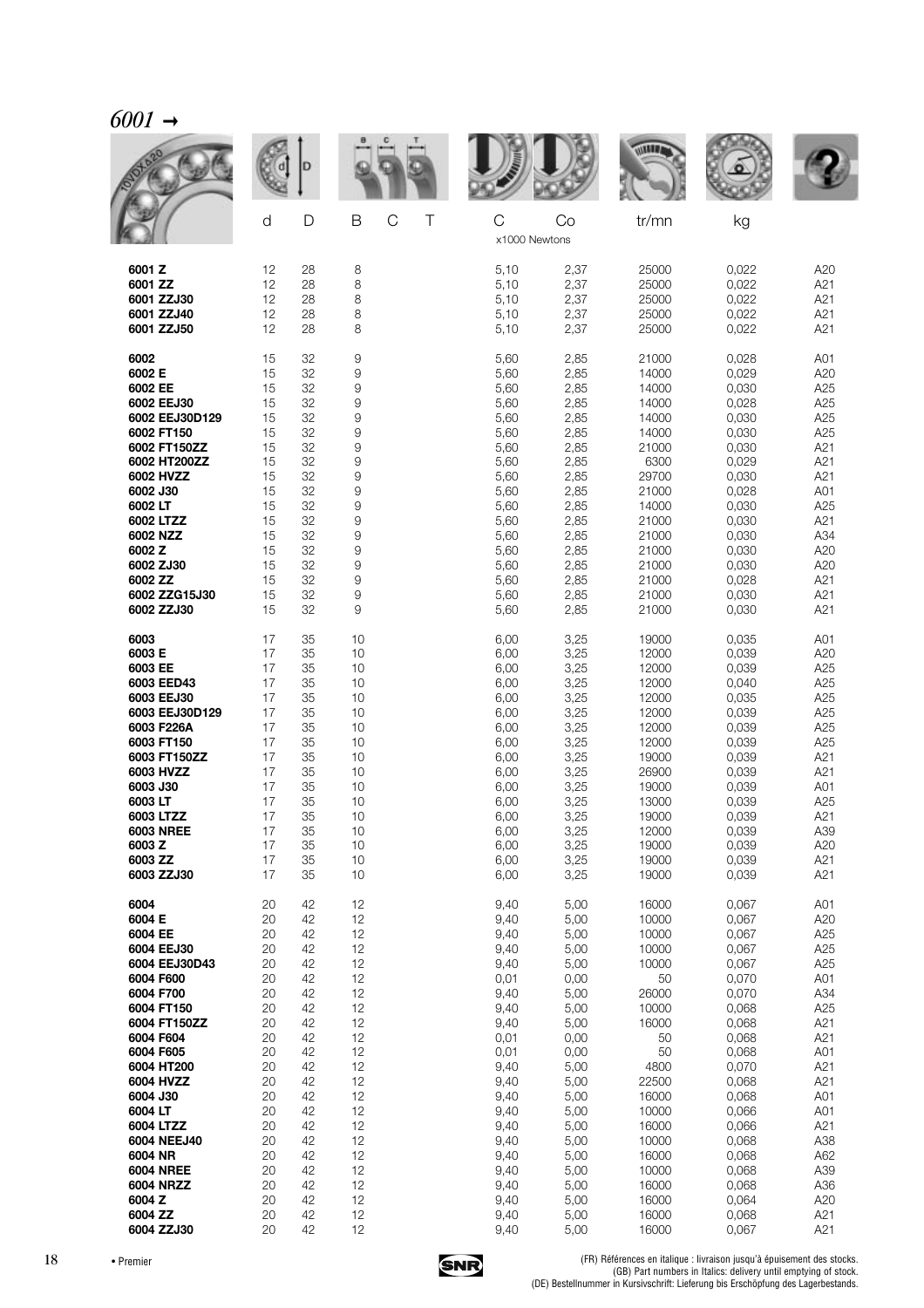|                               | d              | D              | B<br>C<br>Τ    | $\mathsf C$<br>x1000 Newtons | Co             | tr/mn                   | kg                      |                          |
|-------------------------------|----------------|----------------|----------------|------------------------------|----------------|-------------------------|-------------------------|--------------------------|
| 6005                          | 25             | 47             | 12             | 10,10                        | 5,90           | 13000                   | 0,083                   | A01                      |
| 6005 E                        | 25             | 47             | 12             | 10, 10                       | 5,80           | 9300                    | 0,080                   | A20                      |
| 6005 EE                       | 25             | 47             | 12             | 10,10                        | 5,80           | 9300                    | 0,080                   | A25                      |
| 6005 EED43                    | 25             | 47             | 12             | 10,10                        | 5,80           | 9300                    | 0,08                    | A25                      |
| 6005 EEJ30                    | 25             | 47             | 12             | 10,10                        | 5,80           | 9300                    | 0,080                   | A25                      |
| 6005 EEJ30D43                 | 25             | 47             | 12             | 10, 10                       | 5,80           | 9300                    | 0,08                    | A25                      |
| 6005 FT150                    | 25             | 47             | 12             | 10, 10                       | 5,80           | 9300                    | 0,077                   | A25                      |
| 6005 FT150ZZ                  | 25             | 47             | 12             | 10, 10                       | 5,80           | 14000                   | 0,077                   | A21                      |
| 6005 G15J40                   | 25             | 47             | 12             | 10, 10                       | 5,80           | 14000                   | 0,080                   | A01                      |
| 6005 HVZZ                     | 25             | 47             | 12             | 10,10                        | 5,80           | 19400                   | 0,077                   | A21                      |
| 6005 J30                      | 25             | 47             | 12             | 10, 10                       | 5,80           | 14000                   | 0,080                   | A01                      |
| 6005 LT                       | 25             | 47             | 12             | 10, 10                       | 5,80           | 9300                    | 0,077                   | A25                      |
| 6005 LTZZ                     | 25             | 47             | 12             | 10, 10                       | 5,80           | 14000                   | 0,077                   | A21                      |
| 6005N                         | 25             | 47             | 12             | 10, 10                       | 5,80           | 14000                   | 0,080                   | A61                      |
| 6005 Z                        | 25             | 47             | 12             | 10, 10                       | 5,80           | 14000                   | 0,080                   | A20                      |
| 6005 ZJ30                     | 25             | 47             | 12             | 10, 10                       | 5,80           | 14000                   | 0,080                   | A20                      |
| 6005 ZZ                       | 25             | 47             | 12             | 10,10                        | 5,90           | 13000                   | 0,083                   | A21                      |
| 6005 ZZJ30                    | 25             | 47             | 12             | 10, 10                       | 5,80           | 14000                   | 0,080                   | A21                      |
| 6005 ZZJ30D43                 | 25             | 47             | 12             | 10, 10                       | 5,8            | 14000                   | 0,08                    | A21                      |
| 6006                          | 30             | 55             | 13             | 13,20                        | 8,30           | 11000                   | 0,111                   | A01                      |
| 6006 E                        | 30             | 55             | 13             | 13,20                        | 8,30           | 7800                    | 0,116                   | A20                      |
| 6006 EE                       | 30             | 55             | 13             | 13,20                        | 8,30           | 7800                    | 0,116                   | A25                      |
| 6006 EEJ30                    | 30             | 55             | 13             | 13,20                        | 8,30           | 7700                    | 0,111                   | A25                      |
| 6006 EEJ40                    | 30             | 55             | 13             | 13,20                        | 8,30           | 7700                    | 0,111                   | A25                      |
| 6006 EEJ30D43                 | 30             | 55             | 13             | 13,20                        | 8,30           | 7800                    | 0,116                   | A25                      |
| 6006 F700                     | 30             | 55             | 13             | 12,60                        | 8,20           | 19000                   | 0,120                   | A34                      |
| 6006 FT150                    | 30             | 55             | 13             | 13,20                        | 8,30           | 7800                    | 0,116                   | A25                      |
| 6006 FT150ZZ                  | 30             | 55             | 13             | 13,20                        | 8,30           | 11000                   | 0,116                   | A21                      |
| 6006 HVZZ                     | 30             | 55             | 13             | 13,20                        | 8,30           | 16400                   | 0,116                   | A21                      |
| 6006 J30                      | 30             | 55             | 13             | 13,20                        | 8,30           | 11000                   | 0,116                   | A01                      |
| 6006 J40                      | 30             | 55             | 13             | 13,20                        | 8,30           | 11000                   | 0,116                   | A01                      |
| 6006 LT                       | 30             | 55             | 13             | 13,20                        | 8,30           | 7800                    | 0,116                   | A25                      |
| 6006 LTZZ                     | 30             | 55             | 13             | 13,20                        | 8,30           | 12000                   | 0,116                   | A21                      |
| 6006 NR                       | 30             | 55             | 13             | 13,20                        | 8,30           | 12000                   | 0,116                   | A62                      |
| <b>6006 NREE</b>              | 30             | 55             | 13             | 13,20                        | 8,30           | 7800                    | 0,116                   | A39                      |
| 6006 NRZZ                     | 30             | 55             | 13             | 13,20                        | 8,30           | 11000                   | 0,116                   | A36                      |
| 6006 Z                        | 30             | 55             | 13             | 13,20                        | 8,30           | 11000                   | 0,116                   | A20                      |
| 6006 ZJ30                     | 30             | 55             | 13             | 13,20                        | 8,30           | 11000                   | 0,116                   | A20                      |
| 6006 ZJ40                     | 30             | 55             | 13             | 13,20                        | 8,30           | 11000                   | 0,116                   | A20                      |
| 6006 ZZ                       | 30             | 55             | 13             | 13,20                        | 8,30           | 11000                   | 0,111                   | A21                      |
| 6006 ZZJ30                    | 30             | 55             | 13             | 13,20                        | 8,30           | 11000                   | 0,116                   | A21                      |
| 6006 ZZJ30D43                 | 30             | 55             | 13             | 13,20                        | 8,30           | 11000                   | 0,116                   | A21                      |
| 6006 ZZJ40                    | 30             | 55             | 13             | 13,20                        | 8,30           | 11000                   | 0,116                   | A21                      |
| 6007                          | 35             | 62             | 14             | 16,00                        | 10,30          | 10000                   | 0,153                   | A01                      |
| 6007 E                        | 35             | 62             | 14             | 16,00                        | 10,30          | 6800                    | 0,153                   | A20                      |
| 6007 EE                       | 35             | 62             | 14             | 16,00                        | 10,30          | 6800                    | 0,153                   | A25                      |
| 6007 EEJ30                    | 35             | 62             | 14             | 16,00                        | 10,30          | 6800                    | 0,133                   | A25                      |
| 6007 EEJ30D43                 | 35             | 62             | 14             | 16                           | 10,3           | 6800                    | 0,153                   | A25                      |
| 6007 EJ30                     | 35             | 62             | 14             | 16,00                        | 10,30          | 6800                    | 0,153                   | A20                      |
| 6007 F355                     | 35             | 62             | 14             | 16,00                        | 10,30          | 6800                    | 0,153                   | $\overline{\phantom{0}}$ |
| 6007 F572                     | 35             | 62             | 18,2           | 16,00                        | 10,30          | 6900                    | 0,214                   | $\Box$                   |
| 6007 F600                     | 35             | 62             | 14             | 0,01                         | 0,00           | 50                      | 0,151                   | A01                      |
| 6007 F604                     | 35             | 62             | 14             | 0,01                         | 0,00           | 50                      | 0,159                   | A21                      |
| 6007 F605                     | 35             | 62             | 14             | 0,01                         | 0,00           | 50                      | 0,159                   | A01                      |
| 6007 F785                     | 35             | 62             | 14             | 16,00                        | 10,30          | 6800                    | 0,153                   | $\Box$                   |
| 6007 FT150                    | 35             | 62             | 14             | 16,00                        | 10,30          | 6800                    | 0,153                   | A25                      |
| 6007 FT150ZZ                  | 35             | 62             | 14             | 16,00                        | 10,30          | 10000                   | 0,153                   | A21                      |
| 6007 G15                      | 35             | 62             | 14             | 16,00                        | 10,30          | 10000                   | 0,153                   | A01                      |
| 6007 HVZZ                     | 35             | 62             | 14             | 16,00                        | 10,30          | 16400                   | 0,153                   | A21                      |
| 6007 J30                      | 35             | 62             | 14             | 16,00                        | 10,30          | 10000                   | 0,153                   | A01                      |
| 6007 LTZZ<br>6007N<br>6007 NR | 35<br>35<br>35 | 62<br>62<br>62 | 14<br>14<br>14 | 16,00<br>16,00<br>16,00      | 10,30<br>10,30 | 10000<br>10000<br>10000 | 0,153<br>0,153<br>0,153 | A21<br>A61<br>A62        |
| <b>6007 NRZZ</b>              | 35             | 62             | 14             | 16,00                        | 10,30<br>10,30 | 10000                   | 0,153                   | A36                      |



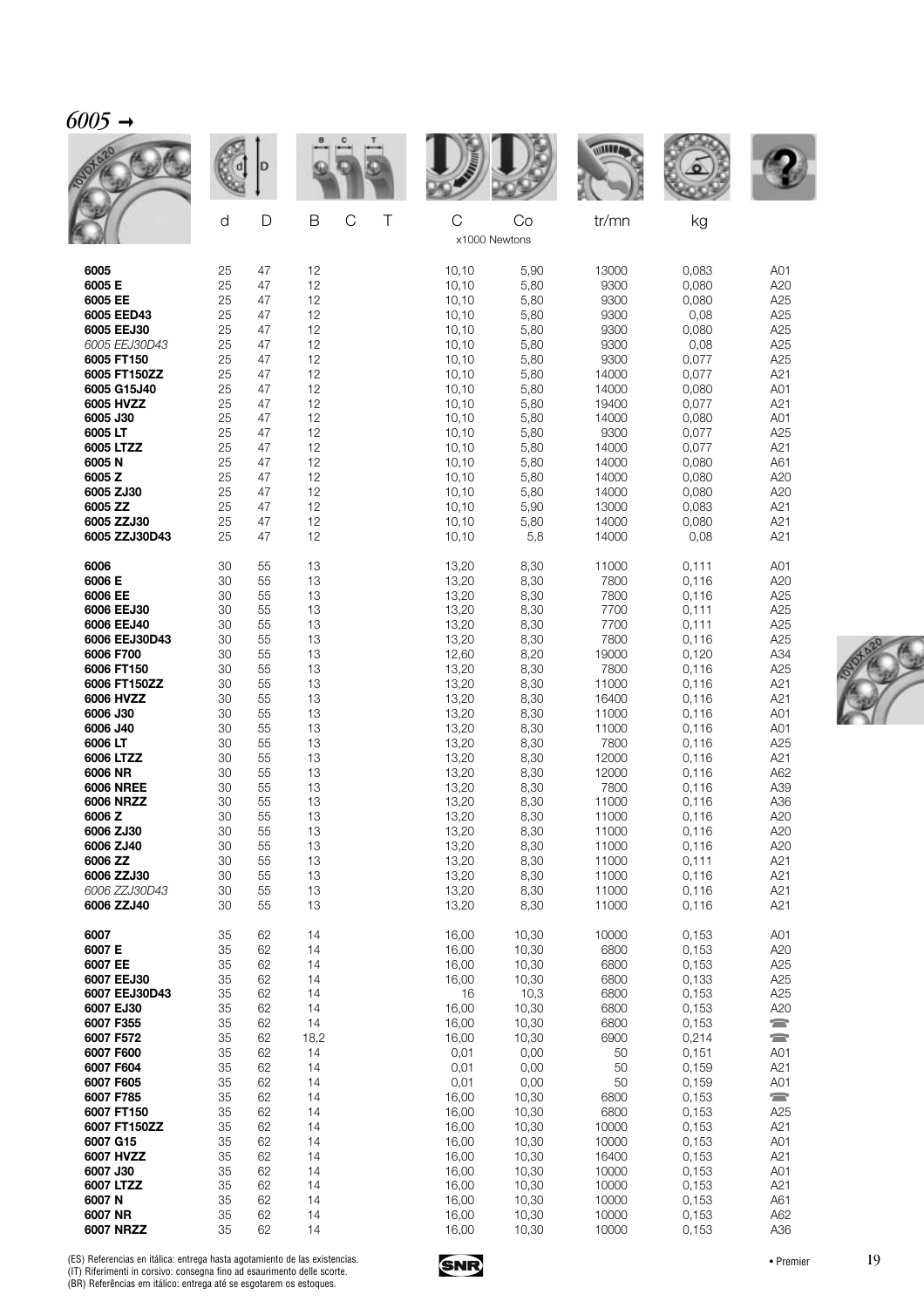| <i>6007</i> |
|-------------|
|-------------|

|                               |          |          |                  |   |                    |                | <b>MAN</b>     |                |                          |
|-------------------------------|----------|----------|------------------|---|--------------------|----------------|----------------|----------------|--------------------------|
|                               | d        | D        | B<br>$\mathsf C$ | Τ | C<br>x1000 Newtons | Co             | tr/mn          | kg             |                          |
| 6007 Z                        | 35       | 62       | 14               |   | 16,00              | 10,30          | 10000          | 0,153          | A20                      |
| 6007 ZJ30                     | 35       | 62       | 14               |   | 16,00              | 10,30          | 10000          | 0,155          | A20                      |
| 6007 ZZ<br>6007 ZZJ30         | 35<br>35 | 62<br>62 | 14<br>14         |   | 16,00<br>16,00     | 10,30<br>10,30 | 10000<br>10000 | 0,133<br>0,153 | A21<br>A21               |
|                               |          |          |                  |   |                    |                |                |                |                          |
| 6008<br>6008 E                | 40<br>40 | 68<br>68 | 15<br>15         |   | 16,80<br>16,80     | 11,50<br>11,50 | 9200<br>6100   | 0,192<br>0,192 | A01<br>A20               |
| 6008 EE                       | 40       | 68       | 15               |   | 17,00              | 11,70          | 6100           | 0,185          | A <sub>25</sub>          |
| 6008 EEJ30<br>6008 EEJ30D43   | 40<br>40 | 68<br>68 | 15<br>15         |   | 16,80<br>16,80     | 11,50<br>11,50 | 6100<br>6100   | 0,192<br>0,192 | A25<br>A25               |
| 6008 F552                     | 40       | 68       | 15               |   | 16,80              | 11,50          | 6100           | 0,192          | $\overline{\phantom{a}}$ |
| 6008 F600                     | 40       | 68       | 15               |   | 0,01               | 0,00           | 50             | 0,185          | A01                      |
| 6008 F605<br>6008 FT150       | 40<br>40 | 68<br>68 | 15<br>15         |   | 0,01<br>16,80      | 0,00<br>11,50  | 50<br>6100     | 0,185<br>0,192 | A01<br>A25               |
| 6008 FT150ZZ                  | 40       | 68       | 15               |   | 16,80              | 11,50          | 9200           | 0,192          | A21                      |
| 6008 HT200                    | 40       | 68       | 15               |   | 16,80              | 11,50          | 2700           | 0,192          | A25                      |
| 6008 HVZZ<br>6008 J30         | 40<br>40 | 68<br>68 | 15<br>15         |   | 16,80<br>16,80     | 11,50<br>11,50 | 12000<br>9200  | 0,192<br>0,192 | A21<br>A01               |
| 6008 J40                      | 40       | 68       | 15               |   | 16,80              | 11,50          | 9200           | 0,192          | A01                      |
| 6008 NRJ30                    | 40       | 68       | 15               |   | 17,40              | 11,50          | 9300           | 0,189          | A62                      |
| 6008 NRZZ<br>6008 Z           | 40<br>40 | 68<br>68 | 15<br>15         |   | 16,80<br>16,80     | 11,50<br>11,50 | 9200<br>9200   | 0,192<br>0,192 | A36<br>A20               |
| 6008 ZJ30                     | 40       | 68       | 15               |   | 16,80              | 11,50          | 9200           | 0,192          | A20                      |
| 6008 ZZ                       | 40       | 68       | 15               |   | 17,00              | 11,70          | 9200           | 0,185          | A21                      |
| 6008 ZZJ30                    | 40       | 68       | 15               |   | 16,80              | 11,50          | 9200           | 0,192          | A21                      |
| 51Y 6009 J40                  | 45       | 75       | 16               |   | 21,10              | 14,80          | 8300           | 0,248          | A01                      |
| <b>ENS 6009 S03</b>           | 45       | 75<br>75 | 32<br>16         |   |                    |                |                | 0,488          | $\blacksquare$           |
| 6009<br>6009 E                | 45<br>45 | 75       | 16               |   | 21,10<br>21,00     | 14,80<br>15,20 | 8300<br>5600   | 0,231<br>0,244 | A01<br>A20               |
| 6009 EE                       | 45       | 75       | 16               |   | 21,10              | 14,80          | 5500           | 0,231          | A25                      |
| 6009 EEJ30<br>6009 EJ30       | 45<br>45 | 75<br>75 | 16<br>16         |   | 21,00<br>21,00     | 15,20<br>15,20 | 5500<br>5500   | 0,248<br>0,243 | A <sub>25</sub><br>A20   |
| 6009 FT150                    | 45       | 75       | 16               |   | 21,00              | 15,20          | 5500           | 0,243          | A25                      |
| 6009 FT150ZZ                  | 45       | 75       | 16               |   | 21,00              | 15,20          | 8300           | 0,250          | A21                      |
| 6009 J30<br>6009 NR           | 45<br>45 | 75<br>75 | 16<br>16         |   | 21,00<br>21,00     | 15,20<br>15,20 | 8300<br>8300   | 0,248<br>0,244 | A01<br>A62               |
| 6009 Z                        | 45       | 75       | 16               |   | 21,00              | 15,20          | 8300           | 0,248          | A20                      |
| 6009 ZJ30                     | 45       | 75       | 16               |   | 21,00              | 15,20          | 8300           | 0,244          | A20                      |
| 6009 ZZ<br>6009 ZZJ30         | 45<br>45 | 75<br>75 | 16<br>16         |   | 21,10<br>21,00     | 14,80<br>15,20 | 8300<br>8300   | 0,231<br>0,243 | A21<br>A21               |
|                               |          |          |                  |   |                    |                |                |                |                          |
| 6010<br>6010 E                | 50<br>50 | 80<br>80 | 16<br>16         |   | 21,80<br>21,80     | 16,60<br>16,60 | 7600<br>5000   | 0,265<br>0,267 | A01<br>A20               |
| 6010 EE                       | 50       | 80       | 16               |   | 21,80              | 16,60          | 5000           | 0,265          | A25                      |
| 6010 EEJ30                    | 50       | 80       | 16               |   | 21,80              | 16,60          | 5000           | 0,265          | A25                      |
| 6010 FT150<br>6010 FT150ZZ    | 50<br>50 | 80<br>80 | 16<br>16         |   | 21,80<br>21,80     | 16,60<br>16,60 | 5000<br>7600   | 0,267<br>0,270 | A25<br>A21               |
| 6010 J30                      | 50       | 80       | 16               |   | 21,80              | 16,60          | 7600           | 0,265          | A01                      |
| 6010 J40                      | 50       | 80       | 16               |   | 21,80              | 16,60          | 4200           | 0,267          | A01                      |
| 6010 NEE<br>6010 N            | 50<br>50 | 80<br>80 | 16<br>16         |   | 21,80<br>21,80     | 16,60<br>16,60 | 5100<br>7600   | 0,265<br>0,267 | A38<br>A61               |
| 6010 NR                       | 50       | 80       | 16               |   | 21,80              | 16,60          | 7600           | 0,267          | A62                      |
| 6010 NRE                      | 50       | 80       | 16               |   | 21,80              | 16,60          | 5000           | 0,267          | $\overline{\phantom{a}}$ |
| <b>6010 NREE</b><br>6010 NRZZ | 50<br>50 | 80<br>80 | 16<br>16         |   | 21,80<br>21,80     | 16,60<br>16,60 | 5000<br>7600   | 0,267<br>0,267 | A39<br>A36               |
| 6010Z                         | 50       | 80       | 16               |   | 21,80              | 16,60          | 7600           | 0,265          | A20                      |
| 6010 ZJ30                     | 50       | 80       | 16               |   | 21,80              | 16,60          | 7700           | 0,265          | A20                      |
| 6010 ZZ<br>6010 ZZJ30         | 50<br>50 | 80<br>80 | 16<br>16         |   | 21,80<br>21,80     | 16,60<br>16,60 | 7600<br>7600   | 0,265<br>0,267 | A21<br>A21               |
|                               |          |          |                  |   |                    |                |                |                |                          |
| <b>ENS 6011 S02</b><br>6011   | 55<br>55 | 90<br>90 | 36<br>18         |   | 30,50              | 22,00          | 6800           | 0,776<br>0,362 | $\equiv$<br>A01          |
| 6011 E                        | 55       | 90       | 18               |   | 28,50              | 21,30          | 4600           | 0,387          | A20                      |
| 6011 ED43                     | 55       | 90       | 18               |   | 28,50              | 21,30          | 4600           | 0,387          | A24                      |
| 6011 EE                       | 55       | 90       | 18               |   | 28,50              | 21,30          | 4500           | 0,388          | A <sub>25</sub>          |

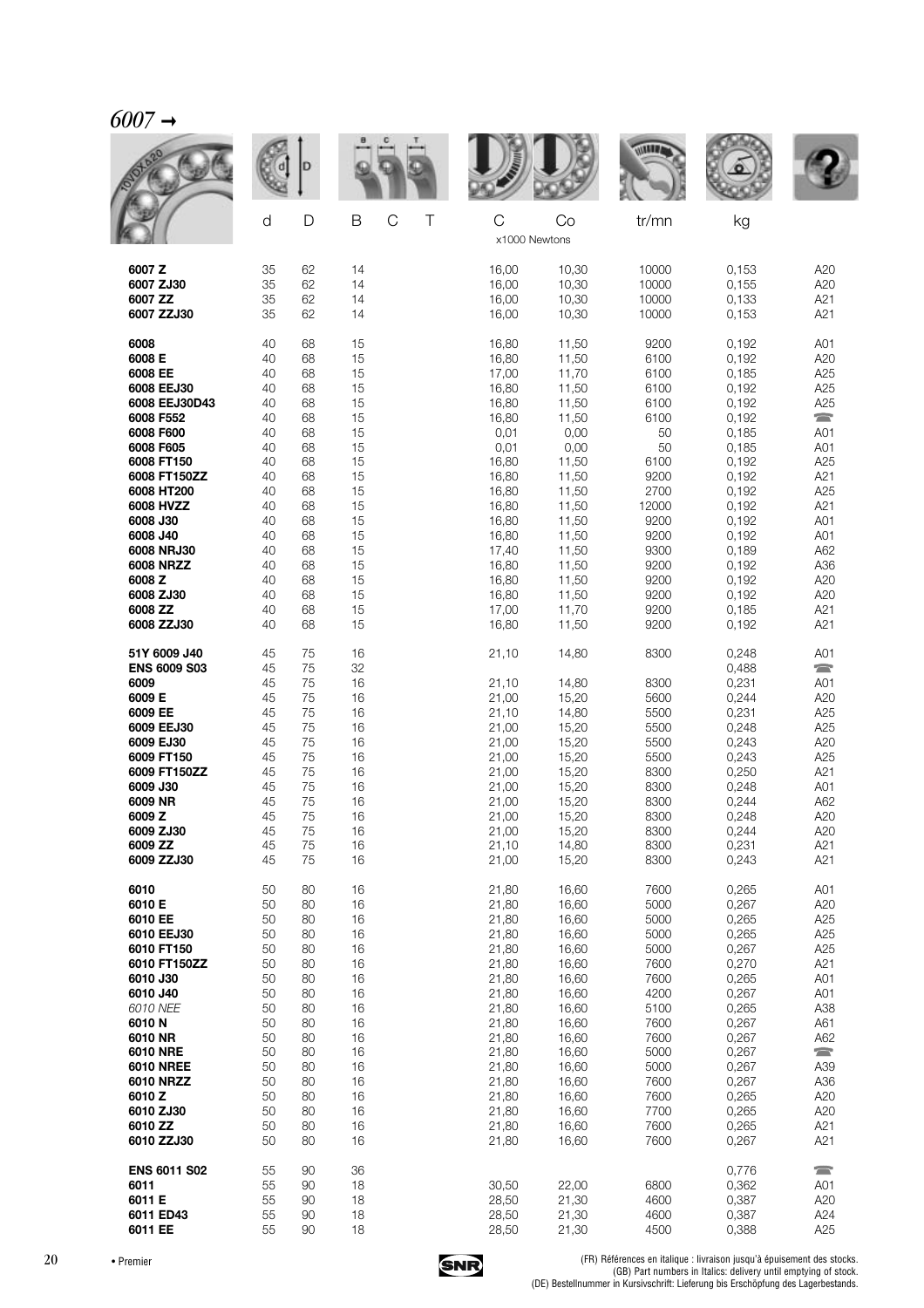|               | d  | D     | B  | C<br>Τ | $\mathsf C$   | Co    | tr/mn | kg    |                          |
|---------------|----|-------|----|--------|---------------|-------|-------|-------|--------------------------|
|               |    |       |    |        | x1000 Newtons |       |       |       |                          |
| 6011 EEJ30    | 55 | 90    | 18 |        | 28,50         | 21,30 | 4500  | 0,388 | A25                      |
| 6011 F700     | 55 | 90    | 18 |        | 28,50         | 21,30 | 11200 | 0,368 | A34                      |
| 6011 J30      | 55 | 90    | 18 |        | 28,50         | 21,30 | 6900  | 0,388 | A01                      |
| 6011 Z        | 55 | 90    | 18 |        | 30,50         | 22,00 | 6800  | 0,362 | A20                      |
| 6011 ZZ       | 55 | 90    | 18 |        | 28,50         | 21,30 | 6800  | 0,388 | A21                      |
| 6011 ZZJ30    | 55 | 90    | 18 |        | 28,50         | 21,30 | 6800  | 0,387 | A21                      |
| 6012          | 60 | 95    | 18 |        | 31,50         | 24,20 | 6300  | 0,385 | A01                      |
| 6012 E        | 60 | 95    | 18 |        | 29,50         | 23,20 | 4300  | 0,411 | A20                      |
| 6012 EE       | 60 | 95    | 18 |        | 29,50         | 23,20 | 4300  | 0,411 | A25                      |
| 6012 EEJ30    | 60 | 95    | 18 |        | 29,50         | 23,20 | 4300  | 0,413 | A25                      |
| 6012 J30      | 60 | 95    | 18 |        | 29,50         | 23,20 | 6400  | 0,413 | A01                      |
| 6012 S01      | 60 | 95    | 18 |        | 29,50         | 25,30 | 6500  | 0,411 | $\overline{\phantom{1}}$ |
| 6012 Z        | 60 | 95    | 18 |        | 29,50         | 23,20 | 6500  | 0,411 | A20                      |
| 6012 ZJ30     | 60 | 95    | 18 |        | 29,50         | 23,20 | 6400  | 0,415 | A20                      |
| 6012 ZZ       | 60 | 95    | 18 |        | 29,50         | 23,20 | 6400  | 0,411 | A21                      |
| 6012 ZZJ30    | 60 | 95    | 18 |        | 29,50         | 23,20 | 6400  | 0,413 | A21                      |
| 6013          | 65 | 100   | 18 |        | 30,50         | 25,00 | 6100  | 0,444 | A01                      |
| 6013 E        | 65 | 100   | 18 |        | 30,50         | 25,00 | 4000  | 0,450 | A20                      |
| 6013 EJ30     | 65 | 100   | 18 |        | 30,50         | 25,00 | 4000  | 0,450 | A20                      |
| 6013 EE       | 65 | 100   | 18 |        | 30,50         | 25,00 | 4000  | 0,454 | A25                      |
| 6013 EEJ30    | 65 | 100   | 18 |        | 30,50         | 25,00 | 4000  | 0,454 | A25                      |
| 6013 EEJ30D43 | 65 | 100   | 18 |        | 30,50         | 25,00 | 4000  | 0,453 | A25                      |
| 6013 F204A    | 65 | 101,6 | 25 |        | 30,50         | 25,00 | 6100  | 0,580 | A82                      |
| 6013 FT150    | 65 | 100   | 18 |        | 30,50         | 25,00 | 4000  | 0,454 | A25                      |
| 6013 J20      | 65 | 100   | 18 |        | 30,50         | 25,00 | 6100  | 0,444 | A01                      |
| 6013 J30      | 65 | 100   | 18 |        | 30,50         | 25,00 | 6100  | 0,444 | A01                      |
| 6013N         | 65 | 100   | 18 |        | 30,50         | 25,00 | 6100  | 0,440 | A61                      |
| 6013 NR       | 65 | 100   | 18 |        | 30,50         | 25,00 | 6100  | 0,440 | A62                      |
| 6013 NRZ      | 65 | 100   | 18 |        | 30,50         | 25,00 | 6100  | 0,440 | A20                      |
| 6013 NZ       | 65 | 100   | 18 |        | 30,50         | 25,00 | 6100  | 0,440 | $\Box$                   |
| 6013 S01      | 65 | 100   | 18 |        | 30,50         | 25,00 | 6100  | 0,440 | $\overline{\phantom{1}}$ |
| 6013 Z        | 65 | 100   | 18 |        | 30,50         | 25,00 | 6100  | 0,440 | A20                      |
| 6013 ZJ30     | 65 | 100   | 18 |        | 30,50         | 25,00 | 6100  | 0,440 | A20                      |
| 6013 ZJ40     | 65 | 100   | 18 |        | 30,50         | 25,00 | 6100  | 0,440 | A20                      |
| 6013 ZZ       | 65 | 100   | 18 |        | 30,50         | 25,00 | 6100  | 0,453 | A21                      |
| 6013 ZZJ30    | 65 | 100   | 18 |        | 30,50         | 25,00 | 6100  | 0,453 | A21                      |
| 6013 ZZJ30D43 | 65 | 100   | 18 |        | 30,50         | 25,00 | 4000  | 0,453 | A21                      |
| 6014          | 70 | 110   | 20 |        | 38,00         | 31,00 | 5500  | 0,610 | A01                      |
| 6014 E        | 70 | 110   | 20 |        | 36,00         | 28,50 | 3700  | 0,605 | A20                      |
| 6014 EE       | 70 | 110   | 20 |        | 38,00         | 31,00 | 3700  | 0,610 | A25                      |
| 6014 EEJ30    | 70 | 110   | 20 |        | 38,00         | 31,00 | 3700  | 0,610 | A25                      |
| 6014 EEJ30D43 | 70 | 110   | 20 |        | 38,00         | 31,00 | 3700  | 0,610 | A25                      |
| 6014 F552     | 70 | 110   | 20 |        | 36,00         | 28,50 | 3700  | 0,611 | $\overline{\phantom{0}}$ |
| 6014 J30      | 70 | 110   | 20 |        | 38,00         | 31,00 | 5500  | 0,610 | A01                      |
| 6014 NR       | 70 | 110   | 20 |        | 38,00         | 31,00 | 5500  | 0,610 | A62                      |
| 6014 NREEJ30  | 70 | 110   | 20 |        | 36,00         | 28,50 | 3700  | 0,633 | A39                      |
| 6014 ZZ       | 70 | 110   | 20 |        | 38,00         | 31,00 | 5500  | 0,610 | A21                      |
| 6014 ZZJ30    | 70 | 110   | 20 |        | 38,00         | 31,00 | 5500  | 0,610 | A21                      |
| 6015          | 75 | 115   | 20 |        | 39,50         | 33,50 | 5200  | 0,640 | A01                      |
| 6015 E        | 75 | 115   | 20 |        | 39,50         | 33,50 | 3500  | 0,640 | A20                      |
| 6015 EE       | 75 | 115   | 20 |        | 39,50         | 33,50 | 3500  | 0,640 | A25                      |
| 6015 EEJ30    | 75 | 115   | 20 |        | 39,50         | 33,50 | 3500  | 0,640 | A25                      |
| 6015 EEJ30D43 | 75 | 115   | 20 |        | 39,50         | 33,50 | 3500  | 0,640 | A25                      |
| 6015 EEJ40    | 75 | 115   | 20 |        | 39,50         | 33,50 | 3500  | 0,640 | A25                      |
| 6015 J30      | 75 | 115   | 20 |        | 39,50         | 33,50 | 6500  | 0,640 | A01                      |
| 6015 J40      | 75 | 115   | 20 |        | 39,50         | 33,50 | 5200  | 0,640 | A01                      |
| 6015 Z        | 75 | 115   | 20 |        | 39,50         | 33,50 | 5200  | 0,640 | A20                      |
| 6015 ZZ       | 75 | 115   | 20 |        | 39,50         | 33,50 | 5200  | 0,640 | A21                      |
| 6015 ZZJ30    | 75 | 115   | 20 |        | 39,50         | 33,50 | 5200  | 0,640 | A21                      |
| 6016          | 80 | 125   | 22 |        | 47,50         | 39,50 | 4800  | 0,870 | A01                      |
| 6016 EE       | 80 | 125   | 22 |        | 47,50         | 40,00 | 3200  | 0,821 | A25                      |



(ES) Referencias en itálica: entrega hasta agotamiento de las existencias.<br>(IT) Riferimenti in corsivo: consegna fino ad esaurimento delle scorte.<br>(BR) Referências em itálico: entrega até se esgotarem os estoques.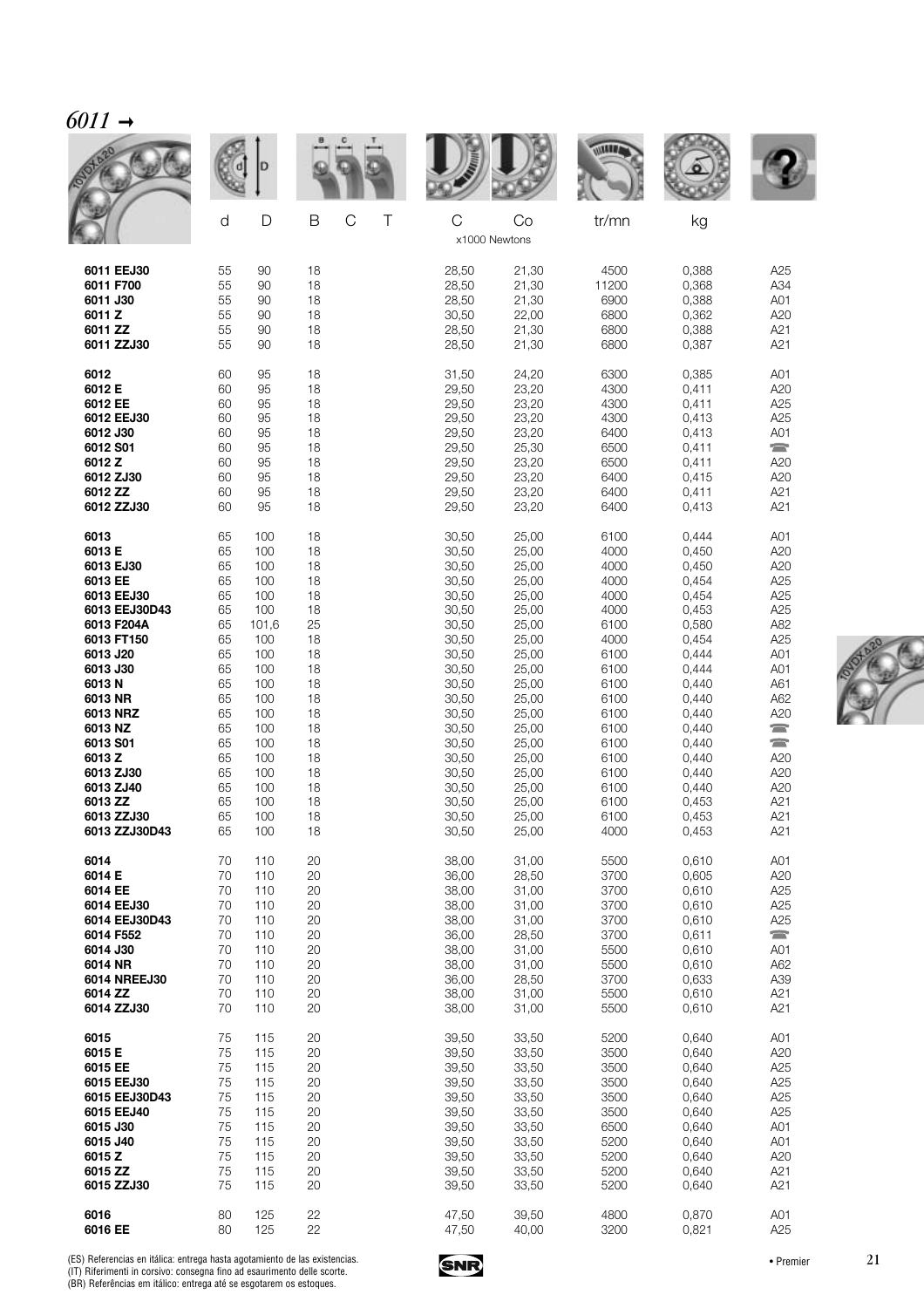| $6016 -$ |
|----------|
|----------|

|                             |            |            |          |                  |                    |                | <b>MALLE</b> |                |                 |
|-----------------------------|------------|------------|----------|------------------|--------------------|----------------|--------------|----------------|-----------------|
|                             | d          | D          | B        | $\mathsf C$<br>Τ | C<br>x1000 Newtons | Co             | tr/mn        | kg             |                 |
|                             |            |            |          |                  |                    |                |              |                |                 |
| 6016 EEJ30                  | 80         | 125        | 22       |                  | 47,50              | 39,50          | 3200         | 0,870          | A25             |
| 6016 J30                    | 80         | 125        | 22       |                  | 47,50              | 39,50          | 4800         | 0,870          | A01             |
| 6016 ZZ                     | 80         | 125        | 22       |                  | 47,50              | 39,50          | 4800         | 0,870          | A21             |
| 6016 ZZJ30                  | 80         | 125        | 22       |                  | 47,50              | 39,50          | 4800         | 0,870          | A01             |
| 6017                        | 85         | 130        | 22       |                  | 49,50              | 43,00          | 4600         | 0,900          | A01             |
| 6017 EE                     | 85         | 130        | 22       |                  | 49,50              | 43,00          | 3100         | 0,900          | A25             |
| 6017 EEJ30                  | 85         | 130        | 22       |                  | 49,50              | 43,00          | 3100         | 0,900          | A25             |
| 6017 EEJ30D43               | 85         | 130        | 22       |                  | 49,50              | 43,00          | 3100         | 0,900          | A25             |
| 6017 J30                    | 85         | 130        | 22       |                  | 49,50              | 43,00          | 4600         | 0,900          | A01             |
| 6017N                       | 85         | 130        | 22       |                  | 49,50              | 43,00          | 4700         | 0,879          | A61             |
| 6017 NR                     | 85         | 130        | 22       |                  | 49,50              | 43,00          | 4700         | 0,910          | A62             |
| 6017 NRJ30                  | 85         | 130        | 22       |                  | 49,50              | 43,00          | 4700         | 0,910          | A62             |
| 6017 Z                      | 85         | 130        | 22       |                  | 49,50              | 43,00          | 4700         | 0,900          | A20             |
| 6017 ZZ                     | 85         | 130        | 22       |                  | 49,50              | 43,00          | 4600         | 0,900          | A21             |
| 6017 ZZJ20                  | 85<br>85   | 130        | 22<br>22 |                  | 49,50              | 43,00          | 4600         | 0,900          | A21<br>A21      |
| 6017 ZZJ30<br>6017 ZZJ30D43 | 85         | 130<br>130 | 22       |                  | 49,50<br>49,50     | 43,00<br>43,00 | 4600<br>4600 | 0,900<br>0,900 | A21             |
|                             |            |            |          |                  |                    |                |              |                |                 |
| 6018                        | 90         | 140        | 24       |                  | 58,00              | 49,50          | 4300         | 1,175          | A01             |
| 6018 EE                     | 90         | 140        | 24       |                  | 58,00              | 49,50          | 2800         | 1,175          | A25             |
| 6018 EEJ30                  | 90         | 140        | 24       |                  | 58,00              | 49,50          | 2800         | 1,175          | A25             |
| 6018 J20                    | 90         | 140        | 24       |                  | 58,00              | 49,50          | 4300         | 1,175          | A01             |
| 6018 J30                    | 90         | 140        | 24       |                  | 58,00              | 49,50          | 4300         | 1,175          | A01             |
| 6018 NR                     | 90         | 140        | 24       |                  | 58,00              | 49,50          | 4300         | 1,194          | A62             |
| <b>6018 NREE</b><br>6018 ZZ | 90<br>90   | 140<br>140 | 24<br>24 |                  | 58,00<br>58,00     | 49,50<br>49,50 | 2800<br>4300 | 1,175<br>1,175 | A39<br>A21      |
| 6018 ZZJ30                  | 90         | 140        | 24       |                  | 58,00              | 49,50          | 4300         | 1,175          | A21             |
|                             |            |            |          |                  |                    |                |              |                |                 |
| 6019                        | 95         | 145        | 24       |                  | 60,00              | 54,00          | 4000         | 1,220          | A01             |
| 6019 EE                     | 95         | 145        | 24       |                  | 60,00              | 54,00          | 2700         | 1,220          | A25             |
| 6019 EEJ30<br>6019 J30      | 95<br>95   | 145<br>145 | 24<br>24 |                  | 60,00<br>60,00     | 54,00<br>54,00 | 2700<br>4000 | 1,220<br>1,220 | A25<br>A01      |
| 6019 ZZ                     | 95         | 145        | 24       |                  | 60,00              | 54,00          | 4000         | 1,220          | A21             |
| 6019 ZZJ30                  | 95         | 145        | 24       |                  | 60,00              | 54,00          | 4000         | 1,220          | A21             |
|                             |            |            |          |                  |                    |                |              |                |                 |
| 6020                        | 100        | 150        | 24       |                  | 60,00              | 54,00          | 4000         | 1,260          | A01             |
| 6020 E                      | 100        | 150        | 24       |                  | 60,00              | 54,00          | 2700         | 1,270          | A20             |
| 6020 EE<br>6020 EEJ30       | 100<br>100 | 150<br>150 | 24<br>24 |                  | 60,00<br>60,00     | 54,00<br>54,00 | 2600<br>2600 | 1,260<br>1,260 | A25<br>A25      |
| 6020 EEJ30D43               | 100        | 150        | 24       |                  | 60,00              | 54,00          | 2600         | 1,260          | A25             |
| 6020 J30                    | 100        | 150        | 24       |                  | 60,00              | 54,00          | 4000         | 1,260          | A01             |
| 6020 J40                    | 100        | 150        | 24       |                  | 60,00              | 54,00          | 4000         | 1,267          | A01             |
| 6020 NR                     | 100        | 150        | 24       |                  | 60,00              | 54,00          | 4000         | 1,260          | A62             |
| 6020 ZZ                     | 100        | 150        | 24       |                  | 60,00              | 54,00          | 4000         | 1,260          | A21             |
| 6020 ZZJ30                  | 100        | 150        | 24       |                  | 60,00              | 54,00          | 4000         | 1,260          | A21             |
| 6020 ZZJ30D43               | 100        | 150        | 24       |                  | 60,00              | 54,00          | 4000         | 1,260          | A21             |
| 6021                        | 105        | 160        | 26       |                  | 72,00              | 66,00          | 3700         | 1,590          | A01             |
| 6021 EE                     | 105        | 160        | 26       |                  | 72,00              | 66,00          | 2400         | 1,590          | A25             |
| 6021 EEJ30                  | 105        | 160        | 26       |                  | 72,00              | 66,00          | 2400         | 1,590          | A <sub>25</sub> |
| 6021 J30                    | 105        | 160        | 26       |                  | 72,00              | 66,00          | 3700         | 1,590          | A01             |
|                             |            |            |          |                  |                    |                |              |                |                 |
| 6022                        | 110        | 170        | 28       |                  | 82,00              | 73,00          | 3600         | 1,957          | A01             |
| 6022 EE                     | 110        | 170        | 28       |                  | 82,00              | 73,00          | 2300         | 1,490          | A25             |
| 6022 EEJ30<br>6022 J30      | 110<br>110 | 170<br>170 | 28<br>28 |                  | 82,00<br>82,00     | 73,00<br>73,00 | 2300<br>3500 | 1,490<br>1,490 | A25<br>A01      |
|                             |            |            |          |                  |                    |                |              |                |                 |
| 6024                        | 120        | 180        | 28       |                  | 85,00              | 79,00          | 3300         | 2,090          | A01             |
| 6024 E                      | 120        | 180        | 28       |                  | 85,00              | 79,00          | 2200         | 2,140          | A20             |
| 6024 EE                     | 120        | 180        | 28       |                  | 85,00              | 79,00          | 2200         | 2,140          | A25             |
| 6024 EEJ30                  | 120        | 180        | 28       |                  | 85,00              | 79,00          | 2200         | 2,140          | A25             |
| 6024 J30                    | 120        | 180        | 28       |                  | 85,00              | 79,00          | 3300         | 2,090          | A01             |
| 6024 J50                    | 120        | 180        | 28       |                  | 85,00              | 79,00          | 3300         | 2,090          | A01             |
| 6024 NR<br>6024 NRJ30       | 120<br>120 | 180<br>180 | 28<br>28 |                  | 85,00              | 79,00          | 3300<br>3300 | 2,100<br>2,100 | A62<br>A62      |
|                             |            |            |          |                  | 85,00              | 79,00          |              |                |                 |

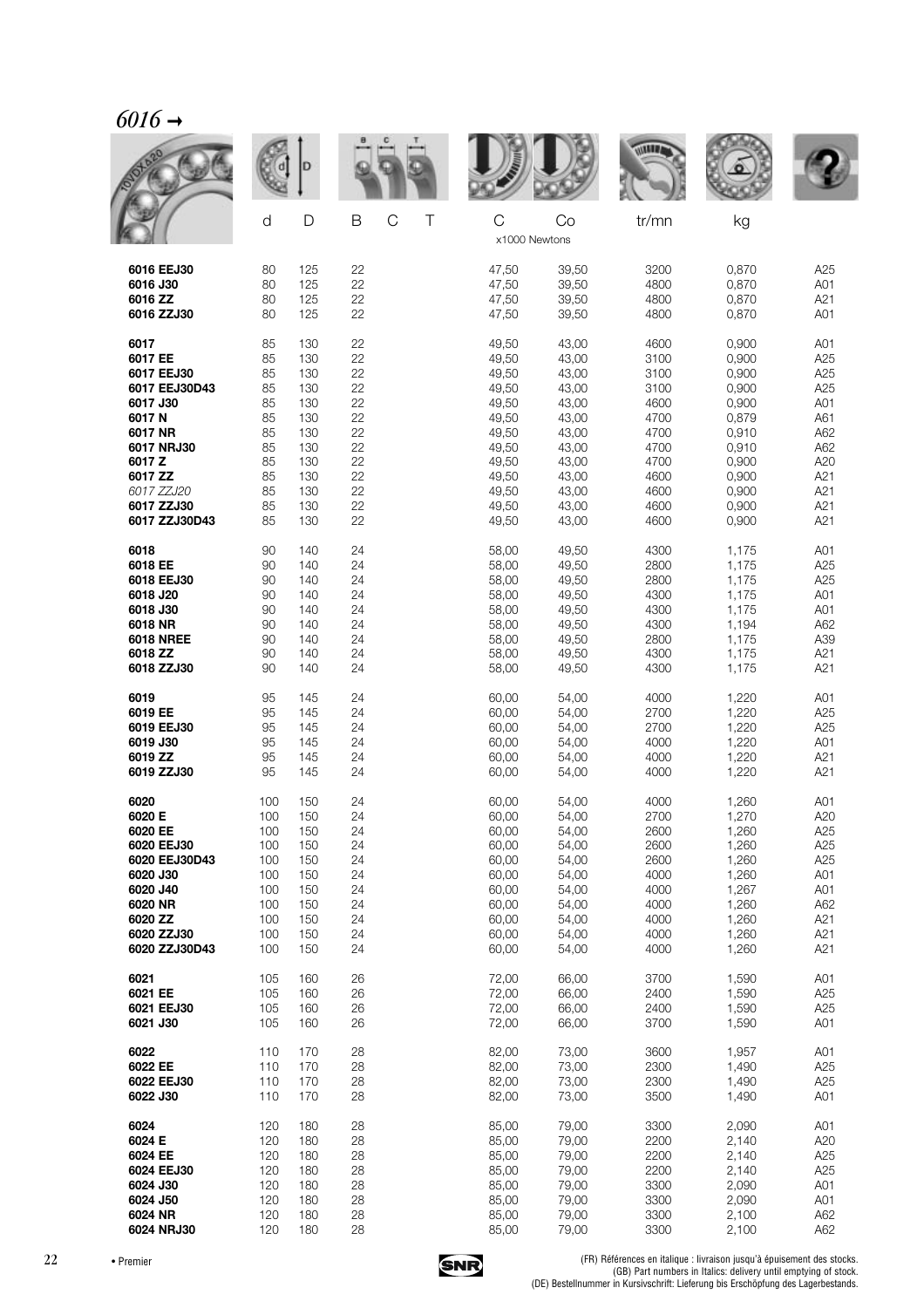| $6026 \rightarrow$ |     |     |        |        |                     |                |        |                 |
|--------------------|-----|-----|--------|--------|---------------------|----------------|--------|-----------------|
|                    |     | D   |        |        |                     | <b>NOTAL A</b> |        |                 |
|                    | d   | D   | B<br>C | Τ<br>C | Co<br>x1000 Newtons | tr/mn          | kg     |                 |
| 6026               | 130 | 200 | 33     | 106,00 | 101,00              | 3000           | 3,270  | A01             |
| 6026 J30           | 130 | 200 | 33     | 106,00 | 101,00              | 3000           | 3,300  | A01             |
| 6028               | 140 | 210 | 33     | 109.00 | 107,00              | 2800           | 3,570  | A01             |
| 6028 J30           | 140 | 210 | 33     | 109,00 | 107,00              | 2800           | 3,570  | A01             |
| 6030               | 150 | 225 | 35     | 123,00 | 124,00              | 2600           | 4,380  | A01             |
| 6030 J30           | 150 | 225 | 35     | 123,00 | 124,00              | 2600           | 4,380  | A01             |
| 6032 MJ30          | 160 | 240 | 38     | 137,00 | 135,00              | 2500           | 6,120  | A01             |
| 6034 M             | 170 | 260 | 42     | 168,00 | 172,00              | 2300           | 8,200  | A01             |
| 6034 MJ30          | 170 | 260 | 42     | 168,00 | 172,00              | 2300           | 8,270  | A01             |
| 6036 MJ30          | 180 | 280 | 46     | 188,00 | 196,00              | 2100           | 10,700 | A01             |
| 6038 MJ30          | 190 | 290 | 46     | 195,00 | 213,00              | 2000           | 11,270 | A01             |
| 6040 MJ30          | 200 | 310 | 51     | 214,00 | 238,00              | 1900           | 14,430 | A01             |
| 6200               | 10  | 30  | 9      | 5,10   | 2,39                | 23000          | 0,033  | A01             |
| 6200 E             | 10  | 30  | 9      | 6,10   | 2,75                | 15000          | 0,033  | A20             |
| 6200 EE            | 10  | 30  | 9      | 5,10   | 2,39                | 15000          | 0,033  | A <sub>25</sub> |
| 6200 EEJ30         | 10  | 30  | 9      | 6,00   | 2,65                | 15000          | 0,033  | A25             |
| 6200 FT150ZZ       | 10  | 30  | 9      | 6,00   | 2,65                | 24000          | 0,033  | A21             |
| 6200 J30           | 10  | 30  | 9      | 6,00   | 2,65                | 23000          | 0,033  | A01             |
| 6200 J40           | 10  | 30  | 9      | 6,00   | 2,65                | 23000          | 0,033  | A01             |
| 6200 LT            | 10  | 30  | 9      | 6,00   | 2,65                | 16000          | 0,033  | A25             |
| 6200 LTZZ          | 10  | 30  | 9      | 6,00   | 2,65                | 23000          | 0,030  | A21             |
| <b>6200 NRZZ</b>   | 10  | 30  | 9      | 6,00   | 2,65                | 23000          | 0,033  | A36             |
| 6200 Z             | 10  | 30  | 9      | 6,00   | 2,65                | 23000          | 0,033  | A20             |
| 6200 ZZ            | 10  | 30  | 9      | 5,10   | 2,39                | 23000          | 0,033  | A21             |
| 6200 ZZJ30         | 10  | 30  | 9      | 6,00   | 2,65                | 23000          | 0,033  | A21             |
| 10R 6201 UA        | 12  | 32  | 10     | 6,90   | 3,10                | 21000          | 0,035  | A01             |
| 6201               | 12  | 32  | 10     | 6,80   | 3,05                | 21000          | 0,038  | A01             |
| 6201 E             | 12  | 32  | 10     | 6,90   | 3,10                | 14000          | 0,035  | A20             |
| 6201 EE            | 12  | 32  | 10     | 6,90   | 3,10                | 14000          | 0,037  | A25             |
| 6201 EEJ30         | 12  | 32  | 10     | 6,90   | 3,10                | 14000          | 0,036  | A25             |
| 6201 EEJ30D129     | 12  | 32  | 10     | 6,90   | 3,10                | 14000          | 0,037  | A25             |
| 6201 F771A         | 12  | 32  | 10     | 6,90   | 3,10                | 14000          | 0,035  | $\Box$          |
| 6201 FT150         | 12  | 32  | 10     | 6,90   | 3,10                | 15000          | 0,037  | A25             |
| 6201 FT150ZZ       | 12  | 32  | 10     | 6,90   | 3,10                | 22000          | 0,037  | A21             |
| 6201 HT200ZZ       | 12  | 32  | 10     | 6,90   | 3,10                | 6800           | 0,035  | A21             |
| 6201 HVZZ          | 12  | 32  | 10     | 6,90   | 3,10                | 31800          | 0,037  | A21             |
| 6201 J30           | 12  | 32  | 10     | 6,80   | 3,05                | 21000          | 0,038  | A01             |
| 6201 LT            | 12  | 32  | 10     | 6,90   | 3,10                | 15000          | 0,037  | A25             |
| 6201 LTZZ          | 12  | 32  | 10     | 6,90   | 3,10                | 22000          | 0,037  | A21             |
| 6201 NRZZ          | 12  | 32  | 10     | 6,90   | 3,10                | 21000          | 0,039  | A36             |
| 6201 Z             | 12  | 32  | 10     | 6,80   | 3,05                | 21000          | 0,038  | A20             |
| 6201 ZJ30          | 12  | 32  | 10     | 6,90   | 3,10                | 21000          | 0,035  | A20             |
| 6201 ZZ            | 12  | 32  | 10     | 6,80   | 3,05                | 21000          | 0,038  | A21             |
| 6201 ZZJ30         | 12  | 32  | 10     | 6,90   | 3,10                | 21000          | 0,037  | A21             |
| 6202               | 15  | 35  | 11     | 7,70   | 3,75                | 19000          | 0,044  | A01             |
| 6202 E             | 15  | 35  | 11     | 7,70   | 3,60                | 12000          | 0,045  | A24             |
| 6202 EG15          | 15  | 35  | 11     | 7,70   | 3,60                | 12000          | 0,045  | A24             |
| 6202 EE            | 15  | 35  | 11     | 7,70   | 3,60                | 12000          | 0,045  | A25             |
| 6202 EEJ30         | 15  | 35  | 11     | 7,70   | 3,75                | 12000          | 0,046  | A25             |
| 6202 EEJ30D43      | 15  | 35  | 11     | 7,70   | 3,75                | 12000          | 0,046  | A25             |
| 6202 EEJ30D129     | 15  | 35  | 11     | 7,70   | 3,75                | 12000          | 0,045  | A25             |
| 6202 EJ30          | 15  | 35  | 11     | 7,70   | 3,75                | 12000          | 0,045  | A20             |
| 6202 F091          | 15  | 35  | 11     | 7,70   | 3,75                | 12000          | 0,047  | A25             |
| 6202 F492A         | 15  | 35  | 11     | 7,70   | 3,75                | 12000          | 0,046  | A24             |
| 6202 FT150         | 15  | 35  | 11     | 7,70   | 3,75                | 13000          | 0,046  | A25             |
| 6202 FT150ZZ       | 15  | 35  | 11     | 7,70   | 3,75                | 19000          | 0,045  | A21             |
| 6202 G15J30        | 15  | 35  | 11     | 7,70   | 3,75                | 19000          | 0,044  | A01             |
| 6202 HT200ZZ       | 15  | 35  | 11     | 7,70   | 3,75                | 5900           | 0,044  | A21             |



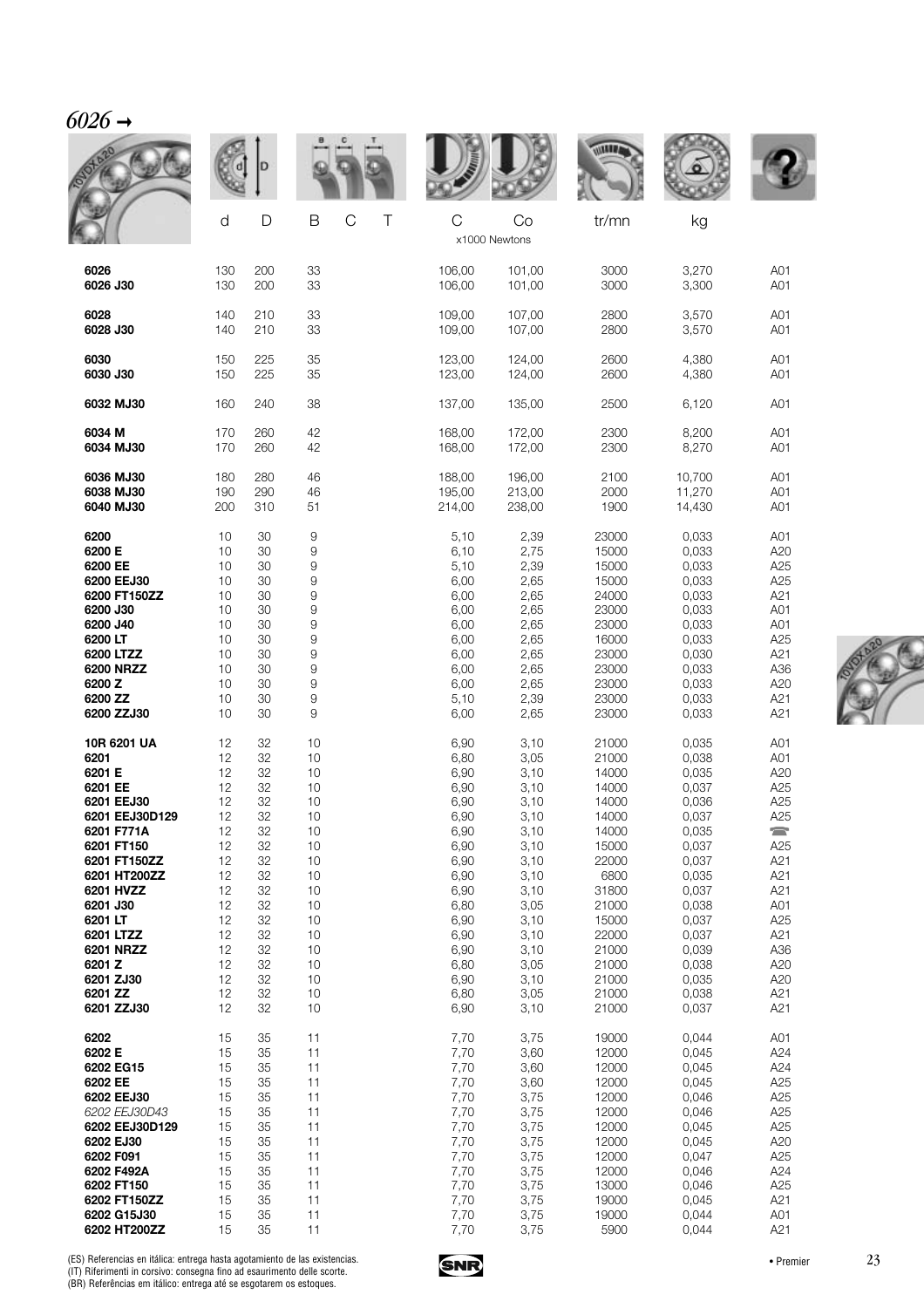|                                                                                                                                                                                                                                                                                                                                                            |                                                                                                                                                          |                                                                                                                                                          |                                                                                                                                                          |                                                                                                                                                                                                                                   |                                                                                                                                                                                                              | <b>MALLE</b>                                                                                                                                                                                                                 |                                                                                                                                                                                                                                        |                                                                                                                                                                                                                    |
|------------------------------------------------------------------------------------------------------------------------------------------------------------------------------------------------------------------------------------------------------------------------------------------------------------------------------------------------------------|----------------------------------------------------------------------------------------------------------------------------------------------------------|----------------------------------------------------------------------------------------------------------------------------------------------------------|----------------------------------------------------------------------------------------------------------------------------------------------------------|-----------------------------------------------------------------------------------------------------------------------------------------------------------------------------------------------------------------------------------|--------------------------------------------------------------------------------------------------------------------------------------------------------------------------------------------------------------|------------------------------------------------------------------------------------------------------------------------------------------------------------------------------------------------------------------------------|----------------------------------------------------------------------------------------------------------------------------------------------------------------------------------------------------------------------------------------|--------------------------------------------------------------------------------------------------------------------------------------------------------------------------------------------------------------------|
|                                                                                                                                                                                                                                                                                                                                                            | d                                                                                                                                                        | D                                                                                                                                                        | B<br>$\mathcal{C}$<br>Τ                                                                                                                                  | $\mathsf{C}$                                                                                                                                                                                                                      | Co<br>x1000 Newtons                                                                                                                                                                                          | tr/mn                                                                                                                                                                                                                        | kg                                                                                                                                                                                                                                     |                                                                                                                                                                                                                    |
| 6202 HVZZ<br>6202 J30<br>6202 LT<br>6202 LTZZ<br>6202 NR<br><b>6202 NREE</b><br><b>6202 NRZZ</b><br>6202 Z<br>6202 ZJ30<br>6202 ZZ<br>6202 ZZG15J20<br>6202 ZZJ20<br>6202 ZZJ30                                                                                                                                                                            | 15<br>15<br>15<br>15<br>15<br>15<br>15<br>15<br>15<br>15<br>15<br>15<br>15                                                                               | 35<br>35<br>35<br>35<br>35<br>35<br>35<br>35<br>35<br>35<br>35<br>35<br>35                                                                               | 11<br>11<br>11<br>11<br>11<br>11<br>11<br>11<br>11<br>11<br>11<br>11<br>11                                                                               | 7,70<br>7,70<br>7,70<br>7,70<br>7,70<br>7,70<br>7,70<br>7,70<br>7,70<br>7,70<br>7,70<br>7,70<br>7,70                                                                                                                              | 3,75<br>3,75<br>3,75<br>3,75<br>3,75<br>3,75<br>3,75<br>3,60<br>3,75<br>3,60<br>3,60<br>3,75<br>3,75                                                                                                         | 28000<br>19000<br>13000<br>19000<br>19000<br>12000<br>19000<br>19000<br>19000<br>19000<br>19000<br>19000<br>19000                                                                                                            | 0,045<br>0,045<br>0,045<br>0,046<br>0,045<br>0,045<br>0,047<br>0,045<br>0,047<br>0,045<br>0,045<br>0,045<br>0,045                                                                                                                      | A21<br>A01<br>A25<br>A21<br>A62<br>A39<br>A36<br>A20<br>A20<br>A21<br>A21<br>A21<br>A21                                                                                                                            |
| 6203<br>6203 E<br>6203 EE<br>6203 EEJ30<br>6203 EEJ40<br>6203 EEJ30D129<br>6203 F477A<br>6203 FT150<br>6203 FT150ZZ<br>6203 G15J30<br>6203 HT200ZZ<br>6203 HVZZ<br>6203 J30<br>6203 J40<br>6203 LT<br>6203 LTZZ<br>6203 NR<br><b>6203 NREE</b><br>6203 NRZZ<br>6203 NZJ30<br>6203 Z<br>6203 ZJ30<br>6203 ZZ<br>6203 ZZG15J30<br>6203 ZZJ30                 | 17<br>17<br>17<br>17<br>17<br>17<br>17<br>17<br>17<br>17<br>17<br>17<br>17<br>17<br>17<br>17<br>17<br>17<br>17<br>17<br>17<br>17<br>17<br>17<br>17       | 40<br>40<br>40<br>40<br>40<br>40<br>40<br>40<br>40<br>40<br>40<br>40<br>40<br>40<br>40<br>40<br>40<br>40<br>40<br>40<br>40<br>40<br>40<br>40<br>40       | 12<br>12<br>12<br>12<br>12<br>12<br>12<br>12<br>12<br>12<br>12<br>12<br>12<br>12<br>12<br>12<br>12<br>12<br>12<br>12<br>12<br>12<br>12<br>12<br>12       | 9,60<br>9,50<br>9,60<br>9,50<br>9,50<br>9,50<br>9,50<br>9,50<br>9,50<br>9,50<br>9,50<br>9,50<br>9,60<br>9,50<br>9,50<br>9,50<br>9,50<br>9,50<br>9,50<br>9,50<br>9,50<br>9,60<br>9,50<br>9,60<br>9,60                              | 4,80<br>4,75<br>4,80<br>4,75<br>4,75<br>4,75<br>4,75<br>4,75<br>4,75<br>4,75<br>4,75<br>4,75<br>4,80<br>4,75<br>4,75<br>4,75<br>4,75<br>4,75<br>4,75<br>4,75<br>4,75<br>4,80<br>4,75<br>4,80<br>4,80         | 16000<br>10000<br>11000<br>10000<br>10000<br>11000<br>10000<br>11000<br>17000<br>16000<br>5200<br>24500<br>16000<br>16000<br>11000<br>17000<br>16000<br>10000<br>16000<br>16000<br>16000<br>16000<br>16000<br>16000<br>16000 | 0,067<br>0,066<br>0,067<br>0,068<br>0,060<br>0,065<br>0,068<br>0,068<br>0,065<br>0,065<br>0,065<br>0,065<br>0,067<br>0,065<br>0,065<br>0,065<br>0,065<br>0,069<br>0,069<br>0,069<br>0,065<br>0,067<br>0,065<br>0,067<br>0,067          | A01<br>A20<br>A25<br>A <sub>25</sub><br>A25<br>A25<br>A25<br>A25<br>A21<br>A01<br>A21<br>A21<br>A01<br>A01<br>A25<br>A21<br>A62<br>A39<br>A36<br>A34<br>A20<br>A20<br>A21<br>A21<br>A21                            |
| 6203 ZZJ40<br>X 6204 F755X32<br>6204<br>6204 AG15J30<br>6204 E<br>6204 EE<br>6204 EE3D43<br>6204 EEJ30<br>6204 F339A<br>6204 F600<br>6204 F604<br>6204 F605<br>6204 F606<br>6204 F700<br>6204 FT150<br>6204 FT150ZZ<br>6204 G15J40<br>6204 HT200<br>6204 HT200ZZ<br>6204 HVZZ<br>6204 J30<br>6204 LT<br>6204 LTZZ<br>6204 NR<br>6204 N<br><b>6204 NREE</b> | 17<br>20<br>20<br>20<br>20<br>20<br>20<br>20<br>20<br>20<br>20<br>20<br>20<br>20<br>20<br>20<br>20<br>20<br>20<br>20<br>20<br>20<br>20<br>20<br>20<br>20 | 40<br>47<br>47<br>47<br>47<br>47<br>47<br>47<br>47<br>47<br>47<br>47<br>47<br>47<br>47<br>47<br>47<br>47<br>47<br>47<br>47<br>47<br>47<br>47<br>47<br>47 | 12<br>14<br>14<br>14<br>14<br>14<br>14<br>14<br>14<br>14<br>14<br>14<br>14<br>14<br>14<br>14<br>14<br>14<br>14<br>14<br>14<br>14<br>14<br>14<br>14<br>14 | 9,50<br>12,80<br>12,80<br>15,60<br>12,80<br>12,80<br>12,80<br>12,80<br>12,80<br>0,01<br>0,01<br>0,01<br>0,01<br>12,80<br>12,80<br>12,80<br>12,80<br>12,80<br>12,80<br>12,80<br>12,80<br>12,80<br>12,80<br>12,80<br>12,80<br>12,80 | 4,75<br>6,60<br>6,60<br>7,60<br>6,60<br>6,70<br>6,60<br>6,60<br>6,60<br>0,00<br>0,00<br>0,00<br>0,00<br>6,60<br>6,60<br>6,60<br>6,60<br>6,60<br>6,60<br>6,60<br>6,60<br>6,60<br>6,60<br>6,60<br>6,60<br>6,60 | 16000<br>14000<br>14000<br>9300<br>9000<br>9300<br>9300<br>9300<br>50<br>50<br>50<br>50<br>23000<br>9900<br>14000<br>14000<br>4400<br>4400<br>20800<br>14000<br>9300<br>14000<br>14000<br>14000<br>9500                      | 0,068<br>0,117<br>0,107<br>0,100<br>0,107<br>0,108<br>0,103<br>0,100<br>0,107<br>0,104<br>0,104<br>0,104<br>0,104<br>0,104<br>0,107<br>0,107<br>0,107<br>0,107<br>0,107<br>0,107<br>0,107<br>0,107<br>0,107<br>0,103<br>0,103<br>0,107 | A21<br>$\blacksquare$<br>A01<br>A01<br>A20<br>A25<br>A25<br>A25<br>$\overline{\phantom{0}}$<br>A01<br>A21<br>A01<br>A01<br>A34<br>A25<br>A21<br>A01<br>A25<br>A21<br>A21<br>A01<br>A25<br>A21<br>A62<br>A61<br>A39 |

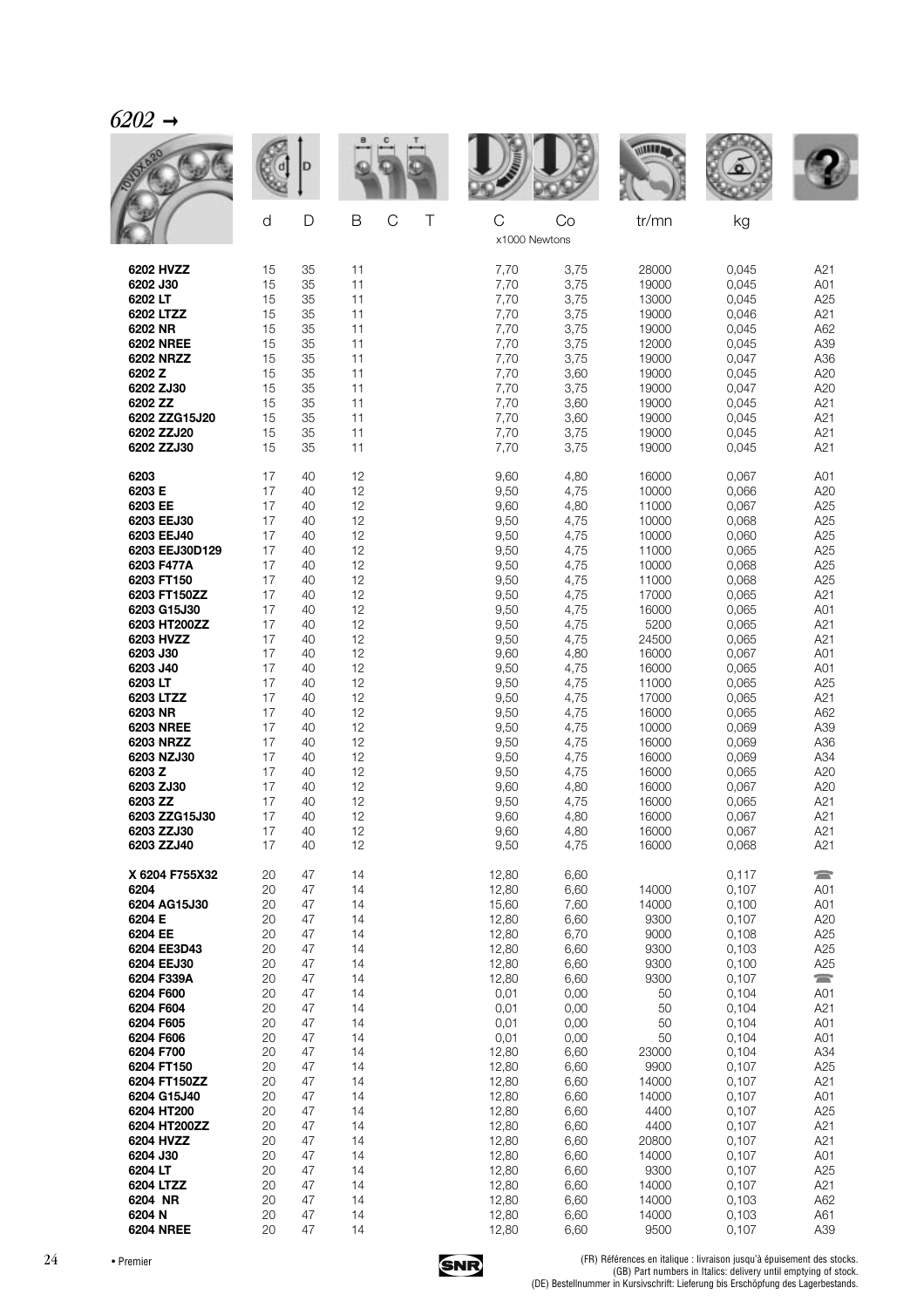| 6204 |  |
|------|--|
|      |  |

|                                                                                                  | d                                      | D                                      | B<br>$\mathcal{C}$<br>Τ                | C<br>x1000 Newtons                                          | Co                                                          | tr/mn                                                | kg                                                          |                                                                    |
|--------------------------------------------------------------------------------------------------|----------------------------------------|----------------------------------------|----------------------------------------|-------------------------------------------------------------|-------------------------------------------------------------|------------------------------------------------------|-------------------------------------------------------------|--------------------------------------------------------------------|
| 6204 NRZZ                                                                                        | 20                                     | 47                                     | 14                                     | 12,80                                                       | 6,60                                                        | 14000                                                | 0,107                                                       | A36                                                                |
| 6204 Z                                                                                           | 20                                     | 47                                     | 14                                     | 12,80                                                       | 6,60                                                        | 14000                                                | 0,107                                                       | A20                                                                |
| 6204 ZJ30                                                                                        | 20                                     | 47                                     | 14                                     | 12,80                                                       | 6,60                                                        | 14000                                                | 0,107                                                       | A20                                                                |
| 6204 ZZ                                                                                          | 20                                     | 47                                     | 14                                     | 12,80                                                       | 6,70                                                        | 13000                                                | 0,108                                                       | A21                                                                |
| 6204 ZZJ30                                                                                       | 20                                     | 47                                     | 14                                     | 12,80                                                       | 6,60                                                        | 14000                                                | 0,107                                                       | A21                                                                |
| 6204 ZZJ40                                                                                       | 20                                     | 47                                     | 14                                     | 12,80                                                       | 6,60                                                        | 14000                                                | 0,107                                                       | A21                                                                |
| X 6205 F755X32<br>6205<br>6205 E<br>6205 EE<br>6205 EE3D43<br>6205 EEG15J40<br>6205 EEJ30        | 25<br>25<br>25<br>25<br>25<br>25<br>25 | 52<br>52<br>52<br>52<br>52<br>52<br>52 | 15<br>15<br>15<br>15<br>15<br>15<br>15 | 14,00<br>14,00<br>14,00<br>14,00<br>14,00<br>14,00<br>14,00 | 7,90<br>7,90<br>7,90<br>7,90<br>7,90<br>7,90<br>7,90        | 12000<br>8100<br>8100<br>8100<br>8100<br>8100        | 0,138<br>0,128<br>0,127<br>0,127<br>0,128<br>0,127<br>0,127 | $\overline{\phantom{a}}$<br>A01<br>A20<br>A25<br>A25<br>A25<br>A25 |
| 6205 EEJ30D43                                                                                    | 25                                     | 52                                     | 15                                     | 14,00                                                       | 7,90                                                        | 8100                                                 | 0,128                                                       | A25                                                                |
| 6205 EJ30                                                                                        | 25                                     | 52                                     | 15                                     | 14,00                                                       | 7,90                                                        | 8100                                                 | 0,120                                                       | A20                                                                |
| 6205 F600                                                                                        | 25                                     | 52                                     | 15                                     | 0,01                                                        | 0,00                                                        | 50                                                   | 0,126                                                       | A01                                                                |
| 6205 F601                                                                                        | 25                                     | 52                                     | 15                                     | 0,01                                                        | 0,00                                                        | 50                                                   | 0,126                                                       | A20                                                                |
| 6205 F604                                                                                        | 25                                     | 52                                     | 15                                     | 0,01                                                        | 0,00                                                        | 50                                                   | 0,134                                                       | A21                                                                |
| 6205 F605                                                                                        | 25                                     | 52                                     | 15                                     | 0,01                                                        | 0,00                                                        | 50                                                   | 0,126                                                       | A01                                                                |
| 6205 F700                                                                                        | 25                                     | 52                                     | 15                                     | 14,00                                                       | 7,90                                                        | 20000                                                | 0,135                                                       | A34                                                                |
| 6205 FT150                                                                                       | 25                                     | 52                                     | 15                                     | 14,00                                                       | 7,90                                                        | 8500                                                 | 0,128                                                       | A25                                                                |
| 6205 FT150ZZ                                                                                     | 25                                     | 52                                     | 15                                     | 14,00                                                       | 7,90                                                        | 12000                                                | 0,128                                                       | A21                                                                |
| 6205 G15J30                                                                                      | 25                                     | 52                                     | 15                                     | 14,00                                                       | 7,90                                                        | 12000                                                | 0,128                                                       | A01                                                                |
| 6205 G15J40                                                                                      | 25                                     | 52                                     | 15                                     | 14,00                                                       | 7,90                                                        | 12000                                                | 0,128                                                       | A01                                                                |
| 6205 HT200                                                                                       | 25                                     | 52                                     | 15                                     | 14,00                                                       | 7,90                                                        | 3800                                                 | 0,128                                                       | A25                                                                |
| 6205 HT200ZZ                                                                                     | 25                                     | 52                                     | 15                                     | 14,00                                                       | 7,90                                                        | 3800                                                 | 0,128                                                       | A21                                                                |
| 6205 HVZZ                                                                                        | 25                                     | 52                                     | 15                                     | 14,00                                                       | 7,90                                                        | 18100                                                | 0,128                                                       | A21                                                                |
| 6205 J30                                                                                         | 25                                     | 52                                     | 15                                     | 14,00                                                       | 7,90                                                        | 12000                                                | 0,130                                                       | A01                                                                |
| 6205 KEE                                                                                         | 25                                     | 52                                     | 15                                     | 14,00                                                       | 7,90                                                        | 8100                                                 | 0,124                                                       | A42                                                                |
| 6205 KEEJ30                                                                                      | 25                                     | 52                                     | 15                                     | 14,00                                                       | 7,90                                                        | 8100                                                 | 0,124                                                       | A42                                                                |
| 6205 LT                                                                                          | 25                                     | 52                                     | 15                                     | 14,00                                                       | 7,90                                                        | 8200                                                 | 0,128                                                       | A25                                                                |
| 6205 LTZZ                                                                                        | 25                                     | 52                                     | 15                                     | 14,00                                                       | 7,90                                                        | 12000                                                | 0,128                                                       | A21                                                                |
| 6205N                                                                                            | 25                                     | 52                                     | 15                                     | 14,00                                                       | 7,90                                                        | 12000                                                | 0,126                                                       | A61                                                                |
| 6205 NEE                                                                                         | 25                                     | 52                                     | 15                                     | 14,00                                                       | 7,90                                                        | 8300                                                 | 0,124                                                       | A38                                                                |
| 6205 NR                                                                                          | 25                                     | 52                                     | 15                                     | 14,00                                                       | 7,90                                                        | 12000                                                | 0,130                                                       | A62                                                                |
| 6205 NREE                                                                                        | 25                                     | 52                                     | 15                                     | 14,00                                                       | 7,90                                                        | 8100                                                 | 0,130                                                       | A39                                                                |
| 6205 NRJ30                                                                                       | 25                                     | 52                                     | 15                                     | 14,00                                                       | 7,90                                                        | 12000                                                | 0,130                                                       | A62                                                                |
| 6205 NRZ                                                                                         | 25                                     | 52                                     | 15                                     | 14,00                                                       | 7,90                                                        | 12000                                                | 0,124                                                       | A20                                                                |
| <b>6205 NRZZ</b>                                                                                 | 25                                     | 52                                     | 15                                     | 14,00                                                       | 7,90                                                        | 12000                                                | 0,124                                                       | A36                                                                |
| 6205 Z                                                                                           | 25                                     | 52                                     | 15                                     | 14,00                                                       | 7,90                                                        | 12000                                                | 0,130                                                       | A20                                                                |
| 6205 ZJ30                                                                                        | 25                                     | 52                                     | 15                                     | 14,00                                                       | 7,90                                                        | 12000                                                | 0,128                                                       | A20                                                                |
| 6205 ZZ                                                                                          | 25                                     | 52                                     | 15                                     | 14,00                                                       | 7,90                                                        | 12000                                                | 0,128                                                       | A21                                                                |
| 6205 ZZJ30                                                                                       | 25                                     | 52                                     | 15                                     | 14,00                                                       | 7,90                                                        | 12000                                                | 0,128                                                       | A21                                                                |
| 6205 ZZJ30D43                                                                                    | 25                                     | 52                                     | 15                                     | 14,00                                                       | 7,90                                                        | 12000                                                | 0,128                                                       | A21                                                                |
| 6205 ZZJ40                                                                                       | 25                                     | 52                                     | 15                                     | 14,00                                                       | 7,90                                                        | 12000                                                | 0,130                                                       | A21                                                                |
| 10N 6206 F111B<br>X 6206 F755X32<br>X 6206 F754X32<br>6206<br>6206 E<br>6206 EE                  | 30<br>30<br>30<br>30<br>30<br>30       | 62<br>62<br>62<br>62<br>62<br>62       | 16<br>16<br>16<br>16<br>16<br>16       | 19,50<br>19,50<br>19,50<br>19,50<br>19,50<br>19,50          | 11,30<br>11,30<br>11,30<br>11,30<br>11,30<br>11,30          | 7000<br>10000<br>6800<br>6800                        | 0,191<br>0,209<br>0,209<br>0,199<br>0,198<br>0,199          | A26<br>$\overline{\phantom{0}}$<br>$\Box$<br>A01<br>A20<br>A25     |
| 6206 EE3D43<br>6206 EEJ30<br>6206 EEJ30D43<br>6206 EEJ40<br>6206 EJ30<br>6206 EJ40<br>6206 F294B | 30<br>30<br>30<br>30<br>30<br>30<br>30 | 62<br>62<br>62<br>62<br>62<br>62<br>62 | 16<br>16<br>16<br>16<br>16<br>16<br>16 | 19,50<br>19,50<br>19,50<br>19,50<br>19,50<br>19,50          | 11,30<br>11,30<br>11,30<br>11,30<br>11,30<br>11,30<br>11,30 | 6800<br>6800<br>6800<br>6800<br>6900<br>6800<br>7000 | 0,199<br>0,198<br>0,199<br>0,199<br>0,199<br>0,199<br>0,194 | A25<br>A25<br>A25<br>A25<br>A20<br>A20<br>A24                      |
| 6206 F320C<br>6206 F355<br>6206 F600<br>6206 F604<br>6206 F605<br>6206 F700                      | 30<br>30<br>30<br>30<br>30<br>30       | 62<br>62<br>62<br>62<br>62<br>62       | 16<br>16<br>16<br>16<br>16<br>16       | 19,50<br>19,50<br>19,50<br>0,01<br>0,01<br>0,01<br>19,50    | 11,30<br>11,30<br>0,00<br>0,00<br>0,00<br>11,30             | 7000<br>6800<br>50<br>50<br>50<br>16000              | 0,200<br>0,199<br>0,194<br>0,200<br>0,194<br>0,200          | $\blacksquare$<br>$\Box$<br>A01<br>A21<br>A01<br>A34               |



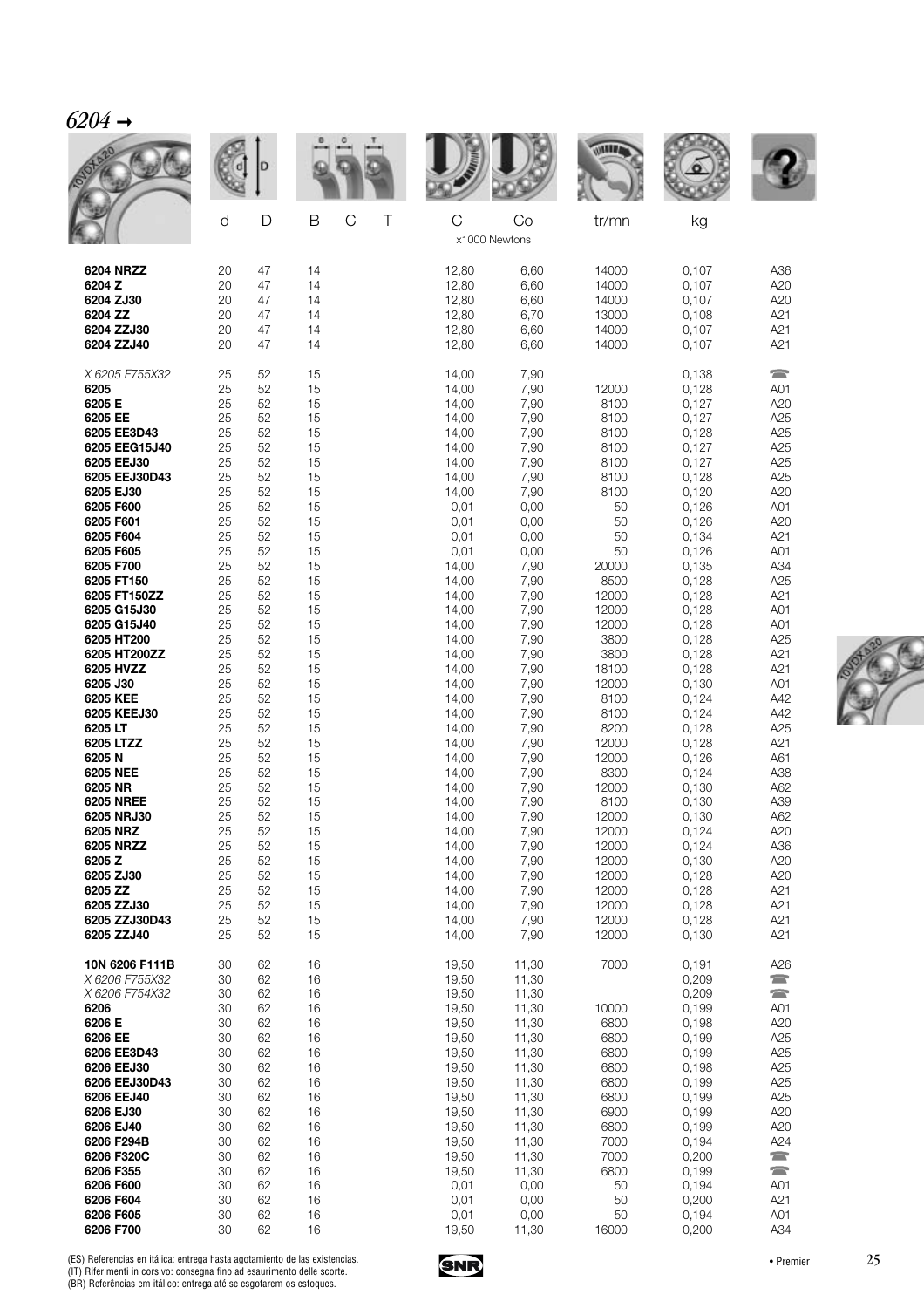| 6206 |  |
|------|--|
|------|--|

|                             |          |          |          |        |                    |                | <b>WALLE</b>   |                |                          |
|-----------------------------|----------|----------|----------|--------|--------------------|----------------|----------------|----------------|--------------------------|
|                             | d        | D        | B        | C<br>Τ | C<br>x1000 Newtons | Co             | tr/mn          | kg             |                          |
| 6206 FT150                  | 30       | 62       | 16       |        | 19,50              | 11,30          | 7200           | 0,199          | A25                      |
| 6206 FT150ZZ<br>6206 G15J40 | 30<br>30 | 62<br>62 | 16<br>16 |        | 19,50<br>19,50     | 11,30<br>11,30 | 10000<br>10000 | 0,199<br>0,199 | A21<br>A01               |
| 6206 HT200                  | 30       | 62       | 16       |        | 19,50              | 11,30          | 3200           | 0,199          | A25                      |
| 6206 HT200ZZ<br>6206 HVZZ   | 30<br>30 | 62<br>62 | 16<br>16 |        | 19,50              | 11,30          | 3200<br>15200  | 0,199<br>0,199 | A21<br>A21               |
| 6206 J30                    | 30       | 62       | 16       |        | 19,50<br>19,50     | 11,30<br>11,30 | 10000          | 0,199          | A01                      |
| 6206 J40                    | 30       | 62       | 16       |        | 19,50              | 11,30          | 10000          | 0,199          | A01                      |
| 6206 KEE<br>6206 KEEJ30     | 30<br>30 | 62<br>62 | 16<br>16 |        | 19,50<br>19,50     | 11,30<br>11,30 | 6800<br>6800   | 0,199<br>0,199 | A42<br>A42               |
| 6206 KZZ                    | 30       | 62       | 16       |        | 19,50              | 11,30          | 10000          | 0,199          | A44                      |
| 6206 KZZJ30                 | 30       | 62       | 16       |        | 19,50              | 11,30          | 10000          | 0,199          | A44                      |
| 6206 LT<br>6206 LTZZ        | 30<br>30 | 62<br>62 | 16<br>16 |        | 19,50<br>19,50     | 11,30<br>11,30 | 7000<br>10000  | 0,199<br>0,199 | A25<br>A21               |
| 6206 N                      | 30       | 62       | 16       |        | 19,50              | 11,30          | 10000          | 0,199          | A61                      |
| 6206 NEE                    | 30       | 62       | 16       |        | 19,50              | 11,30          | 6800           | 0,199          | A38                      |
| 6206 NEEJ30<br>6206 NR      | 30<br>30 | 62<br>62 | 16<br>16 |        | 19,50<br>19,50     | 11,30<br>11,30 | 6800<br>10000  | 0,199<br>0,199 | A38<br>A62               |
| <b>6206 NREE</b>            | 30       | 62       | 16       |        | 19,50              | 11,30          | 6800           | 0,199          | A39                      |
| 6206 NRZ                    | 30       | 62       | 16       |        | 19,50              | 11,30          | 10000          | 0,199          | A20                      |
| <b>6206 NRZZ</b><br>6206 Z  | 30<br>30 | 62<br>62 | 16<br>16 |        | 19,50<br>19,50     | 11,30<br>11,30 | 10000<br>10000 | 0,199<br>0,199 | A36<br>A20               |
| 6206 ZJ30                   | 30       | 62       | 16       |        | 19,50              | 11,30          | 10000          | 0,198          | A20                      |
| 6206 ZZ                     | 30       | 62       | 16       |        | 19,50              | 11,30          | 10000          | 0,199          | A21                      |
| 6206 ZZJ20<br>6206 ZZJ30    | 30<br>30 | 62<br>62 | 16<br>16 |        | 19,50<br>19,50     | 11,30<br>11,30 | 10000<br>10000 | 0,199<br>0,199 | A21<br>A21               |
| 6206 ZZJ30D43               | 30       | 62       | 16       |        | 19,50              | 11,30          | 10000          | 0,199          | A21                      |
| 10N 6207 F075E              | 35       | 72       | 17       |        | 25,50              | 15,30          | 6000           | 0,280          | $\overline{\phantom{0}}$ |
| 6207<br>6207 E              | 35<br>35 | 72<br>72 | 17<br>17 |        | 25,50<br>25,50     | 15,30<br>15,30 | 8900<br>5900   | 0,285<br>0,285 | A01<br>A20               |
| 6207 EJ40                   | 35       | 72       | 17       |        | 25,50              | 15,30          | 5900           | 0,285          | A20                      |
| 6207 E22GY4                 | 35       | 72       | 21       |        | 25,50              | 15,30          | 6000           | 0,306          | $\overline{\phantom{a}}$ |
| 6207 EE<br>6207 EEJ30       | 35<br>35 | 72<br>72 | 17<br>17 |        | 25,50<br>25,50     | 15,30<br>15,30 | 5800<br>5800   | 0,287<br>0,287 | A25<br>A25               |
| 6207 EEJ30D43               | 35       | 72       | 17       |        | 25,50              | 15,30          | 5900           | 0,285          | A25                      |
| 6207 EEJ40                  | 35       | 72       | 17       |        | 25,50              | 15,30          | 5900           | 0,285          | A25                      |
| 6207 EJ30<br>6207 F600      | 35<br>35 | 72<br>72 | 17<br>17 |        | 25,50<br>0,01      | 15,30<br>0,00  | 5900<br>50     | 0,285<br>0,270 | A20<br>A01               |
| 6207 F603                   | 35       | 72       | 17       |        | 0,01               | 0,00           | 50             | 0,270          | A01                      |
| 6207 F604                   | 35       | 72       | 17       |        | 0,01               | 0,00           | 50             | 0,287          | A21                      |
| 6207 F605<br>6207 F700      | 35<br>35 | 72<br>72 | 17<br>17 |        | 0,01<br>25,50      | 0,00<br>15,30  | 50<br>14000    | 0,270<br>0,286 | A01<br>A34               |
| 6207 FT150                  | 35       | 72       | 17       |        | 25,50              | 15,30          | 6200           | 0,285          | A25                      |
| 6207 FT150ZZ<br>6207 HT200  | 35<br>35 | 72<br>72 | 17<br>17 |        | 25,50<br>25,50     | 15,30<br>15,30 | 9300<br>2800   | 0,285<br>0,280 | A21<br>A25               |
| 6207 HT200ZZ                | 35       | 72       | 17       |        | 25,50              | 15,30          | 2800           | 0,280          | A21                      |
| 6207 HVZZ                   | 35       | 72       | 17       |        | 25,50              | 15,30          | 13000          | 0,285          | A21                      |
| 6207 J30<br>6207 J40        | 35<br>35 | 72<br>72 | 17<br>17 |        | 25,50<br>25,50     | 15,30<br>15,30 | 8900<br>8900   | 0,285<br>0,285 | A01<br>A21               |
| 6207 N                      | 35       | 72       | 17       |        | 25,50              | 15,30          | 8700           | 0,285          | A61                      |
| <b>6207 NEE</b>             | 35       | 72       | 17       |        | 25,50              | 15,30          | 5900           | 0,285          | A38                      |
| 6207 NR<br><b>6207 NREE</b> | 35<br>35 | 72<br>72 | 17<br>17 |        | 25,50<br>25,50     | 15,30<br>15,30 | 8900<br>5900   | 0,285<br>0,285 | A62<br>A39               |
| 6207 NREEJ30                | 35       | 72       | 17       |        | 25,50              | 15,30          | 6000           | 0,280          | A39                      |
| 6207 NRZ                    | 35       | 72       | 17       |        | 25,50              | 15,30          | 8900           | 0,285          | A20                      |
| 6207 NRZZ<br>6207 Z         | 35<br>35 | 72<br>72 | 17<br>17 |        | 25,50<br>25,50     | 15,30<br>15,30 | 8900<br>8900   | 0,285<br>0,285 | A36<br>A20               |
| 6207 ZJ30                   | 35       | 72       | 17       |        | 25,50              | 15,30          | 8900           | 0,285          | A20                      |
| 6207 ZJ40                   | 35       | 72       | 17       |        | 25,50              | 15,30          | 8900           | 0,285          | A20                      |
| 6207 ZZ<br>6207 ZZJ30       | 35<br>35 | 72<br>72 | 17<br>17 |        | 25,50<br>25,50     | 15,30<br>15,30 | 8900<br>8700   | 0,285<br>0,287 | A21<br>A21               |
| 6207 ZZJ30D43               | 35       | 72       | 17       |        | 25,50              | 15,30          | 8900           | 0,285          | A21                      |
| 6207 ZZJ40                  | 35       | 72       | 17       |        | 25,50              | 15,30          | 8900           | 0,285          | A21                      |

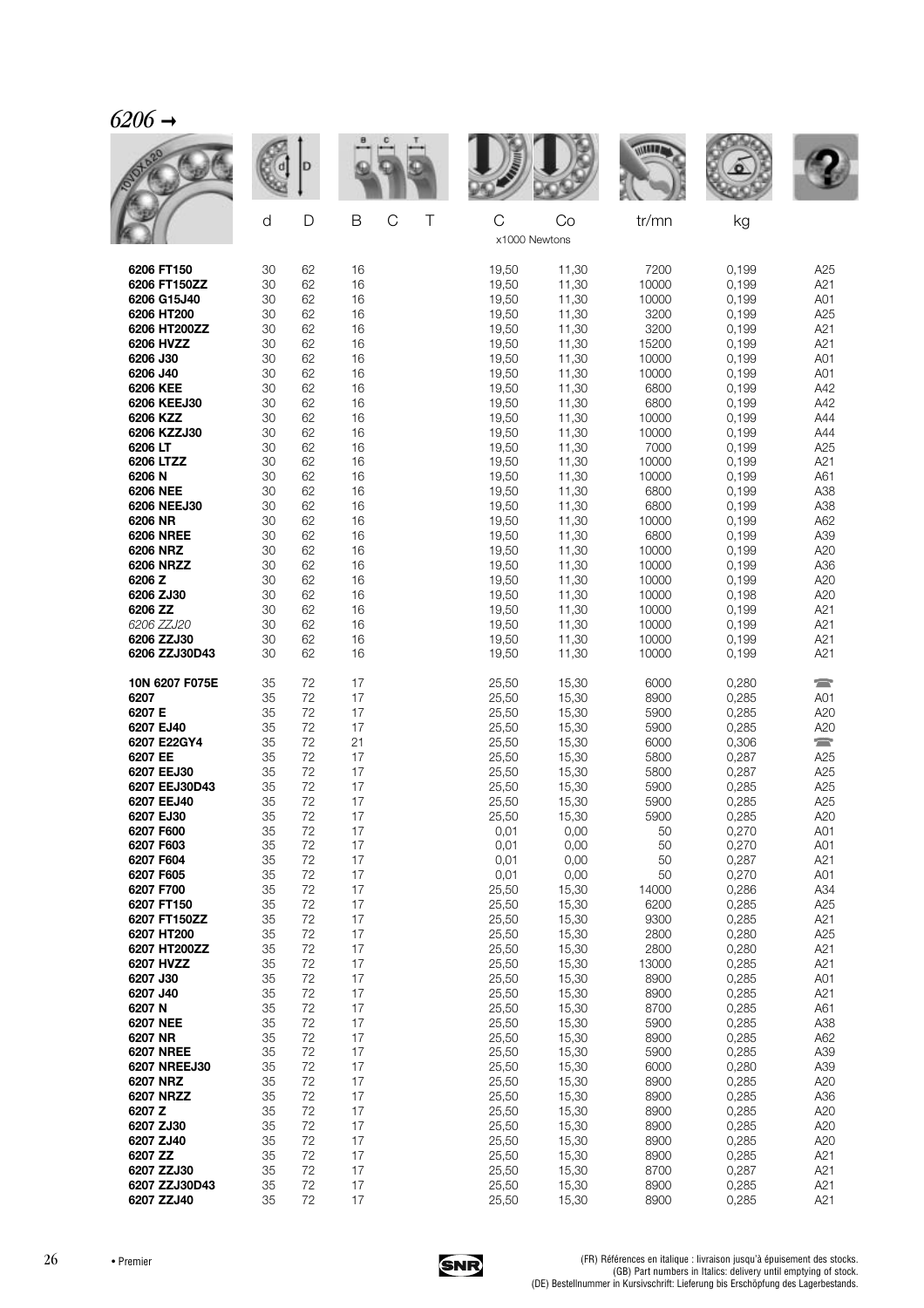| $2^{\prime}$<br>ı<br>Ι. |  |
|-------------------------|--|
|                         |  |

|                              | d        | D        | B<br>C<br>Τ | C              | Co<br>x1000 Newtons | tr/mn         | kg             |                          |
|------------------------------|----------|----------|-------------|----------------|---------------------|---------------|----------------|--------------------------|
| 6208<br>6208 E               | 40<br>40 | 80<br>80 | 18<br>18    | 29,00<br>29,00 | 17,90<br>17,90      | 7800<br>5300  | 0,364<br>0,373 | A01<br>A20               |
| 6208 EJ40                    | 40       | 80       | 18          | 29,00          | 17,90               | 5300          | 0,373          | A20                      |
| 6208 EE                      | 40       | 80       | 18          | 29,00          | 17,90               | 5300          | 0,373          | A25                      |
| 6208 EEJ30<br>6208 EEJ30D43  | 40<br>40 | 80<br>80 | 18<br>18    | 29,00<br>29,00 | 17,90<br>17,90      | 5300<br>5300  | 0,373<br>0,373 | A25<br>A25               |
| 6208 EEJ40                   | 40       | 80       | 18          | 29,00          | 17,90               | 5300          | 0,373          | A25                      |
| 6208 EJ30<br>6208 F355       | 40<br>40 | 80<br>80 | 18<br>18    | 29,00<br>29,00 | 17,90<br>17,90      | 5300<br>5300  | 0,373<br>0,373 | A20<br>$\Box$            |
| 6208 F600                    | 40       | 80       | 18          | 0,01           | 0,00                | 50            | 0,352          | A01                      |
| 6208 F604<br>6208 F605       | 40<br>40 | 80<br>80 | 18<br>18    | 0,01<br>0,01   | 0,00<br>0,00        | 50<br>50      | 0,373<br>0,352 | A21<br>A01               |
| 6208 F700                    | 40       | 80       | 18          | 29,00          | 17,90               | 12000         | 0,370          | A34                      |
| 6208 F710                    | 40       | 80       | 36          |                |                     |               | 0,748          | $\overline{\phantom{0}}$ |
| 6208 FT150<br>6208 FT150ZZ   | 40<br>40 | 80<br>80 | 18<br>18    | 29,00<br>29,00 | 17,90<br>17,90      | 5500<br>8300  | 0,373<br>0,364 | A25<br>A21               |
| 6208 HT200                   | 40       | 80       | 18          | 29,00          | 17,90               | 2500          | 0,370          | A25                      |
| 6208 HT200ZZ<br>6208 HVZZ    | 40<br>40 | 80<br>80 | 18<br>18    | 29,00<br>29,00 | 17,90<br>17,90      | 2500<br>11600 | 0,370<br>0,364 | A21<br>A21               |
| 6208 J30                     | 40       | 80       | 18          | 29,00          | 17,90               | 7800          | 0,365          | A01                      |
| 6208 J40<br>6208 KEE         | 40<br>40 | 80<br>80 | 18<br>18    | 29,00<br>29,00 | 17,90<br>17,90      | 7800<br>5200  | 0,365<br>0,373 | A01<br>A42               |
| 6208 KEEJ30                  | 40       | 80       | 18          | 29,00          | 17,90               | 5200          | 0,373          | A42                      |
| 6208 N                       | 40       | 80       | 18          | 29,00          | 17,90               | 7800          | 0,373          | A61                      |
| 6208 NR<br><b>6208 NREE</b>  | 40<br>40 | 80<br>80 | 18<br>18    | 29,00<br>29,00 | 17,90<br>17,90      | 7800<br>5200  | 0,373<br>0,373 | A62<br>A39               |
| 6208 NRJ30                   | 40       | 80       | 18          | 29,00          | 17,90               | 7800          | 0,373          | A62                      |
| 6208 NRZ<br><b>6208 NRZZ</b> | 40<br>40 | 80<br>80 | 18<br>18    | 29,00<br>29,00 | 17,90<br>17,90      | 7800<br>7800  | 0,373<br>0,373 | A20<br>A36               |
| 6208 Z                       | 40       | 80       | 18          | 29,00          | 17,90               | 7800          | 0,373          | A20                      |
| 6208 ZJ30                    | 40       | 80       | 18          | 29,00          | 17,90               | 7800          | 0,373          | A20                      |
| 6208 ZJ40<br>6208 ZZ         | 40<br>40 | 80<br>80 | 18<br>18    | 29,00<br>29,00 | 17,90<br>17,90      | 7800<br>7800  | 0,373<br>0,373 | A20<br>A21               |
| 6208 ZZJ30                   | 40       | 80       | 18          | 29,00          | 17,90               | 7800          | 0,373          | A21                      |
| 6208 ZZJ30D43<br>6208 ZZJ40  | 40<br>40 | 80<br>80 | 18<br>18    | 29,00<br>29,00 | 17,90<br>17,90      | 7800<br>7800  | 0,373<br>0,373 | A21<br>A21               |
| 6209                         | 45       | 85       | 19          | 32,50          | 20,50               | 7300          | 0,404          | A01                      |
| 6209 E<br>6209 EE            | 45<br>45 | 85<br>85 | 19<br>19    | 32,50<br>32,50 | 20,50<br>20,50      | 4900<br>4900  | 0,404<br>0,404 | A20<br>A25               |
| 6209 EE3D43                  | 45       | 85       | 19          | 32,50          | 20,50               | 4900          | 0,414          | A25                      |
| 6209 EEJ30<br>6209 EEJ40     | 45<br>45 | 85<br>85 | 19<br>19    | 32,50<br>32,50 | 20,50<br>20,50      | 4900<br>4900  | 0,404<br>0,404 | A25<br>A25               |
| 6209 EJ30                    | 45       | 85       | 19          | 32,50          | 20,50               | 4900          | 0,404          | A20                      |
| 6209 F600                    | 45       | 85       | 19          | 0,01           | 0,00                | 50            | 0,393          | A01                      |
| 6209 F604<br>6209 F605       | 45<br>45 | 85<br>85 | 19<br>19    | 0,01<br>0,01   | 0,00<br>0,00        | 50<br>50      | 0,412<br>0,393 | A21<br>A01               |
| 6209 F702                    | 45       | 85       | 19          | 32,50          | 20,50               | 7400          | 0,396          | $\overline{\phantom{0}}$ |
| 6209 FT150<br>6209 FT150ZZ   | 45<br>45 | 85<br>85 | 19<br>19    | 32,50<br>32,50 | 20,50<br>20,50      | 5100<br>7600  | 0,404<br>0,415 | A25<br>A21               |
| 6209 HT200                   | 45       | 85       | 19          | 32,50          | 20,50               | 2300          | 0,404          | A25                      |
| 6209 HT200ZZ<br>6209 HVZZ    | 45<br>45 | 85<br>85 | 19<br>19    | 32,50<br>32,50 | 20,50<br>20,50      | 2300<br>10700 | 0,404<br>0,410 | A21<br>A21               |
| 6209 J30                     | 45       | 85       | 19          | 32,50          | 20,50               | 7300          | 0,404          | A01                      |
| 6209 J40                     | 45       | 85       | 19          | 32,50          | 20,50               | 7400          | 0,396          | A01                      |
| 6209K<br>6209 KEE            | 45<br>45 | 85<br>85 | 19<br>19    | 32,50<br>32,50 | 20,50<br>20,50      | 7300<br>4900  | 0,404<br>0,050 | A40<br>A25               |
| 6209 N                       | 45       | 85       | 19          | 32,50          | 20,50               | 7300          | 0,404          | A61                      |
| 6209 NJ30                    | 45       | 85       | 19          | 32,50          | 20,50               | 7300          | 0,404          | A61<br>A62               |
| 6209 NR<br><b>6209 NREE</b>  | 45<br>45 | 85<br>85 | 19<br>19    | 32,50<br>32,50 | 20,50<br>20,50      | 7400<br>4900  | 0,400<br>0,400 | A39                      |
| 6209 NREEJ30                 | 45       | 85       | 19          | 32,50          | 20,50               | 4900          | 0,400          | A39                      |
| 6209 NRZ<br>6209 NRZZ        | 45<br>45 | 85<br>85 | 19<br>19    | 32,50<br>32,50 | 20,50<br>20,50      | 7300<br>7400  | 0,412<br>0,420 | A20<br>A36               |
| 6209 Z                       | 45       | 85       | 19          | 32,50          | 20,50               | 7300          | 0,404          | A20                      |
| 6209 ZJ30                    | 45       | 85       | 19          | 32,50          | 20,50               | 7300          | 0,404          | A20                      |



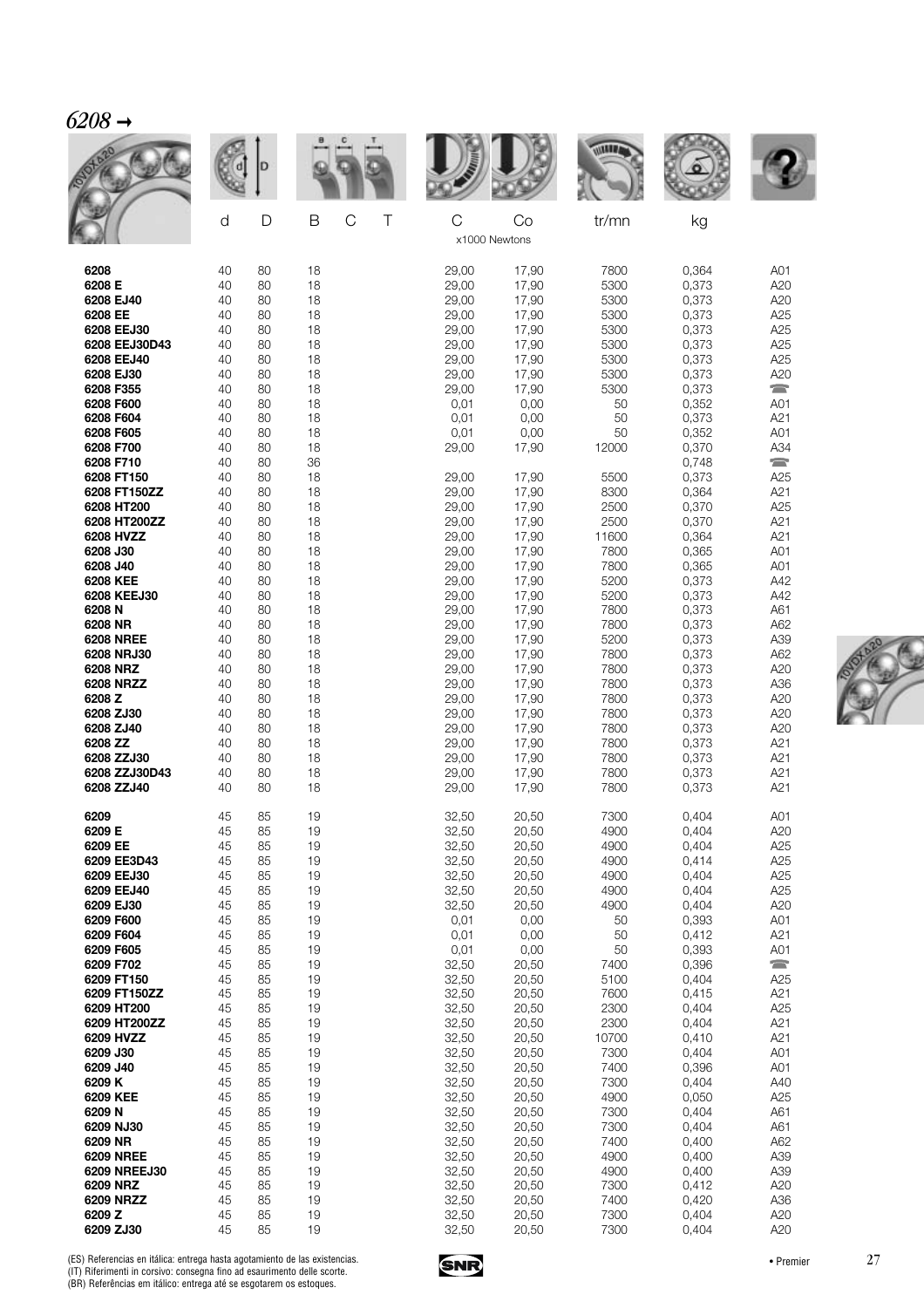| 6209 |  |
|------|--|
|------|--|

|                                                                                                                                                                                                                                                                                                                                                                                            |                                                                                                                                                                            |                                                                                                                                                                            |                                                                                                                                                                            |        |                                                                                                                                                                                                                                                                |                                                                                                                                                                                                                                                                | <b>MALLE</b>                                                                                                                                                                                                            |                                                                                                                                                                                                                                                                   |                                                                                                                                                                                                                                                   |
|--------------------------------------------------------------------------------------------------------------------------------------------------------------------------------------------------------------------------------------------------------------------------------------------------------------------------------------------------------------------------------------------|----------------------------------------------------------------------------------------------------------------------------------------------------------------------------|----------------------------------------------------------------------------------------------------------------------------------------------------------------------------|----------------------------------------------------------------------------------------------------------------------------------------------------------------------------|--------|----------------------------------------------------------------------------------------------------------------------------------------------------------------------------------------------------------------------------------------------------------------|----------------------------------------------------------------------------------------------------------------------------------------------------------------------------------------------------------------------------------------------------------------|-------------------------------------------------------------------------------------------------------------------------------------------------------------------------------------------------------------------------|-------------------------------------------------------------------------------------------------------------------------------------------------------------------------------------------------------------------------------------------------------------------|---------------------------------------------------------------------------------------------------------------------------------------------------------------------------------------------------------------------------------------------------|
|                                                                                                                                                                                                                                                                                                                                                                                            | d                                                                                                                                                                          | D                                                                                                                                                                          | B                                                                                                                                                                          | C<br>Τ | $\mathsf C$<br>x1000 Newtons                                                                                                                                                                                                                                   | Co                                                                                                                                                                                                                                                             | tr/mn                                                                                                                                                                                                                   | kg                                                                                                                                                                                                                                                                |                                                                                                                                                                                                                                                   |
| 6209 ZZ                                                                                                                                                                                                                                                                                                                                                                                    | 45                                                                                                                                                                         | 85                                                                                                                                                                         | 19                                                                                                                                                                         |        | 32,50                                                                                                                                                                                                                                                          | 20,50                                                                                                                                                                                                                                                          | 7300                                                                                                                                                                                                                    | 0,404                                                                                                                                                                                                                                                             | A21                                                                                                                                                                                                                                               |
| 6209 ZZJ30                                                                                                                                                                                                                                                                                                                                                                                 | 45                                                                                                                                                                         | 85                                                                                                                                                                         | 19                                                                                                                                                                         |        | 32,50                                                                                                                                                                                                                                                          | 20,50                                                                                                                                                                                                                                                          | 7300                                                                                                                                                                                                                    | 0,404                                                                                                                                                                                                                                                             | A21                                                                                                                                                                                                                                               |
| <b>ENS 6210 S02</b><br>6210<br>6210 AG15J30<br>6210 E<br>6210 EE<br>6210 EEJ30<br>6210 EJ30<br>6210 F600<br>6210 F604<br>6210 F605<br>6210 FT150<br>6210 FT150ZZ<br>6210 HT200<br>6210 HT200ZZ<br>6210 HVZZ<br>6210 J20<br>6210 J30<br>6210 J40<br>6210N<br>6210 NR<br><b>6210 NREE</b><br>6210 NRJ30<br>6210 NRZ<br>6210 NRZZ<br>6210 S01<br>6210 Z<br>6210 ZJ30<br>6210 ZZ<br>6210 ZZJ30 | 50<br>50<br>50<br>50<br>50<br>50<br>50<br>50<br>50<br>50<br>50<br>50<br>50<br>50<br>50<br>50<br>50<br>50<br>50<br>50<br>50<br>50<br>50<br>50<br>50<br>50<br>50<br>50<br>50 | 90<br>90<br>90<br>90<br>90<br>90<br>90<br>90<br>90<br>90<br>90<br>90<br>90<br>90<br>90<br>90<br>90<br>90<br>90<br>90<br>90<br>90<br>90<br>90<br>90<br>90<br>90<br>90<br>90 | 40<br>20<br>20<br>20<br>20<br>20<br>20<br>20<br>20<br>20<br>20<br>20<br>20<br>20<br>20<br>20<br>20<br>20<br>20<br>20<br>20<br>20<br>20<br>20<br>20<br>20<br>20<br>20<br>20 |        | 35,00<br>35,00<br>40,50<br>35,00<br>35,00<br>35,00<br>35,00<br>0,01<br>0,01<br>0,01<br>35,00<br>35,00<br>35,00<br>35,00<br>35,00<br>35,00<br>35,00<br>35,00<br>35,00<br>35,00<br>35,00<br>35,00<br>35,00<br>35,00<br>35,00<br>35,00<br>35,00<br>35,00<br>35,00 | 23,20<br>23,20<br>25,50<br>23,20<br>23,20<br>23,20<br>23,20<br>0,00<br>0,00<br>0,00<br>23,20<br>23,20<br>23,20<br>23,20<br>23,20<br>23,20<br>23,20<br>23,20<br>23,20<br>23,20<br>23,20<br>23,20<br>23,20<br>23,20<br>23,20<br>23,20<br>23,20<br>23,20<br>23,20 | 6900<br>6700<br>4500<br>4400<br>4500<br>4400<br>50<br>50<br>50<br>4500<br>7100<br>2100<br>2000<br>10000<br>6800<br>6800<br>6800<br>6900<br>6900<br>4500<br>6900<br>6800<br>6800<br>6900<br>6800<br>6800<br>6800<br>6800 | 0,920<br>0,462<br>0,450<br>0,453<br>0,462<br>0,453<br>0,462<br>0,441<br>0,466<br>0,441<br>0,453<br>0,465<br>0,465<br>0,465<br>0,465<br>0,453<br>0,453<br>0,453<br>0,439<br>0,463<br>0,453<br>0,463<br>0,453<br>0,453<br>0,460<br>0,453<br>0,453<br>0,453<br>0,453 | $\overline{\phantom{a}}$<br>A01<br>A01<br>A20<br>A25<br>A25<br>A20<br>A01<br>A21<br>A01<br>A25<br>A21<br>A25<br>A21<br>A21<br>A01<br>A01<br>A01<br>A61<br>A62<br>A25<br>A62<br>A20<br>A21<br>$\overline{\phantom{0}}$<br>A20<br>A20<br>A21<br>A21 |
| 6211                                                                                                                                                                                                                                                                                                                                                                                       | 55                                                                                                                                                                         | 100                                                                                                                                                                        | 21                                                                                                                                                                         |        | 43,50                                                                                                                                                                                                                                                          | 29,00                                                                                                                                                                                                                                                          | 6100                                                                                                                                                                                                                    | 0,603                                                                                                                                                                                                                                                             | A01                                                                                                                                                                                                                                               |
| 6211 E                                                                                                                                                                                                                                                                                                                                                                                     | 55                                                                                                                                                                         | 100                                                                                                                                                                        | 21                                                                                                                                                                         |        | 43,50                                                                                                                                                                                                                                                          | 29,00                                                                                                                                                                                                                                                          | 4100                                                                                                                                                                                                                    | 0,604                                                                                                                                                                                                                                                             | A20                                                                                                                                                                                                                                               |
| 6211 EE                                                                                                                                                                                                                                                                                                                                                                                    | 55                                                                                                                                                                         | 100                                                                                                                                                                        | 21                                                                                                                                                                         |        | 43,50                                                                                                                                                                                                                                                          | 29,00                                                                                                                                                                                                                                                          | 4000                                                                                                                                                                                                                    | 0,602                                                                                                                                                                                                                                                             | A25                                                                                                                                                                                                                                               |
| 6211 EEJ30                                                                                                                                                                                                                                                                                                                                                                                 | 55                                                                                                                                                                         | 100                                                                                                                                                                        | 21                                                                                                                                                                         |        | 43,50                                                                                                                                                                                                                                                          | 29,00                                                                                                                                                                                                                                                          | 4000                                                                                                                                                                                                                    | 0,602                                                                                                                                                                                                                                                             | A25                                                                                                                                                                                                                                               |
| 6211 F600                                                                                                                                                                                                                                                                                                                                                                                  | 55                                                                                                                                                                         | 100                                                                                                                                                                        | 21                                                                                                                                                                         |        | 0,01                                                                                                                                                                                                                                                           | 0,00                                                                                                                                                                                                                                                           | 50                                                                                                                                                                                                                      | 0,583                                                                                                                                                                                                                                                             | A01                                                                                                                                                                                                                                               |
| 6211 F604                                                                                                                                                                                                                                                                                                                                                                                  | 55                                                                                                                                                                         | 100                                                                                                                                                                        | 21                                                                                                                                                                         |        | 0,01                                                                                                                                                                                                                                                           | 0,00                                                                                                                                                                                                                                                           | 50                                                                                                                                                                                                                      | 0,612                                                                                                                                                                                                                                                             | A21                                                                                                                                                                                                                                               |
| 6211 F605                                                                                                                                                                                                                                                                                                                                                                                  | 55                                                                                                                                                                         | 100                                                                                                                                                                        | 21                                                                                                                                                                         |        | 0,01                                                                                                                                                                                                                                                           | 0,00                                                                                                                                                                                                                                                           | 50                                                                                                                                                                                                                      | 0,583                                                                                                                                                                                                                                                             | A01                                                                                                                                                                                                                                               |
| 6211 J30                                                                                                                                                                                                                                                                                                                                                                                   | 55                                                                                                                                                                         | 100                                                                                                                                                                        | 21                                                                                                                                                                         |        | 43,50                                                                                                                                                                                                                                                          | 29,00                                                                                                                                                                                                                                                          | 6100                                                                                                                                                                                                                    | 0,603                                                                                                                                                                                                                                                             | A01                                                                                                                                                                                                                                               |
| 6211 J40                                                                                                                                                                                                                                                                                                                                                                                   | 55                                                                                                                                                                         | 100                                                                                                                                                                        | 21                                                                                                                                                                         |        | 43,50                                                                                                                                                                                                                                                          | 29,00                                                                                                                                                                                                                                                          | 6100                                                                                                                                                                                                                    | 0,604                                                                                                                                                                                                                                                             | A01                                                                                                                                                                                                                                               |
| 6211K                                                                                                                                                                                                                                                                                                                                                                                      | 55                                                                                                                                                                         | 100                                                                                                                                                                        | 21                                                                                                                                                                         |        | 43,50                                                                                                                                                                                                                                                          | 29,00                                                                                                                                                                                                                                                          | 6100                                                                                                                                                                                                                    | 0,604                                                                                                                                                                                                                                                             | A40                                                                                                                                                                                                                                               |
| 6211 KEEJ30                                                                                                                                                                                                                                                                                                                                                                                | 55                                                                                                                                                                         | 100                                                                                                                                                                        | 21                                                                                                                                                                         |        | 43,50                                                                                                                                                                                                                                                          | 29,00                                                                                                                                                                                                                                                          | 4100                                                                                                                                                                                                                    | 0,604                                                                                                                                                                                                                                                             | A25                                                                                                                                                                                                                                               |
| 6211 K J40                                                                                                                                                                                                                                                                                                                                                                                 | 55                                                                                                                                                                         | 100                                                                                                                                                                        | 21                                                                                                                                                                         |        | 43,50                                                                                                                                                                                                                                                          | 29,00                                                                                                                                                                                                                                                          | 6100                                                                                                                                                                                                                    | 0,604                                                                                                                                                                                                                                                             | A40                                                                                                                                                                                                                                               |
| 6211 N                                                                                                                                                                                                                                                                                                                                                                                     | 55                                                                                                                                                                         | 100                                                                                                                                                                        | 21                                                                                                                                                                         |        | 43,50                                                                                                                                                                                                                                                          | 29,00                                                                                                                                                                                                                                                          | 6200                                                                                                                                                                                                                    | 0,598                                                                                                                                                                                                                                                             | A61                                                                                                                                                                                                                                               |
| 6211 NR                                                                                                                                                                                                                                                                                                                                                                                    | 55                                                                                                                                                                         | 100                                                                                                                                                                        | 21                                                                                                                                                                         |        | 43,50                                                                                                                                                                                                                                                          | 29,00                                                                                                                                                                                                                                                          | 6200                                                                                                                                                                                                                    | 0,607                                                                                                                                                                                                                                                             | A62                                                                                                                                                                                                                                               |
| 6211 NRJ40                                                                                                                                                                                                                                                                                                                                                                                 | 55                                                                                                                                                                         | 100                                                                                                                                                                        | 21                                                                                                                                                                         |        | 43,50                                                                                                                                                                                                                                                          | 29,00                                                                                                                                                                                                                                                          | 6200                                                                                                                                                                                                                    | 0,607                                                                                                                                                                                                                                                             | A62                                                                                                                                                                                                                                               |
| 6211 NRZ                                                                                                                                                                                                                                                                                                                                                                                   | 55                                                                                                                                                                         | 100                                                                                                                                                                        | 21                                                                                                                                                                         |        | 43,50                                                                                                                                                                                                                                                          | 29,00                                                                                                                                                                                                                                                          | 6100                                                                                                                                                                                                                    | 0,604                                                                                                                                                                                                                                                             | A20                                                                                                                                                                                                                                               |
| 6211 NRZZ                                                                                                                                                                                                                                                                                                                                                                                  | 55                                                                                                                                                                         | 100                                                                                                                                                                        | 21                                                                                                                                                                         |        | 43,50                                                                                                                                                                                                                                                          | 29,00                                                                                                                                                                                                                                                          | 6200                                                                                                                                                                                                                    | 0,607                                                                                                                                                                                                                                                             | A36                                                                                                                                                                                                                                               |
| 6211 Z                                                                                                                                                                                                                                                                                                                                                                                     | 55                                                                                                                                                                         | 100                                                                                                                                                                        | 21                                                                                                                                                                         |        | 43,50                                                                                                                                                                                                                                                          | 29,00                                                                                                                                                                                                                                                          | 6100                                                                                                                                                                                                                    | 0,604                                                                                                                                                                                                                                                             | A20                                                                                                                                                                                                                                               |
| 6211 ZJ30                                                                                                                                                                                                                                                                                                                                                                                  | 55                                                                                                                                                                         | 100                                                                                                                                                                        | 21                                                                                                                                                                         |        | 43,50                                                                                                                                                                                                                                                          | 29,00                                                                                                                                                                                                                                                          | 6200                                                                                                                                                                                                                    | 0,606                                                                                                                                                                                                                                                             | A20                                                                                                                                                                                                                                               |
| 6211 ZZ                                                                                                                                                                                                                                                                                                                                                                                    | 55                                                                                                                                                                         | 100                                                                                                                                                                        | 21                                                                                                                                                                         |        | 43,50                                                                                                                                                                                                                                                          | 29,00                                                                                                                                                                                                                                                          | 6000                                                                                                                                                                                                                    | 0,602                                                                                                                                                                                                                                                             | A21                                                                                                                                                                                                                                               |
| 6211 ZZJ30                                                                                                                                                                                                                                                                                                                                                                                 | 55                                                                                                                                                                         | 100                                                                                                                                                                        | 21                                                                                                                                                                         |        | 43,50                                                                                                                                                                                                                                                          | 29,00                                                                                                                                                                                                                                                          | 6100                                                                                                                                                                                                                    | 0,603                                                                                                                                                                                                                                                             | A21                                                                                                                                                                                                                                               |
| 6212                                                                                                                                                                                                                                                                                                                                                                                       | 60                                                                                                                                                                         | 110                                                                                                                                                                        | 22                                                                                                                                                                         |        | 52,00                                                                                                                                                                                                                                                          | 36,00                                                                                                                                                                                                                                                          | 5500                                                                                                                                                                                                                    | 0,785                                                                                                                                                                                                                                                             | A01                                                                                                                                                                                                                                               |
| 6212 E                                                                                                                                                                                                                                                                                                                                                                                     | 60                                                                                                                                                                         | 110                                                                                                                                                                        | 22                                                                                                                                                                         |        | 52,00                                                                                                                                                                                                                                                          | 36,00                                                                                                                                                                                                                                                          | 3600                                                                                                                                                                                                                    | 0,785                                                                                                                                                                                                                                                             | A20                                                                                                                                                                                                                                               |
| 6212 EE                                                                                                                                                                                                                                                                                                                                                                                    | 60                                                                                                                                                                         | 110                                                                                                                                                                        | 22                                                                                                                                                                         |        | 52,00                                                                                                                                                                                                                                                          | 36,00                                                                                                                                                                                                                                                          | 3600                                                                                                                                                                                                                    | 0,785                                                                                                                                                                                                                                                             | A25                                                                                                                                                                                                                                               |
| 6212 EEJ30                                                                                                                                                                                                                                                                                                                                                                                 | 60                                                                                                                                                                         | 110                                                                                                                                                                        | 22                                                                                                                                                                         |        | 52,00                                                                                                                                                                                                                                                          | 36,00                                                                                                                                                                                                                                                          | 3600                                                                                                                                                                                                                    | 0,785                                                                                                                                                                                                                                                             | A25                                                                                                                                                                                                                                               |
| 6212 EJ30                                                                                                                                                                                                                                                                                                                                                                                  | 60                                                                                                                                                                         | 110                                                                                                                                                                        | 22                                                                                                                                                                         |        | 52,00                                                                                                                                                                                                                                                          | 36,00                                                                                                                                                                                                                                                          | 3600                                                                                                                                                                                                                    | 0,785                                                                                                                                                                                                                                                             | A20                                                                                                                                                                                                                                               |
| 6212 F600                                                                                                                                                                                                                                                                                                                                                                                  | 60                                                                                                                                                                         | 110                                                                                                                                                                        | 22                                                                                                                                                                         |        | 0,01                                                                                                                                                                                                                                                           | 0,00                                                                                                                                                                                                                                                           | 50                                                                                                                                                                                                                      | 0,731                                                                                                                                                                                                                                                             | A01                                                                                                                                                                                                                                               |
| 6212 F605                                                                                                                                                                                                                                                                                                                                                                                  | 60                                                                                                                                                                         | 110                                                                                                                                                                        | 22                                                                                                                                                                         |        | 0,01                                                                                                                                                                                                                                                           | 0,00                                                                                                                                                                                                                                                           | 50                                                                                                                                                                                                                      | 0,731                                                                                                                                                                                                                                                             | A01                                                                                                                                                                                                                                               |
| 6212 J30                                                                                                                                                                                                                                                                                                                                                                                   | 60                                                                                                                                                                         | 110                                                                                                                                                                        | 22                                                                                                                                                                         |        | 52,00                                                                                                                                                                                                                                                          | 36,00                                                                                                                                                                                                                                                          | 5500                                                                                                                                                                                                                    | 0,785                                                                                                                                                                                                                                                             | A01                                                                                                                                                                                                                                               |
| 6212 J40                                                                                                                                                                                                                                                                                                                                                                                   | 60                                                                                                                                                                         | 110                                                                                                                                                                        | 22                                                                                                                                                                         |        | 52,00                                                                                                                                                                                                                                                          | 36,00                                                                                                                                                                                                                                                          | 5500                                                                                                                                                                                                                    | 0,785                                                                                                                                                                                                                                                             | A01                                                                                                                                                                                                                                               |
| 6212N                                                                                                                                                                                                                                                                                                                                                                                      | 60                                                                                                                                                                         | 110                                                                                                                                                                        | 22                                                                                                                                                                         |        | 52,00                                                                                                                                                                                                                                                          | 36,00                                                                                                                                                                                                                                                          | 5600                                                                                                                                                                                                                    | 0,763                                                                                                                                                                                                                                                             | A61                                                                                                                                                                                                                                               |
| 6212 NJ30                                                                                                                                                                                                                                                                                                                                                                                  | 60                                                                                                                                                                         | 110                                                                                                                                                                        | 22                                                                                                                                                                         |        | 52,00                                                                                                                                                                                                                                                          | 36,00                                                                                                                                                                                                                                                          | 5600                                                                                                                                                                                                                    | 0,763                                                                                                                                                                                                                                                             | A61                                                                                                                                                                                                                                               |

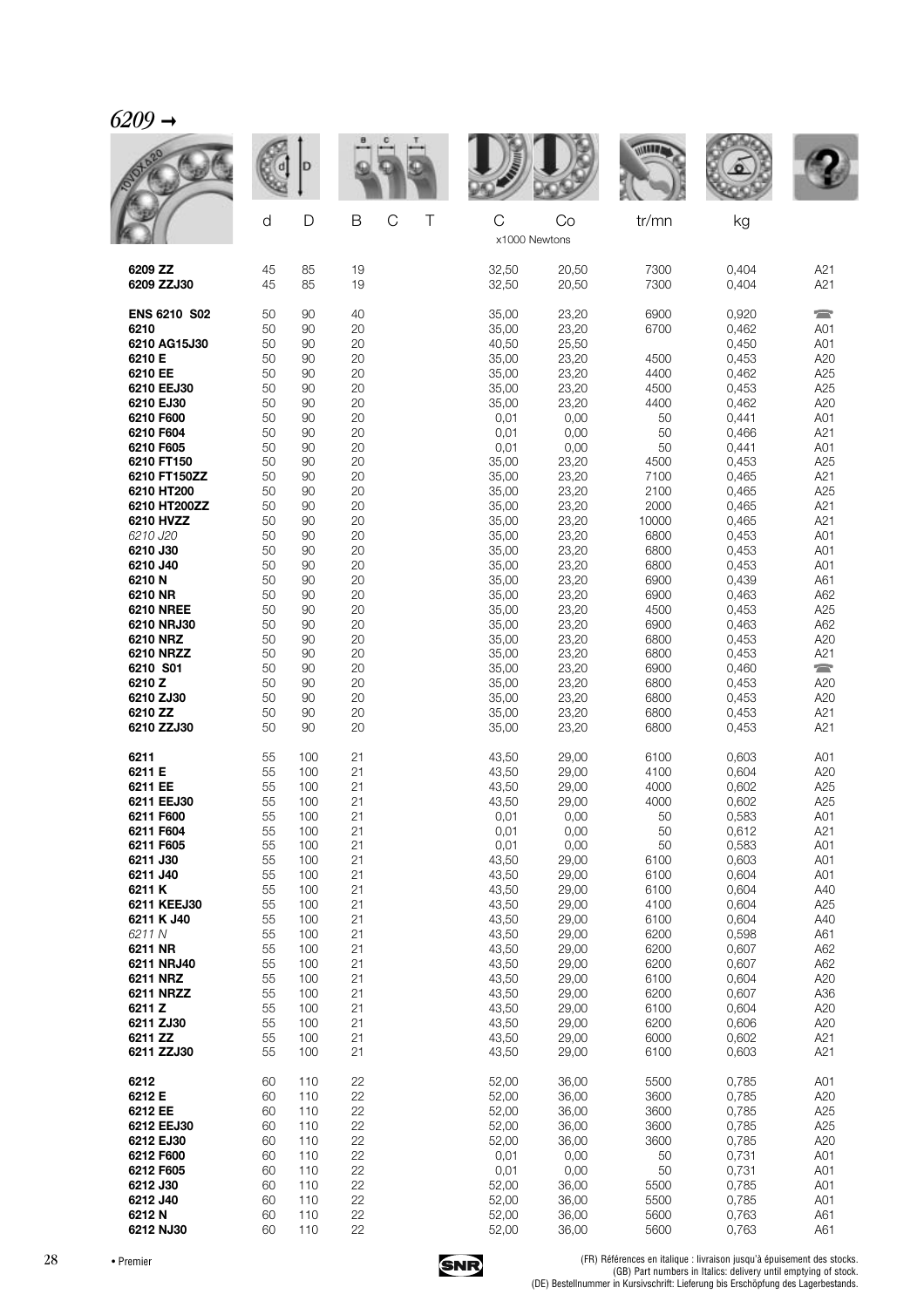|            |    | D   |                       |       |                     | <b>WALLE</b> |       |     |
|------------|----|-----|-----------------------|-------|---------------------|--------------|-------|-----|
|            | d  | D   | $\mathsf C$<br>Τ<br>B | C     | Co<br>x1000 Newtons | tr/mn        | kg    |     |
| 6212 NR    | 60 | 110 | 22                    | 52,00 | 36,00               | 5500         | 0,785 | A62 |
| 6212 NRZ   | 60 | 110 | 22                    | 52,00 | 36,00               | 5500         | 0,785 | A20 |
| 6212 Z     | 60 | 110 | 22                    | 52,00 | 36,00               | 5600         | 0,790 | A20 |
| 6212 ZJ30  | 60 | 110 | 22                    | 52,00 | 36.00               | 5500         | 0,785 | A20 |
| 6212 ZZ    | 60 | 110 | 22                    | 52,00 | 36,00               | 5500         | 0,785 | A21 |
| 6212 ZZJ30 | 60 | 110 | 22                    | 52,00 | 36,00               | 5500         | 0,785 | A21 |
| 6213       | 65 | 120 | 23                    | 57,00 | 40,00               | 5100         | 0,991 | A01 |
| 6213 E     | 65 | 120 | 23                    | 57,00 | 40,00               | 3500         | 0,986 | A20 |
| 6213 EE    | 65 | 120 | 23                    | 57,00 | 40,00               | 3400         | 0,991 | A25 |
| 6213 EEJ30 | 65 | 120 | 23                    | 57,00 | 40,00               | 3400         | 0,991 | A25 |
| 6213 F600  | 65 | 120 | 23                    | 0,01  | 0,00                | 50           | 0,944 | A01 |
| 6213 F604  | 65 | 120 | 23                    | 0,01  | 0,00                | 50           | 0,980 | A21 |
| 6213 F605  | 65 | 120 | 23                    | 0,01  | 0,00                | 50           | 0,944 | A01 |
| 6213 FT150 | 65 | 120 | 23                    | 57,00 | 40,00               | 3600         | 1,003 | A25 |
| 6213 J20   | 65 | 120 | 23                    | 57,00 | 40,00               | 5100         | 0,991 | A01 |
| 6213 J30   | 65 | 120 | 23                    | 57,00 | 40,00               | 5100         | 0,991 | A01 |
| 6213N      | 65 | 120 | 23                    | 57,00 | 40,00               | 5100         | 0,990 | A61 |
| 6213 NJ30  | 65 | 120 | 23                    | 57,00 | 40,00               | 5100         | 0,990 | A61 |
| 6213 NR    | 65 | 120 | 23                    | 57,00 | 40,00               | 5100         | 0,990 | A62 |
| 6213 NRJ30 | 65 | 120 | 23                    | 57,00 | 40,00               | 5100         | 0,990 | A62 |
| 6213 Z     | 65 | 120 | 23                    | 57,00 | 40,00               | 5100         | 0,991 | A20 |
| 6213 ZZ    | 65 | 120 | 23                    | 57,00 | 40,00               | 5100         | 0,991 | A21 |
| 6213 ZZJ30 | 65 | 120 | 23                    | 57,00 | 40,00               | 5100         | 0,991 | A21 |
| 6214       | 70 | 125 | 24                    | 62,00 | 44,00               | 4900         | 1,055 | A01 |
| 6214 E     | 70 | 125 | 24                    | 62,00 | 44,00               | 3200         | 1,055 | A20 |
| 6214 EE    | 70 | 125 | 24                    | 62,00 | 44,00               | 3200         | 1,055 | A25 |
| 6214 EEJ30 | 70 | 125 | 24                    | 62,00 | 44,00               | 3200         | 1,055 | A25 |
| 6214 F600  | 70 | 125 | 24                    | 0,01  | 0,00                | 50           | 1,028 | A01 |
| 6214 F605  | 70 | 125 | 24                    | 0,01  | 0,00                | 50           | 1,028 | A01 |
| 6214 J20   | 70 | 125 | 24                    | 62,00 | 44,00               | 4900         | 1,055 | A01 |
| 6214 J30   | 70 | 125 | 24                    | 62,00 | 44,00               | 4900         | 1,055 | A01 |
| 6214 Z     | 70 | 125 | 24                    | 62,00 | 44,00               | 4900         | 1,055 | A20 |
| 6214 ZZ    | 70 | 125 | 24                    | 62,00 | 44,00               | 4900         | 1,055 | A21 |
| 6214 ZZJ30 | 70 | 125 | 24                    | 62,00 | 44,00               | 4900         | 1,055 | A21 |
| 6215       | 75 | 130 | 25                    | 67,00 | 48,00               | 4600         | 1,190 | A01 |
| 6215 EE    | 75 | 130 | 25                    | 67,00 | 48,00               | 3100         | 1,190 | A25 |
| 6215 EEJ30 | 75 | 130 | 25                    | 67,00 | 48,00               | 3100         | 1,190 | A25 |
| 6215 J30   | 75 | 130 | 25                    | 67,00 | 48,00               | 4600         | 1,190 | A01 |
| 6215 ZZ    | 75 | 130 | 25                    | 67,00 | 48,00               | 4600         | 1,190 | A21 |
| 6215 ZZJ30 | 75 | 130 | 25                    | 67,00 | 48,00               | 4600         | 1,190 | A21 |
| 6216       | 80 | 140 | 26                    | 73,00 | 53,00               | 4300         | 1,420 | A01 |
| 6216 EE    | 80 | 140 | 26                    | 73,00 | 53,00               | 2900         | 1,420 | A25 |
| 6216 EEJ30 | 80 | 140 | 26                    | 73,00 | 53,00               | 2900         | 1,420 | A25 |
| 6216 J30   | 80 | 140 | 26                    | 73,00 | 53,00               | 4300         | 1,420 | A01 |
| 6216 ZZ    | 80 | 140 | 26                    | 73,00 | 53,00               | 4300         | 1,420 | A21 |
| 6216 ZZJ30 | 80 | 140 | 26                    | 73,00 | 53,00               | 4300         | 1,420 | A21 |
| 6217       | 85 | 150 | 28                    | 84,00 | 62,00               | 4000         | 1,820 | A01 |
| 6217 EE    | 85 | 150 | 28                    | 84,00 | 62,00               | 2700         | 1,850 | A25 |
| 6217 EEJ30 | 85 | 150 | 28                    | 84,00 | 62,00               | 2700         | 1,850 | A25 |
| 6217 F600  | 85 | 150 | 28                    | 0,01  | 0,00                | 50           | 1,774 | A01 |
| 6217 J20   | 85 | 150 | 28                    | 83,00 | 64,00               | 4100         | 1,770 | A01 |
| 6217 J30   | 85 | 150 | 28                    | 84,00 | 62,00               | 4000         | 1,820 | A01 |
| 6217 N     | 85 | 150 | 28                    | 83,00 | 64,00               | 4100         | 1,776 | A61 |
| 6217 ZZ    | 85 | 150 | 28                    | 84,00 | 62,00               | 4000         | 1,840 | A21 |
| 6217 ZZJ30 | 85 | 150 | 28                    | 84,00 | 62,00               | 4000         | 1,840 | A21 |
| 6218       | 90 | 160 | 30                    | 96,00 | 71,00               | 3800         | 2,180 | A01 |
| 6218 EE    | 90 | 160 | 30                    | 96,00 | 71,00               | 2500         | 2,250 | A25 |
| 6218 EEJ30 | 90 | 160 | 30                    | 96,00 | 71,00               | 2500         | 2,250 | A25 |
| 6218 J30   | 90 | 160 | 30                    | 96,00 | 71,00               | 3800         | 2,250 | A01 |
| 6218 ZZ    | 90 | 160 | 30                    | 96,00 | 71,00               | 3800         | 2,250 | A21 |



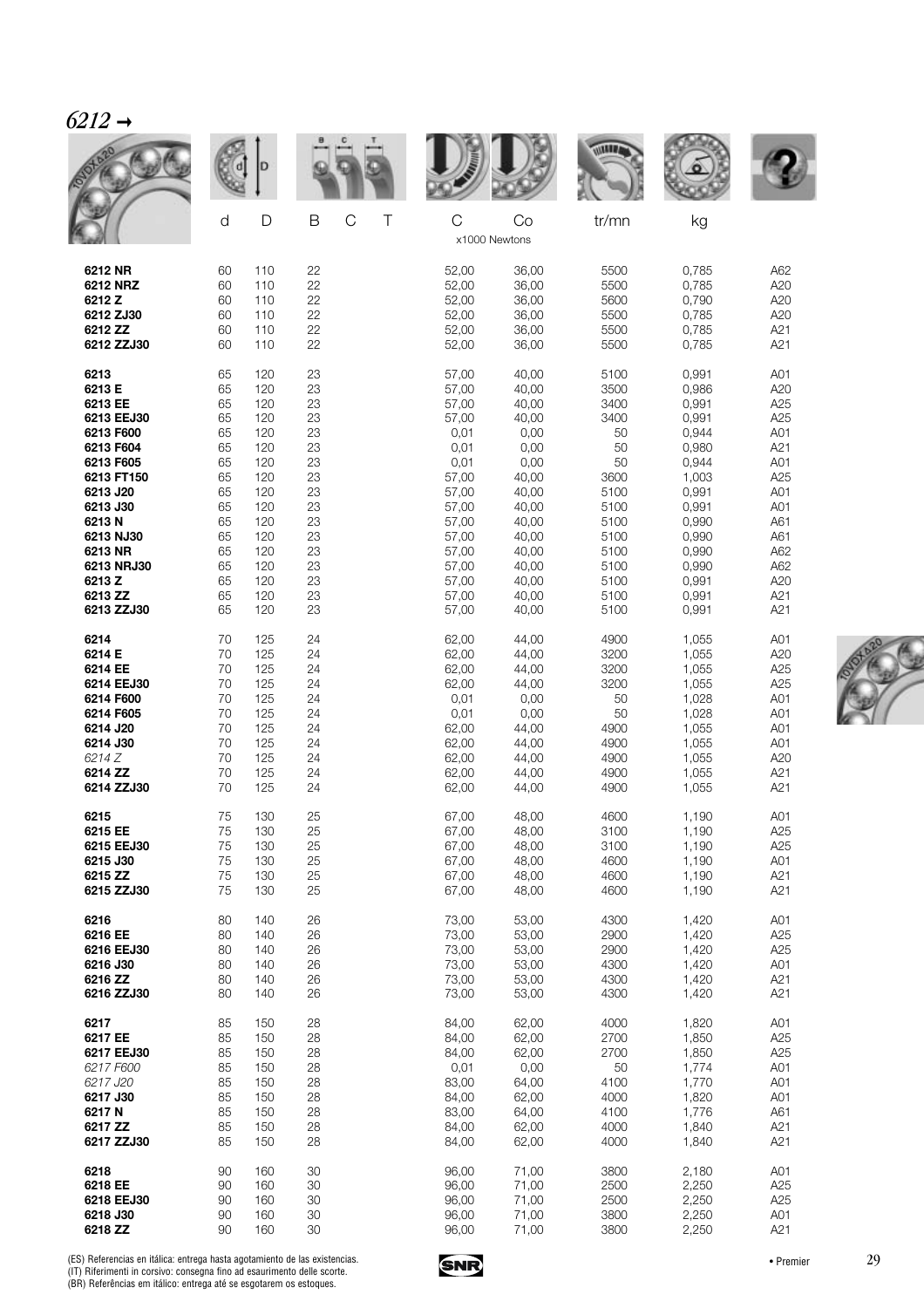|               |     |     |    |        |                    |        | xоми  |        |     |
|---------------|-----|-----|----|--------|--------------------|--------|-------|--------|-----|
|               | d   | D   | B  | C<br>Τ | C<br>x1000 Newtons | Co     | tr/mn | kg     |     |
| 6218 ZZJ30    | 90  | 160 | 30 |        | 96,00              | 71,00  | 3800  | 2,250  | A21 |
| 6219          | 95  | 170 | 32 |        | 109,00             | 82,00  | 3600  | 2,800  | A01 |
| 6219 EE       | 95  | 170 | 32 |        | 109,00             | 82,00  | 2400  | 2,800  | A25 |
| 6219 EEJ30    | 95  | 170 | 32 |        | 109,00             | 82,00  | 2400  | 2,800  | A25 |
| 6219 J30      | 95  | 170 | 32 |        | 109,00             | 82,00  | 3600  | 2,800  | A01 |
| 6219 J40      | 95  | 170 | 32 |        | 109,00             | 82,00  | 3600  | 2,570  | A01 |
| 6219 Z        | 95  | 170 | 32 |        | 109,00             | 82,00  | 3500  | 2,780  | A20 |
| 6219 ZZ       | 95  | 170 | 32 |        | 109,00             | 82,00  | 3600  | 2,670  | A21 |
| 6219 ZZJ30    | 95  | 170 | 32 |        | 109,00             | 82,00  | 3600  | 2,794  | A21 |
| 6220          | 100 | 180 | 34 |        | 122,00             | 93,00  | 3400  | 3,129  | A01 |
| 6220 EE       | 100 | 180 | 34 |        | 122,00             | 93,00  | 2300  | 3,120  | A25 |
| 6220 EEJ30    | 100 | 180 | 34 |        | 122,00             | 93,00  | 2200  | 3,170  | A25 |
| 6220 F600     | 100 | 180 | 34 |        | 0,01               | 0,00   | 50    | 3,127  | A01 |
| 6220 J30      | 100 | 180 | 34 |        | 122,00             | 93,00  | 3400  | 3,129  | A01 |
| 6220 ZZ       | 100 | 180 | 34 |        | 122,00             | 93,00  | 3400  | 3,187  | A21 |
| 6220 ZZJ30    | 100 | 180 | 34 |        | 122,00             | 93,00  | 3400  | 3,187  | A21 |
| 6221          | 105 | 190 | 36 |        | 133.00             | 104,00 | 3200  | 3,860  | A01 |
| 6221 J30      | 105 | 190 | 36 |        | 133,00             | 104,00 | 3200  | 3,860  | A01 |
| 6222          | 110 | 200 | 38 |        | 144,00             | 117,00 | 3100  | 3,860  | A01 |
| 6222 J30      | 110 | 200 | 38 |        | 144,00             | 117,00 | 3100  | 4,570  | A01 |
| 6224          | 120 | 215 | 40 |        | 145,00             | 123,00 | 2800  | 5,600  | A01 |
| 6224 J30      | 120 | 215 | 40 |        | 145,00             | 123,00 | 2800  | 5,600  | A01 |
| 6226          | 130 | 230 | 40 |        | 167,00             | 146,00 | 2600  | 6,220  | A01 |
| 6226 J30      | 130 | 230 | 40 |        | 167,00             | 146,00 | 2600  | 6,220  | A01 |
| 6228          | 140 | 250 | 42 |        | 177,00             | 165,00 | 2400  | 7,470  | A01 |
| 6230          | 150 | 270 | 45 |        | 176,00             | 168,00 | 2200  | 10,300 | A01 |
| 6232 M        | 160 | 290 | 48 |        | 199,00             | 203,00 | 2100  | 14,300 | A01 |
| 6232 MJ30     | 160 | 290 | 48 |        | 199,00             | 203,00 | 2100  | 14,684 | A01 |
| 6234 MJ30     | 170 | 310 | 52 |        | 212,00             | 224,00 | 2000  | 17,700 | A01 |
| 6236 MJ30     | 180 | 320 | 52 |        | 226,00             | 244,00 | 1900  | 18,300 | A01 |
| 6238 MJ30     | 190 | 340 | 55 |        | 255,00             | 280,00 | 1800  | 22,200 | A01 |
| 6240 MJ30     | 200 | 360 | 58 |        | 270,00             | 310,00 | 1700  | 26,500 | A01 |
| 6300          | 10  | 35  | 11 |        | 7,60               | 3,45   | 19000 | 0,055  | A01 |
| 6300 EE       | 10  | 35  | 11 |        | 7,60               | 3,45   | 13000 | 0,055  | A25 |
| 6300 EEJ30    | 10  | 35  | 11 |        | 8,10               | 3,45   | 13000 | 0,053  | A25 |
| 6300 FT150ZZ  | 10  | 35  | 11 |        | 8,10               | 3,45   | 22000 | 0,053  | A21 |
| 6300 J30      | 10  | 35  | 11 |        | 8,10               | 3,45   | 20000 | 0,053  | A01 |
| 6300 ZZ       | 10  | 35  | 11 |        | 7,60               | 3,45   | 19000 | 0,055  | A21 |
| 6300 ZZJ30    | 10  | 35  | 11 |        | 8,10               | 3,45   | 20000 | 0,053  | A21 |
| 6301          | 12  | 37  | 12 |        | 9,70               | 4,20   | 18000 | 0,060  | A01 |
| 6301 EE       | 12  | 37  | 12 |        | 9,70               | 4,20   | 12000 | 0,060  | A25 |
| 6301 EEJ30    | 12  | 37  | 12 |        | 9,70               | 4,20   | 12000 | 0,062  | A25 |
| 6301 FT150ZZ  | 12  | 37  | 12 |        | 9,70               | 4,20   | 20000 | 0,060  | A21 |
| 6301 J30      | 12  | 37  | 12 |        | 9,70               | 4,20   | 18000 | 0,060  | A01 |
| 6301 Z        | 12  | 37  | 12 |        | 9,70               | 4,20   | 18000 | 0,062  | A20 |
| 6301 ZZ       | 12  | 37  | 12 |        | 9,70               | 4,20   | 18000 | 0,062  | A21 |
| 6301 ZZJ30    | 12  | 37  | 12 |        | 9,70               | 4,20   | 18000 | 0,062  | A21 |
| 6301 ZZJ30D43 | 12  | 37  | 12 |        | 9,70               | 4,20   | 18000 | 0,062  | A21 |
| 6302          | 15  | 42  | 13 |        | 11,30              | 5,40   | 16000 | 0,083  | A01 |
| 6302 E        | 15  | 42  | 13 |        | 11,30              | 5,40   | 11000 | 0,085  | A20 |
| 6302 EE       | 15  | 42  | 13 |        | 11,30              | 5,40   | 11000 | 0,083  | A25 |
| 6302 EEJ30    | 15  | 42  | 13 |        | 11,30              | 5,40   | 11000 | 0,083  | A25 |
| 6302 EEJ30D43 | 15  | 42  | 13 |        | 11,30              | 5,40   | 11000 | 0,083  | A25 |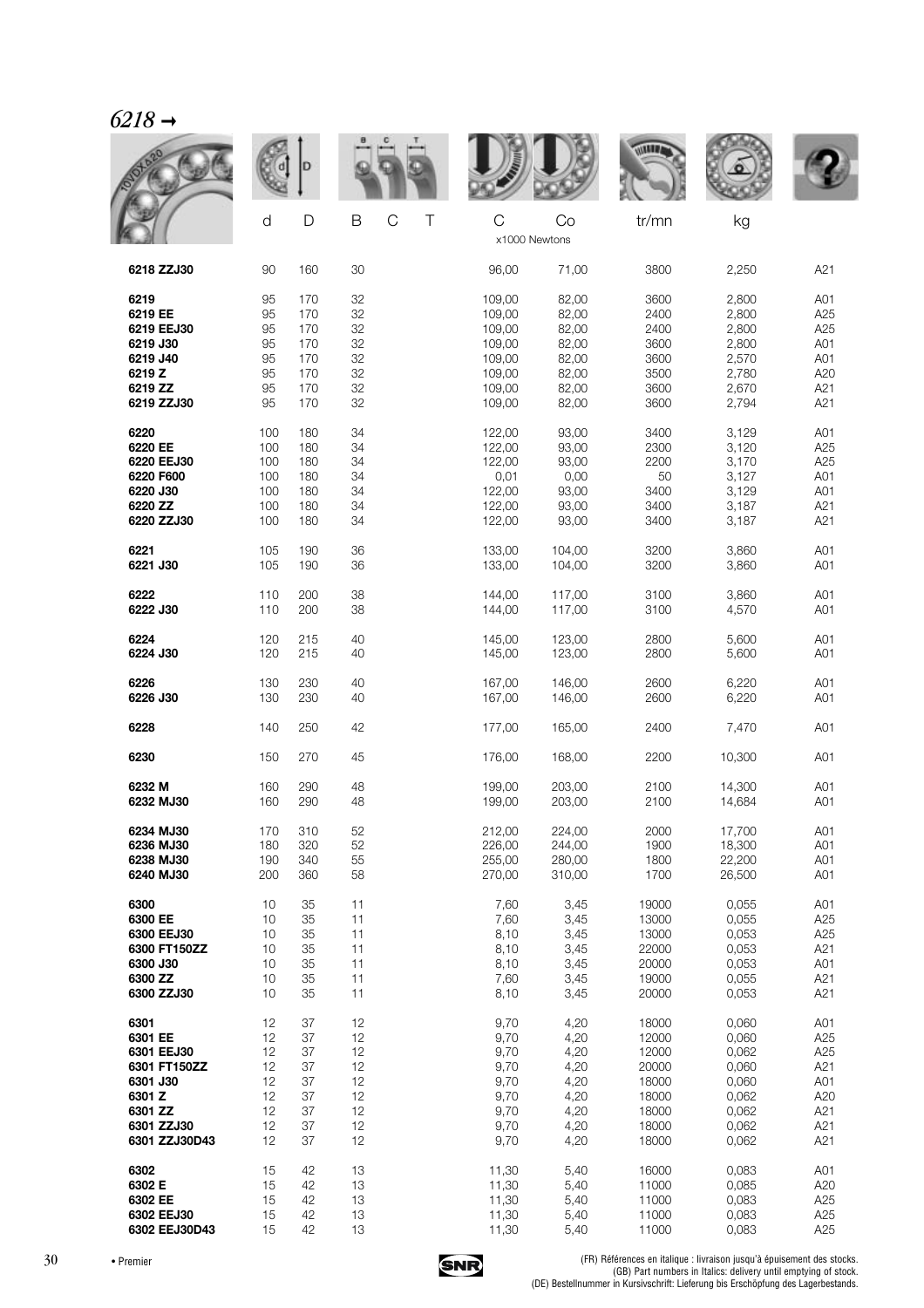| ٠ |  |
|---|--|
|   |  |

|                  |    |    |                       |                    |       | <b>WALLE</b> |       |     |
|------------------|----|----|-----------------------|--------------------|-------|--------------|-------|-----|
|                  | d  | D  | B<br>$\mathsf C$<br>Τ | C<br>x1000 Newtons | Co    | tr/mn        | kg    |     |
| 6302 F086        | 15 | 42 | 13                    | 11,30              | 5,40  | 11000        | 0,083 | A24 |
| 6302 FT150ZZ     | 15 | 42 | 13                    | 11,30              | 5,40  | 17000        | 0,083 | A21 |
| 6302 J30         | 15 | 42 | 13                    | 11,40              | 5,40  | 15000        | 0,083 | A01 |
| 6302 Z           | 15 | 42 | 13                    | 11,30              | 5,40  | 16000        | 0,083 | A20 |
| 6302 ZZ          | 15 | 42 | 13                    | 11,30              | 5,40  | 16000        | 0,083 | A21 |
| 6302 ZZJ30       | 15 | 42 | 13                    | 11,30              | 5,40  | 16000        | 0,083 | A21 |
| 11R 6303         | 17 | 47 | 14                    | 13,50              | 6,60  | 14000        | 0,115 | A01 |
| 6303             | 17 | 47 | 14                    | 13,60              | 6,60  | 14000        | 0,113 | A01 |
| 6303 EE          | 17 | 47 | 14                    | 13,60              | 6,60  | 9300         | 0,113 | A25 |
| 6303 EEJ30       | 17 | 47 | 14                    | 13,60              | 6,60  | 9300         | 0,113 | A25 |
| 6303 EJ30        | 17 | 47 | 14                    | 13,60              | 6,60  | 9300         | 0,113 | A20 |
| 6303 FT150       | 17 | 47 | 14                    | 13,60              | 6,60  | 10000        | 0,113 | A25 |
| 6303 FT150ZZ     | 17 | 47 | 14                    | 13,60              | 6,60  | 14000        | 0,111 | A21 |
| 6303 G15J30      | 17 | 47 | 14                    | 13,60              | 6,60  | 14000        | 0,110 | A01 |
| 6303 J30         | 17 | 47 | 14                    | 13,60              | 6,60  | 14000        | 0,113 | A01 |
| 6303 Z           | 17 | 47 | 14                    | 13,60              | 6,60  | 14000        | 0,113 | A20 |
| 6303 ZZ          | 17 | 47 | 14                    | 13,60              | 6,60  | 14000        | 0,113 | A21 |
| 6303 ZZJ30       | 17 | 47 | 14                    | 13,60              | 6,60  | 14000        | 0,113 | A21 |
| 6304             | 20 | 52 | 15                    | 15,90              | 7,90  | 12000        | 0,140 | A01 |
| 6304 E           | 20 | 52 | 15                    | 15,90              | 7,90  | 8600         | 0,147 | A20 |
| 6304 EE          | 20 | 52 | 15                    | 15,90              | 7,90  | 8600         | 0,140 | A25 |
| 6304 EEJ30       | 20 | 52 | 15                    | 15,90              | 7,90  | 8600         | 0,147 | A25 |
| 6304 EEJ30D43    | 20 | 52 | 15                    | 15,90              | 7,90  | 8600         | 0,141 | A25 |
| 6304 EJ30        | 20 | 52 | 15                    | 15,90              | 7,90  | 8600         | 0,147 | A20 |
| 6304 F502A       | 20 | 52 | 15                    | 15,90              | 7,90  | 8600         | 0,141 | A25 |
| 6304 FT150       | 20 | 52 | 15                    | 15,90              | 7,90  | 9200         | 0,147 | A25 |
| 6304 FT150ZZ     | 20 | 52 | 15                    | 15,90              | 7,90  | 13000        | 0,147 | A21 |
| 6304 G15J30      | 20 | 52 | 15                    | 15,90              | 7,90  | 12000        | 0,138 | A01 |
| 6304 HT200       | 20 | 52 | 15                    | 15,90              | 7,90  | 4100         | 0,147 | A25 |
| 6304 HT200ZZ     | 20 | 52 | 15                    | 15,90              | 7,90  | 4100         | 0,147 | A21 |
| 6304 J30         | 20 | 52 | 15                    | 15,90              | 7,90  | 12000        | 0,145 | A01 |
| 6304 LTZZ        | 20 | 52 | 15                    | 15,90              | 7,90  | 12000        | 0,135 | A21 |
| 6304 NEE         | 20 | 52 | 15                    | 15,90              | 7,90  | 8600         | 0,147 | A38 |
| 6304 NEEJ30      | 20 | 52 | 15                    | 15,90              | 7,90  | 8600         | 0,141 | A38 |
| 6304 NR          | 20 | 52 | 15                    | 15,90              | 7,90  | 12000        | 0,145 | A62 |
| <b>6304 NREE</b> | 20 | 52 | 15                    | 15,90              | 7,90  | 8600         | 0,147 | A39 |
| 6304 NRZ         | 20 | 52 | 15                    | 15,90              | 7,90  | 12000        | 0,145 | A20 |
| 6304 Z           | 20 | 52 | 15                    | 15,90              | 7,90  | 12000        | 0,147 | A20 |
| 6304 ZZ          | 20 | 52 | 15                    | 15,90              | 7,90  | 12000        | 0,140 | A21 |
| 6304 ZZJ30       | 20 | 52 | 15                    | 15,90              | 7,90  | 12000        | 0,147 | A21 |
| 6304 ZZJ30D43    | 20 | 52 | 15                    | 15,90              | 7,90  | 12000        | 0,141 | A21 |
| 10X 6305 F339B   | 17 | 62 | 17                    | 23,60              | 12,10 | 7100         | 0,225 | A25 |
| 6305             | 25 | 62 | 17                    | 23,60              | 12,10 | 10000        | 0,225 | A01 |
| 6305 AG15J30     | 25 | 62 | 17                    | 26,50              | 13,50 | 11000        | 0,220 | A01 |
| 6305 E           | 25 | 62 | 17                    | 23,60              | 12,10 | 7100         | 0,225 | A20 |
| 6305 EE          | 25 | 62 | 17                    | 23,60              | 12,10 | 7100         | 0,225 | A25 |
| 6305 EEJ30       | 25 | 62 | 17                    | 23,60              | 12,10 | 7100         | 0,225 | A25 |
| 6305 EEJ30D43    | 25 | 62 | 17                    | 23,60              | 12,10 | 7100         | 0,225 | A25 |
| 6305 EEJ40       | 25 | 62 | 17                    | 23,60              | 12,10 | 7100         | 0,225 | A25 |
| 6305 F600        | 25 | 62 | 17                    | 0,01               | 0,00  | 50           | 0,235 | A01 |
| 6305 F605        | 25 | 62 | 17                    | 0,01               | 0,00  | 50           | 0,235 | A01 |
| 6305 FT150       | 25 | 62 | 17                    | 23,60              | 12,10 | 7600         | 0,225 | A25 |
| 6305 FT150ZZ     | 25 | 62 | 17                    | 23,60              | 12,10 | 11000        | 0,225 | A21 |
| 6305 HT200       | 25 | 62 | 17                    | 23,60              | 12,10 | 3400         | 0,225 | A25 |
| 6305 HT200ZZ     | 25 | 62 | 17                    | 23,60              | 12,10 | 3400         | 0,225 | A21 |
| 6305 J30         | 25 | 62 | 17                    | 23,60              | 12,10 | 10000        | 0,225 | A01 |
| 6305 J40         | 25 | 62 | 17                    | 23,60              | 12,10 | 10000        | 0,225 | A01 |
| 6305N            | 25 | 62 | 17                    | 23,60              | 12,10 | 10000        | 0,225 | A61 |
| 6305 NR          | 25 | 62 | 17                    | 23,60              | 12,10 | 10000        | 0,225 | A62 |
| <b>6305 NREE</b> | 25 | 62 | 17                    | 23,60              | 12,10 | 7100         | 0,225 | A39 |
| 6305 NRJ30       | 25 | 62 | 17                    | 23,60              | 12,10 | 10000        | 0,225 | A62 |
| 6305 NRZ         | 25 | 62 | 17                    | 23,60              | 12,10 | 10000        | 0,225 | A20 |
| 6305 NRZZ        | 25 | 62 | 17                    | 23,60              | 12,10 | 10000        | 0,225 | A36 |



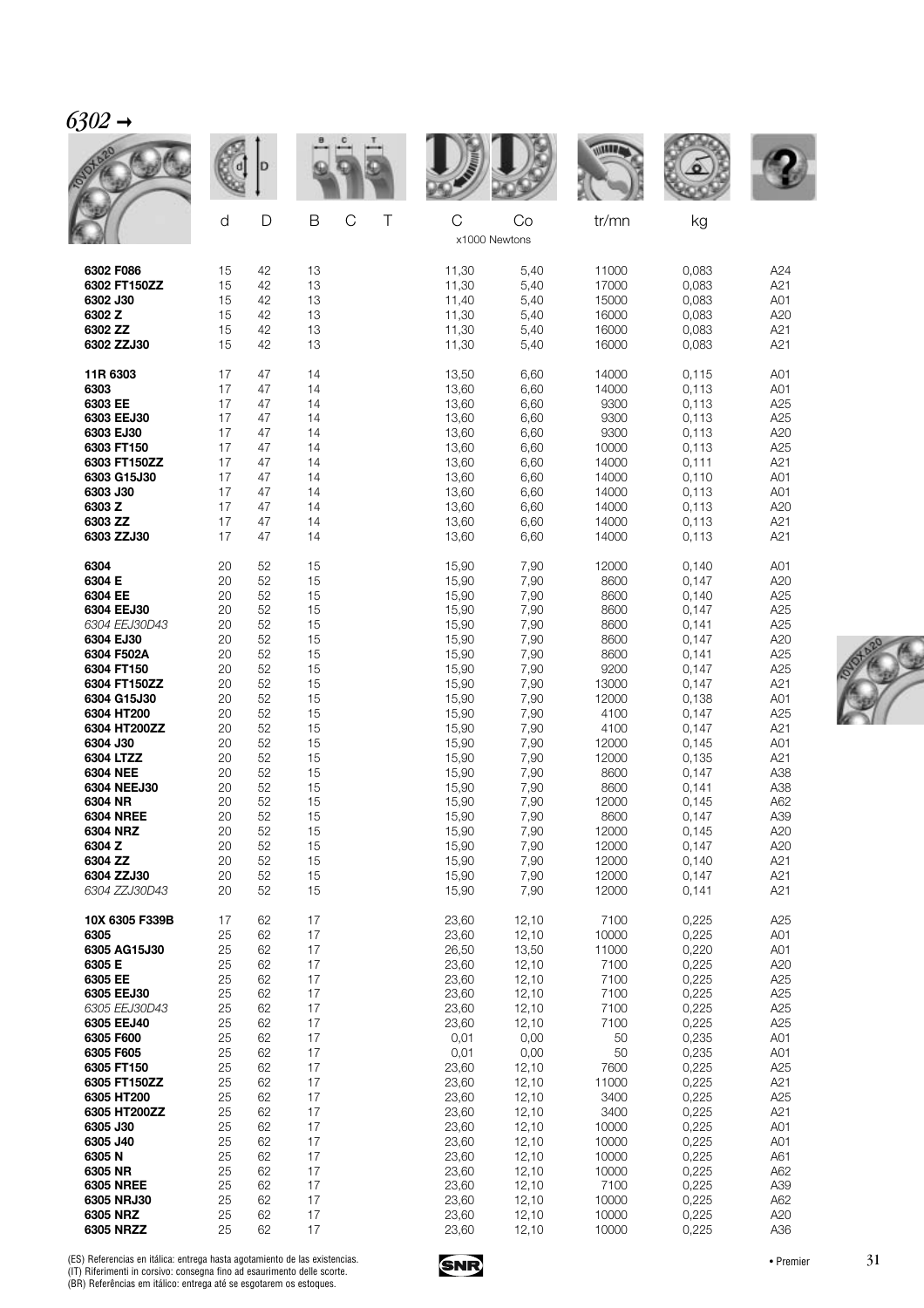| 630 <sup>5</sup> |  |
|------------------|--|
|------------------|--|

|                  |    | D  |    |        |                    |       |       |       |                          |
|------------------|----|----|----|--------|--------------------|-------|-------|-------|--------------------------|
|                  | d  | D  | B  | C<br>Τ | C<br>x1000 Newtons | Co    | tr/mn | kg    |                          |
| 6305 Z           | 25 | 62 | 17 |        | 23,60              | 12,10 | 10000 | 0,225 | A20                      |
| 6305 ZZ          | 25 | 62 | 17 |        | 23,60              | 12,10 | 10000 | 0,225 | A21                      |
| 6305 ZZJ30       | 25 | 62 | 17 |        | 23,60              | 12,10 | 10000 | 0,225 | A21                      |
| 6305 ZZJ30D43    | 25 | 62 | 17 |        | 23,60              | 12,10 | 10000 | 0,225 | A21                      |
| 6306             | 30 | 72 | 19 |        | 28,00              | 15,80 | 8900  | 0,346 | A01                      |
| 6306 E           | 30 | 72 | 19 |        | 28,00              | 15,80 | 5800  | 0,346 | A20                      |
| 6306 EE          | 30 | 72 | 19 |        | 28,00              | 15,80 | 5800  | 0,346 | A25                      |
| 6306 EE3D43      | 30 | 72 | 19 |        | 28,00              | 15,80 | 5800  | 0,346 | A25                      |
| 6306 EEJ30       | 30 | 72 | 19 |        | 28,00              | 15,80 | 5900  | 0,346 | A25                      |
| 6306 EEJ30D43    | 30 | 72 | 19 |        | 28,00              | 15,80 | 5800  | 0,346 | A25                      |
| 6306 EEJ40       | 30 | 72 | 19 |        | 28,00              | 15,80 | 5800  | 0,346 | A25                      |
| 6306 EG15        | 30 | 72 | 19 |        | 28,00              | 15,80 | 5800  | 0,346 | A20                      |
| 6306 EJ40        | 30 | 72 | 19 |        | 28,00              | 15,80 | 5800  | 0,346 | A20                      |
| 6306 F600        | 30 | 72 | 19 |        | 0,01               | 0,00  | 50    | 0,347 | A01                      |
| 6306 F605        | 30 | 72 | 19 |        | 0,01               | 0,00  | 50    | 0,347 | A01                      |
| 6306 FT150       | 30 | 72 | 19 |        | 28,00              | 15,80 | 6400  | 0,346 | A25                      |
| 6306 FT150ZZ     | 30 | 72 | 19 |        | 28,00              | 15,80 | 9600  | 0,346 | A21                      |
| 6306 HT200       | 30 | 72 | 19 |        | 28,00              | 15,80 | 2900  | 0,346 | A25                      |
| 6306 HT200ZZ     | 30 | 72 | 19 |        | 28,00              | 15,80 | 2900  | 0,346 | A21                      |
| 6306 J30         | 30 | 72 | 19 |        | 28,00              | 15,80 | 8900  | 0,346 | A01                      |
| 6306 J40         | 30 | 72 | 19 |        | 28,00              | 15,80 | 8900  | 0,346 | A01                      |
| 6306 N           | 30 | 72 | 19 |        | 28,00              | 15,80 | 8900  | 0,346 | A61                      |
| 6306 NR          | 30 | 72 | 19 |        | 28,00              | 15,80 | 8900  | 0,346 | A62                      |
| <b>6306 NREE</b> | 30 | 72 | 19 |        | 28,00              | 15,80 | 5800  | 0,346 | A39                      |
| 6306 NREEJ30     | 30 | 72 | 19 |        | 28,00              | 15,80 | 5800  | 0,346 | A39                      |
| 6306 NRJ30       | 30 | 72 | 19 |        | 28,00              | 15,80 | 8900  | 0,346 | A62                      |
| 6306 NRZ         | 30 | 72 | 19 |        | 28,00              | 15,80 | 8900  | 0,346 | A20                      |
| 6306 NRZZ        | 30 | 72 | 19 |        | 28,00              | 15,80 | 8900  | 0,346 | A36                      |
| 6306 Z           | 30 | 72 | 19 |        | 28,00              | 15,80 | 8900  | 0,346 | A20                      |
| 6306 ZJ30        | 30 | 72 | 19 |        | 28,00              | 15,80 | 8800  | 0,346 | A20                      |
| 6306 ZZ          | 30 | 72 | 19 |        | 28,00              | 15,80 | 8900  | 0,346 | A21                      |
| 6306 ZZJ30       | 30 | 72 | 19 |        | 28,00              | 15,80 | 8900  | 0,346 | A21                      |
| 6306 ZZJ30D43    | 30 | 72 | 19 |        | 28,00              | 15,80 | 8900  | 0,346 | A21                      |
| 6307             | 35 | 80 | 21 |        | 33,50              | 19,20 | 7800  | 0,454 | A01                      |
| 6307 ANRG15      | 35 | 80 | 21 |        | 39,50              | 21,50 | 8100  | 0,427 | A62                      |
| 6307 E           | 35 | 80 | 21 |        | 33,50              | 19,20 | 5200  | 0,454 | A20                      |
| 6307 EE          | 35 | 80 | 21 |        | 33,50              | 19,20 | 5200  | 0,454 | A25                      |
| 6307 EEJ30       | 35 | 80 | 21 |        | 33,50              | 19,20 | 5300  | 0,446 | A25                      |
| 6307 EEJ30D43    | 35 | 80 | 21 |        | 33,50              | 19,20 | 5300  | 0,446 | A25                      |
| 6307 EEJ40       | 35 | 80 | 21 |        | 33,50              | 19,20 | 5300  | 0,446 | A25                      |
| 6307 EJ40        | 35 | 80 | 21 |        | 33,50              | 19,10 | 5400  | 0,462 | A20                      |
| 6307 EY          | 35 | 80 | 21 |        | 33,50              | 19,10 | 5400  | 0,448 | A20                      |
| 6307 F699        | 35 | 80 | 21 |        | 33,50              | 19,20 | 5300  | 0,446 | $\overline{\phantom{a}}$ |
| 6307 FT150       | 35 | 80 | 21 |        | 33,50              | 19,20 | 5700  | 0,446 | A25                      |
| 6307 FT150ZZ     | 35 | 80 | 21 |        | 33,50              | 19,20 | 8600  | 0,446 | A21                      |
| 6307 HT200       | 35 | 80 | 21 |        | 33,50              | 19,10 | 5300  | 0,445 | A25                      |
| 6307 HT200ZZ     | 35 | 80 | 21 |        | 33,50              | 19,10 | 2600  | 0,470 | A21                      |
| 6307 J30         | 35 | 80 | 21 |        | 33,50              | 19,20 | 7800  | 0,454 | A01                      |
| 6307 J40         | 35 | 80 | 21 |        | 33,50              | 19,20 | 8000  | 0,446 | A01                      |
| 6307 N           | 35 | 80 | 21 |        | 33,50              | 19,20 | 8000  | 0,446 | A61                      |
| 6307 NJ30        | 35 | 80 | 21 |        | 33,50              | 19,20 | 8000  | 0,456 | A61                      |
| 6307 NR          | 35 | 80 | 21 |        | 33,50              | 19,20 | 8000  | 0,446 | A62                      |
| <b>6307 NREE</b> | 35 | 80 | 21 |        | 33,50              | 19,20 | 5300  | 0,446 | A39                      |
| 6307 NRJ30       | 35 | 80 | 21 |        | 33,50              | 19,20 | 5300  | 0,446 | A62                      |
| 6307 NRZ         | 35 | 80 | 21 |        | 33,50              | 19,20 | 8000  | 0,446 | A20                      |
| 6307 NRZZ        | 35 | 80 | 21 |        | 33,50              | 19,20 | 8000  | 0,446 | A36                      |
| 6307 Z           | 35 | 80 | 21 |        | 33,50              | 19,20 | 8000  | 0,446 | A20                      |
| 6307 ZJ30        | 35 | 80 | 21 |        | 33,50              | 19,20 | 8000  | 0,446 | A20                      |
| 6307 ZJ40        | 35 | 80 | 21 |        | 33,50              | 19,20 | 8000  | 0,446 | A20                      |
| 6307 ZZ          | 35 | 80 | 21 |        | 33,50              | 19,20 | 7800  | 0,454 | A21                      |
| 6307 ZZJ30       | 35 | 80 | 21 |        | 33,50              | 19,20 | 8000  | 0,446 | A21                      |
| 6307 ZZJ30D43    | 35 | 80 | 21 |        | 33,50              | 19,20 | 8000  | 0,446 | A21                      |
| 6307 ZZJ40       | 35 | 80 | 21 |        | 33,50              | 19,20 | 8000  | 0,446 | A21                      |

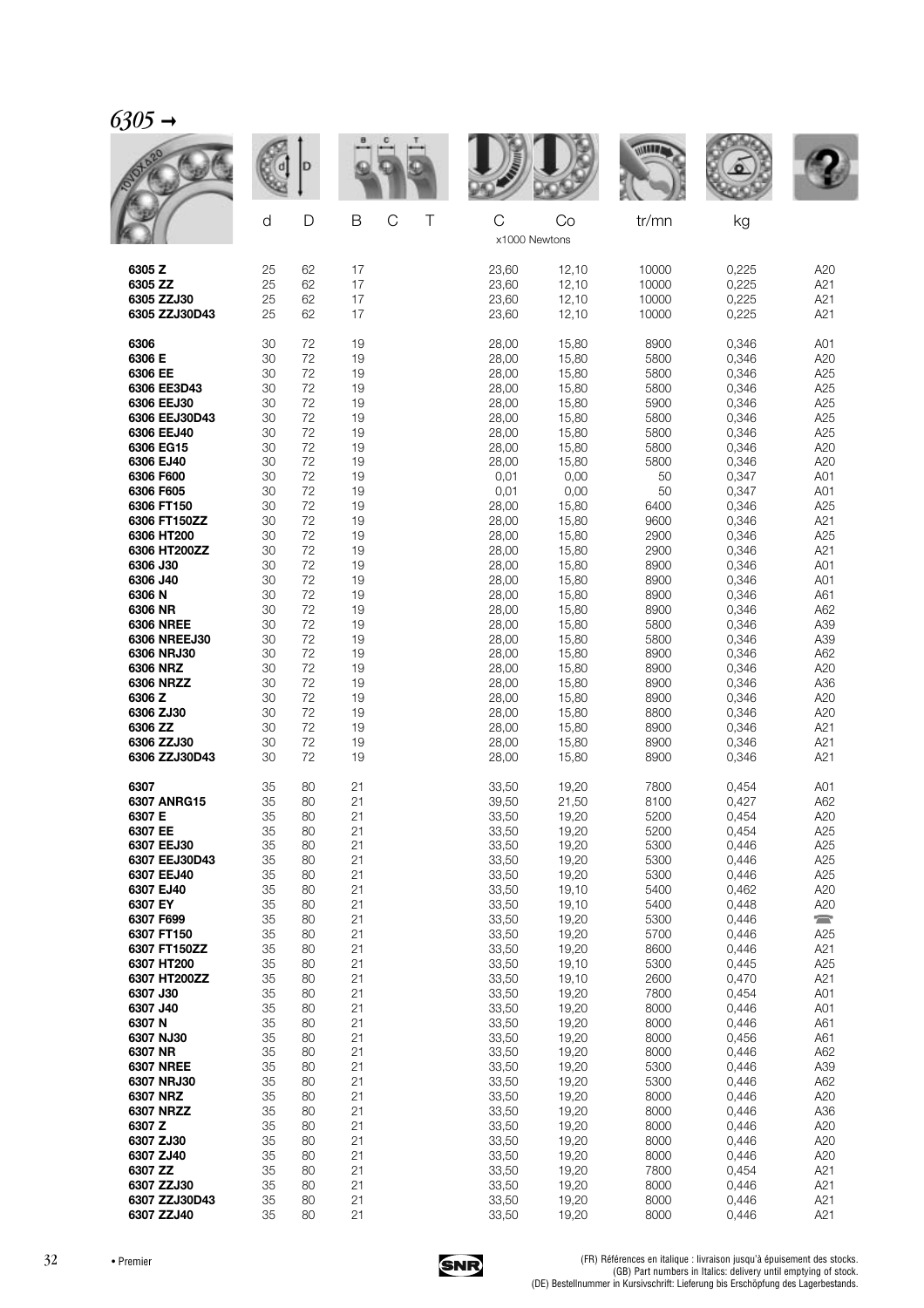|                                                                            |                                  |                                          |                                  |                    |                                                    |                                                    | <b>WALL</b>                                  |                                                    |                                        |
|----------------------------------------------------------------------------|----------------------------------|------------------------------------------|----------------------------------|--------------------|----------------------------------------------------|----------------------------------------------------|----------------------------------------------|----------------------------------------------------|----------------------------------------|
|                                                                            | d                                | D                                        | B                                | $\mathcal{C}$<br>Τ | C<br>x1000 Newtons                                 | Co                                                 | tr/mn                                        | kg                                                 |                                        |
| 6308                                                                       | 40                               | 90                                       | 23                               |                    | 40,50                                              | 23,90                                              | 7000                                         | 0,612                                              | A01                                    |
| 6308 E                                                                     | 40                               | 90                                       | 23                               |                    | 40,50                                              | 23,90                                              | 4700                                         | 0,612                                              | A20                                    |
| 6308 EE                                                                    | 40                               | 90                                       | 23                               |                    | 40,50                                              | 23,90                                              | 4700                                         | 0,612                                              | A25                                    |
| 6308 EE3D43                                                                | 40                               | 90                                       | 23                               |                    | 40,50                                              | 23,90                                              | 4800                                         | 0,612                                              | A25                                    |
| 6308 EEJ30                                                                 | 40                               | 90                                       | 23                               |                    | 40,50                                              | 23,90                                              | 4700                                         | 0,612                                              | A25                                    |
| 6308 EEJ30D43                                                              | 40                               | 90                                       | 23                               |                    | 40,50                                              | 23,90                                              | 4700                                         | 0,612                                              | A25                                    |
| 6308 EEJ40                                                                 | 40                               | 90                                       | 23                               |                    | 40,50                                              | 23,90                                              | 4700                                         | 0,612                                              | A25                                    |
| 6308 EJ30                                                                  | 40                               | 90                                       | 23                               |                    | 40,50                                              | 23,90                                              | 4700                                         | 0,612                                              | A20                                    |
| 6308 EJ40                                                                  | 40                               | 90                                       | 23                               |                    | 40,50                                              | 23,90                                              | 4700                                         | 0,612                                              | A20                                    |
| 6308 F700                                                                  | 40                               | 90                                       | 23                               |                    | 40,50                                              | 23,90                                              | 7800                                         | 0,644                                              | A34                                    |
| 6308 FT150<br>6308 FT150ZZ<br>6308 G15J30<br>6308 HT200<br>6308 HT200ZZ    | 40<br>40<br>40<br>40<br>40       | 90<br>90<br>90<br>90<br>90               | 23<br>23<br>23<br>23<br>23       |                    | 40,50<br>40,50<br>40,50<br>40,50<br>40,50          | 23,90<br>23,90<br>23,90<br>23,90<br>23,90          | 5100<br>7600<br>7000<br>2300<br>2300<br>7000 | 0,612<br>0,612<br>0,612<br>0,640<br>0,612          | A25<br>A21<br>A01<br>A25<br>A21        |
| 6308 J30<br>6308 J40<br>6308 N<br>6308 NJ30<br>6308 NR<br><b>6308 NREE</b> | 40<br>40<br>40<br>40<br>40<br>40 | 90<br>90<br>90<br>90<br>90<br>90         | 23<br>23<br>23<br>23<br>23<br>23 |                    | 40,50<br>40,50<br>40,50<br>40,50<br>40,50<br>40,50 | 23,90<br>23,90<br>23,90<br>23,90<br>23,90<br>23,90 | 7000<br>7200<br>7200<br>7000<br>4700         | 0,612<br>0,612<br>0,625<br>0,625<br>0,612<br>0,612 | A01<br>A01<br>A61<br>A61<br>A62<br>A39 |
| 6308 NREEJ30                                                               | 40                               | 90                                       | 23                               |                    | 40,50                                              | 23,90                                              | 4700                                         | 0,612                                              | A39                                    |
| 6308 NRJ30                                                                 | 40                               | 90                                       | 23                               |                    | 40,50                                              | 23,90                                              | 7000                                         | 0,612                                              | A62                                    |
| 6308 NRZ                                                                   | 40                               | 90                                       | 23                               |                    | 40,50                                              | 23,90                                              | 7000                                         | 0,612                                              | A20                                    |
| 6308 NRZZ                                                                  | 40                               | 90                                       | 23                               |                    | 40,50                                              | 23,90                                              | 7100                                         | 0,612                                              | A36                                    |
| 6308 Z                                                                     | 40                               | 90                                       | 23                               |                    | 40,50                                              | 23,90                                              | 7000                                         | 0,612                                              | A20                                    |
| 6308 ZJ30                                                                  | 40                               | 90                                       | 23                               |                    | 40,50                                              | 23,90                                              | 7000                                         | 0,612                                              | A20                                    |
| 6308 ZJ40                                                                  | 40                               | 90                                       | 23                               |                    | 40,50                                              | 23,90                                              | 7000                                         | 0,612                                              | A20                                    |
| 6308 ZZ                                                                    | 40                               | 90                                       | 23                               |                    | 40,50                                              | 23,90                                              | 7000                                         | 0,612                                              | A21                                    |
| 6308 ZZJ30                                                                 | 40                               | 90                                       | 23                               |                    | 40,50                                              | 23,90                                              | 7000                                         | 0,612                                              | A21                                    |
| 6308 ZZJ30D43                                                              | 40                               | 90                                       | 23                               |                    | 40,50                                              | 23,90                                              | 7000                                         | 0,612                                              | A21                                    |
| 6308 ZZJ40                                                                 | 40                               | 90                                       | 23                               |                    | 40,50                                              | 23,90                                              | 7000                                         | 0,612                                              | A21                                    |
| 10T 6309 J30<br>6309<br>6309 E<br>6309 EE<br>6309 EEJ30                    | 45<br>45<br>45<br>45             | 45 100 / 108<br>100<br>100<br>100<br>100 | 25<br>25<br>25<br>25<br>25       |                    | 53,00<br>53,00<br>53,00<br>53,00<br>53,00          | 31,50<br>31,50<br>31,50<br>31,50<br>31,50          | 6400<br>6200<br>4300<br>4200<br>4200         | 0,864<br>0,837<br>0,839<br>0,825<br>0,825          | A64<br>A01<br>A20<br>A25<br>A25        |
| 6309 EJ30                                                                  | 45                               | 100                                      | 25                               |                    | 53,00                                              | 31,50                                              | 4300                                         | 0,839                                              | A20                                    |
| 6309 F600                                                                  | 45                               | 100                                      | 25                               |                    | 0,01                                               | 0,00                                               | 50                                           | 0,831                                              | A01                                    |
| 6309 F603                                                                  | 45                               | 100                                      | 25                               |                    | 0,01                                               | 0,00                                               | 50                                           | 0,831                                              | A01                                    |
| 6309 F605                                                                  | 45                               | 100                                      | 25                               |                    | 0,01                                               | 0,00                                               | 50                                           | 0,831                                              | A01                                    |
| 6309 FT150                                                                 | 45                               | 100                                      | 25                               |                    | 53,00                                              | 31,50                                              | 4500                                         | 0,851                                              | A25                                    |
| 6309 FT150ZZ                                                               | 45                               | 100                                      | 25                               |                    | 53,00                                              | 31,50                                              | 6800                                         | 0,850                                              | A21                                    |
| 6309 HT200                                                                 | 45                               | 100                                      | 25                               |                    | 53,00                                              | 31,50                                              | 2000                                         | 0,850                                              | A25                                    |
| 6309 HT200ZZ                                                               | 45                               | 100                                      | 25                               |                    | 53,00                                              | 31,50                                              | 2000                                         | 0,850                                              | A21                                    |
| 6309 J30                                                                   | 45                               | 100                                      | 25                               |                    | 53,00                                              | 31,50                                              | 6200                                         | 0,837                                              | A01                                    |
| 6309 J40                                                                   | 45                               | 100                                      | 25                               |                    | 53,00                                              | 31,50                                              | 6400                                         | 0,825                                              | A01                                    |
| 6309 KEE                                                                   | 45                               | 100                                      | 25                               |                    | 53,00                                              | 31,50                                              | 4300                                         | 0,840                                              | A42                                    |
| 6309 N                                                                     | 45                               | 100                                      | 25                               |                    | 53,00                                              | 31,50                                              | 6400                                         | 0,825                                              | A61                                    |
| 6309 NJ30                                                                  | 45                               | 100                                      | 25                               |                    | 53,00                                              | 31,50                                              | 6400                                         | 0,833                                              | A61                                    |
| 6309 NR                                                                    | 45                               | 100                                      | 25                               |                    | 53,00                                              | 31,50                                              | 6400                                         | 0,825                                              | A62                                    |
| 6309 NREBD1                                                                | 45                               | 100                                      | 25                               |                    | 53,00                                              | 31,50                                              | 4300                                         | 0,868                                              | $\Box$                                 |
| <b>6309 NREE</b>                                                           | 45                               | 100                                      | 25                               |                    | 53,00                                              | 31,50                                              | 4300                                         | 0,870                                              | A39                                    |
| 6309 NREEJ30                                                               | 45                               | 100                                      | 25                               |                    | 53,00                                              | 31,50                                              | 4200                                         | 0,825                                              | A39                                    |
| 6309 NRJ30                                                                 | 45                               | 100                                      | 25                               |                    | 53,00                                              | 31,50                                              | 6400                                         | 0,852                                              | A62                                    |
| 6309 NRZ                                                                   | 45                               | 100                                      | 25                               |                    | 53,00                                              | 31,50                                              | 6400                                         | 0,825                                              | A20                                    |
| 6309 NRZZ                                                                  | 45                               | 100                                      | 25                               |                    | 53,00                                              | 31,50                                              | 6400                                         | 0,825                                              | A36                                    |
| 6309 Z                                                                     | 45                               | 100                                      | 25                               |                    | 53,00                                              | 31,50                                              | 6400                                         | 0,825                                              | A20                                    |
| 6309 ZJ30                                                                  | 45                               | 100                                      | 25                               |                    | 53,00                                              | 31,50                                              | 6400                                         | 0,825                                              | A20                                    |
| 6309 ZZ                                                                    | 45                               | 100                                      | 25                               |                    | 53,00                                              | 31,50                                              | 6200                                         | 0,837                                              | A21                                    |
| 6309 ZZJ30                                                                 | 45                               | 100                                      | 25                               |                    | 53,00                                              | 31,50                                              | 6200                                         | 0,837                                              | A21                                    |
| 6310                                                                       | 50                               | 110                                      | 27                               |                    | 62,00                                              | 38,00                                              | 5700                                         | 1,083                                              | A01                                    |
| 6310 E                                                                     | 50                               | 110                                      | 27                               |                    | 62,00                                              | 38,00                                              | 3700                                         | 1,070                                              | A20                                    |
| 6310 EE                                                                    | 50                               | 110                                      | 27                               |                    | 62,00                                              | 38,00                                              | 3700                                         | 1,070                                              | A25                                    |



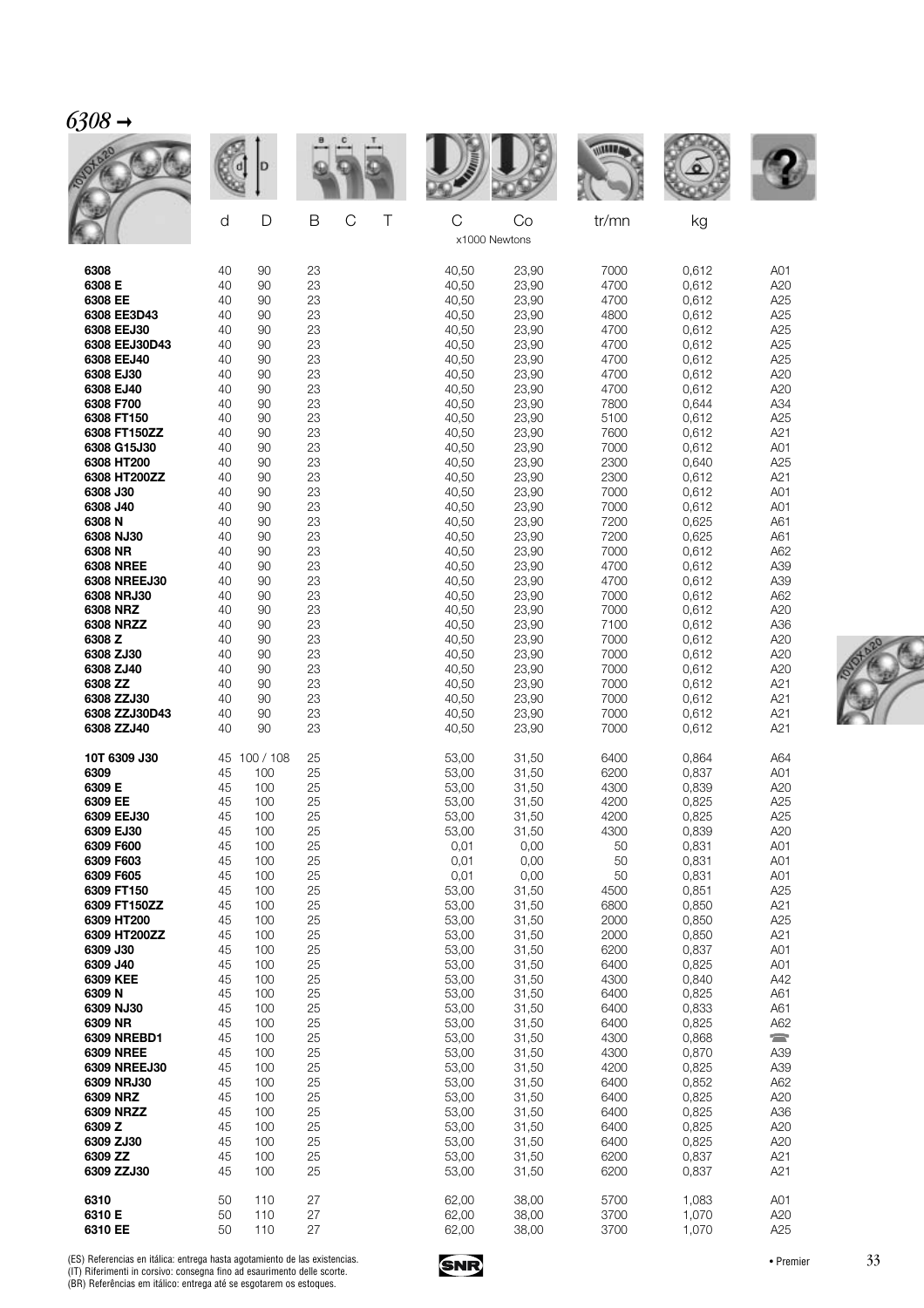| $\mathcal{C}_\mathcal{J}$ is $\mathcal{C}_\mathcal{J}$ |    |     |    |        |                              |       |              |       |     |
|--------------------------------------------------------|----|-----|----|--------|------------------------------|-------|--------------|-------|-----|
|                                                        |    | D   |    |        |                              |       | <b>VOLUE</b> |       |     |
|                                                        | d  | D   | B  | C<br>Τ | $\mathsf C$<br>x1000 Newtons | Co    | tr/mn        | kg    |     |
| 6310 EEJ30                                             | 50 | 110 | 27 |        | 62,00                        | 38,00 | 3700         | 1,070 | A25 |
| 6310 EEJ40                                             | 50 | 110 | 27 |        | 62,00                        | 38,00 | 3900         | 1,100 | A25 |
| 6310 FT150                                             | 50 | 110 | 27 |        | 62,00                        | 38,00 | 4100         | 1,110 | A25 |
| 6310 FT150ZZ                                           | 50 | 110 | 27 |        | 62,00                        | 38,00 | 6000         | 1,070 | A21 |
| 6310 HT200                                             | 50 | 110 | 27 |        | 62,00                        | 38,00 | 2100         | 1,110 | A25 |
| 6310 HT200ZZ                                           | 50 | 110 | 27 |        | 62,00                        | 38,00 | 2100         | 1,110 | A21 |
| 6310 J30                                               | 50 | 110 | 27 |        | 62,00                        | 38,00 | 5600         | 1,070 | A01 |
| 6310 J40                                               | 50 | 110 | 27 |        | 62,00                        | 38,00 | 5800         | 1,066 | A01 |
| 6310N                                                  | 50 | 110 | 27 |        | 62,00                        | 38,00 | 5800         | 1,070 | A61 |
| 6310 NEEJ30                                            | 50 | 110 | 27 |        | 62,00                        | 38,00 | 3900         | 1,080 | A38 |
| 6310 NR                                                | 50 | 110 | 27 |        | 62,00                        | 38,00 | 5600         | 1,070 | A62 |
| <b>6310 NREE</b>                                       | 50 | 110 | 27 |        | 62,00                        | 38,00 | 3700         | 1,070 | A39 |
| 6310 NREEJ30                                           | 50 | 110 | 27 |        | 62,00                        | 38,00 | 3700         | 1,070 | A39 |
| 6310 NRJ30                                             | 50 | 110 | 27 |        | 62,00                        | 38,00 | 5600         | 1,070 | A62 |
| 6310 NRZ                                               | 50 | 110 | 27 |        | 62,00                        | 38,00 | 5800         | 1,070 | A20 |
| 6310 NRZZ                                              | 50 | 110 | 27 |        | 62,00                        | 38,00 | 5800         | 1,070 | A36 |
| 6310 Z                                                 | 50 | 110 | 27 |        | 62,00                        | 38,00 | 5600         | 1,070 | A20 |
| 6310 ZJ30                                              | 50 | 110 | 27 |        | 62,00                        | 38,00 | 5800         | 1,070 | A20 |
| 6310 ZZ                                                | 50 | 110 | 27 |        | 62,00                        | 38,00 | 5700         | 1,083 | A21 |
| 6310 ZZJ30                                             | 50 | 110 | 27 |        | 62,00                        | 38,00 | 5600         | 1,070 | A21 |
| 6311                                                   | 55 | 120 | 29 |        | 71,00                        | 44,50 | 5300         | 1,347 | A01 |
| 6311 E                                                 | 55 | 120 | 29 |        | 71,00                        | 44,50 | 3500         | 1,347 | A24 |
| 6311 EE                                                | 55 | 120 | 29 |        | 71,00                        | 44,50 | 3500         | 1,380 | A25 |
| 6311 EEJ30                                             | 55 | 120 | 29 |        | 71,00                        | 44,50 | 3500         | 1,380 | A25 |
| 6311 F600                                              | 55 | 120 | 29 |        | 0,01                         | 0,00  | 50           | 1,352 | A01 |
| 6311 F605                                              | 55 | 120 | 29 |        | 0,01                         | 0,00  | 50           | 1,352 | A01 |
| 6311 J30                                               | 55 | 120 | 29 |        | 71,00                        | 44,50 | 5300         | 1,347 | A01 |
| 6311 J40                                               | 55 | 120 | 29 |        | 71,00                        | 44,50 | 5300         | 1,347 | A01 |
| 6311N                                                  | 55 | 120 | 29 |        | 71,00                        | 44,50 | 5200         | 1,347 | A61 |
| 6311 NJ30                                              | 55 | 120 | 29 |        | 71,00                        | 44,50 | 5300         | 1,347 | A61 |
| 6311 NR                                                | 55 | 120 | 29 |        | 71,00                        | 44,50 | 5300         | 1,347 | A62 |
| 6311 NRJ30                                             | 55 | 120 | 29 |        | 71,00                        | 44,50 | 5300         | 1,347 | A62 |
| 6311 NRJ40                                             | 55 | 120 | 29 |        | 71,00                        | 44,50 | 5300         | 1,347 | A62 |
| 6311 Z                                                 | 55 | 120 | 29 |        | 71,00                        | 44,50 | 5300         | 1,380 | A20 |
| 6311 ZZ                                                | 55 | 120 | 29 |        | 71,00                        | 44,50 | 5300         | 1,380 | A21 |
| 6311 ZZJ30                                             | 55 | 120 | 29 |        | 71,00                        | 44,50 | 5300         | 1,380 | A21 |
| 6312                                                   | 60 | 130 | 31 |        | 82,00                        | 52,00 | 4800         | 1,680 | A01 |
| 6312 EE                                                | 60 | 130 | 31 |        | 82,00                        | 52,00 | 3200         | 1,720 | A25 |
| 6312 EEJ30                                             | 60 | 130 | 31 |        | 82,00                        | 52,00 | 3200         | 1,709 | A25 |
| 6312 EEJ30D43                                          | 60 | 130 | 31 |        | 82,00                        | 52,00 | 3200         | 1,680 | A25 |
| 6312 J30                                               | 60 | 130 | 31 |        | 82,00                        | 52,00 | 4800         | 1,720 | A01 |
| 6312 J40                                               | 60 | 130 | 31 |        | 82,00                        | 52,00 | 4800         | 1,720 | A01 |
| 6312 NJ30                                              | 60 | 130 | 31 |        | 82,00                        | 52,00 | 4800         | 1,685 | A61 |
| 6312 Z                                                 | 60 | 130 | 31 |        | 82,00                        | 52,00 | 4800         | 1,709 | A20 |
| 6312 ZZ                                                | 60 | 130 | 31 |        | 82,00                        | 52,00 | 4800         | 1,709 | A21 |
| 6312 ZZJ30                                             | 60 | 130 | 31 |        | 82,00                        | 52,00 | 4800         | 1,715 | A21 |
| 6312 ZZJ30D43                                          | 60 | 130 | 31 |        | 82,00                        | 52,00 | 4800         | 1,700 | A21 |
| 6313                                                   | 65 | 140 | 33 |        | 93,00                        | 60,00 | 4500         | 2,077 | A01 |
| 6313 EE                                                | 65 | 140 | 33 |        | 93,00                        | 60,00 | 3000         | 2,077 | A25 |
| 6313 EEJ30                                             | 65 | 140 | 33 |        | 93,00                        | 60,00 | 3000         | 2,077 | A25 |
| 6313 EEJ30D43                                          | 65 | 140 | 33 |        | 93,00                        | 60,00 | 3000         | 2,116 | A25 |
| 6313 J30                                               | 65 | 140 | 33 |        | 93,00                        | 60,00 | 4500         | 2,110 | A01 |
| 6313 J40                                               | 65 | 140 | 33 |        | 93,00                        | 60,00 | 4500         | 2,110 | A01 |
| 6313 NJ30                                              | 65 | 140 | 33 |        | 93,00                        | 60,00 | 4500         | 2,060 | A61 |
| 6313 NR                                                | 65 | 140 | 33 |        | 93,00                        | 60,00 | 4500         | 2,077 | A62 |
| 6313 NRJ30                                             | 65 | 140 | 33 |        | 93,00                        | 60,00 | 4500         | 2,080 | A62 |
| 6313 Z                                                 | 65 | 140 | 33 |        | 93,00                        | 60,00 | 4500         | 2,050 | A20 |
| 6313 ZJ30                                              | 65 | 140 | 33 |        | 93,00                        | 60,00 | 4500         | 2,050 | A20 |
| 6313 ZZ                                                | 65 | 140 | 33 |        | 93,00                        | 60,00 | 4500         | 2,080 | A21 |
| 6313 ZZJ30                                             | 65 | 140 | 33 |        | 93,00                        | 60,00 | 4500         | 2,080 | A21 |
| 6313 ZZJ30D43                                          | 65 | 140 | 33 |        | 93,00                        | 60,00 | 4500         | 2,080 | A21 |
| 6313 ZZJ40                                             | 65 | 140 | 33 |        | 93,00                        | 60,00 | 4500         | 2,110 | A21 |

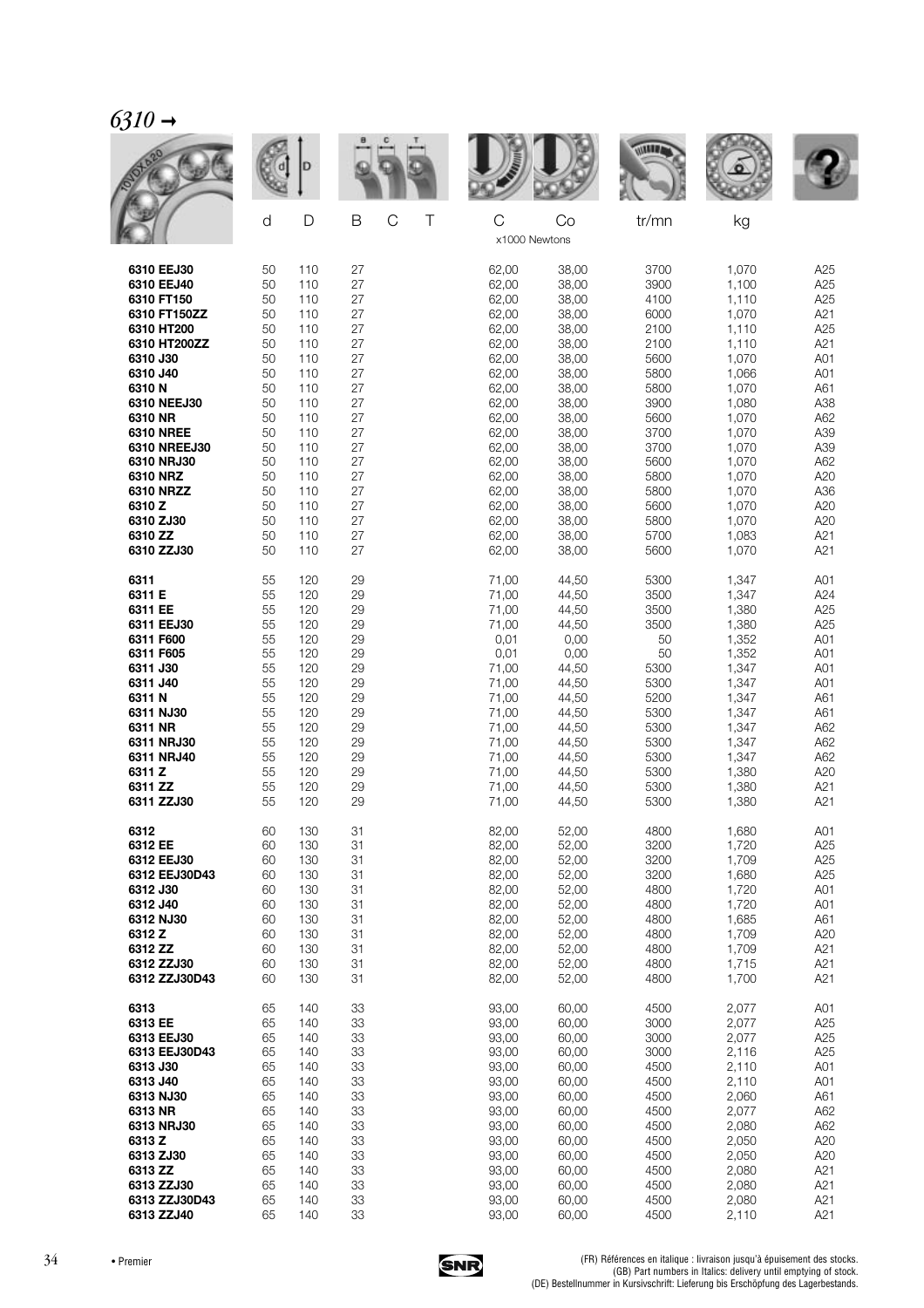|               |        | D   |             |                  |             |                     | <b>WALL</b> |        |     |
|---------------|--------|-----|-------------|------------------|-------------|---------------------|-------------|--------|-----|
|               | d      | D   | $\mathsf B$ | $\mathsf C$<br>Τ | $\mathsf C$ | Co<br>x1000 Newtons | tr/mn       | kg     |     |
| 6314          | 70     | 150 | 35          |                  | 104,00      | 68,00               | 4200        | 2,580  | A01 |
| 6314 EE       | 70     | 150 | 35          |                  | 104,00      | 68,00               | 2800        | 2,580  | A25 |
| 6314 EEJ30    | 70     | 150 | 35          |                  | 104,00      | 68,00               | 2800        | 2,580  | A25 |
| 6314 J30      | 70     | 150 | 35          |                  | 104,00      | 68,00               | 4200        | 2,580  | A01 |
| 6314 Z        | 70     | 150 | 35          |                  | 104,00      | 68,00               | 4200        | 2,580  | A20 |
| 6314 ZZ       | 70     | 150 | 35          |                  | 104,00      | 68,00               | 4200        | 2,580  | A21 |
| 6314 ZZJ30    | 70     | 150 | 35          |                  | 104,00      | 68,00               | 4200        | 2,580  | A21 |
| 6315          | 75     | 160 | 37          |                  | 113,00      | 77,00               | 3900        | 3,031  | A01 |
| 6315 EE       | 75     | 160 | 37          |                  | 113,00      | 77,00               | 2600        | 3,120  | A25 |
| 6315 EEJ30    | 75     | 160 | 37          |                  | 113,00      | 77,00               | 2600        | 3,031  | A25 |
| 6315 J30      | 75     | 160 | 37          |                  | 113,00      | 77,00               | 3900        | 3,031  | A01 |
| 6315 ZZ       | 75     | 160 | 37          |                  | 113,00      | 77,00               | 3900        | 3,086  | A21 |
| 6315 ZZJ30    | 75     | 160 | 37          |                  | 113,00      | 77,00               | 3900        | 3,086  | A21 |
| 6315 ZZJ30D43 | 75     | 160 | 37          |                  | 113,00      | 77,00               | 3900        | 3,030  | A21 |
| 6316          | 80     | 170 | 39          |                  | 123,00      | 86,00               | 3700        | 3,605  | A01 |
| 6316 EE       | 80     | 170 | 39          |                  | 123,00      | 86,00               | 2400        | 3,700  | A25 |
| 6316 EEJ30    | 80     | 170 | 39          |                  | 123,00      | 86,00               | 2400        | 3,605  | A25 |
| 6316 EEJ30D43 | 80     | 170 | 39          |                  | 123,00      | 86,00               | 2400        | 3,605  | A25 |
| 6316 J30      | 80     | 170 | 39          |                  | 123,00      | 86,00               | 3700        | 3,700  | A01 |
| 6316 J40      | 80     | 170 | 39          |                  | 123,00      | 86,00               | 3700        | 3,605  | A01 |
| 6316 ZZ       | 80     | 170 | 39          |                  | 123,00      | 86,00               | 3700        | 3,605  | A21 |
| 6316 ZZJ30    | 80     | 170 | 39          |                  | 123,00      | 86,00               | 3700        | 3,670  | A21 |
| 6316 ZZJ30D43 | 80     | 170 | 39          |                  | 123,00      | 86,00               | 3700        | 3,670  | A21 |
| 6317          | 85     | 180 | 41          |                  | 133,00      | 97,00               | 3500        | 4,210  | A01 |
| 6317 EE       | 85     | 180 | 41          |                  | 133,00      | 97,00               | 2300        | 4,210  | A25 |
| 6317 EEJ30    | 85     | 180 | 41          |                  | 133,00      | 97,00               | 2300        | 4,320  | A25 |
| 6317 J30      | 85     | 180 | 41          |                  | 133,00      | 97,00               | 3500        | 4,210  | A01 |
| 6317 J40      | 85     | 180 | 41          |                  | 133,00      | 97,00               | 3500        | 4,210  | A01 |
| 6317 ZZ       | 85     | 180 | 41          |                  | 133,00      | 97,00               | 3500        | 4,210  | A21 |
| 6317 ZZJ30    | 85     | 180 | 41          |                  | 133,00      | 97,00               | 3500        | 4,210  | A21 |
| 6318          | 90     | 190 | 43          |                  | 143,00      | 107,00              | 3300        | 5,020  | A01 |
| 6318 EE       | 90     | 190 | 43          |                  | 143,00      | 107,00              | 2200        | 4,973  | A25 |
| 6318 EEJ30    | 90     | 190 | 43          |                  | 143,00      | 107,00              | 2200        | 4,973  | A25 |
| 6318 J30      | 90     | 190 | 43          |                  | 143,00      | 107.00              | 3300        | 5,020  | A01 |
| 6318 ZZ       | $90\,$ | 190 | 43          |                  | 143,00      | 107,00              | 3300        | 5,020  | A21 |
| 6318 ZZJ30    | 90     | 190 | 43          |                  | 143,00      | 107,00              | 3300        | 4,973  | A21 |
| 6319          | 95     | 200 | 45          |                  | 144,00      | 113,00              | 3100        | 6,140  | A01 |
| 6319 J30      | 95     | 200 | 45          |                  | 144,00      | 113,00              | 3100        | 6,140  | A01 |
| 6319 ZZ       | 95     | 200 | 45          |                  | 144,00      | 113,00              | 3100        | 6,140  | A21 |
| 6319 ZZJ30    | 95     | 200 | 45          |                  | 144,00      | 113,00              | 3100        | 6,140  | A21 |
| 6320          | 100    | 215 | 47          |                  | 164,00      | 135,00              | 2900        | 7,560  | A01 |
| 6320 J30      | 100    | 215 | 47          |                  | 164,00      | 135,00              | 2900        | 7,560  | A01 |
| 6320 ZZ       | 100    | 215 | 47          |                  | 164,00      | 135,00              | 2900        | 7,346  | A21 |
| 6320 ZZJ30    | 100    | 215 | 47          |                  | 164,00      | 135,00              | 2900        | 7,560  | A21 |
| 6322          | 110    | 240 | 50          |                  | 189,00      | 165,00              | 2600        | 10,300 | A01 |
| 6322 J30      | 110    | 240 | 50          |                  | 189,00      | 165,00              | 2600        | 10,300 | A01 |
| 6324 M        | 120    | 260 | 55          |                  | 212,00      | 190,00              | 2400        | 12,800 | A01 |
| 6324 MJ30     | 120    | 260 | 55          |                  | 212,00      | 190,00              | 2400        | 12,800 | A01 |
| 6326 MJ30     | 130    | 280 | 58          |                  | 229,00      | 214,00              | 2200        | 18,200 | A01 |
| 6328 MJ30     | 140    | 300 | 62          |                  | 255,00      | 246,00              | 2100        | 22,100 | A01 |
| 6330 MJ30     | 150    | 320 | 65          |                  | 280,00      | 290,00              | 1900        | 26,600 | A01 |
| 6332 MJ30     | 160    | 340 | 68          |                  | 300,00      | 325,00              | 1800        | 31,500 | A01 |
| 6403          | 17     | 62  | 17          |                  | 22,70       | 10,80               | 12000       | 0,272  | A01 |
| 6403 J30      | 17     | 62  | 17          |                  | 22,70       | 10,80               | 12000       | 0,272  | A01 |



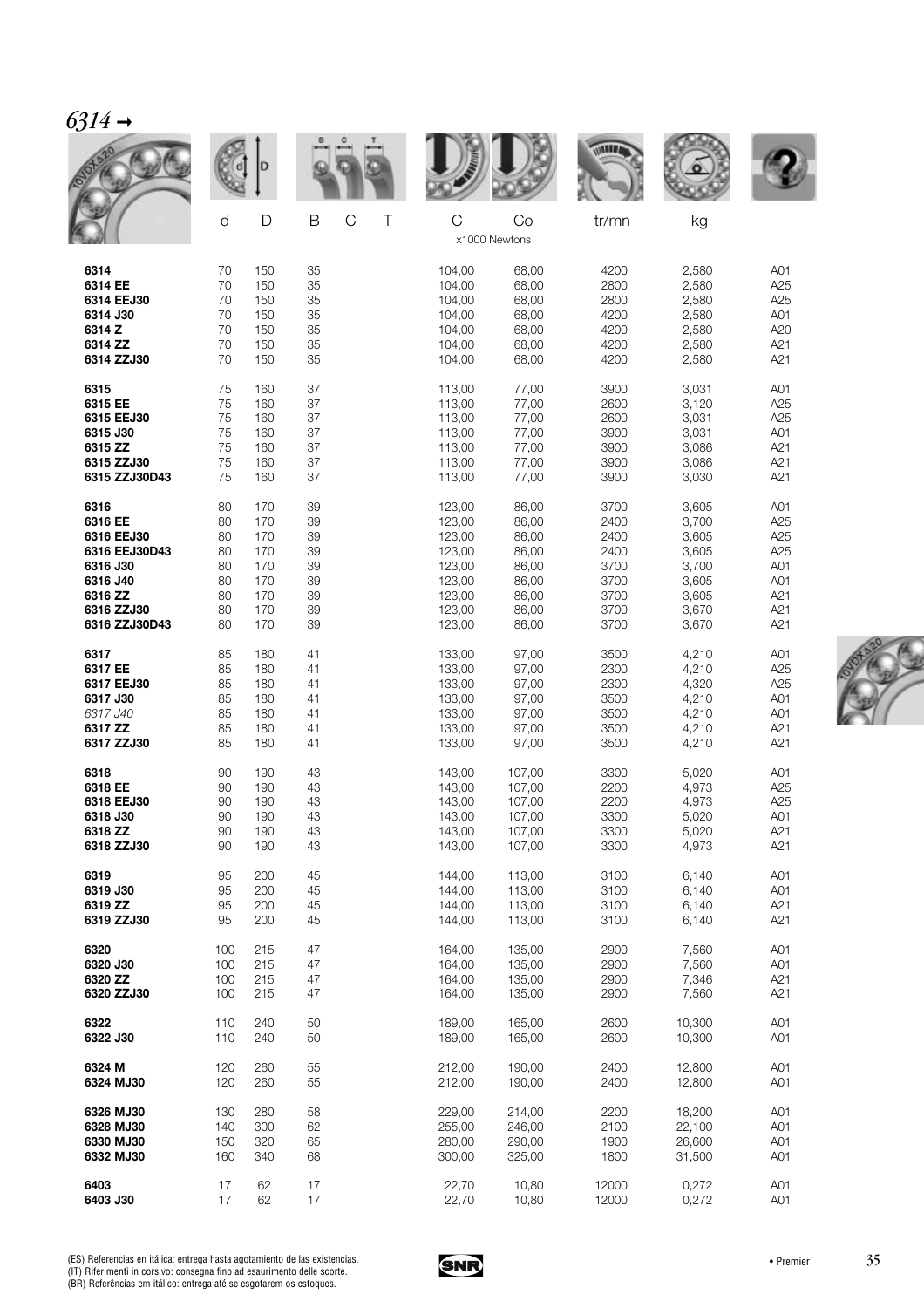| $6404 \rightarrow$ |    |        |                            |   |                    |        |               |       |                 |
|--------------------|----|--------|----------------------------|---|--------------------|--------|---------------|-------|-----------------|
|                    |    |        |                            |   |                    |        | <b>WILLIA</b> |       |                 |
|                    | d  | D      | $\mathsf B$<br>$\mathsf C$ | Τ | C<br>x1000 Newtons | Co     | tr/mn         | kg    |                 |
| 6404               | 20 | 72     | 19                         |   | 29,50              | 15,50  | 9600          | 0,408 | A01             |
| 6404 J30           | 20 | 72     | 19                         |   | 29,50              | 15,50  | 9600          | 0,408 | A01             |
| 6405               | 25 | 80     | 21                         |   | 36,00              | 19,30  | 8600          | 0,534 | A01             |
| 6405 J30           | 25 | 80     | 21                         |   | 36,00              | 19,30  | 8600          | 0,534 | A01             |
| 6405 J40           | 25 | 80     | 21                         |   | 36,00              | 19,30  | 8600          | 0,534 | A01             |
| 6406               | 30 | 90     | 23                         |   | 43,50              | 23,80  | 7600          | 0,734 | A01             |
| 6406 J30           | 30 | 90     | 23                         |   | 43,50              | 23,80  | 7600          | 0,734 | A01             |
| 6407               | 35 | 100    | 25                         |   | 55,00              | 31,00  | 6800          | 0,962 | A01             |
| 6407 J30           | 35 | 100    | 25                         |   | 55,00              | 31,00  | 6800          | 0,962 | A01             |
| 6408               | 40 | 110    | 27                         |   | 63,00              | 36,50  | 6200          | 1,216 | A01             |
| 6408 J30           | 40 | 110    | 27                         |   | 63,00              | 36,50  | 6200          | 1,216 | A01             |
| 6408 N             | 40 | 110    | 27                         |   | 63,00              | 36,50  | 6200          | 1,214 | A61             |
| 6409               | 45 | 120    | 29                         |   | 77,00              | 45,00  | 5600          | 1,526 | A01             |
| 6409 J30           | 45 | 120    | 29                         |   | 77,00              | 45,00  | 5600          | 1,526 | A01             |
| 6409 N             | 45 | 120    | 29                         |   | 77,00              | 45,00  | 5600          | 1,566 | A61             |
| 6409 NJ30          | 45 | 120    | 29                         |   | 77,00              | 45,00  | 5600          | 1,566 | A61             |
| 6409 NR            | 45 | 120    | 29                         |   | 77,00              | 45,00  | 5600          | 1,566 | A62             |
| 6410               | 50 | 130    | 31                         |   | 87,00              | 52,00  | 5200          | 1,880 | A01             |
| 6410 J30           | 50 | 130    | 31                         |   | 87,00              | 52,00  | 5200          | 1,880 | A01             |
| 6411               | 55 | 140    | 33                         |   | 100,00             | 62,00  | 4800          | 2,302 | A01             |
| 6411 J30           | 55 | 140    | 33                         |   | 100,00             | 62,00  | 4800          | 2,302 | A01             |
| 6411N              | 55 | 140    | 33                         |   | 100,00             | 62,00  | 4800          | 2,283 | A61             |
| 6411 NJ30          | 55 | 140    | 33                         |   | 100,00             | 62,00  | 4800          | 2,283 | A61             |
| 6411 NR            | 55 | 140    | 33                         |   | 100,00             | 62,00  | 4800          | 2,295 | A62             |
| 6411 NRJ30         | 55 | 140    | 33                         |   | 100,00             | 62,00  | 4800          | 2,295 | A62             |
| 6412               | 60 | 150    | 35                         |   | 104,00             | 68,00  | 4200          | 2,870 | A01             |
| 6413               | 65 | 160    | 37                         |   | 113,00             | 77,00  | 4100          | 3,420 | A01             |
| 6414               | 70 | 180    | 42                         |   | 143,00             | 103,00 | 3700          | 5,090 | A01             |
| 6416 M             | 80 | 200    | 48                         |   | 163,00             | 125,00 | 3300          | 8,070 | A01             |
| 7202 BA            | 15 | 35     | 11                         |   | 8,00               | 4,35   | 16000         | 0,045 | D01             |
| 7203 B             | 17 | 40     | 12                         |   | 9,90               | 5,50   | 14000         | 0,064 | D <sub>01</sub> |
| 7203 BGA           | 17 | 40     | 12                         |   | 16,10              | 11,00  | 14000         | 0,065 | D01             |
| 7204 BA            | 20 | 47     | 14                         |   | 13,30              | 7,60   | 12000         | 0,107 | D01             |
| 7204 BGA           | 20 | 47     | 14                         |   | 21,60              | 15,30  | 11000         | 0,104 | D01             |
| 7205               | 25 | 52     | 15                         |   | 16,20              | 10,20  | 10000         | 0,134 | D01             |
| 7205 BGA           | 25 | 52     | 15                         |   | 15,80              | 9,40   | 10000         | 0,131 | D01             |
| 7206               | 30 | 62     | 16                         |   | 22,50              | 14,70  | 8700          | 0,207 | D01             |
| 7206 BGA           | 30 | 62     | 16                         |   | 20,50              | 13,50  | 8700          | 0,210 | D01             |
| 7207               | 35 | $72\,$ | 17                         |   | 29,50              | 20,00  | 7500          | 0,292 | D01             |
| 7207 BGA           | 35 | 72     | 17                         |   | 27,00              | 18,40  | 7400          | 0,287 | D01             |
| 7208 BA            | 40 | 80     | 18                         |   | 32,00              | 23,00  | 6600          | 0,373 | D <sub>01</sub> |
| 7208 BGA           | 40 | 80     | 18                         |   | 32,00              | 23,00  | 6600          | 0,373 | D01             |
| 7208 BGM           | 40 | 80     | 18                         |   | 32,00              | 23,00  | 6600          | 0,373 | D01             |
| 7209 BA            | 45 | 85     | 19                         |   | 36,00              | 26,50  | 6100          | 0,414 | D01             |
| 7209 BGA           | 45 | 85     | 19                         |   | 36,00              | 26,50  | 6100          | 0,414 | D01             |
| 7209 BGM           | 45 | 85     | 19                         |   | 34,50              | 24,40  | 6100          | 0,414 | D01             |
| 7210               | 50 | 90     | 20                         |   | 41,50              | 31,50  | 5700          | 0,479 | D01             |
| 7210 BGA           | 50 | 90     | 20                         |   | 37,50              | 28,50  | 5700          | 0,466 | D01             |



**7210 BGM** 50 90 20 35,50 26,50 5700 0,466 D01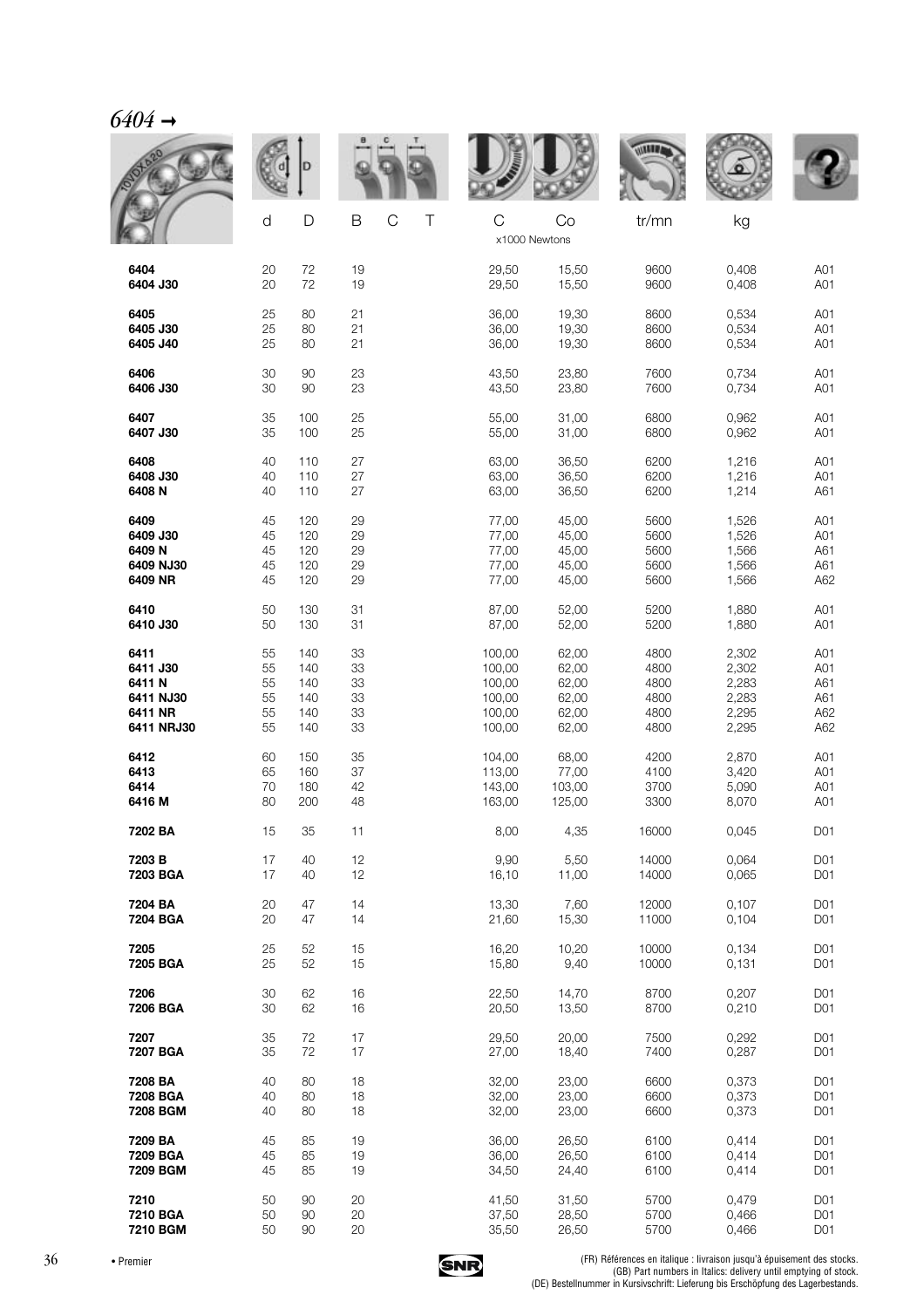| i |  |
|---|--|
|   |  |

|                 |     |     |                       |        |                     | <b>WALLE</b> |        |                 |
|-----------------|-----|-----|-----------------------|--------|---------------------|--------------|--------|-----------------|
|                 | d   | D   | $\mathsf C$<br>Τ<br>B | C      | Co<br>x1000 Newtons | tr/mn        | kg     |                 |
| 7211 BA         | 55  | 100 | 21                    | 46,50  | 36,00               | 5100         | 0,633  | D01             |
| 7211 BGA        | 55  | 100 | 21                    | 46,50  | 36,00               | 5100         | 0,633  | D01             |
| 7211 BGM        | 55  | 100 | 21                    | 44,00  | 33,50               | 5100         | 0,633  | D01             |
| 7212 BA         | 60  | 110 | 22                    | 56,00  | 44,50               | 4700         | 0,798  | D <sub>01</sub> |
| 7212 BGA        | 60  | 110 | 22                    | 56,00  | 44,50               | 4700         | 0,798  | D01             |
| 7212 BGM        | 60  | 110 | 22                    | 54,00  | 41,50               | 4700         | 0,798  | D01             |
| 7213 BA         | 65  | 120 | 23                    | 64,00  | 53,00               | 4300         | 1,030  | D01             |
| 7213 BGA        | 65  | 120 | 23                    | 64,00  | 53,00               | 4300         | 1,030  | D01             |
| <b>7213 BGM</b> | 65  | 120 | 23                    | 61,00  | 49,50               | 4300         | 1,100  | D01             |
| 7213 BM         | 65  | 120 | 23                    | 61,00  | 49,50               | 4300         | 1,092  | D01             |
| 7214 BA         | 70  | 125 | 24                    | 69,00  | 58,00               | 4100         | 1,140  | D01             |
| 7214 BGA        | 70  | 125 | 24                    | 69,00  | 58,00               | 4100         | 1,140  | D01             |
| 7214 BGM        | 70  | 125 | 24                    | 66,00  | 54,00               | 4100         | 1,185  | D01             |
| 7215 BA         | 75  | 130 | 25                    | 69,00  | 58,00               | 3900         | 1,190  | D01             |
| 7215 BGA        | 75  | 130 | 25                    | 69,00  | 58,00               | 3900         | 1,190  | D01             |
| 7215 BGM        | 75  | 130 | 25                    | 69,00  | 58,00               | 3900         | 1,291  | D01             |
| 7216 BGM        | 80  | 140 | 26                    | 80,00  | 69,00               | 3600         | 1,460  | D01             |
| 7217 BGM        | 85  | 150 | 28                    | 90,00  | 80,00               | 3400         | 1,920  | D01             |
| 7218 BGM        | 90  | 160 | 30                    | 107,00 | 94,00               | 3200         | 2,350  | D01             |
| 7219 BGM        | 95  | 170 | 32                    | 116,00 | 101,00              | 3000         | 2,780  | D01             |
| 7220 BGM        | 100 | 180 | 34                    | 130,00 | 114,00              | 2800         | 3,410  | D01             |
| 7222 BGM        | 110 | 200 | 38                    | 154,00 | 144,00              | 2500         | 4,720  | D01             |
| 7224 BGM        | 120 | 215 | 40                    | 161,00 | 165,00              | 2400         | 6,210  | D01             |
| 7226 BGM        | 130 | 230 | 40                    | 177,00 | 180,00              | 2200         | 6,920  | D01             |
| 7228 BGM        | 140 | 250 | 42                    | 197,00 | 212,00              | 2100         | 8,910  | D01             |
| 7230 BGM        | 150 | 270 | 45                    | 225,00 | 255,00              | 1900         | 11,600 | D01             |
| 7232 BGM        | 160 | 290 | 48                    | 238,00 | 280,00              | 1700         | 28,000 | D01             |
| 7234 BGM        | 170 | 310 | 52                    | 265,00 | 325,00              | 1600         | 35,000 | D01             |
| 7304 A1         | 20  | 52  | 15                    | 18,70  | 10,40               | 11000        | 0,146  | D01             |
| 7304 B          | 20  | 52  | 15                    | 17,30  | 9,70                | 11000        | 0,150  | D01             |
| 7304 BGA        | 20  | 52  | 15                    | 30,50  | 20,90               | 11000        | 0,143  | D01             |
| 7305            | 25  | 62  | 17                    | 26,50  | 15,80               | 9200         | 0,240  | D01             |
| 7305 BGA        | 25  | 62  | 17                    | 42,50  | 30,00               | 9100         | 0,223  | D01             |
| 7306            | 30  | 72  | 19                    | 34,00  | 21,60               | 7800         | 0,363  | D01             |
| 7306 BGA        | 30  | 72  | 19                    | 32,50  | 20,10               | 7800         | 0,349  | D01             |
| 7307 BA         | 35  | 80  | 21                    | 39,50  | 25,00               | 6900         | 0,457  | D01             |
| 7307 BGA        | 35  | 80  | 21                    | 39,50  | 25,00               | 6900         | 0,475  | D01             |
| 7308 BA         | 40  | 90  | 23                    | 49,50  | 32,50               | 6100         | 0,626  | D01             |
| 7308 BGA        | 40  | 90  | 23                    | 49,50  | 32,50               | 6100         | 0,626  | D01             |
| 7308 BGM        | 40  | 90  | 23                    | 46,50  | 29,50               | 6100         | 0,626  | D01             |
| 7309 BA         | 45  | 100 | 25                    | 69,00  | 47,00               | 5500         | 0,835  | D <sub>01</sub> |
| 7309 BGA        | 45  | 100 | 25                    | 69,00  | 47,00               | 5500         | 0,835  | D01             |
| 7309 BGM        | 45  | 100 | 25                    | 56,00  | 36,00               | 5500         | 0,835  | D01             |
| 7310 BA         | 50  | 110 | 27                    | 69,00  | 47,00               | 5000         | 1,080  | D01             |
| 7310 BGA        | 50  | 110 | 27                    | 69,00  | 47,00               | 5000         | 1,080  | D <sub>01</sub> |
| 7310 BGM        | 50  | 110 | 27                    | 69,00  | 47,00               | 5000         | 1,080  | D01             |
| 7311 BA         | 55  | 120 | 29                    | 79,00  | 56,00               | 4500         | 1,410  | D01             |
| 7311 BGA        | 55  | 120 | 29                    | 79,00  | 56,00               | 4500         | 1,410  | D01             |
| 7311 BGM        | 55  | 120 | 29                    | 79,00  | 56,00               | 4500         | 1,410  | D01             |

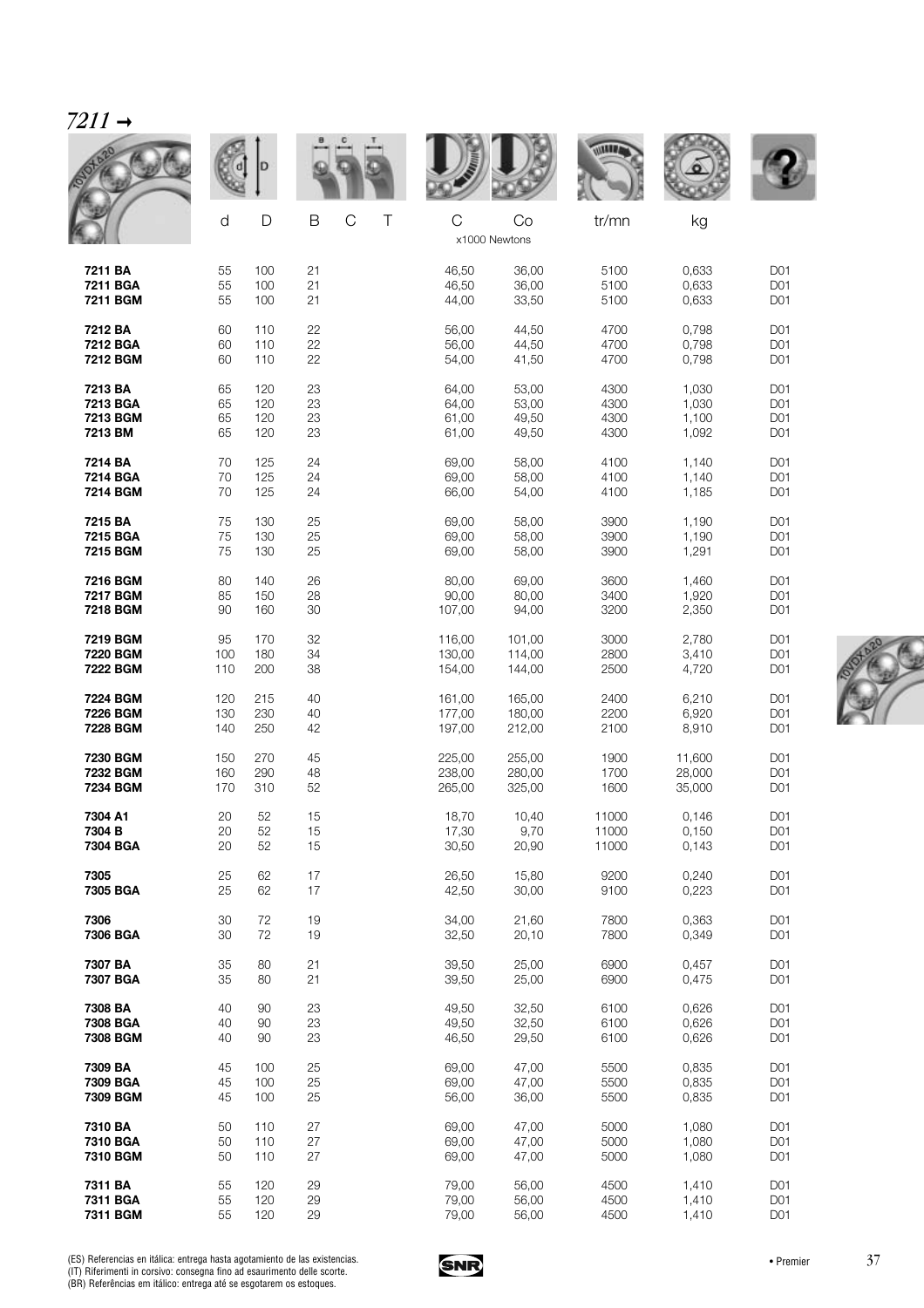| $7312 \rightarrow$                                                                                |                                      |                                          |                                    |                    |                     |                                                     |                                                     |                                              |                                                    |                                                                                |
|---------------------------------------------------------------------------------------------------|--------------------------------------|------------------------------------------|------------------------------------|--------------------|---------------------|-----------------------------------------------------|-----------------------------------------------------|----------------------------------------------|----------------------------------------------------|--------------------------------------------------------------------------------|
|                                                                                                   |                                      | D                                        |                                    |                    |                     |                                                     |                                                     | <b>WALES</b>                                 |                                                    |                                                                                |
|                                                                                                   | d                                    | D                                        | B                                  | $\mathsf C$        | Τ                   | C<br>x1000 Newtons                                  | Co                                                  | tr/mn                                        | kg                                                 |                                                                                |
| 7312 BA<br>7312 BGA<br>7312 BGM                                                                   | 60<br>60<br>60                       | 130<br>130<br>130                        | 31<br>31<br>31                     |                    |                     | 90,00<br>90,00<br>85,00                             | 65,00<br>65,00<br>60,00                             | 4200<br>4200<br>4200                         | 1,810<br>1,810<br>1,810                            | D01<br>D01<br>D <sub>01</sub>                                                  |
| 7313 BGM<br>7313 BGA                                                                              | 65<br>65                             | 140<br>140                               | 33<br>33                           |                    |                     | 102,00<br>102,00                                    | 75.00<br>75,00                                      | 3900<br>3900                                 | 2,324<br>2,160                                     | D <sub>01</sub><br>D <sub>01</sub>                                             |
| 7314 BGM<br>7314 BGA                                                                              | 70<br>70                             | 150<br>150                               | 35<br>35                           |                    |                     | 114,00<br>114,00                                    | 86,00<br>86,00                                      | 3600<br>3600                                 | 2,800<br>2,650                                     | D01<br>D <sub>01</sub>                                                         |
| <b>7315 BGM</b><br>7316 BGM<br>7317 BGM                                                           | 75<br>80<br>85                       | 160<br>170<br>180                        | 37<br>39<br>41                     |                    |                     | 128,00<br>140,00<br>151,00                          | 100,00<br>114,00<br>127,00                          | 3400<br>3200<br>3000                         | 3,170<br>4,280<br>4,580                            | D <sub>01</sub><br>D01<br>D <sub>01</sub>                                      |
| 7318 BGM<br>7319 BGM<br>7320 BGM                                                                  | 90<br>95<br>100                      | 190<br>200<br>215                        | 43<br>45<br>47                     |                    |                     | 162,00<br>172,00<br>194,00                          | 140,00<br>154,00<br>181,00                          | 2800<br>2700<br>2500                         | 5,320<br>6,180<br>7,650                            | D01<br>D <sub>01</sub><br>D <sub>01</sub>                                      |
| 7321 BGM<br>7322 BGM<br>7324 BGM                                                                  | 105<br>110<br>120                    | 225<br>240<br>260                        | 49<br>50<br>55                     |                    |                     | 241,00<br>226,00<br>250,00                          | 230,00<br>225,00<br>260,00                          | 2400<br>2200<br>2100                         | 9,460<br>10,400<br>14,400                          | D01<br>D01<br>D <sub>01</sub>                                                  |
| 7326 BGM<br>7328 BGM<br>7330 BGM                                                                  | 130<br>140<br>150                    | 280<br>300<br>320                        | 58<br>62<br>65                     |                    |                     | 275,00<br>300,00<br>330,00                          | 300,00<br>340,00<br>390,00                          | 1900<br>1800<br>1700                         | 17,500<br>21,600<br>26,000                         | D <sub>01</sub><br>D01<br>D <sub>01</sub>                                      |
| 7332 BGM<br>7334 BGM                                                                              | 160<br>170                           | 340<br>360                               | 68<br>72                           |                    |                     | 360,00<br>390,00                                    | 450,00<br>510,00                                    | 1600<br>1500                                 | 30,500<br>34,342                                   | D <sub>01</sub><br>D <sub>01</sub>                                             |
| 9812 RS01<br>FR 10038<br>EC 10059<br>FC 10075 S03<br>Y51FC 10231 S02                              | 30<br>32<br>22<br>60<br>80           | 80<br>72<br>47<br>115<br>140 / 170       | 21<br>21<br>20,75<br>53,5<br>62    | 11,5<br>44<br>49,5 | 20,75<br>53,5<br>62 | 60,00<br>54,00<br>27,00<br>169,00<br>255,00         | 59,00<br>50,00<br>30,00<br>223,00<br>350,00         | 3600<br>8700<br>7700<br>2600<br>2000         | 0,550<br>0,374<br>0,152<br>2,161<br>3,982          | H <sub>15</sub><br>H <sub>15</sub><br>K01<br>L60<br>L64                        |
| AB 10272 S02<br>AB 10337/3<br>AB 10338<br>AB 10366 A0<br>Y51FC 10392 S01                          | 55<br>35<br>60<br>30<br>50           | 91,5<br>72<br>115<br>56,6<br>90/98       | 30,4<br>17<br>22<br>16,1<br>48     | 38,5               | 48                  | 28,50<br>25,50<br>52,00<br>12,60<br>131,00          | 21,30<br>15,30<br>36,00<br>8,20<br>177,00           | 4600<br>6000<br>5600<br>7800<br>3100         | 0,610<br>0,270<br>0,933<br>0,139<br>1,139          | $\blacksquare$<br>A26<br>A62<br>$\Box$<br>L64                                  |
| FB 10394 S08<br>GR 10412<br>RNU 10552 S01<br>AB 10598 S01                                         | 40<br>95,8<br>25                     | 80<br>140<br>72<br>68                    | 30,2<br>26<br>19<br>19             |                    |                     | 61,00<br>143,00<br>70,00<br>31,00                   | 52,00<br>176,00<br>74,00<br>15,10                   | 5500<br>4000<br>4200<br>11000                | 0,616<br>1,115<br>0,297<br>0,290                   | F <sub>0</sub> 1<br>H <sub>14</sub><br>H <sub>13</sub><br>A61                  |
| AB 10599 S04<br>EC 10699<br>AB 10761<br>N 10787<br>FC 10789                                       | 22<br>110<br>38<br>32<br>40          | 57<br>180<br>72<br>72<br>100/108         | 16<br>41<br>17<br>19<br>70         | 30.16<br>56        | 41                  | 20,70<br>270,00<br>29,00<br>70,00                   | 10,40<br>430,00<br>17,30<br>74,00                   | 12000<br>1900<br>9000<br>3700                | 0,175<br>3,670<br>0,270<br>0,370<br>2,850          | A61<br>K01<br>A61<br>H <sub>02</sub><br>$\overline{\phantom{a}}$               |
| GB 10790 S05<br>TGB 10790 P<br>GB 10800<br>GB 10827 S02<br>GB 10840 S02                           | 30<br>30<br>40<br>25<br>35           | 60,03<br>117<br>80<br>62<br>68           | 37<br>61,7<br>38,2<br>17<br>37     | 28                 | 0                   | 37,50<br>37,50<br>58,00<br>52,00<br>44,50           | 30,50<br>30,50<br>49,50<br>36,50<br>35,50           | 4800<br>4800<br>3700<br>7400<br>4200         | 0,425<br>1,530<br>0,805<br>0,350<br>0,507          | F <sub>25</sub><br>$\blacksquare$<br>F30<br>F <sub>32</sub><br>F <sub>25</sub> |
| GB 10857 S02<br>GB 10865 S01<br><b>NUP 10871 S09</b><br>GB 10884<br>GB 10890 S01<br>TGB 10894 S03 | 42<br>24,5<br>55<br>34<br>22,5<br>50 | 84,02<br>62<br>140<br>64<br>52,02<br>116 | 36<br>27,4<br>33<br>37<br>14<br>16 | 25<br>36,4         | 0<br>0              | 68,00<br>45,00<br>162,00<br>37,00<br>36,00<br>82,00 | 56,00<br>32,00<br>166,00<br>31,50<br>24,70<br>73,00 | 5200<br>7500<br>1800<br>4500<br>8800<br>3100 | 0,785<br>0,395<br>2,667<br>0,450<br>0,203<br>1,252 | F <sub>0</sub> 1<br>F64<br>H <sub>10</sub><br>F30<br>F32<br>F67                |
| 11204 G15                                                                                         | 20                                   | 47                                       | 40                                 | 14                 |                     | 9,90                                                | 2,65                                                | 9400                                         | 0,180                                              | G45                                                                            |

.FR) Références en italique : livraison jusqu'à épuisement des stocks) (FR) Premier (FR) Pertiernes en italique<br>.(GB) Part numbers in Italics: delivery until emptying of stock)<br>.DE) Bestellnummer in Kursivschrift: Lieferun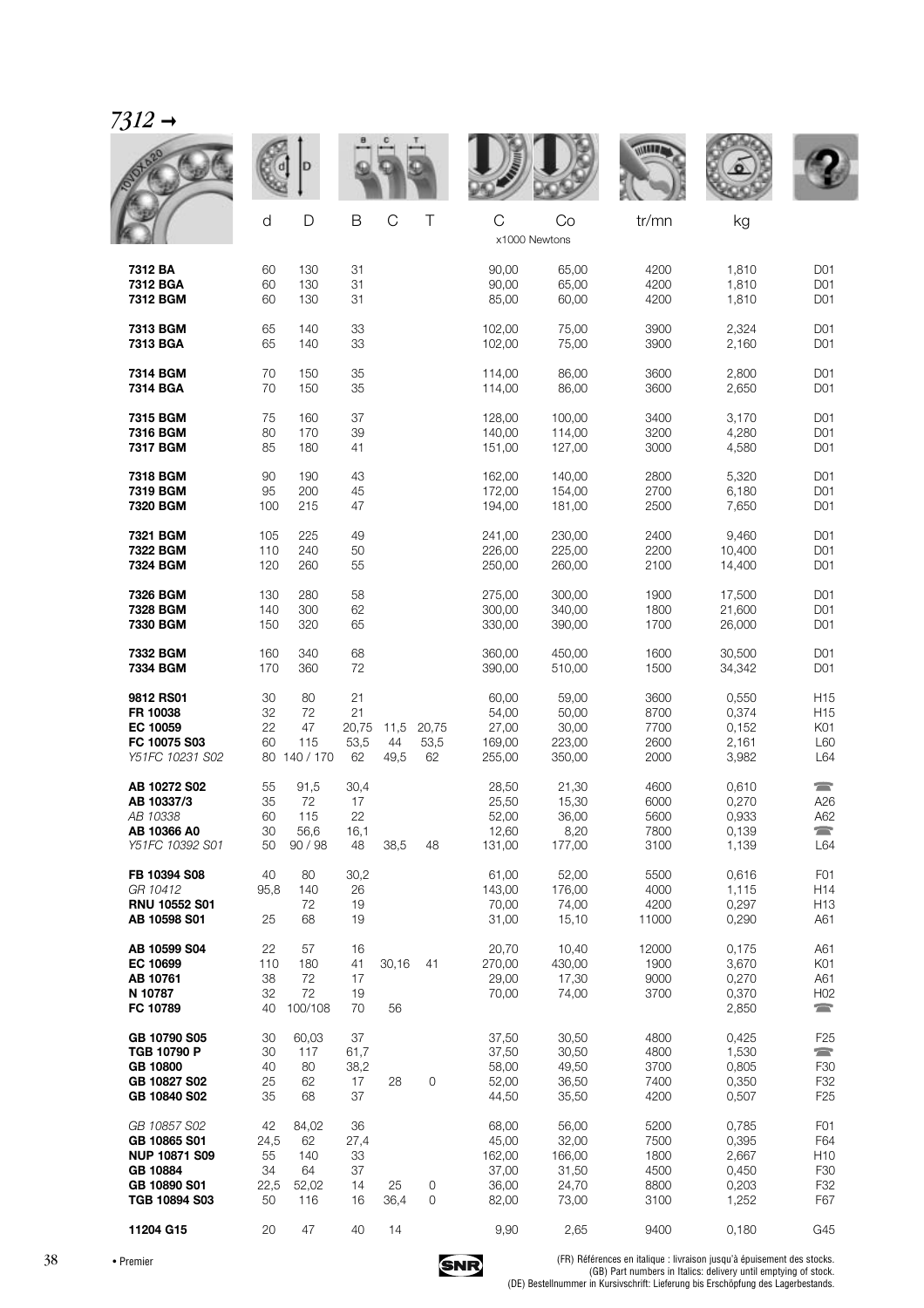|                                                                                                      | d                                            | D                                              | B                                            | $\mathsf C$                                  | Τ                                      | C                                                                    | Co<br>x1000 Newtons                                            | tr/mn                                                        | kg                                                                   |                                                                  |
|------------------------------------------------------------------------------------------------------|----------------------------------------------|------------------------------------------------|----------------------------------------------|----------------------------------------------|----------------------------------------|----------------------------------------------------------------------|----------------------------------------------------------------|--------------------------------------------------------------|----------------------------------------------------------------------|------------------------------------------------------------------|
| 11205 G15<br>11206 G15<br>11207 G15<br>11208 G15<br>11209 G15<br>11210 G15<br>11211 G15<br>11212 G15 | 25<br>30<br>35<br>40<br>45<br>50<br>55<br>60 | 52<br>62<br>72<br>80<br>85<br>90<br>100<br>110 | 44<br>48<br>52<br>56<br>58<br>58<br>60<br>62 | 15<br>16<br>17<br>18<br>19<br>20<br>21<br>22 |                                        | 12,10<br>15,70<br>15,80<br>19,20<br>21,80<br>22,70<br>27,00<br>30,00 | 3,30<br>4,70<br>5,20<br>6,50<br>7,40<br>8,10<br>10,00<br>11,60 | 8100<br>6900<br>5900<br>5200<br>4800<br>4500<br>4000<br>3600 | 0,220<br>0,350<br>0,540<br>0,720<br>0,770<br>0,850<br>1,130<br>1,500 | G45<br>G45<br>G45<br>G45<br>G45<br>G45<br>G45<br>G45             |
| 11305 G15<br>11306 G15<br>11308 G15<br>11309<br>11310                                                | 25<br>30<br>40<br>45<br>50                   | 62<br>72<br>90<br>100<br>110                   | 48<br>52<br>58<br>60<br>62                   | 17<br>19<br>23<br>25<br>27                   |                                        | 18,00<br>21,30<br>29,50<br>38,00<br>43,50                            | 5,00<br>6,30<br>9,80<br>12,90<br>14,20                         | 6700<br>5700<br>4400<br>4000<br>3600                         | 0,410<br>0,610<br>1,080<br>1,380<br>1,720                            | G45<br>G45<br>G45<br>G45<br>G45                                  |
| LM 11749/710<br>LM 11949/910                                                                         |                                              | 17,462 39,88<br>19,05 45,24                    |                                              |                                              | 14,61 10,67 13,84<br>16,64 12,07 15,49 | 25,00<br>29,50                                                       | 24,60<br>29,50                                                 | 13000<br>11900                                               | 0,086<br>0,125                                                       | K01<br>K01                                                       |
| GB 12010<br>AB 12013<br>GB 12021<br>AB 12022<br>FC 12025 S09                                         | 42<br>35<br>25<br>20<br>25                   | 75<br>85<br>62<br>52/57<br>52                  | 37<br>20<br>27,4<br>15<br>37                 | 37                                           | 37                                     | 52,00<br>46,50<br>45,00<br>18,10<br>62,00                            | 46,50<br>25,50<br>32,00<br>8,90<br>79,00                       | 3800<br>7900<br>7500<br>13000<br>5700                        | 0,580<br>0,455<br>0,383<br>0,140<br>0,362                            | F30<br>A61<br>F64<br>A64<br>L25                                  |
| EC 12028 S02<br>AB 12031<br>FC 12033 S01<br><b>RNU 12044 S01</b><br>EC 12050                         | 35<br>32<br>35<br>25                         | 75 / 83<br>62<br>65<br>51,05<br>62             | 27<br>16<br>35<br>17,5<br>24                 | 24<br>35<br>20                               | 27<br>35<br>25,25                      | 82,00<br>23,50<br>71,00<br>37,50<br>62,00                            | 99,00<br>12,90<br>101,00<br>43,00<br>65,00                     | 5100<br>10000<br>4600<br>11000<br>6400                       | 0,638<br>0,163<br>0,518<br>0,104<br>0,369                            | K64<br>A61<br>L <sub>28</sub><br>H <sub>13</sub><br>K01          |
| EC 12073<br>AB 12076<br>AB 12077 S04<br>NJ 12078 S02<br>N 12099                                      | 20<br>40<br>28<br>20<br>42                   | 47<br>90<br>67<br>52<br>80                     | 14<br>25<br>18<br>15<br>18                   | 12                                           | 15,25                                  | 28,50<br>40,50<br>29,50<br>32,50<br>70,00                            | 28,00<br>23,90<br>15,30<br>27,00<br>73,00                      | 8300<br>4800<br>10000<br>12000<br>3600                       | 0,120<br>0,680<br>0,268<br>0,148<br>0,383                            | K01<br>A24<br>A62<br>H11<br>H <sub>15</sub>                      |
| N 12124<br>GB 12132 S02<br>GB 12136<br>FC 12142<br>FC 12142 S02                                      | 25<br>35<br>30<br>30                         | 52<br>34,976 68,02<br>66<br>72<br>72           | 18<br>37<br>37<br>52,2<br>52                 | 41,5<br>41,5                                 | 52,2<br>52                             | 42,00<br>46,00<br>43,00<br>114,00<br>114,00                          | 42,50<br>38,00<br>36,50<br>162,00<br>162,00                    | 4900<br>4200<br>4400<br>4200<br>4200                         | 0,170<br>0,528<br>0,483<br>1,075<br>1,075                            | H <sub>15</sub><br>F31<br>F31<br>$\overline{\phantom{a}}$<br>L32 |
| GB 12152 S01<br>EC 12162<br>AB 12179<br>FC 12180 S04<br>FC 12182                                     | 28<br>35,6<br>28,5<br>25<br>25               | 67<br>66<br>62<br>52<br>52                     | 18<br>17,9<br>16<br>43<br>37                 | 28,2<br>14,4<br>43<br>37                     | 0<br>17,9<br>43<br>37                  | 54,00<br>41,00<br>23,50<br>62,00<br>61,00                            | 40,00<br>55,00<br>12,90<br>79,00<br>78,00                      | 6900<br>5500<br>10000<br>5700<br>5700                        | 0,405<br>0,259<br>0,184<br>0,426<br>0,383                            | $\overline{\phantom{1}}$<br>K01<br>A01<br>L25<br>L <sub>28</sub> |
| AB 12183<br>N 12190 S03<br>AB 12202<br>AB 12203 S04<br>NJ 12214                                      | 35<br>34,99<br>25<br>28<br>20                | 72<br>72<br>62,02<br>75<br>47                  | 17<br>20,63<br>17,5<br>19<br>19              |                                              |                                        | 25,50<br>73,00<br>26,50<br>36,00<br>36,00                            | 15,30<br>79,00<br>13,50<br>19,40<br>32,50                      | 6000<br>3900<br>7000<br>5600<br>13000                        | 0,286<br>0,385<br>0,221<br>0,358<br>0,142                            | A25<br>$\Box$<br>A38<br>A37<br>H11                               |
| EC 12238<br>EC 12245 S04<br>EC 12250<br>GB 12269<br>FC 12271 S03                                     | 42<br>35<br>21,5<br>42<br>25                 | 68<br>84,99<br>47<br>82<br>55                  | 14<br>18,25<br>16,5<br>37<br>43              | 10,5<br>17<br>13<br>43                       | 14<br>18,25<br>16,5<br>43              | 36,00<br>58,00<br>35,50<br>50,00<br>72,00                            | 43,00<br>62,00<br>39,00<br>45,00<br>91,00                      | 5100<br>5100<br>7800<br>3800<br>5500                         | 0,166<br>0,547<br>0,135<br>0,824<br>0,496                            | K01<br>K61<br>K01<br>F30<br>L25                                  |
| FC 12278<br>AB 12296<br>GB 12306 S02<br>AB 12323 S03<br>GB 12337                                     | 45<br>55<br>34,992<br>25<br>28               | 100/108<br>97<br>66<br>62,02<br>70,5           | 70<br>30,5<br>33<br>17,5<br>28,2             | 56                                           |                                        | 28,50<br>40,50<br>26,60<br>57,00                                     | 21,30<br>34,50<br>13,50<br>45,50                               | 4600<br>4400<br>7000<br>6300                                 | 2,670<br>0,639<br>0,435<br>0,220<br>0,502                            | $\Box$<br>A82<br>F31<br>A38<br>F64                               |



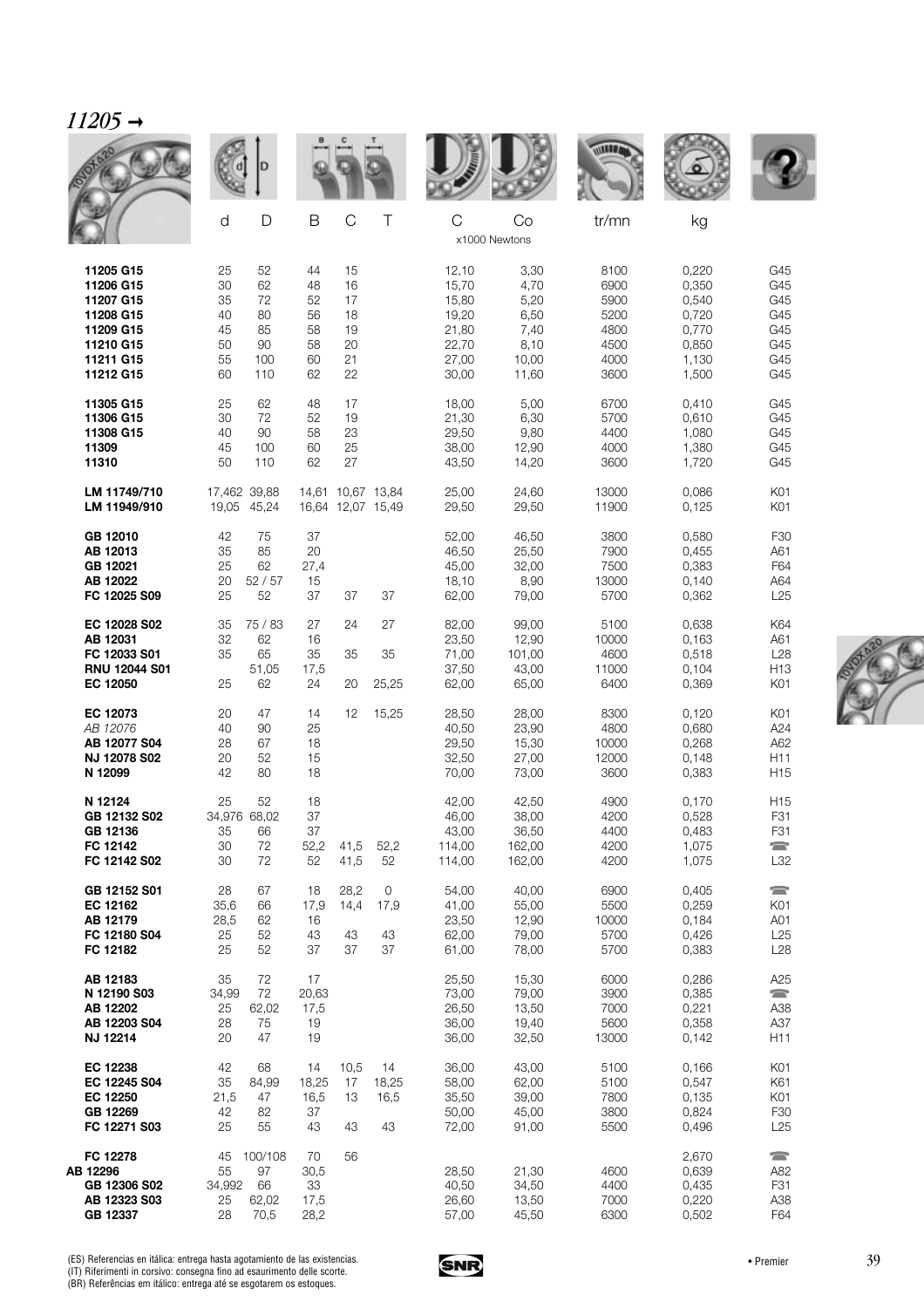|                                                                               |                            |                                        |                                 |                                        |                         |                                             |                                             | <b>WALLE</b>                          |                                           |                                                                           |
|-------------------------------------------------------------------------------|----------------------------|----------------------------------------|---------------------------------|----------------------------------------|-------------------------|---------------------------------------------|---------------------------------------------|---------------------------------------|-------------------------------------------|---------------------------------------------------------------------------|
|                                                                               | d                          | D                                      | B                               | C                                      | Τ                       | C<br>x1000 Newtons                          | Co                                          | tr/mn                                 | kg                                        |                                                                           |
| AB 12383<br>AB 12386<br>AB 12390 S01<br>GB 12399 S01<br>AB 12405 S01          | 23<br>50<br>25<br>39<br>22 | 50<br>89<br>62<br>75<br>56             | 14<br>19,5<br>17<br>37<br>16    |                                        |                         | 15,90<br>21,80<br>25,00<br>43,50<br>20,70   | 7,90<br>16,60<br>12,90<br>39,50<br>10,40    | 13000<br>7700<br>7500<br>3900<br>8000 | 0,106<br>0,412<br>0,219<br>0,640<br>0,173 | A01<br>$\Box$<br>$\equiv$<br>$\overline{\phantom{a}}$<br>A38              |
| TGB 12415 S01<br>EC 12428<br>AB 12437<br>GB 12438 S01<br>EC 12502             | 40<br>80<br>25<br>35<br>38 | 110<br>180<br>62<br>65<br>68           | 17<br>60<br>17,5<br>35<br>19    | 38<br>46<br>14,5                       | 63,5<br>19              | 67,00<br>395,00<br>26,50<br>38,00<br>53,00  | 57,00<br>510,00<br>13,50<br>33,50<br>65,00  | 3600<br>2000<br>11000<br>4400<br>5100 | 1,006<br>7,356<br>0,230<br>0,435<br>0,283 | F75<br>K01<br>A <sub>25</sub><br>F31<br>K01                               |
| <b>NJ 12521</b><br>EC 12530<br>FC 12540 H100<br>EC 12586 H100<br>EC 12587 S02 | 40<br>45<br>28<br>95<br>25 | 80<br>76 / 83<br>73/81<br>145<br>52/59 | 23<br>20<br>48<br>39<br>18      | 18,5<br>34,25<br>32,5<br>14            | 20<br>48<br>39<br>18,25 | 60,00<br>59,00<br>121,00<br>217,00<br>41,50 | 74,00<br>73,00<br>137,00<br>345,00<br>49,00 | 8300<br>4600<br>4300<br>2300<br>7200  | 0,582<br>0,370<br>0,984<br>2,220<br>0,215 | $\overline{\phantom{a}}$<br>K64<br>L64<br>$\overline{\phantom{a}}$<br>K64 |
| EC 12589 S01<br>N 12649 S01<br>AB 12654<br>AB 12668<br>AB 12723 S01           | 25<br>36<br>30<br>35<br>69 | 47<br>72<br>91 / 123<br>101,02<br>115  | 15<br>17<br>12<br>30,14<br>43,2 | 11,5                                   | 15                      | 28,50<br>64,00<br>33,50<br>39,50            | 31,50<br>67,00<br>19,10<br>33,50            | 7700<br>4500<br>5400<br>3500          | 0,105<br>0,325<br>0,200<br>1,228<br>0,945 | K61<br>H <sub>02</sub><br>$\overline{\phantom{a}}$<br>A77<br>A89          |
| LM 12749/710<br>LM 12749/711                                                  |                            | 21,987 45,24<br>21,987 45,98           |                                 | 16,64 12,07 15,49<br>16,60 12,10 15,50 |                         | 29,50<br>29,20                              | 32,50<br>33,50                              | 11000<br>8500                         | 0,116<br>0,120                            | K01<br>K01                                                                |
| GB 12776<br>FC 12784 S03<br>GB 12807 S06<br>AB 12830<br>AB 12831              | 39<br>25<br>37<br>25<br>40 | 72<br>52<br>72,04<br>62<br>68          | 37<br>37<br>37<br>17<br>15      | 37                                     | 37                      | 48,00<br>62,00<br>49,50<br>26,60<br>22,30   | 36,00<br>79,00<br>41,00<br>13,50<br>14,50   | 4000<br>5700<br>4000<br>11000<br>9300 | 0,533<br>0,366<br>0,600<br>0,209<br>0,175 | $\blacksquare$<br>L <sub>29</sub><br>F37<br>A61<br>A01                    |
| GB 12875<br>AB 12888 S05<br>EC 12917<br>AB 12929<br>AB 12947                  | 42<br>25<br>40<br>45<br>65 | 82<br>62,02<br>80<br>85<br>110         | 36<br>17,5<br>18<br>19<br>20    | 16                                     | 19,75                   | 65,00<br>26,50<br>60,00<br>32,50<br>36,00   | 56,00<br>13,50<br>63,00<br>20,50<br>28,50   | 5300<br>6900<br>4600<br>7400<br>3700  | 0,776<br>0,215<br>0,403<br>0,396<br>0,685 | F31<br>A38<br>K01<br>A01<br>A42                                           |
| GB 12955 S04<br>FC 12956 S03                                                  | 25                         | 41,976 80,02<br>52                     | 37<br>37                        | 37                                     | 37                      | 63,00<br>62,00                              | 53,00<br>79,00                              | 3500<br>5700                          | 0,693<br>0,377                            | F31<br>L <sub>29</sub>                                                    |
| 16002<br>16003                                                                | 15<br>17                   | 32<br>35                               | 8<br>8                          |                                        |                         | 5,60<br>6,00                                | 2,85<br>3,25                                | 22000<br>20000                        | 0,026<br>0,032                            | A01<br>A01                                                                |
| 16004<br>16004 J30                                                            | 20<br>20                   | 42<br>42                               | 8<br>8                          |                                        |                         | 6,80<br>6,90                                | 4,10<br>4,10                                | 17000<br>17000                        | 0,050<br>0,050                            | A01<br>A01                                                                |
| 16005<br>16005 J30                                                            | 25<br>25                   | 47<br>47                               | 8<br>8                          |                                        |                         | 10,10<br>10,10                              | 5,90<br>5,90                                | 14000<br>15000                        | 0,056<br>0,056                            | A01<br>A01                                                                |
| 16006<br>16006 J30                                                            | 30<br>30                   | 55<br>55                               | 9<br>9                          |                                        |                         | 11,20<br>11,20                              | 7,40<br>7,40                                | 11000<br>11000                        | 0,082<br>0,087                            | A01<br>A01                                                                |
| 16007<br>16007 F204A<br>16007 J30                                             | 35<br>35<br>35             | 62<br>62<br>62                         | 9<br>9<br>9                     |                                        |                         | 12,10<br>13,90<br>12,10                     | 8,80<br>9,30<br>8,80                        | 10000<br>11000<br>10000               | 0,105<br>0,150<br>0,105                   | A01<br>A82<br>A01                                                         |
| 16008<br>16008 J30                                                            | 40<br>40                   | 68<br>68                               | 9<br>$\hbox{9}$                 |                                        |                         | 13,20<br>13,20                              | 10,30<br>10,30                              | 9800<br>9800                          | 0,120<br>0,120                            | A01<br>A01                                                                |
| 16009<br>16009 J30                                                            | 45<br>45                   | 75<br>75                               | 10<br>10                        |                                        |                         | 15,90<br>15,90                              | 11,90<br>11,90                              | 9600<br>9600                          | 0,167<br>0,167                            | A01<br>A01                                                                |
| 16010<br>16010 J30                                                            | 50<br>50                   | 80<br>80                               | 10<br>10                        |                                        |                         | 16,10<br>16,10                              | 13,10<br>13,10                              | 8100<br>8100                          | 0,181<br>0,181                            | A01<br>A01                                                                |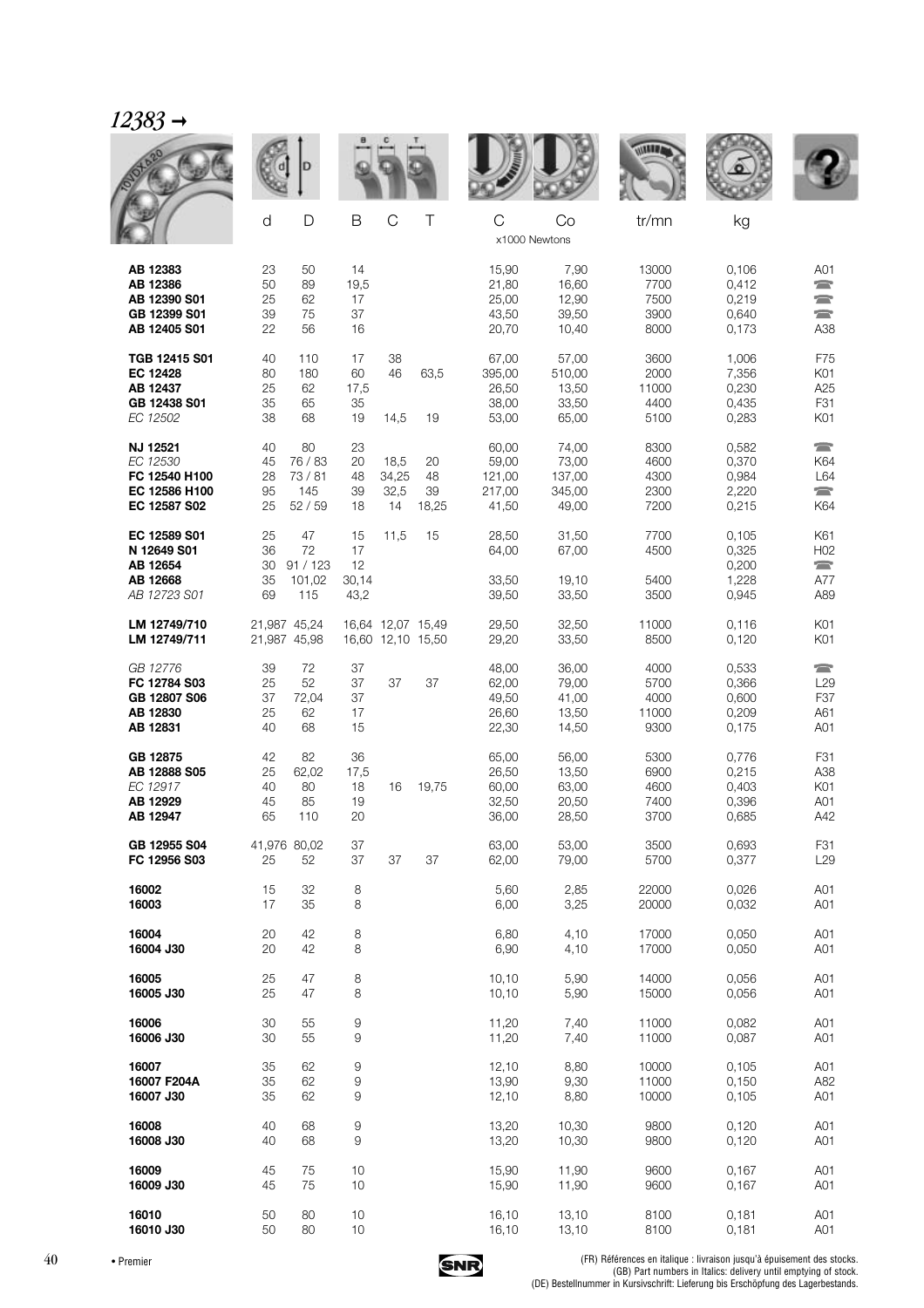| 77<br>hU<br>, , |  |
|-----------------|--|
|                 |  |

|                                  |                   | D                 |                                      |                |                     | <b>WALLE</b> |                         |                                        |
|----------------------------------|-------------------|-------------------|--------------------------------------|----------------|---------------------|--------------|-------------------------|----------------------------------------|
|                                  | d                 | D                 | $\mathsf B$<br>$\mathsf C$<br>$\top$ | $\mathsf{C}$   | Co<br>x1000 Newtons | tr/mn        | kg                      |                                        |
| 16011                            | 55                | 90                | 11                                   | 19,40          | 16,30               | 7400         | 0,262                   | A01                                    |
| 16011 J30                        | 55                | 90                | 11                                   | 19,40          | 16,20               | 7300         | 0,266                   | A01                                    |
| 16012                            | 60                | 95                | 11                                   | 20,00          | 17,50               | 6800         | 0,283                   | A01                                    |
| 16012 J30                        | 60                | 95                | 11                                   | 20,00          | 17,50               | 6800         | 0,283                   | A01                                    |
| 16013                            | 65                | 100               | 11                                   | 21,70          | 18,90               | 6400         | 0,300                   | A01                                    |
| 16013 J30                        | 65                | 100               | 11                                   | 21,70          | 18,90               | 6400         | 0,300                   | A01                                    |
| 16014                            | 70                | 110               | 13                                   | 28,00          | 25,00               | 5800         | 0,438                   | A01                                    |
| 16014 J30                        | 70                | 110               | 13                                   | 28,00          | 25,00               | 5800         | 0,438                   | A01                                    |
| 16015                            | 75                | 115               | 13                                   | 28,50          | 27,00               | 5500         | 0,463                   | A01                                    |
| 16015 J30                        | 75                | 115               | 13                                   | 28,50          | 27,00               | 5500         | 0,463                   | A01                                    |
| 16016                            | 80                | 125               | 14                                   | 32,00          | 31,00               | 5100         | 0,609                   | A01                                    |
| 16016 J30                        | 80                | 125               | 14                                   | 32,00          | 31,00               | 5100         | 0,609                   | A01                                    |
| 16017                            | 85                | 130               | 14                                   | 34,00          | 33,50               | 4900         | 0,666                   | A01                                    |
| 16018                            | 90                | 140               | 16                                   | 41,50          | 39,50               | 4600         | 0,866                   | A01                                    |
| 16018J30                         | 90                | 140               | 16                                   | 41,50          | 39,50               | 4600         | 0,866                   | A01                                    |
| 16020                            | 100               | 150               | 16                                   | 44,00          | 44,50               | 4200         | 0,929                   | A01                                    |
| 16020J30                         | 100               | 150               | 16                                   | 44,00          | 44,50               | 4200         | 0,929                   | A01                                    |
| 16022                            | 110               | 170               | 19                                   | 57,00          | 57,00               | 3700         | 1,490                   | A01                                    |
| 16024<br>16024 J30<br>16024 AG15 | 120<br>120<br>120 | 180<br>180<br>180 | 19<br>19<br>19                       | 61,00<br>61,00 | 64,00<br>64,00      | 3500<br>3500 | 1,600<br>1,620<br>1,600 | A01<br>A01<br>$\overline{\phantom{1}}$ |
| 16026                            | 130               | 200               | 22                                   | 79,00          | 82,00               | 3200         | 2,420                   | A01                                    |
| 16026J30                         | 130               | 200               | 22                                   | 79,00          | 82,00               | 3200         | 2,420                   | A01                                    |
| 16028                            | 140               | 210               | 22                                   | 81,00          | 87,00               | 3000         | 2,530                   | A01                                    |
| 16032                            | 160               | 240               | 25                                   | 102,00         | 113,00              | 2600         | 3,770                   | A01                                    |
| 16034                            | 170               | 260               | 28                                   | 123,00         | 136,00              | 2400         | 5,130                   | A01                                    |
| 16036                            | 180               | 280               | 31                                   | 131,00         | 146,00              | 2300         | 6,920                   | A01                                    |
| 16038                            | 190               | 290               | 31                                   | 149,00         | 167,00              | 2200         | 7,090                   | A01                                    |
| 16040                            | 200               | 310               | 34                                   | 175,00         | 202,00              | 2000         | 9,110                   | A01                                    |
| 20208 E                          | 40                | 80                | 18                                   | 63,00          | 55,00               | 3600         | 0,440                   | M65                                    |
| 21305 V                          | 25                | 62                | 17                                   | 48,50          | 37,50               | 6800         | 0,257                   | M01                                    |
| 21305 VC3                        | 25                | 62                | 17                                   | 48,50          | 37,50               | 6800         | 0,257                   | M <sub>01</sub>                        |
| 21305 VKC3                       | 25                | 62                | 17                                   | 48,50          | 37,50               | 6800         | 0,254                   | M40                                    |
| 21306 V                          | 30                | 72                | 19                                   | 63,00          | 50,00               | 5800         | 0,394                   | M01                                    |
| 21306 VC3                        | 30                | 72                | 19                                   | 63,00          | 50,00               | 5800         | 0,394                   | M01                                    |
| 21306 VKC3                       | 30                | 72                | 19                                   | 63,00          | 50,00               | 5800         | 0,384                   | M40                                    |
| 21307 V                          | 35                | 80                | 21                                   | 79,00          | 66,00               | 5200         | 0,513                   | M <sub>01</sub>                        |
| 21307 VC3                        | 35                | 80                | 21                                   | 79,00          | 66,00               | 5200         | 0,513                   | M <sub>01</sub>                        |
| 21307 VKC3                       | 35                | 80                | 21                                   | 79,00          | 66,00               | 5200         | 0,505                   | M40                                    |
| 21308 V                          | 40                | 90                | 23                                   | 96,00          | 84,00               | 4500         | 0,715                   | M <sub>01</sub>                        |
| 21308 VC3                        | 40                | 90                | 23                                   | 96,00          | 84,00               | 4500         | 0,715                   | M <sub>01</sub>                        |
| 21308 VKC3                       | 40                | 90                | 23                                   | 96,00          | 84,00               | 4500         | 0,705                   | M40                                    |
| 21309 V                          | 45                | 100               | 25                                   | 119,00         | 106,00              | 4100         | 0,949                   | M01                                    |
| 21309 VC3                        | 45                | 100               | 25                                   | 119,00         | 106,00              | 4100         | 0,949                   | M01                                    |
| 21309 VK                         | 45                | 100               | 25                                   | 119,00         | 106,00              | 4100         | 0,935                   | M40                                    |
| 21309 VKC3                       | 45                | 100               | 25                                   | 119,00         | 106,00              | 4100         | 0,935                   | M40                                    |



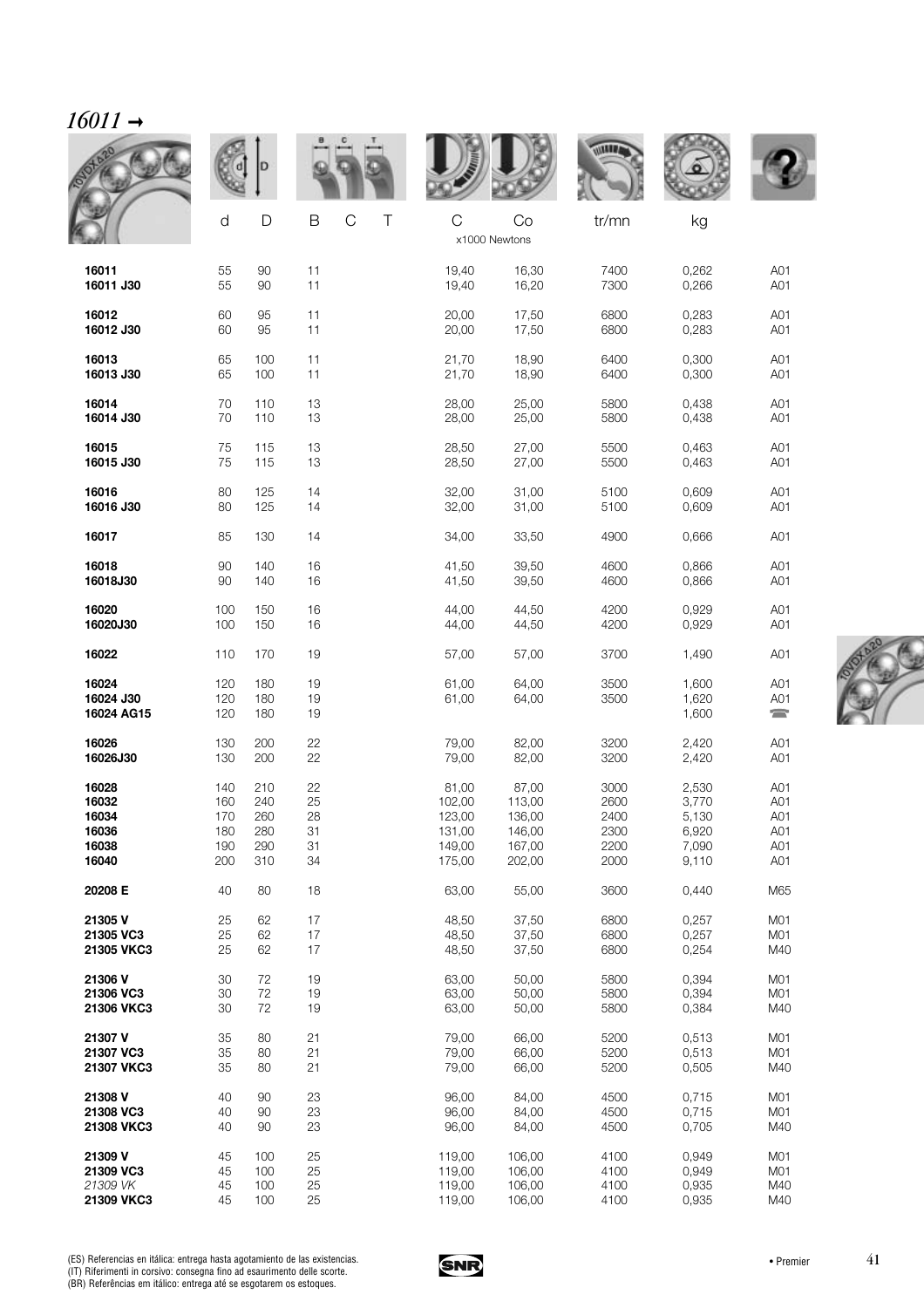| $21310 \rightarrow$ |  |
|---------------------|--|
|---------------------|--|

|                    |    | D   |        |        |                     | <b>WALLE</b> |       |     |
|--------------------|----|-----|--------|--------|---------------------|--------------|-------|-----|
|                    | d  | D   | B<br>C | C<br>Τ | Co<br>x1000 Newtons | tr/mn        | kg    |     |
|                    |    |     |        |        |                     |              |       |     |
| 21310 V            | 50 | 110 | 27     | 137,00 | 128,00              | 3700         | 1,251 | M01 |
| 21310 VC3          | 50 | 110 | 27     | 137,00 | 128,00              | 3700         | 1,251 | M01 |
|                    |    |     |        |        |                     |              |       |     |
| 21310 VK           | 50 | 110 | 27     | 137,00 | 128,00              | 3700         | 1,226 | M40 |
| 21310 VKC3         | 50 | 110 | 27     | 137,00 | 128,00              | 3700         | 1,226 | M40 |
|                    |    |     |        |        |                     |              |       |     |
| 21311 V            | 55 | 120 | 29     | 167,00 | 158,00              | 3300         | 1,537 | M01 |
| 21311 VC3          | 55 | 120 | 29     | 167,00 | 158,00              | 3300         | 1,537 | M01 |
| 21311VK            | 55 | 120 | 29     | 167,00 | 158,00              | 3300         | 1,520 | M40 |
| 21311 VKC3         | 55 | 120 | 29     | 167,00 | 158,00              | 3300         | 1,520 | M40 |
|                    |    |     |        |        |                     |              |       |     |
| 21312 V            | 60 | 130 | 31     | 186,00 | 179,00              | 3100         | 1,986 | M01 |
|                    |    |     |        |        |                     |              |       |     |
| 21312 VC3          | 60 | 130 | 31     | 186,00 | 179,00              | 3100         | 1,986 | M01 |
| 21312 VKC3         | 60 | 130 | 31     | 186,00 | 179,00              | 3100         | 1,961 | M40 |
|                    |    |     |        |        |                     |              |       |     |
| 21313 V            | 65 | 140 | 33     | 224,00 | 215,00              | 2900         | 2,410 | M01 |
| 21313 VC3          | 65 | 140 | 33     | 224,00 | 215,00              | 2900         | 2,410 | M01 |
| 21313 VK           | 65 | 140 | 33     | 224,00 | 215,00              | 2900         | 2,380 | M40 |
| 21313 VKC3         | 65 | 140 | 33     | 224,00 | 215,00              | 2900         | 2,380 | M40 |
|                    |    |     |        |        |                     |              |       |     |
| 21314 V            | 70 | 150 | 35     | 246,00 | 240,00              | 2700         | 2,990 | M01 |
| 21314 VC3          | 70 | 150 | 35     | 246,00 | 240,00              | 2700         | 2,990 | M01 |
| 21314 VKC3         | 70 | 150 | 35     | 246,00 | 240,00              | 2700         | 2,950 | M40 |
|                    |    |     |        |        |                     |              |       |     |
| 21315 V            | 75 | 160 | 37     | 280,00 | 275,00              | 2500         | 3,590 | M01 |
| 21315 VC3          | 75 | 160 | 37     | 280,00 | 275,00              | 2500         | 3,590 | M01 |
|                    | 75 | 160 |        |        |                     |              |       |     |
| 21315 VK           |    |     | 37     | 280,00 | 275,00              | 2500         | 3,550 | M40 |
| 21315 VKC3         | 75 | 160 | 37     | 280,00 | 275,00              | 2500         | 3,550 | M40 |
|                    |    |     |        |        |                     |              |       |     |
| 21316 V            | 80 | 170 | 39     | 305,00 | 305,00              | 2400         | 4,260 | M01 |
| 21316 VC3          | 80 | 170 | 39     | 305,00 | 305,00              | 2400         | 4,260 | M01 |
| 21316 VKC3         | 80 | 170 | 39     | 305,00 | 305,00              | 2400         | 4,210 | M40 |
|                    |    |     |        |        |                     |              |       |     |
| 21317 VM           | 85 | 180 | 41     | 355,00 | 365,00              | 2200         | 5,230 | M01 |
| 21317 VMC3         | 85 | 180 | 41     | 355,00 | 365,00              | 2200         | 5,230 | M01 |
| 21317 VMKC3        | 85 | 180 | 41     | 355,00 | 365,00              | 2200         | 5,160 | M40 |
|                    |    |     |        |        |                     |              |       |     |
| 21318 VM           | 90 | 190 | 43     | 385,00 | 400,00              | 2100         | 6,110 | M01 |
| 21318 VMC3         | 90 | 190 | 43     | 385,00 | 400,00              | 2100         | 6,110 | M01 |
| 21318 VMKC3        | 90 | 190 | 43     | 385,00 | 400,00              | 2100         | 6,030 | M40 |
|                    |    |     |        |        |                     |              |       |     |
| • 22205 EAW33      | 25 | 52  | 18     | 54,40  | 46,10               | 8600         | 0,170 | M60 |
| ● 22205 EAW33C2    | 25 | 52  | 18     | 54,40  | 46,10               | 8600         | 0,170 | M60 |
| • 22205 EAW33C3    | 25 | 52  | 18     | 54,40  | 46,10               | 8600         | 0,170 | M60 |
| • 22205 EAW33C4    | 25 | 52  | 18     | 54,40  | 46,10               | 8600         | 0,170 | M60 |
| • 22205 EAKW33     | 25 | 52  | 18     | 54,40  | 46,10               | 8600         | 0,160 | M41 |
|                    |    |     |        |        |                     |              |       |     |
| • 22205 EAKW33C3   | 25 | 52  | 18     | 54,40  | 46,10               | 8600         | 0,160 | M41 |
| • 22205 EG15W33    | 25 | 52  | 18     | 54,40  | 46,10               | 8600         | 0,160 | M41 |
| • 22205 EG15W33C3  | 25 | 52  | 18     | 54,40  | 46,10               | 8600         | 0,160 | M41 |
| ● 22205 EG15W33C4  | 25 | 52  | 18     | 54,40  | 46,10               | 8600         | 0,160 | M41 |
| • 22205 EMW33      | 25 | 52  | 18     | 54,40  | 46,10               | 8600         | 0,160 | M02 |
| • 22205 EMW33C3    | 25 | 52  | 18     | 54,40  | 46,10               | 8600         | 0,160 | M02 |
| • 22205 EMKW33     | 25 | 52  | 18     | 54,40  | 46,10               | 8600         | 0,160 | M03 |
| • 22205 EMKW33C3   | 25 | 52  | 18     | 54,40  | 46,10               | 8600         | 0,160 | M03 |
|                    |    |     |        |        |                     |              |       |     |
| • 22206 EAW33      | 30 | 62  | 20     | 72,00  | 64,50               | 7200         | 0,272 | M60 |
| ● 22206 EAW33C3    | 30 | 62  | 20     | 72,00  | 64,50               | 7200         | 0,272 | M60 |
| • 22206 EAW33C4    | 30 | 62  | 20     | 72,00  | 64,50               | 7200         | 0,272 | M60 |
| · 22206 EAKW33     | 30 | 62  | 20     | 72,00  | 64,50               | 7200         | 0,260 | M41 |
| • 22206 EAKW33C3   | 30 | 62  | 20     | 72,00  | 64,50               | 7200         | 0,260 | M41 |
|                    |    |     |        |        |                     |              |       |     |
| ● 22206 EG15W33    | 30 | 62  | 20     | 72,00  | 64,50               | 7200         | 0,265 | M60 |
| • 22206 EG15KW33C3 | 30 | 62  | 20     | 72,00  | 64,50               | 7200         | 0,253 | M41 |
| ● 22206 EMW33      | 30 | 62  | 20     | 68,40  | 60,20               | 7100         | 0,276 | M02 |
| • 22206 EMW33C3    | 30 | 62  | 20     | 68,40  | 60,20               | 7100         | 0,276 | M02 |
| • 22206 EMKW33     | 30 | 62  | 20     | 68,40  | 60,20               | 7100         | 0,269 | M03 |
| • 22206 EMKW33C3   | 30 | 62  | 20     | 68,40  | 60,20               | 7100         | 0,269 | M03 |

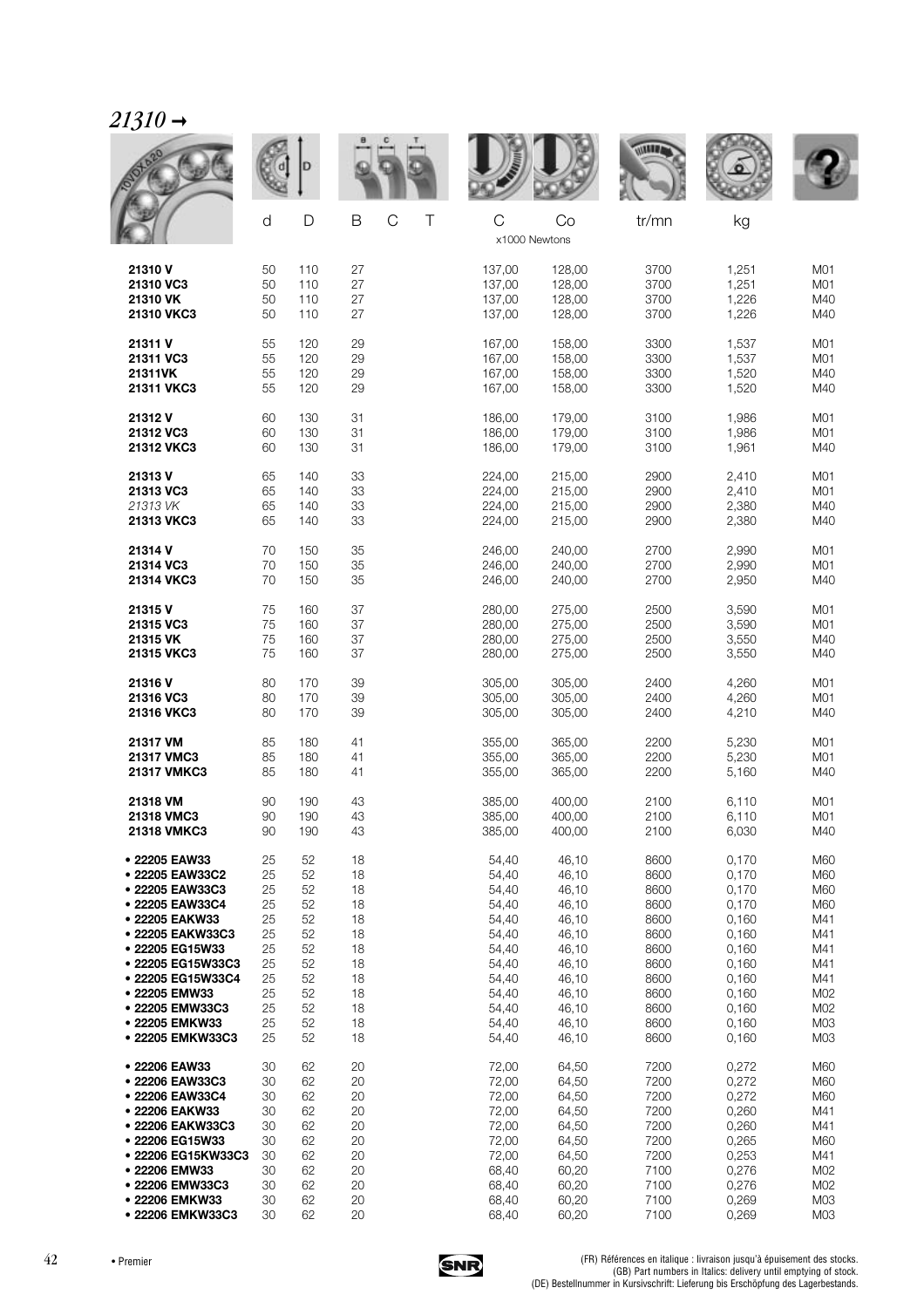|                    |    | D   |                       |        |                     |       |       |                 |
|--------------------|----|-----|-----------------------|--------|---------------------|-------|-------|-----------------|
|                    | d  | D   | $\mathsf C$<br>B<br>Τ | C      | Co<br>x1000 Newtons | tr/mn | kg    |                 |
| • 22207 EAW33      | 35 | 72  | 23                    | 95,40  | 92,00               | 6100  | 0,440 | M60             |
| • 22207 EAW33C2    | 35 | 72  | 23                    | 95,40  | 92,00               | 6100  | 0,440 | M60             |
| • 22207 EAW33C3    | 35 | 72  | 23                    | 95,40  | 92,00               | 6100  | 0,440 | M60             |
| • 22207 EAW33C4    | 35 | 72  | 23                    | 95,40  | 92,00               | 6100  | 0,440 | M60             |
| • 22207 EAKW33     | 35 | 72  | 23                    | 95,40  | 92,00               | 6100  | 0,420 | M41             |
| • 22207 EAKW33C3   | 35 | 72  | 23                    | 95,40  | 92,00               | 6100  | 0,420 | M41             |
| • 22207 EG15W33    | 35 | 72  | 23                    | 95,40  | 92,00               | 6100  | 0,420 | M60             |
| • 22207 EG15W33C3  | 35 | 72  | 23                    | 95,40  | 92,00               | 6100  | 0,420 | M60             |
| • 22207 EG15KW33C3 | 35 | 72  | 23                    | 95,40  | 92,00               | 6100  | 0,400 | M41             |
| • 22207 EMW33      | 35 | 72  | 23                    | 95,40  | 92,00               | 6100  | 0,440 | M02             |
| • 22207 EMW33C3    | 35 | 72  | 23                    | 95,40  | 92,00               | 6100  | 0,440 | M02             |
| • 22207 EMKW33     | 35 | 72  | 23                    | 95,40  | 92,00               | 6100  | 0,430 | M03             |
| • 22207 EMKW33C3   | 35 | 72  | 23                    | 95,40  | 92,00               | 6100  | 0,430 | M03             |
| • 22208 EAW33      | 40 | 80  | 23                    | 110,00 | 105,00              | 5500  | 0,515 | M60             |
| • 22208 EAW33C3    | 40 | 80  | 23                    | 110,00 | 105,00              | 5500  | 0,515 | M60             |
| • 22208 EAW33C4    | 40 | 80  | 23                    | 110,00 | 105,00              | 5500  | 0,515 | M60             |
| • 22208 EAKW33     | 40 | 80  | 23                    | 110,00 | 105,00              | 5500  | 0,500 | M41             |
| • 22208 EAKW33C3   | 40 | 80  | 23                    | 110,00 | 105,00              | 5500  | 0,500 | M41             |
| • 22208 EG15W33    | 40 | 80  | 23                    | 110,00 | 105,00              | 5500  | 0,506 | M60             |
| • 22208 EG15W33C3  | 40 | 80  | 23                    | 110,00 | 105,00              | 5500  | 0,506 | M60             |
| • 22208 EMC3       | 40 | 80  | 23                    | 105,00 | 98,00               | 5500  | 0,530 | M63             |
| • 22208 EMW33      | 40 | 80  | 23                    | 105,00 | 98,00               | 5500  | 0,500 | M02             |
| • 22208 EMW33C3    | 40 | 80  | 23                    | 105,00 | 98,00               | 5500  | 0,500 | M02             |
| • 22208 EMKW33     | 40 | 80  | 23                    | 105,00 | 98,00               | 5500  | 0,450 | M03             |
| • 22208 EMKW33C3   | 40 | 80  | 23                    | 105,00 | 98,00               | 5500  | 0,450 | M03             |
| • 22209 EAW33      | 45 | 85  | 23                    | 115,00 | 113,00              | 5100  | 0,565 | M60             |
| • 22209 EAW33C3    | 45 | 85  | 23                    | 115,00 | 113,00              | 5100  | 0,565 | M60             |
| • 22209 EAW33C4    | 45 | 85  | 23                    | 115,00 | 113,00              | 5100  | 0,565 | M60             |
| • 22209 EAKW33     | 45 | 85  | 23                    | 115,00 | 113,00              | 5100  | 0,545 | M41             |
| • 22209 EAKW33C3   | 45 | 85  | 23                    | 115,00 | 113,00              | 5100  | 0,545 | M41             |
| • 22209 EAKW33C4   | 45 | 85  | 23                    | 115,00 | 113,00              | 5100  | 0,545 | M41             |
| • 22209 EG15W33    | 45 | 85  | 23                    | 115,00 | 113,00              | 5100  | 0,545 | M60             |
| • 22209 EG15W33C3  | 45 | 85  | 23                    | 115,00 | 113,00              | 5100  | 0,545 | M60             |
| • 22209 EMC3       | 45 | 85  | 23                    | 110,00 | 106,00              | 5100  | 0,595 | M63             |
| • 22209 EMW33      | 45 | 85  | 23                    | 110,00 | 106,00              | 5100  | 0,500 | M02             |
| • 22209 EMW33C3    | 45 | 85  | 23                    | 110,00 | 106,00              | 5100  | 0,500 | M02             |
| • 22209 FMKW33     | 45 | 85  | 23                    | 110,00 | 106,00              | 5100  | 0,450 | M <sub>03</sub> |
| • 22209 EMKW33C3   | 45 | 85  | 23                    | 110,00 | 106,00              | 5100  | 0,450 | M <sub>03</sub> |
| · 22210 EAW33      | 50 | 90  | 23                    | 124,00 | 124,00              | 4800  | 0,603 | M60             |
| · 22210 EAW33C3    | 50 | 90  | 23                    | 124,00 | 124,00              | 4800  | 0,603 | M60             |
| • 22210 EAW33C4    | 50 | 90  | 23                    | 124,00 | 124,00              | 4800  | 0,603 | M60             |
| • 22210 EAKW33     | 50 | 90  | 23                    | 124,00 | 124,00              | 4800  | 0,577 | M41             |
| • 22210 EAKW33C3   | 50 | 90  | 23                    | 124,00 | 124,00              | 4800  | 0,577 | M41             |
| • 22210 EAKW33C4   | 50 | 90  | 23                    | 124,00 | 124,00              | 4800  | 0,577 | M41             |
| • 22210 EG15W33    | 50 | 90  | 23                    | 124,00 | 124,00              | 4800  | 0,580 | M60             |
| ● 22210 EG15W33C3  | 50 | 90  | 23                    | 124,00 | 124,00              | 4800  | 0,580 | M60             |
| • 22210 EG15KW33C3 | 50 | 90  | 23                    | 124,00 | 124,00              | 4800  | 0,559 | M41             |
| • 22210 EMW33      | 50 | 90  | 23                    | 118,00 | 117,00              | 4800  | 0,607 | M02             |
| • 22210 EMW33C3    | 50 | 90  | 23                    | 118,00 | 117,00              | 4800  | 0,585 | M02             |
| • 22210 EMKW33     | 50 | 90  | 23                    | 118,00 | 117,00              | 4800  | 0,590 | M <sub>03</sub> |
| • 22210 EMKW33C3   | 50 | 90  | 23                    | 118,00 | 117,00              | 4800  | 0,590 | M03             |
| • 22211 EAW33      | 55 | 100 | 25                    | 147,00 | 148,00              | 4300  | 0,823 | M60             |
| • 22211 EAW33C3    | 55 | 100 | 25                    | 147,00 | 148,00              | 4300  | 0,823 | M60             |
| • 22211 EAW33C4    | 55 | 100 | 25                    | 147,00 | 148,00              | 4300  | 0,823 | M60             |
| • 22211 EAKW33     | 55 | 100 | 25                    | 147,00 | 148,00              | 4300  | 0,766 | M41             |
| • 22211 EAKW33C3   | 55 | 100 | 25                    | 147,00 | 148,00              | 4300  | 0,766 | M41             |
| • 22211 EAKW33C4   | 55 | 100 | 25                    | 147,00 | 148,00              | 4300  | 0,766 | M41             |
| • 22211 EG15W33C3  | 55 | 100 | 25                    | 147,00 | 148,00              | 4300  | 0,792 | M60             |
| • 22211 EG15KW33C3 | 55 | 100 | 25                    | 147,00 | 148,00              | 4300  | 0,778 | M41             |
| • 22211 EM         | 55 | 100 | 25                    | 141,00 | 140,00              | 4300  | 0,782 | M63             |
| • 22211 EMW33      | 55 | 100 | 25                    | 141,00 | 140,00              | 4300  | 0,840 | M02             |
| • 22211 EMW33C3    | 55 | 100 | 25                    | 141,00 | 140,00              | 4300  | 0,840 | M02             |



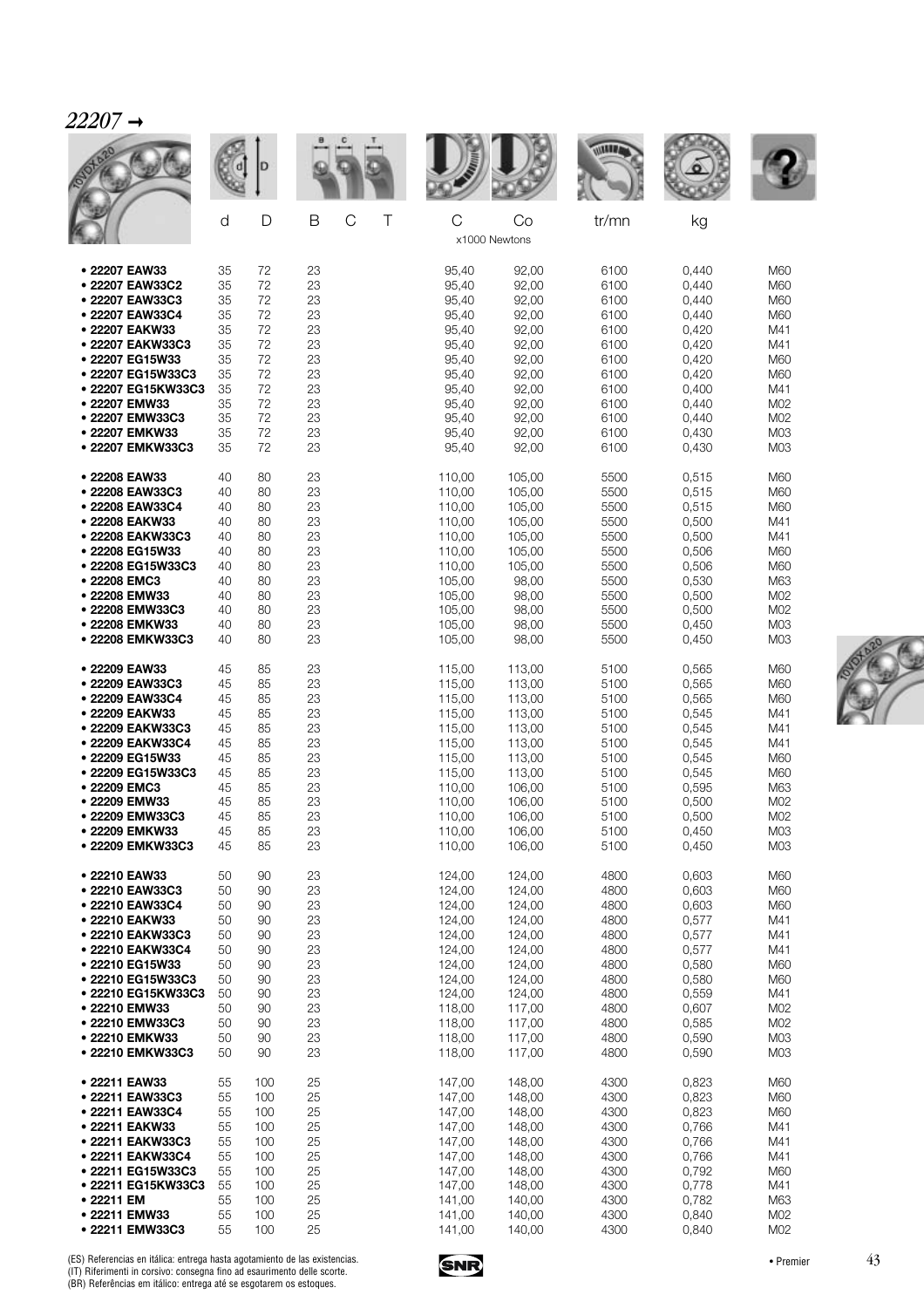|                    |    |     |    |        |                    |        | <b>MALLE</b> |       |                 |
|--------------------|----|-----|----|--------|--------------------|--------|--------------|-------|-----------------|
|                    | d  | D   | B  | C<br>Τ | C<br>x1000 Newtons | Co     | tr/mn        | kg    |                 |
| • 22211 EMKW33     | 55 | 100 | 25 |        | 141,00             | 140,00 | 4300         | 0,810 | M03             |
| • 22211 EMKW33C3   | 55 | 100 | 25 |        | 141,00             | 140,00 | 4300         | 0,810 | M03             |
| • 22212 EAW33      | 60 | 110 | 28 |        | 178,00             | 181,00 | 3900         | 1,134 | M60             |
| • 22212 EAW33C3    | 60 | 110 | 28 |        | 178,00             | 181,00 | 3900         | 1,134 | M60             |
| • 22212 EAW33C4    | 60 | 110 | 28 |        | 178,00             | 181,00 | 3900         | 1,134 | M60             |
| • 22212 EAKW33     | 60 | 110 | 28 |        | 178,00             | 181,00 | 3900         | 1,070 | M41             |
| • 22212 EAKW33C3   | 60 | 110 | 28 |        | 178,00             | 181,00 | 3900         | 1,070 | M41             |
| • 22212 EAKW33C4   | 60 | 110 | 28 |        | 178,00             | 181,00 | 3900         | 1,070 | M41             |
| • 22212 EG15C3     | 60 | 110 | 28 |        | 178,00             | 181,00 | 3900         | 1,090 | $\equiv$        |
| · 22212 EG15KW33C3 | 60 | 110 | 28 |        | 178,00             | 181,00 | 3900         | 1,048 | M41             |
| • 22212 EMW33      | 60 | 110 | 28 |        | 170,00             | 171,00 | 3900         | 1,147 | M02             |
| • 22212 EMW33C3    | 60 | 110 | 28 |        | 170,00             | 171,00 | 3900         | 1,147 | M02             |
| • 22212 EMKW33     | 60 | 110 | 28 |        | 170,00             | 171,00 | 3900         | 1,120 | M02             |
| • 22212 EMKW33C3   | 60 | 110 | 28 |        | 170,00             | 171,00 | 3900         | 1,120 | M03             |
| • 22213 EAW33      | 65 | 120 | 31 |        | 215,00             | 224,00 | 3600         | 1,512 | M60             |
| ● 22213 EAW33C3    | 65 | 120 | 31 |        | 215,00             | 224,00 | 3600         | 1,512 | M60             |
| • 22213 EAW33C4    | 65 | 120 | 31 |        | 215,00             | 224,00 | 3600         | 1,512 | M60             |
| • 22213 EAKW33     | 65 | 120 | 31 |        | 215,00             | 224,00 | 3600         | 1,450 | M41             |
| • 22213 EAKW33C3   | 65 | 120 | 31 |        | 215,00             | 224,00 | 3600         | 1,450 | M41             |
| • 22213 EAKW33C4   | 65 | 120 | 31 |        | 215,00             | 224,00 | 3600         | 1,450 | M41             |
| ● 22213 EG15W33C3  | 65 | 120 | 31 |        | 215,00             | 224,00 | 3600         | 1,441 | M60             |
| • 22213 EMW33      | 65 | 120 | 31 |        | 206,00             | 212,00 | 3600         | 1,589 | M02             |
| • 22213 EMW33C3    | 65 | 120 | 31 |        | 206,00             | 212,00 | 3600         | 1,589 | M02             |
| • 22213 EMKW33C3   | 65 | 120 | 31 |        | 206,00             | 212,00 | 3600         | 1,527 | M03             |
| • 22214 EAW33      | 70 | 125 | 31 |        | 224,00             | 240,00 | 3400         | 1,586 | M60             |
| • 22214 EAW33C3    | 70 | 125 | 31 |        | 224,00             | 240,00 | 3400         | 1,586 | M60             |
| • 22214 EAW33C4    | 70 | 125 | 31 |        | 224,00             | 240,00 | 3400         | 1,586 | M60             |
| • 22214 EAKW33     | 70 | 125 | 31 |        | 224,00             | 240,00 | 3400         | 1,520 | M41             |
| • 22214 EAKW33C3   | 70 | 125 | 31 |        | 224,00             | 240,00 | 3400         | 1,520 | M41             |
| • 22214 EG15W33    | 70 | 125 | 31 |        | 224,00             | 240,00 | 3400         | 1,524 | M60             |
| • 22214 EG15W33C3  | 70 | 125 | 31 |        | 224,00             | 240,00 | 3400         | 1,520 | M60             |
| • 22214 EMW33      | 70 | 125 | 31 |        | 224,00             | 240,00 | 3300         | 1,520 | M02             |
| • 22214 EMW33C3    | 70 | 125 | 31 |        | 224,00             | 240,00 | 3400         | 1,520 | M02             |
| • 22214 EMKW33     | 70 | 125 | 31 |        | 224,00             | 240,00 | 3400         | 1,520 | M03             |
| • 22214 EMKW33C3   | 70 | 125 | 31 |        | 224,00             | 240,00 | 3400         | 1,520 | M03             |
| • 22215 EAW33      | 75 | 130 | 31 |        | 232,00             | 249,00 | 3200         | 1,644 | M60             |
| • 22215 EAW33C3    | 75 | 130 | 31 |        | 232,00             | 249,00 | 3200         | 1,644 | M60             |
| • 22215 EAW33C4    | 75 | 130 | 31 |        | 232,00             | 249,00 | 3200         | 1,644 | M60             |
| • 22215 EAKW33     | 75 | 130 | 31 |        | 232,00             | 249,00 | 3200         | 1,560 | M41             |
| • 22215 EAKW33C3   | 75 | 130 | 31 |        | 232,00             | 249,00 | 3200         | 1,560 | M41             |
| • 22215 EG15W33    | 75 | 130 | 31 |        | 232,00             | 249,00 | 3200         | 1,582 | M60             |
| • 22215 EG15W33C3  | 75 | 130 | 31 |        | 232,00             | 249,00 | 3200         | 1,582 | M60             |
| • 22215 EMW33      | 75 | 130 | 31 |        | 232,00             | 249,00 | 3200         | 1,720 | M02             |
| • 22215 EMW33C3    | 75 | 130 | 31 |        | 232,00             | 249,00 | 3200         | 1,720 | M02             |
| • 22215 EMKW33     | 75 | 130 | 31 |        | 232,00             | 249,00 | 3200         | 1,680 | M <sub>03</sub> |
| • 22215 EMKW33C3   | 75 | 130 | 31 |        | 232,00             | 249,00 | 3200         | 1,680 | M <sub>03</sub> |
| • 22216 EAW33      | 80 | 140 | 33 |        | 265,00             | 287,00 | 3000         | 2,071 | M60             |
| · 22216 EAW33C2    | 80 | 140 | 33 |        | 265,00             | 287,00 | 3000         | 2,071 | M60             |
| • 22216 EAW33C3    | 80 | 140 | 33 |        | 265,00             | 287,00 | 3000         | 2,071 | M60             |
| • 22216 EAW33C4    | 80 | 140 | 33 |        | 265,00             | 287,00 | 3000         | 2,071 | M60             |
| • 22216 EAKW33     | 80 | 140 | 33 |        | 265,00             | 287,00 | 3000         | 2,041 | M41             |
| • 22216 EAKW33C3   | 80 | 140 | 33 |        | 265,00             | 287,00 | 3000         | 2,041 | M41             |
| • 22216 EAKW33C4   | 80 | 140 | 33 |        | 265,00             | 287,00 | 3000         | 2,041 | M41             |
| · 22216 EG15W33    | 80 | 140 | 33 |        | 265,00             | 287,00 | 3000         | 1,988 | M60             |
| • 22216 EG15KW33C3 | 80 | 140 | 33 |        | 265,00             | 287,00 | 3000         | 1,941 | M41             |
| • 22216 EMW33      | 80 | 140 | 33 |        | 254,00             | 272,00 | 3000         | 2,157 | M02             |
| • 22216 EMW33C3    | 80 | 140 | 33 |        | 254,00             | 272,00 | 3000         | 2,157 | M02             |
| • 22216 EMKW33     | 80 | 140 | 33 |        | 254,00             | 272,00 | 3000         | 2,127 | M <sub>03</sub> |
| • 22217 EAW33      | 85 | 150 | 36 |        | 308,00             | 330,00 | 2800         | 2,560 | M60             |
| • 22217 EAW33C3    | 85 | 150 | 36 |        | 308,00             | 330,00 | 2800         | 2,560 | M60             |

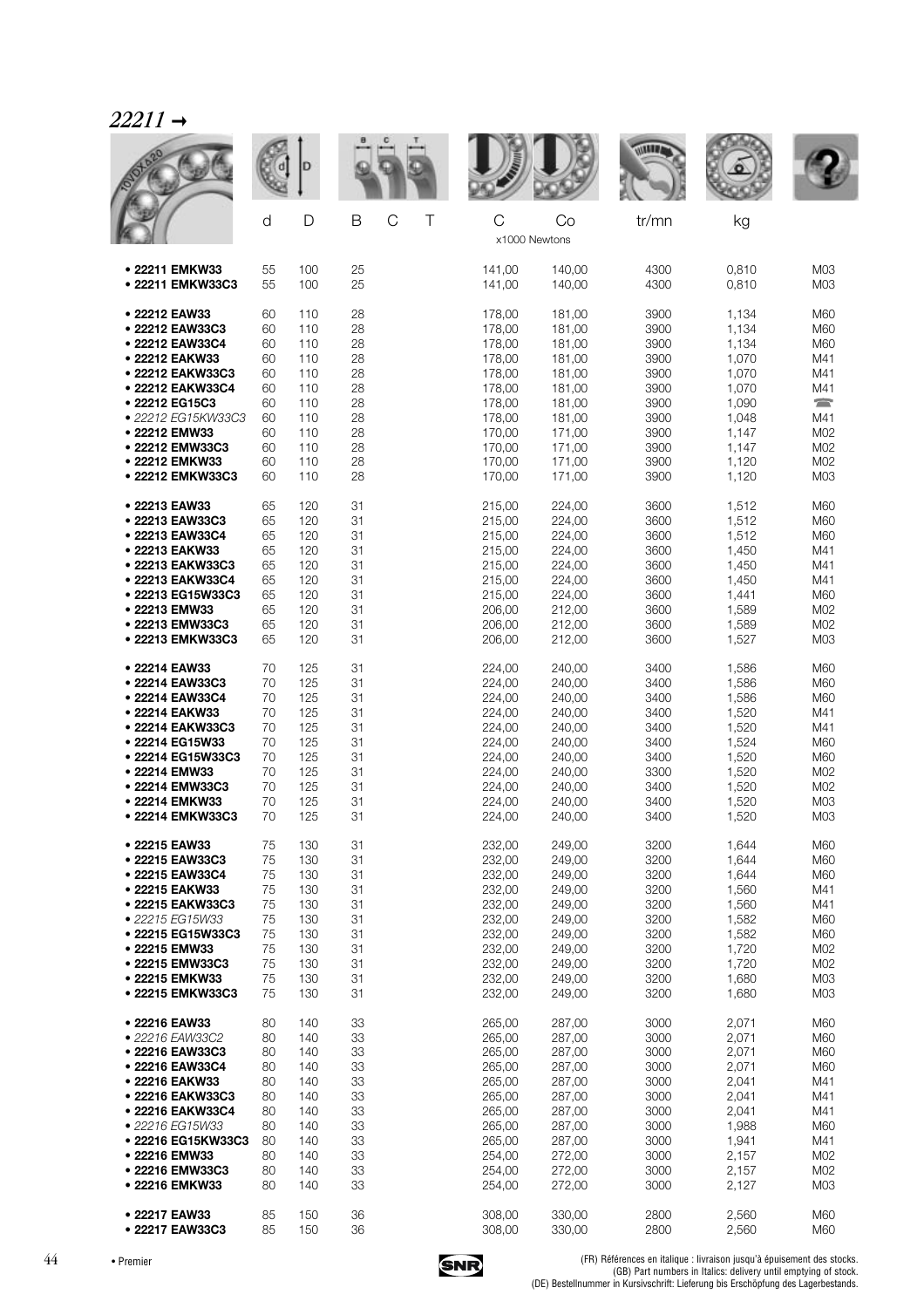|                    |     | D   |                    |        |                     | <b>MALE</b> |        |        |
|--------------------|-----|-----|--------------------|--------|---------------------|-------------|--------|--------|
|                    | d   | D   | B<br>$\mathcal{C}$ | C<br>Τ | Co<br>x1000 Newtons | tr/mn       | kg     |        |
| • 22217 EAW33C4    | 85  | 150 | 36                 | 308,00 | 330,00              | 2800        | 2,560  | M60    |
| • 22217 EAKW33     | 85  | 150 | 36                 | 308,00 | 330,00              | 2800        | 2,520  | M41    |
| • 22217 EAKW33C3   | 85  | 150 | 36                 | 308,00 | 330,00              | 2800        | 2,520  | M41    |
| • 22217 EAKW33C4   | 85  | 150 | 36                 | 308,00 | 330,00              | 2800        | 2,520  | M41    |
| • 22217 EG15W33    | 85  | 150 | 36                 | 308,00 | 330,00              | 2800        | 2,452  | M60    |
| • 22217 EG15W33C3  | 85  | 150 | 36                 | 308,00 | 330,00              | 2800        | 2,452  | M60    |
| • 22217 EG15KW33C3 | 85  | 150 | 36                 | 308,00 | 330,00              | 2800        | 2,396  | M41    |
| • 22217 EMW33      | 85  | 150 | 36                 | 308,00 | 330,00              | 2800        | 2,600  | M02    |
| • 22217 EMW33C3    | 85  | 150 | 36                 | 308,00 | 330,00              | 2800        | 2,600  | M02    |
| • 22217 EMKW33C3   | 85  | 150 | 36                 | 308,00 | 330,00              | 2800        | 2,550  | M03    |
| • 22218 EAW33      | 90  | 160 | 40                 | 366,00 | 398,00              | 2700        | 3,283  | M60    |
| • 22218 EAW33C3    | 90  | 160 | 40                 | 366,00 | 398,00              | 2700        | 3,283  | M60    |
| • 22218 EAW33C4    | 90  | 160 | 40                 | 366,00 | 398,00              | 2700        | 3,283  | M60    |
| • 22218 EAKW33     | 90  | 160 | 40                 | 366,00 | 398,00              | 2700        | 3,240  | M41    |
| • 22218 EAKW33C3   | 90  | 160 | 40                 | 366,00 | 398,00              | 2700        | 3,240  | M41    |
| • 22218 EAKW33C4   | 90  | 160 | 40                 | 366,00 | 398,00              | 2700        | 3,240  | M41    |
| ● 22218 EG15W33C3  | 90  | 160 | 40                 | 366,00 | 398,00              | 2700        | 3,160  | M60    |
| • 22218 EG15KW33   | 90  | 160 | 40                 | 366,00 | 398,00              | 2700        | 3,090  | M60    |
| • 22218 EG15KW33C3 | 90  | 160 | 40                 | 366,00 | 398,00              | 2700        | 3,090  | M41    |
| • 22218 EMW33      | 90  | 160 | 40                 | 366,00 | 398,00              | 2200        | 3,300  | M02    |
| • 22218 EMW33C3    | 90  | 160 | 40                 | 366,00 | 398,00              | 2200        | 3,300  | M02    |
| • 22219 EAW33      | 95  | 170 | 43                 | 395,00 | 417,00              | 2500        | 3,950  | M60    |
| • 22219 EAW33C3    | 95  | 170 | 43                 | 395,00 | 417,00              | 2500        | 3,950  | M60    |
| • 22219 EAKW33     | 95  | 170 | 43                 | 395,00 | 417,00              | 2500        | 3,850  | M41    |
| • 22219 EAKW33C3   | 95  | 170 | 43                 | 395,00 | 417,00              | 2500        | 3,850  | M41    |
| • 22219 EAKW33C4   | 95  | 170 | 43                 | 395,00 | 417,00              | 2500        | 3,860  | M41    |
| • 22219 EMW33      | 95  | 170 | 43                 | 395,00 | 417,00              | 2500        | 4,090  | M02    |
| • 22219 EMW33C3    | 95  | 170 | 43                 | 395,00 | 417,00              | 2500        | 4,090  | M02    |
| • 22220 EA         | 100 | 180 | 46                 | 449,00 | 495,00              | 2400        | 4,877  | $\Box$ |
| · 22220 EAW33      | 100 | 180 | 46                 | 449,00 | 495,00              | 2400        | 4,815  | M60    |
| • 22220 EAW33C3    | 100 | 180 | 46                 | 449,00 | 495,00              | 2400        | 4,815  | M60    |
| ● 22220 EAW33C4    | 100 | 180 | 46                 | 449,00 | 495,00              | 2400        | 4,815  | M60    |
| • 22220 EAKW33     | 100 | 180 | 46                 | 449,00 | 495,00              | 2400        | 4,720  | M41    |
| • 22220 EAKW33C3   | 100 | 180 | 46                 | 449,00 | 495,00              | 2400        | 4,720  | M41    |
| • 22220 EAKW33C4   | 100 | 180 | 46                 | 449,00 | 495,00              | 2400        | 4,720  | M41    |
| • 22220 EMW33      | 100 | 180 | 46                 | 449,00 | 495,00              | 2400        | 5,082  | M02    |
| • 22220 EMW33C3    | 100 | 180 | 46                 | 449,00 | 495,00              | 2300        | 5,082  | M02    |
| • 22220 EMW33C4    | 100 | 180 | 46                 | 449,00 | 495,00              | 2400        | 4,760  | M02    |
| • 22220 EMKW33C3   | 100 | 180 | 46                 | 449,00 | 495,00              | 2300        | 5,000  | M03    |
| • 22222 EAW33      | 110 | 200 | 53                 | 573,00 | 643,00              | 2200        | 6,929  | M60    |
| · 22222 EAW33C2    | 110 | 200 | 53                 | 573,00 | 643,00              | 2200        | 6,929  | M60    |
| • 22222 EAW33C3    | 110 | 200 | 53                 | 573,00 | 643,00              | 2200        | 6,929  | M60    |
| • 22222 EAW33C4    | 110 | 200 | 53                 | 573,00 | 643,00              | 2100        | 7,040  | M60    |
| • 22222 EAKW33     | 110 | 200 | 53                 | 573,00 | 643,00              | 2200        | 6,879  | M41    |
| • 22222 EAKW33C3   | 110 | 200 | 53                 | 573,00 | 643,00              | 2200        | 6,879  | M41    |
| • 22222 EAKW33C4   | 110 | 200 | 53                 | 573,00 | 643,00              | 2200        | 6,879  | M41    |
| • 22222 EMW33      | 110 | 200 | 53                 | 573,00 | 643,00              | 2200        | 7,224  | M02    |
| • 22222 EMW33C3    | 110 | 200 | 53                 | 573,00 | 643,00              | 2200        | 7,224  | M02    |
| • 22222 EMKW33C3   | 110 | 200 | 53                 | 573,00 | 643,00              | 2200        | 7,114  | M03    |
| • 22224 EAW33      | 120 | 215 | 58                 | 654,00 | 753,00              | 1900        | 8,693  | M60    |
| · 22224 EAW33C3    | 120 | 215 | 58                 | 654,00 | 753,00              | 1900        | 8,693  | M60    |
| • 22224 EAW33C4    | 120 | 215 | 58                 | 654,00 | 753,00              | 1900        | 8,693  | M60    |
| • 22224 EAKW33     | 120 | 215 | 58                 | 654,00 | 753,00              | 1900        | 8,580  | M41    |
| • 22224 EAKW33C3   | 120 | 215 | 58                 | 654,00 | 753,00              | 1900        | 8,580  | M41    |
| • 22224 EAKW33C4   | 120 | 215 | 58                 | 654,00 | 753,00              | 1900        | 8,580  | M41    |
| • 22224 EMW33      | 120 | 215 | 58                 | 654,00 | 753,00              | 1900        | 8,780  | M02    |
| • 22224 EMW33C3    | 120 | 215 | 58                 | 654,00 | 753,00              | 1900        | 8,780  | M02    |
| • 22224 EKW33MC3   | 120 | 215 | 58                 | 654,00 | 753,00              | 1900        | 8,650  | M03    |
| • 22226 EAW33      | 130 | 230 | 64                 | 768,00 | 898,00              | 1800        | 10,771 | M60    |
| • 22226 EAW33C3    | 130 | 230 | 64                 | 768,00 | 898,00              | 1800        | 10,771 | M60    |

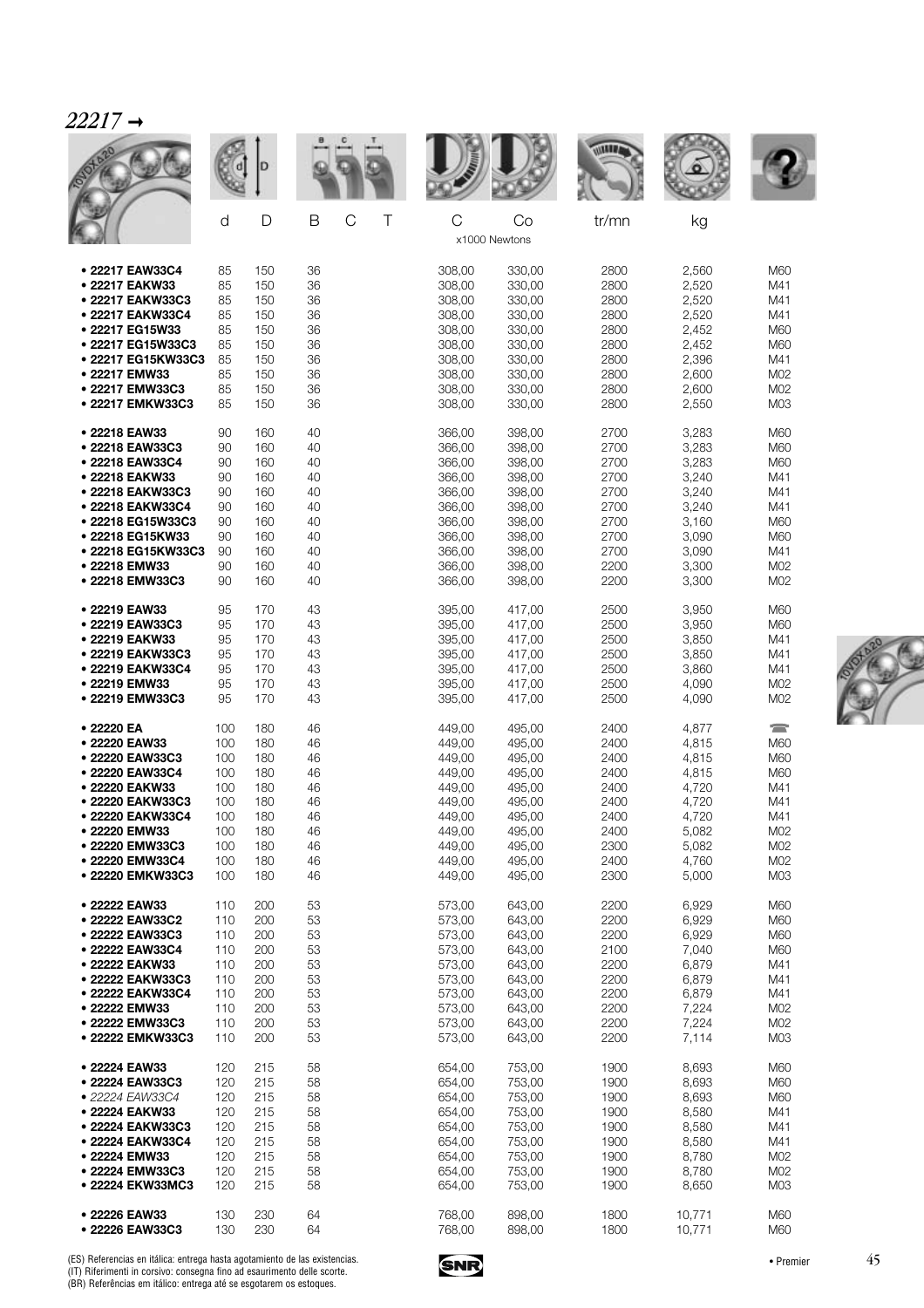|                  |     |     |                       |         |                     | <b>WALLE</b> |        |     |
|------------------|-----|-----|-----------------------|---------|---------------------|--------------|--------|-----|
|                  | d   | D   | $\mathsf C$<br>B<br>Τ | C       | Co<br>x1000 Newtons | tr/mn        | kg     |     |
| • 22226 EAW33C4  | 130 | 230 | 64                    | 768,00  | 898,00              | 1800         | 10,771 | M60 |
| • 22226 EAKW33   | 130 | 230 | 64                    | 768,00  | 898,00              | 1800         | 10,600 | M41 |
| • 22226 EAKW33C3 | 130 | 230 | 64                    | 768,00  | 898,00              | 1800         | 10,600 | M41 |
| • 22226 EAKW33C4 | 130 | 230 | 64                    | 768,00  | 898,00              | 1800         | 10,600 | M41 |
| • 22226 EMW33    | 130 | 230 | 64                    | 768,00  | 898,00              | 1800         | 10.900 | M02 |
| • 22226 EMW33C3  | 130 | 230 | 64                    | 768,00  | 898,00              | 1800         | 10,900 | M02 |
| • 22228 EAW33    | 140 | 250 | 68                    | 867,00  | 1010,00             | 1700         | 14,200 | M60 |
| • 22228 EAW33C3  | 140 | 250 | 68                    | 867,00  | 1010,00             | 1700         | 14,200 | M60 |
| • 22228 EAKW33   | 140 | 250 | 68                    | 867,00  | 1010,00             | 1700         | 14,000 | M41 |
| • 22228 EAKW33C3 | 140 | 250 | 68                    | 867,00  | 1010,00             | 1700         | 14,000 | M41 |
| • 22228 EAKW33C4 | 140 | 250 | 68                    | 867,00  | 1010,00             | 1700         | 14,000 | M41 |
| • 22228 EMW33    | 140 | 250 | 68                    | 867,00  | 1010,00             | 1700         | 14,400 | M02 |
| • 22228 EMW33C3  | 140 | 250 | 68                    | 867,00  | 1010,00             | 1700         | 14.400 | M02 |
| • 22228 EMKW33C3 | 140 | 250 | 68                    | 867,00  | 1010.00             | 1700         | 14,000 | M03 |
| • 22230 EAW33    | 150 | 270 | 73                    | 1020.00 | 1220,00             | 1500         | 17,800 | M60 |
| • 22230 EAW33C3  | 150 | 270 | 73                    | 1020,00 | 1220,00             | 1500         | 17,800 | M60 |
| • 22230 EAKW33   | 150 | 270 | 73                    | 1020,00 | 1220,00             | 1500         | 17,600 | M41 |
| • 22230 EAKW33C3 | 150 | 270 | 73                    | 1020,00 | 1220,00             | 1500         | 17,600 | M41 |
| • 22230 EMW33    | 150 | 270 | 73                    | 1020,00 | 1220,00             | 1500         | 17,992 | M02 |
| • 22230 EMW33C3  | 150 | 270 | 73                    | 1020,00 | 1220,00             | 1500         | 17,992 | M02 |
| • 22230 EMKW33   | 150 | 270 | 73                    | 1020,00 | 1220,00             | 1500         | 17,792 | M03 |
| • 22230 EMKW33C3 | 150 | 270 | 73                    | 1020,00 | 1220,00             | 1500         | 17,792 | M03 |
| • 22232 EAW33    | 160 | 290 | 80                    | 1160,00 | 1390,00             | 1400         | 23,000 | M60 |
| • 22232 EAW33C3  | 160 | 290 | 80                    | 1160,00 | 1390,00             | 1400         | 23,000 | M60 |
| • 22232 EAW33C4  | 160 | 290 | 80                    | 1160,00 | 1390,00             | 1400         | 23,000 | M60 |
| • 22232 EAKW33   | 160 | 290 | 80                    | 1160,00 | 1390,00             | 1400         | 22,800 | M41 |
| • 22232 EAKW33C3 | 160 | 290 | 80                    | 1160,00 | 1390,00             | 1400         | 22,800 | M41 |
| • 22232 EAKW33C4 | 160 | 290 | 80                    | 1160,00 | 1390,00             | 1400         | 22,800 | M41 |
| • 22232 EMW33    | 160 | 290 | 80                    | 1160,00 | 1390,00             | 1400         | 23,200 | M02 |
| • 22232 EMW33C3  | 160 | 290 | 80                    | 1160,00 | 1390,00             | 1400         | 23,200 | M02 |
| • 22232 EMW33C4  | 160 | 290 | 80                    | 1160,00 | 1390,00             | 1400         | 23,200 | M02 |
| • 22232 EMKW33   | 160 | 290 | 80                    | 1160,00 | 1390,00             | 1400         | 23,000 | M03 |
| • 22232 EMKW33C3 | 160 | 290 | 80                    | 1160,00 | 1390,00             | 1400         | 23,000 | M03 |
| · 22232 EMKW33C4 | 160 | 290 | 80                    | 1160,00 | 1390,00             | 1400         | 23,000 | M03 |
| • 22234 EMW33    | 170 | 310 | 86                    | 1330,00 | 1610,00             | 1300         | 28,177 | M02 |
| • 22234 EMW33C3  | 170 | 310 | 86                    | 1330,00 | 1610,00             | 1300         | 28,177 | M02 |
| • 22234 EMKW33C3 | 170 | 310 | 86                    | 1330,00 | 1610,00             | 1300         | 28,000 | M03 |
| • 22234 EMKW33C4 | 170 | 310 | 86                    | 1330,00 | 1610,00             | 1300         | 28,000 | M03 |
| • 22236 EMW33    | 180 | 320 | 86                    | 1380,00 | 1660,00             | 1300         | 28,941 | M02 |
| • 22236 EMW33C3  | 180 | 320 | 86                    | 1380,00 | 1660,00             | 1300         | 28,941 | M02 |
| • 22236 EMKW33   | 180 | 320 | 86                    | 1380,00 | 1660,00             | 1300         | 28,700 | M03 |
| • 22236 EMKW33C3 | 180 | 320 | 86                    | 1380,00 | 1660,00             | 1300         | 28,700 | M03 |
| • 22236 EMKW33C4 | 180 | 320 | 86                    | 1380,00 | 1660,00             | 1300         | 28,700 | M03 |
| • 22238 EMW33    | 190 | 340 | 92                    | 1540,00 | 1870,00             | 1200         | 35,314 | M02 |
| • 22238 EMW33C3  | 190 | 340 | 92                    | 1540,00 | 1870,00             | 1200         | 35,314 | M02 |
| • 22238 EMKW33   | 190 | 340 | 92                    | 1540,00 | 1870,00             | 1200         | 35,000 | M03 |
| • 22238 EMKW33C3 | 190 | 340 | 92                    | 1540,00 | 1870,00             | 1200         | 35,000 | M03 |
| • 22240 EMW33    | 200 | 360 | 98                    | 1720,00 | 2100,00             | 1100         | 42,528 | M02 |
| • 22240 EMW33C3  | 200 | 360 | 98                    | 1720,00 | 2100,00             | 1100         | 42,528 | M02 |
| • 22240 EMW33C4  | 200 | 360 | 98                    | 1720,00 | 2100,00             | 1100         | 42,528 | M02 |
| • 22240 EMKW33   | 200 | 360 | 98                    | 1720,00 | 2100,00             | 1100         | 42,000 | M03 |
| • 22240 EMKW33C3 | 200 | 360 | 98                    | 1720,00 | 2100,00             | 1100         | 42,000 | M03 |
| • 22240 EMKW33C4 | 200 | 360 | 98                    | 1720,00 | 2100,00             | 1100         | 42,000 | M03 |
| • 22244 EMW33    | 220 | 400 | 108                   | 2100,00 | 2690,00             | 1000         | 59,474 | M02 |
| • 22244 EMW33C3  | 220 | 400 | 108                   | 2100,00 | 2690,00             | 1000         | 59,474 | M02 |
| • 22244 EMKW33C3 | 220 | 400 | 108                   | 2100,00 | 2690,00             | 1000         | 59,000 | M03 |
| 22248 VMW33C3    | 240 | 440 | 120                   | 1170,00 | 1950,00             | 900          | 85,000 | N60 |
|                  |     |     |                       |         |                     |              |        |     |

46

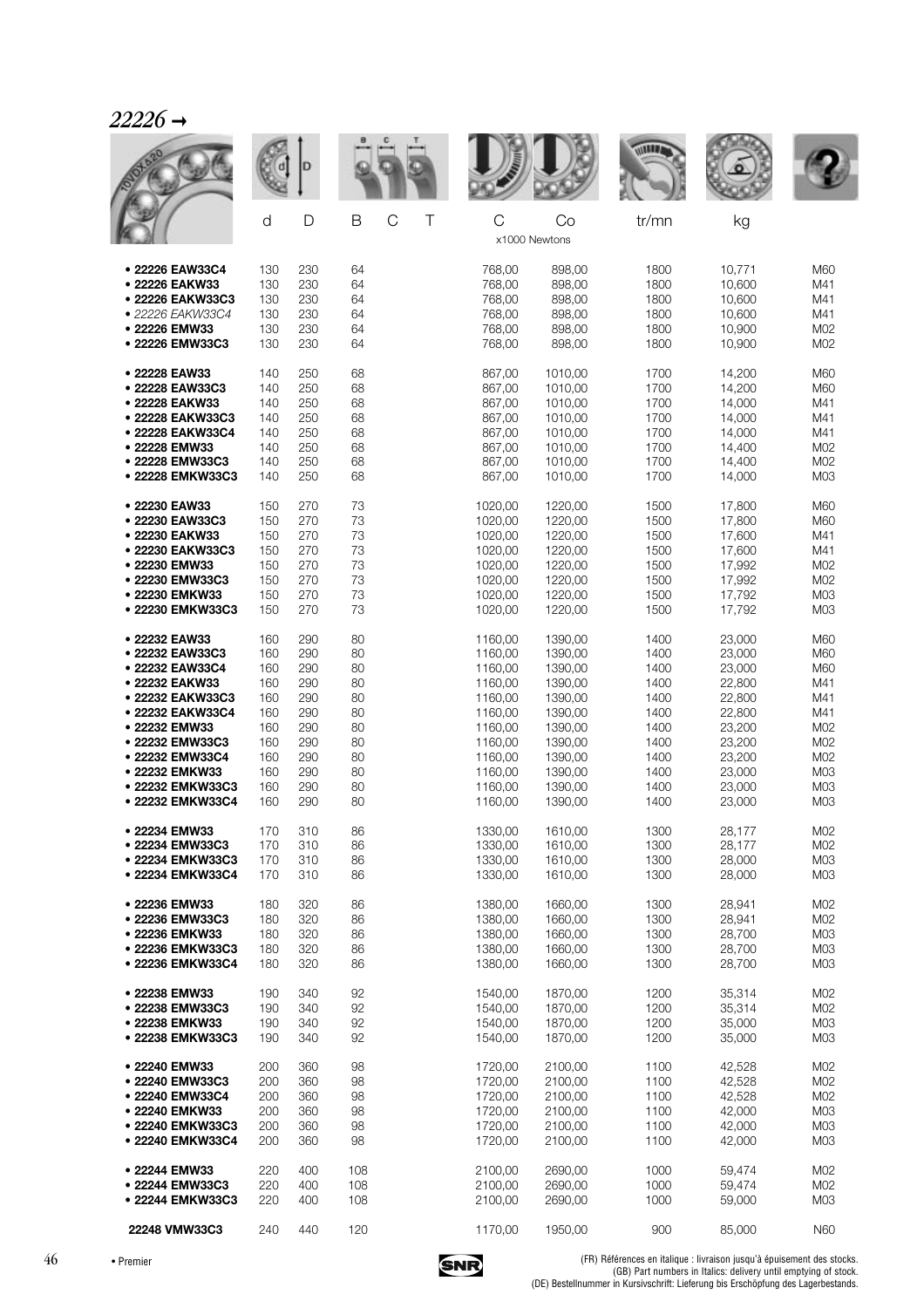|                                                                       |                      | D                    |                      |        |                                      |                                      |                              |                                  |                          |
|-----------------------------------------------------------------------|----------------------|----------------------|----------------------|--------|--------------------------------------|--------------------------------------|------------------------------|----------------------------------|--------------------------|
|                                                                       | d                    | D                    | B                    | C<br>Τ | C                                    | Co<br>x1000 Newtons                  | tr/mn                        | kg                               |                          |
| • 22308 EAW33<br>• 22308 EAW33C3<br>• 22308 EAW33C4<br>• 22308 EAKW33 | 40<br>40<br>40<br>40 | 90<br>90<br>90<br>90 | 33<br>33<br>33<br>33 |        | 161,00<br>161,00<br>161,00<br>161,00 | 152,00<br>152,00<br>152,00<br>152,00 | 4100<br>4100<br>4100<br>4100 | 1,006<br>1,006<br>1,006<br>1,000 | M60<br>M60<br>M60<br>M41 |
| • 22308 EAKW33C3<br>• 22308 EF800                                     | 40<br>40             | 90<br>90             | 33<br>33             |        | 161,00<br>161,00                     | 152,00<br>152,00                     | 4100<br>4100                 | 1,000<br>1,021                   | M41<br>M02               |
| • 22308 EG15W33<br>● 22308 EG15W33C3                                  | 40<br>40             | 90<br>90             | 33<br>33             |        | 161,00<br>161,00                     | 152,00<br>152,00                     | 4100<br>4100                 | 0,962<br>0,962                   | M60<br>M60               |
| • 22308 EG15KW33                                                      | 40                   | 90                   | 33                   |        | 161,00                               | 152,00                               | 4100                         | 0,940                            | M41                      |
| • 22308 EG15KW33C3<br>• 22308 EMW33                                   | 40<br>40             | 90<br>90             | 33<br>33             |        | 161,00<br>161,00                     | 152,00<br>152,00                     | 4100<br>4100                 | 0,940<br>1,021                   | M41<br>M02               |
| • 22308 EMW33C3                                                       | 40                   | 90                   | 33                   |        | 161,00                               | 152,00                               | 4100                         | 1,021                            | M02                      |
| • 22309 EAW33<br>• 22309 EAW33C3                                      | 45<br>45             | 100<br>100           | 36<br>36             |        | 196,00<br>196,00                     | 187,00<br>187,00                     | 3700<br>3700                 | 1,352<br>1,352                   | M60<br>M60               |
| • 22309 EAW33C4<br>• 22309 EAKW33                                     | 45<br>45             | 100<br>100           | 36<br>36             |        | 196,00<br>196,00                     | 187,00<br>187,00                     | 3700<br>3700                 | 1,352<br>1,340                   | M60<br>M41               |
| • 22309 EAKW33C3                                                      | 45                   | 100                  | 36                   |        | 196,00                               | 187,00                               | 3700                         | 1,340                            | M41                      |
| • 22309 EAKW33C4                                                      | 45                   | 100                  | 36                   |        | 196,00                               | 187,00                               | 3700                         | 1,340                            | M41                      |
| • 22309 EF800<br>• 22309 EF801                                        | 45<br>45             | 100<br>100           | 36<br>36             |        | 196,00<br>196,00                     | 187,00<br>187,00                     | 3700<br>3700                 | 1,369<br>2,369                   | M02<br>M02               |
| • 22309 EG15W33                                                       | 45                   | 100                  | 36                   |        | 196,00                               | 187,00                               | 3700                         | 1,289                            | M60                      |
| ● 22309 EG15W33C3<br>• 22309 EG15KW33C3                               | 45<br>45             | 100<br>100           | 36<br>36             |        | 196,00<br>196,00                     | 187,00<br>187,00                     | 3700<br>3700                 | 1,289<br>1,257                   | M60<br>M41               |
| • 22309 EKF800                                                        | 45                   | 100                  | 36                   |        | 196,00                               | 187,00                               | 3700                         | 1,357                            | M03                      |
| • 22309 EM                                                            | 45                   | 100                  | 36                   |        | 196,00                               | 187,00                               | 3700                         | 1,386                            | $\overline{\phantom{0}}$ |
| • 22309 EMW33<br>• 22309 EMW33C3                                      | 45<br>45             | 100<br>100           | 36<br>36             |        | 196,00<br>196,00                     | 187,00<br>187,00                     | 3700<br>3700                 | 1,369<br>1,369                   | M02<br>M02               |
| • 22310 EAW33                                                         | 50                   | 110                  | 40                   |        | 237,00                               | 232,00                               | 3400                         | 1,810                            | M60                      |
| • 22310 EAW33C3<br>• 22310 EAW33C4                                    | 50<br>50             | 110<br>110           | 40<br>40             |        | 237,00<br>237,00                     | 232,00<br>232,00                     | 3400<br>3400                 | 1,810<br>1,810                   | M60<br>M60               |
| • 22310 EAKW33                                                        | 50                   | 110                  | 40                   |        | 237,00                               | 232,00                               | 3400                         | 1,800                            | M41                      |
| • 22310 EAKW33C3<br>• 22310 EF800                                     | 50<br>50             | 110<br>110           | 40<br>40             |        | 237,00<br>237,00                     | 232,00<br>232,00                     | 3400<br>3400                 | 1,800<br>1,834                   | M41<br>M02               |
| • 22310 EF801                                                         | 50                   | 110                  | 40                   |        | 237,00                               | 232,00                               | 3400                         | 1,834                            | M02                      |
| • 22310 EG15W33                                                       | 50                   | 110                  | 40                   |        | 237,00                               | 232,00                               | 3400                         | 1,728                            | M60                      |
| ● 22310 EG15W33C3<br>• 22310 EG15KW33C3                               | 50<br>50             | 110<br>110           | 40<br>40             |        | 237,00<br>237,00                     | 232,00<br>232,00                     | 3400<br>3400                 | 1,728<br>1,687                   | M60<br>M41               |
| ● 22310 EKF800                                                        | 50                   | 110                  | 40                   |        | 237,00                               | 232,00                               | 3400                         | 1,824                            | M <sub>03</sub>          |
| • 22310 EMW33<br>• 22310 EMW33C3                                      | 50<br>50             | 110<br>110           | 40<br>40             |        | 237,00<br>237,00                     | 232,00<br>232,00                     | 3600<br>3600                 | 1,834<br>1,834                   | M02<br>M02               |
|                                                                       |                      |                      |                      |        |                                      |                                      |                              |                                  |                          |
| • 22311 EAW33<br>• 22311 EAW33C3                                      | 55<br>55             | 120<br>120           | 43<br>43             |        | 282,00<br>282,00                     | 274,00<br>274,00                     | 3100<br>3100                 | 2,290<br>2,290                   | M60<br>M60               |
| • 22311 EAW33C4                                                       | 55                   | 120                  | 43                   |        | 282,00                               | 274,00                               | 3100                         | 2,290                            | M60                      |
| • 22311 EAKW33                                                        | 55                   | 120                  | 43                   |        | 282,00                               | 274,00                               | 3100                         | 2,270                            | M41                      |
| • 22311 EAKW33C3<br>• 22311 EF800                                     | 55<br>55             | 120<br>120           | 43<br>43             |        | 282,00<br>282,00                     | 274,00<br>274,00                     | 3100<br>3100                 | 2,270<br>2,340                   | M41<br>M02               |
| • 22311 EF801                                                         | 55                   | 120                  | 43                   |        | 282,00                               | 274,00                               | 3100                         | 2,340                            | M02                      |
| • 22311 EG15W33<br>• 22311 EG15W33C3                                  | 55                   | 120                  | 43                   |        | 282,00                               | 274,00                               | 3100                         | 2,270                            | M60                      |
| • 22311 EG15KW33                                                      | 55<br>55             | 120<br>120           | 43<br>43             |        | 282,00<br>282,00                     | 274,00<br>274,00                     | 3100<br>3100                 | 2,199<br>2,146                   | M60<br>M41               |
| • 22311 EG15KW33C3                                                    | 55                   | 120                  | 43                   |        | 282,00                               | 274,00                               | 3100                         | 2,250                            | M41                      |
| • 22311 EKF800<br>• 22311 EKF801                                      | 55<br>55             | 120<br>120           | 43<br>43             |        | 282,00<br>282,00                     | 274,00<br>274,00                     | 3100                         | 2,320                            | M <sub>03</sub><br>M03   |
| • 22311 EMW33                                                         | 55                   | 120                  | 43                   |        | 282,00                               | 274,00                               | 3100<br>3300                 | 2,249<br>2,340                   | M02                      |
| • 22311 EMW33C3                                                       | 55                   | 120                  | 43                   |        | 282,00                               | 274,00                               | 3300                         | 2,340                            | M02                      |
| • 22311 EMKW33C3                                                      | 55                   | 120                  | 43                   |        | 282,00                               | 274,00                               | 3300                         | 2,310                            | M <sub>03</sub>          |
| • 22312 EAW33<br>· 22312 EAW33C3                                      | 60<br>60             | 130<br>130           | 46<br>46             |        | 323,00                               | 319,00<br>319,00                     | 2900<br>2900                 | 2,804<br>2,804                   | M60<br>M60               |
| • 22312 EAW33C4                                                       | 60                   | 130                  | 46                   |        | 323,00<br>323,00                     | 319,00                               | 2900                         | 2,804                            | M60                      |
| • 22312 EAKW33                                                        | 60                   | 130                  | 46                   |        | 323,00                               | 319,00                               | 2900                         | 2,780                            | M41                      |
| • 22312 EAKW33C3                                                      | 60                   | 130                  | 46                   |        | 323,00                               | 319,00                               | 2900                         | 2,780                            | M41                      |
| • 22312 EF800                                                         | 60                   | 130                  | 46                   |        | 323,00                               | 319,00                               | 2900                         | 2,892                            | M02                      |

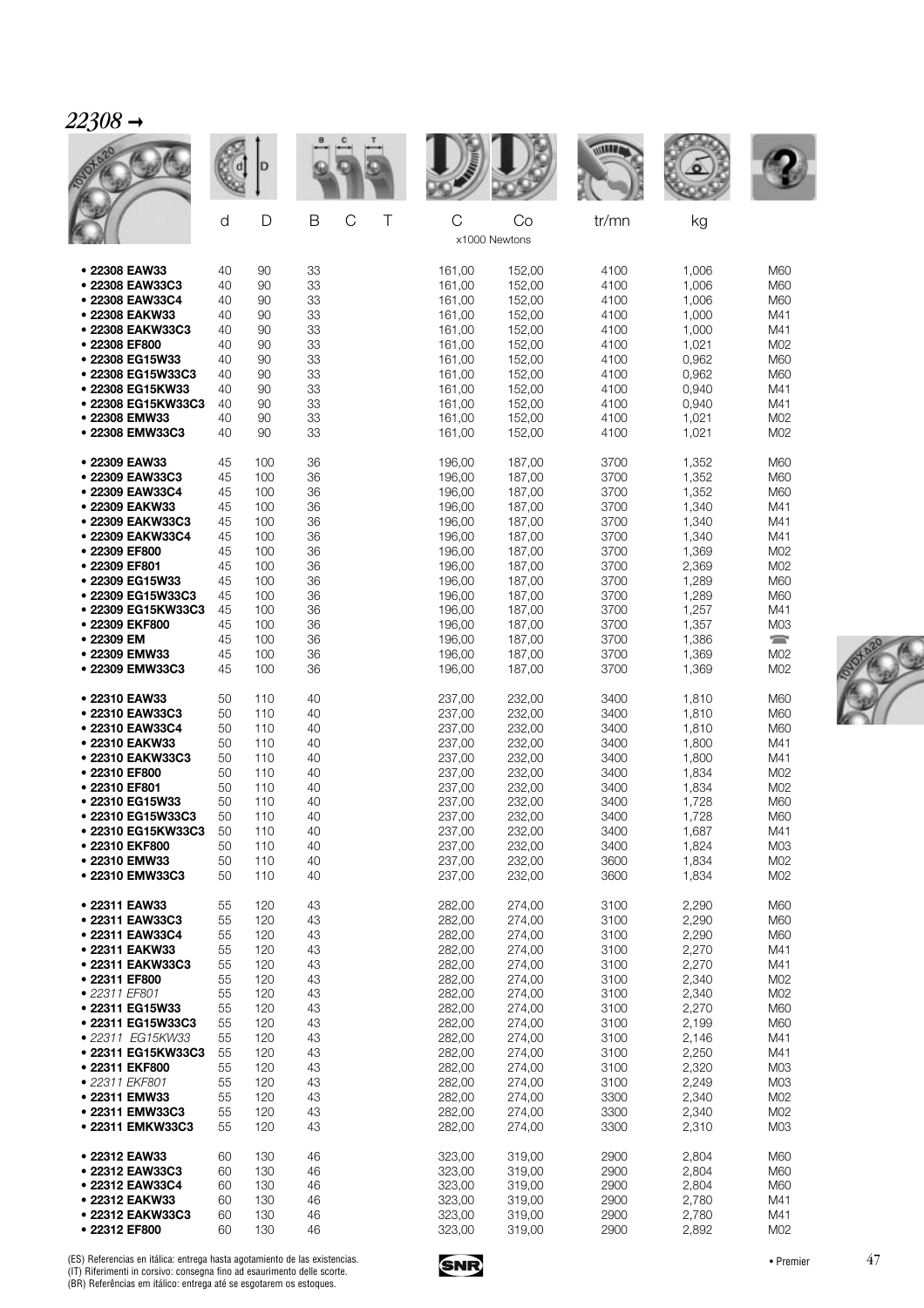|                                    |          |            |                       |                              |                  | <b>MALLE</b> |                |                          |
|------------------------------------|----------|------------|-----------------------|------------------------------|------------------|--------------|----------------|--------------------------|
|                                    | d        | D          | B<br>$\mathsf C$<br>Τ | $\mathsf C$<br>x1000 Newtons | Co               | tr/mn        | kg             |                          |
| • 22312 EF801                      | 60       | 130        | 46                    | 323,00                       | 319,00           | 2900         | 2,892          | M02                      |
| • 22312 EG15W33                    | 60       | 130        | 46                    | 323,00                       | 319,00           | 2900         | 2,790          | M60                      |
| • 22312 EG15W33C3                  | 60       | 130        | 46                    | 323,00                       | 319,00           | 2900         | 2,790          | M60                      |
| • 22312 EG15KW33                   | 60       | 130        | 46                    | 323,00                       | 319,00           | 2900         | 2,710          | M41                      |
| • 22312 EG15KW33C3                 | 60       | 130        | 46                    | 323,00                       | 319,00           | 2900         | 2,647          | M41                      |
| • 22312 EKF800<br>• 22312 EM       | 60<br>60 | 130<br>130 | 46<br>46              | 323,00<br>323,00             | 319,00<br>319,00 | 2900<br>2900 | 2,868<br>2,970 | M03<br>M63               |
| • 22312 EMC3                       | 60       | 130        | 46                    | 323,00                       | 319,00           | 2900         | 2,970          | M63                      |
| • 22312 EMW33C3                    | 60       | 130        | 46                    | 323,00                       | 319,00           | 2900         | 2,892          | M02                      |
| • 22312 EMKW33C3                   | 60       | 130        | 46                    | 323,00                       | 319,00           | 2800         | 2,868          | M03                      |
| • 22313 EAW33                      | 65       | 140        | 48                    | 351,00                       | 343,00           | 2700         | 3,413          | M60                      |
| • 22313 EAW33C3                    | 65       | 140        | 48                    | 351,00                       | 343,00           | 2700         | 3,413          | M60                      |
| • 22313 EAW33C4<br>• 22313 EAKW33  | 65<br>65 | 140<br>140 | 48<br>48              | 351,00<br>351,00             | 343,00<br>343,00 | 2600<br>2700 | 3,413<br>3,370 | M60<br>M41               |
| • 22313 EAKW33C3                   | 65       | 140        | 48                    | 351,00                       | 343,00           | 2700         | 3,370          | M41                      |
| • 22313 EAKW33C4                   | 65       | 140        | 48                    | 351,00                       | 343,00           | 2700         | 3,370          | M41                      |
| • 22313 EF800                      | 65       | 140        | 48                    | 351,00                       | 343,00           | 2700         | 3,493          | M02                      |
| • 22313 EF801                      | 65       | 140        | 48                    | 351,00                       | 343,00           | 2700         | 3,493          | M02                      |
| • 22313 EG15W33                    | 65       | 140        | 48                    | 351,00                       | 343,00           | 2700         | 3,272          | M60                      |
| • 22313 EG15W33C3                  | 65       | 140        | 48                    | 351,00                       | 343,00           | 2700         | 3,272          | M60                      |
| • 22313 EG15KW33C3                 | 65       | 140        | 48                    | 351,00                       | 343,00           | 2700<br>2700 | 3,198          | M41                      |
| • 22313 EKF800<br>• 22313 EMW33    | 65<br>65 | 140<br>140 | 48<br>48              | 351,00<br>351,00             | 343,00<br>343,00 | 2700         | 3,450<br>3,493 | M <sub>03</sub><br>M02   |
| • 22313 EMW33C3                    | 65       | 140        | 48                    | 351,00                       | 343,00           | 2700         | 3,493          | M02                      |
| • 22314 EAW33                      | 70       | 150        | 51                    | 400,00                       | 396,00           | 2500         | 4,176          | M60                      |
| • 22314 EAW33C3                    | 70       | 150        | 51                    | 400,00                       | 396,00           | 2500         | 4,176          | M60                      |
| • 22314 EAW33C4                    | 70       | 150        | 51                    | 400,00                       | 396,00           | 2500         | 4,176          | M60                      |
| • 22314 EAKW33                     | 70       | 150        | 51                    | 400,00                       | 396,00           | 2500         | 4,100          | M41                      |
| • 22314 EAKW33C3                   | 70<br>70 | 150        | 51                    | 400,00                       | 396,00           | 2500         | 4,100          | M41                      |
| • 22314 EAKW33C4<br>• 22314 EF800  | 70       | 150<br>150 | 51<br>51              | 400,00<br>400,00             | 396,00<br>396,00 | 2500<br>2500 | 4,100<br>4,274 | M41<br>M02               |
| • 22314 EF801                      | 70       | 150        | 51                    | 400,00                       | 396.00           | 2500         | 4,274          | M02                      |
| • 22314 EG15W33                    | 70       | 150        | 51                    | 400,00                       | 396,00           | 2500         | 3,993          | M60                      |
| • 22314 EG15W33C3                  | 70       | 150        | 51                    | 400,00                       | 396,00           | 2500         | 3,993          | M60                      |
| • 22314 EG15KW33                   | 70       | 150        | 51                    | 400,00                       | 396,00           | 2500         | 3,899          | M41                      |
| • 22314 EG15KW33C3                 | 70       | 150        | 51                    | 400,00                       | 396,00           | 2500         | 3,899          | M41                      |
| • 22314 EKF800<br>• 22314 EMW33    | 70<br>70 | 150<br>150 | 51<br>51              | 400,00<br>400,00             | 396,00<br>396,00 | 2500<br>2600 | 4,198<br>4,274 | M03<br>M02               |
| • 22314 EMW33C3                    | 70       | 150        | 51                    | 400,00                       | 396,00           | 2600         | 4,274          | M02                      |
| • 22314 EMKW33C3                   | 70       | 150        | 51                    | 400,00                       | 396,00           | 2600         | 4,200          | M03                      |
| • 22315 EAW33                      | 75       | 160        | 55                    | 467,00                       | 467,00           | 2300         | 5,083          | M60                      |
| • 22315 EAW33C3                    | 75       | 160        | 55                    | 467,00                       | 467,00           | 2300         | 5,083          | M60                      |
| • 22315 EAW33C4                    | 75       | 160        | 55                    | 467,00                       | 467,00           | 2300         | 5,083          | M60                      |
| • 22315 EAKW33C4                   | 75       | 160        | 55                    | 467,00                       | 467,00           | 2300         | 5,000          | M41                      |
| • 22315 EAKW33<br>• 22315 EAKW33C3 | 75<br>75 | 160<br>160 | 55<br>55              | 467,00<br>467,00             | 467,00<br>467,00 | 2300<br>2300 | 5,000<br>5,000 | M41<br>M41               |
| • 22315 EF800                      | 75       | 160        | 55                    | 467,00                       | 467,00           | 2300         | 5,210          | M02                      |
| • 22315 EF801                      | 75       | 160        | 55                    | 467,00                       | 467,00           | 2300         | 5,210          | M02                      |
| • 22315 EG15W33                    | 75       | 160        | 55                    | 467,00                       | 467,00           | 2300         | 4,908          | M60                      |
| • 22315 EG15W33C3                  | 75       | 160        | 55                    | 467,00                       | 467,00           | 2300         | 4,908          | M60                      |
| ● 22315 EG15KW33C3                 | 75       | 160        | 55                    | 467,00                       | 467,00           | 2300         | 4,790          | M41                      |
| ● 22315 EG15NW33C3                 | 75       | 160        | 55                    | 467,00                       | 467,00           | 2300         | 4,908          | $\overline{\phantom{a}}$ |
| • 22315 EKF800<br>• 22315 EMW33    | 75<br>75 | 160<br>160 | 55<br>55              | 467,00<br>467,00             | 467,00<br>467,00 | 2300<br>2300 | 5,127<br>5,210 | M03<br>M02               |
| • 22315 EMW33C3                    | 75       | 160        | 55                    | 467,00                       | 467,00           | 2300         | 5,210          | M02                      |
| • 22315 EMKW33C3                   | 75       | 160        | 55                    | 467,00                       | 467,00           | 2300         | 5,100          | M <sub>03</sub>          |
| • 22316 EAW33                      | 80       | 170        | 58                    | 515,00                       | 522,00           | 2200         | 6,030          | M60                      |
| • 22316 EAW33C3                    | 80       | 170        | 58                    | 515,00                       | 522,00           | 2200         | 6,030          | M60                      |
| • 22316 EAW33C4                    | 80       | 170        | 58                    | 515,00                       | 522,00           | 2200         | 6,030          | M60                      |
| • 22316 EAKW33                     | 80       | 170        | 58                    | 515,00                       | 522,00           | 2200         | 5,930          | M41                      |
| • 22316 EAKW33C3<br>• 22316 EF800  | 80<br>80 | 170<br>170 | 58<br>58              | 515,00<br>515,00             | 522,00<br>522,00 | 2200<br>2200 | 5,930<br>6,200 | M41<br>M02               |
|                                    |          |            |                       |                              |                  |              |                |                          |

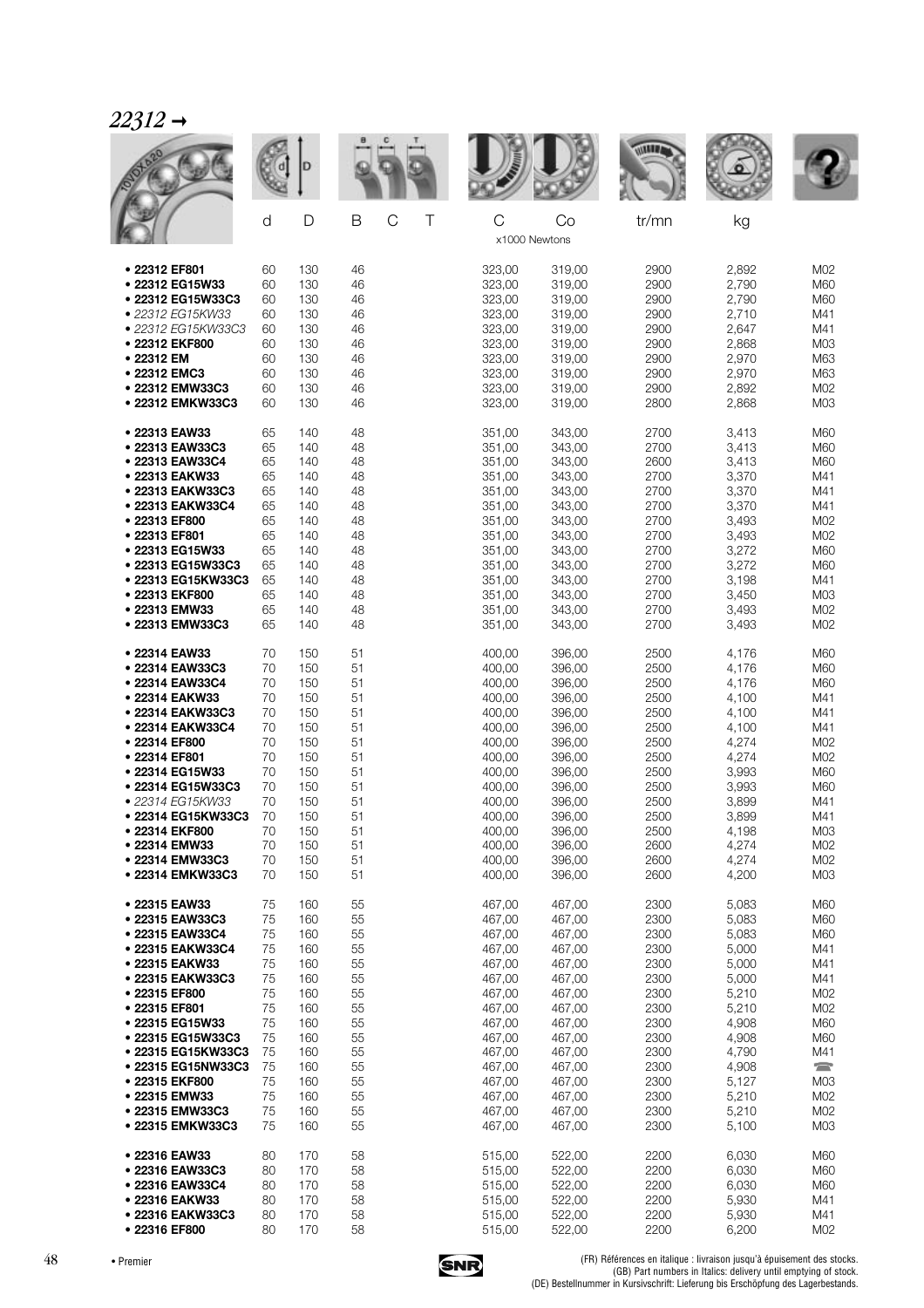| $\gamma$<br>$\mathbf{I}$<br>ו ש<br>- |  |
|--------------------------------------|--|
|                                      |  |

|                                                       |                |                   |                |        |                            |                            | <b>WALLER</b>        |                         |                                 |
|-------------------------------------------------------|----------------|-------------------|----------------|--------|----------------------------|----------------------------|----------------------|-------------------------|---------------------------------|
|                                                       | d              | D                 | B              | C<br>Τ | C                          | Co<br>x1000 Newtons        | tr/mn                | kg                      |                                 |
| • 22316 EF801<br>• 22316 EG15W33<br>• 22316 EG15W33C3 | 80<br>80<br>80 | 170<br>170<br>170 | 58<br>58<br>58 |        | 515,00<br>515,00<br>515,00 | 522,00<br>522,00<br>522,00 | 2200<br>2200<br>2200 | 6,200<br>5,809<br>5,809 | M02<br>M60<br>M60               |
| • 22316 EG15KW33<br>• 22316 EG15KW33C3                | 80<br>80       | 170<br>170        | 58<br>58       |        | 515,00<br>515,00           | 522,00<br>522,00           | 2200<br>2200         | 5,660<br>5,660          | M41<br>M41                      |
| • 22316 EKF800<br>• 22316 EMW33                       | 80<br>80       | 170<br>170        | 58<br>58       |        | 515,00<br>515,00           | 522,00<br>522,00           | 2200<br>2200         | 6,100<br>6,200          | M03<br>M02                      |
| • 22316 EMKC3<br>• 22316 EMKW33C3                     | 80<br>80       | 170<br>170        | 58<br>58       |        | 515,00<br>515,00           | 522,00<br>522,00           | 2200<br>2200         | 6,150<br>6,100          | M64<br>M03                      |
| • 22317 EAW33<br>• 22317 EAW33C3                      | 85<br>85       | 180<br>180        | 60<br>60       |        | 570,00<br>570,00           | 604,00<br>604,00           | 2000<br>2000         | 7,061<br>7,061          | M60<br>M60                      |
| • 22317 EAW33C4<br>• 22317 EAKW33                     | 85<br>85       | 180<br>180        | 60<br>60       |        | 570,00                     | 604,00<br>604,00           | 2000<br>2000         | 7,061<br>6,961          | M60<br>M41                      |
| • 22317 EAKW33C3                                      | 85             | 180               | 60             |        | 570,00<br>570,00           | 604,00                     | 2000                 | 6,961                   | M41                             |
| • 22317 EAKW33C4                                      | 85             | 180               | 60             |        | 570,00                     | 604,00                     | 2000                 | 6,961                   | M41                             |
| • 22317 EF800<br>• 22317 EF801                        | 85<br>85       | 180<br>180        | 60<br>60       |        | 570,00<br>570,00           | 604,00<br>604,00           | 2000<br>2000         | 7,160<br>7,160          | M02<br>M02                      |
| • 22317 EKF800                                        | 85             | 180               | 60             |        | 570,00                     | 604,00                     | 2000                 | 7,060                   | M03                             |
| • 22317 EMW33<br>• 22317 EMW33C3                      | 85<br>85       | 180<br>180        | 60<br>60       |        | 570,00<br>570,00           | 604,00<br>604.00           | 2000<br>2000         | 7,160<br>7,160          | M02<br>M02                      |
| • 22317 EMKW33<br>• 22317 EMKW33C3                    | 85<br>85       | 180<br>180        | 60<br>60       |        | 570,00<br>570,00           | 604,00<br>604,00           | 2000<br>2000         | 7,060<br>7,060          | M03<br>M03                      |
| • 22318 EANW33<br>• 22318 EAW33                       | 90<br>90       | 190<br>190        | 64<br>64       |        | 636,00<br>636,00           | 652,00<br>652,00           | 1900<br>1900         | 8,285<br>8,285          | $\overline{\phantom{1}}$<br>M60 |
| • 22318 EAW33C3                                       | 90             | 190               | 64             |        | 636,00                     | 652,00                     | 1900                 | 8,285                   | M60                             |
| • 22318 EAW33C4<br>• 22318 EAKW33                     | 90<br>90       | 190<br>190        | 64<br>64       |        | 636,00<br>636,00           | 652,00<br>652,00           | 1900<br>1900         | 8,285<br>8,160          | M60<br>M41                      |
| • 22318 EAKW33C3                                      | 90             | 190               | 64             |        | 636,00                     | 652,00                     | 1900                 | 8,160                   | M41                             |
| • 22318 EAKW33C4                                      | 90             | 190               | 64             |        | 636,00                     | 652,00                     | 1900                 | 8,160                   | M41                             |
| • 22318 EF800<br>• 22318 EF801                        | 90<br>90       | 190<br>190        | 64<br>64       |        | 636,00<br>636,00           | 652,00<br>652,00           | 1900<br>1900         | 8,501<br>8,501          | M02<br>M02                      |
| • 22318 EKF800                                        | 90             | 190               | 64             |        | 636,00                     | 652,00                     | 1900                 | 8,380                   | M03                             |
| • 22318 EKF801<br>• 22318 EMW33                       | 90<br>90       | 190<br>190        | 64<br>64       |        | 636,00<br>636,00           | 652,00<br>652,00           | 1900<br>1900         | 8,302<br>8,501          | M03<br>M02                      |
| • 22318 EMW33C3<br>• 22318 EMKW33C3                   | 90<br>90       | 190<br>190        | 64<br>64       |        | 636,00<br>636,00           | 652,00<br>652,00           | 1900<br>1900         | 8,501<br>8,380          | M02<br>M03                      |
| • 22319 EA                                            | 95             | 200               | 67             |        | 696,00                     | 751,00                     | 1800                 | 9,888                   | $\overline{\phantom{1}}$        |
| • 22319 EAW33                                         | 95             | 200               | 67             |        | 696,00                     | 751,00                     | 1800                 | 9,820                   | M60                             |
| • 22319 EAW33C3<br>· 22319 EAW33C4                    | 95<br>95       | 200<br>200        | 67<br>67       |        | 696,00<br>696,00           | 751.00<br>751,00           | 1800<br>1800         | 9,820<br>10,000         | M60<br>M60                      |
| • 22319 EAKW33                                        | 95             | 200               | 67             |        | 696,00                     | 751,00                     | 1800                 | 9,610                   | M41                             |
| • 22319 EAKW33C3<br>• 22319 EF800                     | 95<br>95       | 200<br>200        | 67<br>67       |        | 696,00<br>696,00           | 751,00<br>751,00           | 1800<br>1800         | 9,610<br>10,000         | M41<br>M02                      |
| • 22319 EMW33                                         | 95             | 200               | 67             |        | 696,00                     | 751,00                     | 1800                 | 10,060                  | M02                             |
| ● 22319 EMW33C3                                       | 95             | 200               | 67             |        | 696,00                     | 751,00                     | 1800                 | 10,060                  | M02                             |
| • 22319 EMKW33<br>• 22319 EMKW33C3                    | 95<br>95       | 200<br>200        | 67<br>67       |        | 696,00<br>696,00           | 751,00<br>751,00           | 1800<br>1800         | 9,950<br>9,950          | M03<br>M03                      |
| • 22320 EAW33                                         | 100            | 215               | 73             |        | 787,00                     | 844,00                     | 1700                 | 12,470                  | M60                             |
| · 22320 EAW33C3<br>• 22320 EAW33C4                    | 100<br>100     | 215<br>215        | 73<br>73       |        | 787,00<br>787,00           | 844,00<br>844,00           | 1700<br>1700         | 12,470<br>12,470        | M60<br>M60                      |
| • 22320 EAKW33                                        | 100            | 215               | 73             |        | 787,00                     | 844,00                     | 1700                 | 12,188                  | M41                             |
| • 22320 EAKW33C3<br>• 22320 EF800                     | 100<br>100     | 215<br>215        | 73<br>73       |        | 787,00<br>787,00           | 844,00<br>844,00           | 1700<br>1700         | 12,188<br>12,776        | M41<br>M02                      |
| • 22320 EKF800                                        | 100            | 215               | 73             |        | 787,00                     | 844,00                     | 1700                 | 12,550                  | M03                             |
| ● 22320 EMW33                                         | 100            | 215               | 73             |        | 787,00                     | 844,00                     | 1700                 | 12,776                  | M02                             |
| • 22320 EMW33C3<br>• 22320 EMW33C4                    | 100<br>100     | 215<br>215        | 73<br>73       |        | 787,00<br>787,00           | 844,00<br>844,00           | 1700<br>1700         | 12,776<br>12,776        | M02<br>M02                      |
| • 22320 EMKW33                                        | 100            | 215               | 73             |        | 787,00                     | 844,00                     | 1700                 | 12,550                  | M <sub>03</sub>                 |
| • 22320 EMKW33C3                                      | 100            | 215               | 73             |        | 787,00                     | 844,00                     | 1700                 | 12,550                  | M03                             |
| • 22322 EAW33<br>• 22322 EAW33C3                      | 110<br>110     | 240<br>240        | 80<br>80       |        | 928,00<br>928,00           | 972,00<br>972,00           | 1600<br>1600         | 16,870<br>16,870        | M60<br>M60                      |

(ES) Referencias en itálica: entrega hasta agotamiento de las existencias.<br>(IT) Riferimenti in corsivo: consegna fino ad esaurimento delle scorte.<br>(BR) Referências em itálico: entrega até se esgotarem os estoques.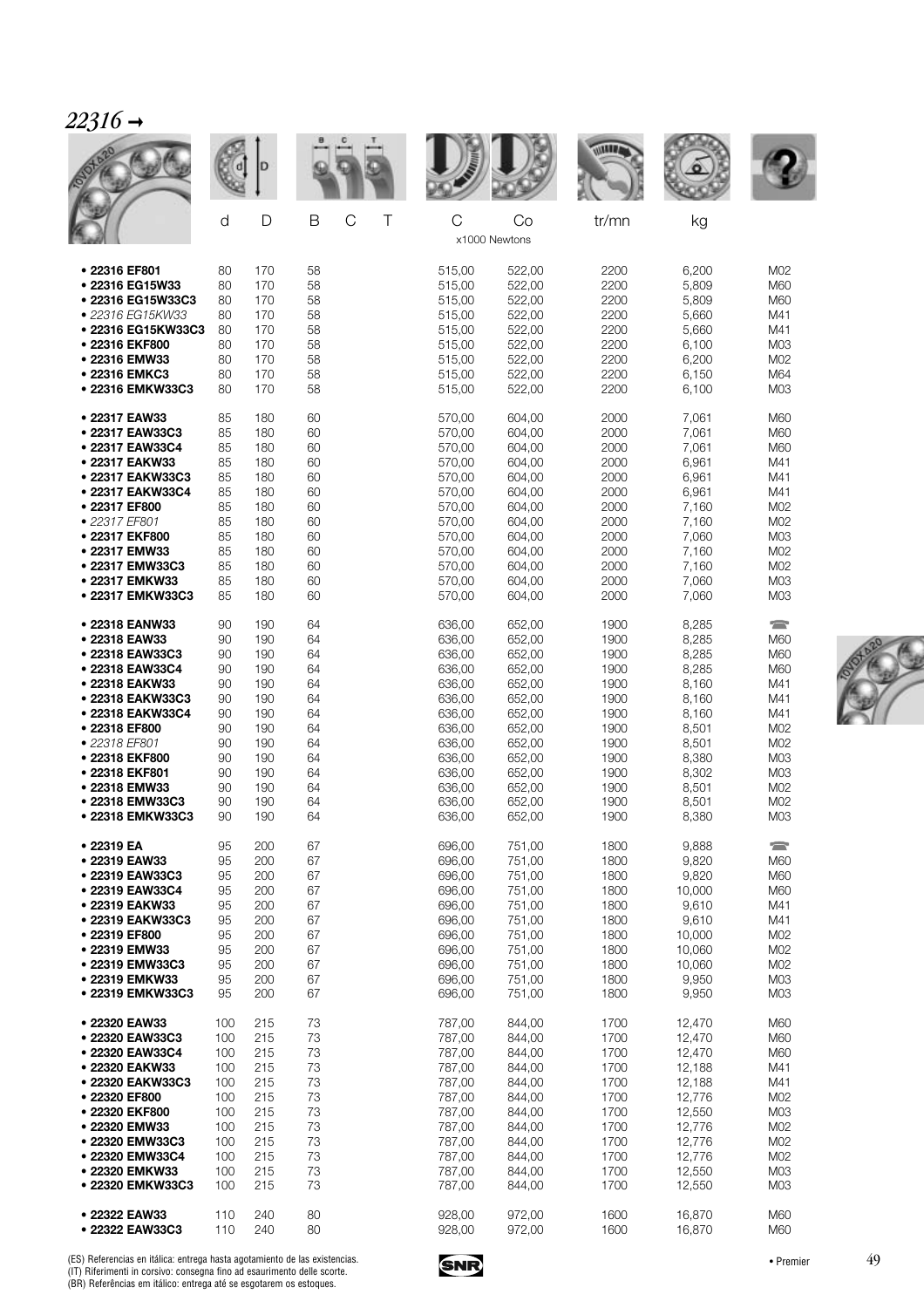|                  |     |     |     |        |         |               | <b>WALLE</b> |        |        |
|------------------|-----|-----|-----|--------|---------|---------------|--------------|--------|--------|
|                  | d   | D   | B   | C<br>Τ | C       | Co            | tr/mn        | kg     |        |
|                  |     |     |     |        |         | x1000 Newtons |              |        |        |
| • 22322 EAW33C4  | 110 | 240 | 80  |        | 928,00  | 972,00        | 1600         | 16,870 | M60    |
| • 22322 EAKW33   | 110 | 240 | 80  |        | 928,00  | 972,00        | 1600         | 16,514 | M41    |
| • 22322 EAKW33C3 | 110 | 240 | 80  |        | 928,00  | 972,00        | 1600         | 16,514 | M41    |
| • 22322 EAKW33C4 | 110 | 240 | 80  |        | 928,00  | 972,00        | 1600         | 16,514 | M41    |
| · 22322 EF800    | 110 | 240 | 80  |        | 928,00  | 972,00        | 1600         | 17,406 | M02    |
| • 22322 EF803    | 110 | 240 | 80  |        | 928,00  | 972,00        | 1600         | 17,406 | M02    |
| • 22322 EKF800   | 110 | 240 | 80  |        | 928,00  | 972,00        | 1600         | 17,150 | M03    |
| • 22322 EMW33    | 110 | 240 | 80  |        | 928,00  | 972,00        | 1600         | 17,406 | M02    |
| • 22322 EMW33C3  | 110 | 240 | 80  |        | 928,00  | 972,00        | 1600         | 17,406 | M02    |
| • 22322 EMW33C4  | 110 | 240 | 80  |        | 928,00  | 972,00        | 1600         | 17,406 | M02    |
| • 22322 EMKW33   | 110 | 240 | 80  |        | 928,00  | 972,00        | 1600         | 17,150 | M03    |
| • 22322 EMKW33C3 | 110 | 240 | 80  |        | 928,00  | 972,00        | 1600         | 17,150 | M03    |
| • 22322 EMKW33C4 | 110 | 240 | 80  |        | 928,00  | 972,00        | 1500         | 17,150 | M03    |
| • 22324 EAW33    | 120 | 260 | 86  |        | 1110,00 | 1280,00       | 1400         | 22,170 | M60    |
| • 22324 EAW33C3  | 120 | 260 | 86  |        | 1110,00 | 1280.00       | 1400         | 22,170 | M60    |
| • 22324 EAW33C4  | 120 | 260 | 86  |        | 1110,00 | 1280,00       | 1400         | 22,170 | M60    |
| • 22324 EAKW33   | 120 | 260 | 86  |        | 1110,00 | 1280,00       | 1400         | 21,720 | M41    |
| • 22324 EAKW33C3 | 120 | 260 | 86  |        | 1110,00 | 1280,00       | 1400         | 21,720 | M41    |
| • 22324 EF800    | 120 | 260 | 86  |        | 1110,00 | 1280,00       | 1400         | 22,600 | M02    |
| • 22324 EKF800   | 120 | 260 | 86  |        | 1110,00 | 1280,00       | 1400         | 22,150 | M03    |
| • 22324 EMC3     | 120 | 260 | 86  |        | 1110,00 | 1280,00       | 1400         | 22,800 | $\Box$ |
| • 22324 EMW33    | 120 | 260 | 86  |        | 1110,00 | 1280,00       | 1400         | 22,600 | M02    |
| • 22324 EMW33C3  | 120 | 260 | 86  |        | 1110,00 | 1280,00       | 1400         | 22,600 | M02    |
| • 22324 EMKW33C3 | 120 | 260 | 86  |        | 1110,00 | 1280,00       | 1400         | 22,150 | M03    |
| • 22326 EAW33    | 130 | 280 | 93  |        | 1260,00 | 1400,00       | 1300         | 26,917 | M60    |
| • 22326 EAW33C3  | 130 | 280 | 93  |        | 1260,00 | 1400,00       | 1300         | 26,917 | M60    |
| • 22326 EAKW33   | 130 | 280 | 93  |        | 1260,00 | 1400,00       | 1300         | 26,354 | M41    |
| • 22326 EAKW33C3 | 130 | 280 | 93  |        | 1260,00 | 1400,00       | 1300         | 26,354 | M41    |
| • 22326 EF800    | 130 | 280 | 93  |        | 1260,00 | 1400,00       | 1300         | 27,900 | M02    |
| • 22326 EKF800   | 130 | 280 | 93  |        | 1260.00 | 1400,00       | 1300         | 27,400 | M03    |
| • 22326 EMW33    | 130 | 280 | 93  |        | 1260,00 | 1400,00       | 1300         | 27,900 | M02    |
| • 22326 EMW33C3  | 130 | 280 | 93  |        | 1260,00 | 1400,00       | 1300         | 27,900 | M02    |
| • 22326 EMW33C4  | 130 | 280 | 93  |        | 1260,00 | 1400,00       | 1300         | 27,900 | M02    |
| • 22326 EMKW33   | 130 | 280 | 93  |        | 1260,00 | 1400,00       | 1300         | 27,400 | M03    |
| • 22326 EMKW33C3 | 130 | 280 | 93  |        | 1260,00 | 1400,00       | 1300         | 27,400 | M03    |
| • 22328 EAW33    | 140 | 300 | 102 |        | 1470,00 | 1720,00       | 1200         | 34,130 | M60    |
| ● 22328 EAW33C3  | 140 | 300 | 102 |        | 1470,00 | 1720,00       | 1200         | 34,130 | M60    |
| • 22328 EAW33C4  | 140 | 300 | 102 |        | 1470,00 | 1720,00       | 1200         | 34,130 | M60    |
| • 22328 EAKW33   | 140 | 300 | 102 |        | 1470,00 | 1720,00       | 1200         | 33,390 | M41    |
| • 22328 EAKW33C3 | 140 | 300 | 102 |        | 1470,00 | 1720,00       | 1200         | 33,390 | M41    |
| • 22328 EF800    | 140 | 300 | 102 |        | 1470,00 | 1720,00       | 1200         | 34,903 | M02    |
| • 22328 EKF800   | 140 | 300 | 102 |        | 1470,00 | 1720,00       | 1200         | 34,300 | M03    |
| • 22328 EMW33    | 140 | 300 | 102 |        | 1470,00 | 1720,00       | 1200         | 34,903 | M02    |
| • 22328 EMW33C3  | 140 | 300 | 102 |        | 1470,00 | 1720,00       | 1200         | 34,903 | M02    |
| • 22328 EMW33C4  | 140 | 300 | 102 |        | 1470,00 | 1720,00       | 1200         | 34,903 | M02    |
| • 22328 EMKW33C3 | 140 | 300 | 102 |        | 1470,00 | 1720,00       | 1200         | 34,300 | M03    |
| • 22330 EF800    | 150 | 320 | 108 |        | 1660,00 | 1890,00       | 1200         | 41,960 | M02    |
| ● 22330 EF802    | 150 | 320 | 108 |        | 1660,00 | 1890,00       | 1200         | 41,960 | M02    |
| • 22330 EKF800   | 150 | 320 | 108 |        | 1660,00 | 1890,00       | 1200         | 41,200 | M03    |
| • 22330 EMW33    | 150 | 320 | 108 |        | 1660,00 | 1890,00       | 1200         | 41,960 | M02    |
| • 22330 EMW33C3  | 150 | 320 | 108 |        | 1660,00 | 1890,00       | 1200         | 41,960 | M02    |
| • 22330 EMW33C4  | 150 | 320 | 108 |        | 1660,00 | 1890,00       | 1200         | 41,960 | M02    |
| • 22330 EMKW33C3 | 150 | 320 | 108 |        | 1660,00 | 1890,00       | 1200         | 41,200 | M03    |
| • 22332 EF800    | 160 | 340 | 114 |        | 1850,00 | 2210,00       | 1100         | 50,700 | M02    |
| • 22332 EF802    | 160 | 340 | 114 |        | 1850,00 | 2210,00       | 1100         | 50,700 | M02    |
| • 22332 EKF800   | 160 | 340 | 114 |        | 1850,00 | 2210,00       | 1100         | 50,000 | M03    |
| • 22332 EMW33    | 160 | 340 | 114 |        | 1850,00 | 2210,00       | 1100         | 50,700 | M02    |
| • 22332 EMW33C3  | 160 | 340 | 114 |        | 1850,00 | 2210,00       | 1100         | 50,700 | M02    |
| • 22332 EMW33C4  | 160 | 340 | 114 |        | 1850,00 | 2210,00       | 1100         | 50,700 | M02    |
| • 22332 EMKW33C3 | 160 | 340 | 114 |        | 1850,00 | 2210,00       | 1100         | 50,000 | M03    |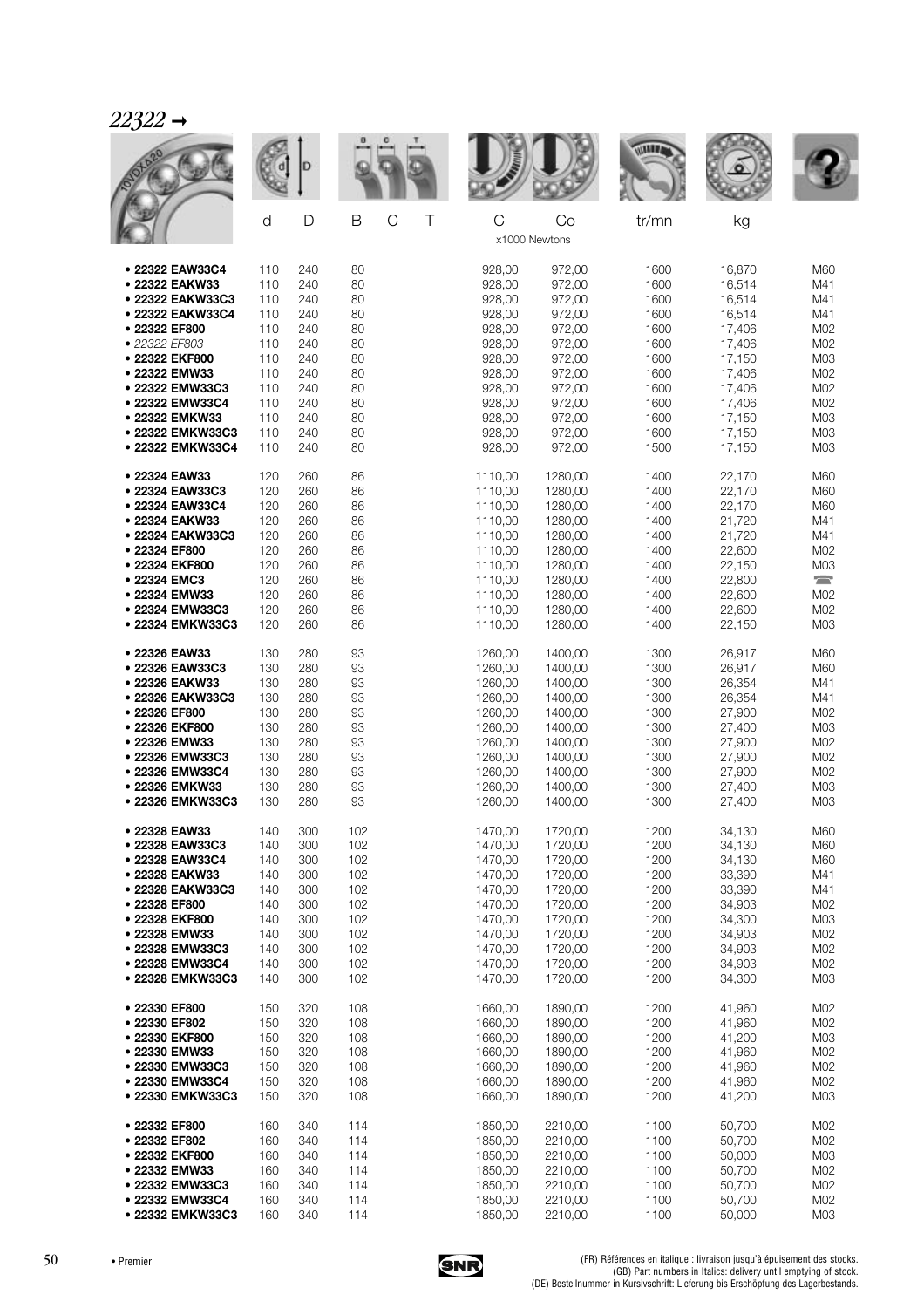| , 7<br>,<br>- 1<br>. .<br>ı |  |
|-----------------------------|--|
|                             |  |

|                  |     |     |                       |              |                     | <b>WALLE</b> |         |                 |
|------------------|-----|-----|-----------------------|--------------|---------------------|--------------|---------|-----------------|
|                  | d   | D   | $\mathsf B$<br>C<br>Τ | $\mathsf{C}$ | Co<br>x1000 Newtons | tr/mn        | kg      |                 |
| • 22334 EF800    | 170 | 360 | 120                   | 2100,00      | 2630,00             | 1000         | 59,000  | M02             |
| • 22334 EF802    | 170 | 360 | 120                   | 2100,00      | 2630,00             | 1000         | 59,000  | M02             |
| • 22334 EKF800   | 170 | 360 | 120                   | 2100,00      | 2630,00             | 1000         | 58,200  | M03             |
| • 22334 EMW33    | 170 | 360 | 120                   | 2100,00      | 2630,00             | 1000         | 59,000  | M02             |
| • 22334 EMW33C3  | 170 | 360 | 120                   | 2100,00      | 2630,00             | 1000         | 59,000  | M02             |
| • 22334 EMKW33   | 170 | 360 | 120                   | 2100,00      | 2630,00             | 1000         | 59,000  | M <sub>03</sub> |
| • 22334 EMKW33C3 | 170 | 360 | 120                   | 2100,00      | 2630,00             | 1000         | 58,200  | M03             |
| 22336 VMW33      | 180 | 380 | 126                   | 1580,00      | 2190,00             | 850          | 67,300  | N60             |
| 22336 VMW33C3    | 180 | 380 | 126                   | 1580,00      | 2190,00             | 850          | 67,600  | N60             |
| 22336 VMKW33C3   | 180 | 380 | 126                   | 1580,00      | 2190,00             | 850          | 66,300  | N41             |
| 22338 VMW33C3    | 190 | 400 | 132                   | 1830,00      | 2650,00             | 800          | 76,400  | N60             |
| 22338 VMKW33C3   | 190 | 400 | 132                   | 1830,00      | 2650,00             | 800          | 75,000  | N41             |
| 22340 VMW33      | 200 | 420 | 138                   | 1830,00      | 2650,00             | 750          | 99.000  | <b>N60</b>      |
| 22340 VMW33C3    | 200 | 420 | 138                   | 1830,00      | 2650,00             | 750          | 99,000  | <b>N60</b>      |
| 22340 VMKW33     | 200 | 420 | 138                   | 1830,00      | 2650,00             | 750          | 97,000  | N41             |
| 22340 VMKW33C3   | 200 | 420 | 138                   | 1830,00      | 2650,00             | 750          | 97,000  | N41             |
| 22344 VMW33      | 220 | 460 | 145                   | 2110,00      | 3150,00             | 700          | 125,000 | N60             |
| 22344 VMW33C3    | 220 | 460 | 145                   | 2110,00      | 3150,00             | 700          | 125,000 | <b>N60</b>      |
| 22344 VMKW33     | 220 | 460 | 145                   | 2110,00      | 3150,00             | 700          | 122,000 | N41             |
| 22344 VMKW33C3   | 220 | 460 | 145                   | 2110,00      | 3150,00             | 700          | 122,000 | N41             |
| 22348 VMW33      | 240 | 500 | 155                   | 2450,00      | 3700,00             | 660          | 159,000 | <b>N60</b>      |
| 22348 VMW33C3    | 240 | 500 | 155                   | 2450,00      | 3700,00             | 660          | 159,000 | N60             |
| 22348 VMKW33     | 240 | 500 | 155                   | 2450,00      | 3700,00             | 660          | 156,000 | N41             |
| 22356 VMW33      | 280 | 580 | 175                   | 3429,00      | 5182,00             | 600          | 232,000 | N60             |
| 22356 VMW33C3    | 280 | 580 | 175                   | 3429,00      | 5182,00             | 600          | 232,000 | N41             |
| • 23022 EAW33    | 110 | 170 | 45                    | 397,00       | 517,00              | 2300         | 3,550   | M60             |
| • 23022 EAW33C3  | 110 | 170 | 45                    | 397,00       | 517,00              | 2300         | 3,550   | M60             |
| • 23022 EAW33C4  | 110 | 170 | 45                    | 397,00       | 517,00              | 2300         | 3,550   | M02             |
| • 23022 EAKW33   | 110 | 170 | 45                    | 397,00       | 517,00              | 2300         | 3,450   | M41             |
| • 23022 EAKW33C3 | 110 | 170 | 45                    | 397,00       | 517,00              | 2300         | 3,450   | M41             |
| • 23022 EMW33    | 110 | 170 | 45                    | 397,00       | 517,00              | 2300         | 3,620   | M02             |
| 23022 EMW33C3    | 110 | 170 | 45                    | 397,00       | 517,00              | 2300         | 3,620   | M02             |
| • 23022 EMKW33   | 110 | 170 | 45                    | 397,00       | 517,00              | 2300         | 3,520   | M03             |
| • 23022 EMKW33C3 | 110 | 170 | 45                    | 397,00       | 517,00              | 2300         | 3,520   | M03             |
| • 23024 EAW33    | 120 | 180 | 46                    | 424,00       | 577,00              | 2200         | 3,990   | M60             |
| • 23024 EAW33C2  | 120 | 180 | 46                    | 424,00       | 577,00              | 2200         | 3,990   | M60             |
| • 23024 EAW33C3  | 120 | 180 | 46                    | 424,00       | 577,00              | 2200         | 3,990   | M60             |
| • 23024 EAW33C4  | 120 | 180 | 46                    | 424,00       | 577,00              | 2200         | 3,990   | M60             |
| • 23024 EAKW33   | 120 | 180 | 46                    | 424,00       | 577,00              | 2200         | 3,870   | M41             |
| • 23024 EAKW33C3 | 120 | 180 | 46                    | 424,00       | 577,00              | 2200         | 3,870   | M41             |
| • 23024 EMW33    | 120 | 180 | 46                    | 424,00       | 577,00              | 2100         | 3,990   | M02             |
| • 23024 EMW33C3  | 120 | 180 | 46                    | 424,00       | 577,00              | 2200         | 4,020   | M02             |
| • 23024 EMKW33   | 120 | 180 | 46                    | 424,00       | 577,00              | 2200         | 3,870   | M03             |
| • 23024 EMKW33C3 | 120 | 180 | 46                    | 424,00       | 577,00              | 2200         | 3,900   | M03             |
| • 23026 EAW33    | 130 | 200 | 52                    | 538,00       | 721,00              | 2000         | 5,810   | M60             |
| • 23026 EAW33C3  | 130 | 200 | 52                    | 538,00       | 721,00              | 2000         | 5,810   | M60             |
| • 23026 EAW33C4  | 130 | 200 | 52                    | 538,00       | 721,00              | 2000         | 5,930   | M60             |
| • 23026 EAKW33   | 130 | 200 | 52                    | 538,00       | 721,00              | 2000         | 5,640   | M41             |
| • 23026 EAKW33C3 | 130 | 200 | 52                    | 538,00       | 721,00              | 2000         | 5,640   | M41             |
| • 23026 EMW33    | 130 | 200 | 52                    | 538,00       | 721,00              | 2000         | 5,870   | M02             |
| • 23026 EMW33C3  | 130 | 200 | 52                    | 538,00       | 721,00              | 2000         | 5,870   | M02             |
| • 23026 EMKW33C3 | 130 | 200 | 52                    | 538,00       | 721,00              | 2000         | 5,700   | M03             |
| · 23028 EAW33    | 140 | 210 | 53                    | 568,00       | 783,00              | 1900         | 6,330   | M60             |
| • 23028 EAW33C3  | 140 | 210 | 53                    | 568,00       | 783,00              | 1900         | 6,330   | M60             |
| • 23028 EAW33C4  | 140 | 210 | 53                    | 568,00       | 783,00              | 1900         | 6,330   | M60             |
| • 23028 EAKW33C3 | 140 | 210 | 53                    | 568,00       | 783,00              | 1900         | 6,130   | M41             |

(ES) Referencias en itálica: entrega hasta agotamiento de las existencias.<br>(IT) Riferimenti in corsivo: consegna fino ad esaurimento delle scorte.<br>(BR) Referências em itálico: entrega até se esgotarem os estoques.

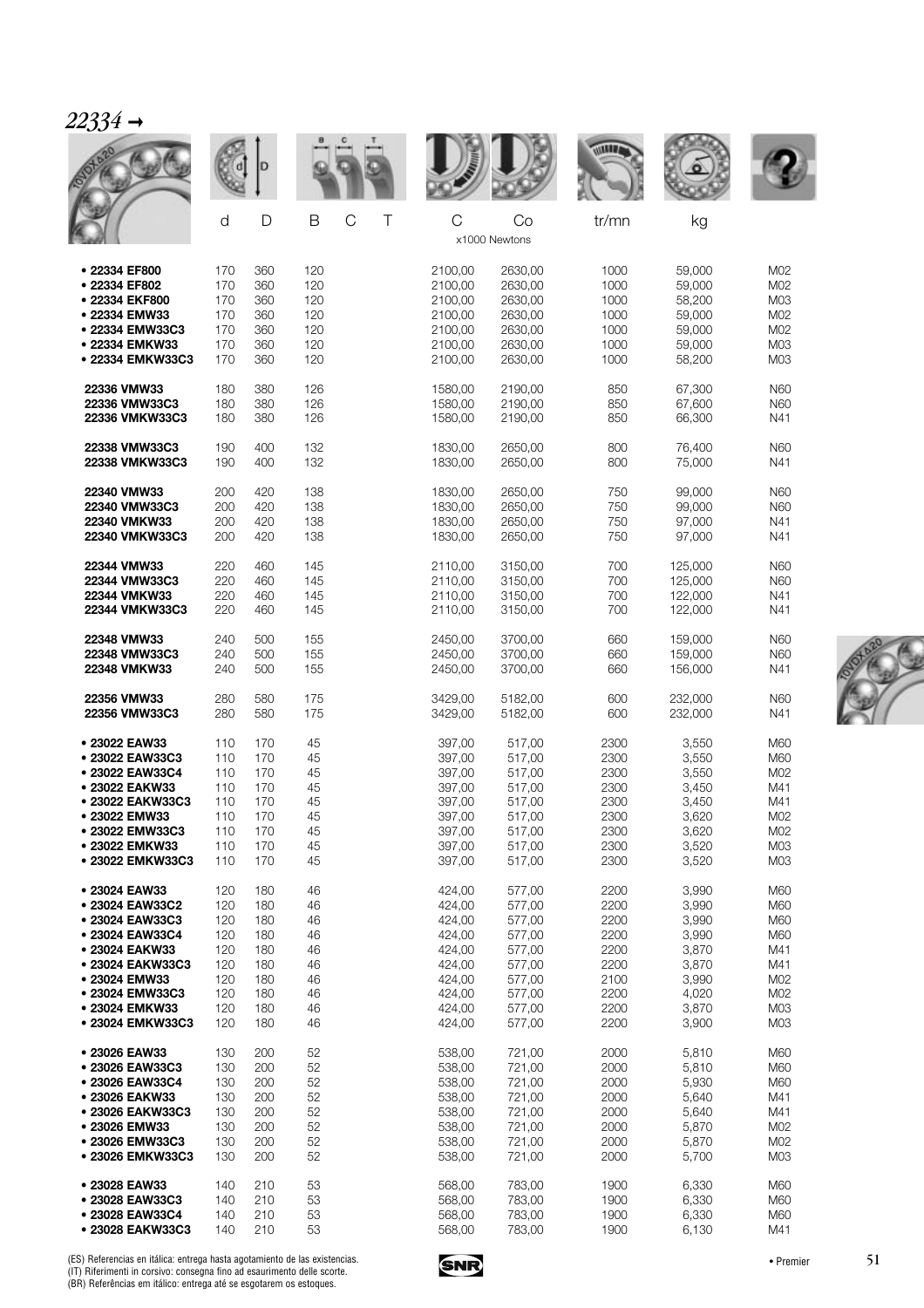|                  |     |     |                  |         |                     | <b>WALLE</b> |        |                 |
|------------------|-----|-----|------------------|---------|---------------------|--------------|--------|-----------------|
|                  | d   | D   | $\top$<br>B<br>C | C       | Co<br>x1000 Newtons | tr/mn        | kg     |                 |
| • 23028 EAKW33C4 | 140 | 210 | 53               | 568,00  | 783,00              | 1900         | 6,130  | M41             |
| • 23028 EMW33    | 140 | 210 | 53               | 568,00  | 783,00              | 1900         | 6,440  | M02             |
| • 23028 EMW33C3  | 140 | 210 | 53               | 568,00  | 783,00              | 1900         | 6,440  | M02             |
| • 23028 EMKW33C3 | 140 | 210 | 53               | 568,00  | 783,00              | 1900         | 6,240  | M03             |
| • 23030 EAW33    | 150 | 225 | 56               | 628,00  | 893,00              | 1800         | 7,620  | M60             |
| • 23030 EAW33C3  | 150 | 225 | 56               | 628,00  | 893,00              | 1800         | 7,620  | M60             |
| ● 23030 EAW33C4  | 150 | 225 | 56               | 628,00  | 893,00              | 1800         | 7,750  | M60             |
| • 23030 EAKW33   | 150 | 225 | 56               | 628,00  | 893,00              | 1800         | 7,750  | M41             |
| • 23030 EAKW33C3 | 150 | 225 | 56               | 628,00  | 893,00              | 1800         | 7,750  | M41             |
| • 23030 EMW33    | 150 | 225 | 56               | 628,00  | 893,00              | 1800         | 7,750  | M02             |
| • 23030 EMW33C3  | 150 | 225 | 56               | 628,00  | 893,00              | 1800         | 7,750  | M02             |
| • 23030 EMW33C4  | 150 | 225 | 56               | 628,00  | 893,00              | 1800         | 7,500  | M02             |
| • 23030 EMKW33C3 | 150 | 225 | 56               | 628,00  | 893,00              | 1800         | 7,500  | M03             |
| • 23032 EAW33    | 160 | 240 | 60               | 711,00  | 1000,00             | 1700         | 9,580  | M60             |
| • 23032 EAW33C3  | 160 | 240 | 60               | 711,00  | 1000,00             | 1700         | 9,580  | M60             |
| · 23032 EMW33    | 160 | 240 | 60               | 711,00  | 1000,00             | 1700         | 9,580  | M02             |
| • 23032 EMW33C3  | 160 | 240 | 60               | 711,00  | 1000,00             | 1700         | 9,580  | M02             |
| • 23032 EMW33C4  | 160 | 240 | 60               | 711,00  | 1000,00             | 1700         | 9,580  | M02             |
| • 23032 EMKW33   | 160 | 240 | 60               | 711,00  | 1000,00             | 1700         | 9,380  | M03             |
| • 23032 EMKW33C3 | 160 | 240 | 60               | 711,00  | 1000,00             | 1700         | 9,380  | M03             |
| • 23034 EAW33    | 170 | 260 | 67               | 869,00  | 1240,00             | 1600         | 13,000 | M60             |
| · 23034 EAW33C3  | 170 | 260 | 67               | 869,00  | 1240,00             | 1600         | 13,000 | M60             |
| • 23034 EAW33C4  | 170 | 260 | 67               | 869,00  | 1240,00             | 1600         | 13,000 | M60             |
| • 23034 EAKW33C3 | 170 | 260 | 67               | 869,00  | 1240,00             | 1600         | 13,000 | M41             |
| • 23034 EAKW33C4 | 170 | 260 | 67               | 869,00  | 1240,00             | 1600         | 13,000 | M41             |
| • 23034 EMW33    | 170 | 260 | 67               | 869,00  | 1240,00             | 1600         | 13,000 | M02             |
| • 23034 EMW33C3  | 170 | 260 | 67               | 869,00  | 1240,00             | 1600         | 13,000 | M02             |
| • 23034 EMW33C4  | 170 | 260 | 67               | 869,00  | 1240,00             | 1600         | 13,000 | M02             |
| • 23034 EMKW33   | 170 | 260 | 67               | 869,00  | 1240,00             | 1600         | 12,800 | M03             |
| • 23034 EMKW33C3 | 170 | 260 | 67               | 869,00  | 1240,00             | 1600         | 12,800 | M03             |
| • 23034 EMKW33C4 | 170 | 260 | 67               | 869,00  | 1240,00             | 1600         | 12,800 | M03             |
| • 23036 EAW33    | 180 | 280 | 74               | 1020,00 | 1450,00             | 1400         | 16,900 | M60             |
| ● 23036 EAW33C3  | 180 | 280 | 74               | 1020,00 | 1450,00             | 1400         | 16,900 | M60             |
| ● 23036 EAW33C4  | 180 | 280 | 74               | 1020,00 | 1450,00             | 1400         | 16,900 | M60             |
| • 23036 EAKW33C3 | 180 | 280 | 74               | 1020,00 | 1450,00             | 1400         | 16,900 | M41             |
| • 23036 EAKW33C4 | 180 | 280 | 74               | 1020,00 | 1450,00             | 1400         | 16,900 | M41             |
| • 23036 EMW33    | 180 | 280 | 74               | 1020,00 | 1450,00             | 1400         | 16,900 | M02             |
| • 23036 EMW33C3  | 180 | 280 | 74               | 1020,00 | 1450,00             | 1400         | 16,900 | M02             |
| • 23036 EMKW33C3 | 180 | 280 | 74               | 1020,00 | 1450,00             | 1400         | 16,562 | M <sub>03</sub> |
| • 23036 EMKW33C4 | 180 | 280 | 74               | 1020,00 | 1450,00             | 1400         | 16,533 | M03             |
| • 23038 EAW33    | 190 | 290 | 75               | 1080,00 | 1570,00             | 1400         | 17,470 | M60             |
| · 23038 EAW33C3  | 190 | 290 | 75               | 1080,00 | 1570,00             | 1400         | 17,470 | M60             |
| • 23038 EAKW33C3 | 190 | 290 | 75               | 1080,00 | 1570,00             | 1400         | 17,200 | M41             |
| • 23038 EMW33    | 190 | 290 | 75               | 1080,00 | 1570,00             | 1400         | 17,970 | M02             |
| • 23038 EMW33C3  | 190 | 290 | 75               | 1080,00 | 1570,00             | 1400         | 17,970 | M02             |
| • 23038 EMKW33   | 190 | 290 | 75               | 1080,00 | 1570,00             | 1400         | 17,470 | M <sub>03</sub> |
| • 23038 EMKW33C3 | 190 | 290 | 75               | 1080,00 | 1570,00             | 1400         | 17,470 | M03             |
| • 23040 EAW33    | 200 | 310 | 82               | 1250,00 | 1790,00             | 1300         | 22,557 | M60             |
| • 23040 EAW33C3  | 200 | 310 | 82               | 1250,00 | 1790,00             | 1300         | 22,557 | M60             |
| • 23040 EAKW33   | 200 | 310 | 82               | 1250,00 | 1790,00             | 1300         | 21,870 | M41             |
| • 23040 EAKW33C3 | 200 | 310 | 82               | 1250,00 | 1790,00             | 1300         | 21,870 | M41             |
| • 23040 EMW33    | 200 | 310 | 82               | 1250,00 | 1790,00             | 1300         | 24,100 | M02             |
| • 23040 EMW33C3  | 200 | 310 | 82               | 1250,00 | 1790,00             | 1300         | 24,100 | M02             |
| • 23040 EMKW33C3 | 200 | 310 | 82               | 1250,00 | 1790,00             | 1300         | 23,800 | M03             |
| • 23040 EMKW33C4 | 200 | 310 | 82               | 1250,00 | 1790,00             | 1300         | 23,800 | M03             |
| • 23044 EMW33    | 220 | 340 | 90               | 1450,00 | 2110,00             | 1200         | 31,800 | M02             |
| • 23044 EMW33C3  | 220 | 340 | 90               | 1450,00 | 2110,00             | 1200         | 31,800 | M02             |
| • 23044 EMKW33   | 220 | 340 | 90               | 1450,00 | 2110,00             | 1200         | 31,450 | M <sub>03</sub> |
| • 23044 EMKW33C3 | 220 | 340 | 90               | 1450,00 | 2110,00             | 1200         | 31,450 | M03             |

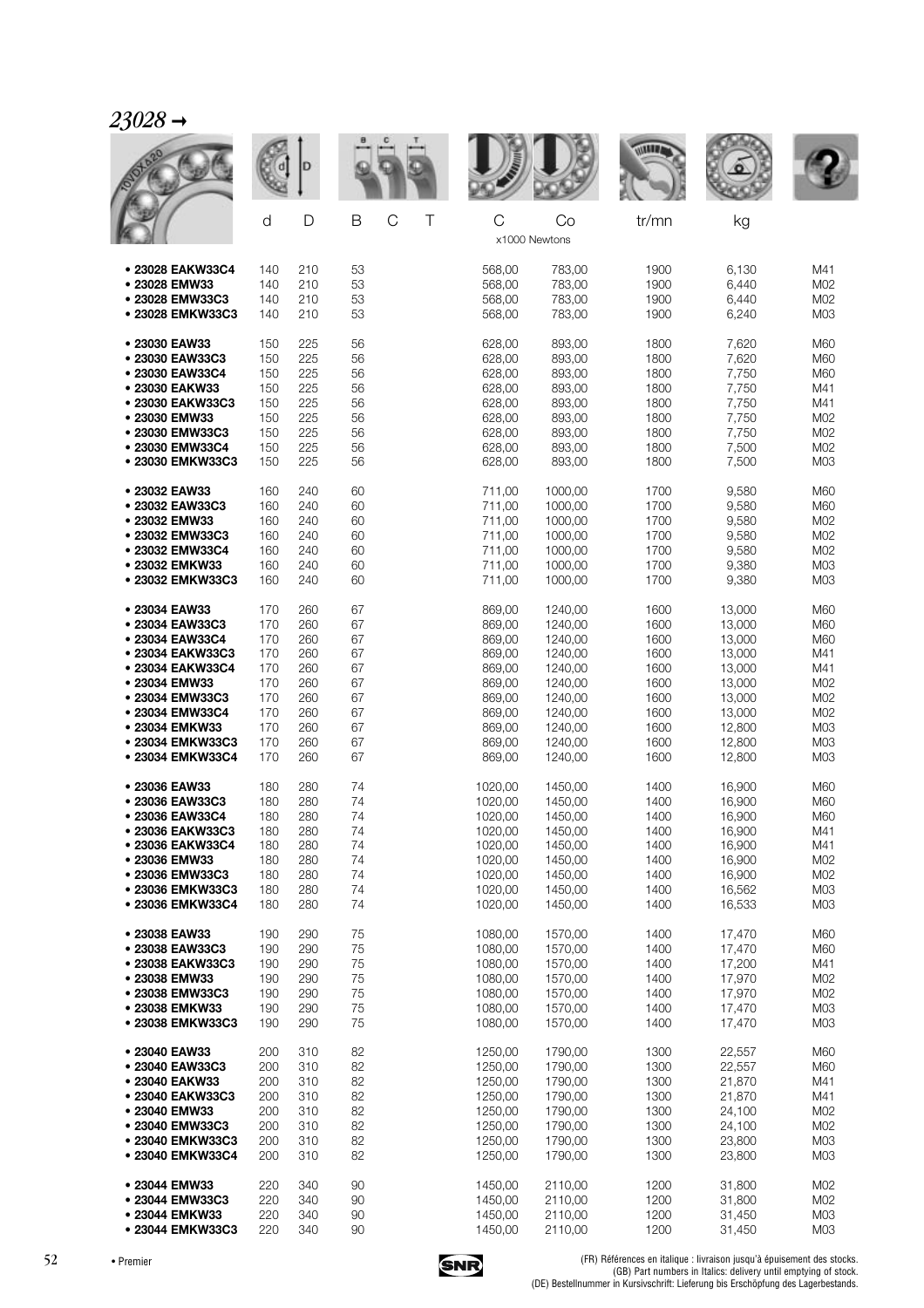| 30 | ☑<br>≁ |  |
|----|--------|--|
|    |        |  |

|                                    |            | D          |                              |                    |                     | <b>WALLE</b> |                    |            |
|------------------------------------|------------|------------|------------------------------|--------------------|---------------------|--------------|--------------------|------------|
|                                    | d          | D          | $\mathcal{C}$<br>B<br>$\top$ | C                  | Co<br>x1000 Newtons | tr/mn        | kg                 |            |
| • 23044 EMKW33C4                   | 220        | 340        | 90                           | 1450,00            | 2110,00             | 1200         | 31,450             | M03        |
| 23048 VMW33                        | 240        | 360        | 92                           | 1090.00            | 2050,00             | 1000         | 33,900             | <b>N60</b> |
| 23048 VMW33C3                      | 240        | 360        | 92                           | 1090,00            | 2050,00             | 1000         | 33,980             | <b>N60</b> |
| 23048 VMKW33C3<br>23048 VMKW33C4   | 240<br>240 | 360<br>360 | 92<br>92                     | 1090,00<br>1090,00 | 2050,00<br>2050,00  | 1000<br>1000 | 32,700<br>33,900   | N41<br>N41 |
| 23052 VMW33                        | 260        | 400        | 104                          | 1490,00            | 2430,00             | 950          | 47,700             | N60        |
| 23052 VMW33C3<br>23052 VMKW33C3    | 260<br>260 | 400<br>400 | 104<br>104                   | 1490,00<br>1490,00 | 2430,00<br>2430,00  | 950<br>950   | 47,700<br>45,800   | N60<br>N41 |
|                                    |            |            |                              |                    |                     |              |                    |            |
| 23056 VMW33<br>23056 VMW33C3       | 280<br>280 | 420<br>420 | 106<br>106                   | 1500,00<br>1500,00 | 2850,00<br>2850,00  | 900<br>900   | 54,950<br>54,950   | N60<br>N60 |
| 23056 VMKW33C3                     | 280        | 420        | 106                          | 1500,00            | 2850,00             | 900          | 53,310             | N41        |
| 23060 VMW33                        | 300        | 460        | 118                          | 1820,00            | 3350,00             | 800          | 75,270             | N60        |
| 23060 VMW33C3                      | 300        | 460        | 118                          | 1820,00            | 3350,00             | 800          | 75,270             | N60        |
| 23060 VMKW33C3                     | 300        | 460        | 118                          | 1820,00            | 3350,00             | 800          | 73,100             | N41        |
| 23064 VMW33                        | 320        | 480        | 121                          | 1920,00            | 3600,00             | 750          | 79,500             | N60        |
| 23064 VMW33C3<br>23064 VMKW33C3    | 320<br>320 | 480<br>480 | 121<br>121                   | 1920.00<br>1920,00 | 3600,00<br>3600,00  | 750<br>750   | 79.500<br>79,100   | N60<br>N41 |
|                                    |            |            |                              |                    |                     |              |                    |            |
| 23068 VMW33<br>23068 VMW33C3       | 340<br>340 | 520<br>520 | 133<br>133                   | 2270,00<br>2270,00 | 4200,00<br>4200,00  | 700<br>700   | 109,000<br>109,000 | N60<br>N60 |
| 23068 VMKW33C3                     | 340        | 520        | 133                          | 2270,00            | 4200,00             | 700          | 105,000            | N41        |
| 23072 VMW33                        | 360        | 540        | 134                          | 2390,00            | 4550,00             | 700          | 114,500            | N60        |
| 23072 VMW33C3                      | 360        | 540        | 134                          | 2390,00            | 4550,00             | 700          | 114,000            | N60        |
| 23072 VMKW33C3                     | 360        | 540        | 134                          | 2390,00            | 4550,00             | 700          | 110,700            | N41        |
| 23076 VMW33                        | 380        | 560        | 135                          | 2420,00            | 4700,00             | 670          | 119,800            | N60        |
| 23076 VMW33C3<br>23076 VMKW33C3    | 380<br>380 | 560<br>560 | 135<br>135                   | 2420,00<br>2420.00 | 4700,00<br>4700,00  | 670<br>670   | 119,800<br>116,200 | N60<br>N41 |
|                                    |            |            |                              |                    |                     |              |                    |            |
| 23080 VMW33<br>23080 VMW33C3       | 400<br>400 | 600<br>600 | 148<br>148                   | 2926,00<br>2926,00 | 5648,00<br>5648,00  | 600<br>600   | 156,000<br>156,000 | N60<br>N60 |
| 23080 VMW33C4                      | 400        | 600        | 148                          | 2926,00            | 5648,00             | 600          | 156,000            | N60        |
| 23080 VMKW33C3                     | 400        | 600        | 148                          | 2926,00            | 5648,00             | 600          | 155,000            | N41        |
| • 23120 EAW33                      | 100        | 165        | 52                           | 448,00             | 575,00              | 2200         | 4,400              | M60        |
| • 23120 EAW33C3                    | 100        | 165        | 52                           | 448,00             | 575,00              | 2200         | 4,400              | M60        |
| • 23120 EAKW33<br>• 23120 EAKW33C3 | 100<br>100 | 165<br>165 | 52<br>52                     | 448,00<br>448,00   | 575,00<br>575,00    | 2200<br>2200 | 4,400<br>4,400     | M41<br>M41 |
| • 23120 EG15W33                    | 100        | 165        | 52                           | 448,00             | 575,00              | 2200         | 4,258              | M60        |
| • 23120 EG15W33C3                  | 100        | 165        | 52                           | 448,00             | 575,00              | 2200         | 4,258              | M60        |
| • 23120 EG15KW33C3                 | 100        | 165        | 52                           | 448,00             | 575,00              | 2200         | 4,098              | M41        |
| • 23120 EMW33<br>• 23120 EMW33C4   | 100<br>100 | 165<br>165 | 52<br>52                     | 448,00<br>448,00   | 575,00<br>575,00    | 2200<br>2200 | 5,000<br>5,000     | M02<br>M02 |
| • 23120 EMKW33                     | 100        | 165        | 52                           | 448,00             | 575,00              | 2100         | 4,400              | M03        |
| • 23120 EMKW33C3                   | 100        | 165        | 52                           | 448,00             | 575,00              | 2100         | 4,400              | M03        |
| • 23122 EAW33                      | 110        | 180        | 56                           | 521,00             | 669,00              | 2000         | 5,480              | M60        |
| • 23122 EAW33C3                    | 110        | 180        | 56                           | 521,00             | 669,00              | 2000         | 5,480              | M60        |
| • 23122 EAW33C4                    | 110        | 180        | 56                           | 521,00             | 669,00              | 2000         | 5,480              | M60        |
| • 23122 EAKW33                     | 110        | 180        | 56                           | 521,00             | 669,00              | 2000         | 5,310              | M41        |
| • 23122 EAKW33C3<br>• 23122 EMW33  | 110<br>110 | 180<br>180 | 56<br>56                     | 521,00<br>521,00   | 669,00<br>669,00    | 2000<br>2000 | 5,310<br>5,510     | M41<br>M02 |
| • 23122 EMW33C3                    | 110        | 180        | 56                           | 521,00             | 669,00              | 2000         | 5,510              | M02        |
| • 23122 EMW33C4                    | 110        | 180        | 56                           | 521,00             | 669,00              | 2000         | 5,510              | M02        |
| • 23122 EMKW33                     | 110        | 180        | 56                           | 521,00             | 669,00              | 2000         | 5,340              | M03        |
| • 23122 EMKW33C3                   | 110        | 180        | 56                           | 521,00             | 669,00              | 2000         | 5,340              | M03        |
| 23122 VKW33C3                      | 110        | 180        | 56                           | 345,00             | 540,00              | 1800         | 5,220              | N41        |
| • 23124 EAW33                      | 120        | 200        | 62                           | 630,00             | 820,00              | 1800         | 7,670              | M60        |
| • 23124 EAW33C3                    | 120        | 200        | 62                           | 630,00             | 820,00              | 1800         | 7,670              | M60        |

(ES) Referencias en itálica: entrega hasta agotamiento de las existencias.<br>(IT) Riferimenti in corsivo: consegna fino ad esaurimento delle scorte.<br>(BR) Referências em itálico: entrega até se esgotarem os estoques.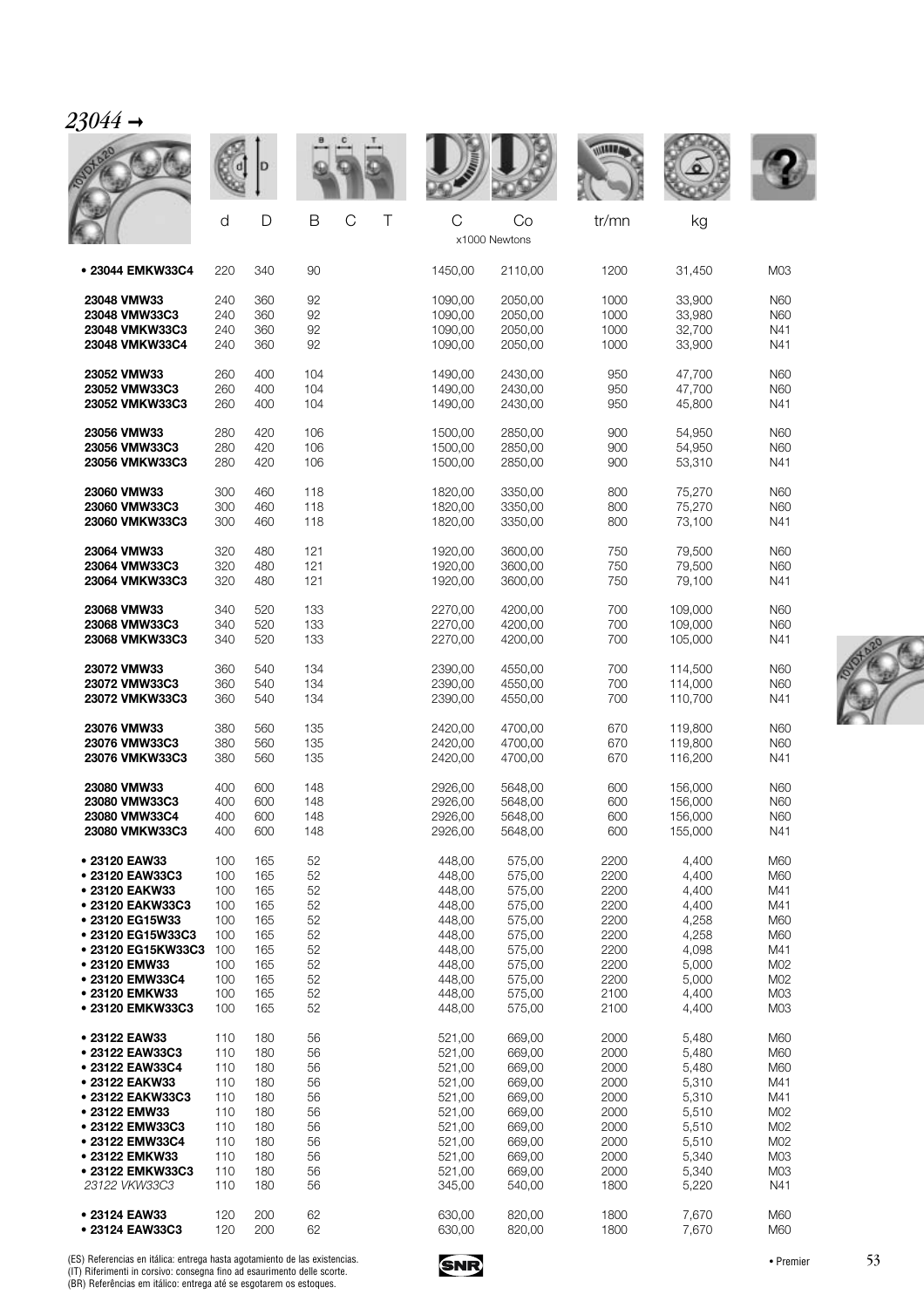|                  |     |     |    |                  |              |                     | <b>WAATE</b> |        |                 |
|------------------|-----|-----|----|------------------|--------------|---------------------|--------------|--------|-----------------|
|                  | d   | D   | B  | $\mathsf C$<br>Τ | $\mathsf{C}$ | Co<br>x1000 Newtons | tr/mn        | kg     |                 |
| • 23124 EAW33C4  | 120 | 200 | 62 |                  | 630,00       | 820,00              | 1800         | 7,760  | M60             |
| • 23124 EAKW33   | 120 | 200 | 62 |                  | 630,00       | 820,00              | 1800         | 7,440  | M41             |
| • 23124 EAKW33C3 | 120 | 200 | 62 |                  | 630,00       | 820,00              | 1800         | 7,440  | M41             |
| • 23124 EMW33    | 120 | 200 | 62 |                  | 630,00       | 820,00              | 1800         | 7,760  | M02             |
| • 23124 EMW33C3  | 120 | 200 | 62 |                  | 630,00       | 820,00              | 1800         | 7,760  | M02             |
| • 23124 EMKW33   | 120 | 200 | 62 |                  | 630,00       | 820,00              | 1800         | 7,530  | M03             |
| • 23124 EMKW33C3 | 120 | 200 | 62 |                  | 630,00       | 820,00              | 1800         | 7,530  | M03             |
| • 23126 EAW33    | 130 | 210 | 64 |                  | 675,00       | 906,00              | 1700         | 8,400  | M60             |
| • 23126 EAW33C3  | 130 | 210 | 64 |                  | 675,00       | 906,00              | 1700         | 8,400  | M60             |
| • 23126 EAW33C4  | 130 | 210 | 64 |                  | 675,00       | 906,00              | 1700         | 8,400  | M60             |
| • 23126 EAKW33   | 130 | 210 | 64 |                  | 675,00       | 906,00              | 1700         | 8,300  | M41             |
| • 23126 EAKW33C3 | 130 | 210 | 64 |                  | 675.00       | 906,00              | 1700         | 8,300  | M41             |
| • 23126 EMW33    | 130 | 210 | 64 |                  | 675,00       | 906,00              | 1700         | 8,500  | M02             |
| • 23126 EMW33C3  | 130 | 210 | 64 |                  | 675,00       | 906,00              | 1700         | 8,500  | M02             |
| · 23126 EMW33C4  | 130 | 210 | 64 |                  | 675,00       | 906,00              | 1700         | 8,500  | M02             |
| • 23126 EMKW33C3 | 130 | 210 | 64 |                  | 675,00       | 906,00              | 1700         | 8,230  | M <sub>03</sub> |
| • 23128 EAW33    | 140 | 225 | 68 |                  | 763,00       | 1030,00             | 1600         | 10,900 | M02             |
| • 23128 EAW33C4  | 140 | 225 | 68 |                  | 763,00       | 1030,00             | 1600         | 10,900 | M60             |
| • 23128 EAKW33   | 140 | 225 | 68 |                  | 763,00       | 1030,00             | 1600         | 10,770 | M41             |
| • 23128 EAKW33C3 | 140 | 225 | 68 |                  | 763,00       | 1030,00             | 1600         | 10.770 | M41             |
| • 23128 EMW33    | 140 | 225 | 68 |                  | 763,00       | 1030,00             | 1600         | 11,300 | M02             |
| • 23128 EMW33C3  | 140 | 225 | 68 |                  | 763,00       | 1030,00             | 1600         | 11,300 | M02             |
| • 23128 EMW33C4  | 140 | 225 | 68 |                  | 763,00       | 1030,00             | 1600         | 11,300 | M02             |
| • 23128 EMKW33   | 140 | 225 | 68 |                  | 763,00       | 1030,00             | 1600         | 10,900 | M03             |
| • 23128 EMKW33C3 | 140 | 225 | 68 |                  | 763,00       | 1030,00             | 1600         | 11,100 | M <sub>03</sub> |
| • 23130 EAW33    | 150 | 250 | 80 |                  | 1010,00      | 1350,00             | 1400         | 15,720 | M60             |
| • 23130 EAW33C3  | 150 | 250 | 80 |                  | 1010,00      | 1350,00             | 1400         | 15,720 | M60             |
| • 23130 EAKW33   | 150 | 250 | 80 |                  | 1010,00      | 1350,00             | 1400         | 15,720 | M41             |
| • 23130 EAKW33C3 | 150 | 250 | 80 |                  | 1010,00      | 1350,00             | 1400         | 15,720 | M41             |
| • 23130 EMW33    | 150 | 250 | 80 |                  | 1010,00      | 1350,00             | 1400         | 15,720 | M02             |
| • 23130 EMW33C3  | 150 | 250 | 80 |                  | 1010,00      | 1350,00             | 1400         | 15,720 | M02             |
| • 23130 EMW33C4  | 150 | 250 | 80 |                  | 1010,00      | 1350,00             | 1400         | 15,720 | M02             |
| • 23130 EMKW33C3 | 150 | 250 | 80 |                  | 1010,00      | 1350,00             | 1400         | 15,230 | M <sub>03</sub> |
| • 23130 EMKW33C4 | 150 | 250 | 80 |                  | 1010,00      | 1350,00             | 1400         | 15,720 | M03             |
| • 23132 EAW33    | 160 | 270 | 86 |                  | 1160,00      | 1580,00             | 1300         | 20,120 | M60             |
| • 23132 EAW33C3  | 160 | 270 | 86 |                  | 1160,00      | 1580,00             | 1300         | 20,120 | M60             |
| • 23132 EAKW33   | 160 | 270 | 86 |                  | 1160,00      | 1580,00             | 1300         | 20,120 | M41             |
| • 23132 EAKW33C3 | 160 | 270 | 86 |                  | 1160,00      | 1580,00             | 1300         | 20,120 | M41             |
| • 23132 EMW33    | 160 | 270 | 86 |                  | 1160,00      | 1580,00             | 1300         | 20,120 | M02             |
| • 23132 EMW33C3  | 160 | 270 | 86 |                  | 1160,00      | 1580,00             | 1300         | 20,120 | M02             |
| • 23132 EMW33C4  | 160 | 270 | 86 |                  | 1160,00      | 1580,00             | 1300         | 20,120 | M02             |
| • 23132 EMW33C5  | 160 | 270 | 86 |                  | 1160,00      | 1580,00             | 1300         | 20,120 | M02             |
| • 23132 EMKW33   | 160 | 270 | 86 |                  | 1160,00      | 1580,00             | 1300         | 19,530 | M <sub>03</sub> |
| • 23132 EMKW33C3 | 160 | 270 | 86 |                  | 1160,00      | 1580,00             | 1300         | 19,530 | M <sub>03</sub> |
| • 23134 EAW33    | 170 | 280 | 88 |                  | 1200,00      | 1700,00             | 1300         | 21,550 | M60             |
| • 23134 EAW33C3  | 170 | 280 | 88 |                  | 1200,00      | 1700.00             | 1300         | 21,550 | M60             |
| • 23134 EAKW33   | 170 | 280 | 88 |                  | 1200,00      | 1700,00             | 1300         | 21,550 | M41             |
| • 23134 EAKW33C3 | 170 | 280 | 88 |                  | 1200,00      | 1700,00             | 1300         | 21,550 | M41             |
| • 23134 EMW33    | 170 | 280 | 88 |                  | 1200,00      | 1700,00             | 1300         | 21,550 | M02             |
| • 23134 EMW33C3  | 170 | 280 | 88 |                  | 1200,00      | 1700,00             | 1300         | 21,550 | M02             |
| • 23134 EMKW33   | 170 | 280 | 88 |                  | 1200,00      | 1700,00             | 1300         | 20,890 | M03             |
| • 23134 EMKW33C3 | 170 | 280 | 88 |                  | 1200,00      | 1700,00             | 1300         | 20,890 | M <sub>03</sub> |
| • 23136 EAW33    | 180 | 300 | 96 |                  | 1420,00      | 1960,00             | 1200         | 27,210 | M60             |
| • 23136 EAW33C3  | 180 | 300 | 96 |                  | 1420,00      | 1960,00             | 1200         | 27,210 | M60             |
| • 23136 EAKW33   | 180 | 300 | 96 |                  | 1420,00      | 1960,00             | 1200         | 27,210 | M41             |
| • 23136 EAKW33C3 | 180 | 300 | 96 |                  | 1420,00      | 1960,00             | 1200         | 27,210 | M41             |
| • 23136 EMW33    | 180 | 300 | 96 |                  | 1420,00      | 1960,00             | 1200         | 27,210 | M02             |
| • 23136 EMW33C3  | 180 | 300 | 96 |                  | 1420,00      | 1960,00             | 1200         | 27,210 | M02             |
| • 23136 EMW33C4  | 180 | 300 | 96 |                  | 1420,00      | 1960,00             | 1200         | 27,302 | M <sub>03</sub> |
| • 23136 EMW33C5  | 180 | 300 | 96 |                  | 1420,00      | 1960,00             | 1200         | 27,302 | M03             |

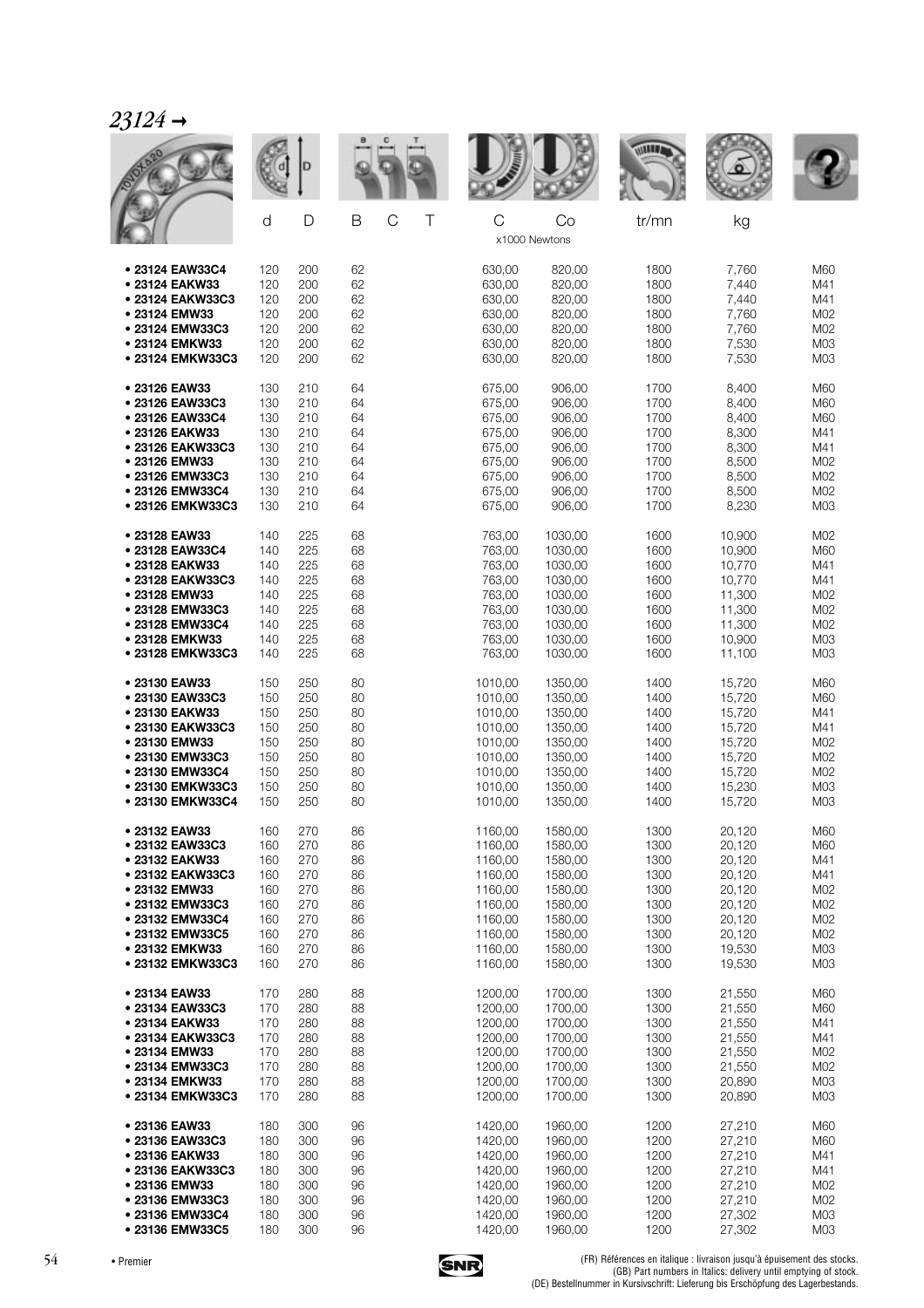| 21 | 0 ו<br>71 | O |  |
|----|-----------|---|--|
|    |           |   |  |

|                  |     | D   |                         |             |                     | <b>WALLE</b> |         |            |
|------------------|-----|-----|-------------------------|-------------|---------------------|--------------|---------|------------|
|                  | d   | D   | $\mathcal{C}$<br>B<br>Τ | $\mathsf C$ | Co<br>x1000 Newtons | tr/mn        | kg      |            |
| • 23136 EMKW33   | 180 | 300 | 96                      | 1420,00     | 1960,00             | 1200         | 26,380  | M03        |
| • 23136 EMKW33C3 | 180 | 300 | 96                      | 1420,00     | 1960,00             | 1200         | 26,380  | M03        |
| 23138 VMW33      | 190 | 320 | 104                     | 1160,00     | 1890,00             | 1000         | 35,300  | <b>N60</b> |
| 23138 VMW33C3    | 190 | 320 | 104                     | 1180,00     | 1950,00             | 1000         | 34,500  | N60        |
| 23138 VMKW33C3   | 190 | 320 | 104                     | 1180,00     | 1950.00             | 1000         | 33,500  | N41        |
| 23138 VMKW33C4   | 190 | 320 | 104                     | 1180,00     | 1950.00             | 1000         | 33.500  | N41        |
| 23140 VMW33      | 200 | 340 | 112                     | 1290,00     | 2120,00             | 950          | 42,500  | <b>N60</b> |
| 23140 VMW33C3    | 200 | 340 | 112                     | 1290,00     | 2120,00             | 950          | 42,500  | <b>N60</b> |
| 23140 VMKW33C3   | 200 | 340 | 112                     | 1290,00     | 2120,00             | 950          | 41,400  | N41        |
| 23140 VMKW33C4   | 200 | 340 | 112                     | 1290,00     | 2120,00             | 950          | 41,400  | N41        |
| 23144 VMW33      | 220 | 370 | 120                     | 1540,00     | 2600,00             | 900          | 53,000  | <b>N60</b> |
| 23144 VMW33C3    | 220 | 370 | 120                     | 1540,00     | 2600,00             | 900          | 53,000  | N60        |
| 23144 VMKW33     | 220 | 370 | 120                     | 1540,00     | 2600,00             | 900          | 51,800  | N41        |
| 23144 VMKW33C3   | 220 | 370 | 120                     | 1540,00     | 2600,00             | 900          | 51,800  | N41        |
| 23144 VMKW33C4   | 220 | 370 | 120                     | 1540,00     | 2600,00             | 900          | 51,800  | N41        |
| 23148 VMW33C3    | 240 | 400 | 128                     | 1720,00     | 2950,00             | 800          | 67,200  | <b>N60</b> |
| 23148 VMKW33C3   | 240 | 400 | 128                     | 1720,00     | 2950,00             | 800          | 65,500  | N41        |
| 23148 VMKW33C4   | 240 | 400 | 128                     | 1720,00     | 2950,00             | 800          | 65,500  | N41        |
| 23152 VMW33C3    | 260 | 440 | 144                     | 2140,00     | 3750,00             | 750          | 93,400  | <b>N60</b> |
| 23152 VMKW33C3   | 260 | 440 | 144                     | 2140,00     | 3750,00             | 750          | 91,600  | N41        |
| 23156 VMW33      | 280 | 460 | 146                     | 2240,00     | 4050,00             | 700          | 100,000 | <b>N60</b> |
| 23156 VMW33C3    | 280 | 460 | 146                     | 2240,00     | 4050,00             | 700          | 100,000 | <b>N60</b> |
| 23156 VMKW33C3   | 280 | 460 | 146                     | 2240,00     | 4050,00             | 700          | 98,000  | N41        |
| 23160 VMW33C3    | 300 | 500 | 160                     | 2632,00     | 4645,00             | 660          | 134,000 | <b>N60</b> |
| 23160 VMKW33C3   | 300 | 500 | 160                     | 2632,00     | 4645,00             | 670          | 129,700 | N41        |
| 23164 VMW33C3    | 320 | 540 | 176                     | 3050,00     | 5500,00             | 620          | 171,000 | <b>N60</b> |
| 23164 VMKW33C3   | 320 | 540 | 176                     | 3050,00     | 5500,00             | 620          | 168,500 | N41        |
| 23168 VMW33      | 340 | 580 | 190                     | 3500,00     | 6100,00             | 580          | 208,600 | <b>N60</b> |
| 23168 VMW33C3    | 340 | 580 | 190                     | 3500,00     | 6100,00             | 580          | 208,600 | <b>N60</b> |
| 23168 VMKW33     | 340 | 580 | 190                     | 3500,00     | 6100,00             | 580          | 202,200 | N41        |
| 23168 VMKW33C3   | 340 | 580 | 190                     | 3500,00     | 6100,00             | 580          | 202,200 | N41        |
| 23172 VMW33C4    | 360 | 600 | 192                     | 3681,00     | 6683.00             | 560          | 231,600 | <b>N60</b> |
| 23172 VMKW33     | 360 | 600 | 192                     | 3681,00     | 6683,00             | 560          | 223,800 | N41        |
| • 23218 EAW33    | 90  | 160 | 52,4                    | 445,00      | 513,00              | 2200         | 4,430   | M60        |
| • 23218 EAW33C3  | 90  | 160 | 52,4                    | 445,00      | 513,00              | 2200         | 4,430   | M60        |
| • 23218 EAW33C4  | 90  | 160 | 52,4                    | 445,00      | 513,00              | 2200         | 4,430   | M60        |
| • 23218 EAKW33   | 90  | 160 | 52,4                    | 445,00      | 513,00              | 2200         | 4,210   | M41        |
| • 23218 EAKW33C3 | 90  | 160 | 52,4                    | 445,00      | 513,00              | 2200         | 4,210   | M41        |
| • 23218 EMW33    | 90  | 160 | 52,4                    | 445,00      | 513,00              | 2200         | 4,420   | M02        |
| • 23218 EMW33C3  | 90  | 160 | 52,4                    | 445,00      | 513,00              | 2200         | 4,420   | M02        |
| • 23218 EMKW33   | 90  | 160 | 52,4                    | 445,00      | 513,00              | 2200         | 4,270   | M03        |
| • 23218 EMKW33C3 | 90  | 160 | 52,4                    | 445,00      | 513,00              | 2200         | 4,210   | M03        |
| • 23220 EAW33    | 100 | 180 | 60,3                    | 558,00      | 661,00              | 1900         | 6,400   | M60        |
| • 23220 EAW33C3  | 100 | 180 | 60,3                    | 558,00      | 661,00              | 1900         | 6,400   | M60        |
| • 23220 EAW33C4  | 100 | 180 | 60,3                    | 558,00      | 661,00              | 1900         | 6,400   | M60        |
| • 23220 EAKW33   | 100 | 180 | 60,3                    | 558,00      | 661,00              | 1900         | 6,220   | M41        |
| • 23220 EAKW33C3 | 100 | 180 | 60,3                    | 558,00      | 661,00              | 1900         | 6,220   | M41        |
| • 23220 EMW33C3  | 100 | 180 | 60,3                    | 558,00      | 661,00              | 1900         | 6,530   | M02        |
| • 23220 EMKW33   | 100 | 180 | 60,3                    | 558,00      | 661,00              | 1900         | 6,450   | M03        |
| • 23220 EMKW33C3 | 100 | 180 | 60,3                    | 558,00      | 661,00              | 1900         | 6,450   | M03        |
| • 23222 EAW33    | 110 | 200 | 69,8                    | 716,00      | 869,00              | 1700         | 9,250   | M60        |
| • 23222 EAW33C3  | 110 | 200 | 69,8                    | 716,00      | 869,00              | 1700         | 9,250   | M60        |
| • 23222 EAKW33   | 110 | 200 | 69,8                    | 716,00      | 869,00              | 1700         | 8,990   | M41        |

(ES) Referencias en itálica: entrega hasta agotamiento de las existencias.<br>(IT) Riferimenti in corsivo: consegna fino ad esaurimento delle scorte.<br>(BR) Referências em itálico: entrega até se esgotarem os estoques.

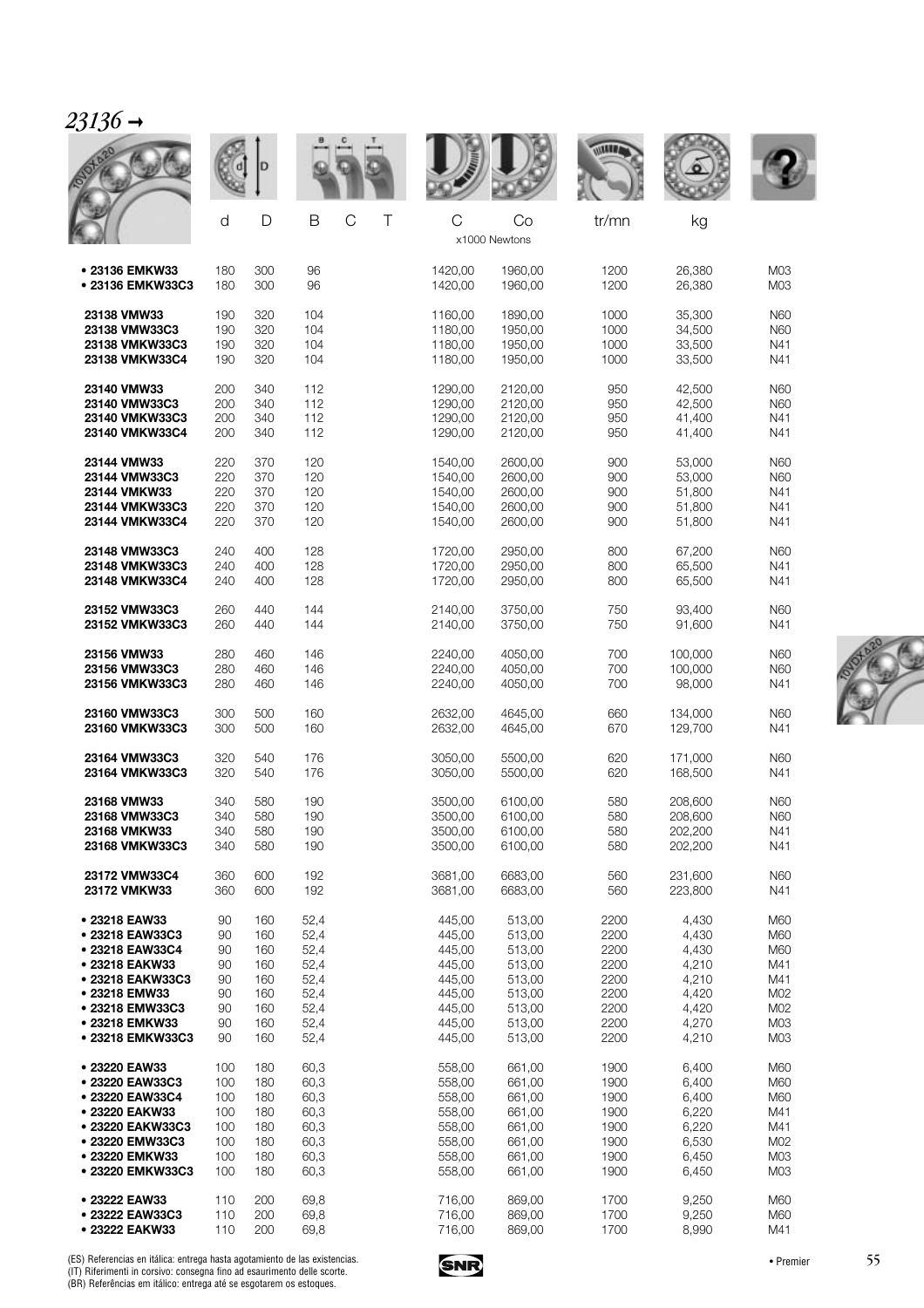### *23222* ➞

|                  |     |     |      |                    |         |                     | <b>WALLE</b> |         |            |
|------------------|-----|-----|------|--------------------|---------|---------------------|--------------|---------|------------|
|                  | d   | D   | Β    | $\mathcal{C}$<br>Τ | C       | Co<br>x1000 Newtons | tr/mn        | kg      |            |
| • 23222 EAKW33C3 | 110 | 200 | 69,8 |                    | 716,00  | 869,00              | 1700         | 8,990   | M41        |
| • 23222 EAKW33C4 | 110 | 200 | 69,8 |                    | 716,00  | 869,00              | 1700         | 9,250   | M41        |
| • 23222 EMW33    | 110 | 200 | 69,8 |                    | 716,00  | 869,00              | 1700         | 9,390   | M02        |
| • 23222 EMW33C3  | 110 | 200 | 69,8 |                    | 716,00  | 869,00              | 1700         | 9,390   | M02        |
| • 23222 EMW33C4  | 110 | 200 | 69,8 |                    | 716,00  | 869,00              | 1700         | 9,390   | M02        |
| • 23222 EMKW33   | 110 | 200 | 69,8 |                    | 716,00  | 869,00              | 1700         | 9,130   | M03        |
| • 23222 EMKW33C3 | 110 | 200 | 69,8 |                    | 716,00  | 869,00              | 1700         | 9,130   | M03        |
| • 23224 EMW33    | 120 | 215 | 76   |                    | 815,00  | 998,00              | 1600         | 11,624  | M02        |
| • 23224 EMW33C3  | 120 | 215 | 76   |                    | 815,00  | 998,00              | 1600         | 11,624  | M02        |
| • 23224 EMKW33   | 120 | 215 | 76   |                    | 815,00  | 998,00              | 1600         | 11,275  | M03        |
| • 23224 EMKW33C3 | 120 | 215 | 76   |                    | 815,00  | 998,00              | 1600         | 11,275  | M03        |
| • 23226 EMW33    | 130 | 230 | 80   |                    | 912,00  | 1130,00             | 1500         | 13,770  | M02        |
| • 23226 EMW33C3  | 130 | 230 | 80   |                    | 912,00  | 1130,00             | 1500         | 13,770  | M02        |
| • 23226 EMKW33   | 130 | 230 | 80   |                    | 912,00  | 1130,00             | 1500         | 13,380  | M03        |
| • 23226 EMKW33C3 | 130 | 230 | 80   |                    | 912,00  | 1130,00             | 1500         | 13,380  | M03        |
| • 23228 EMW33    | 140 | 250 | 88   |                    | 1090,00 | 1370,00             | 1400         | 18,215  | M02        |
| • 23228 EMW33C3  | 140 | 250 | 88   |                    | 1090,00 | 1370.00             | 1400         | 18,215  | M02        |
| • 23228 EMKW33   | 140 | 250 | 88   |                    | 1090,00 | 1370,00             | 1400         | 18,400  | M03        |
| • 23228 EMKW33C3 | 140 | 250 | 88   |                    | 1090,00 | 1370,00             | 1400         | 17,660  | M03        |
| • 23228 EMKW33C4 | 140 | 250 | 88   |                    | 1090,00 | 1370,00             | 1400         | 18,400  | M03        |
| • 23230 EMW33    | 150 | 270 | 96   |                    | 1280,00 | 1620,00             | 1300         | 23,520  | M02        |
| • 23230 EMW33C3  | 150 | 270 | 96   |                    | 1280,00 | 1620,00             | 1300         | 23,520  | M02        |
| • 23230 EMKW33C3 | 150 | 270 | 96   |                    | 1280,00 | 1620,00             | 1300         | 22,800  | M03        |
| • 23232 EMW33    | 160 | 290 | 104  |                    | 1470,00 | 1890,00             | 1200         | 29,580  | M02        |
| · 23232 EMW33C3  | 160 | 290 | 104  |                    | 1470,00 | 1890,00             | 1200         | 29,580  | M02        |
| • 23232 EMW33C4  | 160 | 290 | 104  |                    | 1470,00 | 1890,00             | 1200         | 29,580  | M02        |
| • 23232 EMKW33   | 160 | 290 | 104  |                    | 1470,00 | 1890,00             | 1200         | 28,710  | M03        |
| • 23232 EMKW33C3 | 160 | 290 | 104  |                    | 1470,00 | 1890,00             | 1200         | 28,710  | M03        |
| 23234 VMW33      | 170 | 310 | 110  |                    | 1210,00 | 1830,00             | 1100         | 37,000  | N60        |
| 23234 VMW33C3    | 170 | 310 | 110  |                    | 1210,00 | 1830,00             | 1000         | 37,000  | N60        |
| 23234 VMKW33C3   | 170 | 310 | 110  |                    | 1210,00 | 1830,00             | 1000         | 36,100  | N41        |
| 23234 VMKW33C4   | 170 | 310 | 110  |                    | 1210,00 | 1830,00             | 1000         | 36,100  | N41        |
| 23236 VMW33      | 180 | 320 | 112  |                    | 1290,00 | 2050,00             | 1000         | 39,800  | N60        |
| 23236 VMW33C3    | 180 | 320 | 112  |                    | 1290,00 | 2050,00             | 1000         | 39,800  | <b>N60</b> |
| 23236 VMKW33C3   | 180 | 320 | 112  |                    | 1290,00 | 2050,00             | 1000         | 39,600  | N41        |
| 23238 VMW33      | 190 | 340 | 120  |                    | 1480.00 | 2370,00             | 950          | 48,500  | N60        |
| 23238 VMW33C3    | 190 | 340 | 120  |                    | 1480,00 | 2370,00             | 950          | 48,500  | <b>N60</b> |
| 23238 VMKW33C3   | 190 | 340 | 120  |                    | 1480,00 | 2370,00             | 950          | 47,400  | N41        |
| 23240 VMW33      | 200 | 360 | 128  |                    | 1630,00 | 2700,00             | 900          | 58,400  | N60        |
| 23240 VMW33C3    | 200 | 360 | 128  |                    | 1630,00 | 2700,00             | 900          | 58,400  | N60        |
| 23240 VMKW33C3   | 200 | 360 | 128  |                    | 1630,00 | 2700,00             | 900          | 58,100  | N41        |
| • 23244 EMW33    | 220 | 400 | 144  |                    | 2750,00 | 3830,00             | 850          | 79,428  | M02        |
| • 23244 EMW33C3  | 220 | 400 | 144  |                    | 2750,00 | 3830,00             | 850          | 77,200  | M02        |
| • 23244 EMKW33   | 220 | 400 | 144  |                    | 2750,00 | 3830,00             | 850          | 74,800  | M03        |
| • 23244 EMKW33C3 | 220 | 400 | 144  |                    | 2750,00 | 3830,00             | 850          | 74,800  | M03        |
| 23248 VMW33      | 240 | 440 | 160  |                    | 2420,00 | 3950,00             | 750          | 113,180 | N60        |
| 23248 VMW33C3    | 240 | 440 | 160  |                    | 2420,00 | 3950,00             | 750          | 113,180 | N60        |
| 23248 VMKW33C3   | 240 | 440 | 160  |                    | 2420,00 | 3950,00             | 750          | 112,000 | N41        |
| 23252 VMW33      | 260 | 480 | 174  |                    | 2700,00 | 4450,00             | 690          | 147,000 | N60        |
| 23252 VMW33C3    | 260 | 480 | 174  |                    | 2700,00 | 4450,00             | 690          | 147,000 | <b>N60</b> |
| 23252 VMKW33C3   | 260 | 480 | 174  |                    | 2700,00 | 4450,00             | 690          | 142,000 | N41        |
| 23256 VMW33      | 280 | 500 | 176  |                    | 2900,00 | 4900,00             | 650          | 157,200 | N60        |
| 23256 VMW33C3    | 280 | 500 | 176  |                    | 2900,00 | 4900,00             | 650          | 157,200 | N60        |

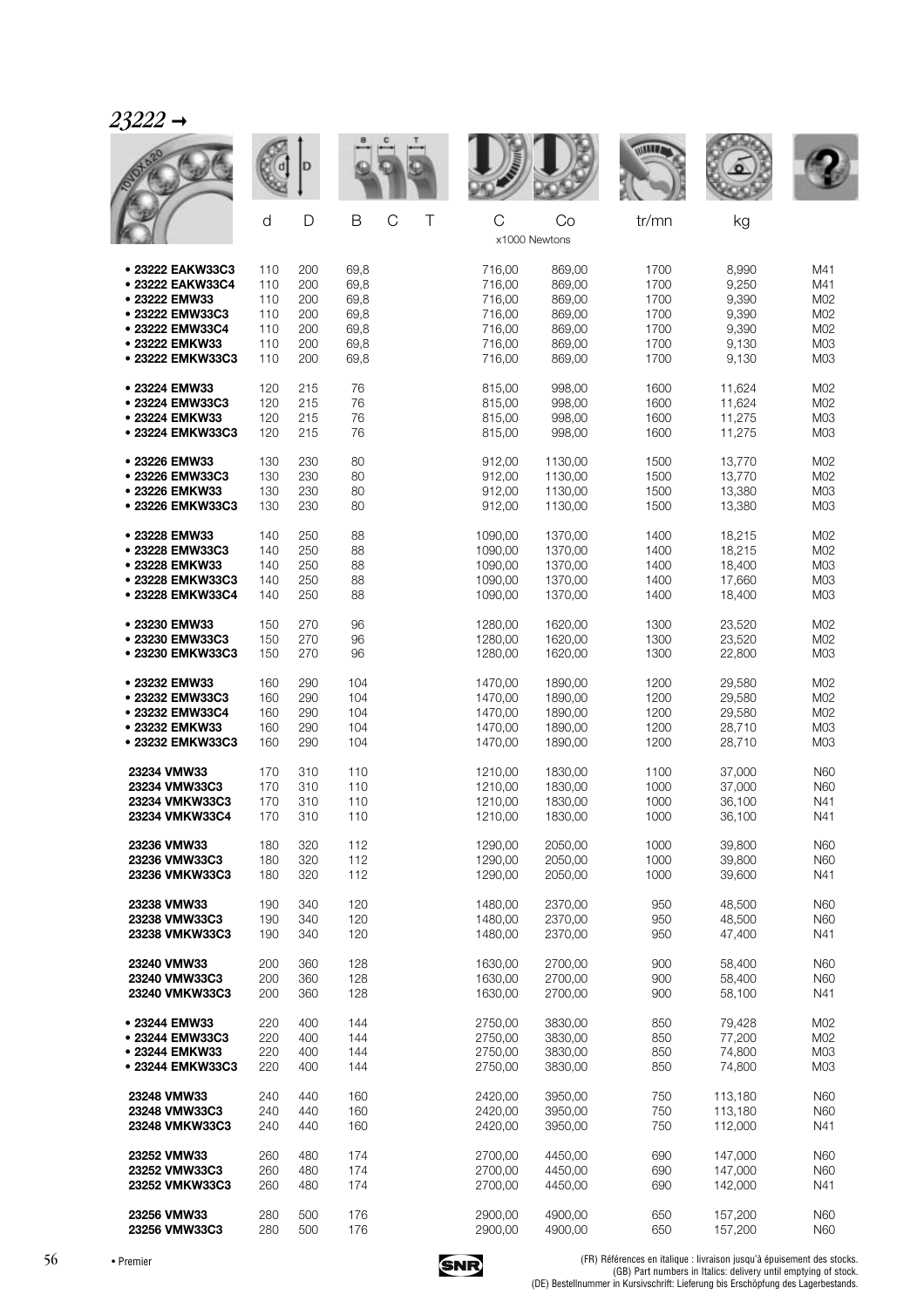| L |  |
|---|--|
|   |  |

|                                                                                |                   | D                        |                          |                                          |                                          | <b>WALLE</b>             |                                      |                          |
|--------------------------------------------------------------------------------|-------------------|--------------------------|--------------------------|------------------------------------------|------------------------------------------|--------------------------|--------------------------------------|--------------------------|
|                                                                                | d                 | D                        | B<br>$\mathcal{C}$<br>Τ  | C                                        | Co<br>x1000 Newtons                      | tr/mn                    | kg                                   |                          |
| 23256 VMKW33                                                                   | 280               | 500                      | 176                      | 2900,00                                  | 4900,00                                  | 650                      | 152,000                              | N41                      |
| 23256 VMKW33C3                                                                 | 280               | 500                      | 176                      | 2900,00                                  | 4900,00                                  | 650                      | 152,300                              | N41                      |
| 23260 VMW33                                                                    | 300               | 540                      | 192                      | 3350,00                                  | 5600,00                                  | 610                      | 200,000                              | N60                      |
| 23260 VMW33C3                                                                  | 300               | 540                      | 192                      | 3350,00                                  | 5600,00                                  | 610                      | 200,000                              | N60                      |
| 23260 VMKW33C3                                                                 | 300               | 540                      | 192                      | 3350,00                                  | 5600,00                                  | 610                      | 195,000                              | N41                      |
| 23940 VMW33                                                                    | 200               | 280                      | 60                       | 620,00                                   | 1000,00                                  | 1300                     | 12,200                               | <b>N60</b>               |
| 23944 VMW33C3                                                                  | 220               | 300                      | 60                       | 678,00                                   | 1150,00                                  | 950                      | 12,300                               | N60                      |
| • 24020 EAW33                                                                  | 100               | 150                      | 50                       | 325,00                                   | 425,00                                   | 1900                     | 2,690                                | M <sub>04</sub>          |
| • 24024 EAW33                                                                  | 120               | 180                      | 60                       | 465,00                                   | 640,00                                   | 1700                     | 5,200                                | M04                      |
| • 24024 EAW33C3                                                                | 120               | 180                      | 60                       | 465,00                                   | 640,00                                   | 1700                     | 5,200                                | M04                      |
| • 24024 EAW33C4                                                                | 120               | 180                      | 60                       | 465,00                                   | 640,00                                   | 1700                     | 5,200                                | M04                      |
| • 24024 EAK30W33C3                                                             | 120               | 180                      | 60                       | 465,00                                   | 640,00                                   | 1700                     | 5,000                                | M05                      |
| • 24024 VMW33                                                                  | 120               | 180                      | 60                       | 465,00                                   | 640,00                                   | 1700                     | 4,867                                | M02                      |
| • 24024 VMW33C3                                                                | 120               | 180                      | 60                       | 465.00                                   | 640,00                                   | 1700                     | 4,667                                | M02                      |
| • 24024 VMK30W33C3                                                             | 120               | 180                      | 60                       | 465,00                                   | 640,00                                   | 1700                     | 4,467                                | M03                      |
| • 24026 EAW33                                                                  | 130               | 200                      | 69                       | 590,00                                   | 795,00                                   | 1500                     | 7,740                                | M04                      |
| • 24026 EAW33C3                                                                | 130               | 200                      | 69                       | 590,00                                   | 795,00                                   | 1500                     | 7,740                                | M04                      |
| • 24026 EAK30W33C3                                                             | 130               | 200                      | 69                       | 590,00                                   | 795,00                                   | 1500                     | 7,500                                | M05                      |
| • 24026 EAK30W33C4                                                             | 130               | 200                      | 69                       | 590,00                                   | 795,00                                   | 1500                     | 7,740                                | M05                      |
| • 24028 EAW33                                                                  | 140               | 210                      | 69                       | 625,00                                   | 900,00                                   | 1400                     | 9,090                                | M04                      |
| • 24028 EAW33C3                                                                | 140               | 210                      | 69                       | 625,00                                   | 900,00                                   | 1400                     | 9,090                                | M04                      |
| • 24028 EAW33C4                                                                | 140               | 210                      | 69                       | 625,00                                   | 900,00                                   | 1400                     | 9,090                                | M <sub>04</sub>          |
| • 24028 EAK30W33                                                               | 140               | 210                      | 69                       | 625,00                                   | 900,00                                   | 1400                     | 8,800                                | M05                      |
| • 24028 EAK30W33C3                                                             | 140               | 210                      | 69                       | 625,00                                   | 900,00                                   | 1400                     | 8,800                                | M05                      |
| • 24028 EAK30W33C4                                                             | 140               | 210                      | 69                       | 625,00                                   | 900,00                                   | 1400                     | 8,800                                | M05                      |
| • 24030 EAW33                                                                  | 150               | 225                      | 75                       | 715,00                                   | 1000,00                                  | 1300                     | 10,200                               | M04                      |
| • 24030 EAW33C3                                                                | 150               | 225                      | 75                       | 715,00                                   | 1000,00                                  | 1300                     | 10,200                               | M04                      |
| • 24030 EAW33C4                                                                | 150               | 225                      | 75                       | 715,00                                   | 1000,00                                  | 1300                     | 10,200                               | M <sub>04</sub>          |
| • 24030 EAK30W33C3                                                             | 150               | 225                      | 75                       | 715,00                                   | 1000.00                                  | 1300                     | 9,350                                | M05                      |
| • 24030 EAK30W33C4                                                             | 150               | 225                      | 75                       | 715,00                                   | 1000,00                                  | 1300                     | 10,200                               | M05                      |
| • 24032 EAW33                                                                  | 160               | 240                      | 80                       | 785,00                                   | 1090,00                                  | 1200                     | 12,300                               | M <sub>04</sub>          |
| • 24032 EAW33C3                                                                | 160               | 240                      | 80                       | 785,00                                   | 1090,00                                  | 1200                     | 12,300                               | M04                      |
| • 24032 EAW33C4                                                                | 160               | 240                      | 80                       | 785,00                                   | 1090,00                                  | 1200                     | 12,300                               | M <sub>04</sub>          |
| • 24032 EAW33C5                                                                | 160               | 240                      | 80                       | 785,00                                   | 1090,00                                  | 1200                     | 12,300                               | M <sub>04</sub>          |
| • 24032 EAK30W33                                                               | 160               | 240                      | 80                       | 785,00                                   | 1090,00                                  | 1200                     | 12,000                               | M05                      |
| • 24032 EAK30W33C3                                                             | 160               | 240                      | 80                       | 785,00                                   | 1090,00                                  | 1200                     | 12,000                               | M05                      |
| • 24032 EAK30W33C4                                                             | 160               | 240                      | 80                       | 785,00                                   | 1090,00                                  | 1200                     | 12,000                               | M05                      |
| • 24034 EAW33                                                                  | 170               | 260                      | 90                       | 1010,00                                  | 1430,00                                  | 1100                     | 17,800                               | M04                      |
| • 24034 EAW33C3                                                                | 170               | 260                      | 90                       | 1010,00                                  | 1430,00                                  | 1100                     | 17,800                               | M04                      |
| • 24036 EAW33                                                                  | 180               | 280                      | 100                      | 1170,00                                  | 1700,00                                  | 1000                     | 22,900                               | M <sub>04</sub>          |
| • 24036 EAW33C3                                                                | 180               | 280                      | 100                      | 1170.00                                  | 1700,00                                  | 1000                     | 22,900                               | M <sub>04</sub>          |
| • 24036 EAW33C4                                                                | 180               | 280                      | 100                      | 1170,00                                  | 1700,00                                  | 1000                     | 22,900                               | M <sub>04</sub>          |
| ● 24036 EAW33C5                                                                | 180               | 280                      | 100                      | 1170,00                                  | 1700,00                                  | 1000                     | 22,900                               | M <sub>04</sub>          |
| • 24036 EAW34C4                                                                | 180               | 280                      | 100                      | 1170,00                                  | 1700,00                                  | 1000                     | 22,900                               | M <sub>04</sub>          |
| • 24036 EAK30W33                                                               | 180               | 280                      | 100                      | 1170,00                                  | 1700,00                                  | 1000                     | 22,000                               | M05                      |
| • 24036 EAK30W33C3                                                             | 180               | 280                      | 100                      | 1170,00                                  | 1700,00                                  | 1000                     | 22,000                               | M05                      |
| • 24038 EMW33                                                                  | 190               | 290                      | 100                      | 1240,00                                  | 1800,00                                  | 1000                     | 22,530                               | M02                      |
| • 24038 EMW33C3                                                                | 190               | 290                      | 100                      | 1240,00                                  | 1800,00                                  | 1000                     | 22,530                               | M02                      |
| • 24038 EMK30W33                                                               | 190               | 290                      | 100                      | 1240,00                                  | 1800,00                                  | 1000                     | 22,240                               | M <sub>03</sub>          |
| • 24038 EMK30W33C3                                                             | 190               | 290                      | 100                      | 1240,00                                  | 1800,00                                  | 1000                     | 22,240                               | M03                      |
| • 24040 EMW33<br>• 24040 EMW33C3<br>• 24040 EMK30W33<br>• 24040 EMK30W33C3 200 | 200<br>200<br>200 | 310<br>310<br>310<br>310 | 109<br>109<br>109<br>109 | 1440,00<br>1440,00<br>1440,00<br>1440,00 | 2120,00<br>2120,00<br>2120,00<br>2120,00 | 950<br>950<br>950<br>950 | 29,200<br>29,200<br>29,710<br>31,400 | M02<br>M02<br>M03<br>M03 |

(ES) Referencias en itálica: entrega hasta agotamiento de las existencias.<br>(IT) Riferimenti in corsivo: consegna fino ad esaurimento delle scorte.<br>(BR) Referências em itálico: entrega até se esgotarem os estoques.

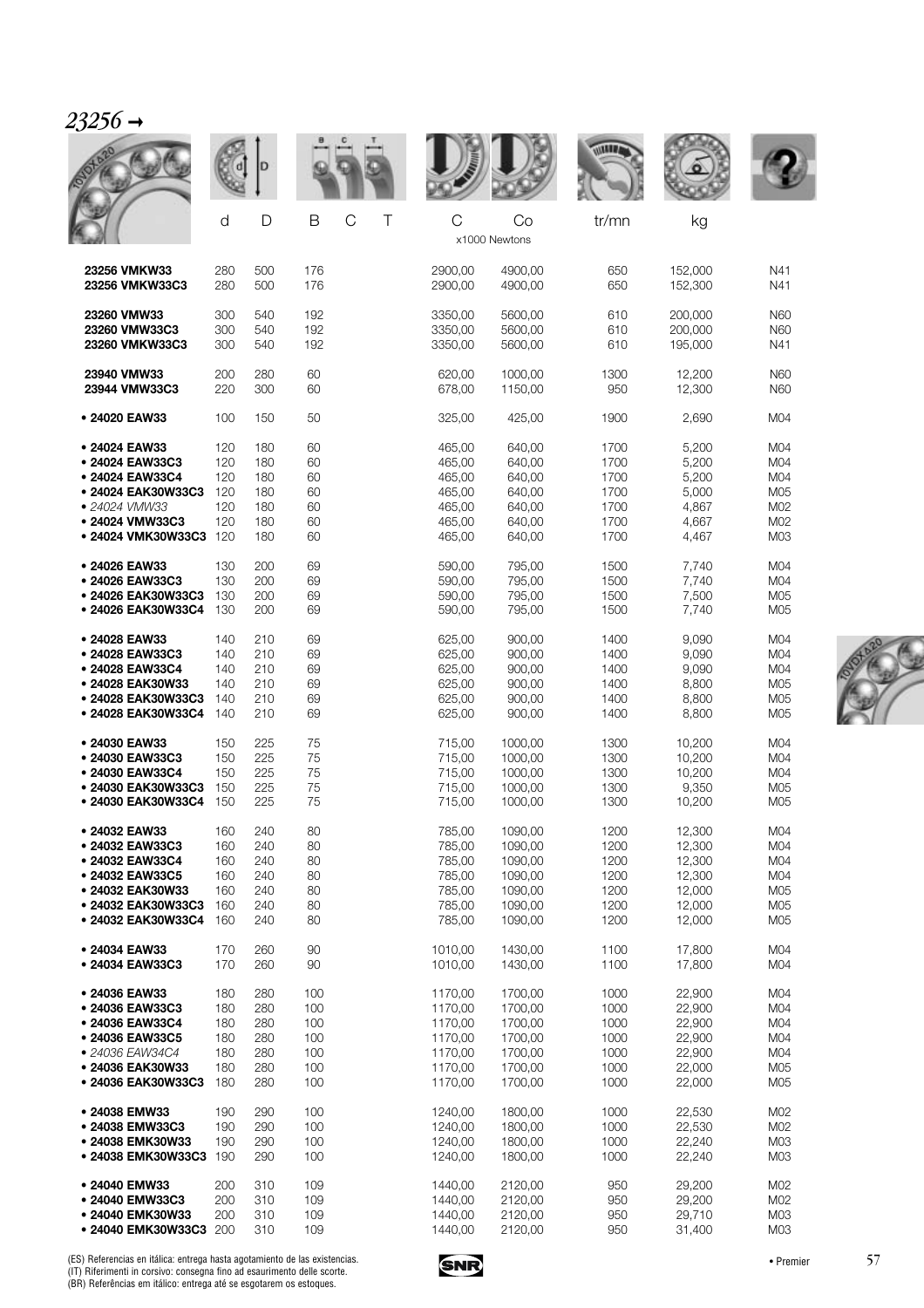|                                                                                                   |                          |                                 |                                 |                                                     |                                                     | <b>WALLE</b>                    |                                                |                                 |
|---------------------------------------------------------------------------------------------------|--------------------------|---------------------------------|---------------------------------|-----------------------------------------------------|-----------------------------------------------------|---------------------------------|------------------------------------------------|---------------------------------|
|                                                                                                   | d                        | D                               | C<br>B<br>Τ                     | $\mathsf{C}$                                        | Co<br>x1000 Newtons                                 | tr/mn                           | kg                                             |                                 |
| 24044 VMW33                                                                                       | 220                      | 340                             | 118                             | 1400,00                                             | 2700,00                                             | 850                             | 39,500                                         | M02                             |
| 24044 VMW33C3                                                                                     | 220                      | 340                             | 118                             | 1400,00                                             | 2700.00                                             | 850                             | 39,500                                         | M02                             |
| 24044 VMK30W33C3                                                                                  | 220                      | 340                             | 118                             | 1400,00                                             | 2700,00                                             | 850                             | 38,200                                         | M03                             |
| 24048 VMW33                                                                                       | 240                      | 360                             | 118                             | 1500.00                                             | 2900,00                                             | 800                             | 43,600                                         | M02                             |
| 24048 VMW33C3                                                                                     | 240                      | 360                             | 118                             | 1500,00                                             | 2900,00                                             | 800                             | 43,600                                         | M02                             |
| 24048 VMK30W33C3                                                                                  | 240                      | 360                             | 118                             | 1500,00                                             | 2900,00                                             | 800                             | 41,500                                         | M03                             |
| 24052 VMW33                                                                                       | 260                      | 400                             | 140                             | 1900,00                                             | 3800,00                                             | 750                             | 67,200                                         | M02                             |
| 24052 VMW33C3                                                                                     | 260                      | 400                             | 140                             | 1900,00                                             | 3800,00                                             | 750                             | 67,200                                         | M02                             |
| 24056 VMW33                                                                                       | 280                      | 420                             | 140                             | 2000,00                                             | 4000,00                                             | 700                             | 70,500                                         | M02                             |
| 24056 VMW33C3                                                                                     | 280                      | 420                             | 140                             | 2000,00                                             | 4000,00                                             | 700                             | 70,500                                         | M02                             |
| 24060 VMW33                                                                                       | 300                      | 460                             | 160                             | 2500,00                                             | 5200,00                                             | 650                             | 102,000                                        | M02                             |
| 24060 VMW33C3                                                                                     | 300                      | 460                             | 160                             | 2500,00                                             | 5200,00                                             | 650                             | 102,000                                        | M02                             |
| 24060 VMK30W33C3                                                                                  | 300                      | 460                             | 160                             | 2500,00                                             | 5200,00                                             | 650                             | 99,400                                         | M03                             |
| • 24122 EAW33                                                                                     | 110                      | 180                             | 69                              | 530,00                                              | 675,00                                              | 1000                            | 6,850                                          | M04                             |
| • 24122 EAW33C3                                                                                   | 110                      | 180                             | 69                              | 530,00                                              | 675,00                                              | 1000                            | 6,850                                          | M04                             |
| • 24122 EAW33C4                                                                                   | 110                      | 180                             | 69                              | 530,00                                              | 675,00                                              | 1000                            | 6,850                                          | M04                             |
| • 24124 EAW33                                                                                     | 120                      | 200                             | 80                              | 695,00                                              | 925,00                                              | 950                             | 10,000                                         | M04                             |
| • 24124 EAW33C3                                                                                   | 120                      | 200                             | 80                              | 695,00                                              | 925,00                                              | 950                             | 10,000                                         | M04                             |
| • 24124 EAW33C4                                                                                   | 120                      | 200                             | 80                              | 695,00                                              | 925,00                                              | 950                             | 10,000                                         | M04                             |
| • 24124 EAK30W33C3                                                                                | 120                      | 200                             | 80                              | 695,00                                              | 925,00                                              | 950                             | 9,700                                          | M05                             |
| • 24126 EAW33                                                                                     | 130                      | 210                             | 80                              | 720,00                                              | 965,00                                              | 850                             | 11,800                                         | M04                             |
| • 24126 EAW33C3                                                                                   | 130                      | 210                             | 80                              | 720,00                                              | 965,00                                              | 850                             | 11,800                                         | M04                             |
| • 24126 EAW33C4                                                                                   | 130                      | 210                             | 80                              | 720,00                                              | 965,00                                              | 850                             | 11,800                                         | M04                             |
| • 24126 EAK30W33                                                                                  | 130                      | 210                             | 80                              | 720,00                                              | 965,00                                              | 850                             | 11,400                                         | M05                             |
| • 24126 EAK30W33C3                                                                                | 130                      | 210                             | 80                              | 720,00                                              | 965,00                                              | 850                             | 11,400                                         | M05                             |
| • 24128 EAW33                                                                                     | 140                      | 225                             | 85                              | 830.00                                              | 1120,00                                             | 800                             | 13,000                                         | M04                             |
| • 24128 EAW33C3                                                                                   | 140                      | 225                             | 85                              | 830,00                                              | 1120,00                                             | 800                             | 13,000                                         | M04                             |
| • 24128 EAW33C4                                                                                   | 140                      | 225                             | 85                              | 830,00                                              | 1120,00                                             | 800                             | 13,000                                         | M04                             |
| • 24128 EAK30W33C3                                                                                | 140                      | 225                             | 85                              | 830,00                                              | 1120,00                                             | 800                             | 12,500                                         | M05                             |
| • 24130 EAW33                                                                                     | 150                      | 250                             | 100                             | 1070,00                                             | 1400,00                                             | 850                             | 19,900                                         | M04                             |
| • 24130 EAW33C3                                                                                   | 150                      | 250                             | 100                             | 1070,00                                             | 1400,00                                             | 850                             | 19,900                                         | M04                             |
| • 24130 EAW33C4                                                                                   | 150                      | 250                             | 100                             | 1070,00                                             | 1400,00                                             | 850                             | 19,900                                         | M04                             |
| • 24130 EAK30W33C4                                                                                | 150                      | 250                             | 100                             | 1070,00                                             | 1400,00                                             | 850                             | 19,600                                         | M05                             |
| • 24132 EAW33                                                                                     | 160                      | 270                             | 109                             | 1260,00                                             | 1740,00                                             | 800                             | 25,600                                         | M04                             |
| • 24132 EAW33C3                                                                                   | 160                      | 270                             | 109                             | 1260,00                                             | 1740,00                                             | 800                             | 25,600                                         | M04                             |
| • 24132 EAW33C4                                                                                   | 160                      | 270                             | 109                             | 1260,00                                             | 1740.00                                             | 800                             | 25,600                                         | M04                             |
| • 24132 EAK30W33C3                                                                                | 160                      | 270                             | 109                             | 1260,00                                             | 1740,00                                             | 800                             | 25,000                                         | M05                             |
| • 24134 EAW33                                                                                     | 170                      | 280                             | 109                             | 1310,00                                             | 1840,00                                             | 650                             | 26,600                                         | M04                             |
| • 24134 EAW33C3                                                                                   | 170                      | 280                             | 109                             | 1310,00                                             | 1840,00                                             | 650                             | 26,600                                         | M04                             |
| • 24134 EAK30W33C3                                                                                | 170                      | 280                             | 109                             | 1310,00                                             | 1840,00                                             | 650                             | 25,900                                         | M05                             |
| • 24136 EAW33C3                                                                                   | 180                      | 300                             | 118                             | 1470,00                                             | 2050,00                                             | 600                             | 33,900                                         | M04                             |
| • 24136 EAW33C4                                                                                   | 180                      | 300                             | 118                             | 1470,00                                             | 2050,00                                             | 600                             | 33,900                                         | M04                             |
| • 24138 EAW33C3                                                                                   | 190                      | 320                             | 128                             | 1760,00                                             | 2480,00                                             | 550                             | 42,100                                         | M04                             |
| • 24138 EAW33C4                                                                                   | 190                      | 320                             | 128                             | 1760,00                                             | 2480,00                                             | 580                             | 42,100                                         | M04                             |
| • 24138 EAK30W33C3                                                                                | 190                      | 320                             | 128                             | 1760,00                                             | 2480,00                                             | 550                             | 41,000                                         | M05                             |
| • 24140 EMW33<br>• 24140 EMW33C3<br>• 24140 EMW33C4<br>• 24140 EMK30W33<br>• 24140 EMK30W33C3 200 | 200<br>200<br>200<br>200 | 340<br>340<br>340<br>340<br>340 | 140<br>140<br>140<br>140<br>140 | 2030,00<br>2030,00<br>2030,00<br>2030,00<br>2030,00 | 2930,00<br>2930,00<br>2930,00<br>2930,00<br>2930,00 | 550<br>550<br>550<br>550<br>550 | 51,300<br>51,300<br>51,300<br>52,600<br>52,600 | M02<br>M02<br>M02<br>M05<br>M05 |

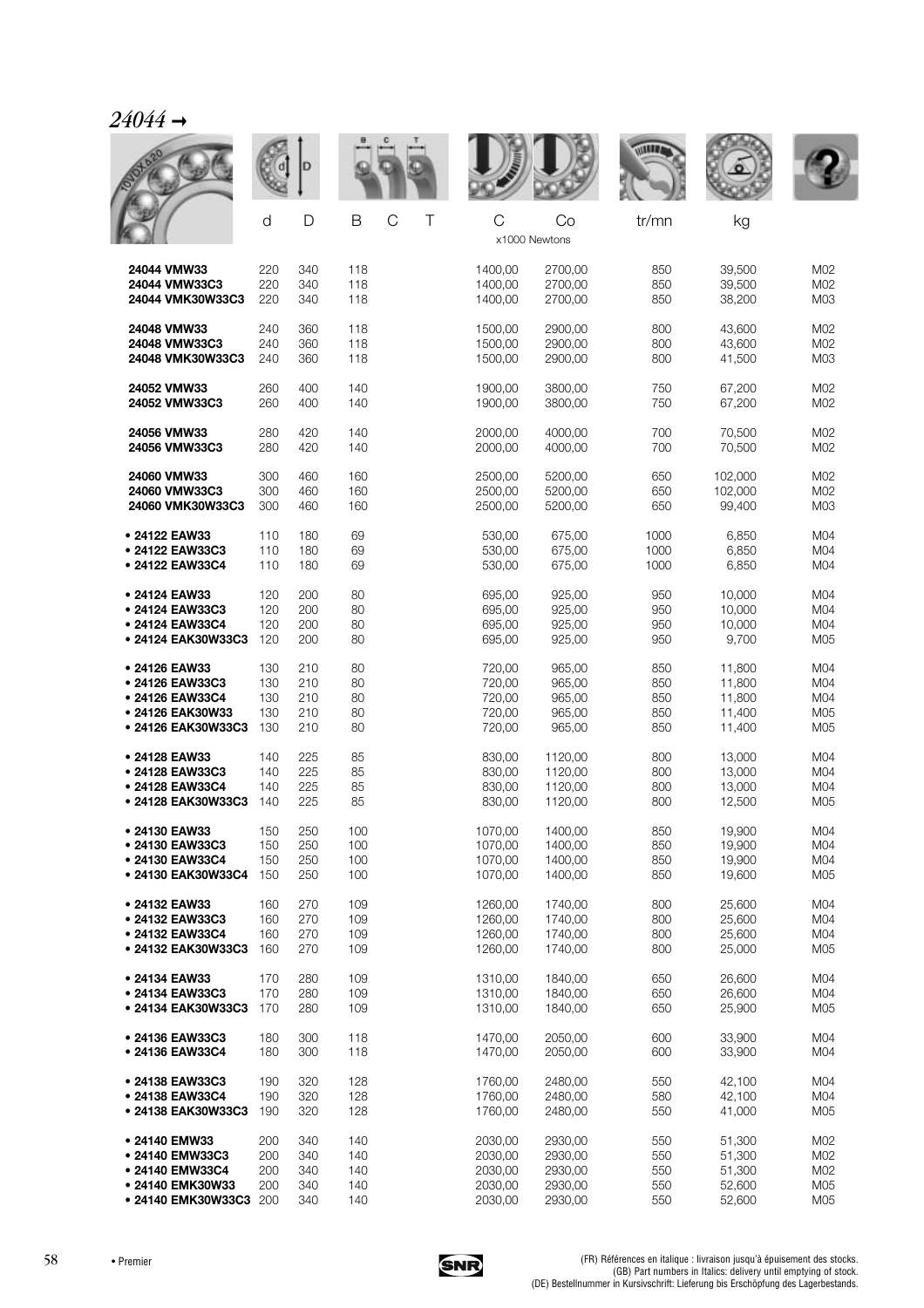|                 | d   | D   | $\mathsf C$<br>B | Τ   | $\mathsf{C}$ | Co<br>x1000 Newtons | tr/mn | kg      |                 |
|-----------------|-----|-----|------------------|-----|--------------|---------------------|-------|---------|-----------------|
| 24144 VW33      | 220 | 370 | 150              |     | 1900,00      | 3450,00             | 500   | 65,600  | M04             |
| 24144 VW33C3    | 220 | 370 | 150              |     | 1900,00      | 3450,00             | 500   | 65,600  | M04             |
| 24144 VK30W33C3 | 220 | 370 | 150              |     | 1900,00      | 3450,00             | 500   | 65.600  | M05             |
| 24148 VW33      | 240 | 400 | 160              |     | 2120,00      | 3900,00             | 460   | 80.700  | M04             |
| 24148 VW33C2    | 240 | 400 | 160              |     | 2120,00      | 3900,00             | 460   | 80,700  | M04             |
| 24148 VW33C3    | 240 | 400 | 160              |     | 2120,00      | 3900,00             | 460   | 80,700  | M <sub>04</sub> |
| 24148 VK30W33C2 | 240 | 400 | 160              |     | 2120,00      | 3900,00             | 460   | 80,700  | M05             |
| 24148 VK30W33C3 | 240 | 400 | 160              |     | 2120,00      | 3900,00             | 460   | 80,700  | M05             |
| 24152 VW33C3    | 260 | 440 | 180              |     | 2700,00      | 5100,00             | 420   | 114,000 | M04             |
| 24152 VK30W33   | 260 | 440 | 180              |     | 2700,00      | 5100,00             | 420   | 112,000 | M05             |
| 24156 VW33C2    | 280 | 460 | 180              |     | 2700,00      | 5200,00             | 400   | 119,000 | M04             |
| 24156 VW33C3    | 280 | 460 | 180              |     | 2700,00      | 5200,00             | 400   | 119,000 | M04             |
| 24160 VW33C3    | 300 | 500 | 200              |     | 3250,00      | 6300,00             | 370   | 159.000 | M04             |
| 24160 VK30W33   | 300 | 500 | 200              |     | 3250,00      | 6300,00             | 370   | 158,000 | M05             |
| 24160 VK30W33C3 | 300 | 500 | 200              |     | 3250,00      | 6300,00             | 370   | 158,000 | M05             |
| 24168 VW33C3    | 340 | 580 | 243              |     | 4400,00      | 8500,00             | 320   | 266,000 | M04             |
| 29320 E         | 100 | 170 |                  | 42  | 445,00       | 1390,00             | 2100  | 3,650   | Q01             |
| 29322           | 110 | 190 |                  | 48  | 475,00       | 1520,00             | 1900  | 5,480   | Q <sub>01</sub> |
| 29324           | 120 | 210 |                  | 54  | 600,00       | 1960,00             | 1700  | 7,580   | Q <sub>01</sub> |
| 29326           | 130 | 225 |                  | 58  | 680,00       | 2230,00             | 1600  | 9,300   | Q <sub>01</sub> |
| 29328           | 140 | 240 |                  | 60  | 750,00       | 2500,00             | 1500  | 11,000  | Q <sub>01</sub> |
| 29330           | 150 | 250 |                  | 60  | 770,00       | 2650,00             | 1400  | 11,500  | Q <sub>01</sub> |
| 29332           | 160 | 270 |                  | 67  | 890,00       | 3050,00             | 1300  | 15,200  | Q <sub>01</sub> |
| 29334           | 170 | 280 |                  | 67  | 910,00       | 3200,00             | 1300  | 16,000  | Q <sub>01</sub> |
| 29336           | 180 | 300 |                  | 73  | 990,00       | 3500,00             | 1200  | 20,300  | Q <sub>01</sub> |
| 29338 E         | 190 | 320 |                  | 78  | 1437,00      | 4835,00             | 1100  | 23,300  | Q <sub>01</sub> |
| 29340 E         | 200 | 340 |                  | 85  | 1621,00      | 5475,00             | 1000  | 29,000  | Q <sub>01</sub> |
| 29344 E         | 220 | 360 |                  | 85  | 1744,00      | 6298,00             | 980   | 31,600  | Q <sub>01</sub> |
| 29348 E         | 240 | 380 |                  | 85  | 1786,00      | 6487,00             | 910   | 33,400  | Q01             |
| 29352 E         | 260 | 420 |                  | 95  | 2238,00      | 8305,00             | 830   | 46,900  | Q <sub>01</sub> |
| 29356 E         | 280 | 440 |                  | 95  | 2211,00      | 8486,00             | 780   | 49,500  | Q <sub>01</sub> |
| 29360 E         | 300 | 480 |                  | 109 | 2650,00      | 11000,00            | 730   | 68,700  | Q <sub>01</sub> |
| 29364 E         | 320 | 500 |                  | 109 | 2850,00      | 10923,00            | 690   | 72,100  | Q <sub>01</sub> |
| 29412           | 60  | 130 |                  | 42  | 315,00       | 860,00              | 2600  | 2,650   | Q <sub>01</sub> |
| 29413           | 65  | 140 |                  | 45  | 370,00       | 1030,00             | 2400  | 3,300   | Q <sub>01</sub> |
| 29414           | 70  | 150 |                  | 48  | 405,00       | 1140,00             | 2300  | 4,000   | Q <sub>01</sub> |
| 29415           | 75  | 160 |                  | 51  | 465.00       | 1320,00             | 2100  | 4,870   | Q <sub>01</sub> |
| 29416           | 80  | 170 |                  | 54  | 510,00       | 1450,00             | 2000  | 5,840   | Q <sub>01</sub> |
| 29417           | 85  | 180 |                  | 58  | 570,00       | 1660,00             | 1800  | 6,950   | Q <sub>01</sub> |
| 29418           | 90  | 190 |                  | 60  | 650,00       | 1900,00             | 1800  | 8,080   | Q <sub>01</sub> |
| 29420           | 100 | 210 |                  | 67  | 770,00       | 2300,00             | 1600  | 11,000  | Q <sub>01</sub> |
| 29422           | 110 | 230 |                  | 73  | 900,00       | 2750,00             | 1400  | 14,500  | Q <sub>01</sub> |
| 29424           | 120 | 250 |                  | 78  | 1030,00      | 3150,00             | 1300  | 18,100  | Q <sub>01</sub> |
| 29426           | 130 | 270 |                  | 85  | 1190,00      | 3700,00             | 1200  | 22,500  | Q <sub>01</sub> |
| 29428           | 140 | 280 |                  | 85  | 1240,00      | 3950,00             | 1200  | 24,200  | Q <sub>01</sub> |
| 29430           | 150 | 300 |                  | 90  | 1410,00      | 4550,00             | 1100  | 29,400  | Q <sub>01</sub> |
| 29432           | 160 | 320 |                  | 95  | 1510,00      | 5000,00             | 1000  | 37,300  | Q <sub>01</sub> |
| 29434           | 170 | 340 |                  | 103 | 1670,00      | 5500,00             | 950   | 43,700  | Q <sub>01</sub> |



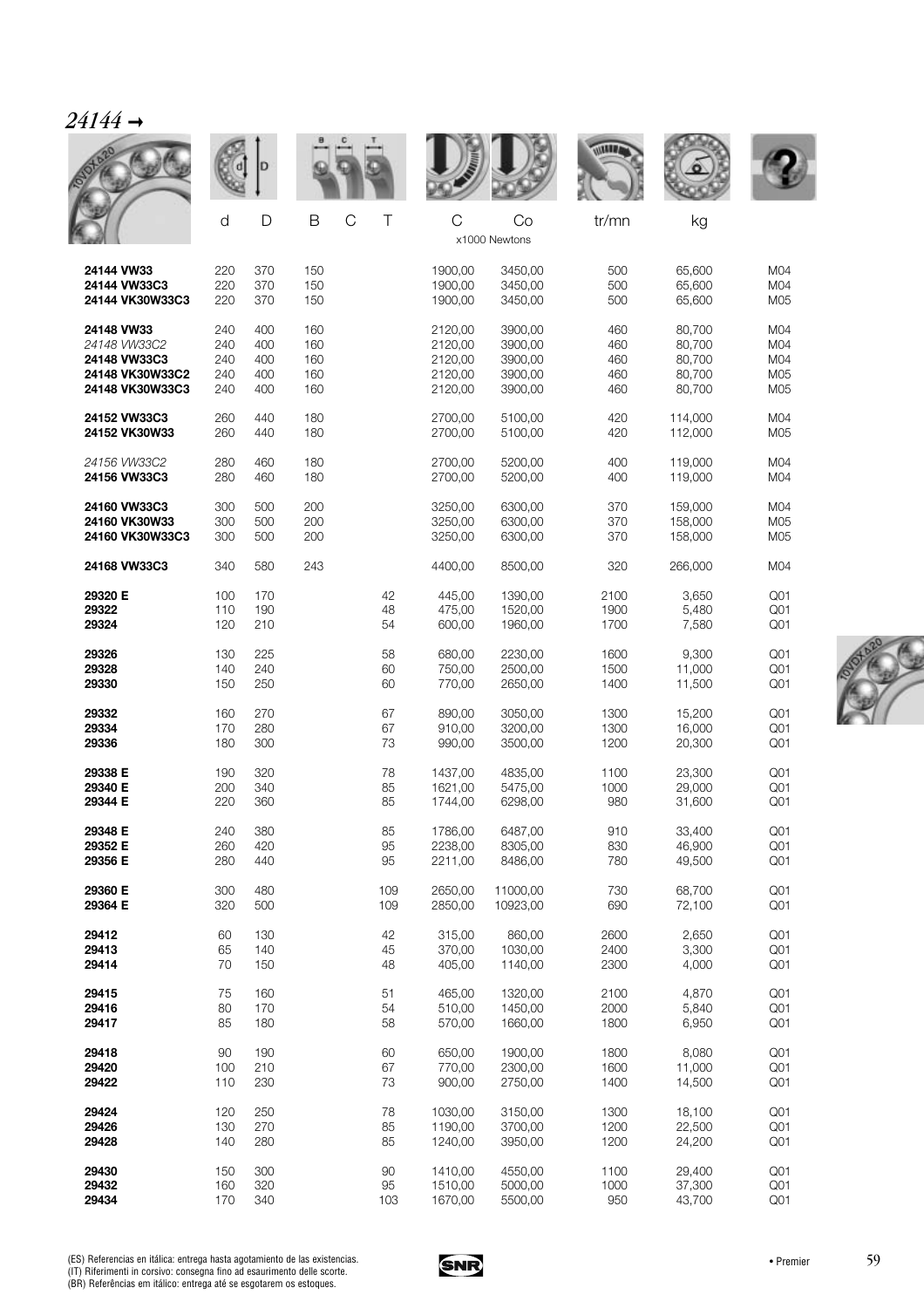| $29436 \rightarrow$                                                           |                                  |                                  |                                  |                              |                                                 |                                                    |                                                    |                                      |                                                    |                                                       |
|-------------------------------------------------------------------------------|----------------------------------|----------------------------------|----------------------------------|------------------------------|-------------------------------------------------|----------------------------------------------------|----------------------------------------------------|--------------------------------------|----------------------------------------------------|-------------------------------------------------------|
|                                                                               |                                  |                                  |                                  |                              |                                                 |                                                    |                                                    | <b>WALLE</b>                         |                                                    |                                                       |
|                                                                               | d                                | D                                | B                                | $\mathsf C$                  | Τ                                               | $\mathcal{C}$                                      | Co<br>x1000 Newtons                                | tr/mn                                | kg                                                 |                                                       |
| 29436<br>29438<br>29440                                                       | 180<br>190<br>200                | 360<br>380<br>400                |                                  |                              | 109<br>115<br>122                               | 1870,00<br>2030.00<br>2280,00                      | 6300,00<br>6900,00<br>7800,00                      | 900<br>850<br>800                    | 52,000<br>63,100<br>69,000                         | Q <sub>01</sub><br>Q <sub>01</sub><br>Q <sub>01</sub> |
| 29444<br>29448<br>29452                                                       | 220<br>240<br>260                | 420<br>440<br>480                |                                  |                              | 122<br>122<br>132                               | 2350,00<br>2420,00<br>2850,00                      | 8300,00<br>8700,00<br>10300,00                     | 750<br>700<br>660                    | 74,000<br>83,000<br>105,000                        | Q01<br>Q <sub>01</sub><br>Q <sub>01</sub>             |
| 29456 E<br>29460 E<br>29464 E                                                 | 280<br>300<br>320                | 520<br>540<br>580                |                                  |                              | 145<br>145<br>155                               | 4472,00<br>4512,00<br>5005,00                      | 15751,00<br>16458,00<br>21200,00                   | 620<br>580<br>540                    | 127,000<br>133,000<br>164,000                      | Q <sub>01</sub><br>Q <sub>01</sub><br>Q <sub>01</sub> |
| LM29749/710                                                                   | 38,1                             | 65,09                            |                                  |                              | 18,29 13,97 18,03                               | 43,50                                              | 55,00                                              | 7400                                 | 0,238                                              | K01                                                   |
| 30202 A<br>30203 A<br>30204 A                                                 | 15<br>17<br>20                   | 35<br>40<br>47                   | 11<br>12<br>14                   | 10<br>11<br>12               | 11,75<br>13,25<br>15,25                         | 15,40<br>20,80<br>30,50                            | 13,50<br>19,00<br>31,00                            | 15000<br>9700<br>8000                | 0,053<br>0,076<br>0,125                            | K01<br>K01<br>K01                                     |
| 10R 30205 A<br>30205 A                                                        | 25<br>25                         | 52<br>52                         | 16,25<br>15                      | 13<br>13                     | 16,25<br>16,25                                  | 35,50<br>35,50                                     | 39,00<br>39,00                                     | 7200<br>7100                         | 0,152<br>0,154                                     | K01<br>K01                                            |
| 30206 A                                                                       | 30                               | 62                               | 16                               | 14                           | 17,25                                           | 46,00                                              | 48,50                                              | 6000                                 | 0,238                                              | K01                                                   |
| 10Q 30207 A<br>10X 30207 AN<br>30207 A<br>30207 ADF<br>30207 ANR<br>30207 AUA | 37<br>35<br>35<br>35<br>35<br>35 | 72<br>85<br>72<br>72<br>72<br>72 | 17<br>17<br>17<br>34<br>17<br>17 | 15<br>15<br>36,5<br>15<br>15 | 18,25<br>18,25 18,25<br>18,25<br>18,25<br>18,25 | 58,00<br>58,00<br>58,00<br>90,00<br>58,00<br>58,00 | 62,00<br>62,00<br>62,00<br>74,00<br>62,00<br>62,00 | 5100<br>5100<br>5100<br>5100<br>5100 | 0,314<br>0,558<br>0,328<br>0,665<br>0,336<br>0,328 | K01<br>K61<br>K01<br>T91<br>K62<br>K01                |
| 30208 A                                                                       | 40                               | 80                               | 18                               | 16                           | 19,75                                           | 62,00                                              | 66,00                                              | 6300                                 | 0,422                                              | K01                                                   |
| 30209 C<br>30209 CNR                                                          | 45<br>45                         | 85<br>85                         | 19<br>19                         | 16<br>16                     | 20,75<br>20,75                                  | 67,00<br>67,00                                     | 74,00<br>74,00                                     | 4200<br>4200                         | 0,463<br>0,473                                     | K01<br>K62                                            |
| 14X 30210 C<br>30210 C                                                        | 52<br>50                         | 90<br>90                         | 20<br>20                         | 17<br>17                     | 21,75<br>21,75                                  | 76,00<br>76,00                                     | 89,00<br>89,00                                     | 3900<br>3100                         | 0,503<br>0,527                                     | K01<br>K01                                            |
| 30211 A<br>30211 C                                                            | 55<br>55                         | 100<br>100                       | 21<br>21                         | 18<br>18                     | 22,75<br>22,75                                  | 95,00<br>94,00                                     | 110,00<br>108,00                                   | 3600<br>3600                         | 0,732<br>0,698                                     | K01<br>K01                                            |
| 10R 30212 C<br>30212 A                                                        | 60<br>60                         | 110<br>110                       | 22<br>22                         | 19<br>19                     | 23,75<br>23,75                                  | 99,00<br>108,00                                    | 112,00<br>126,00                                   | 3300<br>4100                         | 0,858<br>0,967                                     | K01<br>K01                                            |
| 30213 A                                                                       | 65                               | 120                              | 23                               | 20                           | 24,75                                           | 127,00                                             | 149,00                                             | 4100                                 | 1,160                                              | K01                                                   |
| 51Y 30214 C<br>30214 A                                                        | 70<br>70                         | 125<br>125                       | 24<br>24                         | 21<br>21                     | 26,25<br>26,25                                  | 120,00<br>139,00                                   | 140,00<br>169,00                                   | 2800<br>3900                         | 1,220<br>1,300                                     | K01<br>K01                                            |
| 30215 A<br>30215 C                                                            | 75<br>75                         | 130<br>130                       | 25<br>25                         | 22<br>22                     | 27,25<br>27,25                                  | 144,00<br>136,00                                   | 177,00<br>166,00                                   | 3700<br>2700                         | 1,390<br>1,350                                     | K01<br>K01                                            |
| 30216 A                                                                       | 80                               | 140                              | 26                               | 22                           | 28,25                                           | 160,00                                             | 194,00                                             | 3500                                 | 1,690                                              | K01                                                   |
| 30217 A                                                                       | 85                               | 150                              | 28                               | 24                           | 30,5                                            | 183,00                                             | 224,00                                             | 2400                                 | 2,160                                              | K01                                                   |
| 30218 A<br>30218 C                                                            | 90<br>90                         | 160<br>160                       | 30<br>30                         | 26<br>26                     | 32,5<br>32,5                                    | 208,00<br>194,00                                   | 260,00<br>236,00                                   | 2200<br>2200                         | 2,700<br>2,495                                     | K01<br>K01                                            |
| 30219<br>30219 A                                                              | 95<br>95                         | 170<br>170                       | 32<br>32                         | 27<br>27                     | 34,5<br>34,5                                    | 193,00<br>225,00                                   | 228,00<br>280,00                                   | 2100,0<br>2100                       | 2,8180<br>3,160                                    | K01<br>K01                                            |
| 30220 A<br>30220 C                                                            | 100<br>100                       | 180<br>180                       | 34<br>34                         | 29<br>29                     | 37<br>37                                        | 255,00<br>240,00                                   | 325,00<br>295,00                                   | 2000<br>2000                         | 3,700<br>3,523                                     | K01<br>K01                                            |

**30221 A** 105 190 36 30 39 290,00 370,00 1900 4,500 K01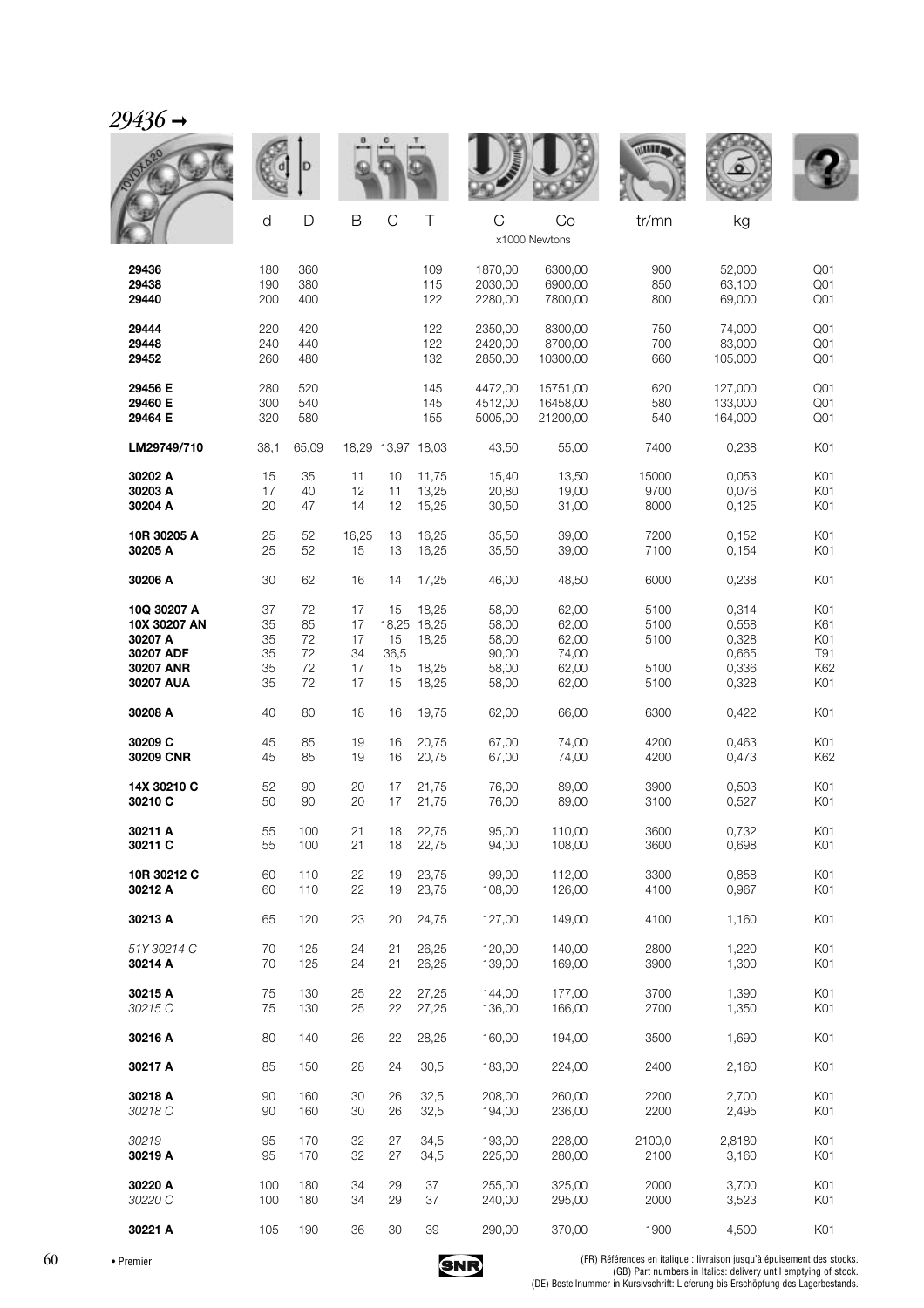| 0222 |  |
|------|--|
|      |  |

|                  |     |     |             |             |       |             |                     | <b>WALLE</b> |        |     |
|------------------|-----|-----|-------------|-------------|-------|-------------|---------------------|--------------|--------|-----|
|                  | d   | D   | $\mathsf B$ | $\mathsf C$ | Τ     | $\mathsf C$ | Co<br>x1000 Newtons | tr/mn        | kg     |     |
| 30222 A          | 110 | 200 | 38          | 32          | 41    | 325,00      | 420,00              | 2400         | 5,230  | K01 |
| 30224 A          | 120 | 215 | 40          | 34          | 43,5  | 350,00      | 465,00              | 2300         | 6,270  | K01 |
| 30226 A          | 130 | 230 | 40          | 34          | 43,75 | 380,00      | 500.00              | 2100         | 7,070  | K01 |
| 30228 A          | 140 | 250 | 42          | 36          | 45,75 | 440,00      | 580,00              | 1400         | 9,000  | K01 |
| 30230 A          | 150 | 270 | 45          | 38          | 49    | 500,00      | 670,00              | 1200         | 11,100 | K01 |
| 30303            | 17  | 47  | 14          | 12          | 15,25 | 24,400      | 20,400              | 8500         | 0,121  | K01 |
| 30303 A          | 17  | 47  | 14          | 12          | 15,25 | 29,20       | 26,70               | 8500         | 0,121  | K01 |
| 30304 A          | 20  | 52  | 15          | 13          | 16,25 | 35,00       | 32,50               | 7600         | 0,179  | K01 |
| 30304 VB22       | 20  | 52  | 15          | 13          | 16,25 | 35,50       | 33,00               | 7600         | 0,165  | K01 |
| 30305 A          | 25  | 62  | 17          | 15          | 18,25 | 47,50       | 44,50               | 8600         | 0,265  | K01 |
| 30306 A          | 30  | 72  | 19          | 16          | 20,75 | 59,50       | 60,00               | 5400         | 0,400  | K01 |
| 30306 C          | 30  | 72  | 19          | 16          | 20,75 | 58,00       | 56,00               | 5300         | 0,367  | K01 |
| 30307 A          | 35  | 80  | 21          | 18          | 22,75 | 76,00       | 77,00               | 4800         | 0,550  | K01 |
| 30308 A          | 40  | 90  | 23          | 20          | 25,25 | 90,00       | 96,00               | 5800         | 0,759  | K01 |
| 30309 A          | 45  | 100 | 25          | 22          | 27,25 | 112,00      | 127,00              | 3800         | 1,030  | K01 |
| 30309 C          | 45  | 100 | 25          | 22          | 27,25 | 112,00      | 122,00              | 3700         | 0,969  | K01 |
| 30310 A          | 50  | 110 | 27          | 23          | 29,25 | 136,00      | 146,00              | 4700         | 1,290  | K01 |
| 30310 C          | 50  | 110 | 27          | 23          | 29,25 | 124,00      | 134,00              | 3400         | 1,220  | K01 |
| 30311 A          | 55  | 120 | 29          | 25          | 31,5  | 149,00      | 164,00              | 4300         | 1,610  | K01 |
| 30311 C          | 55  | 120 | 29          | 25          | 31,5  | 148,00      | 163,00              | 3100         | 1,55   | K01 |
| 30312 A          | 60  | 130 | 31          | 26          | 33,5  | 176,00      | 198,00              | 3900         | 2,030  | K01 |
| 30313 A          | 65  | 140 | 33          | 28          | 36    | 202,00      | 229,00              | 3600         | 2.520  | K01 |
| 30313 C          | 65  | 140 | 33          | 28          | 36    | 197,00      | 222,00              | 2600         | 2,422  | K01 |
| 30314 A          | 70  | 150 | 35          | 30          | 38    | 229,00      | 260,00              | 3400         | 3,050  | K01 |
| 30315 A          | 75  | 160 | 37          | 31          | 40    | 253,00      | 300,00              | 2400         | 3,700  | K01 |
| 30316 A          | 80  | 170 | 39          | 33          | 42,5  | 295,00      | 345,00              | 3000         | 4,360  | K01 |
| 31305 V          | 25  | 62  | 17          | 13          | 18,25 | 39,00       | 39,50               | 6000         | 0,262  | K01 |
| 31306 A          | 30  | 72  | 19          | 14          | 20,75 | 51,00       | 53,00               | 7200         | 0,395  | K01 |
| 31306 VC12       | 30  | 72  | 19          | 14          | 20,75 | 52,00       | 54,00               | 5000         | 0,383  | K01 |
| 31307 A          | 35  | 80  | 21          | 15          | 22,75 | 63,00       | 67,00               | 6300         | 0,526  | K01 |
| 31308 A          | 40  | 90  | 23          | 17          | 25,25 | 79,00       | 86,00               | 5600         | 0,747  | K01 |
| 31309 A          | 45  | 100 | 25          | 18          | 27,25 | 94,00       | 103,00              | 5100         | 0,951  | K01 |
| 31309 VB22       | 45  | 100 | 25          | 18          | 27,25 | 93,00       | 99,00               | 3600         | 0,922  | K01 |
| 31310 A          | 50  | 110 | 27          | 19          | 29,25 | 116,00      | 130,00              | 4600         | 1,240  | K01 |
| 31311 A          | 55  | 120 | 29          | 21          | 31,5  | 128,00      | 142,00              | 4300         | 1,580  | K01 |
| 31311 C          | 55  | 120 | 29          | 21          | 31,5  | 130,00      | 146,00              | 3000         | 1,545  | K01 |
| 31312 A          | 60  | 130 | 31          | 22          | 33,5  | 155,00      | 176,00              | 3900         | 2,000  | K01 |
| 31312 VB22       | 60  | 130 | 31          | 22          | 33,5  | 152,00      | 172,00              | 2700         | 1,890  | K01 |
| 31313 A          | 65  | 140 | 33          | 23          | 36    | 174,00      | 199,00              | 3600         | 2,430  | K01 |
| 31314 A          | 70  | 150 | 35          | 25          | 38    | 195,00      | 225,00              | 3400         | 2,950  | K01 |
| 31314 VC12       | 70  | 150 | 35          | 25          | 38    | 193,00      | 221,00              | 2400         | 2,750  | K01 |
| 10R 32004 VC12UA | 20  | 42  | 15          | 12          | 15    | 26,50       | 27,50               | 8900         | 0,100  | K01 |



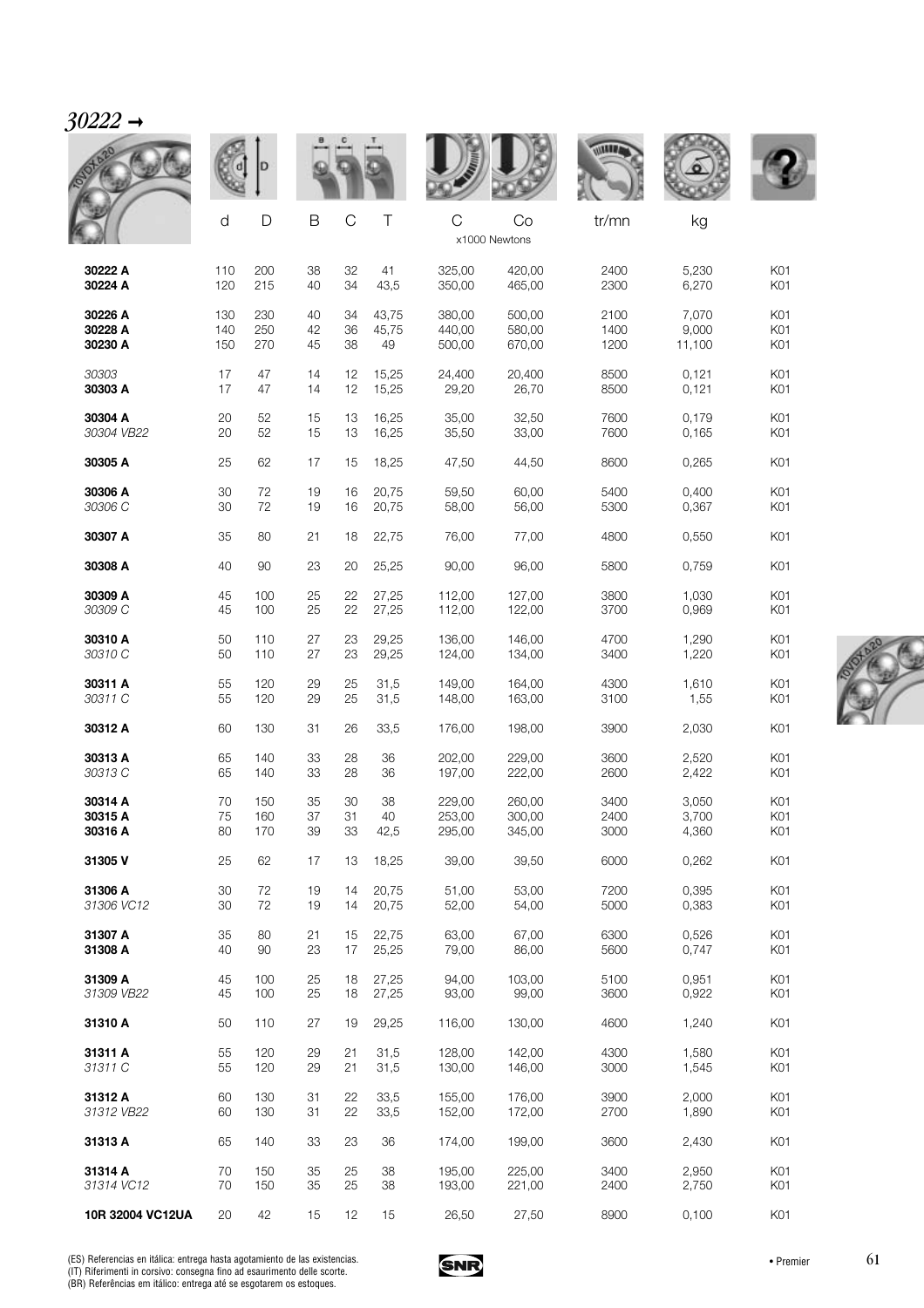|                  |     |     |       |               |       |                    |         | <b>MALLE</b> |        |            |
|------------------|-----|-----|-------|---------------|-------|--------------------|---------|--------------|--------|------------|
|                  | d   | D   | B     | $\mathcal{C}$ | Τ     | C<br>x1000 Newtons | Co      | tr/mn        | kg     |            |
| 10R 32005 VC12UA | 25  | 47  | 15    | 11,5          | 15    | 28,50              | 31,50   | 7600         | 0,110  | K01        |
| 32005 VC12       | 25  | 47  | 15    | 11,5          | 15    | 28,50              | 31,50   | 7600         | 0,110  | K01        |
| 32005 VS01H100   | 25  | 47  | 15    | 11,5          | 15    | 28,50              | 31,50   | 7600         | 0,109  | K01        |
| 32005 VS02H100   | 25  | 47  | 15    | 11,5          | 15    | 28,50              | 31,50   | 7600         | 0,109  | K01        |
| 32005 VDBUA      | 25  | 47  | 34,23 | 27            | 34,23 | 49,00              | 63,00   | 6100         | 0,223  | <b>T93</b> |
| 32006 C          | 30  | 55  | 17    | 13            | 17    | 38,00              | 45,00   | 6400         | 0,165  | K01        |
| 32006 CH106      | 30  | 55  | 17    | 13            | 17    | 38,00              | 44,50   | 6400         | 0,165  | K01        |
| 10R 32007 C      | 35  | 62  | 18    | 14            | 18    | 46,50              | 56,00   | 5600         | 0,219  | K01        |
| 32007 C          | 35  | 62  | 18    | 14            | 18    | 46,50              | 56,00   | 5600         | 0,219  | K01        |
| 32007 CH100      | 35  | 62  | 18    | 14            | 18    | 46,50              | 56,00   | 5600         | 0,219  | K01        |
| 12R 32008 C      | 40  | 68  | 19    | 14,5          | 19    | 53,00              | 65,00   | 5000         | 0,261  | K01        |
| 32008 C          | 40  | 68  | 19    | 14,5          | 19    | 53,00              | 65,00   | 5000         | 0,265  | K01        |
| 32008 CS02       | 40  | 68  | 19    | 14,5          | 19    | 53,00              | 65,00   | 5000         | 0,265  | K01        |
| 32009 VC12       | 45  | 75  | 20    | 15,5          | 20    | 59,00              | 73,00   | 4500         | 0,320  | K01        |
| 32009 VC12UA     | 45  | 75  | 20    | 15,5          | 20    | 59,00              | 73,00   | 4500         | 0,320  | K01        |
| 32009 V H106     | 45  | 75  | 20    | 15,5          | 20    | 59,00              | 73,00   | 4500         | 0,318  | K01        |
| 10R 32010 A      | 50  | 80  | 20    | 15,5          | 20    | 69,00              | 95,00   | 4200         | 0,440  | K01        |
| 32010 A          | 50  | 80  | 20    | 15,5          | 20    | 69,00              | 95,00   | 4200         | 0,360  | K01        |
| 32011 A          | 55  | 90  | 23    | 17,5          | 23    | 82,00              | 117,00  | 3800         | 0,592  | K01        |
| 32012 A          | 60  | 95  | 23    | 17,5          | 23    | 86,00              | 127,00  | 3600         | 0,632  | K01        |
| 32013 A          | 65  | 100 | 23    | 17,5          | 23    | 90,00              | 137,00  | 3300         | 0,675  | K01        |
| 32014 A          | 70  | 110 | 25    | 19            | 25    | 109,00             | 158,00  | 4200         | 0,867  | K01        |
| 32015 A          | 75  | 115 | 25    | 19            | 25    | 116,00             | 180,00  | 2900         | 0,858  | K01        |
| 32016 A          | 80  | 125 | 29    | 22            | 29    | 149,00             | 228,00  | 2700         | 1,300  | K01        |
| 32017 A          | 85  | 130 | 29    | 22            | 29    | 151,00             | 236,00  | 2600         | 1,410  | K01        |
| 32018 A          | 90  | 140 | 32    | 24            | 32    | 171,00             | 260,00  | 2400         | 1,691  | K01        |
| 32019 A          | 95  | 145 | 32    | 24            | 32    | 179,00             | 280,00  | 2300         | 1,784  | K01        |
| 32020 A          | 100 | 150 | 32    | 24            | 32    | 182,00             | 290,00  | 2200         | 1,880  | K01        |
| 32021 A          | 105 | 160 | 35    | 26            | 35    | 210,00             | 335,00  | 2100         | 2,500  | K01        |
| 32022 A          | 110 | 170 | 38    | 29            | 38    | 250,00             | 400,00  | 1900         | 3,100  | K01        |
| 32024 A          | 120 | 180 | 38    | 29            | 38    | 260,00             | 430,00  | 1800         | 3,183  | K01        |
| 32026 A          | 130 | 200 | 45    | 34            | 45    | 340,00             | 565,00  | 1600         | 5,060  | K01        |
| 32028 A          | 140 | 210 | 45    | 34            | 45    | 350,00             | 595,00  | 1600         | 5,200  | K01        |
| 32030 A          | 150 | 225 | 48    | 36            | 48    | 395,00             | 650.00  | 2000         | 6,310  | K01        |
| 32032 A          | 160 | 240 | 51    | 38            | 51    | 445,00             | 740.00  | 1900         | 7,700  | K01        |
| 32034 A          | 170 | 260 | 57    | 43            | 57    | 540,00             | 890,00  | 1800         | 10,300 | K01        |
| 32036 A          | 180 | 280 | 64    | 48            | 64    | 650,00             | 1115,00 | 1100         | 14,200 | K01        |
| 32038 A          | 190 | 290 | 64    | 48            | 64    | 660,00             | 1150,00 | 1100         | 14,800 | K01        |
| 32040 A          | 200 | 310 | 70    | 53            | 70    | 750,00             | 1350,00 | 1000         | 19,100 | K01        |
| 32048 A          | 240 | 360 | 76    | 57            | 76    | 940,00             | 1700,00 | 1300         | 26,000 | K01        |
| 32056 A          | 280 | 420 | 87    | 65            | 87    | 1250,00            | 2350,00 | 800          | 39,500 | K01        |
| 32064 A          | 320 | 480 | 100   | 74            | 100   | 1560,00            | 2800,00 | 1000         | 59,100 | K01        |
| 32203 A          | 17  | 40  | 16    | 14            | 17,25 | 31,00              | 31,00   | 9300         | 0,103  | K01        |
| 32205 BA         | 25  | 52  | 18    | 15            | 19,25 | 41,50              | 49,00   | 7200         | 0,192  | K01        |
| 32206 BA         | 30  | 62  | 20    | 17            | 21,25 | 55,00              | 64,00   | 6000         | 0,291  | K01        |
| 32206 BAC15      | 30  | 62  | 20    | 17            | 21,25 | 55,00              | 64,00   | 6000         | 0,291  | K01        |
| 32206 BAP6X      | 30  | 62  | 20    | 17            | 21,25 | 55,00              | 64,00   | 6000         | 0,292  | K01        |
| 32206 C          | 30  | 62  | 20    | 17            | 21,25 | 50,00              | 55,00   | 5800         | 0,282  | K01        |
| 32206 CC15       | 30  | 62  | 20    | 17            | 21,25 | 50,00              | 55,00   | 5800         | 0,282  | K01        |

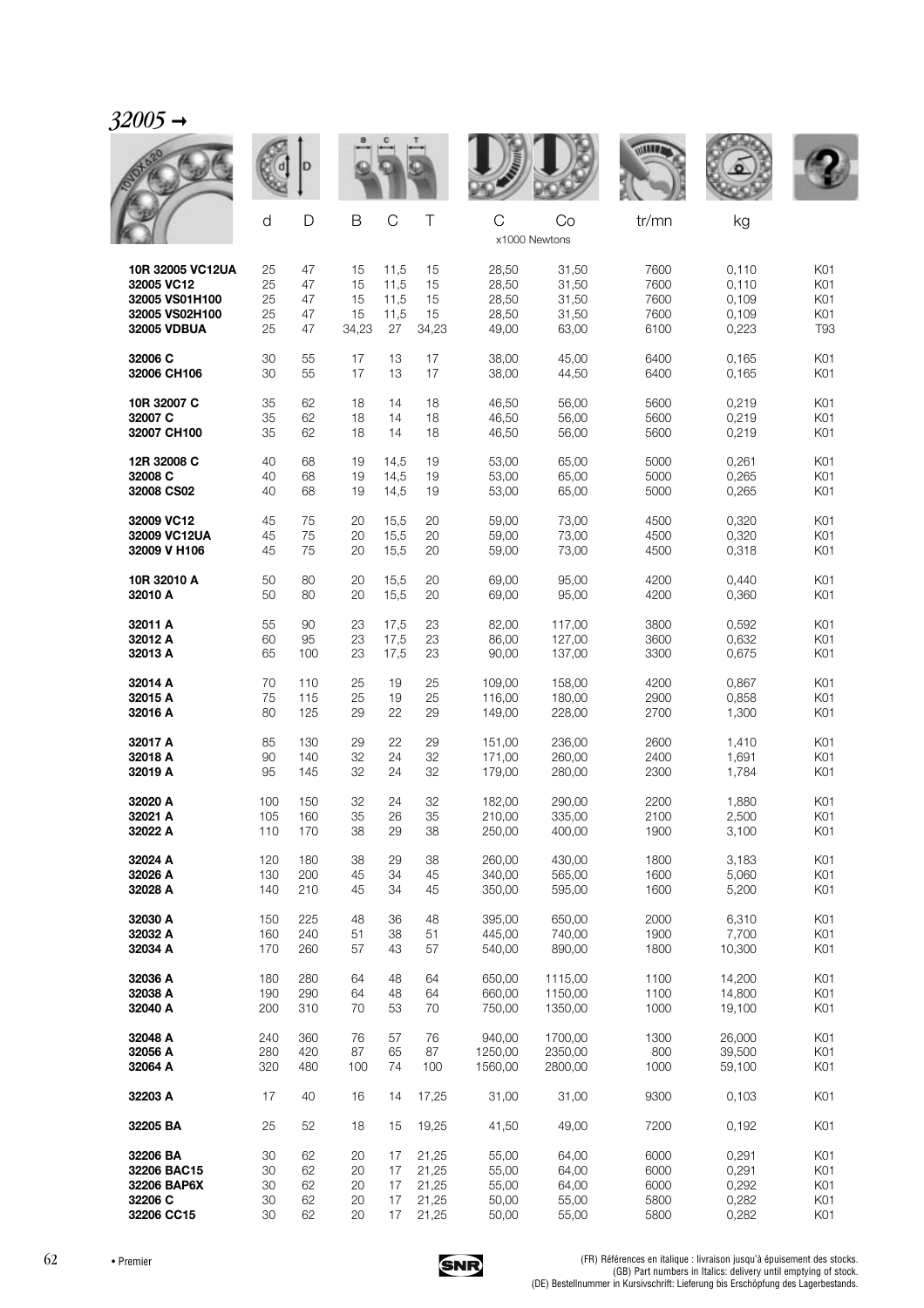$32207 \rightarrow$ 

|               |     |         |             |             |        |         |                     | <b>WALLE</b> |        |                          |
|---------------|-----|---------|-------------|-------------|--------|---------|---------------------|--------------|--------|--------------------------|
|               | d   | D       | $\mathsf B$ | $\mathsf C$ | $\top$ | C       | Co<br>x1000 Newtons | tr/mn        | kg     |                          |
| 12T 32207 B   | 35  | 72 / 80 | 24,25       | 21          | 24,25  | 66,00   | 81,00               | 5200         | 0,493  | K64                      |
| 32207 B       | 35  | 72      | 23          | 19          | 24,25  | 66,00   | 81,00               | 5200         | 0,436  | K01                      |
| 32207 C       | 35  | 72      | 23          | 19          | 24,25  | 70,00   | 80,00               | 4900         | 0,430  | K01                      |
| 10X 32208 C   | 40  | 80      | 34          | 19          | 24,75  | 78,00   | 88,00               | 4400         | 0,545  | $\overline{\phantom{1}}$ |
| 32208 C       | 40  | 80      | 23          | 19          | 24,75  | 78,00   | 88,00               | 4400         | 0,508  | K01                      |
| 32208 CT      | 40  | 80 / 85 | 23          | 19          | 24,75  | 78,00   | 88,00               | 4400         | 0,550  | K64                      |
| 10X 32209 BA  | 40  | 90      | 24,75       | 19          | 25,25  | 87,00   | 104,00              | 4300         | 0,758  | K61                      |
| 10X 32209 BAT | 40  | 80 / 92 | 23          | 19          | 25,25  | 87,00   | 104,00              | 4300         | 0,684  | K64                      |
| X11D 32209 BA | 40  | 85 / 92 | 54          | 42,5        | 54     | 150,00  | 208,00              | 3400         | 1,450  | L64                      |
| 32209 A       | 45  | 85      | 23          | 19          | 24,75  | 84,00   | 100,00              | 4200         | 0,641  | K01                      |
| 32209 BA      | 45  | 85      | 23          | 19          | 24,75  | 87,00   | 104,00              | 4300         | 0,576  | K01                      |
| 32209 BAT     | 45  | 85 / 92 | 23          | 19          | 24,75  | 87,00   | 104,00              | 4300         | 0,620  | K64                      |
| 32210 A       | 50  | 90      | 23          | 19          | 24,75  | 91,00   | 111,00              | 4000         | 0,667  | K01                      |
| X10D 32211 C  | 55  | 100     | 55,5        | 42,5        | 55,5   | 180,00  | 249,00              | 2700         | 1,743  | T90                      |
| 32211 A       | 55  | 100     | 25          | 21          | 26,75  | 113,00  | 138,00              | 3600         | 0,915  | K01                      |
| 32211 C       | 55  | 100     | 25          | 21          | 26,75  | 105,00  | 125,00              | 3400         | 0,819  | K01                      |
| 32212 A       | 60  | 110     | 28          | 24          | 29,75  | 130,00  | 160,00              | 4500         | 1,170  | K01                      |
| 32213 A       | 65  | 120     | 31          | 27          | 32,75  | 156,00  | 195,00              | 4100         | 1,550  | K01                      |
| 32214 A       | 70  | 125     | 31          | 27          | 33,25  | 166,00  | 213,00              | 2800         | 1,730  | K01                      |
| 32215 A       | 75  | 130     | 31          | 27          | 33,25  | 176,00  | 230,00              | 3700         | 1,760  | K01                      |
| 32215 C       | 75  | 130     | 31          | 27          | 33,25  | 166,00  | 213,00              | 2600         | 1,660  | K01                      |
| 32216 A       | 80  | 140     | 33          | 28          | 35,25  | 203,00  | 260,00              | 3500         | 2,150  | K01                      |
| 32216 C       | 80  | 140     | 33          | 28          | 35,25  | 177,00  | 219,00              | 2400         | 2,020  | K01                      |
| 32217 A       | 85  | 150     | 36          | 30          | 38,5   | 210,00  | 277,00              | 2400         | 2,539  | K01                      |
| 32217 C       | 85  | 150     | 36          | 30          | 38,5   | 204,00  | 255,00              | 2300         | 2,539  | K01                      |
| 32218 A       | 90  | 160     | 40          | 34          | 42,5   | 275,00  | 370,00              | 2200         | 3,500  | K01                      |
| 32218 C       | 90  | 160     | 40          | 34          | 42,5   | 250,00  | 325,00              | 2100         | 3,290  | K01                      |
| 32219 A       | 95  | 170     | 43          | 37          | 45,5   | 305,00  | 415,00              | 2100         | 4,200  | K01                      |
| 32220 A       | 100 | 180     | 46          | 39          | 49     | 345,00  | 475,00              | 2000         | 5,200  | K01                      |
| 32220 C       | 100 | 180     | 46          | 39          | 49     | 320,00  | 425,00              | 1900         | 4,740  | K01                      |
| 32221 A       | 105 | 190     | 50          | 43          | 53     | 390,00  | 550,00              | 1900         | 6,250  | K01                      |
| 32222 A       | 110 | 200     | 53          | 46          | 56     | 435,00  | 620,00              | 1800         | 7,352  | K01                      |
| 32224 A       | 120 | 215     | 58          | 50          | 61,5   | 475,00  | 680,00              | 2300         | 9,270  | K01                      |
| 32226 A       | 130 | 230     | 64          | 54          | 67,75  | 590,00  | 885,00              | 1500         | 11,500 | K01                      |
| 32228 A       | 140 | 250     | 68          | 58          | 71,75  | 650,00  | 950,00              | 2000         | 14,200 | K01                      |
| 32230 A       | 150 | 270     | 73          | 60          | 77     | 775,00  | 1200,00             | 1300         | 18,500 | K01                      |
| 32232 A       | 160 | 290     | 80          | 67          | 84     | 810,00  | 1200,00             | 1700         | 22,500 | K01                      |
| 32234 A       | 170 | 310     | 86          | 71          | 91     | 1030,00 | 1700,00             | 1100         | 29,300 | K01                      |
| 32236 A       | 180 | 320     | 86          | 71          | 91     | 1060,00 | 1700,00             | 1000         | 30,700 | K01                      |
| 32304 A       | 20  | 52      | 21          | 18          | 22,25  | 45,00   | 45,00               | 10000        | 0,238  | K01                      |
| 32305 A       | 25  | 62      | 24          | 20          | 25,25  | 61,00   | 62,00               | 8700         | 0,378  | K01                      |
| 32306 A       | 30  | 72      | 27          | 23          | 28,75  | 83,00   | 89,00               | 7500         | 0,579  | K01                      |
| 32307 A       | 35  | 80      | 31          | 25          | 32,75  | 105,00  | 116,00              | 4900         | 0,827  | K01                      |
| 32307 BC12    | 35  | 80      | 31          | 25          | 32,75  | 95,00   | 112,00              | 4600         | 0,741  | K01                      |
| 32307 VB22    | 35  | 80      | 31          | 25          | 32,75  | 99,00   | 108,00              | 4800         | 0,741  | K01                      |
| 32308 A       | 40  | 90      | 33          | 27          | 35,25  | 120,00  | 145,00              | 4300         | 1,040  | K01                      |
| 32308 BC12    | 40  | 90      | 33          | 27          | 35,25  | 113,00  | 134,00              | 4000         | 1,040  | K01                      |
| 32308 BQC12   | 36  | 90      | 33          | 27          | 35,25  | 113,00  | 134,00              | 4000         | 1,200  | K01                      |



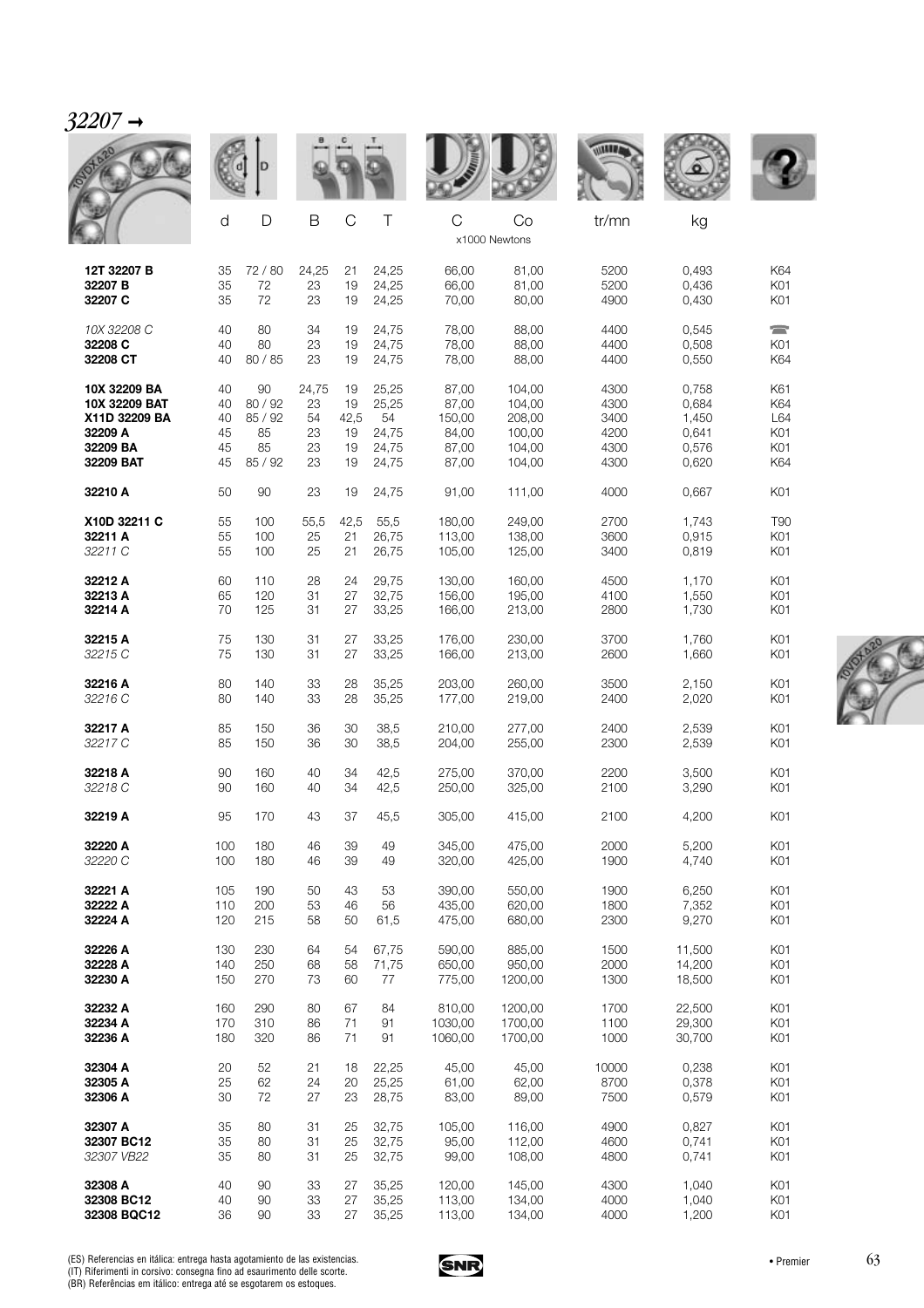# *32309* ➞

|                                                                  |                |                                                         |                            |                            |                                           |                                                |                                                | <b>WALLE</b>                         |                                           |                                 |
|------------------------------------------------------------------|----------------|---------------------------------------------------------|----------------------------|----------------------------|-------------------------------------------|------------------------------------------------|------------------------------------------------|--------------------------------------|-------------------------------------------|---------------------------------|
|                                                                  | d              | D                                                       | B                          | C                          | Τ                                         | $\mathsf{C}$<br>x1000 Newtons                  | Co                                             | tr/mn                                | kg                                        |                                 |
| 10T 32309 BA<br>10X 32309 BA<br>32309 A<br>32309 BA<br>32309 BAT | 40<br>45<br>45 | 45 100 / 108<br>100 / 108<br>100<br>100<br>45 100 / 106 | 36<br>36<br>36<br>36<br>36 | 30<br>30<br>30<br>30<br>30 | 38,25<br>38,25<br>38,25<br>38,25<br>38,25 | 151,00<br>151.00<br>147,00<br>151,00<br>151,00 | 187,00<br>187,00<br>175,00<br>187,00<br>187,00 | 3700<br>3700<br>5200<br>3700<br>3700 | 1,480<br>1,500<br>1,400<br>1,400<br>1,490 | K64<br>K64<br>K01<br>K01<br>K64 |
| 32310 A                                                          | 50             | 110                                                     | 40                         | 33                         | 42,25                                     | 179,00                                         | 217,00                                         | 4700                                 | 1,860                                     | K01                             |
| 32310 VB22                                                       | 50             | 110                                                     | 40                         | 33                         | 42,25                                     | 169,00                                         | 201,00                                         | 3500                                 | 1,820                                     | K01                             |
| 32311 A                                                          | 55             | 120                                                     | 43                         | 35                         | 45,5                                      | 201,00                                         | 244,00                                         | 4300                                 | 2,350                                     | K01                             |
| 32311 BA                                                         | 55             | 120                                                     | 43                         | 35                         | 45,5                                      | 206,00                                         | 275,00                                         | 3000                                 | 2,320                                     | K01                             |
| 32312 A                                                          | 60             | 130                                                     | 46                         | 37                         | 48,5                                      | 225,00                                         | 270,00                                         | 4000                                 | 2,924                                     | K01                             |
| 32312 C                                                          | 60             | 130                                                     | 46                         | 37                         | 48,5                                      | 227,00                                         | 275,00                                         | 2900                                 | 2,783                                     | K01                             |
| 32313 A                                                          | 65             | 140                                                     | 48                         | 39                         | 51                                        | 280,00                                         | 350,00                                         | 2700                                 | 3,400                                     | K01                             |
| 32313 BA                                                         | 65             | 140                                                     | 48                         | 39                         | 51                                        | 275,00                                         | 375,00                                         | 2600                                 | 3,460                                     | K01                             |
| 32314 A                                                          | 70             | 150                                                     | 51                         | 42                         | 54                                        | 300,00                                         | 375,00                                         | 2500                                 | 4,400                                     | K01                             |
| 32314 BA                                                         | 70             | 150                                                     | 51                         | 42                         | 54                                        | 305,00                                         | 410,00                                         | 2400                                 | 4,250                                     | K01                             |
| 32315 A                                                          | 75             | 160                                                     | 55                         | 45                         | 58                                        | 365,00                                         | 470,00                                         | 3200                                 | 5,370                                     | K01                             |
| 32315 BC                                                         | 75             | 160                                                     | 55                         | 45                         | 58                                        | 325,00                                         | 415,00                                         | 2300                                 | 5,200                                     | K01                             |
| 32316 BC12                                                       | 80             | 170                                                     | 58                         | 48                         | 61,5                                      | 365,00                                         | 470,00                                         | 2100                                 | 6,303                                     | K01                             |
| 32317 A                                                          | 85             | 180                                                     | 60                         | 49                         | 63,5                                      | 445,00                                         | 580,00                                         | 2900                                 | 7,450                                     | K01                             |
| 32317 BC12                                                       | 85             | 180                                                     | 60                         | 46                         | 63,5                                      | 395,00                                         | 510,00                                         | 2000                                 | 7,070                                     | K01                             |
| 32318 A                                                          | 90             | 190                                                     | 64                         | 53                         | 67,5                                      | 470,00                                         | 610,00                                         | 2700                                 | 8,780                                     | K01                             |
| 32320 B                                                          | 100            | 215                                                     | 73                         | 55                         | 77,5                                      | 495,00                                         | 630,00                                         | 1700                                 | 12,200                                    | K01                             |
| 32940                                                            | 200            | 280                                                     | 51                         | 39                         | 51                                        | 525,00                                         | 960,00                                         | 1100                                 | 9,380                                     | K01                             |
| 33011 A                                                          | 55             | 90                                                      | 27                         | 21                         | 27                                        | 97,00                                          | 145,00                                         | 5200                                 | 0,667                                     | K01                             |
| 33011 VC12                                                       | 55             | 90                                                      | 27                         | 21                         | 27                                        | 100,00                                         | 143,00                                         | 3700                                 | 0,642                                     | K01                             |
| 33012 A                                                          | 60             | 95                                                      | 27                         | 21                         | 27                                        | 102,00                                         | 157,00                                         | 4900                                 | 0,715                                     | K01                             |
| 33013 A                                                          | 65             | 100                                                     | 27                         | 21                         | 27                                        | 104,00                                         | 164,00                                         | 4600                                 | 0,757                                     | K01                             |
| 33013 VC12                                                       | 65             | 100                                                     | 27                         | 21                         | 27                                        | 101,00                                         | 151,00                                         | 3300                                 | 0,740                                     | K01                             |
| 33014 A                                                          | 70             | 110                                                     | 31                         | 25,5                       | 31                                        | 136,00                                         | 203,00                                         | 4200                                 | 1,080                                     | K01                             |
| 33015 A                                                          | 75             | 115                                                     | 31                         | 25,5                       | 31                                        | 143,00                                         | 220,00                                         | 4000                                 | 1,150                                     | K01                             |
| 33016 A                                                          | 80             | 125                                                     | 36                         | 29,5                       | 36                                        | 177,00                                         | 285,00                                         | 3700                                 | 1,630                                     | K01                             |
| 33016 VC12                                                       | 80             | 125                                                     | 36                         | 29,5                       | 36                                        | 174,00                                         | 275,00                                         | 2600                                 | 1,560                                     | K01                             |
| 33017 A                                                          | 85             | 130                                                     | 36                         | 29,5                       | 36                                        | 196,00                                         | 310,00                                         | 2600                                 | 1,700                                     | K01                             |
| 33017 VC12                                                       | 85             | 130                                                     | 36                         | 29,5                       | 36                                        | 183,00                                         | 300,00                                         | 2500                                 | 1,660                                     | K01                             |
| 33018 A                                                          | 90             | 140                                                     | 39                         | 32,5                       | 39                                        | 225,00                                         | 360,00                                         | 3300                                 | 2,200                                     | K01                             |
| 33018 VC12                                                       | 90             | 140                                                     | 39                         | 32,5                       | 39                                        | 211,00                                         | 330,00                                         | 2300                                 | 2,100                                     | K01                             |
| 33019 A                                                          | 95             | 145                                                     | 39                         | 32,5                       | 39                                        | 230,00                                         | 375,00                                         | 3200                                 | 2,300                                     | K01                             |
| 33019 VC12                                                       | 95             | 145                                                     | 39                         | 32,5                       | 39                                        | 217,00                                         | 345,00                                         | 2300                                 | 2,217                                     | K01                             |
| 33020 A                                                          | 100            | 150                                                     | 39                         | 32,5                       | 39                                        | 235,00                                         | 390,00                                         | 2200                                 | 2,310                                     | K01                             |
| 33020 VC12                                                       | 100            | 150                                                     | 39                         | 32,5                       | 39                                        | 222,00                                         | 360,00                                         | 2200                                 | 2,310                                     | K01                             |
| 33021 A                                                          | 105            | 160                                                     | 43                         | 34                         | 43                                        | 270,00                                         | 460,00                                         | 2900                                 | 3,060                                     | K01                             |
| 33021 VC12                                                       | 105            | 160                                                     | 43                         | 34                         | 43                                        | 265,00                                         | 435,00                                         | 2000                                 | 2,990                                     | K01                             |
| 33022 A                                                          | 110            | 170                                                     | 47                         | 37                         | 47                                        | 305,00                                         | 530,00                                         | 2000                                 | 3,800                                     | K01                             |
| 33022 VC12                                                       | 110            | 170                                                     | 47                         | 37                         | 47                                        | 300,00                                         | 510,00                                         | 1900                                 | 3,820                                     | K01                             |

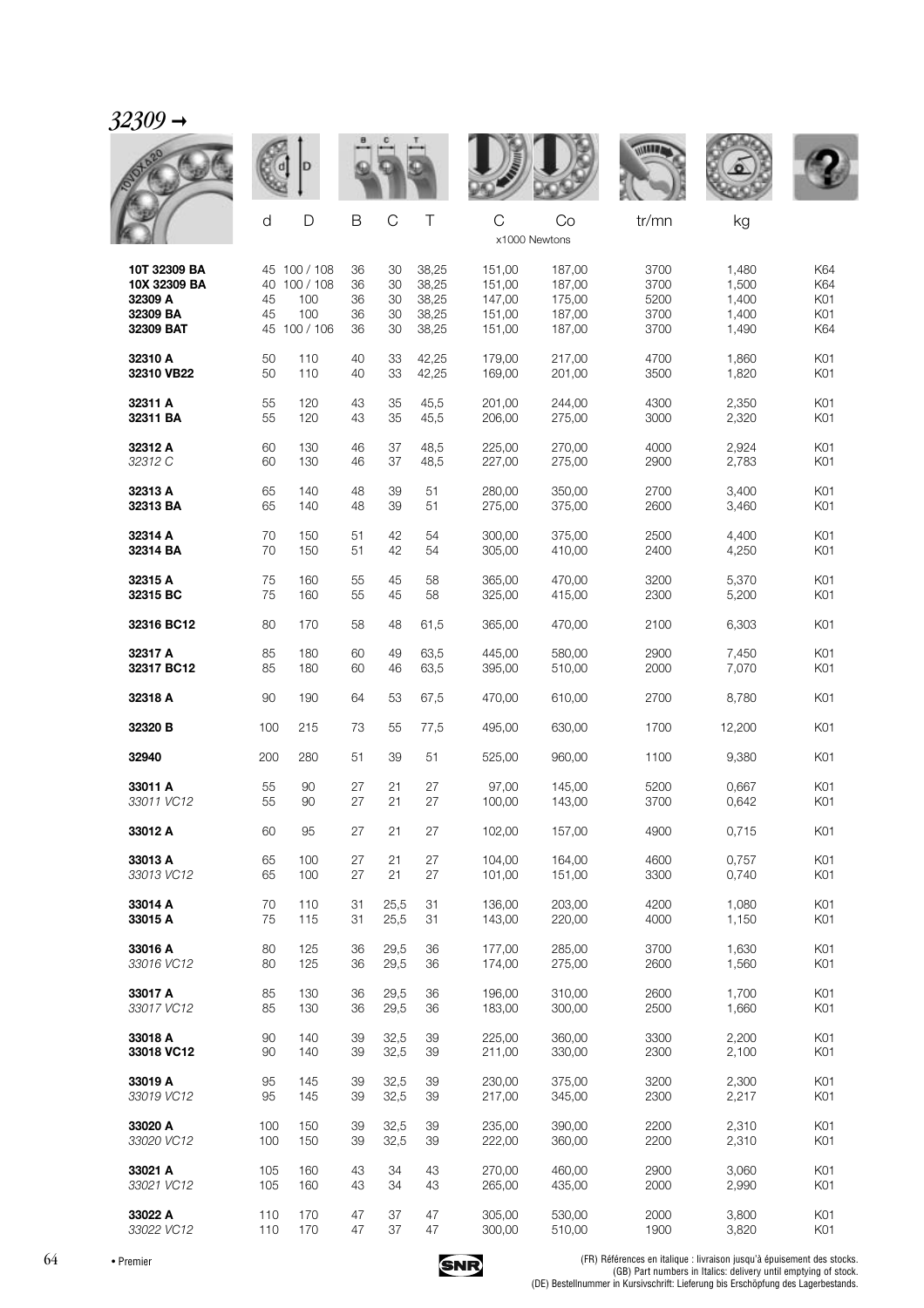| 302 |  |
|-----|--|
|     |  |

|                                                                          |                                  |                                   |                                  |                  |                |                                            |                                            | <b>WALLE</b>                          |                                           |                                                                                |
|--------------------------------------------------------------------------|----------------------------------|-----------------------------------|----------------------------------|------------------|----------------|--------------------------------------------|--------------------------------------------|---------------------------------------|-------------------------------------------|--------------------------------------------------------------------------------|
|                                                                          | d                                | D                                 | B                                | $\mathsf C$      | Τ              | $\mathsf{C}$                               | Co                                         | tr/mn                                 | kg                                        |                                                                                |
|                                                                          |                                  |                                   |                                  |                  |                |                                            | x1000 Newtons                              |                                       |                                           |                                                                                |
| 33024 A                                                                  | 120                              | 180                               | 48                               | 38               | 48             | 305,00                                     | 530,00                                     | 2600                                  | 4,140                                     | K01                                                                            |
| 10R 33108 A<br>33108 A                                                   | 40<br>40                         | 75<br>75                          | 26<br>26                         | 20,5<br>20,5     | 26<br>26       | 87,00<br>83,00                             | 109,00<br>105,00                           | 4600<br>6600                          | 0,590<br>0,505                            | K01<br>K01                                                                     |
| 33109 A<br>33110 A<br>33111 A                                            | 45<br>50<br>55                   | 80<br>85<br>95                    | 26<br>26<br>30                   | 20,5<br>20<br>23 | 26<br>26<br>30 | 88,00<br>89,00<br>117,00                   | 117,00<br>126,00<br>158,00                 | 6100<br>4300<br>5100                  | 0,551<br>0,574<br>0,863                   | K01<br>K01<br>K01                                                              |
| 33112 A<br>33113 A<br>33115 A                                            | 60<br>65<br>75                   | 100<br>110<br>125                 | 30<br>34<br>37                   | 23<br>26,5<br>29 | 30<br>34<br>37 | 120,00<br>153,00<br>188,00                 | 166,00<br>216,00<br>275,00                 | 4800<br>4400<br>3800                  | 0,917<br>1,300<br>1,810                   | K01<br>K01<br>K01                                                              |
| 33116 A<br>33117 A<br>33118 A                                            | 80<br>85<br>90                   | 130<br>140<br>150                 | 37<br>41<br>45                   | 29<br>32<br>35   | 37<br>41<br>45 | 190,00<br>227,00<br>262,00                 | 295,00<br>340,00<br>405,00                 | 2600<br>3400<br>2300                  | 1,930<br>2,440<br>3,220                   | K01<br>K01<br>K01                                                              |
| 33205 A                                                                  | 25                               | 52                                | 22                               | 18               | 22             | 49,00                                      | 57,00                                      | 10000                                 | 0,222                                     | K01                                                                            |
| 33206 A                                                                  | 30                               | 62                                | 25                               | 19,5             | 25             | 67,00                                      | 77,00                                      | 820                                   | 0,353                                     | K01                                                                            |
| 33207 A<br>33207 ATH100                                                  | 35<br>35                         | 72<br>72/77                       | 28<br>28                         | 22<br>22         | 28<br>28       | 88.00<br>89,00                             | 104,00<br>108,00                           | 7200<br>5500                          | 0,542<br>0,550                            | K01<br>K64                                                                     |
| 33208 A<br>33208 ATH100                                                  | 40<br>40                         | 80<br>80 / 85                     | 32<br>32                         | 25<br>25         | 32<br>32       | 107,00<br>109,00                           | 137,00<br>145,00                           | 4800<br>4400                          | 0,733<br>0,733                            | K01<br>K01                                                                     |
| 33209 A<br>33210 A                                                       | 45<br>50                         | 85<br>90                          | 32<br>32                         | 25               | 32<br>32       | 112,00<br>121,00                           | 145,00<br>163,00                           | 5900<br>5500                          | 0,803<br>0,875                            | K01<br>K01                                                                     |
| 33211 A                                                                  | 55                               | 100                               | 35                               | 24,5<br>27       | 35             | 142,00                                     | 183,00                                     | 4900                                  | 1,160                                     | K01                                                                            |
| 33212 A                                                                  | 60                               | 110                               | 38                               | 29               | 38             | 175,00                                     | 233,00                                     | 4500                                  | 1,540                                     | K01                                                                            |
| 33213 A<br>33214 A                                                       | 65<br>70                         | 120<br>125                        | 41<br>41                         | 32<br>32         | 41<br>41       | 203,00<br>209,00                           | 275,00<br>290,00                           | 4100<br>3900                          | 2,020<br>2,120                            | K01<br>K01                                                                     |
| 33215 A                                                                  | 75                               | 130                               | 41                               | 31               | 41             | 216,00                                     | 305,00                                     | 3700                                  | 2,230                                     | K01                                                                            |
| 10R 33216 A                                                              | 80                               | 140                               | 46                               | 35               | 46             | 255,00                                     | 375,00                                     | 2400                                  | 2,815                                     | K01                                                                            |
| 33216 A                                                                  | 80                               | 140                               | 46                               | 35               | 46             | 256,00                                     | 385,00                                     | 2600                                  | 2,860                                     | K01                                                                            |
| 33217 A                                                                  | 85                               | 150                               | 49                               | 37               | 49             | 295.00                                     | 430,00                                     | 3200                                  | 3,620                                     | K01                                                                            |
| GB 40037<br>FC 40096 S05<br>FC 40118<br>GB 40121<br>AB 40204 S02         | 39<br>45,3<br>30<br>$30\,$<br>28 | 74<br>80<br>61<br>60,03<br>67     | 39<br>48<br>38<br>37<br>18       | 48<br>38         | 48<br>38       | 52,00<br>102,00<br>79,00<br>37,50<br>26,50 | 44,00<br>148,00<br>98,00<br>30,50<br>13,90 | 3800<br>4500<br>4800<br>0<br>6500     | 0,580<br>0,970<br>0,505<br>0,412<br>0,270 | F34<br>L31<br>L25<br>F <sub>0</sub> 1<br>A38                                   |
| AB 40205 S02<br>FC 40206                                                 | 23<br>25                         | 50<br>52                          | 14                               |                  |                | 15,20<br>62,00                             | 7,90<br>79,00                              | 8700<br>5700                          | 0,110<br>0,366                            | A25<br>L31                                                                     |
| FC 40240 S01<br>GB 40250 S01<br>GB 40250 S02                             | 49<br>40<br>40                   | 84<br>84,03<br>84,03              | 48<br>38<br>38                   | 48               | 48             | 107,00<br>62,00<br>62,00                   | 163,00<br>53,00<br>53,00                   | 4500<br>5400<br>5400                  | 1,045<br>0,928<br>0,927                   | $\Box$<br>F36<br>$\Box$                                                        |
| GB 40264 S01<br>AB 40270<br>AB 40278<br>GB 40279 S01<br>AB 40282 S02     | 45<br>28<br>28<br>49<br>12,7     | 84<br>76<br>67<br>88<br>38,1      | 39<br>28,2<br>19<br>46<br>11     |                  |                | 66,00<br>36,00<br>29,50<br>64,00<br>7,70   | 57,00<br>19,40<br>15,30<br>60,00<br>3,55   | 5100<br>5600<br>6500<br>4800<br>13000 | 0,800<br>0,420<br>0,270<br>0,900<br>0,621 | F34<br>A47<br>A38<br>F34<br>$\Box$                                             |
| AB 40285 S01<br>GB 40300 S03<br>AB 40321 S01<br>AB 40321 S02<br>AB 40360 | 90<br>45<br>77,86<br>77,86<br>65 | 115<br>88,02<br>125<br>125<br>100 | 13<br>39<br>56,88<br>56,88<br>18 | 39               |                | 19,50<br>64,00<br>46,00<br>46,00<br>30,50  | 20,50<br>58,00<br>38,00<br>38,00<br>25,00  | 3400<br>0<br>4800<br>4800<br>4000     | 0,400<br>1,040<br>1,200<br>1,215<br>0,500 | A25<br>F31<br>$\overline{\phantom{0}}$<br>$\overline{\phantom{0}}$<br>$\equiv$ |

9

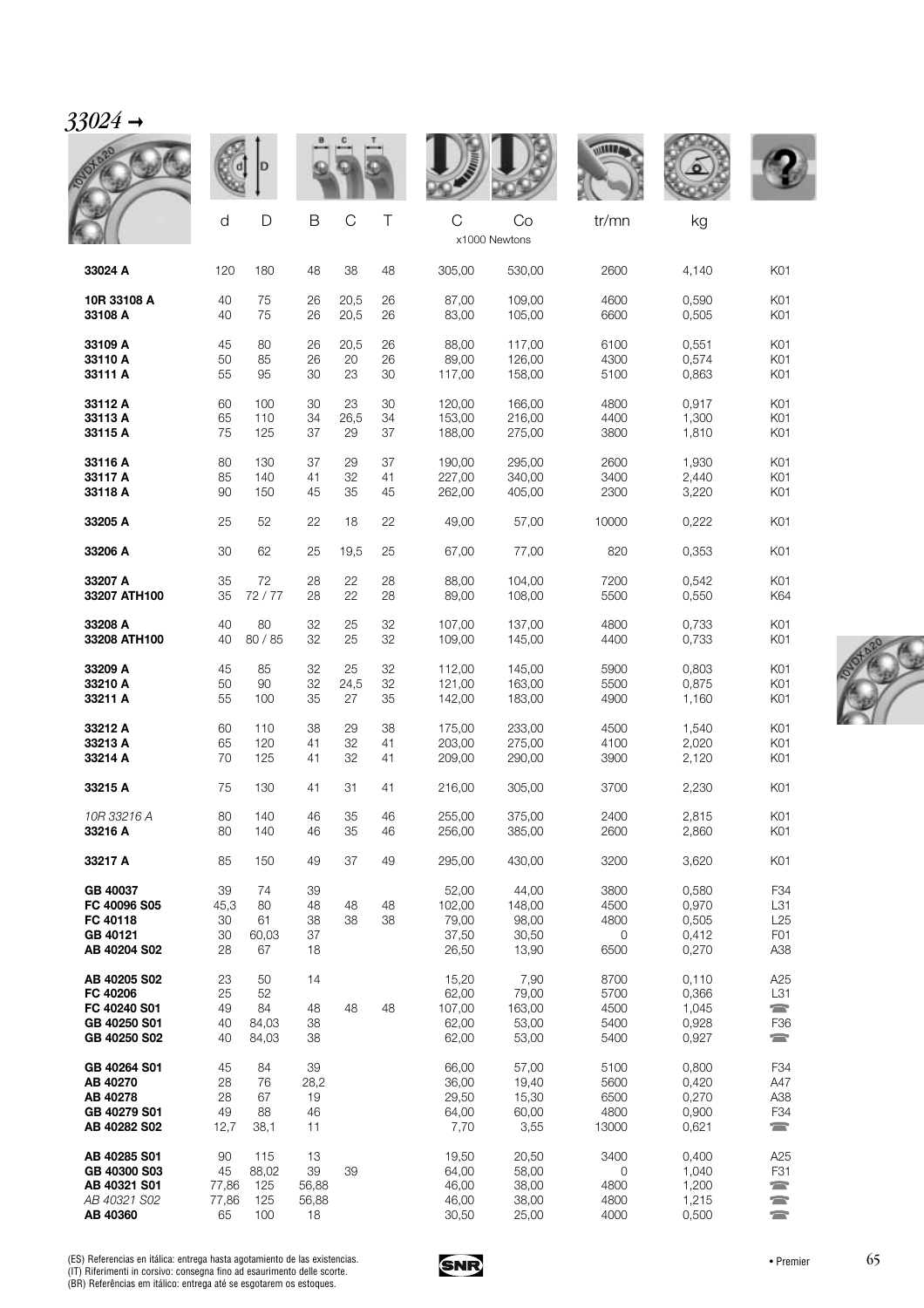# $40361 →$

|                                                                                      | d                          | D                                                        | B                                    | C                        | Τ                                                           | C<br>x1000 Newtons                         | Co                                            | tr/mn                                | kg                                        |                                                                                          |
|--------------------------------------------------------------------------------------|----------------------------|----------------------------------------------------------|--------------------------------------|--------------------------|-------------------------------------------------------------|--------------------------------------------|-----------------------------------------------|--------------------------------------|-------------------------------------------|------------------------------------------------------------------------------------------|
| AB 40361 S01<br>AB 40405 S05<br><b>BB 40467</b>                                      | 25<br>61<br>35             | 52<br>109,61<br>55                                       | 15<br>11,5                           | 10                       | 14                                                          | 17,60<br>36,00                             | 9,30<br>52,00                                 | 8300                                 | 0,100<br>#N/A<br>0,092                    | A91<br>$\Box$<br>$\overline{\phantom{a}}$                                                |
| <b>TGB 40490</b><br>GB 40547                                                         | 30<br>37                   | 117<br>72                                                | 60,85<br>33                          | 37                       |                                                             | 46,50<br>48,50                             | 35,50<br>39,00                                | 4500<br>4000                         | 1,300<br>0,530                            | F72<br>F37                                                                               |
| GB 40549<br>AB 40559<br>FC 40570<br>AB 40577                                         | 41,97<br>25<br>25<br>35    | 84,03<br>75<br>52<br>72                                  | 39<br>17<br>37<br>18,5               | 37                       | 37                                                          | 62,00<br>32,50<br>62,00<br>30,00           | 53,00<br>17,30<br>79,00<br>16,80              | 5400<br>8900<br>5700<br>5900         | 0,920<br>0,352<br>0,360<br>0,272          | F31<br>A91<br>L25<br>A91                                                                 |
| AB 40578<br>TGB 40616 S01<br>AB 40619<br><b>XTFC 40652 S05P</b><br>FC 40654 H100     | 35<br>55<br>60<br>30<br>60 | 52<br>88<br>96,5<br>117<br>130/146                       | 10<br>29,5<br>27,8<br>38<br>70       | 43<br>46                 | 60,85                                                       | 7,80<br>45,50<br>29,50<br>79,00            | 5,80<br>49,50<br>23,20<br>98,00               | 0<br>0<br>4300<br>4800               | 0,058<br>0,690<br>0,500<br>1,500<br>4,240 | $\equiv$<br>F82<br>$\overline{\phantom{a}}$<br>$\equiv$<br>$\overline{\phantom{a}}$      |
| GB 40666<br>GB 40666 S01<br>FC 40696<br>GB 40706<br>AB 40710 S01                     | 30<br>28                   | 44,985 84,07<br>44,985 84,07<br>62<br>36,976 72,04<br>75 | 39<br>39<br>48<br>37<br>21           | 48                       | 48                                                          | 62,00<br>62,00<br>90,00<br>50,00<br>35,50  | 53,00<br>53,00<br>118,00<br>41,50<br>19,00    | 3400<br>3400<br>6100<br>4000<br>6000 | 0,850<br>0,850<br>0,675<br>0,600<br>0,421 | $\blacksquare$<br>$\equiv$<br>L31<br>F37<br>A94                                          |
| GB 40714<br>FC 40725<br>FC 40772 S01<br>FC 40772 S02<br>FC 40784 S01                 | 25<br>35<br>35<br>42       | 34,976 72,04<br>62<br>68<br>68<br>75                     | 33<br>48<br>48<br>48<br>60           | 48<br>48<br>48<br>60     | 48<br>48<br>48<br>60                                        | 49,50<br>90,00<br>96,50<br>96,50<br>120,00 | 40,00<br>118,00<br>133,50<br>133,50<br>174,00 | 4100<br>6100<br>5400<br>5400<br>4800 | 0,560<br>0,755<br>0,775<br>0,775<br>1,050 | F31<br>L31<br>L31<br>L31<br>L31                                                          |
| AB 40854<br>FC 40855<br>FC 40858 S01<br>AB 40863<br>FC 40887                         | 65<br>46<br>25<br>50<br>25 | 100<br>96,84<br>55<br>89<br>55                           | 18<br>78,2<br>45<br>16<br>53,5       | 17,5<br>45<br>22<br>53,5 | 78,2<br>45<br>53,5                                          | 30,50<br>144,00<br>72,00<br>72,00          | 25,00<br>244,00<br>91,00<br>91,00             | 6700<br>0<br>5500<br>7100            | 0,490<br>2,050<br>0,525<br>0,463<br>0,600 | $\overline{\phantom{a}}$<br>$\blacksquare$<br>L31<br>$\equiv$<br>$\mathbf{\color{red}C}$ |
| <b>MGB 40899</b><br><b>XMGB 40899 P</b><br>TGB 40917 S05<br>FC 40918 S02<br>GB 40919 | 27,5<br>49<br>40           | 27,5 126,65<br>126,65<br>24,973 129,1<br>84<br>84,06     | 82,65<br>82,65<br>64,3<br>48<br>39,7 | 48<br>19                 | 48<br>0                                                     | 41,00<br>41,00<br>54,00<br>107,00<br>62,00 | 39,50<br>39,50<br>39,00<br>163,00<br>53,00    | 0<br>4600<br>4500<br>0               | 1,970<br>1,970<br>1,900<br>1,045<br>0,938 | $\blacksquare$<br>$\mathbf{\color{red}C}$<br>F81<br>L31<br>F31                           |
| GB 40997 P<br>AB 41010<br>AB 41010 S01<br>GB 41135                                   | 40<br>25<br>25<br>37,98    | 74<br>52<br>52<br>73                                     | 40<br>15<br>15<br>40                 | 20                       | 0                                                           | 48,50<br>14,00<br>14,00<br>47,00           | 42,00<br>7,90<br>7,90<br>41,00                | 3800<br>12000<br>12000<br>3900       | 0,640<br>0,130<br>0,122<br>0,660          | X01<br>$\overline{\phantom{a}}$<br>$\overline{\phantom{a}}$<br>F37                       |
| QJ 41207<br>QJ 41208<br>QJ 41209<br>AB 41238                                         | 50<br>65<br>55<br>100      | 110<br>135<br>150<br>150                                 | 20<br>22<br>25<br>24                 |                          |                                                             | 37,00<br>44,00<br>63,00                    | 47,50<br>64,00<br>86,00                       | 0<br>0<br>0                          | 0,953<br>1,579<br>2,000<br>1,267          | $\overline{\phantom{a}}$<br>$\equiv$<br>$\overline{\phantom{0}}$<br>$\equiv$             |
| L 44649/610<br>L 45449/410<br>LM 48548/510                                           | 29                         | 26,988 50,29<br>50,29<br>34,925 65,09                    |                                      |                          | 14,73 10,67 14,22<br>14,73 10,67 14,22<br>18,29 13,97 18,03 | 27,60<br>28,50<br>47,50                    | 32,00<br>35,50<br>57,50                       | 7200<br>9600<br>5600                 | 0,110<br>0,115<br>0,250                   | K01<br>K01<br>K01                                                                        |
| 51100<br>51101<br>51102                                                              | 10<br>12<br>15             | 24<br>26<br>28                                           |                                      |                          | 9<br>9<br>9                                                 | 10,00<br>10,30<br>10,50                    | 9,00<br>10,40<br>12,00                        | 12000<br>11000<br>9500               | 0,021<br>0,023<br>0,025                   | P01<br>P01<br>P01                                                                        |
| 51103<br>51104<br>51105                                                              | 17<br>20<br>25             | 30<br>35<br>42                                           |                                      |                          | $\hbox{9}$<br>10<br>11                                      | 11,30<br>15,00<br>18,10                    | 14,40<br>19,70<br>27,50                       | 8500<br>7300<br>6000                 | 0,025<br>0,038<br>0,058                   | P01<br>P01<br>P01                                                                        |
| 51106<br>51107<br>51108                                                              | 30<br>35<br>40             | 47<br>52<br>60                                           |                                      |                          | 11<br>12<br>13                                              | 18,80<br>20,10<br>27,00                    | 32,00<br>38,00<br>51,00                       | 5200<br>4600<br>4000                 | 0,065<br>0,081<br>0,110                   | P01<br>P01<br>P01                                                                        |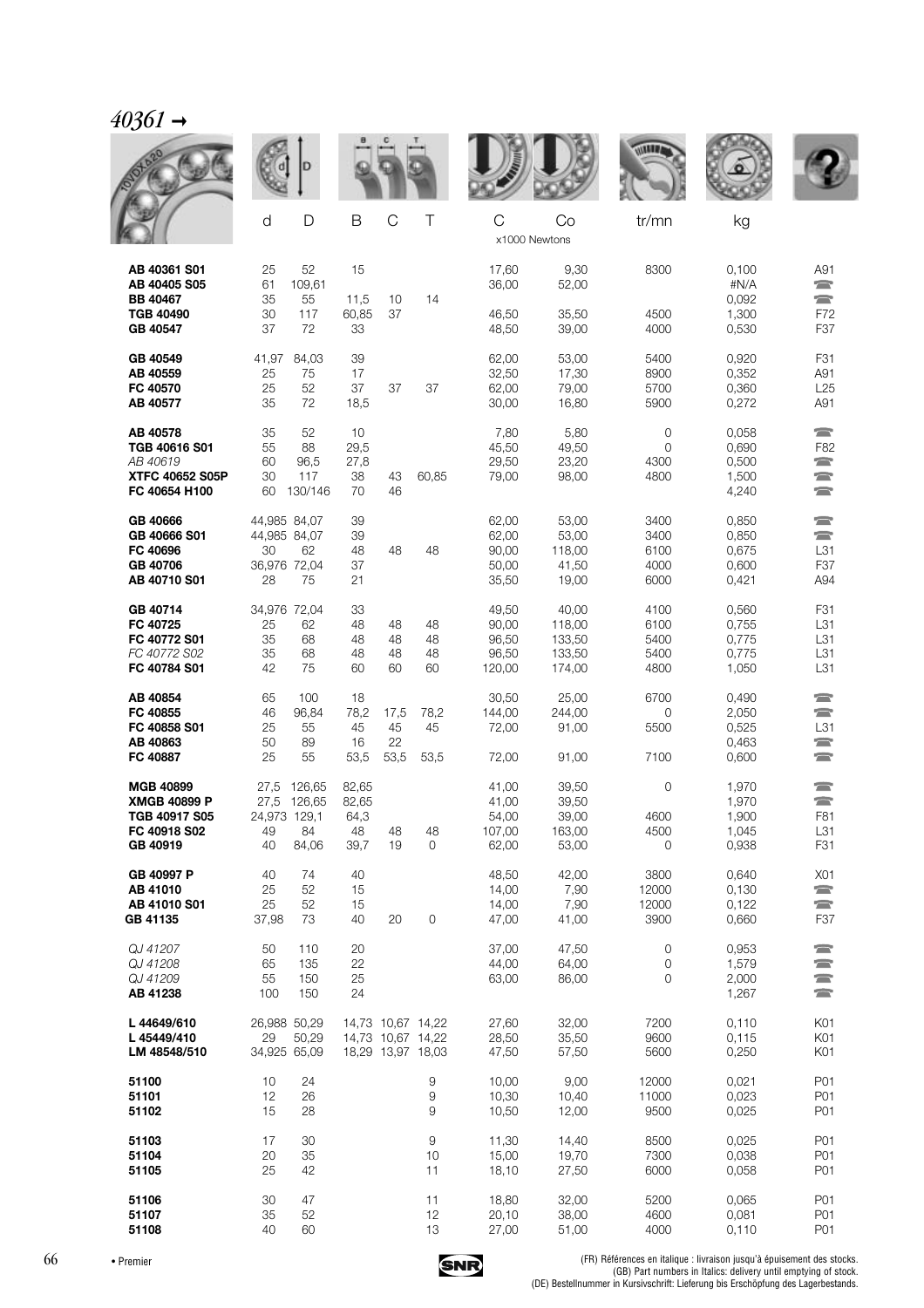|             |     | D   |                                      |        |                     | <b>NOTAL A</b> |       |     |
|-------------|-----|-----|--------------------------------------|--------|---------------------|----------------|-------|-----|
|             | d   | D   | $\top$<br>$\mathsf B$<br>$\mathsf C$ | C      | Co<br>x1000 Newtons | tr/mn          | kg    |     |
| 51109       | 45  | 65  | 14                                   | 28,00  | 57,00               | 3600           | 0,128 | P01 |
| 51110       | 50  | 70  | 14                                   | 29,00  | 64,00               | 3300           | 0,139 | P01 |
| 51111       | 55  | 78  | 16                                   | 35,00  | 79,00               | 3000           | 0,220 | P01 |
| 51112       | 60  | 85  | 17                                   | 41,50  | 95,00               | 2800           | 0,257 | P01 |
| 51114       | 70  | 95  | 18                                   | 43,00  | 109,00              | 2400           | 0,354 | P01 |
| 51115       | 75  | 100 | 19                                   | 44,50  | 118,00              | 2300           | 0,398 | P01 |
| 51116       | 80  | 105 | 19                                   | 44,50  | 123,00              | 2200           | 0,430 | P01 |
| 51117       | 85  | 110 | 19                                   | 46,00  | 133,00              | 2100           | 0,442 | P01 |
| 51118       | 90  | 120 | 22                                   | 60,00  | 166,00              | 1900           | 0,598 | P01 |
| 51120       | 100 | 135 | 25                                   | 85,00  | 230,00              | 1700           | 0,974 | P01 |
| 51122       | 110 | 145 | 25                                   | 87,00  | 250,00              | 1600           | 1,060 | P01 |
| 51124       | 120 | 155 | 25                                   | 89,00  | 270,00              | 1500           | 1,140 | P01 |
| 51126       | 130 | 170 | 30                                   | 119,00 | 355,00              | 1300           | 1,740 | P01 |
| 51130       | 150 | 190 | 31                                   | 152,00 | 395,00              | 1100           | 2,000 | P01 |
| 51132       | 160 | 200 | 31                                   | 156,00 | 425,00              | 1100           | 2,100 | P01 |
| 51202       | 15  | 32  | 12                                   | 15,70  | 16,40               | 7200           | 0,042 | P01 |
| 51203       | 17  | 35  | 12                                   | 16,10  | 18,80               | 6500           | 0,050 | P01 |
| 51204       | 20  | 40  | 14                                   | 22,30  | 26,00               | 5700           | 0,078 | P01 |
| 51205       | 25  | 47  | 15                                   | 28,00  | 36,00               | 4700           | 0,110 | P01 |
| 51206       | 30  | 52  | 16                                   | 29,50  | 43,50               | 4100           | 0,133 | P01 |
| 51207       | 35  | 62  | 18                                   | 39,00  | 58,00               | 3500           | 0,203 | P01 |
| 51208       | 40  | 68  | 19                                   | 44,00  | 70,00               | 3100           | 0,260 | P01 |
| 51209       | 45  | 73  | 20                                   | 46,50  | 82,00               | 2900           | 0,283 | P01 |
| 51210       | 50  | 78  | 22                                   | 47,00  | 88,00               | 2700           | 0,380 | P01 |
| 51211       | 55  | 90  | 25                                   | 69,00  | 123,00              | 2300           | 0,590 | P01 |
| 51213       | 65  | 100 | 27                                   | 75,00  | 151,00              | 2100           | 0,729 | P01 |
| 51214       | 70  | 105 | 27                                   | 76,00  | 161,00              | 1900           | 0,783 | P01 |
| 51215       | 75  | 110 | 27                                   | 77,00  | 171.00              | 1800           | 0,827 | P01 |
| 51216       | 80  | 115 | 28                                   | 79,00  | 182,00              | 1700           | 0,908 | P01 |
| 51217       | 85  | 125 | 31                                   | 119,00 | 217,00              | 1600           | 1,300 | P01 |
| 51305       | 25  | 52  | 18                                   | 35,50  | 42,00               | 3600           | 0,167 | P01 |
| 51306       | 30  | 60  | 21                                   | 43,00  | 56,00               | 3100           | 0,270 | P01 |
| 51307       | 35  | 68  | 24                                   | 55,00  | 74,00               | 2700           | 0,377 | P01 |
| 51308       | 40  | 78  | 26                                   | 69,00  | 95,00               | 2400           | 0,540 | P01 |
| 51309       | 45  | 85  | 28                                   | 80,00  | 117,00              | 2200           | 0,662 | P01 |
| 51311       | 55  | 105 | 35                                   | 148,00 | 174,00              | 1700           | 1,350 | P01 |
| 51312       | 60  | 110 | 35                                   | 154,00 | 193,00              | 1600           | 1,450 | P01 |
| 51313       | 65  | 115 | 36                                   | 159,00 | 212,00              | 1500           | 1,550 | P01 |
| 51405       | 25  | 60  | 24                                   | 69,00  | 56,00               | 2800           | 0,340 | P01 |
| 51406       | 30  | 70  | 28                                   | 90,00  | 80,00               | 2400           | 0,530 | P01 |
| 51407       | 35  | 80  | 32                                   | 108,00 | 101,00              | 2000           | 0,790 | P01 |
| 51409       | 45  | 100 | 39                                   | 161,00 | 158,00              | 1600           | 1,450 | P01 |
| 51416       | 80  | 170 | 68                                   | 315,00 | 485,00              | 960            | 7,300 | P01 |
| 61800 EEG15 | 10  | 19  | 5                                    | 1,83   | 0,92                | 22000          | 0,005 | A25 |
| 61800 G15   | 10  | 19  | 5                                    | 1,83   | 0,92                | 34000          | 0,005 | A01 |
| 61800 ZZG15 | 10  | 19  | 5                                    | 1,83   | 0,92                | 34000          | 0,005 | A21 |
| 61801 EEG15 | 12  | 21  | $\mathbf 5$                          | 1,92   | 1,04                | 20000          | 0,006 | A25 |
| 61801 G15   | 12  | 21  | 5                                    | 1,92   | 1,04                | 30000          | 0,006 | A01 |
| 61801 ZZG15 | 12  | 21  | 5                                    | 1,92   | 1,04                | 30000          | 0,006 | A21 |



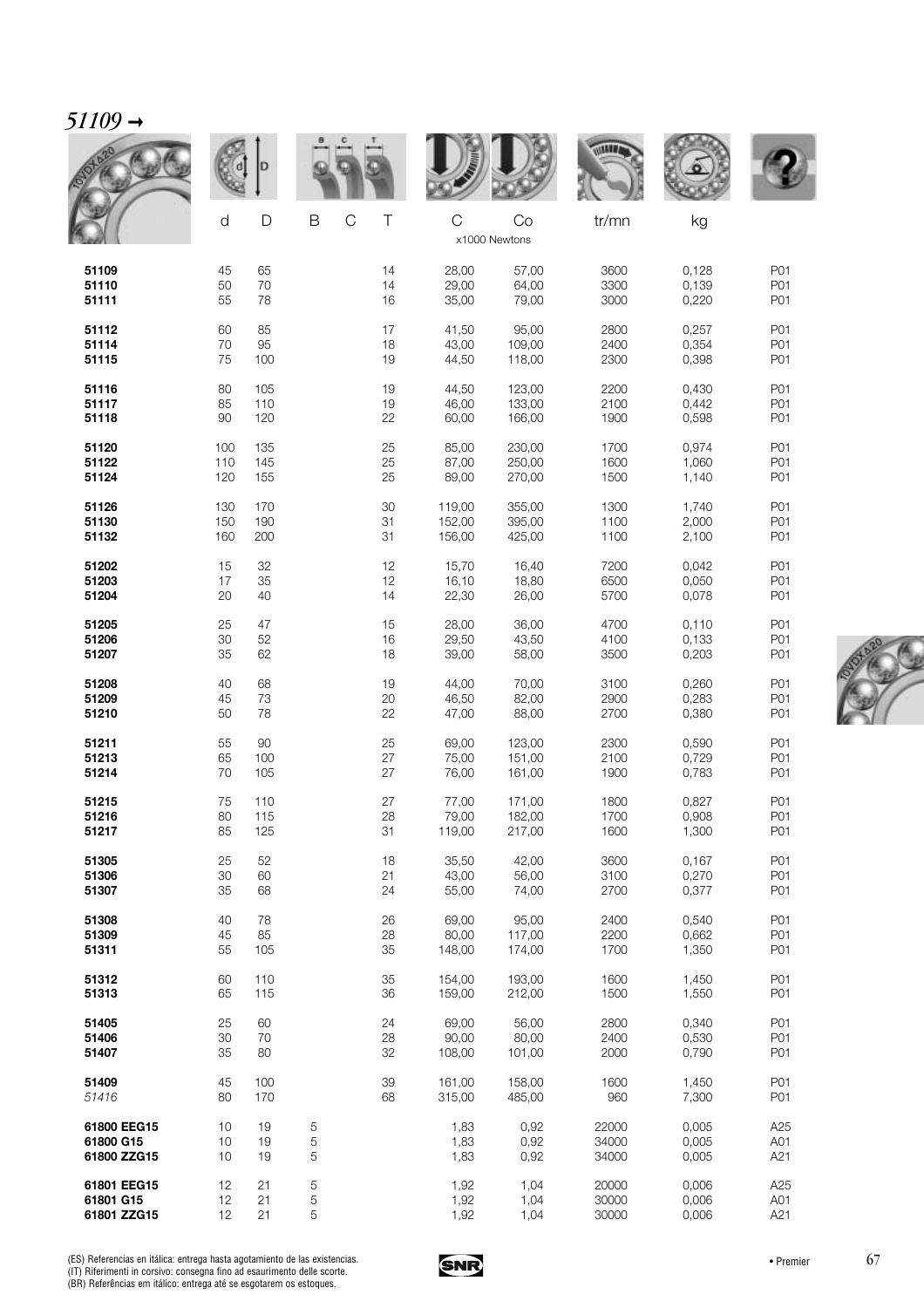|             |    |     |                         |                    |       | <b>WALLE</b> |       |                 |
|-------------|----|-----|-------------------------|--------------------|-------|--------------|-------|-----------------|
|             | d  | D   | B<br>$\mathcal{C}$<br>Τ | C<br>x1000 Newtons | Co    | tr/mn        | kg    |                 |
| 61802 EEG15 | 15 | 24  | 5                       | 2,08               | 1,26  | 17000        | 0,007 | A25             |
| 61802 G15   | 15 | 24  | 5                       | 2,08               | 1,26  | 25000        | 0,007 | A01             |
| 61802 ZZG15 | 15 | 24  | 5                       | 2,08               | 1,26  | 25000        | 0,007 | A21             |
| 61803 EEG15 | 17 | 26  | 5                       | 2,23               | 1,46  | 15000        | 0,008 | A25             |
| 61803 G15   | 17 | 26  | 5                       | 2,23               | 1,46  | 23000        | 0,008 | A01             |
| 61803 ZZG15 | 17 | 26  | 5                       | 2,23               | 1,46  | 23000        | 0,008 | A21             |
| 61804       | 20 | 32  | $\overline{7}$          | 2,95               | 1,87  | 19500        | 0,018 | A01             |
| 61804 Y     | 20 | 32  | 7                       | 2,95               | 1,87  | 19500        | 0,018 | A01             |
| 61804 2RS   | 20 | 32  | $\overline{7}$          | 2,95               | 1,87  | 11500        | 0,018 | A25             |
| 61804 2Z    | 20 | 32  | $\overline{7}$          | 2,95               | 1,87  | 19500        | 0,018 | A21             |
| 61805       | 25 | 37  | $\overline{7}$          | 4,30               | 2,95  | 17000        | 0,022 | A01             |
| 61805 2RS   | 25 | 37  | 7                       | 4,30               | 2,95  | 9800         | 0,022 | A <sub>25</sub> |
| 61805 2Z    | 25 | 37  | $\overline{7}$          | 4,30               | 2,95  | 17000        | 0,022 | A21             |
| 61806       | 30 | 42  | 7                       | 4,55               | 3,40  | 14500        | 0,026 | A01             |
| 61806 2RS   | 30 | 42  | $\overline{7}$          | 4,55               | 3,40  | 8400         | 0,026 | A25             |
| 61806 2Z    | 30 | 42  | $\overline{7}$          | 4,55               | 3,40  | 14500        | 0,026 | A21             |
| 61807       | 35 | 47  | 7                       | 4,75               | 3,80  | 13000        | 0,029 | A01             |
| 61807 2RS   | 35 | 47  | $\overline{7}$          | 4,75               | 3,80  | 7300         | 0,029 | A <sub>25</sub> |
| 61807 2Z    | 35 | 47  | $\overline{7}$          | 4,75               | 3,80  | 13000        | 0,029 | A21             |
| 61808       | 40 | 52  | $\overline{7}$          | 4,90               | 4,15  | 11500        | 0,035 | A01             |
| 61808 2RS   | 40 | 52  | 7                       | 4,90               | 4,15  | 6500         | 0,035 | A25             |
| 61808 2Z    | 40 | 52  | $\overline{7}$          | 4,90               | 4,15  | 11500        | 0,035 | A21             |
| 61809       | 45 | 58  | 7                       | 6,60               | 5,90  | 9600         | 0,039 | A01             |
| 61809 EE    | 45 | 58  | $\overline{7}$          | 6,60               | 5,90  | 6400         | 0,039 | A25             |
| 61809 2RSY  | 45 | 58  | $\overline{7}$          | 6,60               | 5,90  | 5800         | 0,039 | A25             |
| 61809 2ZY   | 45 | 58  | $\overline{7}$          | 6,60               | 5,90  | 10500        | 0,039 | A21             |
| 61810       | 50 | 65  | 7                       | 6,80               | 6,30  | 8600         | 0,052 | A01             |
| 61810 EE    | 50 | 65  | 7                       | 6,80               | 6,30  | 5700         | 0,052 | A25             |
| 61810Y      | 50 | 65  | 7                       | 6,80               | 6,30  | 9300         | 0,052 | A01             |
| 61810 2RSY  | 50 | 65  | 7                       | 6,80               | 6,30  | 5100         | 0,052 | A25             |
| 61810 2ZY   | 50 | 65  | 7                       | 6,80               | 6,30  | 9300         | 0,052 | A21             |
| 61811       | 55 | 72  | 9                       | 9,10               | 8,50  | 7700         | 0,084 | A01             |
| 61811 EE    | 55 | 72  | 9                       | 9,10               | 8,50  | 5100         | 0,084 | A25             |
| 61811 2RSY  | 55 | 72  | 9                       | 9,10               | 8,40  | 5100         | 0,084 | A25             |
| 61811 2ZY   | 55 | 72  | 9                       | 9,10               | 8,40  | 8400         | 0,084 | A21             |
| 61812       | 60 | 78  | 10                      | 11,80              | 11,10 | 7100         | 0,105 | A01             |
| 61812 2ZY   | 60 | 78  | 10                      | 11,80              | 11,10 | 7700         | 0,105 | A21             |
| 61812 EE    | 60 | 78  | 10                      | 11,80              | 11,10 | 4700         | 0,105 | A25             |
| 61813       | 65 | 85  | 10                      | 12,30              | 12,00 | 6600         | 0,130 | A01             |
| 61813 EE    | 65 | 85  | 10                      | 12,30              | 12,00 | 4400         | 0,130 | A25             |
| 61813Y      | 65 | 85  | 10                      | 12,30              | 12,00 | 6600         | 0,130 | A01             |
| 61814       | 70 | 90  | 10                      | 12,40              | 12,40 | 6100         | 0,140 | A01             |
| 61814 EE    | 70 | 90  | 10                      | 12,40              | 12,40 | 4100         | 0,140 | A <sub>25</sub> |
| 61814 Y     | 70 | 90  | 10                      | 12,40              | 12,40 | 6700         | 0,140 | A01             |
| 61814 2RSY  | 70 | 90  | 10                      | 12,40              | 12,40 | 3700         | 0,140 | A25             |
| 61815       | 75 | 95  | 10                      | 12,90              | 13,30 | 5800         | 0,150 | A01             |
| 61815 EE    | 75 | 95  | 10                      | 12,90              | 13,30 | 3800         | 0,150 | A <sub>25</sub> |
| 61815Y      | 75 | 95  | 10                      | 12,90              | 13,30 | 6300         | 0,150 | A01             |
| 61815 2RSY  | 75 | 95  | 10                      | 12,90              | 13,30 | 3500         | 0,150 | A25             |
| 61815 2ZY   | 75 | 95  | 10                      | 12,90              | 13,30 | 6300         | 0,150 | A21             |
| 61816       | 80 | 100 | 10                      | 13,00              | 13,80 | 5500         | 0,155 | A01             |
| 61816 EE    | 80 | 100 | 10                      | 13,00              | 13,80 | 3600         | 0,155 | A25             |

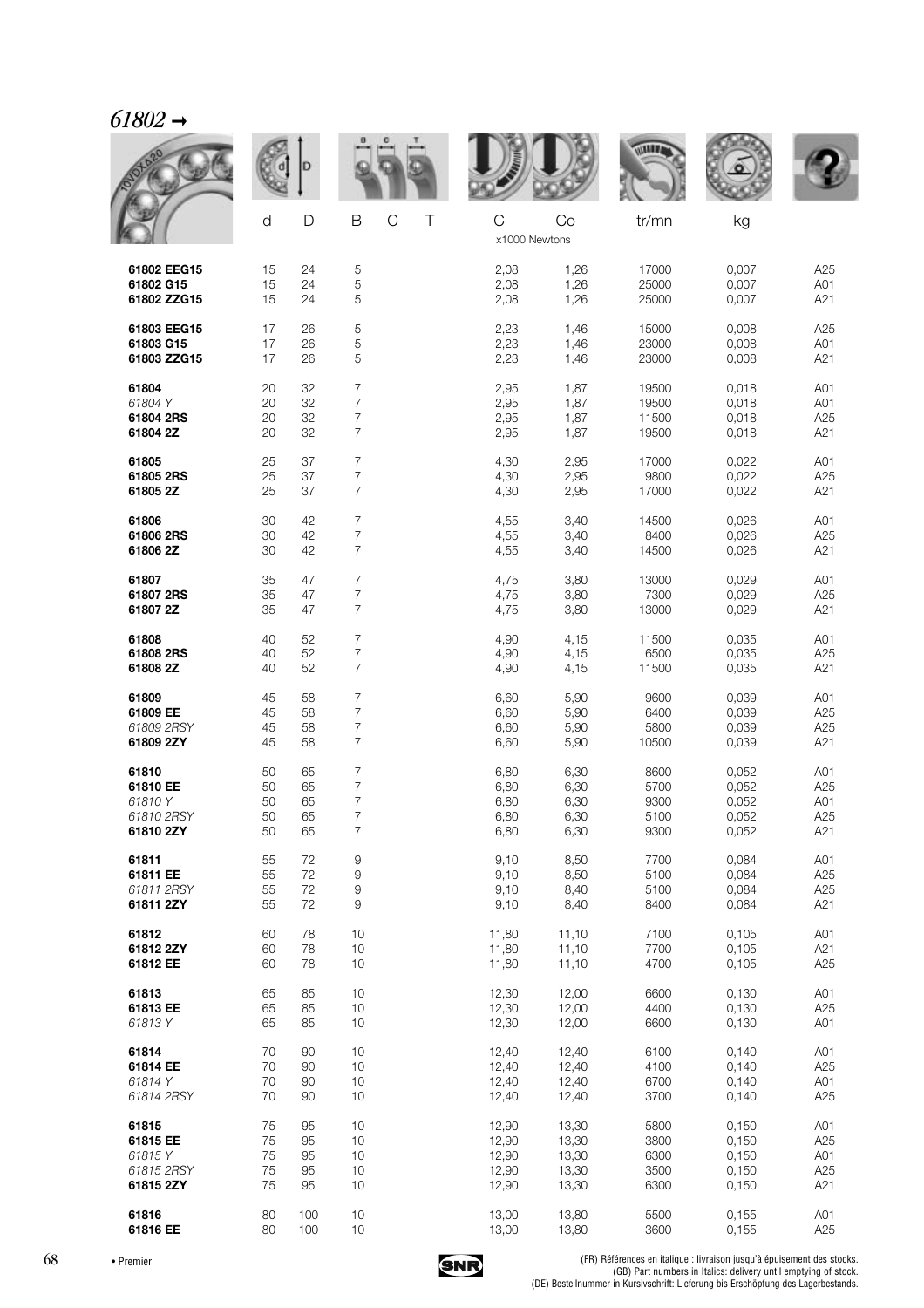| 0787 |  |
|------|--|
|      |  |

|             |     |     |                       |        |                     | <b>WALLE</b> |        |     |
|-------------|-----|-----|-----------------------|--------|---------------------|--------------|--------|-----|
|             | d   | D   | $\mathsf C$<br>B<br>Τ | C      | Co<br>x1000 Newtons | tr/mn        | kg     |     |
| 61816 G15   | 80  | 100 | 10                    | 13,00  | 13,80               | 6000         | 0,155  | A01 |
| 61816Y      | 80  | 100 | 10                    | 13,00  | 13,80               | 6000         | 0,155  | A01 |
| 61816 2ZY   | 80  | 100 | 10                    | 13,00  | 13,80               | 6000         | 0,155  | A21 |
| 61817       | 85  | 110 | 13                    | 19,30  | 19,80               | 5000         | 0,270  | A01 |
| 61817 EE    | 85  | 110 | 13                    | 19,30  | 19,80               | 3300         | 0,270  | A25 |
| 61817 2ZY   | 85  | 110 | 13                    | 19,30  | 19,80               | 5500         | 0,270  | A21 |
| 61818       | 90  | 115 | 13                    | 19,50  | 20,50               | 4800         | 0,280  | A01 |
| 61818 EE    | 90  | 115 | 13                    | 19,50  | 20,50               | 3200         | 0,280  | A25 |
| 61818 Y     | 90  | 115 | 13                    | 19,50  | 20,50               | 5200         | 0,280  | A01 |
| 61818 2RSY  | 90  | 115 | 13                    | 19,50  | 20,50               | 2900         | 0,280  | A25 |
| 61818 2ZY   | 90  | 115 | 13                    | 19,50  | 20,50               | 5200         | 0,280  | A21 |
| 61819       | 95  | 120 | 13                    | 19,80  | 21,30               | 4600         | 0,295  | A01 |
| 61819 EE    | 95  | 120 | 13                    | 19,80  | 21,30               | 3000         | 0,295  | A25 |
| 61819Y      | 95  | 120 | 13                    | 19,80  | 21,30               | 5000         | 0,295  | A01 |
| 61819 2ZY   | 95  | 120 | 13                    | 19,80  | 21,30               | 5000         | 0,295  | A21 |
| 61820       | 100 | 125 | 13                    | 20,10  | 22,00               | 4400         | 0,310  | A01 |
| 61820 EE    | 100 | 125 | 13                    | 20,10  | 22,00               | 2900         | 0,310  | A25 |
| 61820 Y     | 100 | 125 | 13                    | 20,10  | 22,00               | 4800         | 0,310  | A01 |
| 61820 2ZY   | 100 | 125 | 13                    | 2,10   | 22,00               | 4800         | 0,310  | A21 |
| 61821       | 105 | 130 | 13                    | 20,80  | 23,60               | 4200         | 0,330  | A01 |
| 61821 EE    | 105 | 130 | 13                    | 20,80  | 23,60               | 2800         | 0,330  | A25 |
| 61821 Y     | 105 | 130 | 13                    | 20,80  | 23,60               | 4600         | 0,330  | A01 |
| 61821 2ZY   | 105 | 130 | 13                    | 20,80  | 23,60               | 4600         | 0,330  | A21 |
| 61822       | 110 | 140 | 16                    | 28,00  | 30,50               | 3900         | 0,500  | A01 |
| 61822 EE    | 110 | 140 | 16                    | 28,00  | 30,50               | 2600         | 0,500  | A25 |
| 61822 EEJ30 | 110 | 140 | 16                    | 28,00  | 30,50               | 2600         | 0,500  | A25 |
| 61824 Y     | 110 | 140 | 16                    | 28,00  | 30,50               | 4000         | 0,500  | A01 |
| 61824 2RSY  | 110 | 140 | 16                    | 28,00  | 30,50               | 2200         | 0,500  | A25 |
| 61822 2ZY   | 110 | 140 | 16                    | 28,00  | 30,50               | 4300         | 0,500  | A21 |
| 61824       | 120 | 150 | 16                    | 29,00  | 33,00               | 3600         | 0,550  | A01 |
| 61824 2ZY   | 120 | 150 | 16                    | 29,00  | 33,00               | 4000         | 0,550  | A21 |
| 61824 EE    | 120 | 150 | 16                    | 29,00  | 33,00               | 2400         | 0,550  | A25 |
| 61826       | 130 | 165 | 18                    | 38,00  | 43,00               | 3600         | 0,780  | A01 |
| 61826 2RS   | 130 | 165 | 18                    | 38,00  | 43,00               | 2000         | 0,780  | A25 |
| 61826 2RSC3 | 130 | 165 | 18                    | 38,00  | 43,00               | 2000         | 0,780  | A25 |
| 61826 2Z    | 130 | 165 | 18                    | 38,00  | 43,00               | 3600         | 0,780  | A21 |
| 61828       | 140 | 175 | 18                    | 39,00  | 46,00               | 3400         | 0,830  | A01 |
| 61828 2RS   | 140 | 175 | 18                    | 39,00  | 46,00               | 1850         | 0,830  | A25 |
| 61828 2Z    | 140 | 175 | 18                    | 39,00  | 46,00               | 3400         | 0,830  | A21 |
| 61830       | 150 | 190 | 20                    | 51,00  | 60,00               | 3100         | 1,350  | A01 |
| 61832       | 160 | 200 | 20                    | 52,00  | 62,00               | 3000         | 1,400  | A01 |
| 61834       | 170 | 215 | 22                    | 61,00  | 73,00               | 2800         | 1,600  | A01 |
| 61836       | 180 | 225 | 22                    | 62,00  | 76,00               | 2700         | 2,000  | A01 |
| 61838       | 190 | 240 | 24                    | 69,00  | 85,00               | 2500         | 2,700  | A01 |
| 61840       | 200 | 250 | 24                    | 70,00  | 88,00               | 2400         | 2,700  | A01 |
| 61844       | 220 | 270 | 24                    | 73,00  | 97,00               | 2200         | 2,900  | A01 |
| 61848       | 240 | 300 | 28                    | 92,00  | 120,00              | 2000         | 4,500  | A01 |
| 61852       | 260 | 320 | 28                    | 94,00  | 128,00              | 1900         | 4,800  | A01 |
| 61856       | 280 | 350 | 33                    | 126,00 | 170,00              | 1700         | 7,300  | A01 |
| 61860 M     | 300 | 380 | 38                    | 148,00 | 198,00              | 1600         | 10,500 | A01 |
| 61864 M     | 320 | 400 | 38                    | 154,00 | 213,00              | 1500         | 11,000 | A01 |
| 61868 M     | 340 | 420 | 38                    | 155,00 | 219,00              | 1400         | 11,500 | A01 |

y

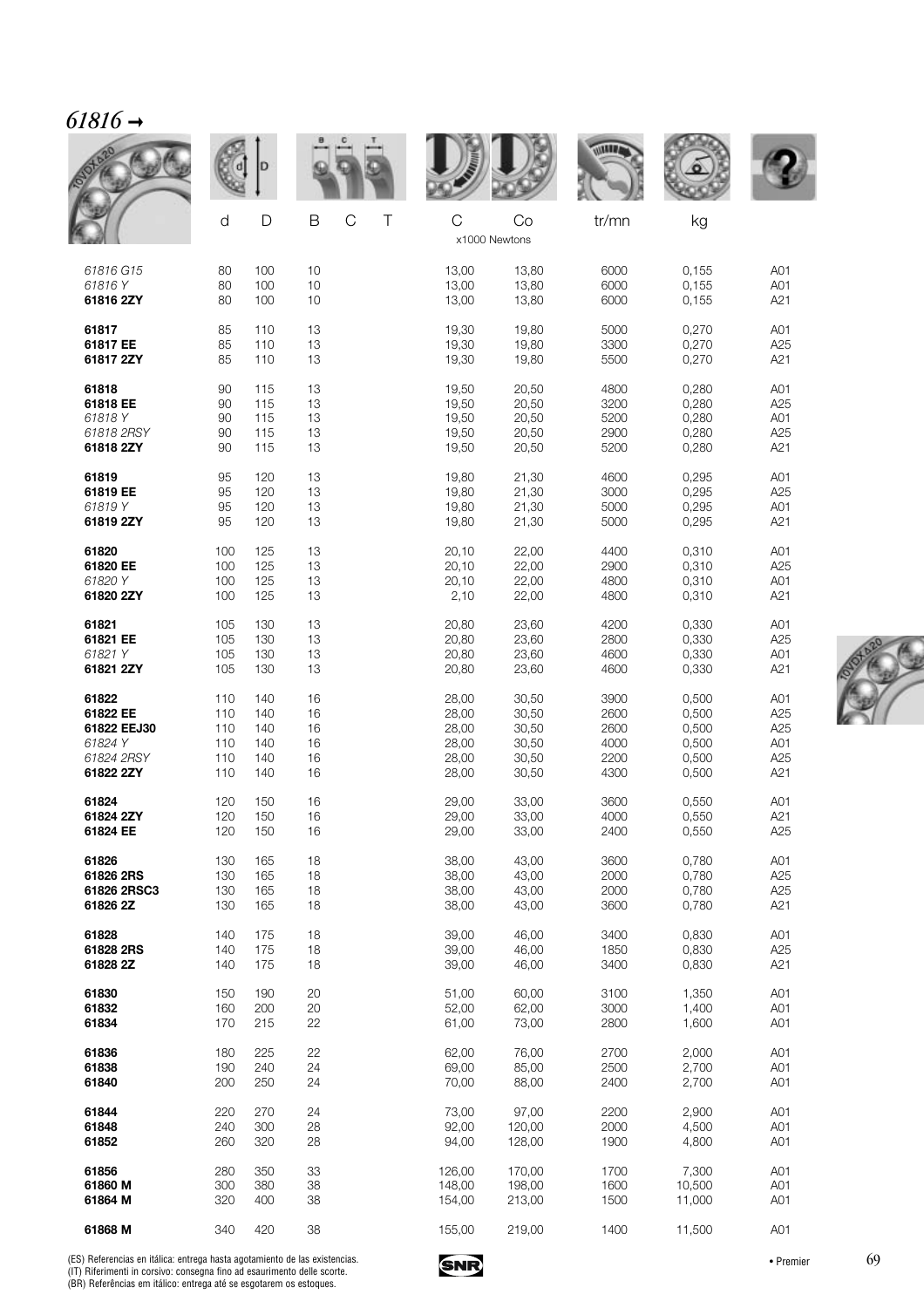|                |     |     |                  |        |                    |        | WOMEN |        |                 |
|----------------|-----|-----|------------------|--------|--------------------|--------|-------|--------|-----------------|
|                | d   | D   | B                | C<br>Τ | С<br>x1000 Newtons | Co     | tr/mn | kg     |                 |
| 61872 M        | 360 | 440 | 38               |        | 160,00             | 234,00 | 1350  | 12,000 | A01             |
| 61900 EEG15    | 10  | 22  | 6                |        | 2,70               | 1,27   | 20000 | 0,013  | A25             |
| 61900 EEG15J30 | 10  | 22  | 6                |        | 2,70               | 1,27   | 20000 | 0,013  | A <sub>25</sub> |
| 61900 G15      | 10  | 22  | 6                |        | 2,70               | 1,27   | 31000 | 0,013  | A01             |
| 61900 ZZG15    | 10  | 22  | 6                |        | 2,70               | 1,27   | 31000 | 0,013  | A21             |
| 61901 EEG15    | 12  | 24  | 6                |        | 2,90               | 1,46   | 18000 | 0,014  | A25             |
| 61901 G15      | 12  | 24  | 6                |        | 2,90               | 1,46   | 27000 | 0,014  | A01             |
| 61901 ZZG15    | 12  | 24  | 6                |        | 2,90               | 1,46   | 27000 | 0,014  | A21             |
| 61902 EEG15    | 15  | 28  | $\overline{7}$   |        | 4,35               | 2,25   | 15000 | 0,015  | A25             |
| 61902 G15      | 15  | 28  | $\boldsymbol{7}$ |        | 4,35               | 2,25   | 23000 | 0,015  | A01             |
| 61902 ZZG15    | 15  | 28  | $\overline{7}$   |        | 4,35               | 2,25   | 23000 | 0,015  | A21             |
| 61903 EEG15    | 17  | 30  | $\overline{7}$   |        | 4,60               | 2,55   | 14000 | 0,016  | A <sub>25</sub> |
| 61903 G15      | 17  | 30  | $\boldsymbol{7}$ |        | 4,60               | 2,55   | 21000 | 0,016  | A01             |
| 61903 ZZG15    | 17  | 30  | $\overline{7}$   |        | 4,60               | 2,55   | 21000 | 0,016  | A21             |
| 61904          | 20  | 37  | 9                |        | 6,40               | 3,70   | 17500 | 0,036  | A01             |
| 61904 2RS      | 20  | 37  | $\hbox{9}$       |        | 6,40               | 3,70   | 11000 | 0,036  | A25             |
| 61904 2Z       | 20  | 37  | 9                |        | 6,40               | 3,70   | 17500 | 0,036  | A21             |
| 61905          | 25  | 42  | 9                |        | 7,00               | 4,55   | 15000 | 0,042  | A01             |
| 61905 2RS      | 25  | 42  | 9                |        | 7,00               | 4,55   | 9800  | 0,042  | A25             |
| 61905 2Z       | 25  | 42  | 9                |        | 7,00               | 4,55   | 15000 | 0,042  | A21             |
| 61906          | 30  | 47  | 9                |        | 7,20               | 4,35   | 13500 | 0,048  | A01             |
| 61906 2RS      | 30  | 47  | 9                |        | 7,20               | 5,00   | 8100  | 0,048  | A25             |
| 61906 2Z       | 30  | 47  | 9                |        | 7,20               | 5,00   | 13500 | 0,048  | A21             |
| 61907          | 35  | 55  | 10               |        | 9,60               | 5,90   | 11500 | 0,074  | A01             |
| 61907 2RS      | 35  | 55  | 10               |        | 9,60               | 5,90   | 7500  | 0,074  | A25             |
| 61908          | 40  | 62  | 12               |        | 12,20              | 7,70   | 10000 | 0,110  | A01             |
| 61909          | 45  | 68  | 12               |        | 14,10              | 10,90  | 9100  | 0,130  | A01             |
| 61909 J40      | 45  | 68  | 12               |        | 14,10              | 10,90  | 9100  | 0,130  | A01             |
| 61910          | 50  | 72  | 12               |        | 13,40              | 9,60   | 7900  | 0,130  | A01             |
| 61911          | 55  | 80  | 13               |        | 16,60              | 14,10  | 7700  | 0,180  | A01             |
| 61912          | 60  | 85  | 13               |        | 16,40              | 14,20  | 7200  | 0,190  | A01             |
| 61913          | 65  | 90  | 13               |        | 17,40              | 16,00  | 6800  | 0,200  | A01             |
| 61914          | 70  | 100 | 16               |        | 23,70              | 18,30  | 6100  | 0,360  | A01             |
| 61915          | 75  | 105 | 16               |        | 24,40              | 22,50  | 5800  | 0,360  | A01             |
| 61916          | 80  | 110 | 16               |        | 25,00              | 23,90  | 5500  | 0,380  | A01             |
| 61924 AG15J30  | 120 | 165 | 22               |        | 60,00              | 60,00  | 3500  | 1,112  | A01             |
| 62200 EE       | 10  | 30  | 14               |        | 6,00               | 2,65   | 15000 | 0,048  | A <sub>25</sub> |
| 62201 EE       | 12  | 32  | 14               |        | 6,90               | 3,10   | 14000 | 0,049  | A25             |
| 62201 EEJ30    | 12  | 32  | 14               |        | 6,90               | 3,10   | 14000 | 0,051  | A25             |
| 62202 EE       | 15  | 35  | 14               |        | 7,70               | 3,75   | 12000 | 0,053  | A <sub>25</sub> |
| 62202 EEJ30    | 15  | 35  | 14               |        | 7,70               | 3,75   | 12000 | 0,056  | A25             |
| 62203 EE       | 17  | 40  | 16               |        | 9,50               | 4,75   | 11000 | 0,082  | A25             |
| 62203 EEJ30    | 17  | 40  | 16               |        | 9,50               | 4,75   | 11000 | 0,086  | A25             |
| 62204 EE       | 20  | 47  | 18               |        | 12,80              | 6,60   | 9500  | 0,131  | A <sub>25</sub> |
| 62204 EEJ30    | 20  | 47  | 18               |        | 12,80              | 6,60   | 9500  | 0,120  | A25             |
| 62205 EE       | 25  | 52  | 18               |        | 14,00              | 7,90   | 8100  | 0,148  | A25             |
| 62205 EEJ30    | 25  | 52  | 18               |        | 14,00              | 7,90   | 8100  | 0,152  | A25             |

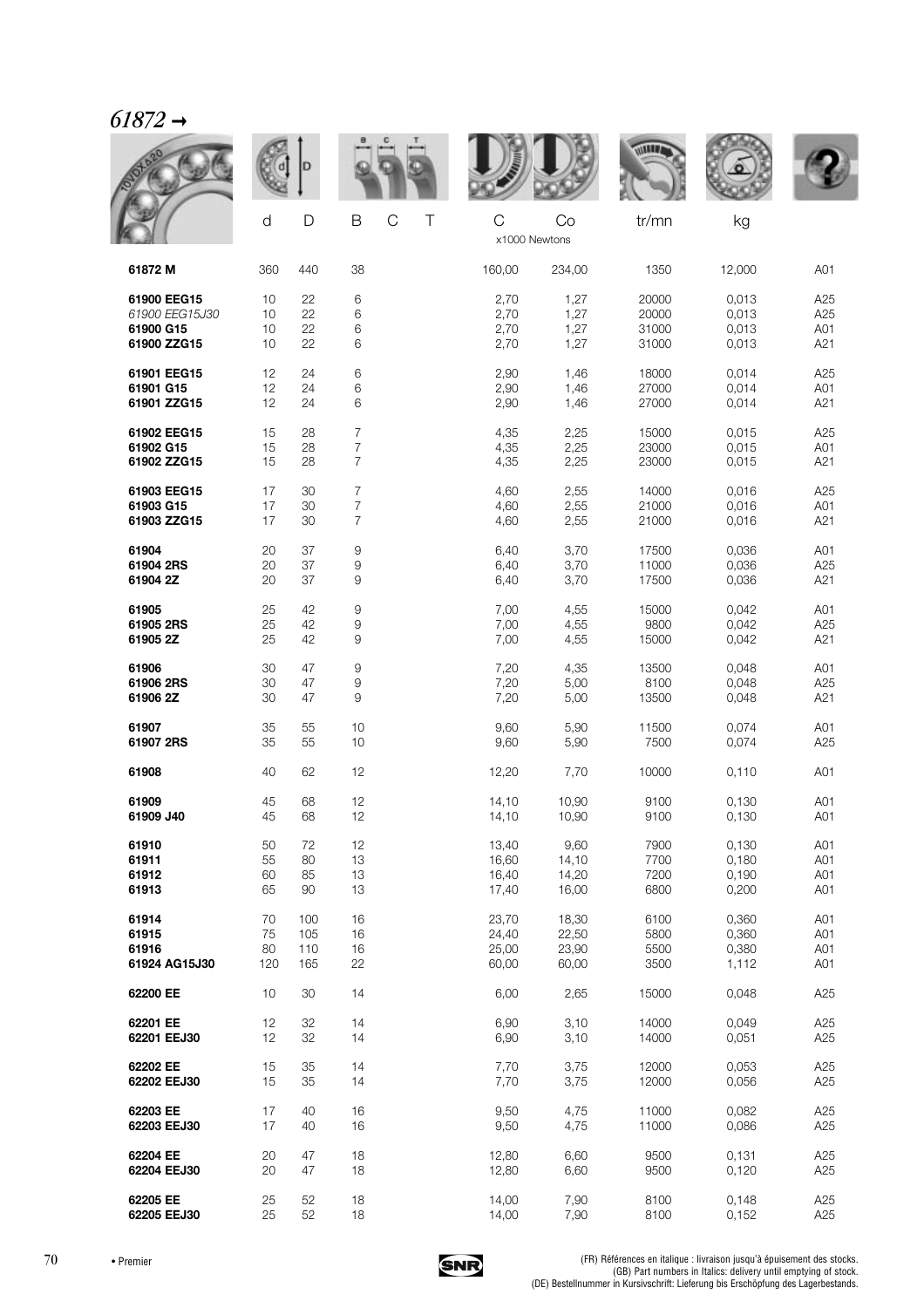| 62206 |  |
|-------|--|
|       |  |

|                                                           |                                      |                |                  |                                                |                  |                           |                           | <b>WALLE</b>            |                         |                                           |
|-----------------------------------------------------------|--------------------------------------|----------------|------------------|------------------------------------------------|------------------|---------------------------|---------------------------|-------------------------|-------------------------|-------------------------------------------|
|                                                           | d                                    | D              | B                | $\mathcal{C}$                                  | $\top$           | C                         | Co<br>x1000 Newtons       | tr/mn                   | kg                      |                                           |
| 62206 EE<br>62206 EEJ30                                   | 30<br>30                             | 62<br>62       | 20<br>20         |                                                |                  | 19,50<br>19,50            | 11,30<br>11,30            | 6900<br>6900            | 0,236<br>0,246          | A25<br>A25                                |
| 62207 EE<br>62207 EEJ30                                   | 35<br>35                             | 72<br>72       | 23<br>23         |                                                |                  | 25,50<br>25,50            | 15,30<br>15,30            | 5900<br>5900            | 0,375<br>0,380          | A25<br>A25                                |
| 62208 EE<br>62208 EEJ30                                   | 40<br>40                             | 80<br>80       | 23<br>23         |                                                |                  | 29,00<br>29,00            | 17,90<br>17,90            | 5300<br>5300            | 0,460<br>0,460          | A <sub>25</sub><br>A25                    |
| 62209 EE<br>62209 EEJ30                                   | 45<br>45                             | 85<br>85       | 23<br>23         |                                                |                  | 32,50<br>32,50            | 20,50<br>20,50            | 4900<br>4900            | 0,481<br>0,484          | A <sub>25</sub><br>A25                    |
| 62210 EE<br>62210 EEJ30                                   | 50<br>50                             | 90<br>90       | 23<br>23         |                                                |                  | 35,00<br>35,00            | 23,20<br>23,20            | 4500<br>4500            | 0,514<br>0,517          | A <sub>25</sub><br>A25                    |
| 62300 EE<br>62301 EE<br>62302 EE                          | 10<br>12<br>15                       | 35<br>37<br>42 | 17<br>17<br>17   |                                                |                  | 8,10<br>9,70<br>11,30     | 3,45<br>4,20<br>5,40      | 13000<br>12000<br>11000 | 0,079<br>0,070<br>0,108 | A <sub>25</sub><br>A <sub>25</sub><br>A25 |
| 62303 EE<br>62304 EE<br>62305 EE                          | 17<br>20<br>25                       | 47<br>52<br>62 | 19<br>21<br>24   |                                                |                  | 13,60<br>15,90<br>23,60   | 6,60<br>7,90<br>12,10     | 9400<br>8600<br>7100    | 0,146<br>0,197<br>0,317 | A <sub>25</sub><br>A25<br>A25             |
| 62306 EE<br>62306 EEJ30                                   | 30<br>30                             | 72<br>72       | 27<br>27         |                                                |                  | 28,00<br>28,00            | 15,80<br>15,80            | 6000<br>5800            | 0,473<br>0,474          | A25<br>A25                                |
| 62307 EE<br>62308 EE                                      | 35<br>40                             | 80<br>90       | 31<br>33         |                                                |                  | 33,50<br>40,50            | 19,20<br>23,90            | 5300<br>4800            | 0,658<br>0,874          | A25<br>A25                                |
| 63000 EE<br>63000 EEJ30                                   | 10<br>10                             | 26<br>26       | 12<br>12         |                                                |                  | 4,60<br>4,60              | 1,97<br>1,97              | 18000<br>18000          | 0,028<br>0,028          | A25<br>A25                                |
| 63001 EE<br>63001 EEJ30                                   | 12<br>12                             | 28<br>28       | 12<br>12         |                                                |                  | 5,10<br>5,10              | 2,37<br>2,37              | 16000<br>16000          | 0,029<br>0,029          | A25<br>A <sub>25</sub>                    |
| 63002 EE<br>63002 EEJ30                                   | 15<br>15                             | 32<br>32       | 13<br>13         |                                                |                  | 5,60<br>5,60              | 2,85<br>2,85              | 14000<br>14000          | 0,044<br>0,044          | A25<br>A25                                |
| 63003 EE<br>63003 EEJ30                                   | 17<br>17                             | 35<br>35       | 14<br>14         |                                                |                  | 6,00<br>6,00              | 3,25<br>3,25              | 12000<br>12000          | 0,055<br>0,055          | A25<br>A25                                |
| 63004 EE<br>63004 EEJ30                                   | 20<br>20                             | 42<br>42       | 16<br>16         |                                                |                  | 9,40<br>9,40              | 5,00<br>5,00              | 10000<br>10000          | 0,082<br>0,082          | A25<br>A25                                |
| 63005 EE<br>63005 EEJ30                                   | 25<br>25                             | 47<br>47       | 16<br>16         |                                                |                  | 10, 10<br>10, 10          | 5,80<br>5,80              | 9300<br>9300            | 0,105<br>0,105          | A25<br>A25                                |
| 63006 EE<br>63006 EEJ30                                   | 30<br>30                             | 55<br>55       | 19<br>19         |                                                |                  | 13,20<br>13,20            | 8,30<br>8,30              | 7800<br>7800            | 0,166<br>0,166          | A25<br>A25                                |
| 63007 EE<br>63007 EEJ30                                   | 35<br>35                             | 62<br>62       | 20<br>20         |                                                |                  | 16,00<br>16,00            | 10,30<br>10,30            | 6800<br>6800            | 0,214<br>0,214          | A25<br>A25                                |
| 63008 EE<br>63008 EEJ30                                   | 40<br>40                             | 68<br>68       | 21<br>21         |                                                |                  | 16,80<br>16,80            | 11,50<br>11,50            | 6100<br>6100            | 0,262<br>0,262          | A25<br>A25                                |
| LM 67048/010<br>L 68149/110<br>JL 69349/310 A             | 31,75 59,13<br>34,987 59,13<br>38    | 63             | 17               | 16,76 11,81 15,88<br>16,76 11,94 15,88<br>13,5 | 17               | 34,50<br>35,00<br>41,50   | 41,50<br>47,00<br>56,00   | 6100<br>5900<br>5500    | 0,170<br>0,170<br>0,198 | K01<br>K01<br>K01                         |
| <b>JLM 104945N910 Z</b><br>HM 215249/210<br>HM 218248/210 | 50<br>75,987 131,98<br>89,974 146,98 | 82             | 27,7<br>39<br>40 | 17<br>32<br>32,50                              | 21,5<br>39<br>40 | 72,00<br>205,00<br>208,00 | 95,00<br>285,00<br>300,00 | 4200<br>2700<br>3200    | 0,444<br>2,090<br>2,440 | K01<br>K01<br>K01                         |
| LM 501349/310<br>LM 503349/310                            | 41,275 73,43<br>45,987 74,98         |                | 18               | 19,81 14,73 19,56<br>14                        | 18               | 58,00<br>51,00            | 70,00<br>71,50            | 6700<br>4500            | 0,335<br>0,320          | K01<br>K01                                |